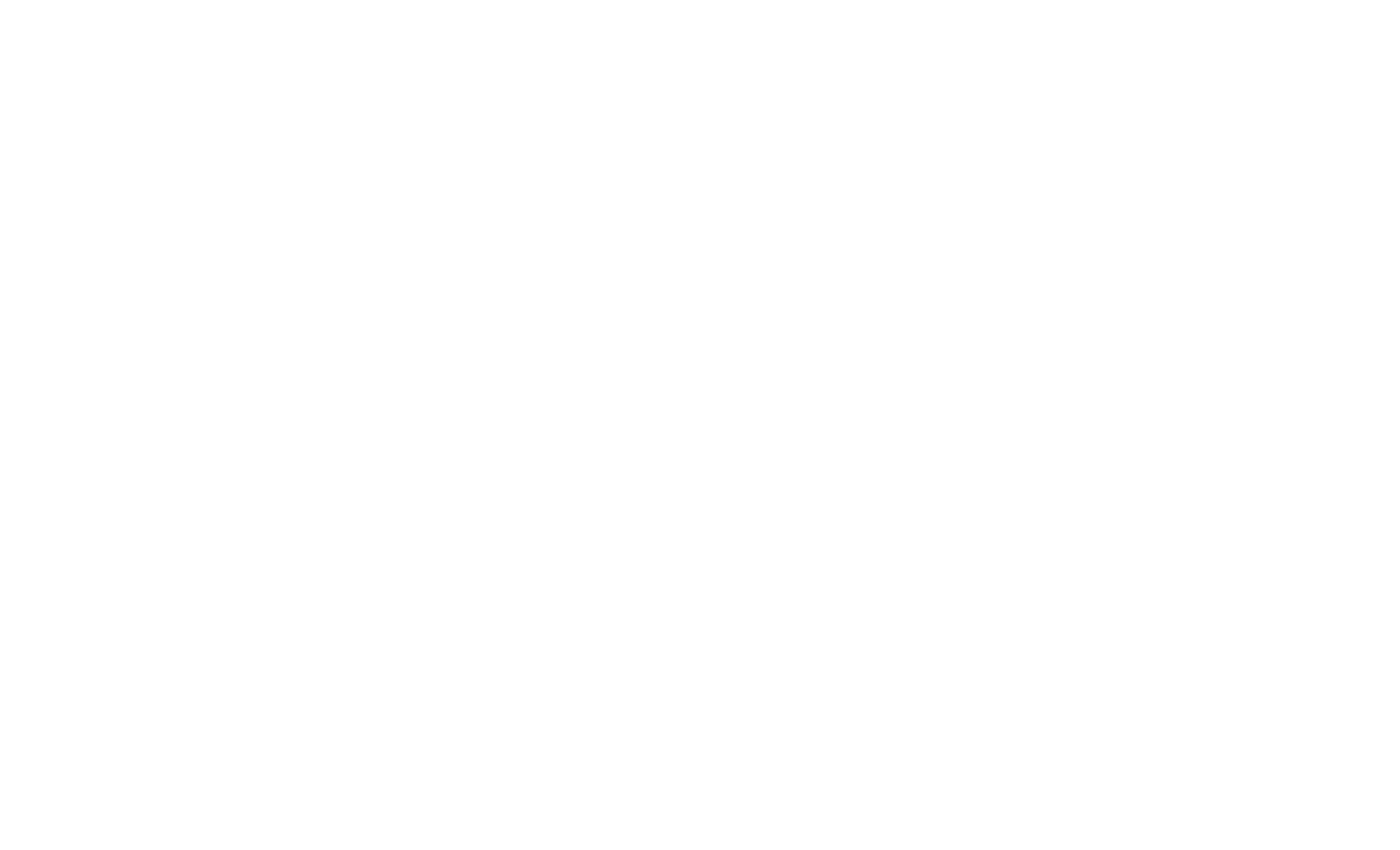| PROPERTY LOCATION & CLASS ASSESSMENT EXEMPTION CODE-----------------VILLAGE------<br>SCHOOL DISTRICT<br>LAND<br>TAX DESCRIPTION<br>TAXABLE VALUE<br>TOTAL<br>TAX AMOUNT<br>PARCEL SIZE/GRID COORD<br>SPECIAL DISTRICTS<br>**********************<br>ACCT 112011320<br>7442 East St<br>BILL<br>1<br>$094.47 - 2 - 10$<br>Village Tax<br>65,000<br>237.92<br>210 1 Family Res<br>23,300<br>Adu-Poku Michael<br>West Canada Val 212402<br>133 Ryan Rd<br>Includes 094.4-2-11 1.20A<br>65,000<br>Newport, NY 13416<br>E St<br>FRNT 182.00 DPTH 528.00<br>3.20<br><b>ACRES</b><br>EAST-0355828 NRTH-1586121<br>DEED BOOK 1573<br>$PG-54$<br>FULL MARKET VALUE<br>61,321<br>237.92**<br>TOTAL TAX ---<br>DATE #1<br>07/03/17<br>237.92<br>AMT DUE<br>7451 East St<br>ACCT 112010890<br><b>BILL</b><br>2<br>$094.47 - 2 - 35$<br>210 1 Family Res<br>Village Tax<br>76,100<br>278.55<br>13,000<br>Allen Timothy J<br>West Canada Val 212402<br>219 White Creek Rd<br>W<br>76,100<br>71/250<br>Newport, NY 13416<br>3<br>E St<br>FRNT<br>69.00 DPTH 208.00<br>ACRES<br>0.27<br>EAST-0355355 NRTH-1586123<br>DEED BOOK 1544<br>PG-316<br>FULL MARKET VALUE<br>71,800<br>278.55**<br>TOTAL TAX ---<br>DATE #1<br>07/03/17<br>AMT DUE<br>278.55<br>***********<br>3089 Main St<br>ACCT 112010770<br>3<br>BILL<br>219.62<br>$094.47 - 1 - 1$<br>270 Mfg housing<br>Village Tax<br>60,000<br>West Canada Val 212402<br>16,600<br>Asaro Francis L<br>60,000<br>W<br>10 100/200<br>M St<br>FRNT 114.20 DPTH 270.60<br>ACRES<br>0.62<br>EAST-0354610 NRTH-1586310<br>DEED BOOK 876<br>$PG-625$<br>56,600<br>FULL MARKET VALUE<br>$219.62**$<br>TOTAL TAX --- | STATE OF NEW YORK<br>COUNTY - Herkimer<br>TOWN<br>- Newport<br>VILLAGE - Newport<br>$-213803$<br>SWIS | 2 0 1 7 | V I L L A G E | T A X<br>R O L L<br>TAXABLE SECTION OF THE ROLL - 1<br>OWNERS NAME SEOUENCE<br>UNIFORM PERCENT OF VALUE IS 106.00 | VALUATION DATE-JAN 01, 2016<br>TAXABLE STATUS DATE-MAR 01, 2016 | PAGE<br>1 |
|----------------------------------------------------------------------------------------------------------------------------------------------------------------------------------------------------------------------------------------------------------------------------------------------------------------------------------------------------------------------------------------------------------------------------------------------------------------------------------------------------------------------------------------------------------------------------------------------------------------------------------------------------------------------------------------------------------------------------------------------------------------------------------------------------------------------------------------------------------------------------------------------------------------------------------------------------------------------------------------------------------------------------------------------------------------------------------------------------------------------------------------------------------------------------------------------------------------------------------------------------------------------------------------------------------------------------------------------------------------------------------------------------------------------------------------------------------------------------------------------------------------------------------------------------------------------------------------------------------------------------------------------|-------------------------------------------------------------------------------------------------------|---------|---------------|-------------------------------------------------------------------------------------------------------------------|-----------------------------------------------------------------|-----------|
|                                                                                                                                                                                                                                                                                                                                                                                                                                                                                                                                                                                                                                                                                                                                                                                                                                                                                                                                                                                                                                                                                                                                                                                                                                                                                                                                                                                                                                                                                                                                                                                                                                              | TAX MAP PARCEL NUMBER<br>CURRENT OWNERS NAME                                                          |         |               |                                                                                                                   |                                                                 |           |
|                                                                                                                                                                                                                                                                                                                                                                                                                                                                                                                                                                                                                                                                                                                                                                                                                                                                                                                                                                                                                                                                                                                                                                                                                                                                                                                                                                                                                                                                                                                                                                                                                                              | CURRENT OWNERS ADDRESS                                                                                |         |               |                                                                                                                   |                                                                 |           |
|                                                                                                                                                                                                                                                                                                                                                                                                                                                                                                                                                                                                                                                                                                                                                                                                                                                                                                                                                                                                                                                                                                                                                                                                                                                                                                                                                                                                                                                                                                                                                                                                                                              |                                                                                                       |         |               |                                                                                                                   |                                                                 |           |
|                                                                                                                                                                                                                                                                                                                                                                                                                                                                                                                                                                                                                                                                                                                                                                                                                                                                                                                                                                                                                                                                                                                                                                                                                                                                                                                                                                                                                                                                                                                                                                                                                                              |                                                                                                       |         |               |                                                                                                                   |                                                                 |           |
|                                                                                                                                                                                                                                                                                                                                                                                                                                                                                                                                                                                                                                                                                                                                                                                                                                                                                                                                                                                                                                                                                                                                                                                                                                                                                                                                                                                                                                                                                                                                                                                                                                              |                                                                                                       |         |               |                                                                                                                   |                                                                 |           |
|                                                                                                                                                                                                                                                                                                                                                                                                                                                                                                                                                                                                                                                                                                                                                                                                                                                                                                                                                                                                                                                                                                                                                                                                                                                                                                                                                                                                                                                                                                                                                                                                                                              |                                                                                                       |         |               |                                                                                                                   |                                                                 |           |
|                                                                                                                                                                                                                                                                                                                                                                                                                                                                                                                                                                                                                                                                                                                                                                                                                                                                                                                                                                                                                                                                                                                                                                                                                                                                                                                                                                                                                                                                                                                                                                                                                                              |                                                                                                       |         |               |                                                                                                                   |                                                                 |           |
|                                                                                                                                                                                                                                                                                                                                                                                                                                                                                                                                                                                                                                                                                                                                                                                                                                                                                                                                                                                                                                                                                                                                                                                                                                                                                                                                                                                                                                                                                                                                                                                                                                              |                                                                                                       |         |               |                                                                                                                   |                                                                 |           |
|                                                                                                                                                                                                                                                                                                                                                                                                                                                                                                                                                                                                                                                                                                                                                                                                                                                                                                                                                                                                                                                                                                                                                                                                                                                                                                                                                                                                                                                                                                                                                                                                                                              |                                                                                                       |         |               |                                                                                                                   |                                                                 |           |
|                                                                                                                                                                                                                                                                                                                                                                                                                                                                                                                                                                                                                                                                                                                                                                                                                                                                                                                                                                                                                                                                                                                                                                                                                                                                                                                                                                                                                                                                                                                                                                                                                                              |                                                                                                       |         |               |                                                                                                                   |                                                                 |           |
|                                                                                                                                                                                                                                                                                                                                                                                                                                                                                                                                                                                                                                                                                                                                                                                                                                                                                                                                                                                                                                                                                                                                                                                                                                                                                                                                                                                                                                                                                                                                                                                                                                              |                                                                                                       |         |               |                                                                                                                   |                                                                 |           |
|                                                                                                                                                                                                                                                                                                                                                                                                                                                                                                                                                                                                                                                                                                                                                                                                                                                                                                                                                                                                                                                                                                                                                                                                                                                                                                                                                                                                                                                                                                                                                                                                                                              |                                                                                                       |         |               |                                                                                                                   |                                                                 |           |
|                                                                                                                                                                                                                                                                                                                                                                                                                                                                                                                                                                                                                                                                                                                                                                                                                                                                                                                                                                                                                                                                                                                                                                                                                                                                                                                                                                                                                                                                                                                                                                                                                                              |                                                                                                       |         |               |                                                                                                                   |                                                                 |           |
|                                                                                                                                                                                                                                                                                                                                                                                                                                                                                                                                                                                                                                                                                                                                                                                                                                                                                                                                                                                                                                                                                                                                                                                                                                                                                                                                                                                                                                                                                                                                                                                                                                              |                                                                                                       |         |               |                                                                                                                   |                                                                 |           |
|                                                                                                                                                                                                                                                                                                                                                                                                                                                                                                                                                                                                                                                                                                                                                                                                                                                                                                                                                                                                                                                                                                                                                                                                                                                                                                                                                                                                                                                                                                                                                                                                                                              |                                                                                                       |         |               |                                                                                                                   |                                                                 |           |
|                                                                                                                                                                                                                                                                                                                                                                                                                                                                                                                                                                                                                                                                                                                                                                                                                                                                                                                                                                                                                                                                                                                                                                                                                                                                                                                                                                                                                                                                                                                                                                                                                                              |                                                                                                       |         |               |                                                                                                                   |                                                                 |           |
|                                                                                                                                                                                                                                                                                                                                                                                                                                                                                                                                                                                                                                                                                                                                                                                                                                                                                                                                                                                                                                                                                                                                                                                                                                                                                                                                                                                                                                                                                                                                                                                                                                              |                                                                                                       |         |               |                                                                                                                   |                                                                 |           |
|                                                                                                                                                                                                                                                                                                                                                                                                                                                                                                                                                                                                                                                                                                                                                                                                                                                                                                                                                                                                                                                                                                                                                                                                                                                                                                                                                                                                                                                                                                                                                                                                                                              |                                                                                                       |         |               |                                                                                                                   |                                                                 |           |
|                                                                                                                                                                                                                                                                                                                                                                                                                                                                                                                                                                                                                                                                                                                                                                                                                                                                                                                                                                                                                                                                                                                                                                                                                                                                                                                                                                                                                                                                                                                                                                                                                                              |                                                                                                       |         |               |                                                                                                                   |                                                                 |           |
|                                                                                                                                                                                                                                                                                                                                                                                                                                                                                                                                                                                                                                                                                                                                                                                                                                                                                                                                                                                                                                                                                                                                                                                                                                                                                                                                                                                                                                                                                                                                                                                                                                              |                                                                                                       |         |               |                                                                                                                   |                                                                 |           |
|                                                                                                                                                                                                                                                                                                                                                                                                                                                                                                                                                                                                                                                                                                                                                                                                                                                                                                                                                                                                                                                                                                                                                                                                                                                                                                                                                                                                                                                                                                                                                                                                                                              |                                                                                                       |         |               |                                                                                                                   |                                                                 |           |
|                                                                                                                                                                                                                                                                                                                                                                                                                                                                                                                                                                                                                                                                                                                                                                                                                                                                                                                                                                                                                                                                                                                                                                                                                                                                                                                                                                                                                                                                                                                                                                                                                                              |                                                                                                       |         |               |                                                                                                                   |                                                                 |           |
|                                                                                                                                                                                                                                                                                                                                                                                                                                                                                                                                                                                                                                                                                                                                                                                                                                                                                                                                                                                                                                                                                                                                                                                                                                                                                                                                                                                                                                                                                                                                                                                                                                              |                                                                                                       |         |               |                                                                                                                   |                                                                 |           |
|                                                                                                                                                                                                                                                                                                                                                                                                                                                                                                                                                                                                                                                                                                                                                                                                                                                                                                                                                                                                                                                                                                                                                                                                                                                                                                                                                                                                                                                                                                                                                                                                                                              |                                                                                                       |         |               |                                                                                                                   |                                                                 |           |
|                                                                                                                                                                                                                                                                                                                                                                                                                                                                                                                                                                                                                                                                                                                                                                                                                                                                                                                                                                                                                                                                                                                                                                                                                                                                                                                                                                                                                                                                                                                                                                                                                                              |                                                                                                       |         |               |                                                                                                                   |                                                                 |           |
|                                                                                                                                                                                                                                                                                                                                                                                                                                                                                                                                                                                                                                                                                                                                                                                                                                                                                                                                                                                                                                                                                                                                                                                                                                                                                                                                                                                                                                                                                                                                                                                                                                              |                                                                                                       |         |               |                                                                                                                   |                                                                 |           |
|                                                                                                                                                                                                                                                                                                                                                                                                                                                                                                                                                                                                                                                                                                                                                                                                                                                                                                                                                                                                                                                                                                                                                                                                                                                                                                                                                                                                                                                                                                                                                                                                                                              |                                                                                                       |         |               |                                                                                                                   |                                                                 |           |
|                                                                                                                                                                                                                                                                                                                                                                                                                                                                                                                                                                                                                                                                                                                                                                                                                                                                                                                                                                                                                                                                                                                                                                                                                                                                                                                                                                                                                                                                                                                                                                                                                                              |                                                                                                       |         |               |                                                                                                                   |                                                                 |           |
|                                                                                                                                                                                                                                                                                                                                                                                                                                                                                                                                                                                                                                                                                                                                                                                                                                                                                                                                                                                                                                                                                                                                                                                                                                                                                                                                                                                                                                                                                                                                                                                                                                              |                                                                                                       |         |               |                                                                                                                   |                                                                 |           |
|                                                                                                                                                                                                                                                                                                                                                                                                                                                                                                                                                                                                                                                                                                                                                                                                                                                                                                                                                                                                                                                                                                                                                                                                                                                                                                                                                                                                                                                                                                                                                                                                                                              |                                                                                                       |         |               |                                                                                                                   |                                                                 |           |
|                                                                                                                                                                                                                                                                                                                                                                                                                                                                                                                                                                                                                                                                                                                                                                                                                                                                                                                                                                                                                                                                                                                                                                                                                                                                                                                                                                                                                                                                                                                                                                                                                                              |                                                                                                       |         |               |                                                                                                                   |                                                                 |           |
|                                                                                                                                                                                                                                                                                                                                                                                                                                                                                                                                                                                                                                                                                                                                                                                                                                                                                                                                                                                                                                                                                                                                                                                                                                                                                                                                                                                                                                                                                                                                                                                                                                              |                                                                                                       |         |               |                                                                                                                   |                                                                 |           |
|                                                                                                                                                                                                                                                                                                                                                                                                                                                                                                                                                                                                                                                                                                                                                                                                                                                                                                                                                                                                                                                                                                                                                                                                                                                                                                                                                                                                                                                                                                                                                                                                                                              | Asaro Cathleen A                                                                                      |         |               |                                                                                                                   |                                                                 |           |
|                                                                                                                                                                                                                                                                                                                                                                                                                                                                                                                                                                                                                                                                                                                                                                                                                                                                                                                                                                                                                                                                                                                                                                                                                                                                                                                                                                                                                                                                                                                                                                                                                                              | 123 Old State Rd                                                                                      |         |               |                                                                                                                   |                                                                 |           |
|                                                                                                                                                                                                                                                                                                                                                                                                                                                                                                                                                                                                                                                                                                                                                                                                                                                                                                                                                                                                                                                                                                                                                                                                                                                                                                                                                                                                                                                                                                                                                                                                                                              | Newport, NY 13416                                                                                     |         |               |                                                                                                                   |                                                                 |           |
|                                                                                                                                                                                                                                                                                                                                                                                                                                                                                                                                                                                                                                                                                                                                                                                                                                                                                                                                                                                                                                                                                                                                                                                                                                                                                                                                                                                                                                                                                                                                                                                                                                              |                                                                                                       |         |               |                                                                                                                   |                                                                 |           |
|                                                                                                                                                                                                                                                                                                                                                                                                                                                                                                                                                                                                                                                                                                                                                                                                                                                                                                                                                                                                                                                                                                                                                                                                                                                                                                                                                                                                                                                                                                                                                                                                                                              |                                                                                                       |         |               |                                                                                                                   |                                                                 |           |
|                                                                                                                                                                                                                                                                                                                                                                                                                                                                                                                                                                                                                                                                                                                                                                                                                                                                                                                                                                                                                                                                                                                                                                                                                                                                                                                                                                                                                                                                                                                                                                                                                                              |                                                                                                       |         |               |                                                                                                                   |                                                                 |           |
|                                                                                                                                                                                                                                                                                                                                                                                                                                                                                                                                                                                                                                                                                                                                                                                                                                                                                                                                                                                                                                                                                                                                                                                                                                                                                                                                                                                                                                                                                                                                                                                                                                              |                                                                                                       |         |               |                                                                                                                   |                                                                 |           |
|                                                                                                                                                                                                                                                                                                                                                                                                                                                                                                                                                                                                                                                                                                                                                                                                                                                                                                                                                                                                                                                                                                                                                                                                                                                                                                                                                                                                                                                                                                                                                                                                                                              |                                                                                                       |         |               |                                                                                                                   |                                                                 |           |
|                                                                                                                                                                                                                                                                                                                                                                                                                                                                                                                                                                                                                                                                                                                                                                                                                                                                                                                                                                                                                                                                                                                                                                                                                                                                                                                                                                                                                                                                                                                                                                                                                                              |                                                                                                       |         |               |                                                                                                                   |                                                                 |           |
| DATE #1<br>07/03/17                                                                                                                                                                                                                                                                                                                                                                                                                                                                                                                                                                                                                                                                                                                                                                                                                                                                                                                                                                                                                                                                                                                                                                                                                                                                                                                                                                                                                                                                                                                                                                                                                          |                                                                                                       |         |               |                                                                                                                   |                                                                 |           |
| 219.62<br>AMT DUE<br>********                                                                                                                                                                                                                                                                                                                                                                                                                                                                                                                                                                                                                                                                                                                                                                                                                                                                                                                                                                                                                                                                                                                                                                                                                                                                                                                                                                                                                                                                                                                                                                                                                |                                                                                                       |         |               |                                                                                                                   |                                                                 |           |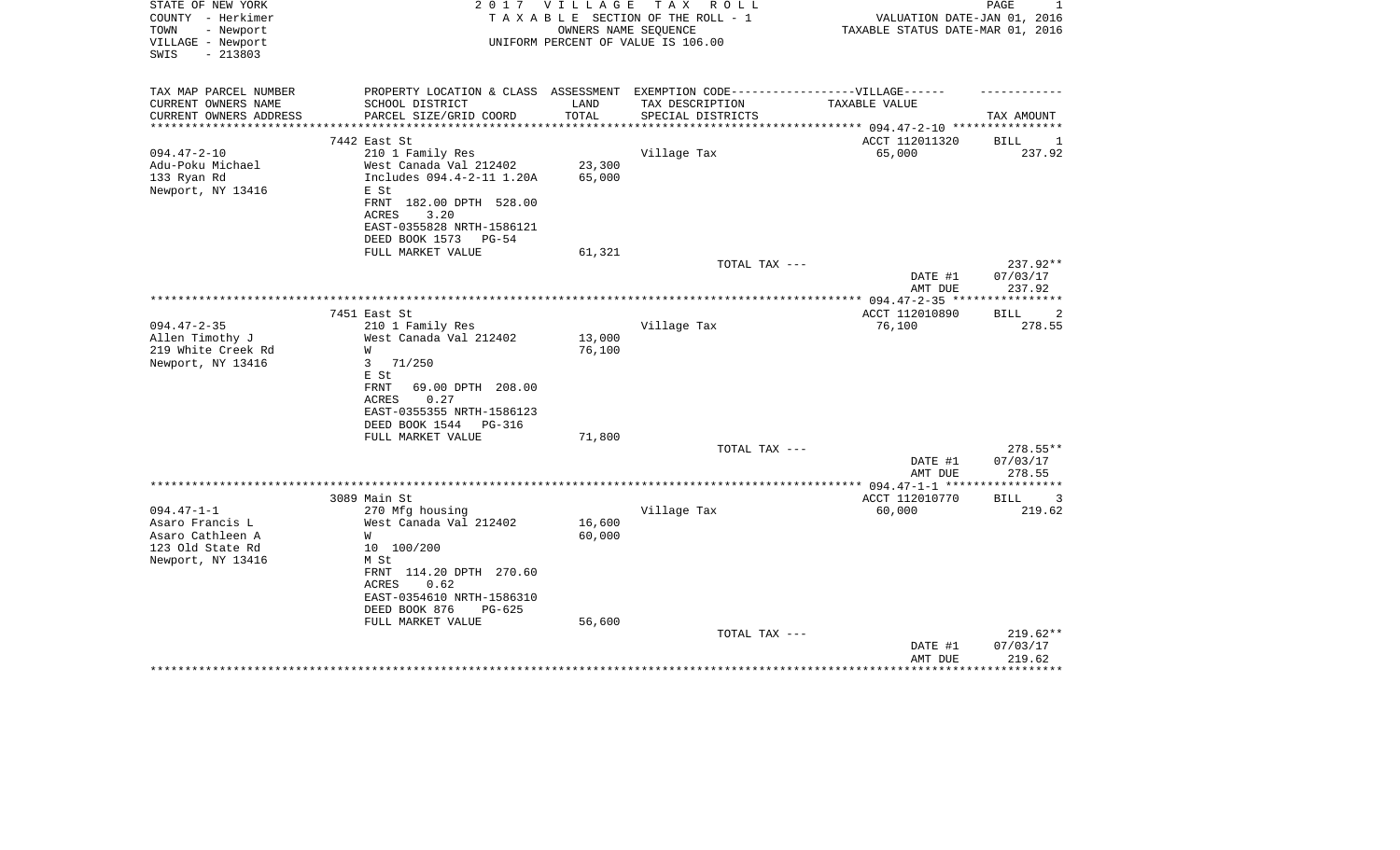| STATE OF NEW YORK<br>COUNTY - Herkimer<br>TOWN<br>- Newport<br>VILLAGE - Newport<br>$-213803$<br>SWIS | 2017                                                        | V I L L A G E | T A X<br>R O L L<br>TAXABLE SECTION OF THE ROLL - 1<br>OWNERS NAME SEQUENCE<br>UNIFORM PERCENT OF VALUE IS 106.00 | VALUATION DATE-JAN 01, 2016<br>TAXABLE STATUS DATE-MAR 01, 2016 | PAGE                       |
|-------------------------------------------------------------------------------------------------------|-------------------------------------------------------------|---------------|-------------------------------------------------------------------------------------------------------------------|-----------------------------------------------------------------|----------------------------|
| TAX MAP PARCEL NUMBER<br>CURRENT OWNERS NAME                                                          | PROPERTY LOCATION & CLASS ASSESSMENT<br>SCHOOL DISTRICT     | LAND          | EXEMPTION CODE------------------VILLAGE------<br>TAX DESCRIPTION                                                  | TAXABLE VALUE                                                   |                            |
| CURRENT OWNERS ADDRESS                                                                                | PARCEL SIZE/GRID COORD                                      | TOTAL         | SPECIAL DISTRICTS                                                                                                 |                                                                 | TAX AMOUNT                 |
| *********************                                                                                 | ***********************                                     |               |                                                                                                                   |                                                                 |                            |
|                                                                                                       | West St                                                     |               |                                                                                                                   | ACCT 112002130                                                  | <b>BILL</b><br>4           |
| $094.46 - 1 - 24$                                                                                     | 270 Mfg housing                                             |               | Village Tax                                                                                                       | 31,000                                                          | 113.47                     |
| Asaro Frank                                                                                           | West Canada Val 212402                                      | 13,200        |                                                                                                                   |                                                                 |                            |
| West St Box 365                                                                                       | W<br>.295A<br>3                                             | 31,000        |                                                                                                                   |                                                                 |                            |
| Newport, NY 13416                                                                                     | W St                                                        |               |                                                                                                                   |                                                                 |                            |
|                                                                                                       | 72.00 DPTH 203.00<br>FRNT                                   |               |                                                                                                                   |                                                                 |                            |
|                                                                                                       | EAST-0352925 NRTH-1586205                                   |               |                                                                                                                   |                                                                 |                            |
|                                                                                                       | DEED BOOK 805<br>$PG-220$                                   |               |                                                                                                                   |                                                                 |                            |
|                                                                                                       | FULL MARKET VALUE                                           | 29,200        |                                                                                                                   |                                                                 |                            |
|                                                                                                       |                                                             |               | TOTAL TAX ---                                                                                                     |                                                                 | $113.47**$                 |
|                                                                                                       |                                                             |               |                                                                                                                   | DATE #1<br>AMT DUE                                              | 07/03/17<br>113.47         |
|                                                                                                       |                                                             |               |                                                                                                                   | ***** 094.47-1-3 *****                                          | * * * * * * * * *          |
|                                                                                                       | Bridge St                                                   |               |                                                                                                                   | ACCT 112004110                                                  | <b>BILL</b><br>5           |
| $094.47 - 1 - 3$                                                                                      | 432 Gas station                                             |               | Village Tax                                                                                                       | 90,200                                                          | 330.16                     |
| Asaro John M                                                                                          | West Canada Val 212402                                      | 13,300        |                                                                                                                   |                                                                 |                            |
| Asaro Francis L                                                                                       | 10 90/200                                                   | 90,200        |                                                                                                                   |                                                                 |                            |
| Corner Bridge & Main St                                                                               | Bridge St                                                   |               |                                                                                                                   |                                                                 |                            |
| PO Box 94                                                                                             | FRNT 62.00 DPTH 208.00                                      |               |                                                                                                                   |                                                                 |                            |
| Newport, NY 13416                                                                                     | EAST-0354767 NRTH-1586211<br>DEED BOOK 872<br><b>PG-196</b> |               |                                                                                                                   |                                                                 |                            |
|                                                                                                       | FULL MARKET VALUE                                           | 85,100        |                                                                                                                   |                                                                 |                            |
|                                                                                                       |                                                             |               | TOTAL TAX ---                                                                                                     |                                                                 | 330.16**                   |
|                                                                                                       |                                                             |               |                                                                                                                   | DATE #1                                                         | 07/03/17                   |
|                                                                                                       |                                                             |               |                                                                                                                   | AMT DUE                                                         | 330.16                     |
|                                                                                                       |                                                             |               |                                                                                                                   |                                                                 |                            |
| $094.47 - 1 - 11$                                                                                     | 7441 Main St<br>411 Apartment                               |               | Village Tax                                                                                                       | ACCT 112001440<br>99,600                                        | <b>BILL</b><br>6<br>364.57 |
| Barnard Mark                                                                                          | West Canada Val 212402                                      | 10,800        |                                                                                                                   |                                                                 |                            |
| 232 Rose Valley Rd                                                                                    | W                                                           | 99,600        |                                                                                                                   |                                                                 |                            |
| PO Box 338                                                                                            | 50/110<br>7                                                 |               |                                                                                                                   |                                                                 |                            |
| Newport, NY 13416                                                                                     | M St                                                        |               |                                                                                                                   |                                                                 |                            |
|                                                                                                       | 50.00 DPTH 108.00<br>FRNT                                   |               |                                                                                                                   |                                                                 |                            |
|                                                                                                       | EAST-0354864 NRTH-1585961                                   |               |                                                                                                                   |                                                                 |                            |
|                                                                                                       | DEED BOOK 1141<br>PG-684                                    |               |                                                                                                                   |                                                                 |                            |
|                                                                                                       | FULL MARKET VALUE                                           | 94,000        | TOTAL TAX ---                                                                                                     |                                                                 | $364.57**$                 |
|                                                                                                       |                                                             |               |                                                                                                                   | DATE #1                                                         | 07/03/17                   |
|                                                                                                       |                                                             |               |                                                                                                                   | AMT DUE                                                         | 364.57                     |
|                                                                                                       |                                                             |               |                                                                                                                   |                                                                 |                            |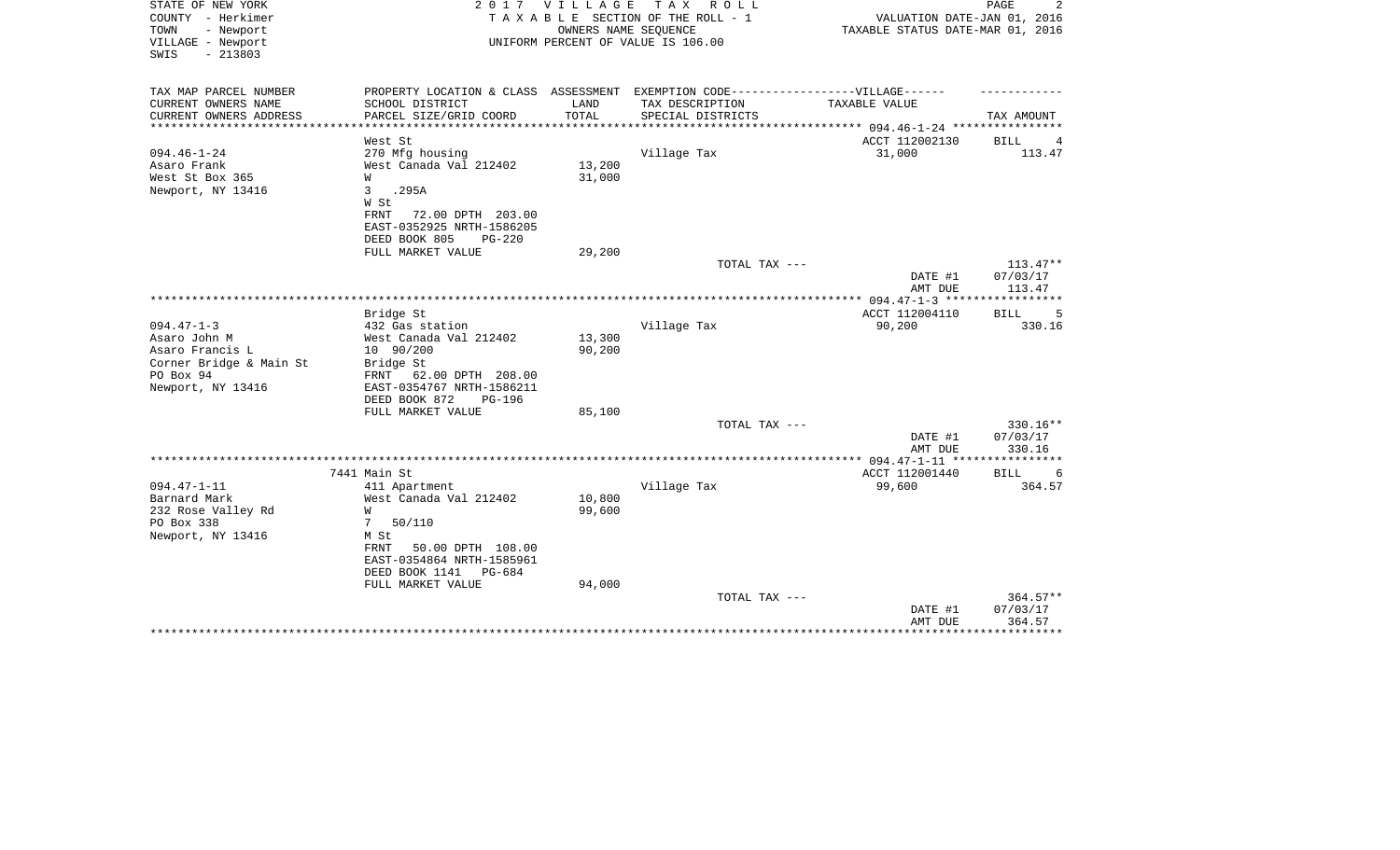| STATE OF NEW YORK<br>COUNTY - Herkimer<br>TOWN<br>- Newport<br>VILLAGE - Newport<br>$-213803$<br>SWIS | 2 0 1 7                                       | VILLAGE<br>OWNERS NAME SEQUENCE | T A X<br>R O L L<br>TAXABLE SECTION OF THE ROLL - 1<br>UNIFORM PERCENT OF VALUE IS 106.00           | VALUATION DATE-JAN 01, 2016<br>TAXABLE STATUS DATE-MAR 01, 2016 | PAGE                       |
|-------------------------------------------------------------------------------------------------------|-----------------------------------------------|---------------------------------|-----------------------------------------------------------------------------------------------------|-----------------------------------------------------------------|----------------------------|
|                                                                                                       |                                               |                                 |                                                                                                     |                                                                 |                            |
| TAX MAP PARCEL NUMBER<br>CURRENT OWNERS NAME                                                          | SCHOOL DISTRICT                               | LAND                            | PROPERTY LOCATION & CLASS ASSESSMENT EXEMPTION CODE----------------VILLAGE------<br>TAX DESCRIPTION | TAXABLE VALUE                                                   |                            |
| CURRENT OWNERS ADDRESS<br>******************                                                          | PARCEL SIZE/GRID COORD                        | TOTAL<br>* * * * * * * * * * *  | SPECIAL DISTRICTS                                                                                   |                                                                 | TAX AMOUNT                 |
|                                                                                                       | 3090 Norway St                                |                                 |                                                                                                     | ACCT 112005160                                                  | BILL<br>7                  |
| $094.39 - 1 - 43$                                                                                     | 210 1 Family Res                              |                                 | Village Tax                                                                                         | 84,000                                                          | 307.47                     |
| Barnes Douglas                                                                                        | West Canada Val 212402                        | 14,600                          |                                                                                                     |                                                                 |                            |
| 3090 Norway St                                                                                        | E.                                            | 84,000                          |                                                                                                     |                                                                 |                            |
| PO Box 378                                                                                            | 3<br>76/260                                   |                                 |                                                                                                     |                                                                 |                            |
| Newport, NY 13416                                                                                     | No St                                         |                                 |                                                                                                     |                                                                 |                            |
|                                                                                                       | FRNT<br>76.00 DPTH 247.80                     |                                 |                                                                                                     |                                                                 |                            |
|                                                                                                       | EAST-0354921 NRTH-1587075                     |                                 |                                                                                                     |                                                                 |                            |
|                                                                                                       | DEED BOOK 1540<br>PG-680<br>FULL MARKET VALUE | 79,200                          |                                                                                                     |                                                                 |                            |
|                                                                                                       |                                               |                                 | TOTAL TAX ---                                                                                       |                                                                 | $307.47**$                 |
|                                                                                                       |                                               |                                 |                                                                                                     | DATE #1                                                         | 07/03/17                   |
|                                                                                                       |                                               |                                 |                                                                                                     | AMT DUE                                                         | 307.47                     |
|                                                                                                       |                                               |                                 |                                                                                                     |                                                                 |                            |
|                                                                                                       | 7488 East St                                  |                                 |                                                                                                     | ACCT 112011040                                                  | -8<br><b>BILL</b>          |
| $094.39 - 1 - 25$                                                                                     | 210 1 Family Res                              |                                 | Village Tax                                                                                         | 152,100                                                         | 556.74                     |
| Bartlett Joshua                                                                                       | West Canada Val 212402                        | 21,100                          |                                                                                                     |                                                                 |                            |
| Bartlett Jennifer                                                                                     | E                                             | 152,100                         |                                                                                                     |                                                                 |                            |
| 7488 East St<br>PO Box 251                                                                            | $\mathbf{3}$<br>105/426<br>E St               |                                 |                                                                                                     |                                                                 |                            |
| Newport, NY 13416                                                                                     | ACRES<br>$1.00$ BANK<br>135                   |                                 |                                                                                                     |                                                                 |                            |
|                                                                                                       | EAST-0355266 NRTH-1587168                     |                                 |                                                                                                     |                                                                 |                            |
|                                                                                                       | DEED BOOK 1081 PG-170                         |                                 |                                                                                                     |                                                                 |                            |
|                                                                                                       | FULL MARKET VALUE                             | 143,500                         |                                                                                                     |                                                                 |                            |
|                                                                                                       |                                               |                                 | TOTAL TAX ---                                                                                       |                                                                 | 556.74**                   |
|                                                                                                       |                                               |                                 |                                                                                                     | DATE #1                                                         | 07/03/17                   |
|                                                                                                       |                                               |                                 |                                                                                                     | AMT DUE                                                         | 556.74                     |
|                                                                                                       |                                               |                                 |                                                                                                     | ***** 094.38-1-28 **                                            |                            |
| $094.38 - 1 - 28$                                                                                     | 7471 Main St<br>230 3 Family Res              |                                 | Village Tax                                                                                         | ACCT 112010080<br>75,000                                        | 9<br><b>BILL</b><br>274.53 |
| Beyel Ryan J                                                                                          | West Canada Val 212402                        | 13,900                          |                                                                                                     |                                                                 |                            |
| 7471 Main St                                                                                          | W                                             | 75,000                          |                                                                                                     |                                                                 |                            |
| PO Box 13                                                                                             | 48.00/114.00                                  |                                 |                                                                                                     |                                                                 |                            |
| Newport, NY 13416                                                                                     | M St                                          |                                 |                                                                                                     |                                                                 |                            |
|                                                                                                       | FRNT<br>48.00 DPTH 279.50                     |                                 |                                                                                                     |                                                                 |                            |
|                                                                                                       | 0.36 BANK<br>ACRES<br>023                     |                                 |                                                                                                     |                                                                 |                            |
|                                                                                                       | EAST-0354551 NRTH-1586461                     |                                 |                                                                                                     |                                                                 |                            |
|                                                                                                       | DEED BOOK 894<br>$PG-61$                      |                                 |                                                                                                     |                                                                 |                            |
|                                                                                                       | FULL MARKET VALUE                             | 70,800                          |                                                                                                     |                                                                 |                            |
|                                                                                                       |                                               |                                 | TOTAL TAX ---                                                                                       | DATE #1                                                         | $274.53**$<br>07/03/17     |
|                                                                                                       |                                               |                                 |                                                                                                     | AMT DUE                                                         | 274.53                     |
|                                                                                                       |                                               |                                 |                                                                                                     |                                                                 |                            |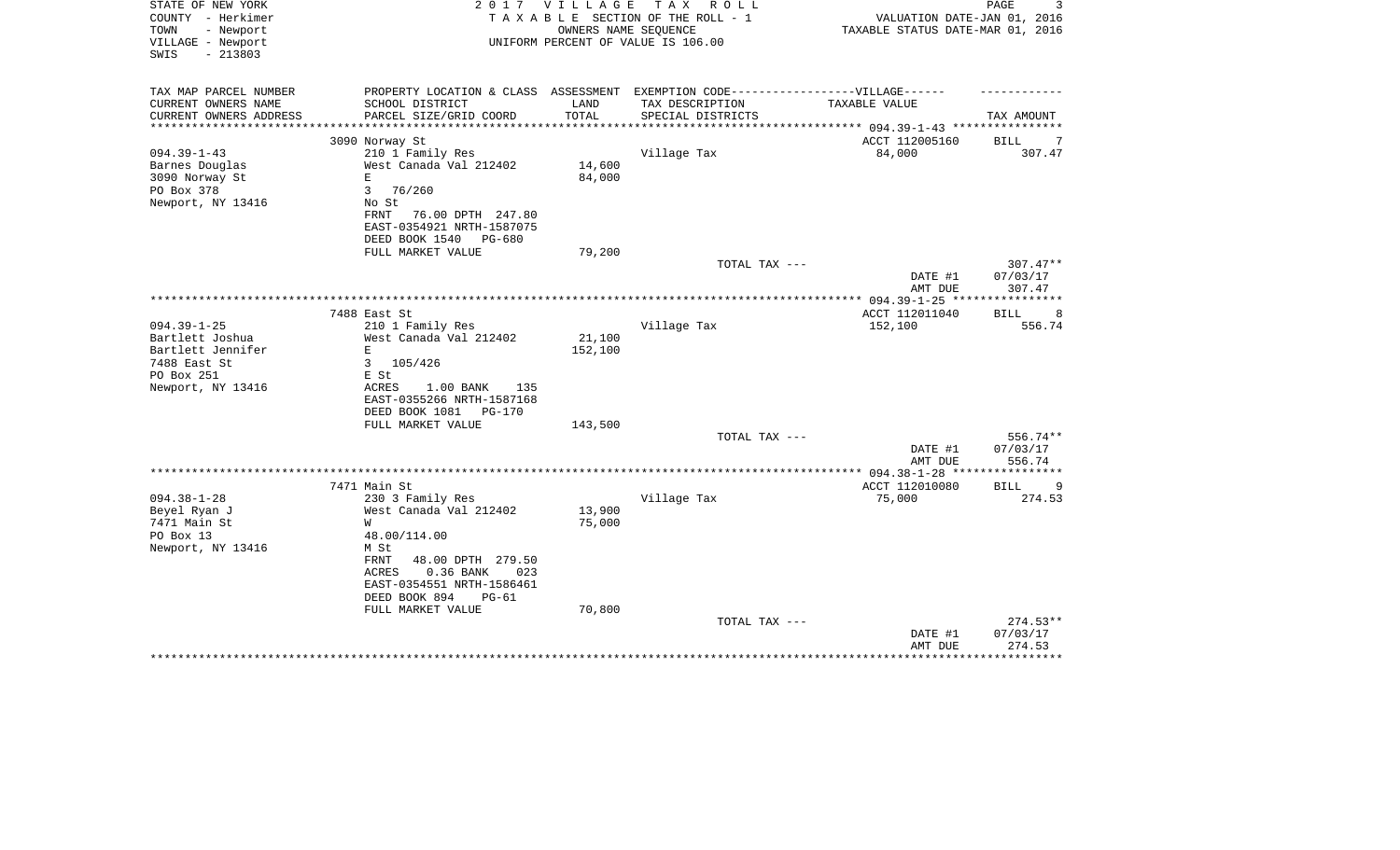| STATE OF NEW YORK<br>COUNTY - Herkimer<br>- Newport<br>TOWN<br>VILLAGE - Newport<br>$-213803$<br>SWIS | 2017                                                                                                                           | <b>VILLAGE</b><br>OWNERS NAME SEOUENCE | тах<br>R O L L<br>TAXABLE SECTION OF THE ROLL - 1<br>UNIFORM PERCENT OF VALUE IS 106.00 | VALUATION DATE-JAN 01, 2016<br>TAXABLE STATUS DATE-MAR 01, 2016 | PAGE                             |
|-------------------------------------------------------------------------------------------------------|--------------------------------------------------------------------------------------------------------------------------------|----------------------------------------|-----------------------------------------------------------------------------------------|-----------------------------------------------------------------|----------------------------------|
| TAX MAP PARCEL NUMBER<br>CURRENT OWNERS NAME<br>CURRENT OWNERS ADDRESS                                | PROPERTY LOCATION & CLASS ASSESSMENT EXEMPTION CODE-----------------VILLAGE------<br>SCHOOL DISTRICT<br>PARCEL SIZE/GRID COORD | LAND<br>TOTAL                          | TAX DESCRIPTION<br>SPECIAL DISTRICTS                                                    | TAXABLE VALUE                                                   | TAX AMOUNT                       |
| **********************                                                                                |                                                                                                                                |                                        |                                                                                         |                                                                 |                                  |
| $094.46 - 1 - 1.1$<br>Bordens Bay LLC<br>366 Graves St                                                | 3062 Bridge St<br>710 Manufacture<br>West Canada Val 212402<br>N                                                               | 25,000<br>45,000                       | Village Tax                                                                             | ACCT 112000840<br>45,000                                        | BILL<br>10<br>164.72             |
| PO Box 542<br>Newport, NY 13416                                                                       | 12 1710/+2A313<br>Bridge St<br>ACRES<br>2.80<br>EAST-0353332 NRTH-1586659<br>DEED BOOK 1550<br>PG-977<br>FULL MARKET VALUE     | 42,453                                 |                                                                                         |                                                                 |                                  |
|                                                                                                       |                                                                                                                                |                                        | TOTAL TAX ---                                                                           | DATE #1<br>AMT DUE                                              | 164.72**<br>07/03/17<br>164.72   |
|                                                                                                       |                                                                                                                                |                                        |                                                                                         |                                                                 |                                  |
| $094.54 - 1 - 10.1$<br>Bouchard John E<br>Bouchard Teresa L<br>7355 West St<br>Poland, NY 13431       | 7355 West St<br>210 1 Family Res<br>West Canada Val 212402<br>W<br>71/2A<br>3<br>W St<br>FRNT 319.00 DPTH<br>6.10<br>ACRES     | 26,400<br>178,000                      | Village Tax                                                                             | ACCT 112005460<br>178,000                                       | BILL<br>11<br>651.54             |
|                                                                                                       | EAST-0354004 NRTH-1584588<br>DEED BOOK 1328<br>PG-864<br>FULL MARKET VALUE                                                     | 167,900                                | TOTAL TAX ---                                                                           |                                                                 | 651.54**<br>07/03/17             |
|                                                                                                       |                                                                                                                                |                                        |                                                                                         | DATE #1<br>AMT DUE                                              | 651.54                           |
|                                                                                                       |                                                                                                                                |                                        |                                                                                         |                                                                 |                                  |
| $094.47 - 1 - 23$                                                                                     | 7411 Main St<br>220 2 Family Res                                                                                               |                                        | Village Tax                                                                             | ACCT 112005340<br>65,000                                        | 12<br>BILL<br>237.92             |
| Bowman David J Sr<br>Bowman Kim D<br>7411 Main St<br>Newport, NY 13416                                | West Canada Val 212402<br>W<br>60/225<br>3<br>M St                                                                             | 10,800<br>65,000                       |                                                                                         |                                                                 |                                  |
|                                                                                                       | 54.00 DPTH<br>98.00<br>FRNT<br>EAST-0355108 NRTH-1585339<br>DEED BOOK 1397<br>PG-983<br>FULL MARKET VALUE                      | 61,300                                 |                                                                                         |                                                                 |                                  |
|                                                                                                       |                                                                                                                                |                                        | TOTAL TAX ---                                                                           | DATE #1<br>AMT DUE                                              | $237.92**$<br>07/03/17<br>237.92 |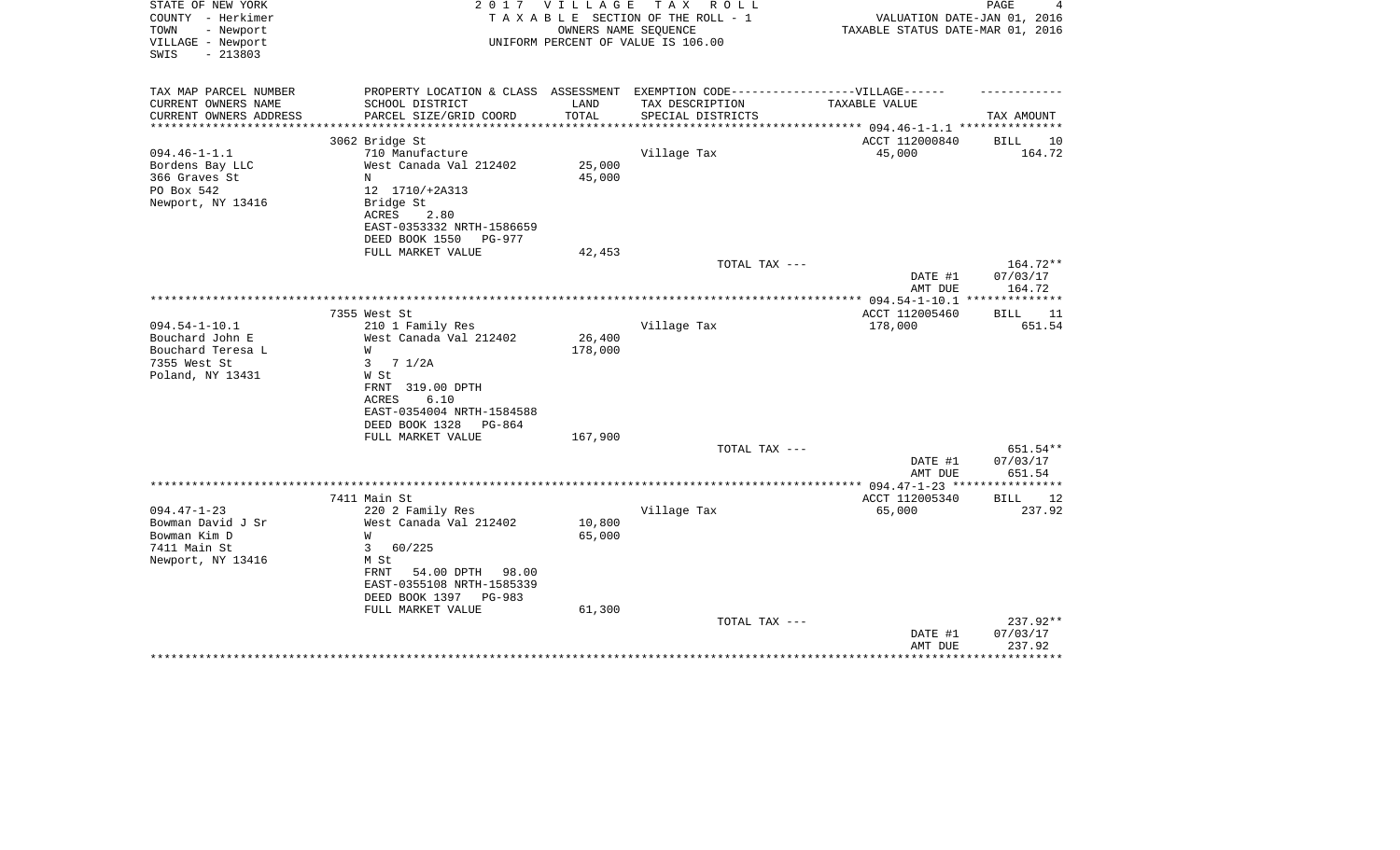| STATE OF NEW YORK<br>COUNTY - Herkimer<br>TOWN<br>- Newport<br>VILLAGE - Newport<br>$-213803$<br>SWIS | 2017                                                                              | VILLAGE            | T A X<br>R O L L<br>TAXABLE SECTION OF THE ROLL - 1<br>OWNERS NAME SEQUENCE<br>UNIFORM PERCENT OF VALUE IS 106.00 | VALUATION DATE-JAN 01, 2016<br>TAXABLE STATUS DATE-MAR 01, 2016 | PAGE               |
|-------------------------------------------------------------------------------------------------------|-----------------------------------------------------------------------------------|--------------------|-------------------------------------------------------------------------------------------------------------------|-----------------------------------------------------------------|--------------------|
| TAX MAP PARCEL NUMBER                                                                                 | PROPERTY LOCATION & CLASS ASSESSMENT EXEMPTION CODE-----------------VILLAGE------ |                    |                                                                                                                   |                                                                 |                    |
| CURRENT OWNERS NAME<br>CURRENT OWNERS ADDRESS                                                         | SCHOOL DISTRICT<br>PARCEL SIZE/GRID COORD                                         | LAND<br>TOTAL      | TAX DESCRIPTION                                                                                                   | TAXABLE VALUE                                                   |                    |
| *************                                                                                         |                                                                                   | ****************** | SPECIAL DISTRICTS                                                                                                 | *************** 094.47-2-39 **********                          | TAX AMOUNT         |
|                                                                                                       | 3120 School St                                                                    |                    |                                                                                                                   | ACCT 112003060                                                  | <b>BILL</b><br>13  |
| $094.47 - 2 - 39$                                                                                     | 210 1 Family Res                                                                  |                    | Village Tax                                                                                                       | 60,000                                                          | 219.62             |
| Brennan Amy L                                                                                         | West Canada Val 212402                                                            | 9,500              |                                                                                                                   |                                                                 |                    |
| 3120 School St                                                                                        | W                                                                                 | 60,000             |                                                                                                                   |                                                                 |                    |
| Newport, NY 13416                                                                                     | 3<br>40/180<br>School St                                                          |                    |                                                                                                                   |                                                                 |                    |
|                                                                                                       | FRNT<br>40.00 DPTH 105.00                                                         |                    |                                                                                                                   |                                                                 |                    |
|                                                                                                       | EAST-0355389 NRTH-1586225                                                         |                    |                                                                                                                   |                                                                 |                    |
|                                                                                                       | DEED BOOK 1435<br>$PG-466$                                                        |                    |                                                                                                                   |                                                                 |                    |
|                                                                                                       | FULL MARKET VALUE                                                                 | 56,600             |                                                                                                                   |                                                                 |                    |
|                                                                                                       |                                                                                   |                    | TOTAL TAX ---                                                                                                     |                                                                 | $219.62**$         |
|                                                                                                       |                                                                                   |                    |                                                                                                                   | DATE #1                                                         | 07/03/17           |
|                                                                                                       |                                                                                   |                    |                                                                                                                   | AMT DUE                                                         | 219.62             |
|                                                                                                       | 3093 North St                                                                     |                    |                                                                                                                   | ACCT 112002040                                                  | BILL<br>14         |
| $094.39 - 1 - 6$                                                                                      | 210 1 Family Res                                                                  |                    | VET WAR V 41127                                                                                                   | 9,000                                                           |                    |
| Brindisi Thomas A Jr                                                                                  | West Canada Val 212402                                                            |                    | 11,100 VET DIS V 41147                                                                                            | 29,610                                                          |                    |
| 3093 North St                                                                                         | N                                                                                 |                    | 84,600 Village Tax                                                                                                | 45,990                                                          | 168.34             |
| Newport, NY 13416                                                                                     | $\mathbf{3}$<br>60/75                                                             |                    |                                                                                                                   |                                                                 |                    |
|                                                                                                       | N St                                                                              |                    |                                                                                                                   |                                                                 |                    |
|                                                                                                       | 50.00 DPTH 120.00<br>FRNT<br>EAST-0354900 NRTH-1588193                            |                    |                                                                                                                   |                                                                 |                    |
|                                                                                                       | DEED BOOK 1402<br>PG-272                                                          |                    |                                                                                                                   |                                                                 |                    |
|                                                                                                       | FULL MARKET VALUE                                                                 | 79,800             |                                                                                                                   |                                                                 |                    |
|                                                                                                       |                                                                                   |                    | TOTAL TAX ---                                                                                                     |                                                                 | $168.34**$         |
|                                                                                                       |                                                                                   |                    |                                                                                                                   | DATE #1                                                         | 07/03/17           |
|                                                                                                       |                                                                                   |                    |                                                                                                                   | AMT DUE                                                         | 168.34             |
|                                                                                                       | 7506 East St                                                                      |                    |                                                                                                                   | ACCT 112003270                                                  | BILL<br>15         |
| $094.39 - 1 - 24$                                                                                     | 210 1 Family Res                                                                  |                    | Village Tax                                                                                                       | 78,000                                                          | 285.51             |
| Broadbent Frank                                                                                       | West Canada Val 212402                                                            | 21,400             |                                                                                                                   |                                                                 |                    |
| Broadbent Heidi                                                                                       | $\mathbf E$                                                                       | 78,000             |                                                                                                                   |                                                                 |                    |
| 7506 East St                                                                                          | 1.30a                                                                             |                    |                                                                                                                   |                                                                 |                    |
| PO Box 77                                                                                             | E St                                                                              |                    |                                                                                                                   |                                                                 |                    |
| Newport, NY 13416                                                                                     | 1.30 BANK<br>ACRES<br>135<br>EAST-0355239 NRTH-1587271                            |                    |                                                                                                                   |                                                                 |                    |
|                                                                                                       | DEED BOOK 793<br>$PG-344$                                                         |                    |                                                                                                                   |                                                                 |                    |
|                                                                                                       | FULL MARKET VALUE                                                                 | 73,600             |                                                                                                                   |                                                                 |                    |
|                                                                                                       |                                                                                   |                    | TOTAL TAX ---                                                                                                     |                                                                 | 285.51**           |
|                                                                                                       |                                                                                   |                    |                                                                                                                   | DATE #1                                                         | 07/03/17           |
|                                                                                                       |                                                                                   |                    |                                                                                                                   | AMT DUE                                                         | 285.51<br>******** |
|                                                                                                       |                                                                                   |                    |                                                                                                                   |                                                                 |                    |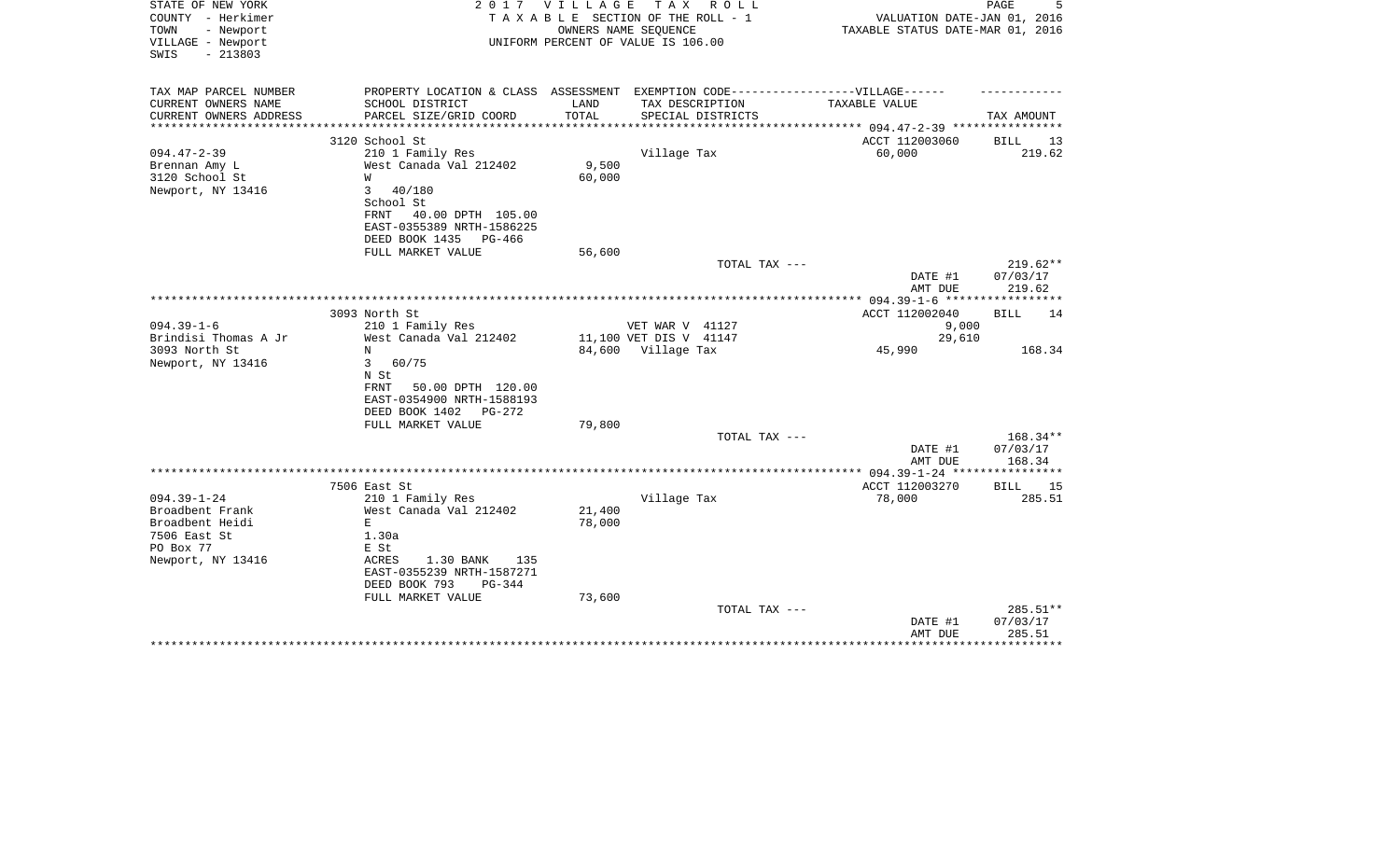| STATE OF NEW YORK<br>COUNTY - Herkimer<br>- Newport<br>TOWN<br>VILLAGE - Newport<br>$-213803$<br>SWIS | 2017                                                                             | <b>VILLAGE</b> | T A X<br>R O L L<br>TAXABLE SECTION OF THE ROLL - 1<br>OWNERS NAME SEOUENCE<br>UNIFORM PERCENT OF VALUE IS 106.00 | VALUATION DATE-JAN 01, 2016<br>TAXABLE STATUS DATE-MAR 01, 2016 | PAGE<br>6          |
|-------------------------------------------------------------------------------------------------------|----------------------------------------------------------------------------------|----------------|-------------------------------------------------------------------------------------------------------------------|-----------------------------------------------------------------|--------------------|
| TAX MAP PARCEL NUMBER                                                                                 | PROPERTY LOCATION & CLASS ASSESSMENT EXEMPTION CODE----------------VILLAGE------ |                |                                                                                                                   |                                                                 |                    |
| CURRENT OWNERS NAME                                                                                   | SCHOOL DISTRICT                                                                  | LAND           | TAX DESCRIPTION                                                                                                   | TAXABLE VALUE                                                   |                    |
| CURRENT OWNERS ADDRESS<br>**********************                                                      | PARCEL SIZE/GRID COORD                                                           | TOTAL          | SPECIAL DISTRICTS                                                                                                 |                                                                 | TAX AMOUNT         |
|                                                                                                       | 3024 Harris Ave                                                                  |                |                                                                                                                   | ACCT 112004380                                                  | 16<br>BILL         |
| $094.38 - 1 - 6$                                                                                      | 210 1 Family Res                                                                 |                | Village Tax                                                                                                       | 75,000                                                          | 274.53             |
| Broadbent Frank M Jr                                                                                  | West Canada Val 212402                                                           | 20,100         |                                                                                                                   |                                                                 |                    |
| 3024 Harris Ave                                                                                       | 1A<br>3                                                                          | 75,000         |                                                                                                                   |                                                                 |                    |
| PO Box 77                                                                                             | 1st St                                                                           |                |                                                                                                                   |                                                                 |                    |
| Newport, NY 13416                                                                                     | 208.00 DPTH 208.00<br>FRNT<br>ACRES<br>0.92                                      |                |                                                                                                                   |                                                                 |                    |
|                                                                                                       | EAST-0353896 NRTH-1588619<br>DEED BOOK 1322<br>PG-856                            |                |                                                                                                                   |                                                                 |                    |
|                                                                                                       | FULL MARKET VALUE                                                                | 70,800         |                                                                                                                   |                                                                 |                    |
|                                                                                                       |                                                                                  |                | TOTAL TAX ---                                                                                                     |                                                                 | 274.53**           |
|                                                                                                       |                                                                                  |                |                                                                                                                   | DATE #1<br>AMT DUE                                              | 07/03/17<br>274.53 |
|                                                                                                       |                                                                                  |                |                                                                                                                   |                                                                 | ***********        |
|                                                                                                       | 7458 West St                                                                     |                |                                                                                                                   | ACCT 112005700                                                  | BILL<br>17         |
| $094.46 - 1 - 22$<br>Broadbent Paul                                                                   | 210 1 Family Res<br>West Canada Val 212402                                       | 18,600         | Village Tax                                                                                                       | 91,900                                                          | 336.39             |
| Broadbent Sonia                                                                                       | E                                                                                | 91,900         |                                                                                                                   |                                                                 |                    |
| 7458 West St                                                                                          | 3<br>54/192                                                                      |                |                                                                                                                   |                                                                 |                    |
| PO Box 243                                                                                            | W St                                                                             |                |                                                                                                                   |                                                                 |                    |
| Newport, NY 13416                                                                                     | 74.00 DPTH 420.00<br>FRNT                                                        |                |                                                                                                                   |                                                                 |                    |
|                                                                                                       | 0.79<br>ACRES                                                                    |                |                                                                                                                   |                                                                 |                    |
|                                                                                                       | EAST-0353016 NRTH-1586593                                                        |                |                                                                                                                   |                                                                 |                    |
|                                                                                                       | DEED BOOK 923<br><b>PG-139</b>                                                   |                |                                                                                                                   |                                                                 |                    |
|                                                                                                       | FULL MARKET VALUE                                                                | 86,700         | TOTAL TAX ---                                                                                                     |                                                                 | 336.39**           |
|                                                                                                       |                                                                                  |                |                                                                                                                   | DATE #1                                                         | 07/03/17           |
|                                                                                                       |                                                                                  |                |                                                                                                                   | AMT DUE                                                         | 336.39             |
|                                                                                                       |                                                                                  |                |                                                                                                                   |                                                                 |                    |
|                                                                                                       | 3097 North St                                                                    |                |                                                                                                                   | ACCT 112000660                                                  | <b>BILL</b><br>18  |
| $094.39 - 1 - 7$                                                                                      | 210 1 Family Res                                                                 |                | Village Tax                                                                                                       | 68,000                                                          | 248.90             |
| Buczak Travis                                                                                         | West Canada Val 212402                                                           | 12,300         |                                                                                                                   |                                                                 |                    |
| 5008 State Highway 29                                                                                 | N<br>3                                                                           | 68,000         |                                                                                                                   |                                                                 |                    |
| St. Johnsville, NY 13452                                                                              | 50/150<br>N St                                                                   |                |                                                                                                                   |                                                                 |                    |
|                                                                                                       | 70.10 DPTH 150.00<br>FRNT                                                        |                |                                                                                                                   |                                                                 |                    |
|                                                                                                       | EAST-0354975 NRTH-1588221                                                        |                |                                                                                                                   |                                                                 |                    |
|                                                                                                       | DEED BOOK 1591<br>PG-103                                                         |                |                                                                                                                   |                                                                 |                    |
|                                                                                                       | FULL MARKET VALUE                                                                | 64,200         |                                                                                                                   |                                                                 |                    |
|                                                                                                       |                                                                                  |                | TOTAL TAX ---                                                                                                     |                                                                 | 248.90**           |
|                                                                                                       |                                                                                  |                |                                                                                                                   | DATE #1                                                         | 07/03/17           |
|                                                                                                       |                                                                                  |                |                                                                                                                   | AMT DUE                                                         | 248.90             |
|                                                                                                       |                                                                                  |                |                                                                                                                   |                                                                 |                    |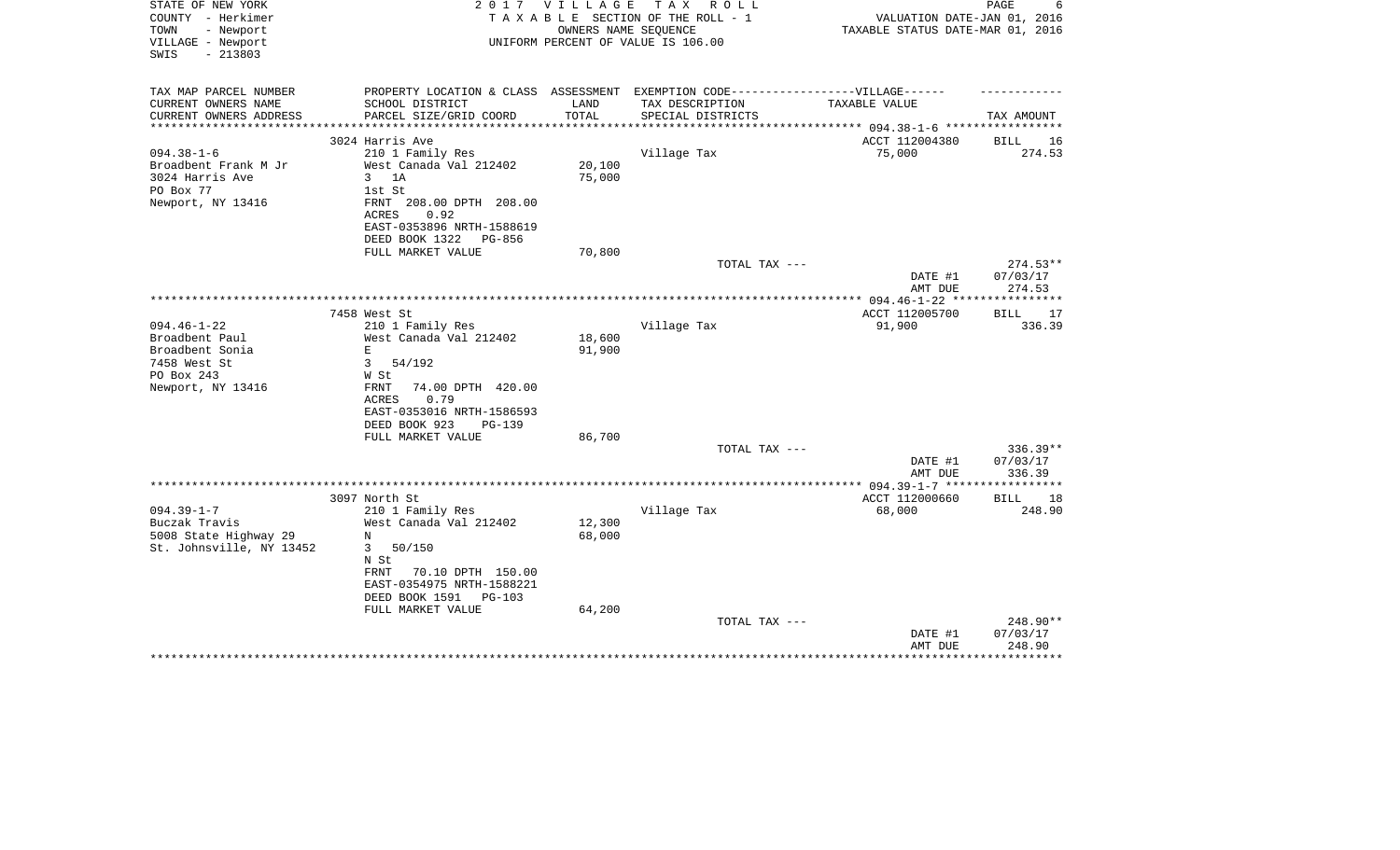| STATE OF NEW YORK<br>COUNTY - Herkimer<br>TOWN<br>- Newport<br>VILLAGE - Newport | 2017                                                                              | <b>VILLAGE</b>       | TAX ROLL<br>TAXABLE SECTION OF THE ROLL - 1<br>OWNERS NAME SEQUENCE<br>UNIFORM PERCENT OF VALUE IS 106.00 | VALUATION DATE-JAN 01, 2016<br>TAXABLE STATUS DATE-MAR 01, 2016 | PAGE<br>7                   |
|----------------------------------------------------------------------------------|-----------------------------------------------------------------------------------|----------------------|-----------------------------------------------------------------------------------------------------------|-----------------------------------------------------------------|-----------------------------|
| $-213803$<br>SWIS                                                                |                                                                                   |                      |                                                                                                           |                                                                 |                             |
| TAX MAP PARCEL NUMBER                                                            | PROPERTY LOCATION & CLASS ASSESSMENT EXEMPTION CODE-----------------VILLAGE------ |                      |                                                                                                           |                                                                 |                             |
| CURRENT OWNERS NAME<br>CURRENT OWNERS ADDRESS                                    | SCHOOL DISTRICT<br>PARCEL SIZE/GRID COORD                                         | LAND<br><b>TOTAL</b> | TAX DESCRIPTION<br>SPECIAL DISTRICTS                                                                      | TAXABLE VALUE                                                   | TAX AMOUNT                  |
|                                                                                  |                                                                                   |                      |                                                                                                           | *********** 094.39-1-37 ************                            |                             |
|                                                                                  | 7478 Main St                                                                      |                      |                                                                                                           | ACCT 112001830                                                  | BILL<br>19                  |
| $094.39 - 1 - 37$                                                                | 210 1 Family Res                                                                  |                      | Village Tax                                                                                               | 71,800                                                          | 262.81                      |
| Bugeya Anthony                                                                   | West Canada Val 212402                                                            | 12,600               |                                                                                                           |                                                                 |                             |
| Bugeya Karen                                                                     | $\mathbf E$                                                                       | 71,800               |                                                                                                           |                                                                 |                             |
| 7478 Main St                                                                     | $\mathbf{3}$<br>40/160                                                            |                      |                                                                                                           |                                                                 |                             |
| PO Box 462<br>Newport, NY 13416                                                  | M St<br>60.00 DPTH 177.40<br>FRNT                                                 |                      |                                                                                                           |                                                                 |                             |
|                                                                                  | EAST-0354760 NRTH-1586739                                                         |                      |                                                                                                           |                                                                 |                             |
|                                                                                  | DEED BOOK 1254<br>PG-346                                                          |                      |                                                                                                           |                                                                 |                             |
|                                                                                  | FULL MARKET VALUE                                                                 | 67,700               |                                                                                                           |                                                                 |                             |
|                                                                                  |                                                                                   |                      | TOTAL TAX ---                                                                                             |                                                                 | 262.81**                    |
|                                                                                  |                                                                                   |                      |                                                                                                           | DATE #1                                                         | 07/03/17                    |
|                                                                                  |                                                                                   |                      |                                                                                                           | AMT DUE                                                         | 262.81                      |
|                                                                                  |                                                                                   |                      |                                                                                                           | *************** 094.47-1-45 *****************                   |                             |
| $094.47 - 1 - 45$                                                                | Bridge St<br>483 Converted Re                                                     |                      | Village Tax                                                                                               | ACCT 112000960<br>67,900                                        | <b>BILL</b><br>20<br>248.54 |
| Burritt Lori Gorham                                                              | West Canada Val 212402                                                            | 6,300                |                                                                                                           |                                                                 |                             |
| PO Box 198                                                                       | N                                                                                 | 67,900               |                                                                                                           |                                                                 |                             |
| Newport, NY 13416                                                                | 7<br>29/130A                                                                      |                      |                                                                                                           |                                                                 |                             |
|                                                                                  | Bridge St                                                                         |                      |                                                                                                           |                                                                 |                             |
|                                                                                  | 28.00 DPTH<br>FRNT<br>95.00                                                       |                      |                                                                                                           |                                                                 |                             |
|                                                                                  | EAST-0354659 NRTH-1586080                                                         |                      |                                                                                                           |                                                                 |                             |
|                                                                                  | DEED BOOK 726<br>$PG-155$                                                         |                      |                                                                                                           |                                                                 |                             |
|                                                                                  | FULL MARKET VALUE                                                                 | 64,100               |                                                                                                           |                                                                 |                             |
|                                                                                  |                                                                                   |                      | TOTAL TAX ---                                                                                             | DATE #1                                                         | 248.54**<br>07/03/17        |
|                                                                                  |                                                                                   |                      |                                                                                                           | AMT DUE                                                         | 248.54                      |
|                                                                                  |                                                                                   |                      |                                                                                                           |                                                                 |                             |
|                                                                                  | Main St                                                                           |                      |                                                                                                           | ACCT 112009000                                                  | <b>BILL</b><br>21           |
| $094.38 - 1 - 15$                                                                | 210 1 Family Res                                                                  |                      | Village Tax                                                                                               | 110,000                                                         | 402.64                      |
| Butler John                                                                      | West Canada Val 212402                                                            | 13,400               |                                                                                                           |                                                                 |                             |
| Butler Shelby                                                                    | $\mathbf E$                                                                       | 110,000              |                                                                                                           |                                                                 |                             |
| Main St                                                                          | $\mathbf{3}$<br>68/200                                                            |                      |                                                                                                           |                                                                 |                             |
| Newport, NY 13416                                                                | M St<br>68.50 DPTH 200.00<br>FRNT                                                 |                      |                                                                                                           |                                                                 |                             |
|                                                                                  | EAST-0354116 NRTH-1587814                                                         |                      |                                                                                                           |                                                                 |                             |
|                                                                                  | DEED BOOK 772<br><b>PG-201</b>                                                    |                      |                                                                                                           |                                                                 |                             |
|                                                                                  | FULL MARKET VALUE                                                                 | 103,800              |                                                                                                           |                                                                 |                             |
|                                                                                  |                                                                                   |                      | TOTAL TAX ---                                                                                             |                                                                 | 402.64**                    |
|                                                                                  |                                                                                   |                      |                                                                                                           | DATE #1                                                         | 07/03/17                    |
|                                                                                  |                                                                                   |                      |                                                                                                           | AMT DUE                                                         | 402.64                      |
|                                                                                  |                                                                                   |                      |                                                                                                           |                                                                 |                             |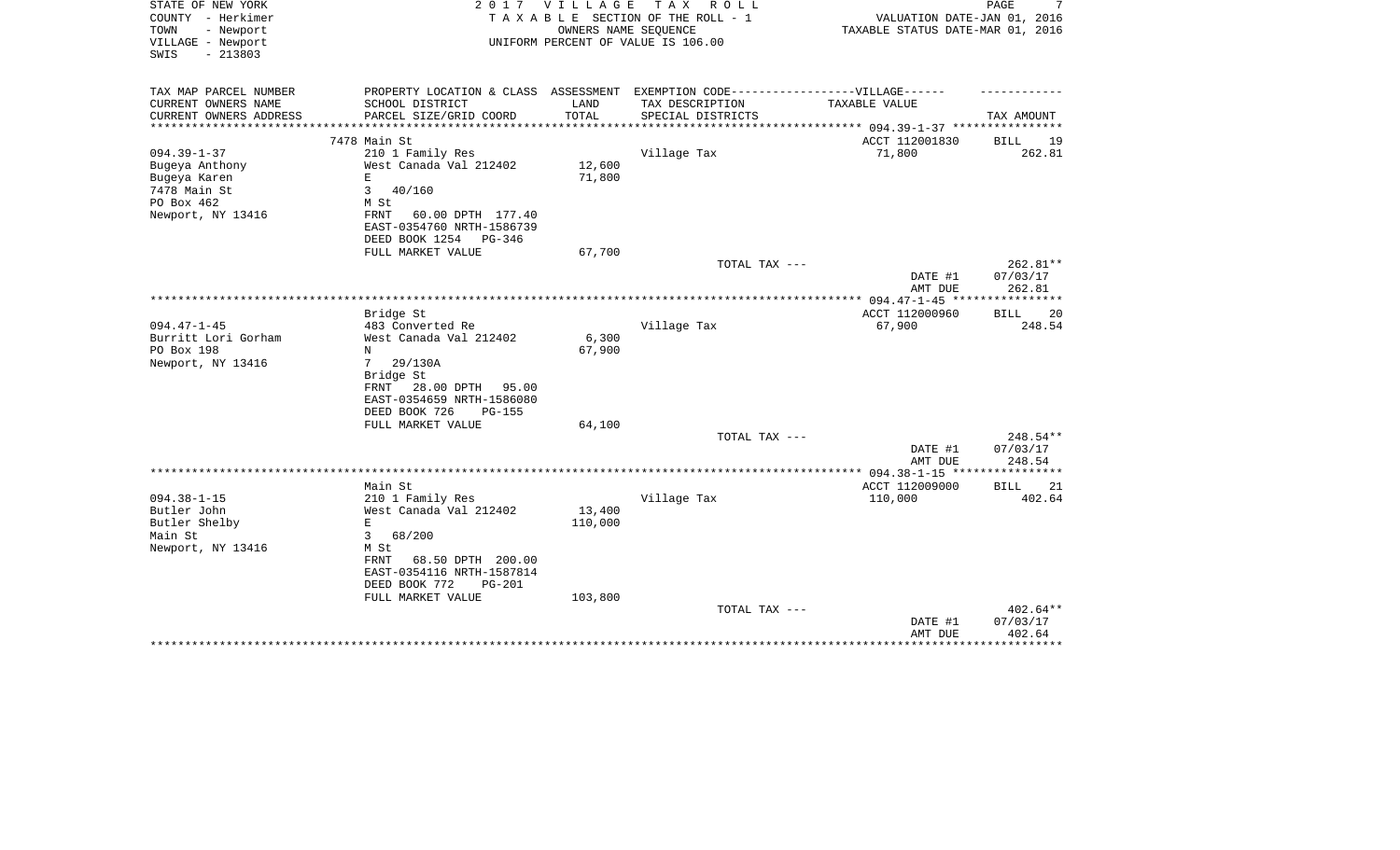| STATE OF NEW YORK<br>COUNTY - Herkimer<br>TOWN<br>- Newport<br>VILLAGE - Newport | 2 0 1 7                                                                           | V I L L A G E | TAX ROLL<br>TAXABLE SECTION OF THE ROLL - 1<br>OWNERS NAME SEQUENCE<br>UNIFORM PERCENT OF VALUE IS 106.00 | VALUATION DATE-JAN 01, 2016<br>TAXABLE STATUS DATE-MAR 01, 2016 | PAGE<br>8            |
|----------------------------------------------------------------------------------|-----------------------------------------------------------------------------------|---------------|-----------------------------------------------------------------------------------------------------------|-----------------------------------------------------------------|----------------------|
| $-213803$<br>SWIS                                                                |                                                                                   |               |                                                                                                           |                                                                 |                      |
| TAX MAP PARCEL NUMBER                                                            | PROPERTY LOCATION & CLASS ASSESSMENT EXEMPTION CODE-----------------VILLAGE------ |               |                                                                                                           |                                                                 |                      |
| CURRENT OWNERS NAME                                                              | SCHOOL DISTRICT                                                                   | LAND          | TAX DESCRIPTION                                                                                           | TAXABLE VALUE                                                   |                      |
| CURRENT OWNERS ADDRESS<br>*******************                                    | PARCEL SIZE/GRID COORD                                                            | TOTAL         | SPECIAL DISTRICTS                                                                                         |                                                                 | TAX AMOUNT           |
| 7425 West St                                                                     |                                                                                   |               |                                                                                                           | ACCT 112001170                                                  | 22<br>BILL           |
| $094.46 - 1 - 28$                                                                | 210 1 Family Res                                                                  |               | Village Tax                                                                                               | 85,400                                                          | 312.59               |
| Butler John E                                                                    | West Canada Val 212402                                                            | 13,800        |                                                                                                           |                                                                 |                      |
| Butler Paul J<br>W                                                               |                                                                                   | 85,400        |                                                                                                           |                                                                 |                      |
| 7425 West St<br>3                                                                | 100/450                                                                           |               |                                                                                                           |                                                                 |                      |
| PO Box 294                                                                       | W St                                                                              |               |                                                                                                           |                                                                 |                      |
| Newport, NY 13416                                                                | FRNT<br>81.00 DPTH 188.00                                                         |               |                                                                                                           |                                                                 |                      |
|                                                                                  | EAST-0353405 NRTH-1585824                                                         |               |                                                                                                           |                                                                 |                      |
|                                                                                  | DEED BOOK 945<br>PG-658<br>FULL MARKET VALUE                                      | 80,600        |                                                                                                           |                                                                 |                      |
|                                                                                  |                                                                                   |               | TOTAL TAX ---                                                                                             |                                                                 | 312.59**             |
|                                                                                  |                                                                                   |               |                                                                                                           | DATE #1                                                         | 07/03/17             |
|                                                                                  |                                                                                   |               |                                                                                                           | AMT DUE                                                         | 312.59               |
|                                                                                  |                                                                                   |               |                                                                                                           | ************** 094.39-1-18 ***                                  |                      |
|                                                                                  | 3106 North St                                                                     |               |                                                                                                           | ACCT 112003600                                                  | 23<br>BILL           |
| $094.39 - 1 - 18$                                                                | 210 1 Family Res                                                                  |               | Village Tax                                                                                               | 122,000                                                         | 446.56               |
| Butler Marc                                                                      | West Canada Val 212402                                                            | 14,200        |                                                                                                           |                                                                 |                      |
| S<br>Butler Susan                                                                |                                                                                   | 122,000       |                                                                                                           |                                                                 |                      |
| 3106 North St<br>5                                                               | 63/312<br>M St                                                                    |               |                                                                                                           |                                                                 |                      |
| Newport, NY 13416                                                                | <b>FRNT</b><br>61.00 DPTH 220.00<br>BANK<br>135                                   |               |                                                                                                           |                                                                 |                      |
|                                                                                  | EAST-0355153 NRTH-1588012                                                         |               |                                                                                                           |                                                                 |                      |
|                                                                                  | DEED BOOK 686<br><b>PG-708</b>                                                    |               |                                                                                                           |                                                                 |                      |
|                                                                                  | FULL MARKET VALUE                                                                 | 115,100       |                                                                                                           |                                                                 |                      |
|                                                                                  |                                                                                   |               | TOTAL TAX ---                                                                                             |                                                                 | 446.56**             |
|                                                                                  |                                                                                   |               |                                                                                                           | DATE #1                                                         | 07/03/17             |
|                                                                                  |                                                                                   |               |                                                                                                           | AMT DUE                                                         | 446.56               |
| 7470 Main St                                                                     |                                                                                   |               |                                                                                                           | ACCT 112002070                                                  | BILL<br>24           |
| $094.39 - 1 - 35$                                                                | 210 1 Family Res                                                                  |               | Village Tax                                                                                               | 128,000                                                         | 468.52               |
| Capron Daniel P                                                                  | West Canada Val 212402                                                            | 15,400        |                                                                                                           |                                                                 |                      |
| 7470 Main St<br>$\mathbf E$                                                      |                                                                                   | 128,000       |                                                                                                           |                                                                 |                      |
| Newport, NY 13416                                                                | 3 97 X 240                                                                        |               |                                                                                                           |                                                                 |                      |
|                                                                                  | Main St                                                                           |               |                                                                                                           |                                                                 |                      |
|                                                                                  | FRNT<br>98.30 DPTH 224.40                                                         |               |                                                                                                           |                                                                 |                      |
|                                                                                  | EAST-0354861 NRTH-1586604                                                         |               |                                                                                                           |                                                                 |                      |
|                                                                                  | DEED BOOK 1502<br>PG-349                                                          |               |                                                                                                           |                                                                 |                      |
|                                                                                  | FULL MARKET VALUE                                                                 | 120,800       |                                                                                                           |                                                                 |                      |
|                                                                                  |                                                                                   |               | TOTAL TAX ---                                                                                             | DATE #1                                                         | 468.52**<br>07/03/17 |
|                                                                                  |                                                                                   |               |                                                                                                           | AMT DUE                                                         | 468.52               |
|                                                                                  |                                                                                   |               |                                                                                                           |                                                                 |                      |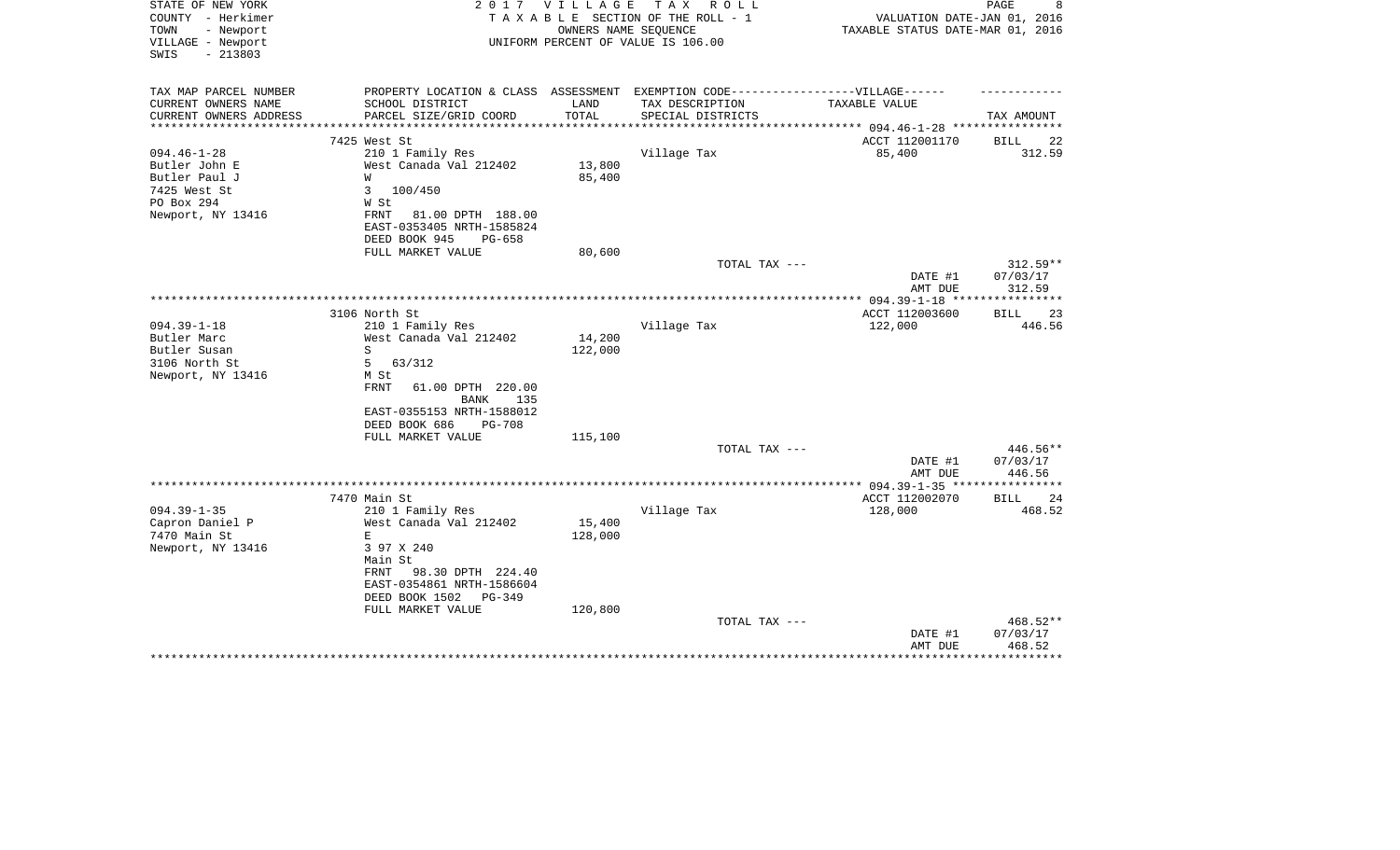| STATE OF NEW YORK<br>COUNTY - Herkimer<br>TOWN<br>- Newport<br>VILLAGE - Newport<br>$-213803$<br>SWIS | 2 0 1 7                                    | <b>VILLAGE</b><br>OWNERS NAME SEQUENCE | T A X<br>R O L L<br>TAXABLE SECTION OF THE ROLL - 1<br>UNIFORM PERCENT OF VALUE IS 106.00            | VALUATION DATE-JAN 01, 2016<br>TAXABLE STATUS DATE-MAR 01, 2016 | 9<br>PAGE         |
|-------------------------------------------------------------------------------------------------------|--------------------------------------------|----------------------------------------|------------------------------------------------------------------------------------------------------|-----------------------------------------------------------------|-------------------|
| TAX MAP PARCEL NUMBER<br>CURRENT OWNERS NAME                                                          | SCHOOL DISTRICT                            | LAND                                   | PROPERTY LOCATION & CLASS ASSESSMENT EXEMPTION CODE-----------------VILLAGE------<br>TAX DESCRIPTION | TAXABLE VALUE                                                   |                   |
| CURRENT OWNERS ADDRESS                                                                                | PARCEL SIZE/GRID COORD                     | TOTAL                                  | SPECIAL DISTRICTS                                                                                    |                                                                 | TAX AMOUNT        |
| ********************                                                                                  |                                            | *************                          |                                                                                                      |                                                                 |                   |
|                                                                                                       | 7417 Main St                               |                                        |                                                                                                      | ACCT 112004530                                                  | 25<br><b>BILL</b> |
| $094.47 - 1 - 21$                                                                                     | 210 1 Family Res                           |                                        | Village Tax                                                                                          | 102,700                                                         | 375.92            |
| Card Stuart W                                                                                         | West Canada Val 212402                     | 20,000                                 |                                                                                                      |                                                                 |                   |
| Card Brenda R                                                                                         | W                                          | 102,700                                |                                                                                                      |                                                                 |                   |
| 7417 S Main St                                                                                        | 3<br>70X145                                |                                        |                                                                                                      |                                                                 |                   |
| PO Box 61<br>Newport, NY 13416                                                                        | M St<br>FRNT 106.00 DPTH 145.00            |                                        |                                                                                                      |                                                                 |                   |
|                                                                                                       | 0.42 BANK<br>ACRES<br>135                  |                                        |                                                                                                      |                                                                 |                   |
|                                                                                                       | EAST-0355042 NRTH-1585464                  |                                        |                                                                                                      |                                                                 |                   |
|                                                                                                       | DEED BOOK 852<br>$PG-118$                  |                                        |                                                                                                      |                                                                 |                   |
|                                                                                                       | FULL MARKET VALUE                          | 96,900                                 |                                                                                                      |                                                                 |                   |
|                                                                                                       |                                            |                                        | TOTAL TAX ---                                                                                        |                                                                 | 375.92**          |
|                                                                                                       |                                            |                                        |                                                                                                      | DATE #1                                                         | 07/03/17          |
|                                                                                                       |                                            |                                        |                                                                                                      | AMT DUE                                                         | 375.92            |
|                                                                                                       | 7529 East St                               |                                        |                                                                                                      | ACCT 112000690                                                  | BILL<br>26        |
| $094.39 - 1 - 49$                                                                                     | 210 1 Family Res                           |                                        | Village Tax                                                                                          | 84,000                                                          | 307.47            |
| Cardinal Cale F                                                                                       | West Canada Val 212402                     | 14,500                                 |                                                                                                      |                                                                 |                   |
| Cardinal Sharon L                                                                                     | W                                          | 84,000                                 |                                                                                                      |                                                                 |                   |
| 7529 East St                                                                                          | 3<br>73/230                                |                                        |                                                                                                      |                                                                 |                   |
| PO Box 219                                                                                            | E St                                       |                                        |                                                                                                      |                                                                 |                   |
| Newport, NY 13416                                                                                     | 85.00 DPTH 261.00<br>FRNT                  |                                        |                                                                                                      |                                                                 |                   |
|                                                                                                       | EAST-0354657 NRTH-1587550                  |                                        |                                                                                                      |                                                                 |                   |
|                                                                                                       | DEED BOOK 1346<br>PG-964                   |                                        |                                                                                                      |                                                                 |                   |
|                                                                                                       | FULL MARKET VALUE                          | 79,200                                 | TOTAL TAX ---                                                                                        |                                                                 | $307.47**$        |
|                                                                                                       |                                            |                                        |                                                                                                      | DATE #1                                                         | 07/03/17          |
|                                                                                                       |                                            |                                        |                                                                                                      | AMT DUE                                                         | 307.47            |
|                                                                                                       |                                            |                                        |                                                                                                      |                                                                 |                   |
|                                                                                                       | 7335 West St                               |                                        |                                                                                                      |                                                                 | <b>BILL</b><br>27 |
| $094.54 - 1 - 10.2$                                                                                   | 210 1 Family Res                           |                                        | Village Tax                                                                                          | 148,100                                                         | 542.10            |
| Cardinal Stacey L                                                                                     | West Canada Val 212402                     | 22,200                                 |                                                                                                      |                                                                 |                   |
| 7335 West St                                                                                          | FRNT 294.00 DPTH                           | 148,100                                |                                                                                                      |                                                                 |                   |
| Poland, NY 13431                                                                                      | 2.10<br>ACRES<br>EAST-0354310 NRTH-1584503 |                                        |                                                                                                      |                                                                 |                   |
|                                                                                                       | DEED BOOK 1474<br><b>PG-848</b>            |                                        |                                                                                                      |                                                                 |                   |
|                                                                                                       | FULL MARKET VALUE                          | 139,700                                |                                                                                                      |                                                                 |                   |
|                                                                                                       |                                            |                                        | TOTAL TAX ---                                                                                        |                                                                 | 542.10**          |
|                                                                                                       |                                            |                                        |                                                                                                      | DATE #1                                                         | 07/03/17          |
|                                                                                                       |                                            |                                        |                                                                                                      | AMT DUE                                                         | 542.10            |
|                                                                                                       |                                            |                                        |                                                                                                      |                                                                 | ********          |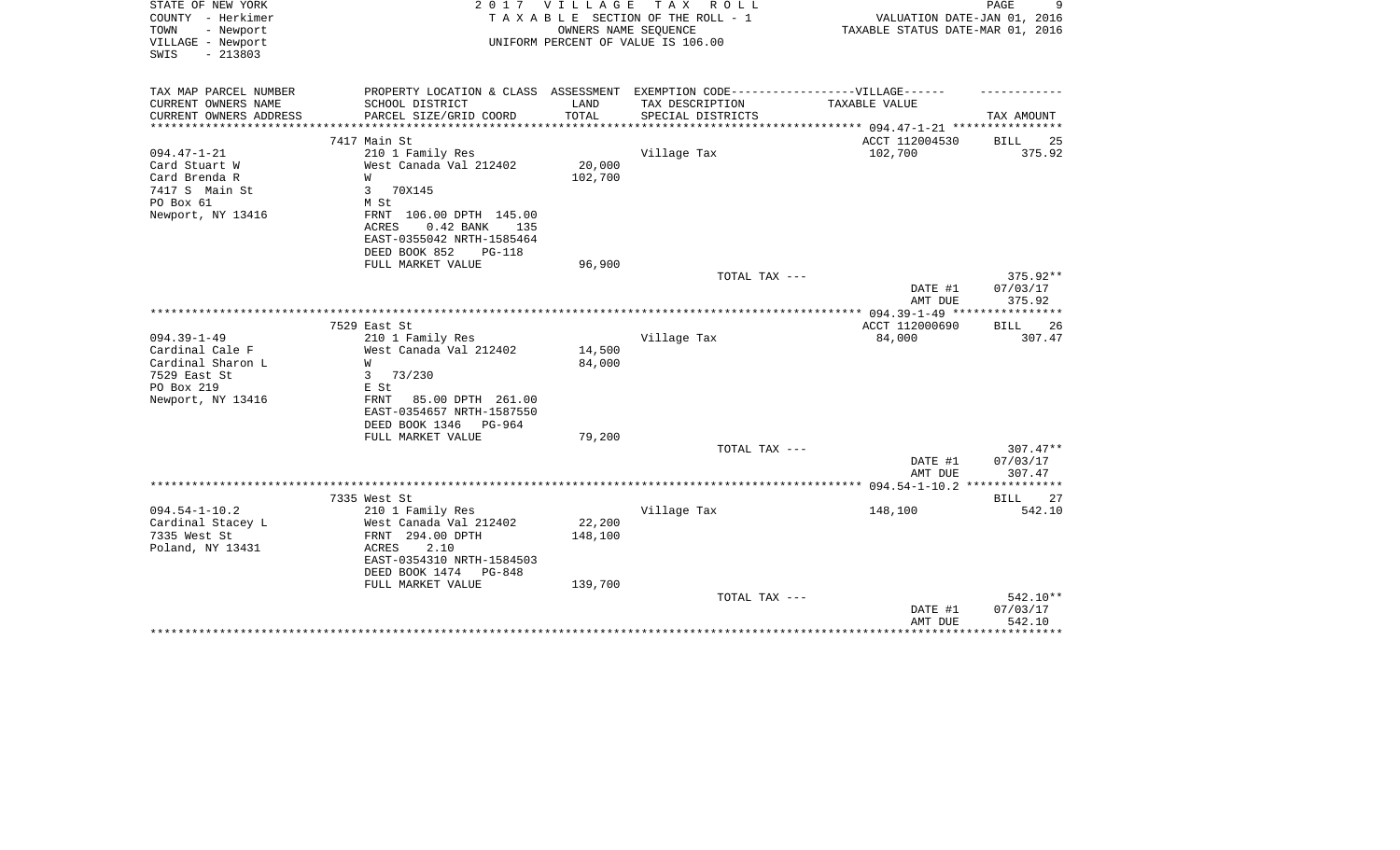| STATE OF NEW YORK<br>COUNTY - Herkimer<br>- Newport<br>TOWN<br>VILLAGE - Newport<br>SWIS<br>$-213803$ |                                                                                  | 2017 VILLAGE<br>OWNERS NAME SEQUENCE | TAX ROLL<br>TAXABLE SECTION OF THE ROLL - 1<br>UNIFORM PERCENT OF VALUE IS 106.00 | VALUATION DATE-JAN 01, 2016<br>TAXABLE STATUS DATE-MAR 01, 2016 | PAGE<br>10            |
|-------------------------------------------------------------------------------------------------------|----------------------------------------------------------------------------------|--------------------------------------|-----------------------------------------------------------------------------------|-----------------------------------------------------------------|-----------------------|
| TAX MAP PARCEL NUMBER                                                                                 | PROPERTY LOCATION & CLASS ASSESSMENT EXEMPTION CODE----------------VILLAGE------ |                                      |                                                                                   |                                                                 |                       |
| CURRENT OWNERS NAME                                                                                   | SCHOOL DISTRICT                                                                  | LAND                                 | TAX DESCRIPTION                                                                   | TAXABLE VALUE                                                   |                       |
| CURRENT OWNERS ADDRESS<br>**********************                                                      | PARCEL SIZE/GRID COORD                                                           | TOTAL                                | SPECIAL DISTRICTS                                                                 |                                                                 | TAX AMOUNT            |
|                                                                                                       | West St                                                                          |                                      |                                                                                   |                                                                 | BILL<br>28            |
| $094.46 - 1 - 8$                                                                                      | 311 Res vac land                                                                 |                                      | Village Tax                                                                       | 10,000                                                          | 36.60                 |
| Ceckanowicz Cheryl                                                                                    | West Canada Val 212402                                                           | 10,000                               |                                                                                   |                                                                 |                       |
| 805 State Rte 8                                                                                       | FRNT<br>78.00 DPTH<br>90.00                                                      | 10,000                               |                                                                                   |                                                                 |                       |
| Cold Brook, NY 13324                                                                                  | EAST-0354069 NRTH-1585490<br>DEED BOOK 899<br>PG-243                             |                                      |                                                                                   |                                                                 |                       |
|                                                                                                       | FULL MARKET VALUE                                                                | 9,400                                |                                                                                   |                                                                 |                       |
|                                                                                                       |                                                                                  |                                      | TOTAL TAX ---                                                                     |                                                                 | $36.60**$             |
|                                                                                                       |                                                                                  |                                      |                                                                                   | DATE #1<br>AMT DUE                                              | 07/03/17<br>36.60     |
|                                                                                                       |                                                                                  |                                      |                                                                                   |                                                                 |                       |
| $094.46 - 1 - 10$                                                                                     | 7400 West St<br>220 2 Family Res                                                 |                                      | Village Tax                                                                       | ACCT 112005640<br>55,000                                        | BILL<br>29<br>201.32  |
| Ceckanowicz Cheryl                                                                                    | West Canada Val 212402                                                           | 13,000                               |                                                                                   |                                                                 |                       |
| 805 State Rte 8                                                                                       | Ε                                                                                | 55,000                               |                                                                                   |                                                                 |                       |
| Cold Brook, NY 13324                                                                                  | 50/96<br>3                                                                       |                                      |                                                                                   |                                                                 |                       |
|                                                                                                       | W St                                                                             |                                      |                                                                                   |                                                                 |                       |
|                                                                                                       | FRNT<br>95.90 DPTH<br>89.90<br>ACRES<br>0.22                                     |                                      |                                                                                   |                                                                 |                       |
|                                                                                                       | EAST-0354011 NRTH-1585559                                                        |                                      |                                                                                   |                                                                 |                       |
|                                                                                                       | DEED BOOK 790<br>$PG-12$                                                         |                                      |                                                                                   |                                                                 |                       |
|                                                                                                       | FULL MARKET VALUE                                                                | 51,900                               |                                                                                   |                                                                 |                       |
|                                                                                                       |                                                                                  |                                      | TOTAL TAX ---                                                                     |                                                                 | 201.32**              |
|                                                                                                       |                                                                                  |                                      |                                                                                   | DATE #1<br>AMT DUE                                              | 07/03/17<br>201.32    |
|                                                                                                       |                                                                                  |                                      |                                                                                   |                                                                 | ***********           |
|                                                                                                       | 7430 Main St                                                                     |                                      |                                                                                   | ACCT 112010680                                                  | 30<br>BILL            |
| $094.47 - 2 - 27$                                                                                     | 210 1 Family Res                                                                 |                                      | Village Tax                                                                       | 93,300                                                          | 341.51                |
| Chmielewski Cynthia L                                                                                 | West Canada Val 212402                                                           | 11,000                               |                                                                                   |                                                                 |                       |
| 7430 Main St<br>PO Box 334                                                                            | E<br>3<br>63/88                                                                  | 93,300                               |                                                                                   |                                                                 |                       |
| Newport, NY 13416                                                                                     | M St                                                                             |                                      |                                                                                   |                                                                 |                       |
|                                                                                                       | 78.00 DPTH<br>FRNT<br>77.60                                                      |                                      |                                                                                   |                                                                 |                       |
|                                                                                                       | EAST-0355101 NRTH-1585787                                                        |                                      |                                                                                   |                                                                 |                       |
|                                                                                                       | DEED BOOK 1431<br>PG-674                                                         |                                      |                                                                                   |                                                                 |                       |
|                                                                                                       | FULL MARKET VALUE                                                                | 88,000                               | TOTAL TAX ---                                                                     |                                                                 | 341.51**              |
|                                                                                                       |                                                                                  |                                      |                                                                                   | DATE #1                                                         | 07/03/17              |
|                                                                                                       |                                                                                  |                                      |                                                                                   | AMT DUE                                                         | 341.51                |
|                                                                                                       |                                                                                  |                                      |                                                                                   |                                                                 |                       |
|                                                                                                       | West St                                                                          |                                      |                                                                                   |                                                                 | BILL<br>31            |
| $094.54 - 1 - 7.1$<br>Clark Robert                                                                    | 311 Res vac land<br>West Canada Val 212402                                       | 10,000                               | Village Tax                                                                       | 10,000                                                          | 36.60                 |
| 7323 West St                                                                                          | 2.60<br>ACRES                                                                    | 10,000                               |                                                                                   |                                                                 |                       |
| Poland, NY 13431                                                                                      | EAST-0354338 NRTH-1584078                                                        |                                      |                                                                                   |                                                                 |                       |
|                                                                                                       | DEED BOOK 1575<br>PG-186                                                         |                                      |                                                                                   |                                                                 |                       |
|                                                                                                       | FULL MARKET VALUE                                                                | 9,400                                |                                                                                   |                                                                 |                       |
|                                                                                                       |                                                                                  |                                      | TOTAL TAX ---                                                                     | DATE #1                                                         | $36.60**$<br>07/03/17 |
|                                                                                                       |                                                                                  |                                      |                                                                                   | AMT DUE                                                         | 36.60                 |
|                                                                                                       |                                                                                  |                                      |                                                                                   |                                                                 |                       |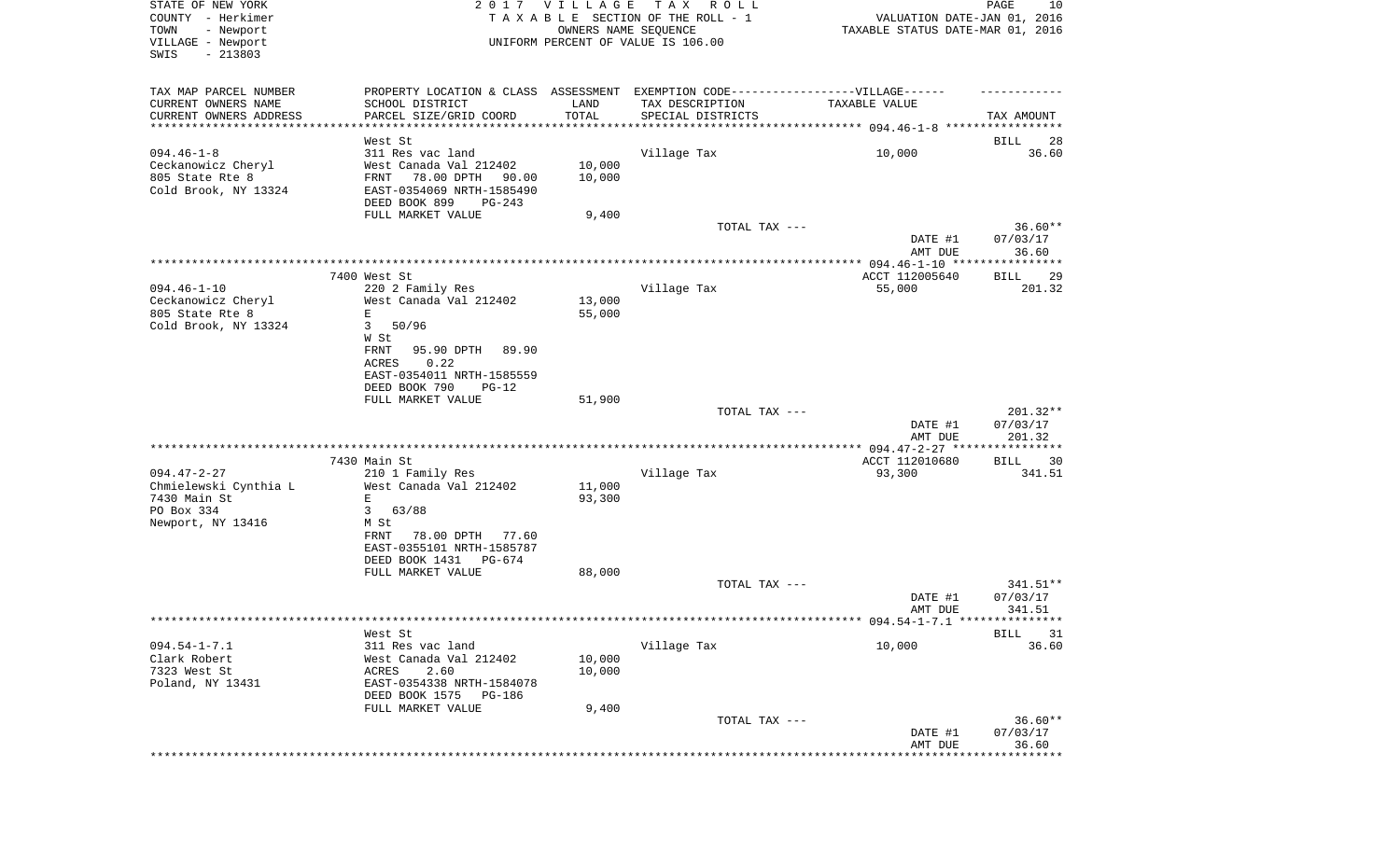| STATE OF NEW YORK<br>COUNTY - Herkimer |                                    | 2017 VILLAGE         | TAX ROLL<br>TAXABLE SECTION OF THE ROLL - 1                                       | VALUATION DATE-JAN 01, 2016            | PAGE<br>11           |
|----------------------------------------|------------------------------------|----------------------|-----------------------------------------------------------------------------------|----------------------------------------|----------------------|
| TOWN<br>- Newport                      |                                    | OWNERS NAME SEQUENCE |                                                                                   | TAXABLE STATUS DATE-MAR 01, 2016       |                      |
| VILLAGE - Newport                      |                                    |                      | UNIFORM PERCENT OF VALUE IS 106.00                                                |                                        |                      |
| $-213803$<br>SWIS                      |                                    |                      |                                                                                   |                                        |                      |
| TAX MAP PARCEL NUMBER                  |                                    |                      | PROPERTY LOCATION & CLASS ASSESSMENT EXEMPTION CODE-----------------VILLAGE------ |                                        |                      |
| CURRENT OWNERS NAME                    | SCHOOL DISTRICT                    | LAND                 | TAX DESCRIPTION                                                                   | TAXABLE VALUE                          |                      |
| CURRENT OWNERS ADDRESS                 | PARCEL SIZE/GRID COORD             | TOTAL                | SPECIAL DISTRICTS                                                                 |                                        | TAX AMOUNT           |
| ********************                   | **************************         | ***********          |                                                                                   |                                        |                      |
|                                        | 7323 West St                       |                      |                                                                                   |                                        | BILL<br>32           |
| $094.54 - 1 - 7.2$                     | 270 Mfg housing                    |                      | Village Tax                                                                       | 37,000                                 | 135.43               |
| Clark Robert                           | West Canada Val 212402             | 21,200               | XC291 Water relevy                                                                | 116.84 MT M                            | 116.84               |
| Clark Monica                           | ACRES<br>1.80                      | 37,000               |                                                                                   |                                        |                      |
| 7323 West St                           | EAST-0354055 NRTH-1584119          |                      |                                                                                   |                                        |                      |
| Poland, NY 13431                       | DEED BOOK 785<br>PG-650            |                      |                                                                                   |                                        |                      |
|                                        | FULL MARKET VALUE                  | 34,900               |                                                                                   |                                        |                      |
|                                        |                                    |                      | TOTAL TAX ---                                                                     |                                        | $252.27**$           |
|                                        |                                    |                      |                                                                                   | DATE #1                                | 07/03/17             |
|                                        |                                    |                      |                                                                                   | AMT DUE                                | 252.27               |
|                                        | 3127 North St                      |                      |                                                                                   | ACCT 112004980                         | BILL<br>33           |
| $094.39 - 1 - 12$                      | 210 1 Family Res                   |                      | Village Tax                                                                       | 68,500                                 | 250.73               |
| Clarke Louis F                         | West Canada Val 212402             | 16,300               |                                                                                   |                                        |                      |
| Clarke Nancy G                         | N                                  | 68,500               |                                                                                   |                                        |                      |
| 3127 North St                          | 3<br>3A                            |                      |                                                                                   |                                        |                      |
| Newport, NY 13416                      | Co Rd 111                          |                      |                                                                                   |                                        |                      |
|                                        | FRNT 185.00 DPTH 150.00            |                      |                                                                                   |                                        |                      |
|                                        | ACRES<br>0.59                      |                      |                                                                                   |                                        |                      |
|                                        | EAST-0355463 NRTH-1588478          |                      |                                                                                   |                                        |                      |
|                                        | DEED BOOK 00630 PG-00792           |                      |                                                                                   |                                        |                      |
|                                        | FULL MARKET VALUE                  | 64,600               |                                                                                   |                                        |                      |
|                                        |                                    |                      | TOTAL TAX ---                                                                     |                                        | 250.73**             |
|                                        |                                    |                      |                                                                                   | DATE #1                                | 07/03/17             |
|                                        |                                    |                      |                                                                                   | AMT DUE                                | 250.73               |
|                                        |                                    |                      |                                                                                   |                                        |                      |
| $094.38 - 1 - 23$                      | 3083 Norway St<br>210 1 Family Res |                      | Village Tax                                                                       | ACCT 112001890<br>96,000               | 34<br>BILL<br>351.39 |
| Clarke Matthew L                       | West Canada Val 212402             | 13,300               |                                                                                   |                                        |                      |
| 3083 Norway St                         | N                                  | 96,000               |                                                                                   |                                        |                      |
| PO Box 290                             | 92/120<br>3                        |                      |                                                                                   |                                        |                      |
| Newport, NY 13416                      | No St                              |                      |                                                                                   |                                        |                      |
|                                        | FRNT<br>60.00 DPTH 218.00          |                      |                                                                                   |                                        |                      |
| PRIOR OWNER ON 3/01/2016               | EAST-0354661 NRTH-1587264          |                      |                                                                                   |                                        |                      |
| Clarke Matthew L                       | DEED BOOK 1613<br>PG-476           |                      |                                                                                   |                                        |                      |
|                                        | FULL MARKET VALUE                  | 90,600               |                                                                                   |                                        |                      |
|                                        |                                    |                      | TOTAL TAX ---                                                                     |                                        | 351.39**             |
|                                        |                                    |                      |                                                                                   | DATE #1                                | 07/03/17             |
|                                        |                                    |                      |                                                                                   | AMT DUE                                | 351.39               |
|                                        |                                    |                      |                                                                                   | ******** 094.39-1-45 ***************** |                      |
|                                        | North St                           |                      |                                                                                   | ACCT 112010230                         | <b>BILL</b><br>35    |
| $094.39 - 1 - 45$                      | 411 Apartment                      |                      | Village Tax                                                                       | 99,200                                 | 363.11               |
| Clarke Matthew L                       | West Canada Val 212402             | 13,300               |                                                                                   |                                        |                      |
| Clarke Louis                           | Ν                                  | 99,200               |                                                                                   |                                        |                      |
| 3092 Norway St                         | 120/50<br>5                        |                      |                                                                                   |                                        |                      |
| Newport, NY 13416                      | No St<br>FRNT<br>95.00 DPTH 123.00 |                      |                                                                                   |                                        |                      |
|                                        | $0.30$ BANK<br>822<br>ACRES        |                      |                                                                                   |                                        |                      |
|                                        | EAST-0354839 NRTH-1587307          |                      |                                                                                   |                                        |                      |
|                                        | DEED BOOK 830<br>PG-232            |                      |                                                                                   |                                        |                      |
|                                        | FULL MARKET VALUE                  | 93,600               |                                                                                   |                                        |                      |
|                                        |                                    |                      | TOTAL TAX ---                                                                     |                                        | 363.11**             |
|                                        |                                    |                      |                                                                                   | DATE #1                                | 07/03/17             |
|                                        |                                    |                      |                                                                                   | AMT DUE                                | 363.11               |
|                                        |                                    |                      |                                                                                   |                                        |                      |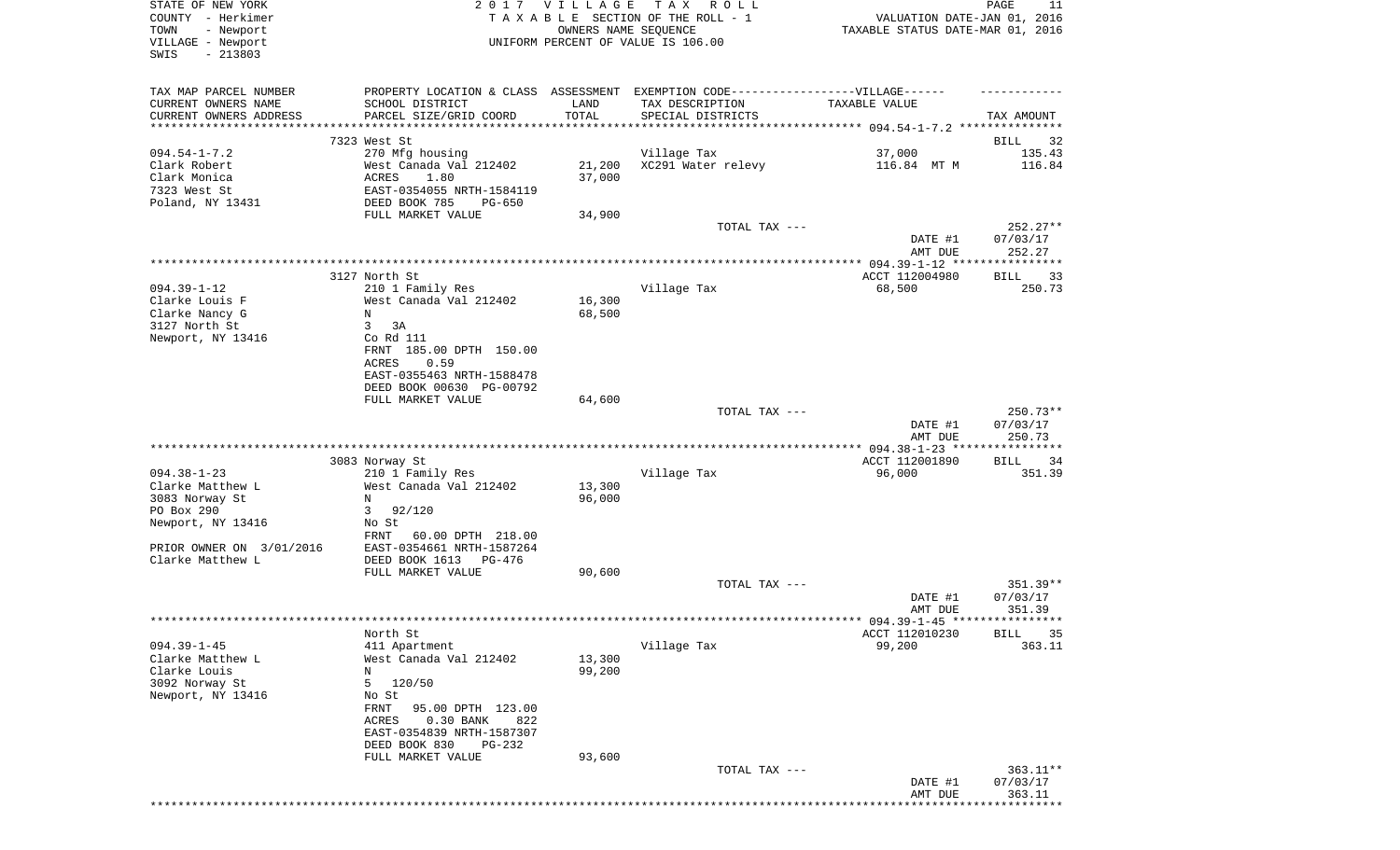| STATE OF NEW YORK<br>COUNTY - Herkimer<br>TOWN<br>- Newport<br>VILLAGE - Newport<br>$-213803$<br>SWIS | 2017                                                                              | <b>VILLAGE</b>   | T A X<br>R O L L<br>TAXABLE SECTION OF THE ROLL - 1<br>OWNERS NAME SEQUENCE<br>UNIFORM PERCENT OF VALUE IS 106.00 | VALUATION DATE-JAN 01, 2016<br>TAXABLE STATUS DATE-MAR 01, 2016 | PAGE<br>12                     |
|-------------------------------------------------------------------------------------------------------|-----------------------------------------------------------------------------------|------------------|-------------------------------------------------------------------------------------------------------------------|-----------------------------------------------------------------|--------------------------------|
| TAX MAP PARCEL NUMBER<br>CURRENT OWNERS NAME<br>CURRENT OWNERS ADDRESS                                | PROPERTY LOCATION & CLASS ASSESSMENT<br>SCHOOL DISTRICT<br>PARCEL SIZE/GRID COORD | LAND<br>TOTAL    | EXEMPTION CODE-----------------VILLAGE------<br>TAX DESCRIPTION<br>SPECIAL DISTRICTS                              | TAXABLE VALUE                                                   | TAX AMOUNT                     |
| **********************                                                                                | ****************************                                                      |                  |                                                                                                                   |                                                                 |                                |
|                                                                                                       | Main St                                                                           |                  |                                                                                                                   | ACCT 112004590                                                  | 36<br>BILL                     |
| $094.38 - 1 - 25$                                                                                     | 220 2 Family Res                                                                  |                  | Village Tax                                                                                                       | 90,400                                                          | 330.89                         |
| Clarke Scott<br>Clarke Stephanie K                                                                    | West Canada Val 212402<br>$\mathbf E$                                             | 12,000<br>90,400 |                                                                                                                   |                                                                 |                                |
| 127 Gould Rd                                                                                          | $\overline{3}$                                                                    |                  |                                                                                                                   |                                                                 |                                |
| Newport, NY 13416                                                                                     | M St                                                                              |                  |                                                                                                                   |                                                                 |                                |
|                                                                                                       | FRNT<br>140.00 DPTH<br>65.00<br>135<br>BANK                                       |                  |                                                                                                                   |                                                                 |                                |
|                                                                                                       | EAST-0354524 NRTH-1587082<br>DEED BOOK 845<br>PG-227                              |                  |                                                                                                                   |                                                                 |                                |
|                                                                                                       | FULL MARKET VALUE                                                                 | 85,300           |                                                                                                                   |                                                                 |                                |
|                                                                                                       |                                                                                   |                  | TOTAL TAX ---                                                                                                     | DATE #1<br>AMT DUE                                              | 330.89**<br>07/03/17<br>330.89 |
|                                                                                                       |                                                                                   |                  |                                                                                                                   |                                                                 | ***********                    |
|                                                                                                       | 7474 Main St                                                                      |                  |                                                                                                                   | ACCT 112001555                                                  | BILL<br>37                     |
| $094.39 - 1 - 36$                                                                                     | 210 1 Family Res                                                                  |                  | Village Tax                                                                                                       | 93,200                                                          | 341.14                         |
| Coffin Barry                                                                                          | West Canada Val 212402<br>E                                                       | 15,400           |                                                                                                                   |                                                                 |                                |
| 3245 Harding Ave<br>East Liverpool, OH 43920                                                          | 3 68X240                                                                          | 93,200           |                                                                                                                   |                                                                 |                                |
|                                                                                                       | Main St                                                                           |                  |                                                                                                                   |                                                                 |                                |
|                                                                                                       | FRNT<br>70.00 DPTH 234.20                                                         |                  |                                                                                                                   |                                                                 |                                |
|                                                                                                       | 0.51<br>ACRES                                                                     |                  |                                                                                                                   |                                                                 |                                |
|                                                                                                       | EAST-0354824 NRTH-1586694                                                         |                  |                                                                                                                   |                                                                 |                                |
|                                                                                                       | DEED BOOK 1573<br>PG-214                                                          |                  |                                                                                                                   |                                                                 |                                |
|                                                                                                       | FULL MARKET VALUE                                                                 | 87,900           |                                                                                                                   |                                                                 |                                |
|                                                                                                       |                                                                                   |                  | TOTAL TAX ---                                                                                                     |                                                                 | 341.14**                       |
|                                                                                                       |                                                                                   |                  |                                                                                                                   | DATE #1<br>AMT DUE                                              | 07/03/17<br>341.14             |
|                                                                                                       | 7412 Main St                                                                      |                  |                                                                                                                   | ACCT 112011260                                                  | 38<br>BILL                     |
| $094.47 - 3 - 24$                                                                                     | 210 1 Family Res                                                                  |                  | Village Tax                                                                                                       | 105,000                                                         | 384.34                         |
| Coffin Chad M                                                                                         | West Canada Val 212402                                                            | 19,100           |                                                                                                                   |                                                                 |                                |
| Coffin Kelly                                                                                          | $\mathbf E$                                                                       | 105,000          |                                                                                                                   |                                                                 |                                |
| 7412 Main St                                                                                          | 3<br>83/400                                                                       |                  |                                                                                                                   |                                                                 |                                |
| Newport, NY 13416                                                                                     | M St                                                                              |                  |                                                                                                                   |                                                                 |                                |
|                                                                                                       | FRNT<br>83.00 DPTH 397.00<br>0.83<br>ACRES                                        |                  |                                                                                                                   |                                                                 |                                |
|                                                                                                       | EAST-0355411 NRTH-1585464                                                         |                  |                                                                                                                   |                                                                 |                                |
|                                                                                                       | DEED BOOK 1299<br>PG-484                                                          |                  |                                                                                                                   |                                                                 |                                |
|                                                                                                       | FULL MARKET VALUE                                                                 | 99,100           |                                                                                                                   |                                                                 |                                |
|                                                                                                       |                                                                                   |                  | TOTAL TAX ---                                                                                                     |                                                                 | 384.34**                       |
|                                                                                                       |                                                                                   |                  |                                                                                                                   | DATE #1<br>AMT DUE                                              | 07/03/17<br>384.34             |
|                                                                                                       |                                                                                   |                  |                                                                                                                   |                                                                 | ********                       |
|                                                                                                       |                                                                                   |                  |                                                                                                                   |                                                                 |                                |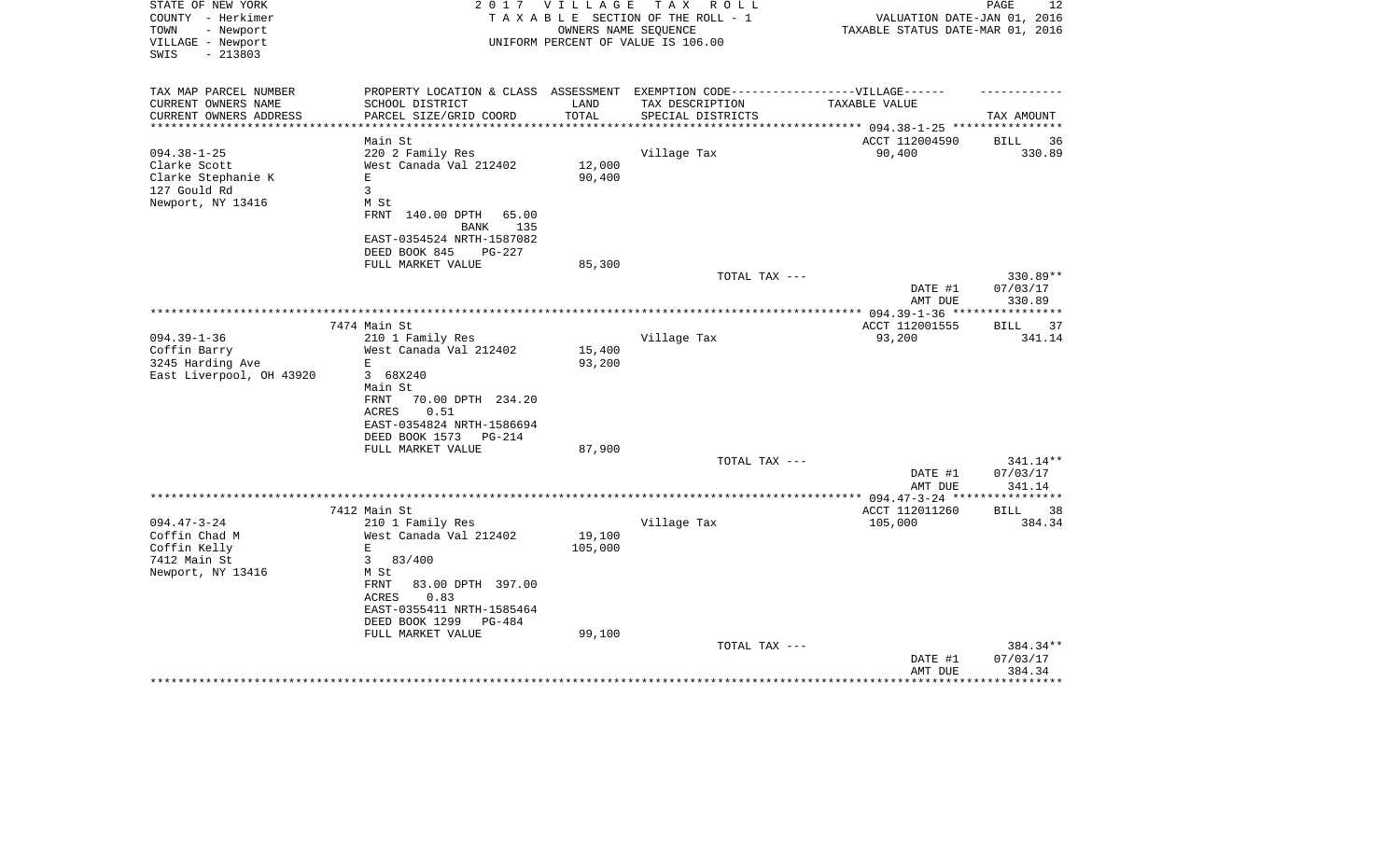| STATE OF NEW YORK<br>COUNTY - Herkimer<br>- Newport<br>TOWN<br>VILLAGE - Newport<br>$-213803$<br>SWIS | 2017                                       | VILLAGE<br>OWNERS NAME SEQUENCE | T A X<br>R O L L<br>TAXABLE SECTION OF THE ROLL - 1<br>UNIFORM PERCENT OF VALUE IS 106.00 | VALUATION DATE-JAN 01, 2016<br>TAXABLE STATUS DATE-MAR 01, 2016 | PAGE<br>13             |
|-------------------------------------------------------------------------------------------------------|--------------------------------------------|---------------------------------|-------------------------------------------------------------------------------------------|-----------------------------------------------------------------|------------------------|
|                                                                                                       |                                            |                                 |                                                                                           |                                                                 |                        |
| TAX MAP PARCEL NUMBER                                                                                 |                                            |                                 | PROPERTY LOCATION & CLASS ASSESSMENT EXEMPTION CODE----------------VILLAGE------          |                                                                 |                        |
| CURRENT OWNERS NAME<br>CURRENT OWNERS ADDRESS                                                         | SCHOOL DISTRICT<br>PARCEL SIZE/GRID COORD  | LAND<br>TOTAL                   | TAX DESCRIPTION<br>SPECIAL DISTRICTS                                                      | TAXABLE VALUE                                                   | TAX AMOUNT             |
|                                                                                                       | 7433 Main St                               |                                 |                                                                                           | ACCT 112002190                                                  | BILL<br>39             |
| $094.47 - 1 - 15$                                                                                     | 210 1 Family Res                           |                                 | Village Tax                                                                               | 70,000                                                          | 256.22                 |
| Coleman Martin G                                                                                      | West Canada Val 212402                     | 11,700                          |                                                                                           |                                                                 |                        |
| Coleman Kimberly A<br>7433 Main St                                                                    | W<br>43/168<br>3                           | 70,000                          |                                                                                           |                                                                 |                        |
| PO Box 48                                                                                             | M St                                       |                                 |                                                                                           |                                                                 |                        |
| Newport, NY 13416                                                                                     | 40.00 DPTH 178.00<br>FRNT<br>ACRES<br>0.18 |                                 |                                                                                           |                                                                 |                        |
|                                                                                                       | EAST-0354884 NRTH-1585798                  |                                 |                                                                                           |                                                                 |                        |
|                                                                                                       | DEED BOOK 829<br><b>PG-310</b>             |                                 |                                                                                           |                                                                 |                        |
|                                                                                                       | FULL MARKET VALUE                          | 66,000                          |                                                                                           |                                                                 |                        |
|                                                                                                       |                                            |                                 | TOTAL TAX ---                                                                             | DATE #1                                                         | $256.22**$<br>07/03/17 |
|                                                                                                       |                                            |                                 |                                                                                           | AMT DUE                                                         | 256.22                 |
|                                                                                                       |                                            |                                 |                                                                                           |                                                                 |                        |
|                                                                                                       | 7350 Main St                               |                                 |                                                                                           | ACCT 112011290                                                  | <b>BILL</b><br>40      |
| $094.38 - 1 - 17$                                                                                     | 220 2 Family Res                           |                                 | Village Tax                                                                               | 82,000                                                          | 300.15                 |
| Colony Melven T                                                                                       | West Canada Val 212402                     | 16,200                          |                                                                                           |                                                                 |                        |
| 7350 N Main St<br>PO Box 180                                                                          | E<br>5<br>84/293                           | 82,000                          |                                                                                           |                                                                 |                        |
| Newport, NY 13416                                                                                     | M St                                       |                                 |                                                                                           |                                                                 |                        |
|                                                                                                       | FRNT<br>86.00 DPTH 290.00                  |                                 |                                                                                           |                                                                 |                        |
|                                                                                                       | ACRES<br>0.58                              |                                 |                                                                                           |                                                                 |                        |
|                                                                                                       | EAST-0354227 NRTH-1587715                  |                                 |                                                                                           |                                                                 |                        |
|                                                                                                       | DEED BOOK 753<br>PG-173                    |                                 |                                                                                           |                                                                 |                        |
|                                                                                                       | FULL MARKET VALUE                          | 77,400                          |                                                                                           |                                                                 |                        |
|                                                                                                       |                                            |                                 | TOTAL TAX ---                                                                             | DATE #1                                                         | 300.15**<br>07/03/17   |
|                                                                                                       |                                            |                                 |                                                                                           | AMT DUE                                                         | 300.15                 |
|                                                                                                       |                                            |                                 |                                                                                           |                                                                 | ******                 |
|                                                                                                       | East St                                    |                                 |                                                                                           |                                                                 | BILL<br>41             |
| $094.47 - 2 - 8.1$                                                                                    | 312 Vac w/imprv                            |                                 | Village Tax                                                                               | 21,400                                                          | 78.33                  |
| Corrigan Eugene J Jr                                                                                  | West Canada Val 212402<br>FRNT 162.10 DPTH | 17,300                          |                                                                                           |                                                                 |                        |
| 2521 County Hwy 22<br>Richfield Springs, NY 13439                                                     | ACRES<br>5.20                              | 21,400                          |                                                                                           |                                                                 |                        |
|                                                                                                       | EAST-0355745 NRTH-1586473                  |                                 |                                                                                           |                                                                 |                        |
|                                                                                                       | DEED BOOK 1436<br><b>PG-912</b>            |                                 |                                                                                           |                                                                 |                        |
|                                                                                                       | FULL MARKET VALUE                          | 20,200                          |                                                                                           |                                                                 |                        |
|                                                                                                       |                                            |                                 | TOTAL TAX ---                                                                             |                                                                 | 78.33**                |
|                                                                                                       |                                            |                                 |                                                                                           | DATE #1                                                         | 07/03/17               |
|                                                                                                       |                                            |                                 |                                                                                           | AMT DUE                                                         | 78.33<br>********      |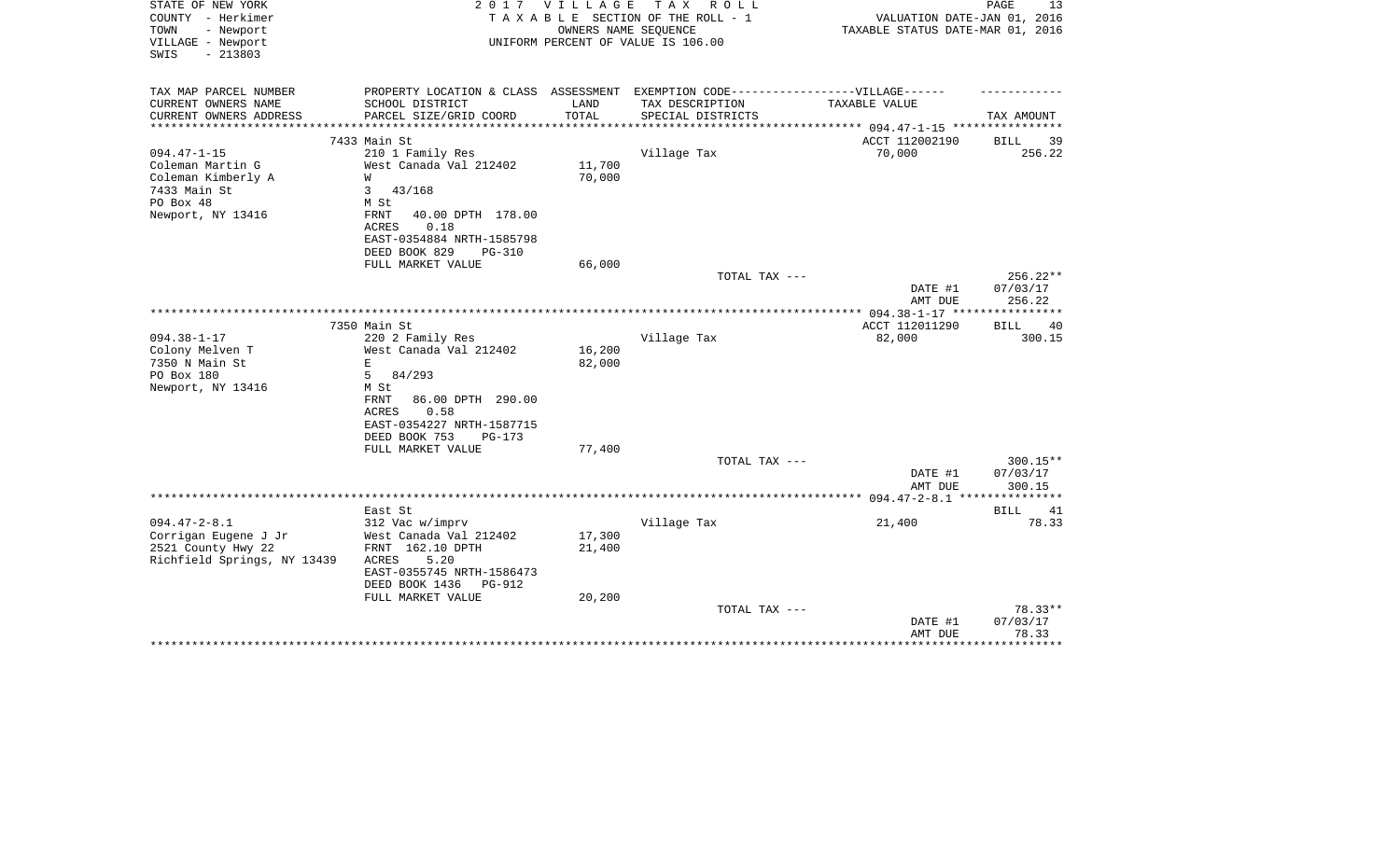| STATE OF NEW YORK<br>COUNTY - Herkimer                      | 2 0 1 7                                                                           | <b>VILLAGE</b>   | T A X<br>R O L L<br>TAXABLE SECTION OF THE ROLL - 1        | VALUATION DATE-JAN 01, 2016      | PAGE<br>14             |
|-------------------------------------------------------------|-----------------------------------------------------------------------------------|------------------|------------------------------------------------------------|----------------------------------|------------------------|
| - Newport<br>TOWN<br>VILLAGE - Newport<br>$-213803$<br>SWIS |                                                                                   |                  | OWNERS NAME SEQUENCE<br>UNIFORM PERCENT OF VALUE IS 106.00 | TAXABLE STATUS DATE-MAR 01, 2016 |                        |
| TAX MAP PARCEL NUMBER                                       | PROPERTY LOCATION & CLASS ASSESSMENT EXEMPTION CODE-----------------VILLAGE------ |                  |                                                            |                                  |                        |
| CURRENT OWNERS NAME                                         | SCHOOL DISTRICT                                                                   | LAND             | TAX DESCRIPTION                                            | TAXABLE VALUE                    |                        |
| CURRENT OWNERS ADDRESS                                      | PARCEL SIZE/GRID COORD                                                            | TOTAL            | SPECIAL DISTRICTS                                          | ********* 094.39-1-40 ****       | TAX AMOUNT             |
|                                                             | 7490 Main St                                                                      |                  |                                                            | ACCT 112001020                   | BILL<br>42             |
| $094.39 - 1 - 40$                                           | 210 1 Family Res                                                                  |                  | Village Tax                                                | 118,000                          | 431.92                 |
| Cotton Joshua                                               | West Canada Val 212402                                                            | 13,400           |                                                            |                                  |                        |
| Cotton Robert                                               | $\mathbf E$                                                                       | 118,000          |                                                            |                                  |                        |
| 7490 Main St                                                | 3                                                                                 |                  |                                                            |                                  |                        |
| Newport, NY 13416                                           | M St<br>FRNT<br>68.58 DPTH 198.00                                                 |                  |                                                            |                                  |                        |
| PRIOR OWNER ON 3/01/2016                                    | EAST-0354616 NRTH-1587003                                                         |                  |                                                            |                                  |                        |
| King William K                                              | DEED BOOK 2016<br>PG-2515<br>FULL MARKET VALUE                                    | 111,300          |                                                            |                                  |                        |
|                                                             |                                                                                   |                  | TOTAL TAX ---                                              |                                  | 431.92**               |
|                                                             |                                                                                   |                  |                                                            | DATE #1<br>AMT DUE               | 07/03/17<br>431.92     |
|                                                             |                                                                                   |                  |                                                            | *** $094.47 - 3 - 20$ ***        |                        |
|                                                             | 7394 Main St                                                                      |                  |                                                            | ACCT 112005520                   | 43<br>BILL             |
| $094.47 - 3 - 20$                                           | 210 1 Family Res                                                                  |                  | Village Tax                                                | 75,400                           | 275.99                 |
| Crossett Loren E<br>7394 Main St                            | West Canada Val 212402<br>E                                                       | 13,300<br>75,400 |                                                            |                                  |                        |
| PO Box 435                                                  | 3<br>60/225                                                                       |                  |                                                            |                                  |                        |
| Newport, NY 13416                                           | M St                                                                              |                  |                                                            |                                  |                        |
|                                                             | 60.00 DPTH 280.00<br>FRNT                                                         |                  |                                                            |                                  |                        |
|                                                             | EAST-0355471 NRTH-1585155                                                         |                  |                                                            |                                  |                        |
|                                                             | DEED BOOK 1346<br>$PG-83$                                                         |                  |                                                            |                                  |                        |
|                                                             | FULL MARKET VALUE                                                                 | 71,100           |                                                            |                                  |                        |
|                                                             |                                                                                   |                  | TOTAL TAX ---                                              | DATE #1                          | 275.99**<br>07/03/17   |
|                                                             |                                                                                   |                  |                                                            | AMT DUE                          | 275.99                 |
|                                                             |                                                                                   |                  |                                                            |                                  |                        |
|                                                             | 7520 East St                                                                      |                  |                                                            | ACCT 112002370                   | <b>BILL</b><br>44      |
| $094.39 - 1 - 21$                                           | 210 1 Family Res                                                                  |                  | Village Tax                                                | 108,000                          | 395.32                 |
| Cuda Clifford                                               | West Canada Val 212402                                                            | 17,700           |                                                            |                                  |                        |
| Cuda Elise<br>7520 East St                                  | E<br>3<br>100/325                                                                 | 108,000          |                                                            |                                  |                        |
| PO Box 525                                                  | E St                                                                              |                  |                                                            |                                  |                        |
| Newport, NY 13416                                           | FRNT 100.00 DPTH 312.00                                                           |                  |                                                            |                                  |                        |
|                                                             | <b>BANK</b><br>184                                                                |                  |                                                            |                                  |                        |
|                                                             | EAST-0355031 NRTH-1587515                                                         |                  |                                                            |                                  |                        |
|                                                             | DEED BOOK 788<br>PG-183                                                           |                  |                                                            |                                  |                        |
|                                                             | FULL MARKET VALUE                                                                 | 101,900          |                                                            |                                  |                        |
|                                                             |                                                                                   |                  | TOTAL TAX ---                                              | DATE #1                          | $395.32**$<br>07/03/17 |
|                                                             |                                                                                   |                  |                                                            | AMT DUE                          | 395.32                 |
|                                                             |                                                                                   |                  |                                                            |                                  |                        |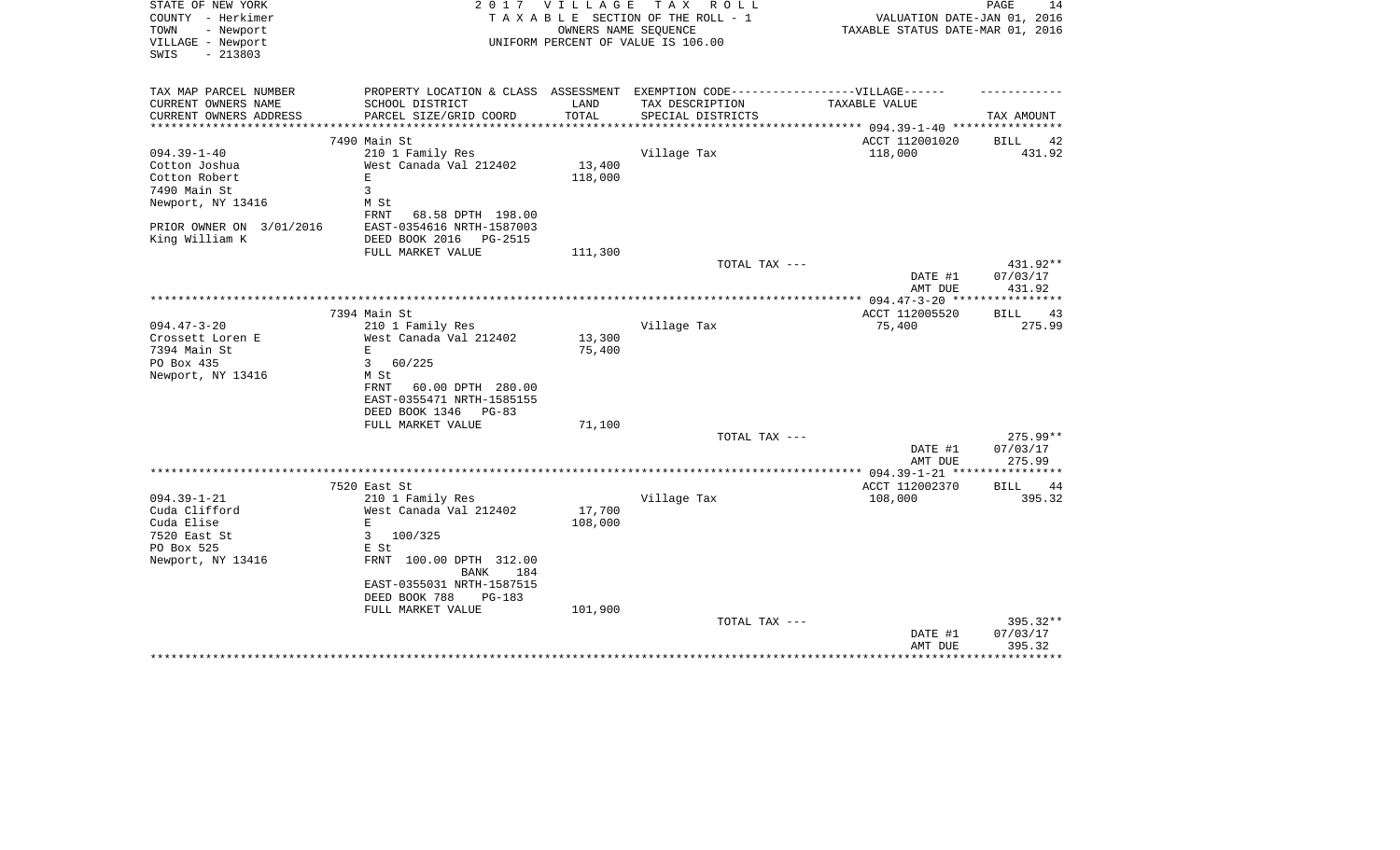| STATE OF NEW YORK<br>COUNTY - Herkimer<br>- Newport<br>TOWN<br>VILLAGE - Newport<br>$-213803$<br>SWIS | 2 0 1 7                                                                                              | <b>VILLAGE</b>   | T A X<br>R O L L<br>TAXABLE SECTION OF THE ROLL - 1<br>OWNERS NAME SEQUENCE<br>UNIFORM PERCENT OF VALUE IS 106.00 | VALUATION DATE-JAN 01, 2016<br>TAXABLE STATUS DATE-MAR 01, 2016 | 15<br>PAGE          |
|-------------------------------------------------------------------------------------------------------|------------------------------------------------------------------------------------------------------|------------------|-------------------------------------------------------------------------------------------------------------------|-----------------------------------------------------------------|---------------------|
|                                                                                                       |                                                                                                      |                  |                                                                                                                   |                                                                 |                     |
| TAX MAP PARCEL NUMBER<br>CURRENT OWNERS NAME                                                          | PROPERTY LOCATION & CLASS ASSESSMENT EXEMPTION CODE-----------------VILLAGE------<br>SCHOOL DISTRICT | LAND             | TAX DESCRIPTION                                                                                                   | TAXABLE VALUE                                                   |                     |
| CURRENT OWNERS ADDRESS                                                                                | PARCEL SIZE/GRID COORD                                                                               | TOTAL            | SPECIAL DISTRICTS                                                                                                 |                                                                 | TAX AMOUNT          |
|                                                                                                       |                                                                                                      |                  |                                                                                                                   |                                                                 |                     |
|                                                                                                       | 7516 East St                                                                                         |                  |                                                                                                                   | ACCT 112001470                                                  | <b>BILL</b><br>45   |
| $094.39 - 1 - 22$                                                                                     | 210 1 Family Res                                                                                     |                  | Village Tax                                                                                                       | 35,000                                                          | 128.11              |
| Cuda Clifford<br>Cuda Elise                                                                           | West Canada Val 212402<br>E.                                                                         | 15,500<br>35,000 |                                                                                                                   |                                                                 |                     |
| 7520 East St                                                                                          | 3                                                                                                    |                  |                                                                                                                   |                                                                 |                     |
| Newport, NY 13416                                                                                     | E St                                                                                                 |                  |                                                                                                                   |                                                                 |                     |
|                                                                                                       | <b>FRNT</b><br>75.00 DPTH 306.00                                                                     |                  |                                                                                                                   |                                                                 |                     |
| PRIOR OWNER ON 3/01/2016                                                                              | EAST-0355066 NRTH-1587434                                                                            |                  |                                                                                                                   |                                                                 |                     |
| Denapole Donald                                                                                       | DEED BOOK 1627<br>$PG-434$                                                                           |                  |                                                                                                                   |                                                                 |                     |
|                                                                                                       | FULL MARKET VALUE                                                                                    | 33,019           |                                                                                                                   |                                                                 |                     |
|                                                                                                       |                                                                                                      |                  | TOTAL TAX ---                                                                                                     |                                                                 | 128.11**            |
|                                                                                                       |                                                                                                      |                  |                                                                                                                   | DATE #1<br>AMT DUE                                              | 07/03/17<br>128.11  |
|                                                                                                       |                                                                                                      |                  |                                                                                                                   |                                                                 |                     |
|                                                                                                       | Bridge St                                                                                            |                  |                                                                                                                   | ACCT 112004140                                                  | BILL<br>46          |
| $094.47 - 1 - 29$                                                                                     | 210 1 Family Res                                                                                     |                  | Village Tax                                                                                                       | 37,000                                                          | 135.43              |
| Curran Frank                                                                                          | West Canada Val 212402                                                                               | 5,000            |                                                                                                                   |                                                                 |                     |
| 1750 Canal Run Drive                                                                                  | 50/81<br>$\overline{3}$                                                                              | 37,000           |                                                                                                                   |                                                                 |                     |
| Point of Rock, MD 21777                                                                               | Bridge St<br>FRNT<br>79.51 DPTH 156.80                                                               |                  |                                                                                                                   |                                                                 |                     |
|                                                                                                       | EAST-0354765 NRTH-1585785                                                                            |                  |                                                                                                                   |                                                                 |                     |
|                                                                                                       | DEED BOOK 1094<br>PG-742                                                                             |                  |                                                                                                                   |                                                                 |                     |
|                                                                                                       | FULL MARKET VALUE                                                                                    | 34,900           |                                                                                                                   |                                                                 |                     |
|                                                                                                       |                                                                                                      |                  | TOTAL TAX ---                                                                                                     |                                                                 | $135.43**$          |
|                                                                                                       |                                                                                                      |                  |                                                                                                                   | DATE #1                                                         | 07/03/17            |
|                                                                                                       |                                                                                                      |                  |                                                                                                                   | AMT DUE                                                         | 135.43              |
|                                                                                                       | 3120 North St                                                                                        |                  |                                                                                                                   | ACCT 112003450                                                  | 47<br><b>BILL</b>   |
| $094.39 - 1 - 14$                                                                                     | 210 1 Family Res                                                                                     |                  | Village Tax                                                                                                       | 49,600                                                          | 181.55              |
| Dauback Roger                                                                                         | West Canada Val 212402                                                                               | 12,500           |                                                                                                                   |                                                                 |                     |
| 8 Hara Cresent                                                                                        | S                                                                                                    | 49,600           |                                                                                                                   |                                                                 |                     |
| New Hartford, NY 13413                                                                                | 3<br>0.55A                                                                                           |                  |                                                                                                                   |                                                                 |                     |
|                                                                                                       | N St                                                                                                 |                  |                                                                                                                   |                                                                 |                     |
|                                                                                                       | 80.00 DPTH 125.00<br>FRNT                                                                            |                  |                                                                                                                   |                                                                 |                     |
|                                                                                                       | EAST-0355377 NRTH-1588211<br>DEED BOOK 872<br>$PG-243$                                               |                  |                                                                                                                   |                                                                 |                     |
|                                                                                                       | FULL MARKET VALUE                                                                                    | 46,800           |                                                                                                                   |                                                                 |                     |
|                                                                                                       |                                                                                                      |                  | TOTAL TAX ---                                                                                                     |                                                                 | 181.55**            |
|                                                                                                       |                                                                                                      |                  |                                                                                                                   | DATE #1                                                         | 07/03/17            |
|                                                                                                       |                                                                                                      |                  |                                                                                                                   | AMT DUE                                                         | 181.55              |
|                                                                                                       |                                                                                                      |                  |                                                                                                                   |                                                                 | * * * * * * * * * * |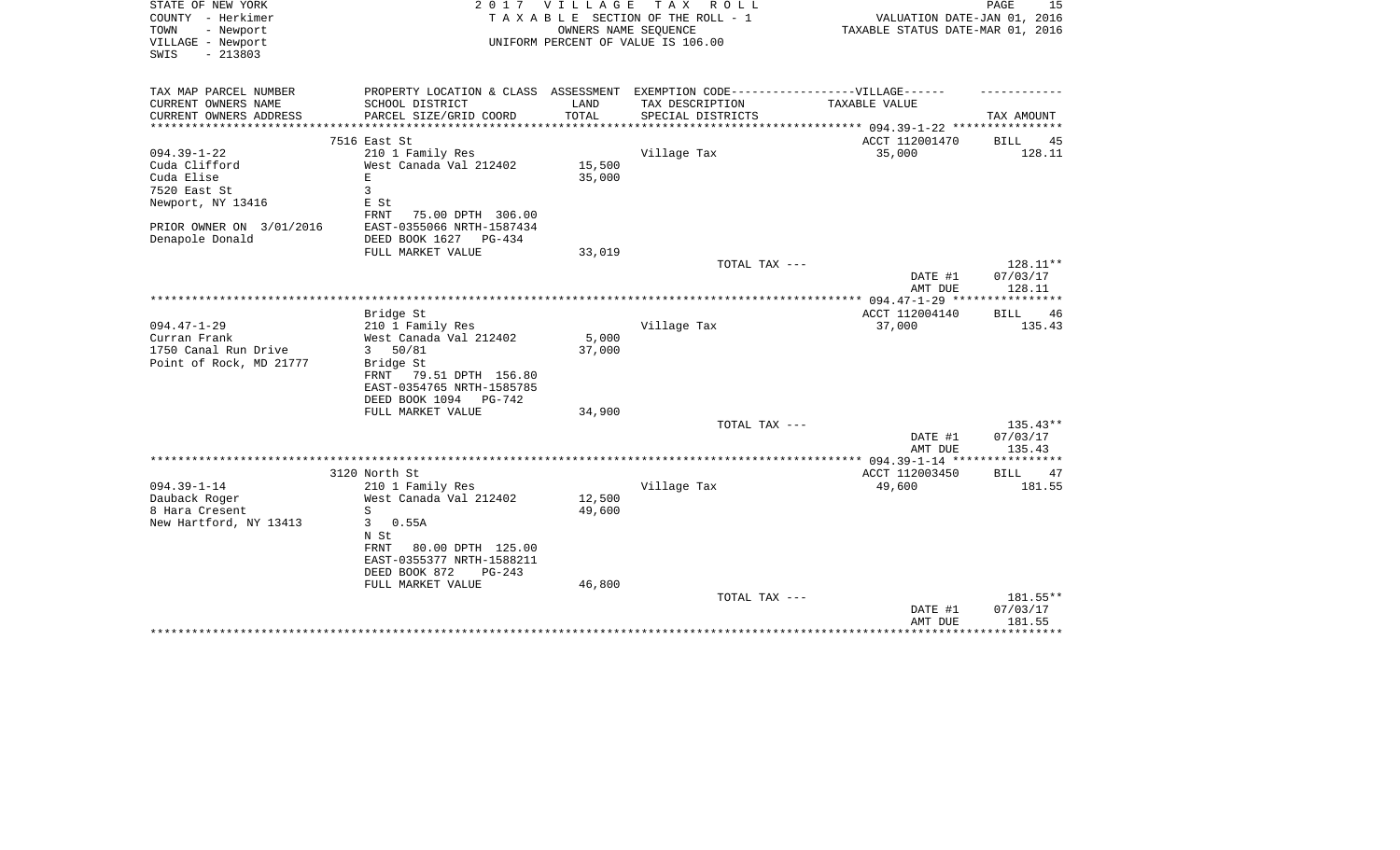| STATE OF NEW YORK<br>COUNTY - Herkimer<br>- Newport<br>TOWN<br>VILLAGE - Newport<br>$-213803$<br>SWIS          | 2 0 1 7                                                                                                                                                              | VILLAGE           | T A X<br>ROLL ROLL<br>TAXABLE SECTION OF THE ROLL - 1<br>OWNERS NAME SEQUENCE<br>UNIFORM PERCENT OF VALUE IS 106.00 | VALUATION DATE-JAN 01, 2016<br>TAXABLE STATUS DATE-MAR 01, 2016 | 16<br>PAGE                       |
|----------------------------------------------------------------------------------------------------------------|----------------------------------------------------------------------------------------------------------------------------------------------------------------------|-------------------|---------------------------------------------------------------------------------------------------------------------|-----------------------------------------------------------------|----------------------------------|
| TAX MAP PARCEL NUMBER<br>CURRENT OWNERS NAME<br>CURRENT OWNERS ADDRESS                                         | PROPERTY LOCATION & CLASS ASSESSMENT EXEMPTION CODE-----------------VILLAGE------<br>SCHOOL DISTRICT<br>PARCEL SIZE/GRID COORD                                       | LAND<br>TOTAL     | TAX DESCRIPTION<br>SPECIAL DISTRICTS                                                                                | TAXABLE VALUE                                                   | TAX AMOUNT                       |
| **********************                                                                                         |                                                                                                                                                                      |                   |                                                                                                                     |                                                                 |                                  |
|                                                                                                                | 3079 Norway St                                                                                                                                                       |                   |                                                                                                                     | ACCT 112004470                                                  | <b>BILL</b><br>48                |
| $094.38 - 1 - 24$<br>Davidson Willis S<br>Davidson Michael S<br>3079 Norway St<br>PO Box 149                   | 210 1 Family Res<br>West Canada Val 212402<br>N<br>67/107<br>3<br>Norway                                                                                             | 11,600<br>61,300  | Village Tax                                                                                                         | 61,300                                                          | 224.38                           |
| Newport, NY 13416                                                                                              | FRNT 107.00 DPTH<br>69.00<br><b>ACRES</b><br>0.17<br>EAST-0354636 NRTH-1587148<br>DEED BOOK 1309<br>PG-428<br>FULL MARKET VALUE                                      | 57,800            |                                                                                                                     |                                                                 |                                  |
|                                                                                                                |                                                                                                                                                                      |                   | TOTAL TAX ---                                                                                                       |                                                                 | 224.38**                         |
|                                                                                                                |                                                                                                                                                                      |                   |                                                                                                                     | DATE #1<br>AMT DUE                                              | 07/03/17<br>224.38               |
|                                                                                                                |                                                                                                                                                                      |                   |                                                                                                                     |                                                                 |                                  |
| $094.39 - 1 - 52$<br>Davis Lyndon G<br>Kuhn - Davis Ronda L<br>7541 East St<br>PO Box 455<br>Newport, NY 13416 | 7541 East St<br>210 1 Family Res<br>West Canada Val 212402<br>W<br>5<br>22/220<br>E St<br>80.00 DPTH 290.00<br>FRNT                                                  | 15,800<br>120,100 | Village Tax                                                                                                         | ACCT 112000120<br>120,100                                       | BILL<br>-49<br>439.61            |
|                                                                                                                | 0.55<br>ACRES<br>EAST-0354538 NRTH-1587773<br>DEED BOOK 1473<br>PG-27<br>FULL MARKET VALUE                                                                           | 113,300           | TOTAL TAX ---                                                                                                       |                                                                 | 439.61**                         |
|                                                                                                                |                                                                                                                                                                      |                   |                                                                                                                     | DATE #1                                                         | 07/03/17                         |
|                                                                                                                |                                                                                                                                                                      |                   |                                                                                                                     | AMT DUE                                                         | 439.61                           |
|                                                                                                                | 3140 Mech St                                                                                                                                                         |                   |                                                                                                                     | ACCT 112000210                                                  | <b>BILL</b><br>50                |
| $094.47 - 3 - 7$<br>DeCarlis Barbara J<br>3140 Mech St<br>PO Box 194<br>Newport, NY 13416                      | 210 1 Family Res<br>West Canada Val 212402<br>E<br>70/183<br>3<br>Mechanic St<br>63.30 DPTH 198.00<br>FRNT<br>EAST-0355692 NRTH-1585671<br>DEED BOOK 1290<br>$PG-17$ | 12,900<br>59,000  | Village Tax                                                                                                         | 59,000                                                          | 215.96                           |
|                                                                                                                | FULL MARKET VALUE                                                                                                                                                    | 55,700            | TOTAL TAX ---                                                                                                       | DATE #1<br>AMT DUE<br>*******************************           | $215.96**$<br>07/03/17<br>215.96 |
|                                                                                                                |                                                                                                                                                                      |                   |                                                                                                                     |                                                                 |                                  |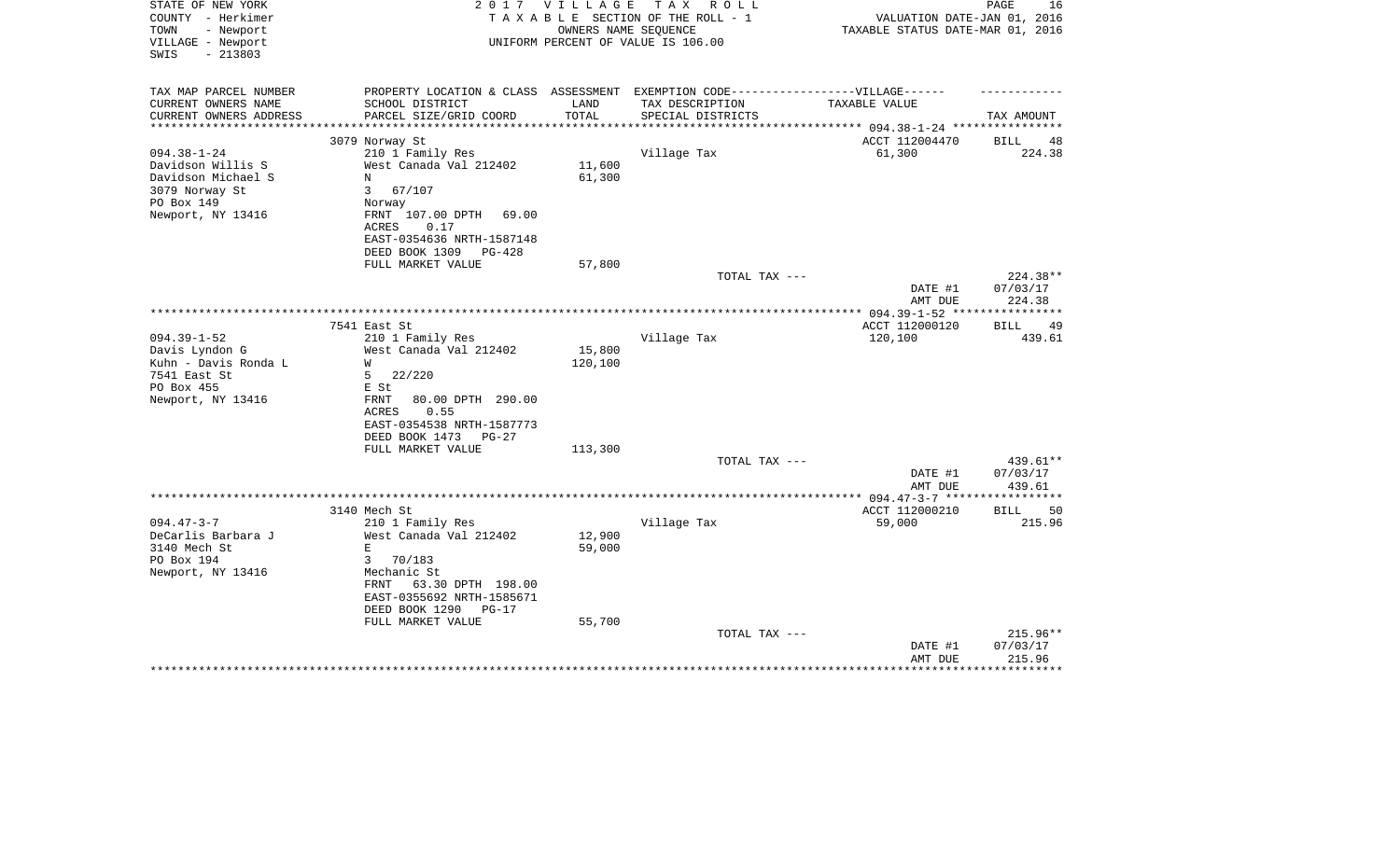| STATE OF NEW YORK         | 2017                            | <b>VILLAGE</b> | T A X<br>R O L L                                                                 |                                          | PAGE<br>17        |
|---------------------------|---------------------------------|----------------|----------------------------------------------------------------------------------|------------------------------------------|-------------------|
| COUNTY - Herkimer         |                                 |                | TAXABLE SECTION OF THE ROLL - 1                                                  | VALUATION DATE-JAN 01, 2016              |                   |
| - Newport<br>TOWN         |                                 |                | OWNERS NAME SEQUENCE                                                             | TAXABLE STATUS DATE-MAR 01, 2016         |                   |
| VILLAGE - Newport         |                                 |                | UNIFORM PERCENT OF VALUE IS 106.00                                               |                                          |                   |
| SWIS<br>$-213803$         |                                 |                |                                                                                  |                                          |                   |
|                           |                                 |                |                                                                                  |                                          |                   |
| TAX MAP PARCEL NUMBER     |                                 |                | PROPERTY LOCATION & CLASS ASSESSMENT EXEMPTION CODE----------------VILLAGE------ |                                          |                   |
| CURRENT OWNERS NAME       | SCHOOL DISTRICT                 | LAND           | TAX DESCRIPTION                                                                  | TAXABLE VALUE                            |                   |
| CURRENT OWNERS ADDRESS    | PARCEL SIZE/GRID COORD          | TOTAL          | SPECIAL DISTRICTS                                                                |                                          | TAX AMOUNT        |
| **********************    | ****************                |                |                                                                                  |                                          |                   |
|                           | 7431 Main St                    |                |                                                                                  | ACCT 112000040                           | BILL<br>51        |
| $094.47 - 1 - 16$         | 421 Restaurant                  |                | Village Tax                                                                      | 144,600                                  | 529.29            |
| Defaria Ryan              | West Canada Val 212402          | 13,100         |                                                                                  |                                          |                   |
| Defaria Kimberly          | FRNT<br>69.00 DPTH 180.00       | 144,600        |                                                                                  |                                          |                   |
| 7431 Main St              | EAST-0354904 NRTH-1585750       |                |                                                                                  |                                          |                   |
| PO Box 53                 | DEED BOOK 827<br>PG-136         |                |                                                                                  |                                          |                   |
| Newport, NY 13416         | FULL MARKET VALUE               | 136,400        |                                                                                  |                                          |                   |
|                           |                                 |                | TOTAL TAX ---                                                                    |                                          | $529.29**$        |
|                           |                                 |                |                                                                                  | DATE #1                                  | 07/03/17          |
|                           |                                 |                |                                                                                  | AMT DUE                                  | 529.29            |
|                           |                                 |                |                                                                                  |                                          |                   |
|                           | 7473 East St                    |                |                                                                                  | ACCT 112002160                           | 52<br>BILL        |
| $094.47 - 2 - 3$          | 210 1 Family Res                |                | Village Tax                                                                      | 65,000                                   | 237.92            |
| DeFaria Ryan              | West Canada Val 212402          | 10,700         |                                                                                  |                                          |                   |
| DeFaria Kimberly          | W                               | 65,000         |                                                                                  |                                          |                   |
| 7431 Main St              | 3<br>40/160                     |                |                                                                                  |                                          |                   |
| PO Box 53                 | E St                            |                |                                                                                  |                                          |                   |
| Newport, NY 13416         | 40.00 DPTH 117.00<br>FRNT       |                |                                                                                  |                                          |                   |
|                           | EAST-0355198 NRTH-1586542       |                |                                                                                  |                                          |                   |
|                           | DEED BOOK 945<br><b>PG-319</b>  |                |                                                                                  |                                          |                   |
|                           | FULL MARKET VALUE               | 61,300         | TOTAL TAX ---                                                                    |                                          | 237.92**          |
|                           |                                 |                |                                                                                  | DATE #1                                  | 07/03/17          |
|                           |                                 |                |                                                                                  | AMT DUE                                  | 237.92            |
|                           |                                 |                |                                                                                  | *********** 094.38-1-21 **************** |                   |
|                           | 7508 Main St                    |                |                                                                                  | ACCT 112000030                           | <b>BILL</b><br>53 |
| $094.38 - 1 - 21$         | 220 2 Family Res                |                | Village Tax                                                                      | 91,600                                   | 335.29            |
| DeJohn Daniel             | West Canada Val 212402          | 19,900         |                                                                                  |                                          |                   |
| 264 Oberle Rd             | E                               | 91,600         |                                                                                  |                                          |                   |
| Herkimer, NY 13350        | 5<br>133/292                    |                |                                                                                  |                                          |                   |
|                           | M St                            |                |                                                                                  |                                          |                   |
|                           | FRNT 132.00 DPTH 297.00         |                |                                                                                  |                                          |                   |
|                           | EAST-0354464 NRTH-1587331       |                |                                                                                  |                                          |                   |
|                           | DEED BOOK 1374<br><b>PG-705</b> |                |                                                                                  |                                          |                   |
|                           | FULL MARKET VALUE               | 86,400         |                                                                                  |                                          |                   |
|                           |                                 |                | TOTAL TAX ---                                                                    |                                          | $335.29**$        |
|                           |                                 |                |                                                                                  | DATE #1                                  | 07/03/17          |
|                           |                                 |                |                                                                                  | AMT DUE                                  | 335.29            |
|                           |                                 |                |                                                                                  |                                          |                   |
|                           | 7533 East St                    |                |                                                                                  | ACCT 112001860                           | 54<br><b>BILL</b> |
| $094.39 - 1 - 50$         | 210 1 Family Res                |                | Village Tax                                                                      | 75,800                                   | 277.45            |
| Dinardo Patricia A        | West Canada Val 212402          | 15,200         |                                                                                  |                                          |                   |
| 7533 East St<br>PO Box 28 | W<br>3 85 X 270                 | 75,800         |                                                                                  |                                          |                   |
| Newport, NY 13416         | East St                         |                |                                                                                  |                                          |                   |
|                           | 85.00 DPTH 261.00<br>FRNT       |                |                                                                                  |                                          |                   |
|                           | 184<br>ACRES<br>0.49 BANK       |                |                                                                                  |                                          |                   |
|                           | EAST-0354614 NRTH-1587620       |                |                                                                                  |                                          |                   |
|                           | DEED BOOK 827<br>PG-485         |                |                                                                                  |                                          |                   |
|                           | FULL MARKET VALUE               | 71,500         |                                                                                  |                                          |                   |
|                           |                                 |                | TOTAL TAX ---                                                                    |                                          | $277.45**$        |
|                           |                                 |                |                                                                                  | DATE #1                                  | 07/03/17          |
|                           |                                 |                |                                                                                  | AMT DUE                                  | 277.45            |
|                           |                                 |                |                                                                                  |                                          |                   |
|                           |                                 |                |                                                                                  |                                          |                   |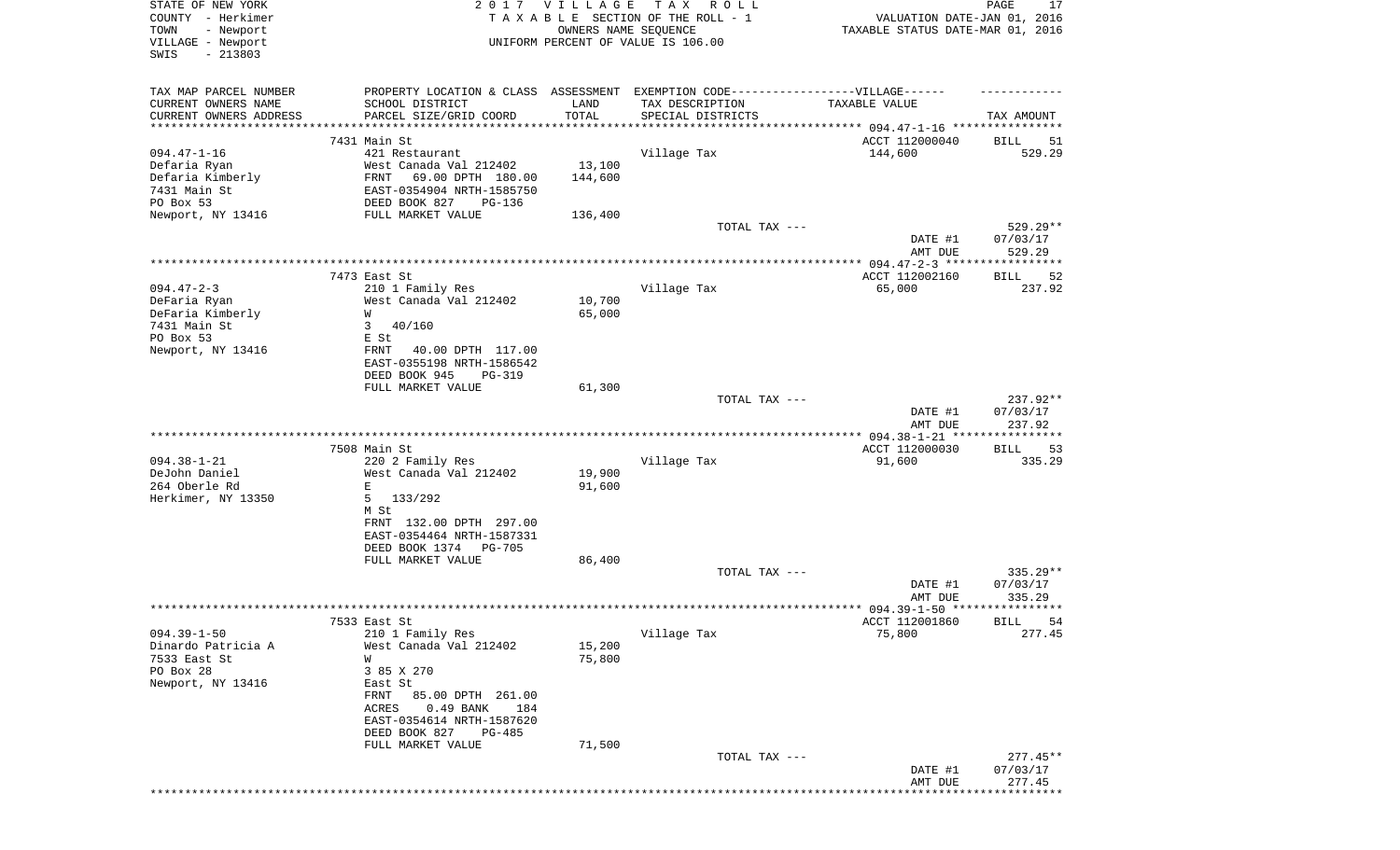| STATE OF NEW YORK<br>COUNTY - Herkimer<br>TOWN<br>- Newport<br>VILLAGE - Newport<br>$-213803$<br>SWIS | 2 0 1 7                                                                           | VILLAGE       | T A X<br>R O L L<br>TAXABLE SECTION OF THE ROLL - 1<br>OWNERS NAME SEQUENCE<br>UNIFORM PERCENT OF VALUE IS 106.00 | VALUATION DATE-JAN 01, 2016<br>TAXABLE STATUS DATE-MAR 01, 2016 | 18<br>PAGE           |
|-------------------------------------------------------------------------------------------------------|-----------------------------------------------------------------------------------|---------------|-------------------------------------------------------------------------------------------------------------------|-----------------------------------------------------------------|----------------------|
| TAX MAP PARCEL NUMBER                                                                                 | PROPERTY LOCATION & CLASS ASSESSMENT EXEMPTION CODE-----------------VILLAGE------ |               |                                                                                                                   |                                                                 |                      |
| CURRENT OWNERS NAME<br>CURRENT OWNERS ADDRESS                                                         | SCHOOL DISTRICT                                                                   | LAND<br>TOTAL | TAX DESCRIPTION<br>SPECIAL DISTRICTS                                                                              | TAXABLE VALUE                                                   |                      |
| **********************                                                                                | PARCEL SIZE/GRID COORD<br>*****************************                           |               |                                                                                                                   |                                                                 | TAX AMOUNT           |
|                                                                                                       | 3079 North St                                                                     |               |                                                                                                                   | ACCT 112003690                                                  | <b>BILL</b><br>55    |
| $094.39 - 1 - 3$                                                                                      | 210 1 Family Res                                                                  |               | Village Tax                                                                                                       | 96,000                                                          | 351.39               |
| Dodge Dwight                                                                                          | West Canada Val 212402                                                            | 14,600        |                                                                                                                   |                                                                 |                      |
| Dodge Elizabeth                                                                                       | N                                                                                 | 96,000        |                                                                                                                   |                                                                 |                      |
| 3079 North St                                                                                         | 3<br>60/313                                                                       |               |                                                                                                                   |                                                                 |                      |
| Newport, NY 13416                                                                                     | No St                                                                             |               |                                                                                                                   |                                                                 |                      |
|                                                                                                       | FRNT<br>60.00 DPTH 315.50                                                         |               |                                                                                                                   |                                                                 |                      |
|                                                                                                       | EAST-0354673 NRTH-1588238<br>DEED BOOK 749<br><b>PG-229</b>                       |               |                                                                                                                   |                                                                 |                      |
|                                                                                                       | FULL MARKET VALUE                                                                 | 90,600        |                                                                                                                   |                                                                 |                      |
|                                                                                                       |                                                                                   |               | TOTAL TAX ---                                                                                                     |                                                                 | 351.39**             |
|                                                                                                       |                                                                                   |               |                                                                                                                   | DATE #1<br>AMT DUE                                              | 07/03/17<br>351.39   |
|                                                                                                       |                                                                                   |               |                                                                                                                   |                                                                 |                      |
|                                                                                                       | 7418 Main St                                                                      |               |                                                                                                                   | ACCT 112010710                                                  | <b>BILL</b><br>56    |
| $094.47 - 3 - 27$                                                                                     | 210 1 Family Res                                                                  |               | VET COM V 41137                                                                                                   | 15,000                                                          |                      |
| Dow Ralph P                                                                                           | West Canada Val 212402                                                            | 12,800        | Village Tax                                                                                                       | 63,400                                                          | 232.07               |
| Dow Elizabeth                                                                                         | Ε                                                                                 | 78,400        |                                                                                                                   |                                                                 |                      |
| 7418 Main St                                                                                          | 3 59X187                                                                          |               |                                                                                                                   |                                                                 |                      |
| PO Box 447<br>Newport, NY 13416                                                                       | M St<br>57.00 DPTH 187.00<br>FRNT                                                 |               |                                                                                                                   |                                                                 |                      |
|                                                                                                       | EAST-0355237 NRTH-1585573                                                         |               |                                                                                                                   |                                                                 |                      |
|                                                                                                       | DEED BOOK 00653 PG-00683                                                          |               |                                                                                                                   |                                                                 |                      |
|                                                                                                       | FULL MARKET VALUE                                                                 | 74,000        |                                                                                                                   |                                                                 |                      |
|                                                                                                       |                                                                                   |               | TOTAL TAX ---                                                                                                     |                                                                 | 232.07**             |
|                                                                                                       |                                                                                   |               |                                                                                                                   | DATE #1                                                         | 07/03/17             |
|                                                                                                       |                                                                                   |               |                                                                                                                   | AMT DUE                                                         | 232.07               |
|                                                                                                       |                                                                                   |               |                                                                                                                   |                                                                 |                      |
| $094.47 - 3 - 9$                                                                                      | 3142 Mech St                                                                      |               |                                                                                                                   | ACCT 112004170                                                  | 57<br>BILL<br>467.79 |
| Doxtader Carl                                                                                         | 210 1 Family Res<br>West Canada Val 212402                                        | 21,200        | Village Tax<br>XC291 Water relevy                                                                                 | 127,800<br>116.44 MT M                                          | 116.44               |
| Doxtader Sharon                                                                                       | Mech St                                                                           | 127,800       |                                                                                                                   |                                                                 |                      |
| 3142 Mechanic St                                                                                      | FRNT<br>72.90 DPTH 190.00                                                         |               |                                                                                                                   |                                                                 |                      |
| Newport, NY 13416                                                                                     | ACRES<br>1.10                                                                     |               |                                                                                                                   |                                                                 |                      |
|                                                                                                       | EAST-0355775 NRTH-1585580                                                         |               |                                                                                                                   |                                                                 |                      |
|                                                                                                       | DEED BOOK 1136<br>PG-827                                                          |               |                                                                                                                   |                                                                 |                      |
|                                                                                                       | FULL MARKET VALUE                                                                 | 120,600       |                                                                                                                   |                                                                 |                      |
|                                                                                                       |                                                                                   |               | TOTAL TAX ---                                                                                                     |                                                                 | 584.23**             |
|                                                                                                       |                                                                                   |               |                                                                                                                   | DATE #1                                                         | 07/03/17             |
|                                                                                                       |                                                                                   |               |                                                                                                                   | AMT DUE                                                         | 584.23<br>********   |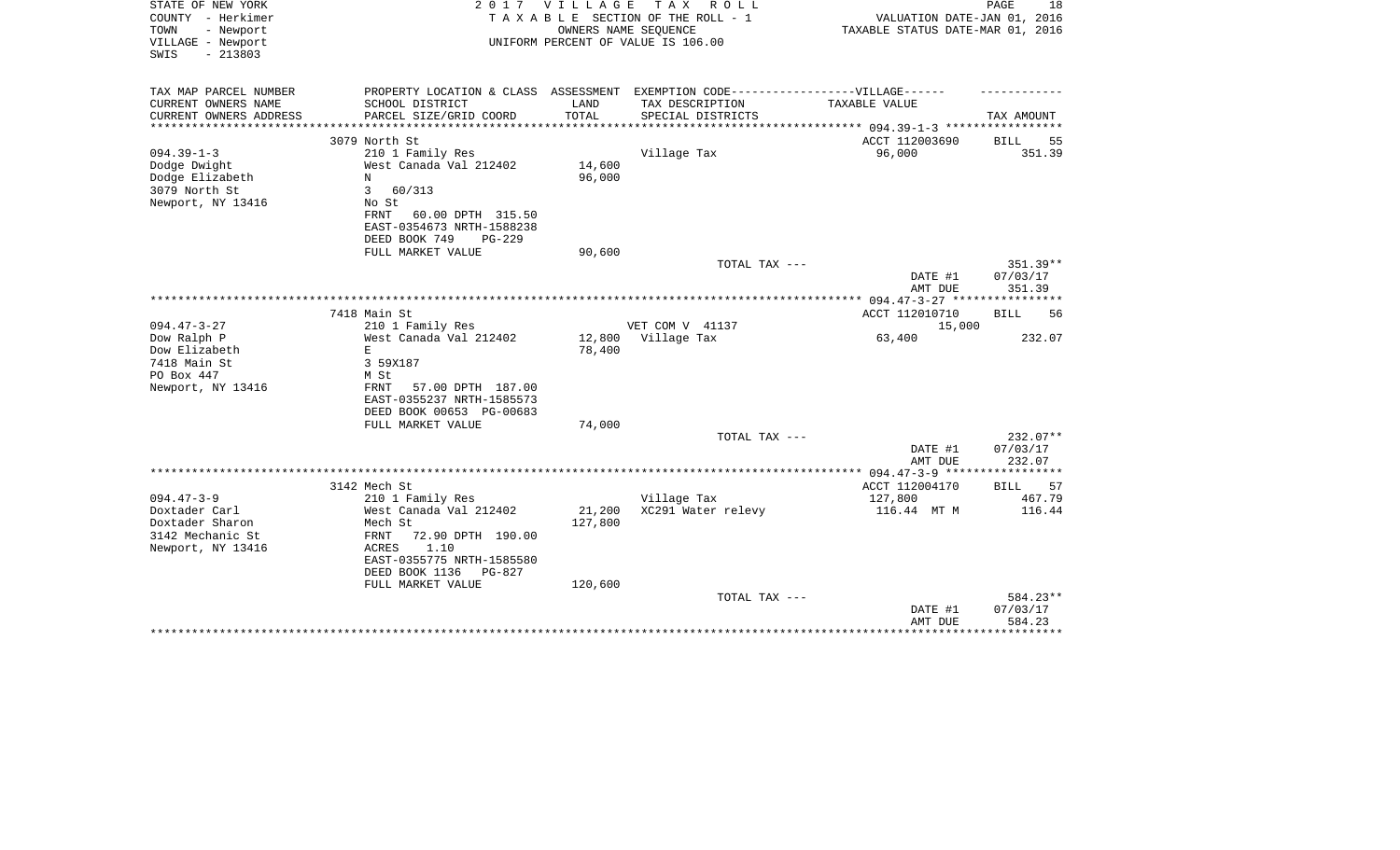| STATE OF NEW YORK<br>COUNTY - Herkimer<br>TOWN<br>- Newport<br>VILLAGE - Newport<br>$-213803$<br>SWIS | 2017                                      | VILLAGE       | T A X<br>R O L L<br>TAXABLE SECTION OF THE ROLL - 1<br>OWNERS NAME SEQUENCE<br>UNIFORM PERCENT OF VALUE IS 106.00 | VALUATION DATE-JAN 01, 2016<br>TAXABLE STATUS DATE-MAR 01, 2016 | PAGE<br>19         |
|-------------------------------------------------------------------------------------------------------|-------------------------------------------|---------------|-------------------------------------------------------------------------------------------------------------------|-----------------------------------------------------------------|--------------------|
| TAX MAP PARCEL NUMBER                                                                                 | PROPERTY LOCATION & CLASS                 | ASSESSMENT    | EXEMPTION CODE------------------VILLAGE------                                                                     |                                                                 |                    |
| CURRENT OWNERS NAME<br>CURRENT OWNERS ADDRESS                                                         | SCHOOL DISTRICT<br>PARCEL SIZE/GRID COORD | LAND<br>TOTAL | TAX DESCRIPTION<br>SPECIAL DISTRICTS                                                                              | TAXABLE VALUE                                                   | TAX AMOUNT         |
| **********************                                                                                | ***************************               |               |                                                                                                                   |                                                                 |                    |
|                                                                                                       | 3112 North St                             |               |                                                                                                                   | ACCT 112001140                                                  | BILL<br>58         |
| $094.39 - 1 - 16$                                                                                     | 210 1 Family Res                          |               | Village Tax                                                                                                       | 114,600                                                         | 419.47             |
| DPMO Irrevocable Trust                                                                                | West Canada Val 212402                    | 20,000        |                                                                                                                   |                                                                 |                    |
| 3112 North St                                                                                         | S                                         | 114,600       |                                                                                                                   |                                                                 |                    |
| Newport, NY 13416                                                                                     | 3<br>100/450                              |               |                                                                                                                   |                                                                 |                    |
|                                                                                                       | No St<br>FRNT 120.00 DPTH 318.00          |               |                                                                                                                   |                                                                 |                    |
|                                                                                                       | <b>ACRES</b><br>0.91                      |               |                                                                                                                   |                                                                 |                    |
|                                                                                                       | EAST-0355316 NRTH-1588075                 |               |                                                                                                                   |                                                                 |                    |
|                                                                                                       | DEED BOOK 1532<br><b>PG-106</b>           |               |                                                                                                                   |                                                                 |                    |
|                                                                                                       | FULL MARKET VALUE                         | 108,100       |                                                                                                                   |                                                                 |                    |
|                                                                                                       |                                           |               | TOTAL TAX ---                                                                                                     |                                                                 | $419.47**$         |
|                                                                                                       |                                           |               |                                                                                                                   | DATE #1<br>AMT DUE                                              | 07/03/17<br>419.47 |
|                                                                                                       |                                           |               |                                                                                                                   | **************** 094.46-1-36.1 ***************                  |                    |
|                                                                                                       | 7397 West St                              |               |                                                                                                                   | ACCT 112003180                                                  | 59<br>BILL         |
| $094.46 - 1 - 36.1$                                                                                   | 210 1 Family Res                          |               | Village Tax                                                                                                       | 133,700                                                         | 489.39             |
| Dundon William J                                                                                      | West Canada Val 212402                    | 21,100        |                                                                                                                   |                                                                 |                    |
| 7397 West St                                                                                          | W                                         | 133,700       |                                                                                                                   |                                                                 |                    |
| Newport, NY 13416                                                                                     | 3<br>100/290                              |               |                                                                                                                   |                                                                 |                    |
|                                                                                                       | W St<br>FRNT 154.00 DPTH                  |               |                                                                                                                   |                                                                 |                    |
|                                                                                                       | <b>ACRES</b><br>1.00                      |               |                                                                                                                   |                                                                 |                    |
|                                                                                                       | EAST-0353878 NRTH-1585321                 |               |                                                                                                                   |                                                                 |                    |
|                                                                                                       | DEED BOOK 1552<br>$PG-647$                |               |                                                                                                                   |                                                                 |                    |
|                                                                                                       | FULL MARKET VALUE                         | 126,100       |                                                                                                                   |                                                                 |                    |
|                                                                                                       |                                           |               | TOTAL TAX ---                                                                                                     |                                                                 | 489.39**           |
|                                                                                                       |                                           |               |                                                                                                                   | DATE #1                                                         | 07/03/17           |
|                                                                                                       |                                           |               |                                                                                                                   | AMT DUE                                                         | 489.39             |
|                                                                                                       | West St                                   |               |                                                                                                                   | ACCT 112002620                                                  | <b>BILL</b><br>60  |
| $094.46 - 1 - 38.2$                                                                                   | 311 Res vac land                          |               | Village Tax                                                                                                       | 150                                                             | 0.55               |
| Dundon William J                                                                                      | West Canada Val 212402                    | 150           |                                                                                                                   |                                                                 |                    |
| 7397 West St                                                                                          | ACRES<br>0.03                             | 150           |                                                                                                                   |                                                                 |                    |
| Newport, NY 13416                                                                                     | EAST-0353731 NRTH-1585186                 |               |                                                                                                                   |                                                                 |                    |
|                                                                                                       | DEED BOOK 1552<br>$PG-647$                |               |                                                                                                                   |                                                                 |                    |
|                                                                                                       | FULL MARKET VALUE                         | 100           |                                                                                                                   |                                                                 | $0.55**$           |
|                                                                                                       |                                           |               | TOTAL TAX ---                                                                                                     | DATE #1                                                         | 07/03/17           |
|                                                                                                       |                                           |               |                                                                                                                   | AMT DUE                                                         | 0.55               |
|                                                                                                       |                                           |               |                                                                                                                   |                                                                 | *******            |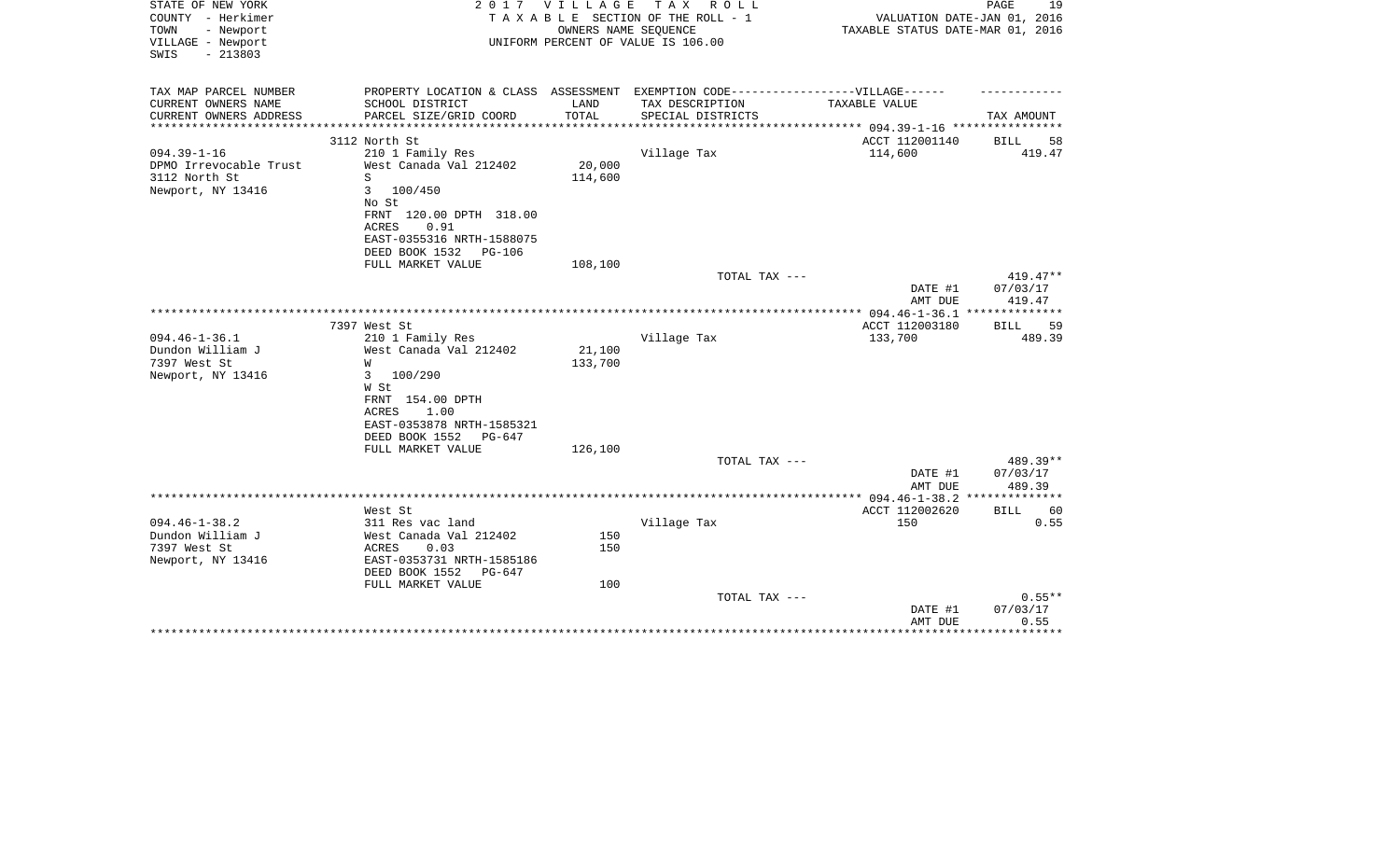| STATE OF NEW YORK<br>COUNTY - Herkimer<br>TOWN<br>- Newport | 2017                                                                              | V I L L A G E | T A X<br>R O L L<br>TAXABLE SECTION OF THE ROLL - 1<br>OWNERS NAME SEQUENCE | VALUATION DATE-JAN 01, 2016<br>TAXABLE STATUS DATE-MAR 01, 2016 | PAGE<br>20         |
|-------------------------------------------------------------|-----------------------------------------------------------------------------------|---------------|-----------------------------------------------------------------------------|-----------------------------------------------------------------|--------------------|
| VILLAGE - Newport<br>$-213803$<br>SWIS                      |                                                                                   |               | UNIFORM PERCENT OF VALUE IS 106.00                                          |                                                                 |                    |
| TAX MAP PARCEL NUMBER                                       | PROPERTY LOCATION & CLASS ASSESSMENT EXEMPTION CODE-----------------VILLAGE------ |               |                                                                             |                                                                 |                    |
| CURRENT OWNERS NAME                                         | SCHOOL DISTRICT                                                                   | LAND          | TAX DESCRIPTION                                                             | TAXABLE VALUE                                                   |                    |
| CURRENT OWNERS ADDRESS                                      | PARCEL SIZE/GRID COORD                                                            | TOTAL         | SPECIAL DISTRICTS                                                           |                                                                 | TAX AMOUNT         |
| **********************                                      |                                                                                   |               |                                                                             |                                                                 |                    |
|                                                             | 7478 East St                                                                      |               |                                                                             | ACCT 112005880                                                  | BILL<br>61         |
| $094.47 - 2 - 6$                                            | 210 1 Family Res                                                                  |               | Village Tax                                                                 | 66,000                                                          | 241.58             |
| Dupont Kathleen                                             | West Canada Val 212402                                                            | 16,200        |                                                                             |                                                                 |                    |
| Dupont Mark J                                               | E                                                                                 | 66,000        |                                                                             |                                                                 |                    |
| 215 Rose Valley St                                          | 3<br>120/211                                                                      |               |                                                                             |                                                                 |                    |
| Newport, NY 13416                                           | E St                                                                              |               |                                                                             |                                                                 |                    |
|                                                             | FRNT 120.00 DPTH 211.60                                                           |               |                                                                             |                                                                 |                    |
|                                                             | EAST-0355348 NRTH-1586725<br>DEED BOOK 1585<br>PG-52                              |               |                                                                             |                                                                 |                    |
|                                                             | FULL MARKET VALUE                                                                 | 62,300        |                                                                             |                                                                 |                    |
|                                                             |                                                                                   |               | TOTAL TAX ---                                                               |                                                                 | 241.58**           |
|                                                             |                                                                                   |               |                                                                             | DATE #1                                                         | 07/03/17           |
|                                                             |                                                                                   |               |                                                                             | AMT DUE                                                         | 241.58             |
|                                                             | ***********                                                                       |               |                                                                             | *********** 094.39-1-10 ******                                  | ********           |
|                                                             | 3111 North St                                                                     |               |                                                                             | ACCT 112004800                                                  | <b>BILL</b><br>62  |
| $094.39 - 1 - 10$                                           | 210 1 Family Res                                                                  |               | VET WAR V 41127                                                             | 9,000                                                           |                    |
| Edwards James H Jr                                          | West Canada Val 212402                                                            | 18,000        | Village Tax                                                                 | 98,900                                                          | 362.01             |
| Edwards Greta C                                             | $_{\rm N}$                                                                        | 107,900       |                                                                             |                                                                 |                    |
| 3108 North St                                               | 3<br>2/3A                                                                         |               |                                                                             |                                                                 |                    |
| Newport, NY 13416                                           | North St                                                                          |               |                                                                             |                                                                 |                    |
|                                                             | FRNT 105.00 DPTH 302.00                                                           |               |                                                                             |                                                                 |                    |
| PRIOR OWNER ON 3/01/2016                                    | ACRES<br>0.74                                                                     |               |                                                                             |                                                                 |                    |
| McKerrow Patricia                                           | EAST-0355197 NRTH-1588342                                                         |               |                                                                             |                                                                 |                    |
|                                                             | DEED BOOK 1623<br>PG-391                                                          |               |                                                                             |                                                                 |                    |
|                                                             | FULL MARKET VALUE                                                                 | 101,800       |                                                                             |                                                                 |                    |
|                                                             |                                                                                   |               | TOTAL TAX ---                                                               |                                                                 | 362.01**           |
|                                                             |                                                                                   |               |                                                                             | DATE #1<br>AMT DUE                                              | 07/03/17<br>362.01 |
|                                                             |                                                                                   |               |                                                                             | ** $094.39 - 1 - 17$ **                                         |                    |
|                                                             | 3108 North St                                                                     |               |                                                                             | ACCT 112002310                                                  | <b>BILL</b><br>63  |
| $094.39 - 1 - 17$                                           | 210 1 Family Res                                                                  |               | Village Tax                                                                 | 98,200                                                          | 359.45             |
| Edwards James H Jr                                          | West Canada Val 212402                                                            | 15,800        |                                                                             |                                                                 |                    |
| Edwards Greta C                                             | Life Estate                                                                       | 98,200        |                                                                             |                                                                 |                    |
| 108 North St                                                | 85/212<br>3                                                                       |               |                                                                             |                                                                 |                    |
| Newport, NY 13416                                           | North St                                                                          |               |                                                                             |                                                                 |                    |
|                                                             | <b>FRNT</b><br>83.50 DPTH 313.33                                                  |               |                                                                             |                                                                 |                    |
|                                                             | ACRES<br>0.55                                                                     |               |                                                                             |                                                                 |                    |
|                                                             | EAST-0355221 NRTH-1588038                                                         |               |                                                                             |                                                                 |                    |
|                                                             | DEED BOOK 1405<br>PG-942                                                          |               |                                                                             |                                                                 |                    |
|                                                             | FULL MARKET VALUE                                                                 | 92,600        |                                                                             |                                                                 |                    |
|                                                             |                                                                                   |               | TOTAL TAX ---                                                               |                                                                 | 359.45**           |
|                                                             |                                                                                   |               |                                                                             | DATE #1                                                         | 07/03/17           |
|                                                             |                                                                                   |               |                                                                             | AMT DUE                                                         | 359.45             |
|                                                             |                                                                                   |               |                                                                             |                                                                 |                    |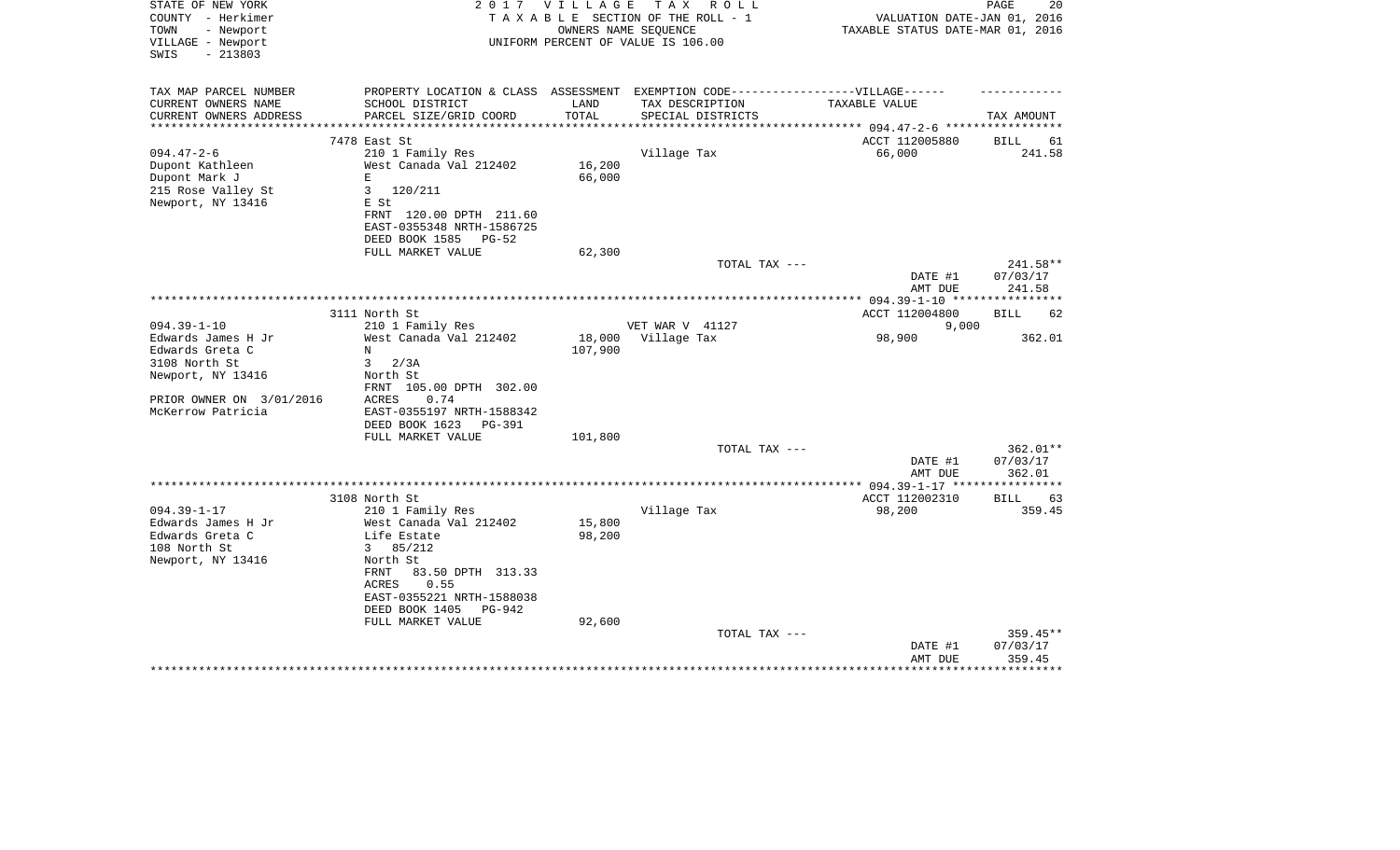| STATE OF NEW YORK<br>COUNTY - Herkimer<br>TOWN<br>- Newport<br>VILLAGE - Newport<br>$-213803$<br>SWIS | 2017                                                                                                                                                                  | V I L L A G E  | T A X<br>R O L L<br>TAXABLE SECTION OF THE ROLL - 1<br>OWNERS NAME SEQUENCE<br>UNIFORM PERCENT OF VALUE IS 106.00 | VALUATION DATE-JAN 01, 2016<br>TAXABLE STATUS DATE-MAR 01, 2016 | PAGE<br>21                  |
|-------------------------------------------------------------------------------------------------------|-----------------------------------------------------------------------------------------------------------------------------------------------------------------------|----------------|-------------------------------------------------------------------------------------------------------------------|-----------------------------------------------------------------|-----------------------------|
| TAX MAP PARCEL NUMBER                                                                                 | PROPERTY LOCATION & CLASS ASSESSMENT EXEMPTION CODE-----------------VILLAGE------                                                                                     |                |                                                                                                                   |                                                                 |                             |
| CURRENT OWNERS NAME                                                                                   | SCHOOL DISTRICT                                                                                                                                                       | LAND           | TAX DESCRIPTION                                                                                                   | TAXABLE VALUE                                                   |                             |
| CURRENT OWNERS ADDRESS<br>**********************                                                      | PARCEL SIZE/GRID COORD                                                                                                                                                | TOTAL          | SPECIAL DISTRICTS                                                                                                 |                                                                 | TAX AMOUNT                  |
|                                                                                                       | 3109 Mechanic St                                                                                                                                                      |                |                                                                                                                   | ACCT 112001950                                                  | <b>BILL</b><br>64           |
| $094.47 - 2 - 25$                                                                                     | 210 1 Family Res                                                                                                                                                      |                | Village Tax                                                                                                       | 60,900                                                          | 222.91                      |
| Edwards James H Jr.                                                                                   | West Canada Val 212402                                                                                                                                                | 8,400          |                                                                                                                   |                                                                 |                             |
| 3108 North St                                                                                         | N                                                                                                                                                                     | 60,900         |                                                                                                                   |                                                                 |                             |
| Newport, NY 13416                                                                                     | $\mathbf{3}$<br>42/70<br>Mechanic<br>FRNT<br>42.00 DPTH 87.00<br>EAST-0355210 NRTH-1585809<br>DEED BOOK 920<br>$PG-26$<br>FULL MARKET VALUE                           | 57,500         |                                                                                                                   |                                                                 |                             |
|                                                                                                       |                                                                                                                                                                       |                | TOTAL TAX ---                                                                                                     |                                                                 | 222.91**                    |
|                                                                                                       |                                                                                                                                                                       |                |                                                                                                                   | DATE #1<br>AMT DUE                                              | 07/03/17<br>222.91          |
|                                                                                                       | Mech St                                                                                                                                                               |                |                                                                                                                   |                                                                 |                             |
| $094.47 - 2 - 23$                                                                                     | 311 Res vac land                                                                                                                                                      |                | Village Tax                                                                                                       | ACCT 112005400<br>5,500                                         | 65<br><b>BILL</b><br>20.13  |
| Eiss Jessica A<br>3115 Mechanic St<br>Newport, NY 13416                                               | West Canada Val 212402<br>75 X 190<br>Mechanic St<br>75.00 DPTH 190.00<br>FRNT<br>ACRES<br>$0.32$ BANK<br>135<br>EAST-0355292 NRTH-1585870<br>DEED BOOK 894<br>PG-457 | 5,500<br>5,500 |                                                                                                                   |                                                                 |                             |
|                                                                                                       | FULL MARKET VALUE                                                                                                                                                     | 5,200          |                                                                                                                   |                                                                 |                             |
|                                                                                                       |                                                                                                                                                                       |                | TOTAL TAX ---                                                                                                     | DATE #1                                                         | $20.13**$<br>07/03/17       |
|                                                                                                       |                                                                                                                                                                       |                |                                                                                                                   | AMT DUE                                                         | 20.13                       |
|                                                                                                       |                                                                                                                                                                       |                |                                                                                                                   |                                                                 |                             |
| $094.47 - 2 - 24$                                                                                     | 3115 Mechanic St<br>210 1 Family Res                                                                                                                                  |                | Village Tax                                                                                                       | ACCT 112010590<br>66,500                                        | <b>BILL</b><br>66<br>243.41 |
| Eiss Jessica A                                                                                        | West Canada Val 212402                                                                                                                                                | 10,500         |                                                                                                                   |                                                                 |                             |
| 3115 Mechanic St                                                                                      | N                                                                                                                                                                     | 66,500         |                                                                                                                   |                                                                 |                             |
| PO Box 248                                                                                            | $\mathbf{3}$<br>40/40                                                                                                                                                 |                |                                                                                                                   |                                                                 |                             |
| Newport, NY 13416                                                                                     | Mech St                                                                                                                                                               |                |                                                                                                                   |                                                                 |                             |
|                                                                                                       | FRNT<br>45.00 DPTH 100.00<br><b>BANK</b><br>135<br>EAST-0355252 NRTH-1585818<br>DEED BOOK 894<br>PG-457<br>FULL MARKET VALUE                                          | 62,700         |                                                                                                                   |                                                                 |                             |
|                                                                                                       |                                                                                                                                                                       |                | TOTAL TAX ---                                                                                                     |                                                                 | 243.41**                    |
|                                                                                                       |                                                                                                                                                                       |                |                                                                                                                   | DATE #1<br>AMT DUE                                              | 07/03/17<br>243.41          |
|                                                                                                       |                                                                                                                                                                       |                |                                                                                                                   |                                                                 |                             |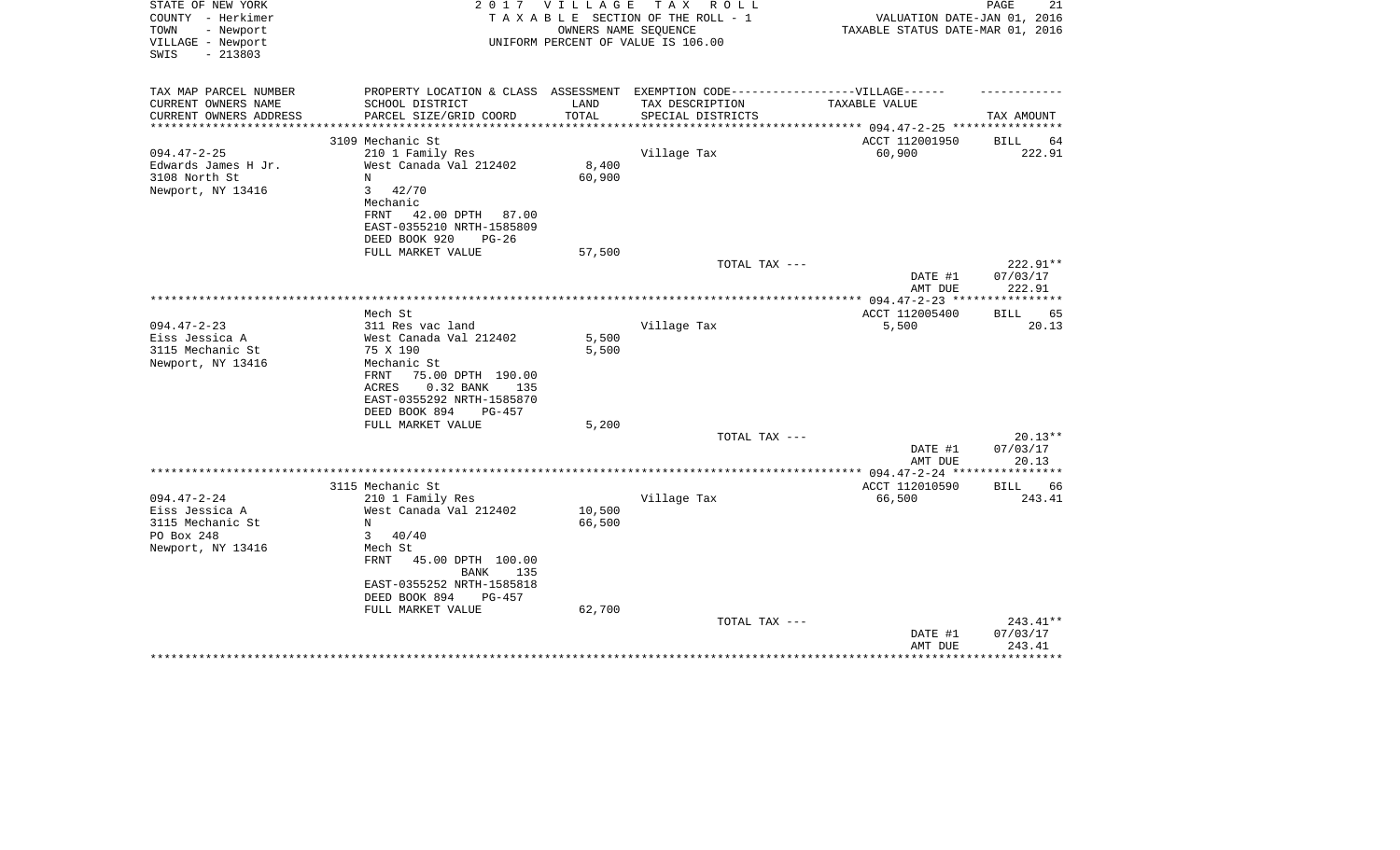| STATE OF NEW YORK<br>COUNTY - Herkimer<br>TOWN<br>- Newport<br>VILLAGE - Newport<br>$-213803$<br>SWIS   | 2 0 1 7                                                                                                                                                               | V I L L A G E     | TAX ROLL<br>TAXABLE SECTION OF THE ROLL - 1<br>OWNERS NAME SEQUENCE<br>UNIFORM PERCENT OF VALUE IS 106.00 | VALUATION DATE-JAN 01, 2016<br>TAXABLE STATUS DATE-MAR 01, 2016 | PAGE<br>22                       |
|---------------------------------------------------------------------------------------------------------|-----------------------------------------------------------------------------------------------------------------------------------------------------------------------|-------------------|-----------------------------------------------------------------------------------------------------------|-----------------------------------------------------------------|----------------------------------|
| TAX MAP PARCEL NUMBER<br>CURRENT OWNERS NAME                                                            | PROPERTY LOCATION & CLASS ASSESSMENT EXEMPTION CODE----------------VILLAGE------<br>SCHOOL DISTRICT                                                                   | LAND              | TAX DESCRIPTION                                                                                           | TAXABLE VALUE                                                   |                                  |
| CURRENT OWNERS ADDRESS                                                                                  | PARCEL SIZE/GRID COORD                                                                                                                                                | TOTAL             | SPECIAL DISTRICTS                                                                                         |                                                                 | TAX AMOUNT                       |
| *********************                                                                                   | ***********************<br>Mech St                                                                                                                                    |                   |                                                                                                           | ACCT 112010595                                                  | <b>BILL</b><br>67                |
| $094.39 - 1 - 28.1$<br>Elliot Edward V<br>McEvoy Michael D<br>2065 Hardscrabble Rd<br>Newport, NY 13416 | 311 Res vac land<br>West Canada Val 212402<br>$_{\rm N}$<br>Mech St<br>21.10a<br>ACRES<br>20.50<br>EAST-0355991 NRTH-1586983<br>DEED BOOK 1098<br>PG-682              | 30,100<br>30,100  | Village Tax                                                                                               | 30,100                                                          | 110.18                           |
|                                                                                                         | FULL MARKET VALUE                                                                                                                                                     | 28,400            |                                                                                                           |                                                                 |                                  |
|                                                                                                         |                                                                                                                                                                       |                   | TOTAL TAX ---                                                                                             | DATE #1<br>AMT DUE                                              | $110.18**$<br>07/03/17<br>110.18 |
|                                                                                                         | Main St                                                                                                                                                               |                   |                                                                                                           | ACCT 112001350                                                  | 68<br>BILL                       |
| $094.38 - 1 - 27$                                                                                       | 220 2 Family Res                                                                                                                                                      |                   | Village Tax                                                                                               | 139,000                                                         | 508.79                           |
| Farber Clint L<br>7467 Main St<br>PO Box 325<br>Newport, NY 13416                                       | West Canada Val 212402<br>W<br>42/140<br>3<br>M St<br>FRNT<br>85.00 DPTH 326.00<br>0.92 BANK<br>ACRES<br>023<br>EAST-0354577 NRTH-1586404<br>DEED BOOK 893<br>$PG-74$ | 16,600<br>139,000 | XC291 Water relevy                                                                                        | 81.73 MT M                                                      | 81.73                            |
|                                                                                                         | FULL MARKET VALUE                                                                                                                                                     | 131,100           |                                                                                                           |                                                                 |                                  |
|                                                                                                         |                                                                                                                                                                       |                   | TOTAL TAX ---                                                                                             | DATE #1<br>AMT DUE                                              | 590.52**<br>07/03/17<br>590.52   |
|                                                                                                         |                                                                                                                                                                       |                   |                                                                                                           |                                                                 |                                  |
|                                                                                                         | 7552 1st St                                                                                                                                                           |                   |                                                                                                           | ACCT 112002730                                                  | <b>BILL</b><br>69                |
| $094.38 - 1 - 8$<br>Farber Lynn E                                                                       | 210 1 Family Res<br>West Canada Val 212402                                                                                                                            | 23,900            | VET COM V 41137<br>Village Tax                                                                            | 15,000<br>101,500                                               | 371.52                           |
| Farber Lisa Elwood                                                                                      | $\mathbf{3}$<br>5.5A                                                                                                                                                  | 116,500           |                                                                                                           |                                                                 |                                  |
| 62 S Main St                                                                                            | 1st                                                                                                                                                                   |                   |                                                                                                           |                                                                 |                                  |
| Middleville, NY 13406                                                                                   | ACRES<br>3.80<br>EAST-0354145 NRTH-1588535                                                                                                                            |                   |                                                                                                           |                                                                 |                                  |
| PRIOR OWNER ON 3/01/2016                                                                                | DEED BOOK 1624<br><b>PG-800</b><br>FULL MARKET VALUE                                                                                                                  | 109,900           |                                                                                                           |                                                                 |                                  |
| Garlock Douglas                                                                                         |                                                                                                                                                                       |                   | TOTAL TAX ---                                                                                             | DATE #1<br>AMT DUE                                              | $371.52**$<br>07/03/17<br>371.52 |
|                                                                                                         |                                                                                                                                                                       |                   |                                                                                                           |                                                                 | ***********                      |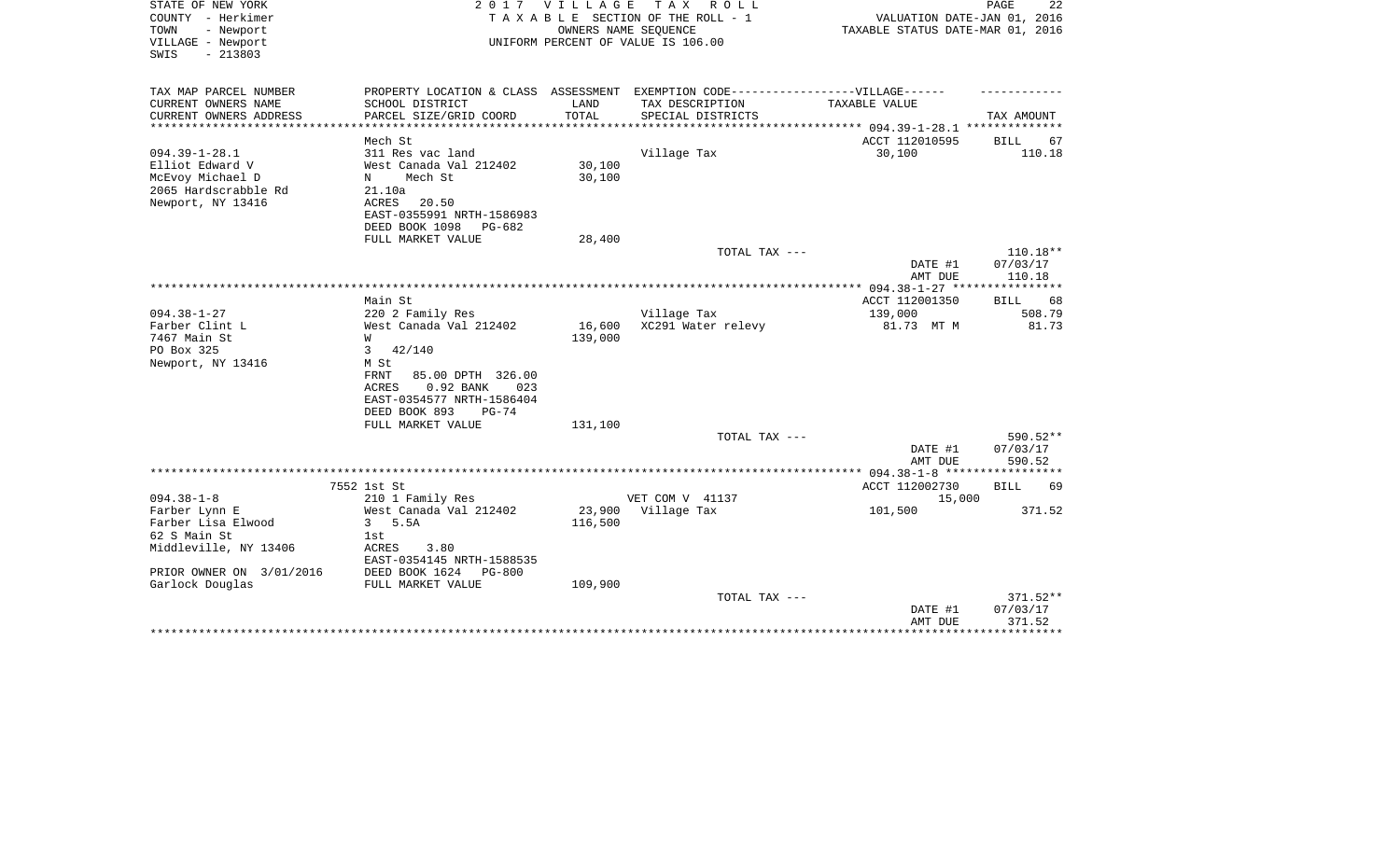| STATE OF NEW YORK<br>COUNTY - Herkimer<br>- Newport<br>TOWN<br>VILLAGE - Newport | 2 0 1 7                                                                          | VILLAGE | T A X<br>R O L L<br>TAXABLE SECTION OF THE ROLL - 1<br>OWNERS NAME SEQUENCE<br>UNIFORM PERCENT OF VALUE IS 106.00 | VALUATION DATE-JAN 01, 2016<br>TAXABLE STATUS DATE-MAR 01, 2016 | PAGE<br>23         |
|----------------------------------------------------------------------------------|----------------------------------------------------------------------------------|---------|-------------------------------------------------------------------------------------------------------------------|-----------------------------------------------------------------|--------------------|
| $-213803$<br>SWIS                                                                |                                                                                  |         |                                                                                                                   |                                                                 |                    |
| TAX MAP PARCEL NUMBER                                                            | PROPERTY LOCATION & CLASS ASSESSMENT EXEMPTION CODE----------------VILLAGE------ |         |                                                                                                                   |                                                                 |                    |
| CURRENT OWNERS NAME                                                              | SCHOOL DISTRICT                                                                  | LAND    | TAX DESCRIPTION                                                                                                   | TAXABLE VALUE                                                   |                    |
| CURRENT OWNERS ADDRESS                                                           | PARCEL SIZE/GRID COORD                                                           | TOTAL   | SPECIAL DISTRICTS                                                                                                 | ********* 094.38-1-10 ****                                      | TAX AMOUNT         |
|                                                                                  | 3065 North St                                                                    |         |                                                                                                                   | ACCT 112002340                                                  | BILL<br>70         |
| $094.38 - 1 - 10$                                                                | 210 1 Family Res                                                                 |         | Village Tax                                                                                                       | 95,900                                                          | 351.03             |
| Farber Neil D                                                                    | West Canada Val 212402                                                           | 15,800  |                                                                                                                   |                                                                 |                    |
| 3065 North St                                                                    | N                                                                                | 95,900  |                                                                                                                   |                                                                 |                    |
| Newport, NY 13416                                                                | No St<br>FRNT<br>64.00 DPTH 396.00                                               |         |                                                                                                                   |                                                                 |                    |
| PRIOR OWNER ON 3/01/2016                                                         | 0.55<br>ACRES                                                                    |         |                                                                                                                   |                                                                 |                    |
| Bray Rachael L                                                                   | EAST-0354422 NRTH-1588256<br>DEED BOOK 1610<br>PG-721                            |         |                                                                                                                   |                                                                 |                    |
|                                                                                  | FULL MARKET VALUE                                                                | 90,500  |                                                                                                                   |                                                                 |                    |
|                                                                                  |                                                                                  |         | TOTAL TAX ---                                                                                                     |                                                                 | 351.03**           |
|                                                                                  |                                                                                  |         |                                                                                                                   | DATE #1                                                         | 07/03/17           |
|                                                                                  |                                                                                  |         |                                                                                                                   | AMT DUE                                                         | 351.03             |
|                                                                                  | 3086 Norway St                                                                   |         |                                                                                                                   | ************ 094.39-1-42 ***<br>ACCT 112001500                  | 71                 |
| $094.39 - 1 - 42$                                                                | 210 1 Family Res                                                                 |         | Village Tax                                                                                                       | 90,400                                                          | BILL<br>330.89     |
| Farber Neil D                                                                    | West Canada Val 212402                                                           | 14,400  |                                                                                                                   |                                                                 |                    |
| Tucker Janet L                                                                   | S                                                                                | 90,400  |                                                                                                                   |                                                                 |                    |
| 3086 Norway St                                                                   | 3<br>78/250                                                                      |         |                                                                                                                   |                                                                 |                    |
| Newport, NY 13416                                                                | Norway St                                                                        |         |                                                                                                                   |                                                                 |                    |
|                                                                                  | FRNT<br>77.00 DPTH 239.40<br><b>BANK</b><br>184                                  |         |                                                                                                                   |                                                                 |                    |
|                                                                                  | EAST-0354850 NRTH-1587057                                                        |         |                                                                                                                   |                                                                 |                    |
|                                                                                  | DEED BOOK 858<br>PG-670                                                          |         |                                                                                                                   |                                                                 |                    |
|                                                                                  | FULL MARKET VALUE                                                                | 85,300  |                                                                                                                   |                                                                 |                    |
|                                                                                  |                                                                                  |         | TOTAL TAX ---                                                                                                     |                                                                 | 330.89**           |
|                                                                                  |                                                                                  |         |                                                                                                                   | DATE #1<br>AMT DUE                                              | 07/03/17<br>330.89 |
|                                                                                  |                                                                                  |         |                                                                                                                   |                                                                 |                    |
|                                                                                  | 7416 Main St                                                                     |         |                                                                                                                   | ACCT 112002220                                                  | <b>BILL</b><br>72  |
| $094.47 - 3 - 26$                                                                | 210 1 Family Res                                                                 |         | VET COM V 41137                                                                                                   | 15,000                                                          |                    |
| Farrell John                                                                     | West Canada Val 212402                                                           | 12,200  | Village Tax                                                                                                       | 51,300                                                          | 187.78             |
| Farrell Joan                                                                     | E                                                                                | 66,300  |                                                                                                                   |                                                                 |                    |
| 7416 Main St                                                                     | 3<br>54/192                                                                      |         |                                                                                                                   |                                                                 |                    |
| PO Box 391                                                                       | Main St                                                                          |         |                                                                                                                   |                                                                 |                    |
| Newport, NY 13416                                                                | FRNT<br>50.00 DPTH 187.00                                                        |         |                                                                                                                   |                                                                 |                    |
|                                                                                  | EAST-0355260 NRTH-1585527                                                        |         |                                                                                                                   |                                                                 |                    |
|                                                                                  | DEED BOOK 00521 PG-00277<br>FULL MARKET VALUE                                    | 62,500  |                                                                                                                   |                                                                 |                    |
|                                                                                  |                                                                                  |         | TOTAL TAX ---                                                                                                     |                                                                 | 187.78**           |
|                                                                                  |                                                                                  |         |                                                                                                                   | DATE #1                                                         | 07/03/17           |
|                                                                                  |                                                                                  |         |                                                                                                                   | AMT DUE                                                         | 187.78             |
|                                                                                  |                                                                                  |         |                                                                                                                   |                                                                 | ************       |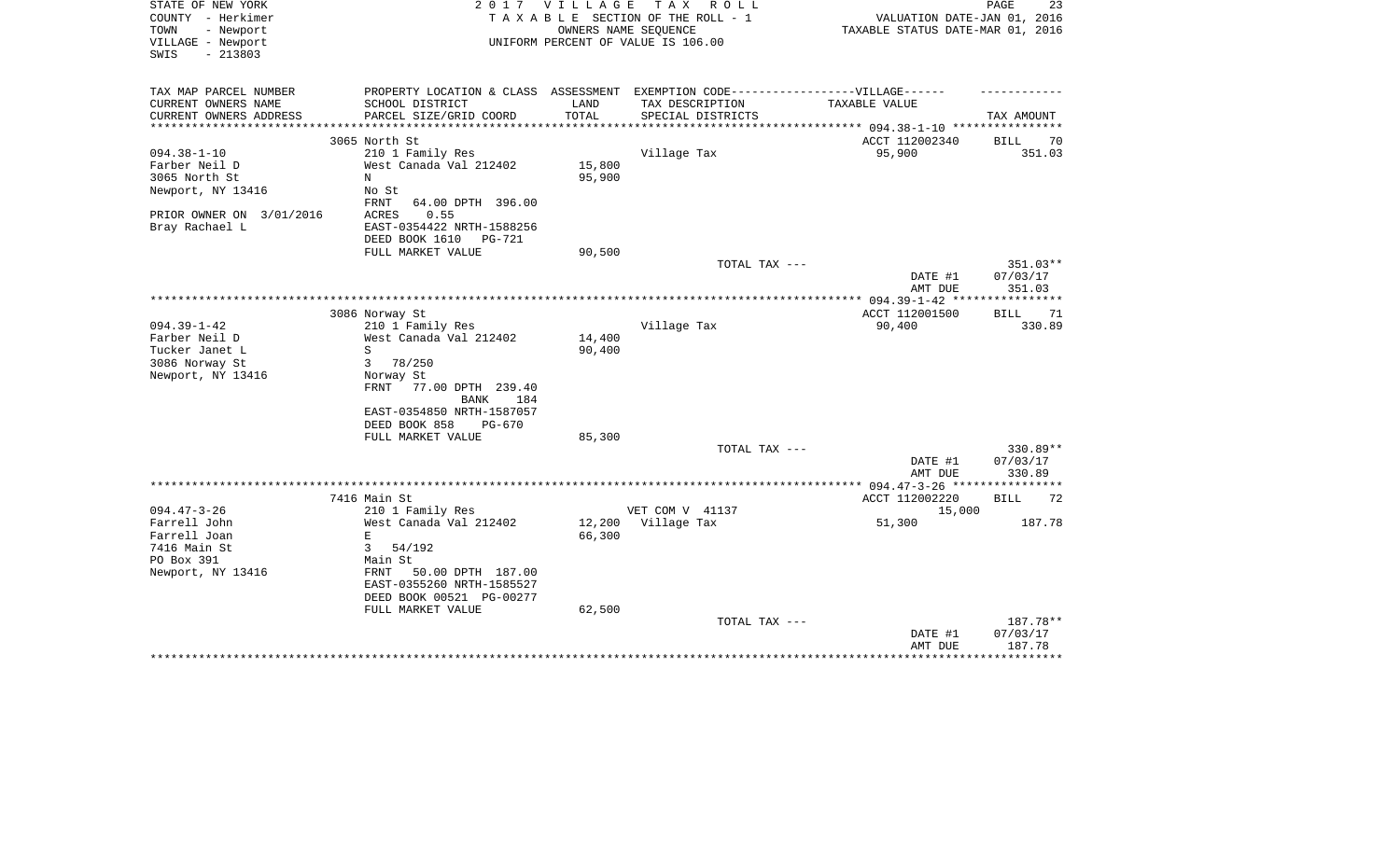| - Newport<br>OWNERS NAME SEQUENCE<br>TAXABLE STATUS DATE-MAR 01, 2016<br>TOWN<br>VILLAGE - Newport<br>UNIFORM PERCENT OF VALUE IS 106.00 |            |
|------------------------------------------------------------------------------------------------------------------------------------------|------------|
| $-213803$<br>SWIS                                                                                                                        |            |
| TAX MAP PARCEL NUMBER<br>PROPERTY LOCATION & CLASS ASSESSMENT EXEMPTION CODE-----------------VILLAGE------                               |            |
| CURRENT OWNERS NAME<br>SCHOOL DISTRICT<br>LAND<br>TAX DESCRIPTION<br>TAXABLE VALUE                                                       |            |
| CURRENT OWNERS ADDRESS<br>PARCEL SIZE/GRID COORD<br>TOTAL<br>SPECIAL DISTRICTS<br>TAX AMOUNT<br>**********************                   |            |
| ACCT 112002400<br>7525 East St<br>BILL                                                                                                   | 73         |
| $094.39 - 1 - 48$<br>220 2 Family Res<br>Village Tax<br>86,200                                                                           | 315.52     |
| Fauvelle Donald Jr<br>West Canada Val 212402<br>14,300                                                                                   |            |
| Fauvelle Deborah<br>86,200<br>W                                                                                                          |            |
| 7525 East St<br>75x240                                                                                                                   |            |
| PO Box 78<br>E St                                                                                                                        |            |
| Newport, NY 13416<br>FRNT<br>75.00 DPTH 240.00<br>EAST-0354692 NRTH-1587482                                                              |            |
| DEED BOOK 795<br><b>PG-514</b>                                                                                                           |            |
| FULL MARKET VALUE<br>81,300                                                                                                              |            |
| TOTAL TAX ---                                                                                                                            | $315.52**$ |
| 07/03/17<br>DATE #1                                                                                                                      |            |
| 315.52<br>AMT DUE                                                                                                                        |            |
|                                                                                                                                          |            |
| 7517 Main St<br>ACCT 112005790<br><b>BILL</b>                                                                                            | 74         |
| $094.38 - 1 - 42$<br>210 1 Family Res<br>Village Tax<br>178,000                                                                          | 651.54     |
| 18,200<br>Federal Home Loan Mortgage Cor West Canada Val 212402                                                                          |            |
| 5000 Plano Pkwy<br>178,000<br>W                                                                                                          |            |
| Carrollton, TX 75010<br>206/255<br>3<br>M St                                                                                             |            |
| PRIOR OWNER ON 3/01/2016<br>124.00 DPTH 250.00<br>FRNT                                                                                   |            |
| McBryde-Gay Sheila K<br>ACRES<br>0.75                                                                                                    |            |
| EAST-0354059 NRTH-1587365                                                                                                                |            |
| DEED BOOK 1630<br>$PG-365$                                                                                                               |            |
| 167,900<br>FULL MARKET VALUE                                                                                                             |            |
| TOTAL TAX ---                                                                                                                            | 651.54**   |
| DATE #1<br>07/03/17<br>AMT DUE<br>651.54                                                                                                 |            |
|                                                                                                                                          |            |
| ACCT 112011210<br>West St<br>BILL                                                                                                        | 75         |
| $094.46 - 1 - 33$<br>312 Vac w/imprv<br>Village Tax<br>70,500                                                                            | 258.05     |
| 30,500<br>Fehlhaber Craig A<br>West Canada Val 212402                                                                                    |            |
| Fehlhaber Kelly<br>70,500<br>E<br>W St                                                                                                   |            |
| 803 Cook Hill Rd<br>1 16A                                                                                                                |            |
| Newport, NY 13416<br>ACRES<br>21.20                                                                                                      |            |
| EAST-0353083 NRTH-1585559                                                                                                                |            |
| MAY BE SUBJECT TO PAYMENT<br>DEED BOOK 1442<br>PG-913                                                                                    |            |
| 66,509<br>UNDER AGDIST LAW TIL 2023<br>FULL MARKET VALUE                                                                                 |            |
| TOTAL TAX ---                                                                                                                            | 258.05**   |
| 07/03/17<br>DATE #1                                                                                                                      |            |
| 258.05<br>AMT DUE                                                                                                                        | ********   |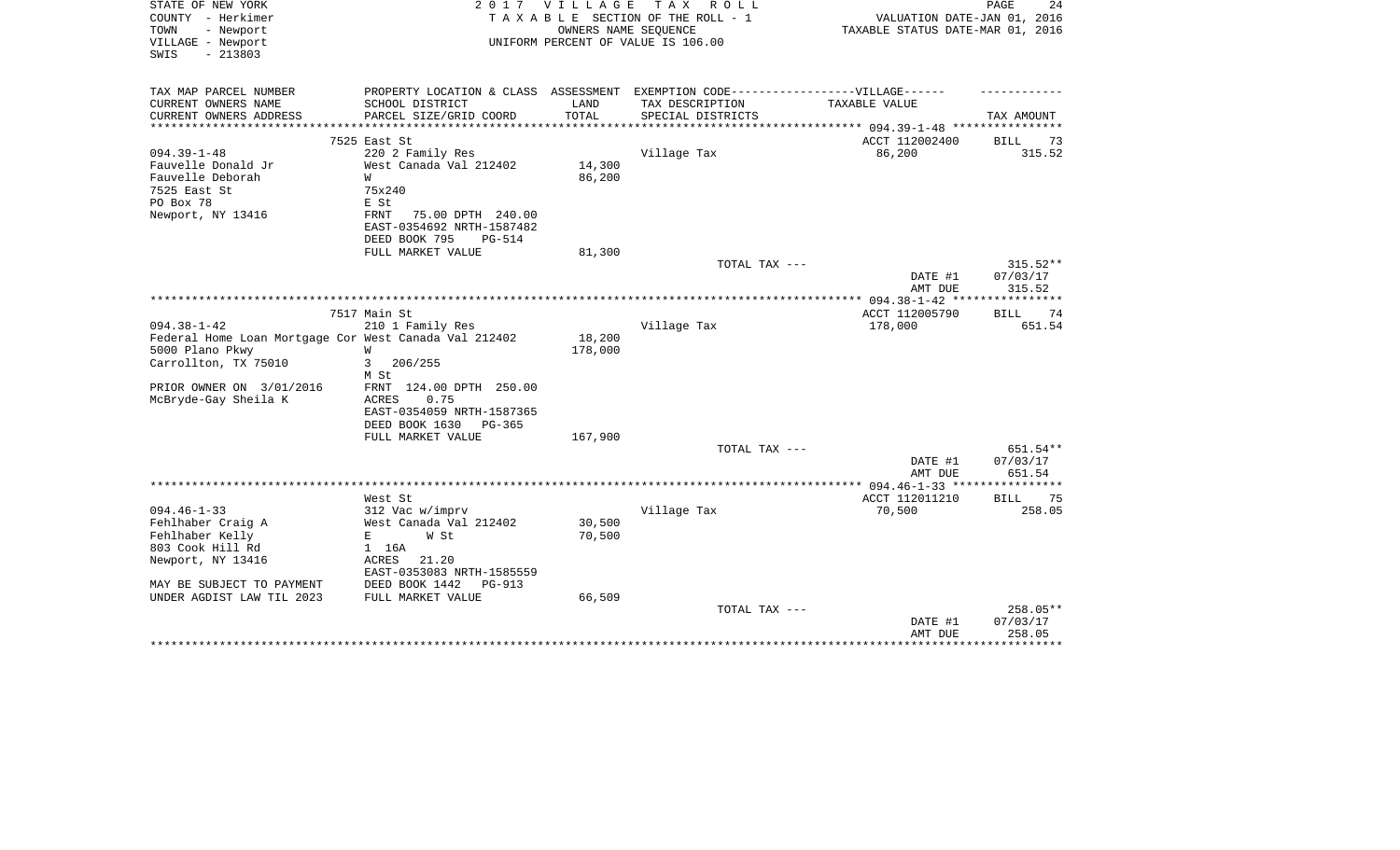| STATE OF NEW YORK<br>COUNTY - Herkimer<br>TOWN<br>- Newport<br>VILLAGE - Newport<br>$-213803$<br>SWIS | 2017                                                  | <b>VILLAGE</b> | T A X<br>R O L L<br>TAXABLE SECTION OF THE ROLL - 1<br>OWNERS NAME SEQUENCE<br>UNIFORM PERCENT OF VALUE IS 106.00 | VALUATION DATE-JAN 01, 2016<br>TAXABLE STATUS DATE-MAR 01, 2016 | PAGE<br>25        |
|-------------------------------------------------------------------------------------------------------|-------------------------------------------------------|----------------|-------------------------------------------------------------------------------------------------------------------|-----------------------------------------------------------------|-------------------|
| TAX MAP PARCEL NUMBER<br>CURRENT OWNERS NAME                                                          | PROPERTY LOCATION & CLASS ASSESSMENT                  |                | EXEMPTION CODE------------------VILLAGE------                                                                     | TAXABLE VALUE                                                   |                   |
| CURRENT OWNERS ADDRESS<br>**********************                                                      | SCHOOL DISTRICT<br>PARCEL SIZE/GRID COORD             | LAND<br>TOTAL  | TAX DESCRIPTION<br>SPECIAL DISTRICTS                                                                              |                                                                 | TAX AMOUNT        |
|                                                                                                       | 7411 West St                                          |                |                                                                                                                   | ACCT 112006030                                                  | 76<br><b>BILL</b> |
| $094.46 - 1 - 34$                                                                                     | 311 Res vac land                                      |                | Village Tax                                                                                                       | 21,300                                                          | 77.97             |
| Fehlhaber Craig A                                                                                     | West Canada Val 212402                                | 21,300         |                                                                                                                   |                                                                 |                   |
| Fehlhaber Kelly                                                                                       | W                                                     | 21,300         |                                                                                                                   |                                                                 |                   |
| 803 Cook Hill Rd                                                                                      | 3<br>1A                                               |                |                                                                                                                   |                                                                 |                   |
| Newport, NY 13416                                                                                     | W St                                                  |                |                                                                                                                   |                                                                 |                   |
|                                                                                                       | ACRES<br>1.20                                         |                |                                                                                                                   |                                                                 |                   |
|                                                                                                       | EAST-0353742 NRTH-1585485                             |                |                                                                                                                   |                                                                 |                   |
|                                                                                                       | DEED BOOK 1442<br>PG-913                              |                |                                                                                                                   |                                                                 |                   |
|                                                                                                       | FULL MARKET VALUE                                     | 20,094         |                                                                                                                   |                                                                 | $77.97**$         |
|                                                                                                       |                                                       |                | TOTAL TAX ---                                                                                                     | DATE #1                                                         | 07/03/17          |
|                                                                                                       |                                                       |                |                                                                                                                   | AMT DUE                                                         | 77.97             |
|                                                                                                       |                                                       |                |                                                                                                                   |                                                                 | ***********       |
|                                                                                                       | Main St                                               |                |                                                                                                                   | ACCT 112001680                                                  | 77<br>BILL        |
| $094.47 - 1 - 27$                                                                                     | 210 1 Family Res                                      |                | Village Tax                                                                                                       | 128,000                                                         | 468.52            |
| Fellows Daniel                                                                                        | West Canada Val 212402                                | 17,000         |                                                                                                                   |                                                                 |                   |
| Fellows Terry                                                                                         | W                                                     | 128,000        |                                                                                                                   |                                                                 |                   |
| 7401 S Main St                                                                                        | 5<br>280/80                                           |                |                                                                                                                   |                                                                 |                   |
| PO Box 72                                                                                             | M St                                                  |                |                                                                                                                   |                                                                 |                   |
| Newport, NY 13416                                                                                     | FRNT 280.00 DPTH<br>80.00                             |                |                                                                                                                   |                                                                 |                   |
|                                                                                                       | <b>ACRES</b><br>0.40                                  |                |                                                                                                                   |                                                                 |                   |
|                                                                                                       | EAST-0355220 NRTH-1585128<br>DEED BOOK 751<br>$PG-78$ |                |                                                                                                                   |                                                                 |                   |
|                                                                                                       | FULL MARKET VALUE                                     | 120,800        |                                                                                                                   |                                                                 |                   |
|                                                                                                       |                                                       |                | TOTAL TAX ---                                                                                                     |                                                                 | 468.52**          |
|                                                                                                       |                                                       |                |                                                                                                                   | DATE #1                                                         | 07/03/17          |
|                                                                                                       |                                                       |                |                                                                                                                   | AMT DUE                                                         | 468.52            |
|                                                                                                       |                                                       |                |                                                                                                                   |                                                                 |                   |
|                                                                                                       | 3089 Norway St                                        |                |                                                                                                                   | ACCT 112003510                                                  | 78<br>BILL        |
| $094.39 - 1 - 46$                                                                                     | 210 1 Family Res                                      |                | Village Tax                                                                                                       | 99,000                                                          | 362.37            |
| Fiacco Robert J                                                                                       | West Canada Val 212402                                | 13,900         |                                                                                                                   |                                                                 |                   |
| Fiacco Dianne M                                                                                       | N                                                     | 99,000         |                                                                                                                   |                                                                 |                   |
| 3089 Norway St                                                                                        | 90/175                                                |                |                                                                                                                   |                                                                 |                   |
| PO Box 474<br>Newport, NY 13416                                                                       | Norway St<br>FRNT                                     |                |                                                                                                                   |                                                                 |                   |
|                                                                                                       | 90.00 DPTH 175.00<br>EAST-0354746 NRTH-1587279        |                |                                                                                                                   |                                                                 |                   |
|                                                                                                       | DEED BOOK 00640 PG-00820                              |                |                                                                                                                   |                                                                 |                   |
|                                                                                                       | FULL MARKET VALUE                                     | 93,400         |                                                                                                                   |                                                                 |                   |
|                                                                                                       |                                                       |                | TOTAL TAX ---                                                                                                     |                                                                 | $362.37**$        |
|                                                                                                       |                                                       |                |                                                                                                                   | DATE #1                                                         | 07/03/17          |
|                                                                                                       |                                                       |                |                                                                                                                   | AMT DUE                                                         | 362.37            |
|                                                                                                       |                                                       |                |                                                                                                                   |                                                                 |                   |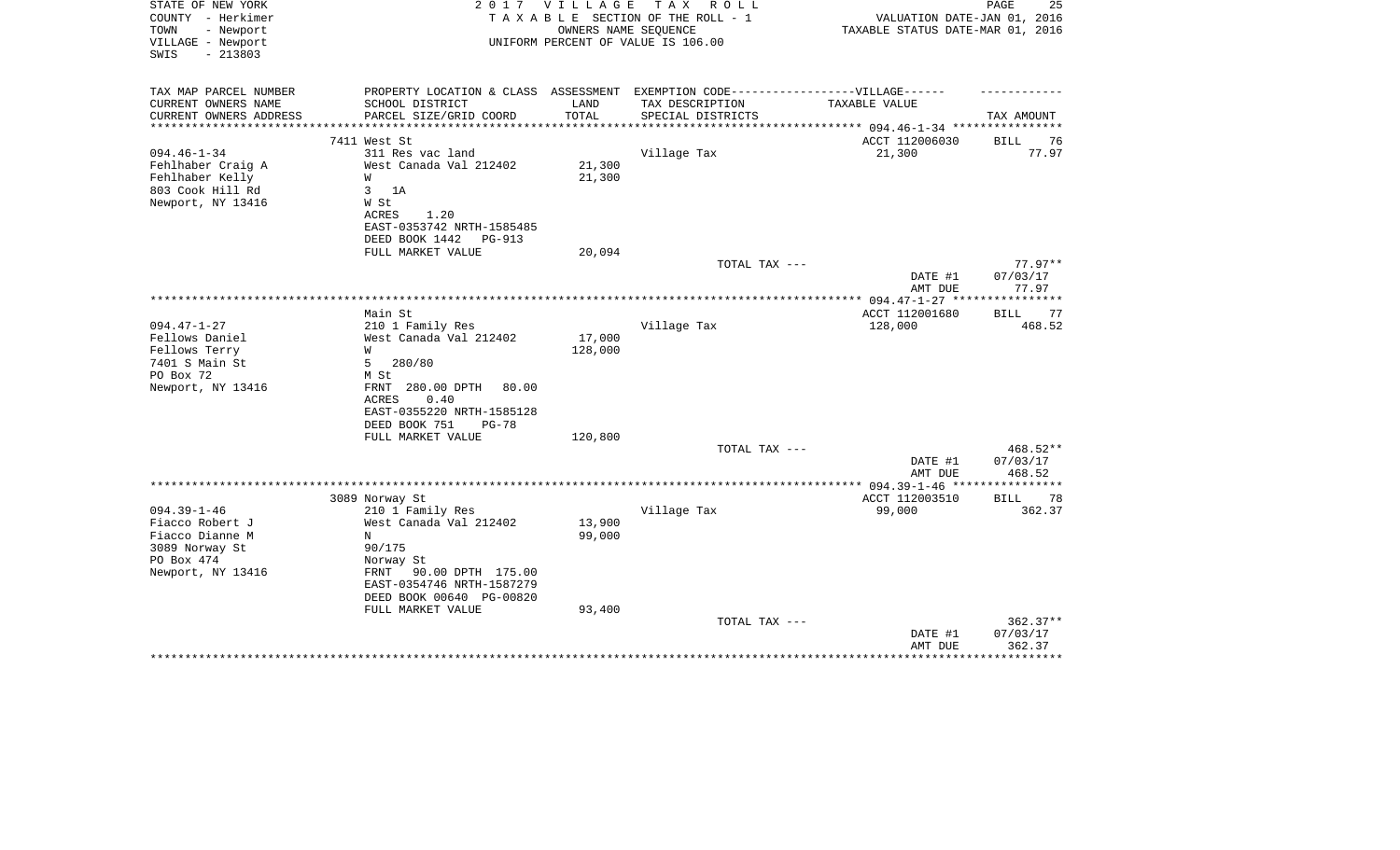| STATE OF NEW YORK<br>COUNTY - Herkimer<br>TOWN<br>- Newport<br>VILLAGE - Newport<br>$-213803$<br>SWIS | 2 0 1 7                                                                           | VILLAGE                 | TAX ROLL<br>TAXABLE SECTION OF THE ROLL - 1<br>OWNERS NAME SEQUENCE<br>UNIFORM PERCENT OF VALUE IS 106.00 | VALUATION DATE-JAN 01, 2016<br>TAXABLE STATUS DATE-MAR 01, 2016 | PAGE<br>26         |
|-------------------------------------------------------------------------------------------------------|-----------------------------------------------------------------------------------|-------------------------|-----------------------------------------------------------------------------------------------------------|-----------------------------------------------------------------|--------------------|
|                                                                                                       |                                                                                   |                         |                                                                                                           |                                                                 |                    |
| TAX MAP PARCEL NUMBER                                                                                 | PROPERTY LOCATION & CLASS ASSESSMENT EXEMPTION CODE-----------------VILLAGE------ |                         |                                                                                                           |                                                                 |                    |
| CURRENT OWNERS NAME                                                                                   | SCHOOL DISTRICT                                                                   | LAND                    | TAX DESCRIPTION                                                                                           | TAXABLE VALUE                                                   |                    |
| CURRENT OWNERS ADDRESS<br>*********************                                                       | PARCEL SIZE/GRID COORD<br>***********************                                 | TOTAL<br>************** | SPECIAL DISTRICTS                                                                                         |                                                                 | TAX AMOUNT         |
|                                                                                                       | West St                                                                           |                         |                                                                                                           | ACCT 112009060                                                  | <b>BILL</b><br>79  |
| $094.46 - 1 - 40$                                                                                     | 210 1 Family Res                                                                  |                         | Village Tax                                                                                               | 89,000                                                          | 325.77             |
| Fiorentino Patricia M                                                                                 | West Canada Val 212402                                                            | 20,400                  |                                                                                                           |                                                                 |                    |
| West St                                                                                               | 148x321x210                                                                       | 89,000                  |                                                                                                           |                                                                 |                    |
| PO Box 4                                                                                              | Newport                                                                           |                         |                                                                                                           |                                                                 |                    |
| Newport, NY 13416                                                                                     | FRNT 148.40 DPTH 375.70<br>ACRES<br>0.94 BANK<br>641<br>EAST-0354138 NRTH-1584970 |                         |                                                                                                           |                                                                 |                    |
|                                                                                                       | DEED BOOK 772<br>$PG-604$                                                         |                         |                                                                                                           |                                                                 |                    |
|                                                                                                       | FULL MARKET VALUE                                                                 | 84,000                  |                                                                                                           |                                                                 |                    |
|                                                                                                       |                                                                                   |                         | TOTAL TAX ---                                                                                             |                                                                 | 325.77**           |
|                                                                                                       |                                                                                   |                         |                                                                                                           | DATE #1<br>AMT DUE                                              | 07/03/17<br>325.77 |
|                                                                                                       |                                                                                   |                         |                                                                                                           |                                                                 | ***********        |
|                                                                                                       | 7473 Main St                                                                      |                         |                                                                                                           | ACCT 112000060                                                  | 80<br>BILL         |
| $094.38 - 1 - 29$                                                                                     | 220 2 Family Res                                                                  |                         | Village Tax                                                                                               | 80,000                                                          | 292.83             |
| Fitzgerald Beverley<br>Sharon Cardinal                                                                | West Canada Val 212402<br>W                                                       | 12,600                  |                                                                                                           |                                                                 |                    |
| 7529 East St                                                                                          | 5                                                                                 | 80,000                  |                                                                                                           |                                                                 |                    |
| Newport, NY 13416                                                                                     | M St                                                                              |                         |                                                                                                           |                                                                 |                    |
|                                                                                                       | FRNT<br>75.00 DPTH 138.00                                                         |                         |                                                                                                           |                                                                 |                    |
| PRIOR OWNER ON 3/01/2016                                                                              | EAST-0354587 NRTH-1586558                                                         |                         |                                                                                                           |                                                                 |                    |
| Palmer Robert                                                                                         | DEED BOOK 1629<br><b>PG-907</b>                                                   |                         |                                                                                                           |                                                                 |                    |
|                                                                                                       | FULL MARKET VALUE                                                                 | 75,500                  |                                                                                                           |                                                                 |                    |
|                                                                                                       |                                                                                   |                         | TOTAL TAX ---                                                                                             |                                                                 | 292.83**           |
|                                                                                                       |                                                                                   |                         |                                                                                                           | DATE #1                                                         | 07/03/17           |
|                                                                                                       | ***********                                                                       |                         |                                                                                                           | AMT DUE                                                         | 292.83<br>******** |
|                                                                                                       | 7362 West St                                                                      |                         |                                                                                                           | *** $094.46 - 1 - 4$ ***<br>ACCT 112001260                      | 81<br><b>BILL</b>  |
| $094.46 - 1 - 4$                                                                                      | 210 1 Family Res                                                                  |                         | Village Tax                                                                                               | 98,000                                                          | 358.71             |
| Fitzsimons James W                                                                                    | West Canada Val 212402                                                            | 16,900                  |                                                                                                           |                                                                 |                    |
| Fitzsimons Rosemary                                                                                   | $\mathbf E$                                                                       | 98,000                  |                                                                                                           |                                                                 |                    |
| 7362 West St                                                                                          | 3a                                                                                |                         |                                                                                                           |                                                                 |                    |
| PO Box 144                                                                                            | W St                                                                              |                         |                                                                                                           |                                                                 |                    |
| Newport, NY 13416                                                                                     | FRNT<br>114.00 DPTH 233.00                                                        |                         |                                                                                                           |                                                                 |                    |
|                                                                                                       | 135<br>BANK                                                                       |                         |                                                                                                           |                                                                 |                    |
|                                                                                                       | EAST-0354430 NRTH-1585009                                                         |                         |                                                                                                           |                                                                 |                    |
|                                                                                                       | DEED BOOK 659<br>PG-896                                                           |                         |                                                                                                           |                                                                 |                    |
|                                                                                                       | FULL MARKET VALUE                                                                 | 92,500                  | TOTAL TAX ---                                                                                             |                                                                 | 358.71**           |
|                                                                                                       |                                                                                   |                         |                                                                                                           | DATE #1                                                         | 07/03/17           |
|                                                                                                       |                                                                                   |                         |                                                                                                           | AMT DUE                                                         | 358.71             |
|                                                                                                       |                                                                                   |                         |                                                                                                           |                                                                 | ************       |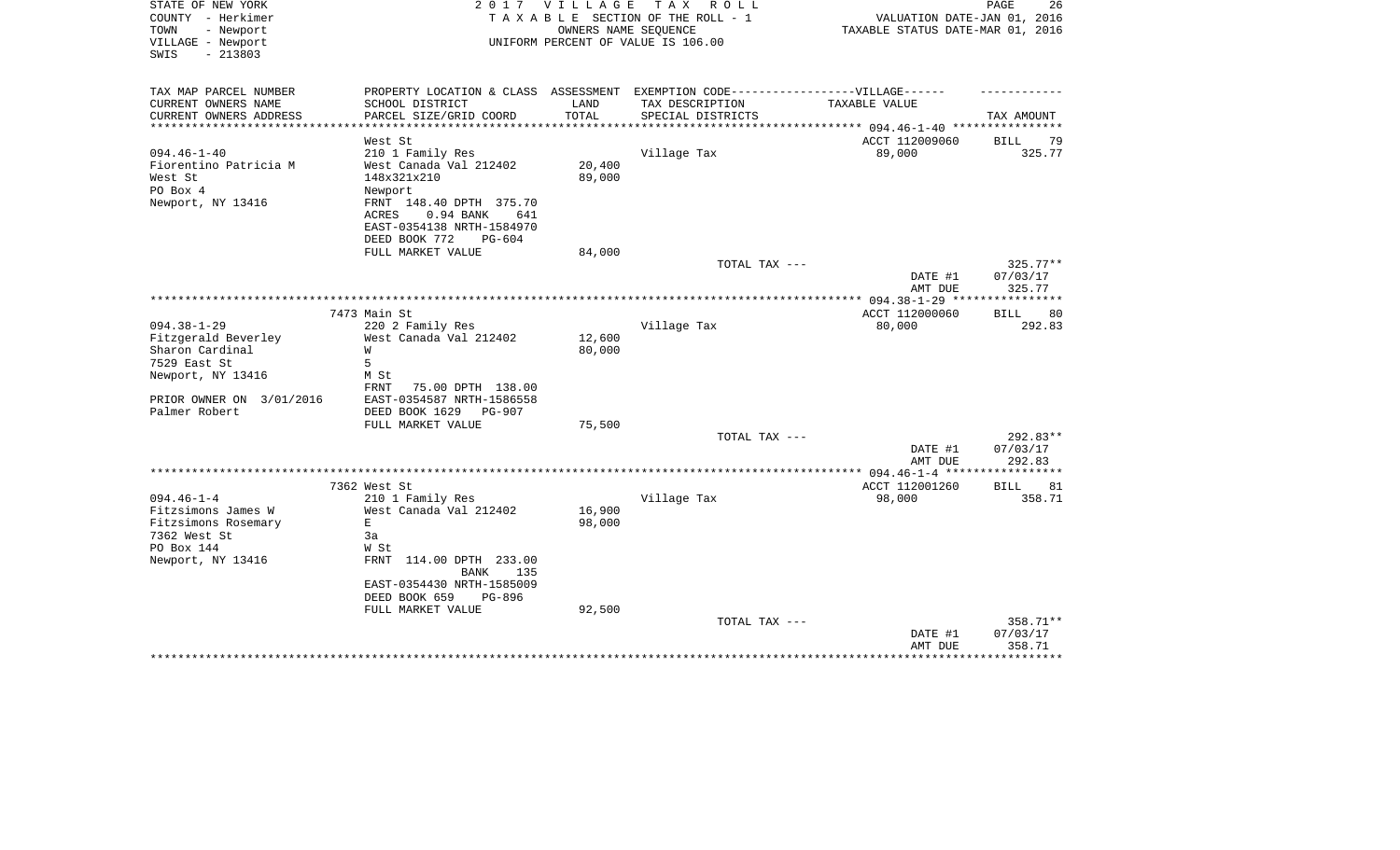| STATE OF NEW YORK<br>COUNTY - Herkimer<br>TOWN<br>- Newport<br>VILLAGE - Newport<br>$-213803$<br>SWIS | 2 0 1 7                                                                          | V I L L A G E | T A X<br>R O L L<br>TAXABLE SECTION OF THE ROLL - 1<br>OWNERS NAME SEQUENCE<br>UNIFORM PERCENT OF VALUE IS 106.00 | VALUATION DATE-JAN 01, 2016<br>TAXABLE STATUS DATE-MAR 01, 2016 | PAGE<br>27                  |
|-------------------------------------------------------------------------------------------------------|----------------------------------------------------------------------------------|---------------|-------------------------------------------------------------------------------------------------------------------|-----------------------------------------------------------------|-----------------------------|
| TAX MAP PARCEL NUMBER                                                                                 | PROPERTY LOCATION & CLASS ASSESSMENT EXEMPTION CODE----------------VILLAGE------ |               |                                                                                                                   |                                                                 |                             |
| CURRENT OWNERS NAME<br>CURRENT OWNERS ADDRESS                                                         | SCHOOL DISTRICT<br>PARCEL SIZE/GRID COORD                                        | LAND<br>TOTAL | TAX DESCRIPTION<br>SPECIAL DISTRICTS                                                                              | TAXABLE VALUE                                                   | TAX AMOUNT                  |
| **********************                                                                                |                                                                                  |               |                                                                                                                   |                                                                 |                             |
| $094.46 - 1 - 6$                                                                                      | 7382 West St<br>210 1 Family Res                                                 |               | Village Tax                                                                                                       | ACCT 112003840<br>61,100                                        | <b>BILL</b><br>82<br>223.65 |
| Fitzsimons Rosemary                                                                                   | West Canada Val 212402                                                           | 14,200        |                                                                                                                   |                                                                 |                             |
| 7382 West St                                                                                          | Е                                                                                | 61,100        |                                                                                                                   |                                                                 |                             |
| PO Box 144                                                                                            | 120x116x110x140                                                                  |               |                                                                                                                   |                                                                 |                             |
| Newport, NY 13416                                                                                     | W St                                                                             |               |                                                                                                                   |                                                                 |                             |
|                                                                                                       | FRNT 120.00 DPTH 140.00                                                          |               |                                                                                                                   |                                                                 |                             |
|                                                                                                       | EAST-0354209 NRTH-1585309                                                        |               |                                                                                                                   |                                                                 |                             |
|                                                                                                       | DEED BOOK 1518<br>PG-79                                                          |               |                                                                                                                   |                                                                 |                             |
|                                                                                                       | FULL MARKET VALUE                                                                | 57,600        | TOTAL TAX ---                                                                                                     |                                                                 | 223.65**                    |
|                                                                                                       |                                                                                  |               |                                                                                                                   | DATE #1<br>AMT DUE                                              | 07/03/17<br>223.65          |
|                                                                                                       |                                                                                  |               |                                                                                                                   |                                                                 |                             |
|                                                                                                       | West St                                                                          |               |                                                                                                                   | ACCT 112010350                                                  | 83<br>BILL                  |
| $094.46 - 1 - 25$                                                                                     | 210 1 Family Res                                                                 |               | Village Tax                                                                                                       | 28,000                                                          | 102.49                      |
| Flaatrud Hans O                                                                                       | West Canada Val 212402                                                           | 18,300        |                                                                                                                   |                                                                 |                             |
| Karen Glesmann<br>PO Box 53                                                                           | W<br>5                                                                           | 28,000        |                                                                                                                   |                                                                 |                             |
| Feura Bush, NY 12067                                                                                  | W St                                                                             |               |                                                                                                                   |                                                                 |                             |
|                                                                                                       | FRNT 160.00 DPTH 203.00                                                          |               |                                                                                                                   |                                                                 |                             |
|                                                                                                       | <b>ACRES</b><br>0.76                                                             |               |                                                                                                                   |                                                                 |                             |
|                                                                                                       | EAST-0316313 NRTH-1161578                                                        |               |                                                                                                                   |                                                                 |                             |
|                                                                                                       | DEED BOOK 710<br>$PG-262$                                                        |               |                                                                                                                   |                                                                 |                             |
|                                                                                                       | FULL MARKET VALUE                                                                | 26,400        |                                                                                                                   |                                                                 |                             |
|                                                                                                       |                                                                                  |               | TOTAL TAX ---                                                                                                     |                                                                 | 102.49**                    |
|                                                                                                       |                                                                                  |               |                                                                                                                   | DATE #1                                                         | 07/03/17                    |
|                                                                                                       |                                                                                  |               |                                                                                                                   | AMT DUE<br>************* 094.46-1-26 *****************          | 102.49                      |
|                                                                                                       | West St                                                                          |               |                                                                                                                   | ACCT 112001770                                                  | 84<br>BILL                  |
| $094.46 - 1 - 26$                                                                                     | 270 Mfg housing                                                                  |               | Village Tax                                                                                                       | 19,000                                                          | 69.55                       |
| Flaatrud Hans O                                                                                       | West Canada Val 212402                                                           | 14,300        |                                                                                                                   |                                                                 |                             |
| Karen Glesmann                                                                                        | W                                                                                | 19,000        |                                                                                                                   |                                                                 |                             |
| PO Box 53                                                                                             | 225/250<br>3                                                                     |               |                                                                                                                   |                                                                 |                             |
| Feura Bush, NY 12067                                                                                  | W St                                                                             |               |                                                                                                                   |                                                                 |                             |
|                                                                                                       | FRNT 100.00 DPTH 175.00                                                          |               |                                                                                                                   |                                                                 |                             |
|                                                                                                       | EAST-0353125 NRTH-1586047<br>DEED BOOK 769<br>PG-697                             |               |                                                                                                                   |                                                                 |                             |
|                                                                                                       | FULL MARKET VALUE                                                                | 17,900        |                                                                                                                   |                                                                 |                             |
|                                                                                                       |                                                                                  |               | TOTAL TAX ---                                                                                                     |                                                                 | $69.55**$                   |
|                                                                                                       |                                                                                  |               |                                                                                                                   | DATE #1                                                         | 07/03/17                    |
|                                                                                                       |                                                                                  |               |                                                                                                                   | AMT DUE                                                         | 69.55                       |
|                                                                                                       |                                                                                  |               |                                                                                                                   |                                                                 | *******                     |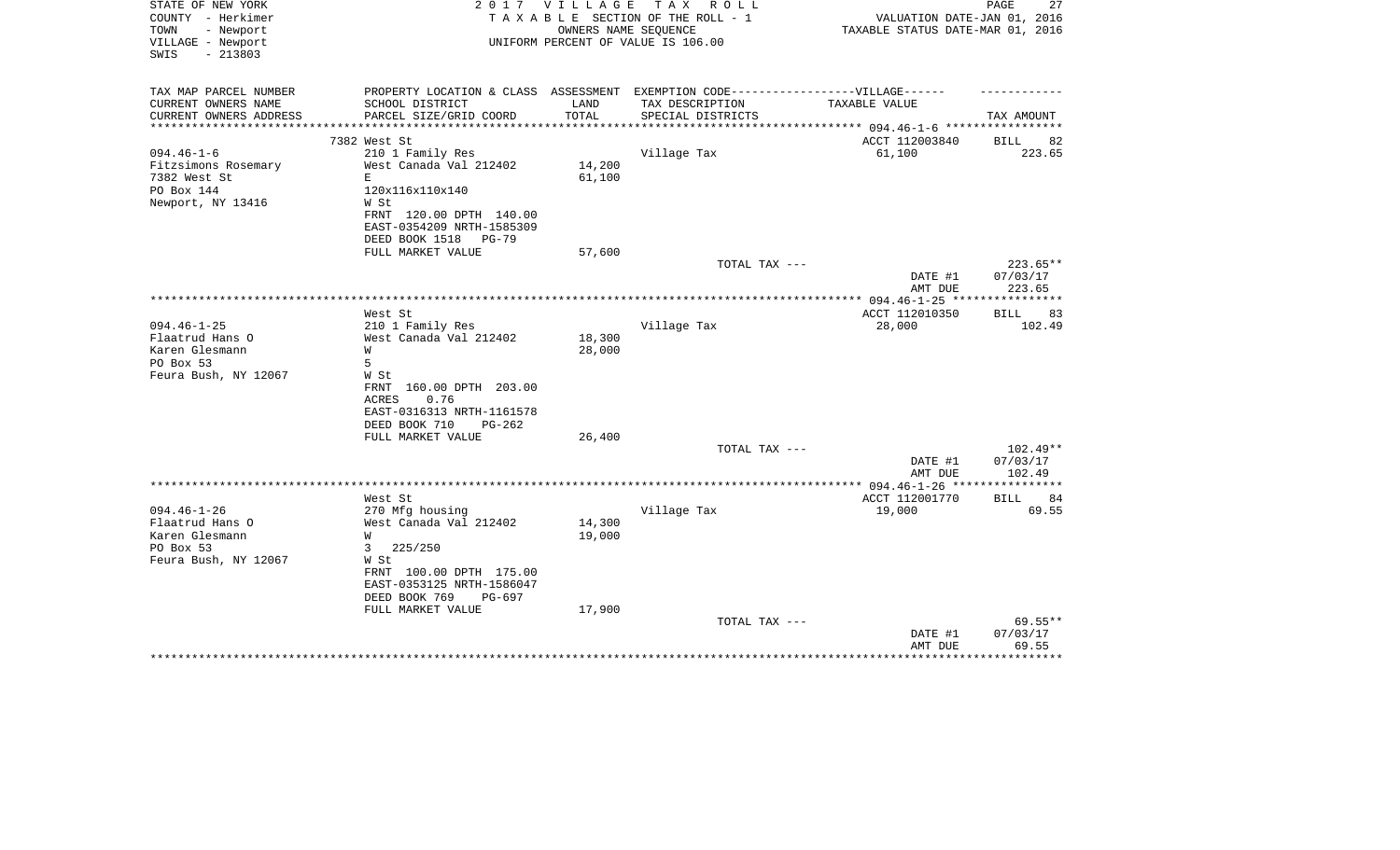| STATE OF NEW YORK<br>COUNTY - Herkimer<br>- Newport<br>TOWN | 2017                                                                              | VILLAGE                        | T A X<br>R O L L<br>TAXABLE SECTION OF THE ROLL - 1<br>OWNERS NAME SEQUENCE | VALUATION DATE-JAN 01, 2016<br>TAXABLE STATUS DATE-MAR 01, 2016 | PAGE<br>28        |
|-------------------------------------------------------------|-----------------------------------------------------------------------------------|--------------------------------|-----------------------------------------------------------------------------|-----------------------------------------------------------------|-------------------|
| VILLAGE - Newport<br>SWIS<br>$-213803$                      |                                                                                   |                                | UNIFORM PERCENT OF VALUE IS 106.00                                          |                                                                 |                   |
| TAX MAP PARCEL NUMBER                                       | PROPERTY LOCATION & CLASS ASSESSMENT EXEMPTION CODE-----------------VILLAGE------ |                                |                                                                             |                                                                 |                   |
| CURRENT OWNERS NAME                                         | SCHOOL DISTRICT                                                                   | LAND                           | TAX DESCRIPTION                                                             | TAXABLE VALUE                                                   |                   |
| CURRENT OWNERS ADDRESS<br>*********************             | PARCEL SIZE/GRID COORD                                                            | TOTAL<br>* * * * * * * * * * * | SPECIAL DISTRICTS                                                           |                                                                 | TAX AMOUNT        |
|                                                             | West St                                                                           |                                |                                                                             |                                                                 | BILL<br>85        |
| $094.46 - 1 - 27.2$                                         | 311 Res vac land                                                                  |                                | Village Tax                                                                 | 5,400                                                           | 19.77             |
| Flaatrud Hans O Sr                                          | West Canada Val 212402                                                            | 5,400                          |                                                                             |                                                                 |                   |
| Karen Glesmann<br>PO Box 53                                 | 75.00 DPTH 181.20<br>FRNT<br>EAST-0353187 NRTH-1585993                            | 5,400                          |                                                                             |                                                                 |                   |
| Feura Bush, NY 12067                                        | DEED BOOK 805<br>PG-385                                                           |                                |                                                                             |                                                                 |                   |
|                                                             | FULL MARKET VALUE                                                                 | 5,100                          |                                                                             |                                                                 |                   |
|                                                             |                                                                                   |                                | TOTAL TAX ---                                                               |                                                                 | $19.77**$         |
|                                                             |                                                                                   |                                |                                                                             | DATE #1<br>AMT DUE                                              | 07/03/17<br>19.77 |
|                                                             |                                                                                   |                                |                                                                             |                                                                 |                   |
|                                                             | 3105 North St                                                                     |                                |                                                                             | ACCT 112005070                                                  | BILL<br>86        |
| $094.39 - 1 - 9$                                            | 210 1 Family Res                                                                  |                                | Village Tax                                                                 | 120,000                                                         | 439.24            |
| Flanagan John<br>3105 North St                              | West Canada Val 212402<br>N                                                       | 21,900<br>120,000              |                                                                             |                                                                 |                   |
| Newport, NY 13416                                           | 3<br>1/2A                                                                         |                                |                                                                             |                                                                 |                   |
|                                                             | <b>ACRES</b><br>1.80                                                              |                                |                                                                             |                                                                 |                   |
|                                                             | EAST-0355097 NRTH-1588523                                                         |                                |                                                                             |                                                                 |                   |
|                                                             | DEED BOOK 1389<br>PG-678<br>FULL MARKET VALUE                                     | 113,200                        |                                                                             |                                                                 |                   |
|                                                             |                                                                                   |                                | TOTAL TAX ---                                                               |                                                                 | 439.24**          |
|                                                             |                                                                                   |                                |                                                                             | DATE #1                                                         | 07/03/17          |
|                                                             |                                                                                   |                                |                                                                             | AMT DUE                                                         | 439.24            |
|                                                             | 7531 Main St                                                                      |                                |                                                                             | ACCT 112005910                                                  | BILL<br>87        |
| $094.38 - 1 - 44$                                           | 210 1 Family Res                                                                  |                                | Village Tax                                                                 | 82,200                                                          | 300.88            |
| Foster Tricia L                                             | West Canada Val 212402                                                            | 12,900                         |                                                                             |                                                                 |                   |
| 7531 Main St                                                | W                                                                                 | 82,200                         |                                                                             |                                                                 |                   |
| PO Box 454<br>Newport, NY 13416                             | 75/150<br>3<br>M St                                                               |                                |                                                                             |                                                                 |                   |
|                                                             | 75.00 DPTH 150.00<br>FRNT                                                         |                                |                                                                             |                                                                 |                   |
|                                                             | EAST-0353956 NRTH-1587618                                                         |                                |                                                                             |                                                                 |                   |
|                                                             | DEED BOOK 1351<br>PG-279<br>FULL MARKET VALUE                                     | 77,500                         |                                                                             |                                                                 |                   |
|                                                             |                                                                                   |                                | TOTAL TAX ---                                                               |                                                                 | 300.88**          |
|                                                             |                                                                                   |                                |                                                                             | DATE #1                                                         | 07/03/17          |
|                                                             |                                                                                   |                                |                                                                             | AMT DUE                                                         | 300.88<br>*****   |
|                                                             | 7493 Main St                                                                      |                                |                                                                             | ******************** 094.38-1-36 ********<br>ACCT 112002700     | 88<br>BILL        |
| $094.38 - 1 - 36$                                           | 220 2 Family Res                                                                  |                                | Village Tax                                                                 | 68,300                                                          | 250.00            |
| Franklin Arthur F                                           | West Canada Val 212402                                                            | 14,300                         |                                                                             |                                                                 |                   |
| Franklin Jacqulyn G                                         | W                                                                                 | 68,300                         |                                                                             |                                                                 |                   |
| 7493 Main St<br>PO Box 91                                   | 5<br>60/230<br>M St                                                               |                                |                                                                             |                                                                 |                   |
| Newport, NY 13416                                           | FRNT<br>70.00 DPTH 250.00                                                         |                                |                                                                             |                                                                 |                   |
|                                                             | EAST-0354314 NRTH-1586928                                                         |                                |                                                                             |                                                                 |                   |
|                                                             | DEED BOOK 885<br>PG-387                                                           |                                |                                                                             |                                                                 |                   |
|                                                             | FULL MARKET VALUE                                                                 | 64,400                         | TOTAL TAX ---                                                               |                                                                 | $250.00**$        |
|                                                             |                                                                                   |                                |                                                                             | DATE #1                                                         | 07/03/17          |
|                                                             |                                                                                   |                                |                                                                             | AMT DUE                                                         | 250.00            |
|                                                             |                                                                                   |                                |                                                                             | *******************************                                 |                   |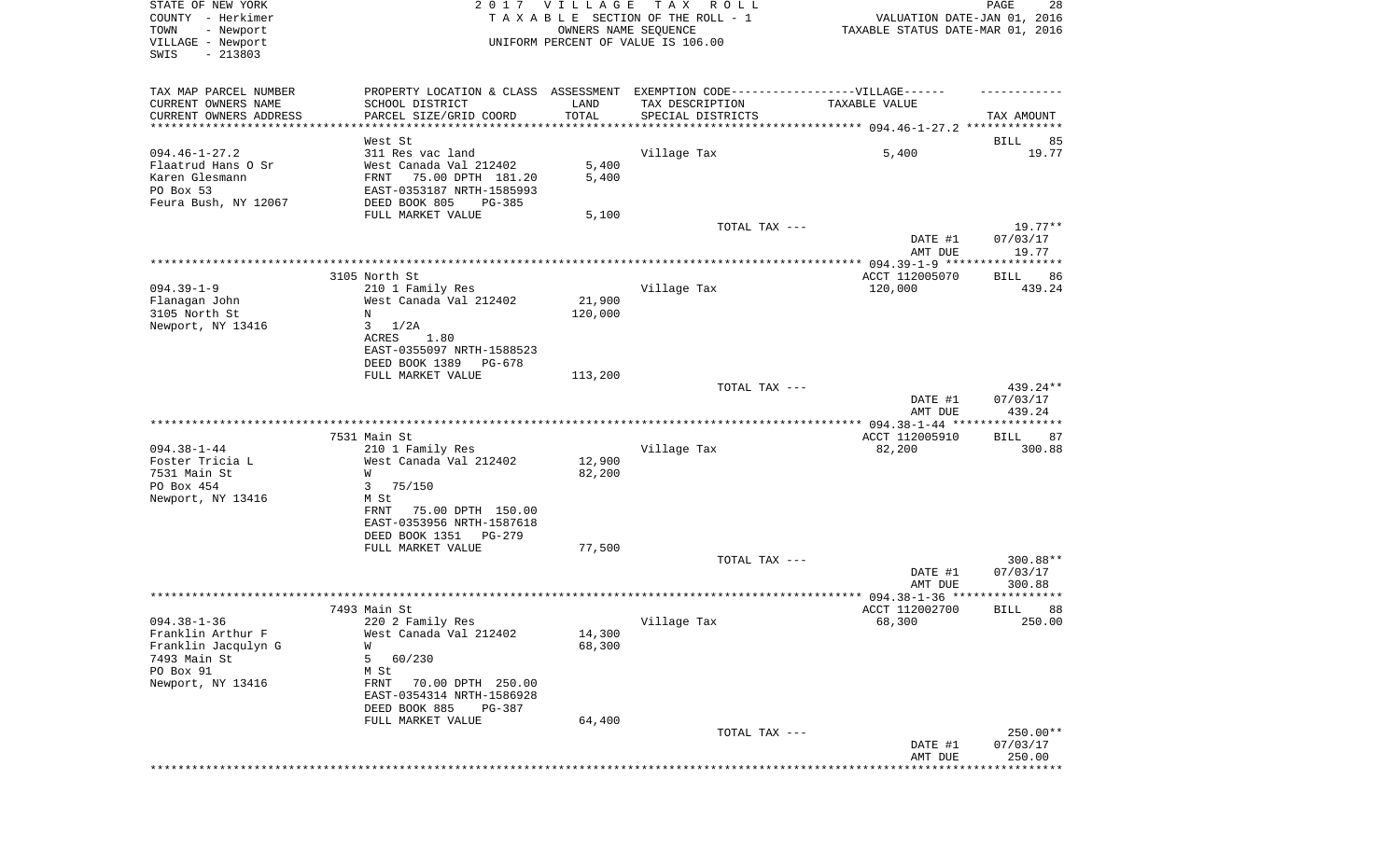| STATE OF NEW YORK<br>COUNTY - Herkimer | 2 0 1 7                                                                           | <b>VILLAGE</b> | T A X<br>R O L L<br>TAXABLE SECTION OF THE ROLL - 1 |                                          | 29<br>PAGE         |
|----------------------------------------|-----------------------------------------------------------------------------------|----------------|-----------------------------------------------------|------------------------------------------|--------------------|
|                                        |                                                                                   |                |                                                     | VALUATION DATE-JAN 01, 2016              |                    |
| TOWN<br>- Newport                      |                                                                                   |                | OWNERS NAME SEQUENCE                                | TAXABLE STATUS DATE-MAR 01, 2016         |                    |
| VILLAGE - Newport                      |                                                                                   |                | UNIFORM PERCENT OF VALUE IS 106.00                  |                                          |                    |
| SWIS<br>$-213803$                      |                                                                                   |                |                                                     |                                          |                    |
| TAX MAP PARCEL NUMBER                  |                                                                                   |                |                                                     |                                          |                    |
|                                        | PROPERTY LOCATION & CLASS ASSESSMENT EXEMPTION CODE-----------------VILLAGE------ |                |                                                     |                                          |                    |
| CURRENT OWNERS NAME                    | SCHOOL DISTRICT                                                                   | LAND           | TAX DESCRIPTION                                     | TAXABLE VALUE                            |                    |
| CURRENT OWNERS ADDRESS                 | PARCEL SIZE/GRID COORD                                                            | TOTAL          | SPECIAL DISTRICTS                                   | ******************* 094.39-1-41 ******** | TAX AMOUNT         |
|                                        | 3082 Norway St                                                                    |                |                                                     | ACCT 112000750                           | <b>BILL</b><br>89  |
| $094.39 - 1 - 41$                      | 210 1 Family Res                                                                  |                | Village Tax                                         | 82,500                                   | 301.98             |
| Franklin Robert R                      | West Canada Val 212402                                                            | 13,500         |                                                     |                                          |                    |
| Franklin Michele M                     | S                                                                                 | 82,500         |                                                     |                                          |                    |
| 3082 Norway St                         | 3 100 X 160                                                                       |                |                                                     |                                          |                    |
| PO Box 54                              | Norway St                                                                         |                |                                                     |                                          |                    |
| Newport, NY 13416                      | FRNT 104.00 DPTH 132.00                                                           |                |                                                     |                                          |                    |
|                                        | BANK<br>023                                                                       |                |                                                     |                                          |                    |
|                                        | EAST-0354767 NRTH-1587032                                                         |                |                                                     |                                          |                    |
|                                        | DEED BOOK 892<br>PG-541                                                           |                |                                                     |                                          |                    |
|                                        | FULL MARKET VALUE                                                                 | 77,800         |                                                     |                                          |                    |
|                                        |                                                                                   |                | TOTAL TAX ---                                       |                                          | 301.98**           |
|                                        |                                                                                   |                |                                                     | DATE #1                                  | 07/03/17           |
|                                        |                                                                                   |                |                                                     | AMT DUE                                  | 301.98             |
|                                        |                                                                                   |                |                                                     |                                          |                    |
|                                        | 3062 North St                                                                     |                |                                                     | ACCT 112003990                           | <b>BILL</b><br>90  |
| $094.39 - 1 - 55$                      | 210 1 Family Res                                                                  |                | Village Tax                                         | 115,000                                  | 420.94             |
| Fuller Jeffrey L                       | West Canada Val 212402                                                            | 13,200         |                                                     |                                          |                    |
| Fuller Mary Susan                      | Life Use                                                                          | 115,000        |                                                     |                                          |                    |
| 3062 North St                          | 3 40X112                                                                          |                |                                                     |                                          |                    |
| Newport, NY 13416                      | M St                                                                              |                |                                                     |                                          |                    |
|                                        | FRNT 107.00 DPTH 157.05                                                           |                |                                                     |                                          |                    |
|                                        | EAST-0354395 NRTH-1587934                                                         |                |                                                     |                                          |                    |
|                                        | DEED BOOK 1281<br>$PG-78$                                                         |                |                                                     |                                          |                    |
|                                        | FULL MARKET VALUE                                                                 | 108,500        |                                                     |                                          |                    |
|                                        |                                                                                   |                | TOTAL TAX ---                                       |                                          | 420.94**           |
|                                        |                                                                                   |                |                                                     | DATE #1                                  | 07/03/17           |
|                                        |                                                                                   |                |                                                     | AMT DUE                                  | 420.94             |
|                                        |                                                                                   |                |                                                     |                                          |                    |
|                                        | 7317 West St                                                                      |                |                                                     | ACCT 112010650                           | 91<br>BILL         |
| $094.54 - 1 - 9$                       | 270 Mfg housing                                                                   |                | Village Tax                                         | 39,000                                   | 142.75             |
| Fuller Jeffrey L                       | West Canada Val 212402                                                            | 14,300         |                                                     |                                          |                    |
| Fuller Mary S                          | Includes 094.54-1-8                                                               | 39,000         |                                                     |                                          |                    |
| 3062 North St                          | 127/70<br>3                                                                       |                |                                                     |                                          |                    |
| Newport, NY 13416                      | W St                                                                              |                |                                                     |                                          |                    |
|                                        | FRNT 170.00 DPTH 102.00                                                           |                |                                                     |                                          |                    |
|                                        | EAST-0354458 NRTH-1584232                                                         |                |                                                     |                                          |                    |
|                                        | DEED BOOK 1583<br>PG-137                                                          |                |                                                     |                                          |                    |
|                                        | FULL MARKET VALUE                                                                 | 36,800         |                                                     |                                          |                    |
|                                        |                                                                                   |                | TOTAL TAX ---                                       |                                          | 142.75**           |
|                                        |                                                                                   |                |                                                     | DATE #1<br>AMT DUE                       | 07/03/17<br>142.75 |
|                                        |                                                                                   |                |                                                     |                                          |                    |
|                                        |                                                                                   |                |                                                     |                                          |                    |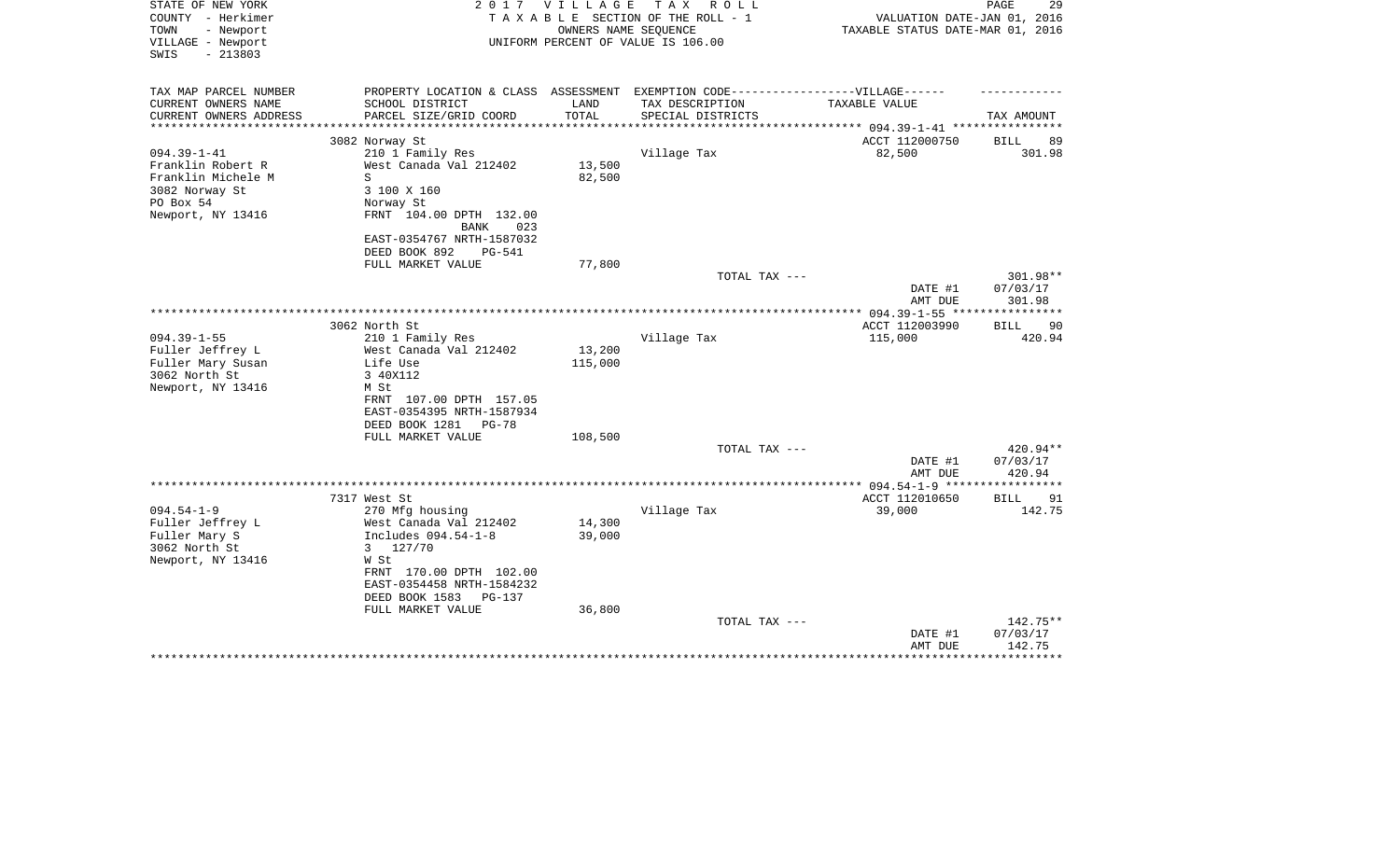| STATE OF NEW YORK<br>COUNTY - Herkimer                      | 2017                                                   | <b>VILLAGE</b> | T A X<br>R O L L<br>TAXABLE SECTION OF THE ROLL - 1                               | VALUATION DATE-JAN 01, 2016                 | 30<br>PAGE        |
|-------------------------------------------------------------|--------------------------------------------------------|----------------|-----------------------------------------------------------------------------------|---------------------------------------------|-------------------|
| - Newport<br>TOWN<br>VILLAGE - Newport<br>$-213803$<br>SWIS |                                                        |                | OWNERS NAME SEQUENCE<br>UNIFORM PERCENT OF VALUE IS 106.00                        | TAXABLE STATUS DATE-MAR 01, 2016            |                   |
| TAX MAP PARCEL NUMBER                                       |                                                        |                | PROPERTY LOCATION & CLASS ASSESSMENT EXEMPTION CODE-----------------VILLAGE------ |                                             |                   |
| CURRENT OWNERS NAME                                         | SCHOOL DISTRICT                                        | LAND           | TAX DESCRIPTION                                                                   | TAXABLE VALUE                               |                   |
| CURRENT OWNERS ADDRESS<br>*****************                 | PARCEL SIZE/GRID COORD<br>***************************  | TOTAL          | SPECIAL DISTRICTS<br>*******************************                              | ***************** 094.39-1-56 ************* | TAX AMOUNT        |
|                                                             | 3058 North St                                          |                |                                                                                   | ACCT 112007020                              | 92<br>BILL        |
| $094.39 - 1 - 56$                                           | 210 1 Family Res                                       |                | Village Tax                                                                       | 78,000                                      | 285.51            |
| Fuller Mary S                                               | West Canada Val 212402                                 | 13,000         |                                                                                   |                                             |                   |
| 3058 North St                                               | S                                                      | 78,000         |                                                                                   |                                             |                   |
| Newport, NY 13416                                           | 3<br>110/150                                           |                |                                                                                   |                                             |                   |
|                                                             | N St                                                   |                |                                                                                   |                                             |                   |
|                                                             | <b>FRNT</b><br>80.00 DPTH 188.00<br><b>BANK</b><br>184 |                |                                                                                   |                                             |                   |
|                                                             | EAST-0354314 NRTH-1587928                              |                |                                                                                   |                                             |                   |
|                                                             | DEED BOOK 799<br>$PG-364$                              |                |                                                                                   |                                             |                   |
|                                                             | FULL MARKET VALUE                                      | 73,600         |                                                                                   |                                             |                   |
|                                                             |                                                        |                | TOTAL TAX ---                                                                     |                                             | 285.51**          |
|                                                             |                                                        |                |                                                                                   | DATE #1                                     | 07/03/17          |
|                                                             |                                                        |                |                                                                                   | AMT DUE                                     | 285.51            |
|                                                             | 7511 Main St                                           |                |                                                                                   | ACCT 112002790                              | <b>BILL</b><br>93 |
| $094.38 - 1 - 40$                                           | 210 1 Family Res                                       |                | VET COM V 41137                                                                   | 15,000                                      |                   |
| Garlock Irrevocable Trust                                   | West Canada Val 212402                                 |                | 13,300 VET DIS V 41147                                                            | 18,900                                      |                   |
| Moore Ann                                                   | 3                                                      |                | 94,500 Village Tax                                                                | 60,600                                      | 221.82            |
| 124 Homewood Dr                                             | M St                                                   |                |                                                                                   |                                             |                   |
| Clinton, NY 13323                                           | FRNT<br>60.00 DPTH 220.00                              |                |                                                                                   |                                             |                   |
|                                                             | EAST-0354156 NRTH-1587233<br>DEED BOOK 1580<br>PG-918  |                |                                                                                   |                                             |                   |
|                                                             | FULL MARKET VALUE                                      | 89,200         |                                                                                   |                                             |                   |
|                                                             |                                                        |                | TOTAL TAX ---                                                                     |                                             | 221.82**          |
|                                                             |                                                        |                |                                                                                   | DATE #1                                     | 07/03/17          |
|                                                             |                                                        |                |                                                                                   | AMT DUE                                     | 221.82            |
|                                                             |                                                        |                |                                                                                   |                                             |                   |
| $094.47 - 2 - 2$                                            | 7469 East St                                           |                |                                                                                   | ACCT 112002490                              | BILL<br>94        |
| Garlock William B                                           | 210 1 Family Res<br>West Canada Val 212402             | 12,300         | Village Tax                                                                       | 68,000                                      | 248.90            |
| 7469 East St                                                | W                                                      | 68,000         |                                                                                   |                                             |                   |
| PO Box 115                                                  | 47x115                                                 |                |                                                                                   |                                             |                   |
| Newport, NY 13416                                           | E St                                                   |                |                                                                                   |                                             |                   |
|                                                             | 80.90 DPTH 116.70<br>FRNT                              |                |                                                                                   |                                             |                   |
|                                                             | EAST-0355229 NRTH-1586483                              |                |                                                                                   |                                             |                   |
|                                                             | DEED BOOK 1105<br><b>PG-287</b>                        |                |                                                                                   |                                             |                   |
|                                                             | FULL MARKET VALUE                                      | 64,200         | TOTAL TAX ---                                                                     |                                             | 248.90**          |
|                                                             |                                                        |                |                                                                                   | DATE #1                                     | 07/03/17          |
|                                                             |                                                        |                |                                                                                   | AMT DUE                                     | 248.90            |
|                                                             |                                                        |                |                                                                                   |                                             | ***********       |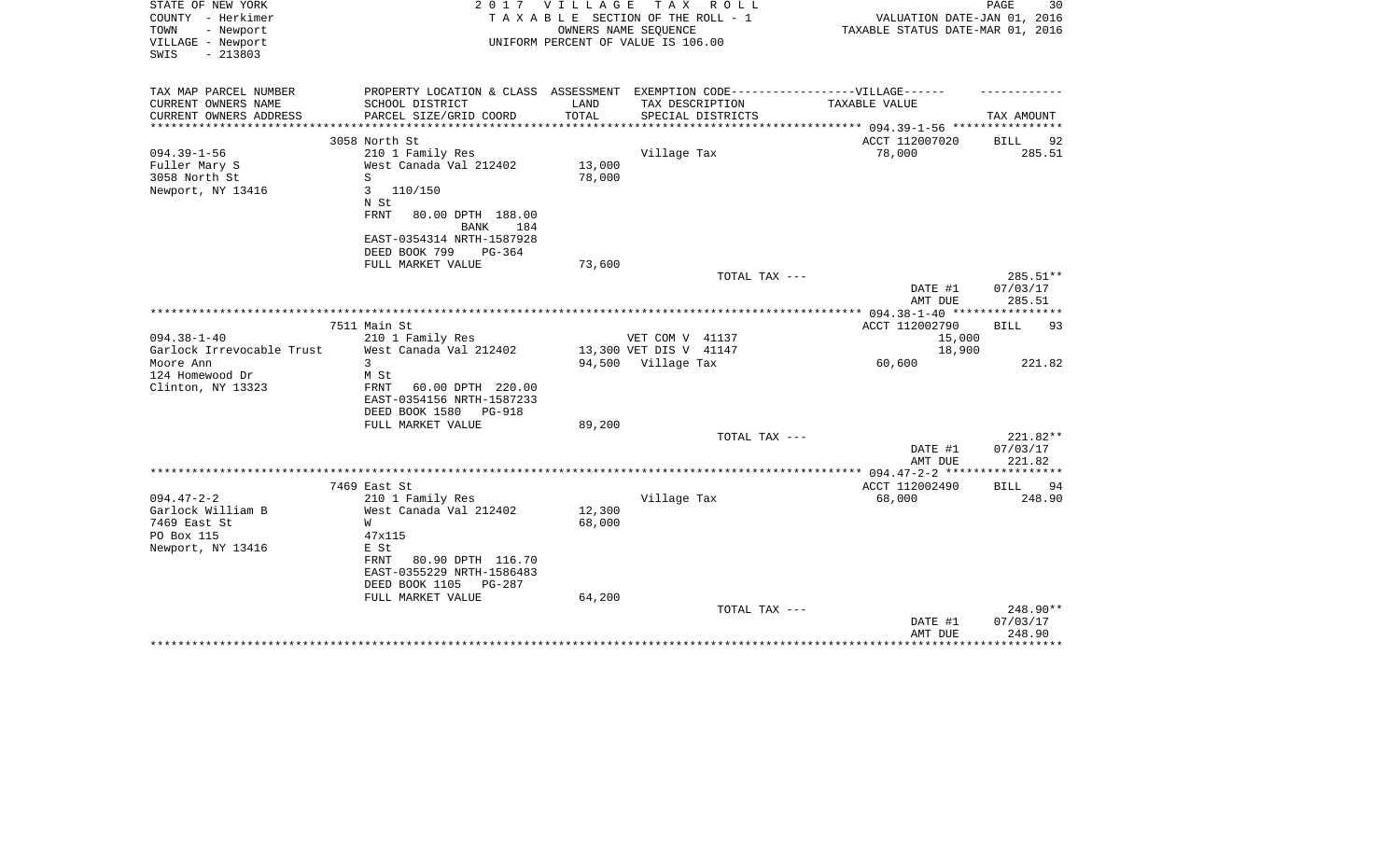| STATE OF NEW YORK<br>COUNTY - Herkimer<br>- Newport<br>TOWN<br>VILLAGE - Newport<br>$-213803$<br>SWIS | 2 0 1 7                                                                           | VILLAGE<br>OWNERS NAME SEQUENCE | TAX ROLL<br>TAXABLE SECTION OF THE ROLL - 1<br>UNIFORM PERCENT OF VALUE IS 106.00 | VALUATION DATE-JAN 01, 2016<br>TAXABLE STATUS DATE-MAR 01, 2016 | 31<br>PAGE                     |
|-------------------------------------------------------------------------------------------------------|-----------------------------------------------------------------------------------|---------------------------------|-----------------------------------------------------------------------------------|-----------------------------------------------------------------|--------------------------------|
| TAX MAP PARCEL NUMBER                                                                                 | PROPERTY LOCATION & CLASS ASSESSMENT EXEMPTION CODE-----------------VILLAGE------ |                                 |                                                                                   |                                                                 |                                |
| CURRENT OWNERS NAME                                                                                   | SCHOOL DISTRICT                                                                   | LAND                            | TAX DESCRIPTION                                                                   | TAXABLE VALUE                                                   |                                |
| CURRENT OWNERS ADDRESS                                                                                | PARCEL SIZE/GRID COORD                                                            | TOTAL<br>************           | SPECIAL DISTRICTS                                                                 | ******************** 094.39-1-54 *********                      | TAX AMOUNT                     |
|                                                                                                       | 7549 East St                                                                      |                                 |                                                                                   | ACCT 112006060                                                  | 95<br><b>BILL</b>              |
| $094.39 - 1 - 54$                                                                                     | 210 1 Family Res                                                                  |                                 | Village Tax                                                                       | 110,000                                                         | 402.64                         |
| Garner Mark A                                                                                         | West Canada Val 212402                                                            | 14,600                          |                                                                                   |                                                                 |                                |
| 7549 East St                                                                                          | W                                                                                 | 110,000                         |                                                                                   |                                                                 |                                |
| Newport, NY 13416                                                                                     | 5<br>43/144                                                                       |                                 |                                                                                   |                                                                 |                                |
|                                                                                                       | E St                                                                              |                                 |                                                                                   |                                                                 |                                |
|                                                                                                       | <b>FRNT</b><br>94.00 DPTH 175.00                                                  |                                 |                                                                                   |                                                                 |                                |
|                                                                                                       | BANK<br>135                                                                       |                                 |                                                                                   |                                                                 |                                |
|                                                                                                       | EAST-0354512 NRTH-1587968                                                         |                                 |                                                                                   |                                                                 |                                |
|                                                                                                       | DEED BOOK 867<br><b>PG-218</b>                                                    |                                 |                                                                                   |                                                                 |                                |
|                                                                                                       | FULL MARKET VALUE                                                                 | 103,800                         |                                                                                   |                                                                 |                                |
|                                                                                                       |                                                                                   |                                 | TOTAL TAX ---                                                                     | DATE #1<br>AMT DUE                                              | 402.64**<br>07/03/17<br>402.64 |
|                                                                                                       |                                                                                   |                                 |                                                                                   |                                                                 |                                |
|                                                                                                       | 3129 Mech St                                                                      |                                 |                                                                                   | ACCT 112004080                                                  | <b>BILL</b><br>96              |
| $094.47 - 2 - 20$                                                                                     | 220 2 Family Res                                                                  |                                 | Village Tax                                                                       | 44,400                                                          | 162.52                         |
| Gilbert Natalie J                                                                                     | West Canada Val 212402                                                            | 11,300                          |                                                                                   |                                                                 |                                |
| 2931 Mech St                                                                                          | N                                                                                 | 44,400                          |                                                                                   |                                                                 |                                |
| PO Box 86                                                                                             | 58x90                                                                             |                                 |                                                                                   |                                                                 |                                |
| Newport, NY 13416                                                                                     | Med St                                                                            |                                 |                                                                                   |                                                                 |                                |
|                                                                                                       | 53.00 DPTH 109.00<br>FRNT<br>EAST-0355483 NRTH-1585864                            |                                 |                                                                                   |                                                                 |                                |
|                                                                                                       | DEED BOOK 921<br>$PG-18$                                                          |                                 |                                                                                   |                                                                 |                                |
|                                                                                                       | FULL MARKET VALUE                                                                 | 41,900                          |                                                                                   |                                                                 |                                |
|                                                                                                       |                                                                                   |                                 | TOTAL TAX ---                                                                     |                                                                 | $162.52**$                     |
|                                                                                                       |                                                                                   |                                 |                                                                                   | DATE #1                                                         | 07/03/17                       |
|                                                                                                       |                                                                                   |                                 |                                                                                   | AMT DUE                                                         | 162.52                         |
|                                                                                                       |                                                                                   |                                 |                                                                                   | *************** 094.38-1-45 *****************                   |                                |
|                                                                                                       | 7541 Main St                                                                      |                                 |                                                                                   | ACCT 112010980                                                  | BILL<br>97                     |
| $094.38 - 1 - 45$                                                                                     | 210 1 Family Res                                                                  |                                 | Village Tax                                                                       | 450,000                                                         | 1,647.15                       |
| Goodbread Drew R                                                                                      | West Canada Val 212402                                                            | 25,200                          |                                                                                   |                                                                 |                                |
| Goodbread Donna Tice                                                                                  | S                                                                                 | 450,000                         |                                                                                   |                                                                 |                                |
| 7541 Main St                                                                                          | 5                                                                                 |                                 |                                                                                   |                                                                 |                                |
| Newport, NY 13416                                                                                     | M St                                                                              |                                 |                                                                                   |                                                                 |                                |
|                                                                                                       | 5.10 BANK<br>ACRES<br>184<br>EAST-0353706 NRTH-1587640                            |                                 |                                                                                   |                                                                 |                                |
|                                                                                                       | DEED BOOK 918<br>$PG-425$                                                         |                                 |                                                                                   |                                                                 |                                |
|                                                                                                       | FULL MARKET VALUE                                                                 | 424,500                         |                                                                                   |                                                                 |                                |
|                                                                                                       |                                                                                   |                                 | TOTAL TAX ---                                                                     |                                                                 | $1,647.15**$                   |
|                                                                                                       |                                                                                   |                                 |                                                                                   | DATE #1                                                         | 07/03/17                       |
|                                                                                                       |                                                                                   |                                 |                                                                                   | AMT DUE                                                         | 1,647.15                       |
|                                                                                                       |                                                                                   |                                 |                                                                                   |                                                                 |                                |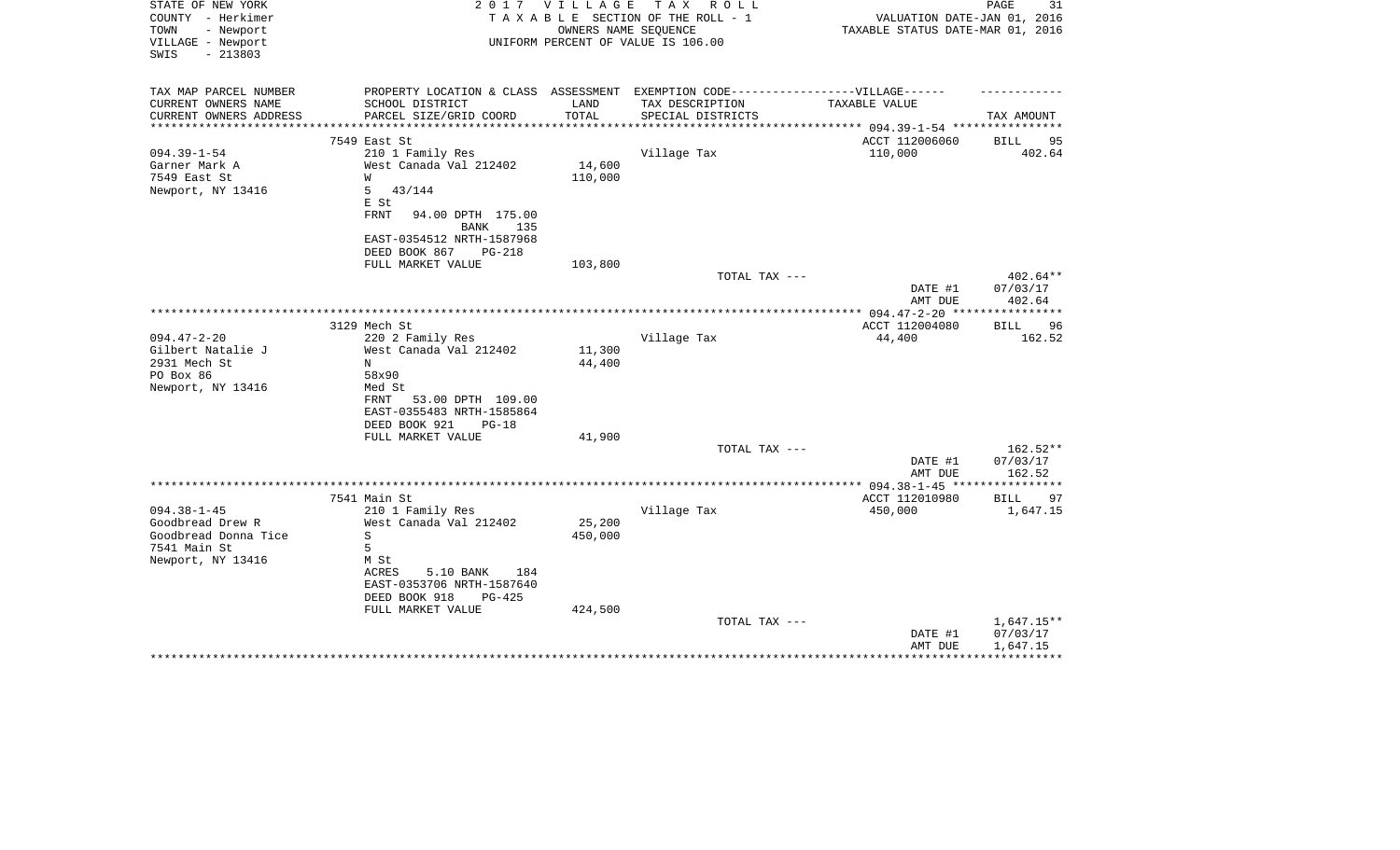| STATE OF NEW YORK<br>COUNTY - Herkimer<br>TOWN      | 2 0 1 7                                                                           | V I L L A G E          | TAX ROLL<br>TAXABLE SECTION OF THE ROLL - 1                | VALUATION DATE-JAN 01, 2016      | 32<br>PAGE                     |
|-----------------------------------------------------|-----------------------------------------------------------------------------------|------------------------|------------------------------------------------------------|----------------------------------|--------------------------------|
| - Newport<br>VILLAGE - Newport<br>$-213803$<br>SWIS |                                                                                   |                        | OWNERS NAME SEQUENCE<br>UNIFORM PERCENT OF VALUE IS 106.00 | TAXABLE STATUS DATE-MAR 01, 2016 |                                |
| TAX MAP PARCEL NUMBER                               | PROPERTY LOCATION & CLASS ASSESSMENT EXEMPTION CODE-----------------VILLAGE------ |                        |                                                            |                                  |                                |
| CURRENT OWNERS NAME                                 | SCHOOL DISTRICT                                                                   | LAND                   | TAX DESCRIPTION                                            | TAXABLE VALUE                    |                                |
| CURRENT OWNERS ADDRESS<br>*******************       | PARCEL SIZE/GRID COORD                                                            | TOTAL<br>************* | SPECIAL DISTRICTS                                          |                                  | TAX AMOUNT                     |
|                                                     | 3131 Mech St                                                                      |                        |                                                            | ACCT 112002840                   | <b>BILL</b><br>98              |
| $094.47 - 2 - 19$                                   | 210 1 Family Res                                                                  |                        | Village Tax                                                | 80,000                           | 292.83                         |
| Gorinshek John W                                    | West Canada Val 212402                                                            | 14,400                 |                                                            |                                  |                                |
| Gorinshek Tammy                                     | 3                                                                                 | 80,000                 |                                                            |                                  |                                |
| PO Box 156                                          | Mechanic St                                                                       |                        |                                                            |                                  |                                |
| Newport, NY 13416                                   | 68.00 DPTH 234.00<br>FRNT<br>ACRES<br>0.41                                        |                        |                                                            |                                  |                                |
|                                                     | EAST-0355485 NRTH-1585946                                                         |                        |                                                            |                                  |                                |
|                                                     | DEED BOOK 1377<br>PG-107                                                          |                        |                                                            |                                  |                                |
|                                                     | FULL MARKET VALUE                                                                 | 75,500                 |                                                            |                                  |                                |
|                                                     |                                                                                   |                        | TOTAL TAX ---                                              | DATE #1<br>AMT DUE               | 292.83**<br>07/03/17<br>292.83 |
|                                                     |                                                                                   |                        |                                                            |                                  | * * * * * * * * * * *          |
|                                                     | 3075 North St                                                                     |                        |                                                            | ACCT 112002910                   | 99<br>BILL                     |
| $094.39 - 1 - 2$                                    | 210 1 Family Res                                                                  |                        | Village Tax                                                | 140,800                          | 515.38                         |
| Gross Robert J                                      | West Canada Val 212402                                                            | 17,500                 |                                                            |                                  |                                |
| 3075 North St                                       | N                                                                                 | 140,800                |                                                            |                                  |                                |
| PO Box 185                                          | 5<br>95/312<br>North St                                                           |                        |                                                            |                                  |                                |
| Newport, NY 13416                                   | 95.00 DPTH 315.50<br>FRNT                                                         |                        |                                                            |                                  |                                |
|                                                     | EAST-0354597 NRTH-1588231                                                         |                        |                                                            |                                  |                                |
|                                                     | DEED BOOK 935<br><b>PG-504</b>                                                    |                        |                                                            |                                  |                                |
|                                                     | FULL MARKET VALUE                                                                 | 132,800                |                                                            |                                  |                                |
|                                                     |                                                                                   |                        | TOTAL TAX ---                                              |                                  | $515.38**$                     |
|                                                     |                                                                                   |                        |                                                            | DATE #1                          | 07/03/17                       |
|                                                     |                                                                                   |                        |                                                            | AMT DUE                          | 515.38                         |
|                                                     |                                                                                   |                        |                                                            |                                  |                                |
|                                                     | 3172 Mechanic St                                                                  |                        |                                                            | ACCT 112002280                   | <b>BILL</b><br>100             |
| $094.47 - 3 - 15$                                   | 210 1 Family Res                                                                  |                        | Village Tax                                                | 65,575                           | 240.03                         |
| Haines Heidi J<br>7441 Main St                      | West Canada Val 212402<br>S                                                       | 15,200<br>65,575       |                                                            |                                  |                                |
| Newport, NY 13416                                   | 3<br>98/210                                                                       |                        |                                                            |                                  |                                |
|                                                     | Mechanic St                                                                       |                        |                                                            |                                  |                                |
|                                                     | FRNT 100.00 DPTH 235.00                                                           |                        |                                                            |                                  |                                |
|                                                     | $0.49$ BANK<br>184<br>ACRES                                                       |                        |                                                            |                                  |                                |
|                                                     | EAST-0356261 NRTH-1585739                                                         |                        |                                                            |                                  |                                |
|                                                     | DEED BOOK 1333<br>PG-89                                                           |                        |                                                            |                                  |                                |
|                                                     | FULL MARKET VALUE                                                                 | 61,900                 |                                                            |                                  |                                |
|                                                     |                                                                                   |                        | TOTAL TAX ---                                              |                                  | 240.03**                       |
|                                                     |                                                                                   |                        |                                                            | DATE #1<br>AMT DUE               | 07/03/17<br>240.03             |
|                                                     |                                                                                   |                        |                                                            |                                  |                                |
|                                                     |                                                                                   |                        |                                                            |                                  |                                |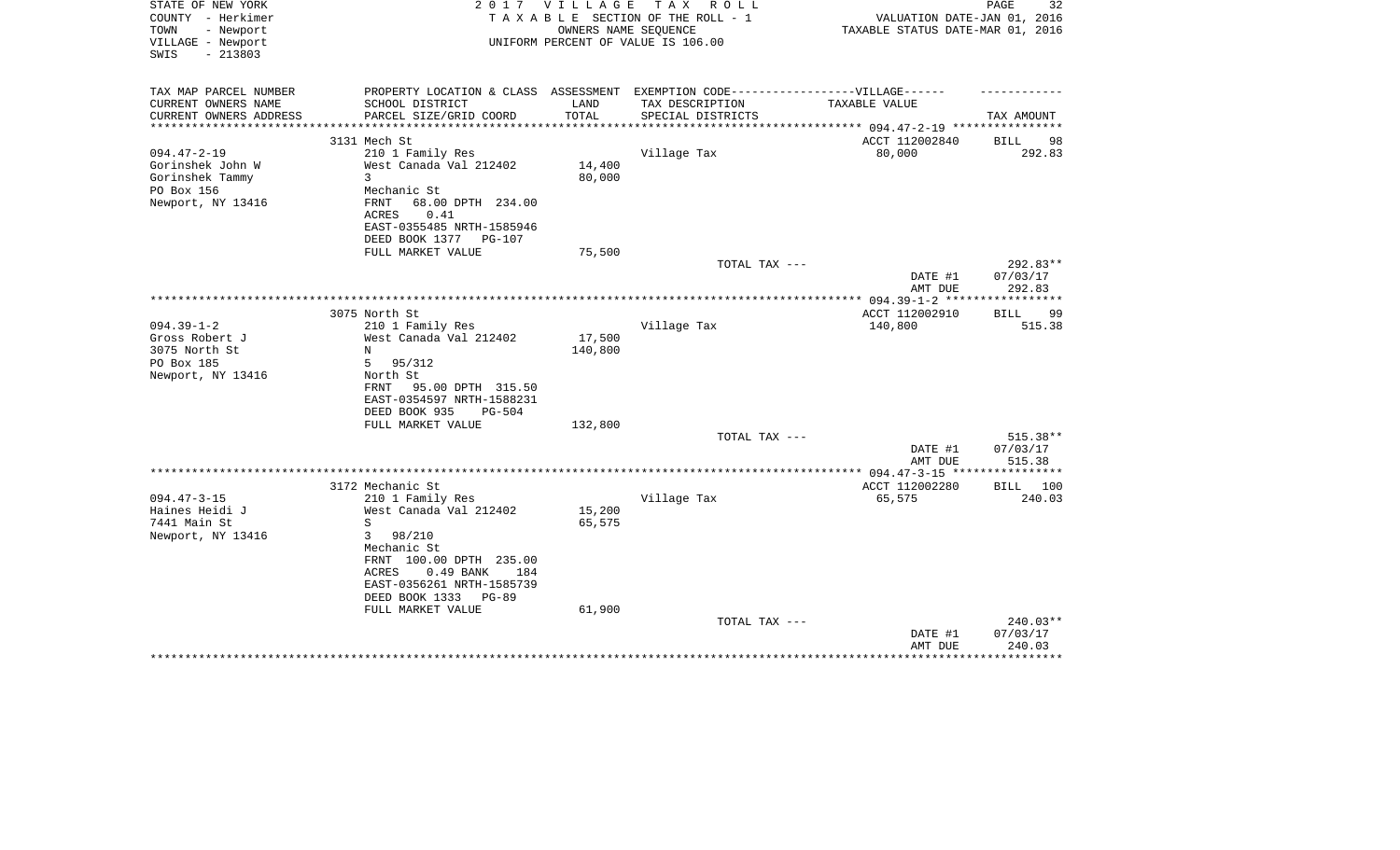| STATE OF NEW YORK<br>COUNTY - Herkimer<br>TOWN<br>- Newport<br>VILLAGE - Newport<br>$-213803$<br>SWIS |                                                       | 2017 VILLAGE         | TAX ROLL<br>TAXABLE SECTION OF THE ROLL - 1<br>OWNERS NAME SEQUENCE<br>UNIFORM PERCENT OF VALUE IS 106.00 | VALUATION DATE-JAN 01, 2016<br>TAXABLE STATUS DATE-MAR 01, 2016 | PAGE<br>33         |
|-------------------------------------------------------------------------------------------------------|-------------------------------------------------------|----------------------|-----------------------------------------------------------------------------------------------------------|-----------------------------------------------------------------|--------------------|
| TAX MAP PARCEL NUMBER                                                                                 |                                                       |                      | PROPERTY LOCATION & CLASS ASSESSMENT EXEMPTION CODE-----------------VILLAGE------                         |                                                                 |                    |
| CURRENT OWNERS NAME<br>CURRENT OWNERS ADDRESS                                                         | SCHOOL DISTRICT<br>PARCEL SIZE/GRID COORD             | LAND<br><b>TOTAL</b> | TAX DESCRIPTION<br>SPECIAL DISTRICTS                                                                      | TAXABLE VALUE                                                   | TAX AMOUNT         |
| ************                                                                                          |                                                       | ************         |                                                                                                           | ************ 094.38-1-38 ****************                       |                    |
|                                                                                                       | 7507 Main St                                          |                      |                                                                                                           | ACCT 112002520                                                  | BILL 101           |
| $094.38 - 1 - 38$                                                                                     | 210 1 Family Res                                      |                      | Village Tax                                                                                               | 83,400                                                          | 305.27             |
| Hampel Robert W                                                                                       | West Canada Val 212402                                | 13,300               |                                                                                                           |                                                                 |                    |
| Hampel Nancy E<br>394 Main St                                                                         | W<br>$\mathbf{3}$<br>63/250                           | 83,400               |                                                                                                           |                                                                 |                    |
| Cold Brook, NY 13324                                                                                  | M St                                                  |                      |                                                                                                           |                                                                 |                    |
|                                                                                                       | FRNT<br>60.00 DPTH 220.00                             |                      |                                                                                                           |                                                                 |                    |
|                                                                                                       | EAST-0354201 NRTH-1587170                             |                      |                                                                                                           |                                                                 |                    |
|                                                                                                       | DEED BOOK 1569<br>PG-834                              |                      |                                                                                                           |                                                                 |                    |
|                                                                                                       | FULL MARKET VALUE                                     | 78,700               | TOTAL TAX ---                                                                                             |                                                                 | $305.27**$         |
|                                                                                                       |                                                       |                      |                                                                                                           | DATE #1                                                         | 07/03/17           |
|                                                                                                       |                                                       |                      |                                                                                                           | AMT DUE                                                         | 305.27             |
|                                                                                                       |                                                       |                      |                                                                                                           | *************** 094.47-1-25 *****************                   |                    |
| $094.47 - 1 - 25$                                                                                     | 7407 Main St                                          |                      |                                                                                                           | ACCT 112005310                                                  | BILL 102           |
| Hankey Cassondra E                                                                                    | 210 1 Family Res<br>West Canada Val 212402            | 9,500                | VET COM V 41137<br>Village Tax                                                                            | 14,400<br>43,200                                                | 158.13             |
| 7407 Main St                                                                                          | W                                                     | 57,600               |                                                                                                           |                                                                 |                    |
| Newport, NY 13416                                                                                     | Life Estate                                           |                      |                                                                                                           |                                                                 |                    |
|                                                                                                       | M St                                                  |                      |                                                                                                           |                                                                 |                    |
|                                                                                                       | FRNT<br>45.00 DPTH 88.00<br>EAST-0355147 NRTH-1585262 |                      |                                                                                                           |                                                                 |                    |
|                                                                                                       | DEED BOOK 1574<br>PG-254                              |                      |                                                                                                           |                                                                 |                    |
|                                                                                                       | FULL MARKET VALUE                                     | 54,300               |                                                                                                           |                                                                 |                    |
|                                                                                                       |                                                       |                      | TOTAL TAX ---                                                                                             |                                                                 | 158.13**           |
|                                                                                                       |                                                       |                      |                                                                                                           | DATE #1                                                         | 07/03/17           |
|                                                                                                       |                                                       |                      |                                                                                                           | AMT DUE                                                         | 158.13             |
|                                                                                                       | 7404 West St                                          |                      |                                                                                                           | ACCT 112010260                                                  | <b>BILL</b> 103    |
| $094.46 - 1 - 11$                                                                                     | 210 1 Family Res                                      |                      | Village Tax                                                                                               | 45,700                                                          | 167.28             |
| Harrington Anne                                                                                       | West Canada Val 212402                                | 7,400                |                                                                                                           |                                                                 |                    |
| 49 West Butler Dr                                                                                     | $\mathbf E$                                           | 45,700               |                                                                                                           |                                                                 |                    |
| Drums, PA 18222                                                                                       | $\mathbf{1}$<br>40/40<br>W St                         |                      |                                                                                                           |                                                                 |                    |
|                                                                                                       | FRNT<br>39.00 DPTH<br>81.92                           |                      |                                                                                                           |                                                                 |                    |
|                                                                                                       | EAST-0353960 NRTH-1585610                             |                      |                                                                                                           |                                                                 |                    |
|                                                                                                       | DEED BOOK 1488<br>PG-863                              |                      |                                                                                                           |                                                                 |                    |
|                                                                                                       | FULL MARKET VALUE                                     | 43,100               |                                                                                                           |                                                                 |                    |
|                                                                                                       |                                                       |                      | TOTAL TAX ---                                                                                             |                                                                 | 167.28**           |
|                                                                                                       |                                                       |                      |                                                                                                           | DATE #1<br>AMT DUE                                              | 07/03/17<br>167.28 |
|                                                                                                       |                                                       |                      |                                                                                                           |                                                                 | ********           |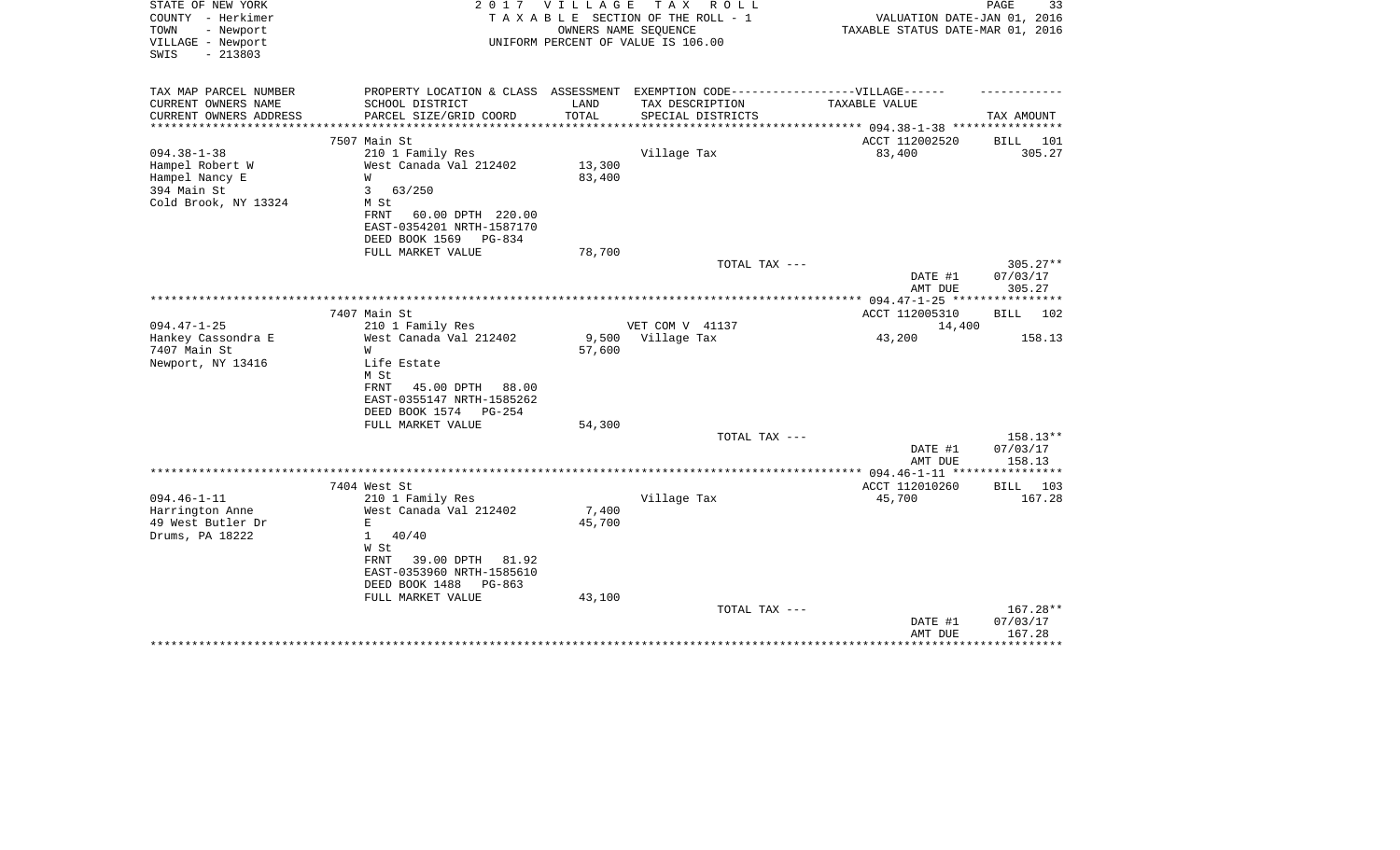| STATE OF NEW YORK<br>COUNTY - Herkimer<br>TOWN<br>- Newport | 2017                                                                              | VILLAGE | T A X<br>R O L L<br>TAXABLE SECTION OF THE ROLL - 1<br>OWNERS NAME SEQUENCE | VALUATION DATE-JAN 01, 2016<br>TAXABLE STATUS DATE-MAR 01, 2016 | PAGE<br>34         |
|-------------------------------------------------------------|-----------------------------------------------------------------------------------|---------|-----------------------------------------------------------------------------|-----------------------------------------------------------------|--------------------|
| VILLAGE - Newport<br>$-213803$<br>SWIS                      |                                                                                   |         | UNIFORM PERCENT OF VALUE IS 106.00                                          |                                                                 |                    |
| TAX MAP PARCEL NUMBER                                       | PROPERTY LOCATION & CLASS ASSESSMENT EXEMPTION CODE-----------------VILLAGE------ |         |                                                                             |                                                                 |                    |
| CURRENT OWNERS NAME                                         | SCHOOL DISTRICT                                                                   | LAND    | TAX DESCRIPTION                                                             | <b>TAXABLE VALUE</b>                                            |                    |
| CURRENT OWNERS ADDRESS<br>**********************            | PARCEL SIZE/GRID COORD<br>**************************                              | TOTAL   | SPECIAL DISTRICTS                                                           |                                                                 | TAX AMOUNT         |
|                                                             | 3012 Harris Ave                                                                   |         |                                                                             | ACCT 112001620                                                  | BILL 104           |
| $094.38 - 1 - 5$                                            | 210 1 Family Res                                                                  |         | Village Tax                                                                 | 120,000                                                         | 439.24             |
| Harris Malcolm E                                            | West Canada Val 212402                                                            | 21,200  |                                                                             |                                                                 |                    |
| Harris Janet                                                | E                                                                                 | 120,000 |                                                                             |                                                                 |                    |
| 7556 Harris Ave                                             | 3<br>1.17A                                                                        |         |                                                                             |                                                                 |                    |
| PO Box 335<br>Newport, NY 13416                             | M St<br>1.17<br>ACRES                                                             |         |                                                                             |                                                                 |                    |
|                                                             | EAST-0353788 NRTH-1588395                                                         |         |                                                                             |                                                                 |                    |
|                                                             | DEED BOOK 682<br>$PG-287$                                                         |         |                                                                             |                                                                 |                    |
|                                                             | FULL MARKET VALUE                                                                 | 113,200 |                                                                             |                                                                 |                    |
|                                                             |                                                                                   |         | TOTAL TAX ---                                                               |                                                                 | $439.24**$         |
|                                                             |                                                                                   |         |                                                                             | DATE #1<br>AMT DUE                                              | 07/03/17<br>439.24 |
|                                                             |                                                                                   |         |                                                                             |                                                                 |                    |
| $094.47 - 1 - 6$                                            | Bridge St<br>481 Att row bldg                                                     |         | Village Tax                                                                 | ACCT 112003090<br>71,400                                        | BILL 105<br>261.35 |
| Harris W V Jr                                               | West Canada Val 212402                                                            | 7,000   |                                                                             |                                                                 |                    |
| Newport, NY 13416                                           | S                                                                                 | 71,400  |                                                                             |                                                                 |                    |
|                                                             | 10 30 X 68                                                                        |         |                                                                             |                                                                 |                    |
|                                                             | Bridge St                                                                         |         |                                                                             |                                                                 |                    |
|                                                             | 30.50 DPTH<br>68.00<br>FRNT                                                       |         |                                                                             |                                                                 |                    |
|                                                             | EAST-0354807 NRTH-1585996<br>DEED BOOK 00463 PG-00422                             |         |                                                                             |                                                                 |                    |
|                                                             | FULL MARKET VALUE                                                                 | 67,400  |                                                                             |                                                                 |                    |
|                                                             |                                                                                   |         | TOTAL TAX ---                                                               |                                                                 | 261.35**           |
|                                                             |                                                                                   |         |                                                                             | DATE #1                                                         | 07/03/17           |
|                                                             |                                                                                   |         |                                                                             | AMT DUE                                                         | 261.35             |
|                                                             | 7413 Main St                                                                      |         |                                                                             | ***************** 094.47-1-22 *****************                 |                    |
| $094.47 - 1 - 22$                                           | 220 2 Family Res                                                                  |         | Village Tax                                                                 | ACCT 112005220<br>72,800                                        | BILL 106<br>266.47 |
| Hartman Matthew                                             | West Canada Val 212402                                                            | 10,500  |                                                                             |                                                                 |                    |
| Hartman McKenzie                                            | W                                                                                 | 72,800  |                                                                             |                                                                 |                    |
| 566 DeKalb Ave Apt 4H                                       | 3<br>40/70                                                                        |         |                                                                             |                                                                 |                    |
| Brooklyn, NY 11205                                          | M St                                                                              |         |                                                                             |                                                                 |                    |
|                                                             | FRNT<br>38.00 DPTH 112.00                                                         |         |                                                                             |                                                                 |                    |
|                                                             | EAST-0355084 NRTH-1585378<br>DEED BOOK 1171<br>PG-661                             |         |                                                                             |                                                                 |                    |
|                                                             | FULL MARKET VALUE                                                                 | 68,700  |                                                                             |                                                                 |                    |
|                                                             |                                                                                   |         | TOTAL TAX ---                                                               |                                                                 | 266.47**           |
|                                                             |                                                                                   |         |                                                                             | DATE #1                                                         | 07/03/17           |
|                                                             |                                                                                   |         |                                                                             | AMT DUE                                                         | 266.47             |
|                                                             |                                                                                   |         |                                                                             |                                                                 |                    |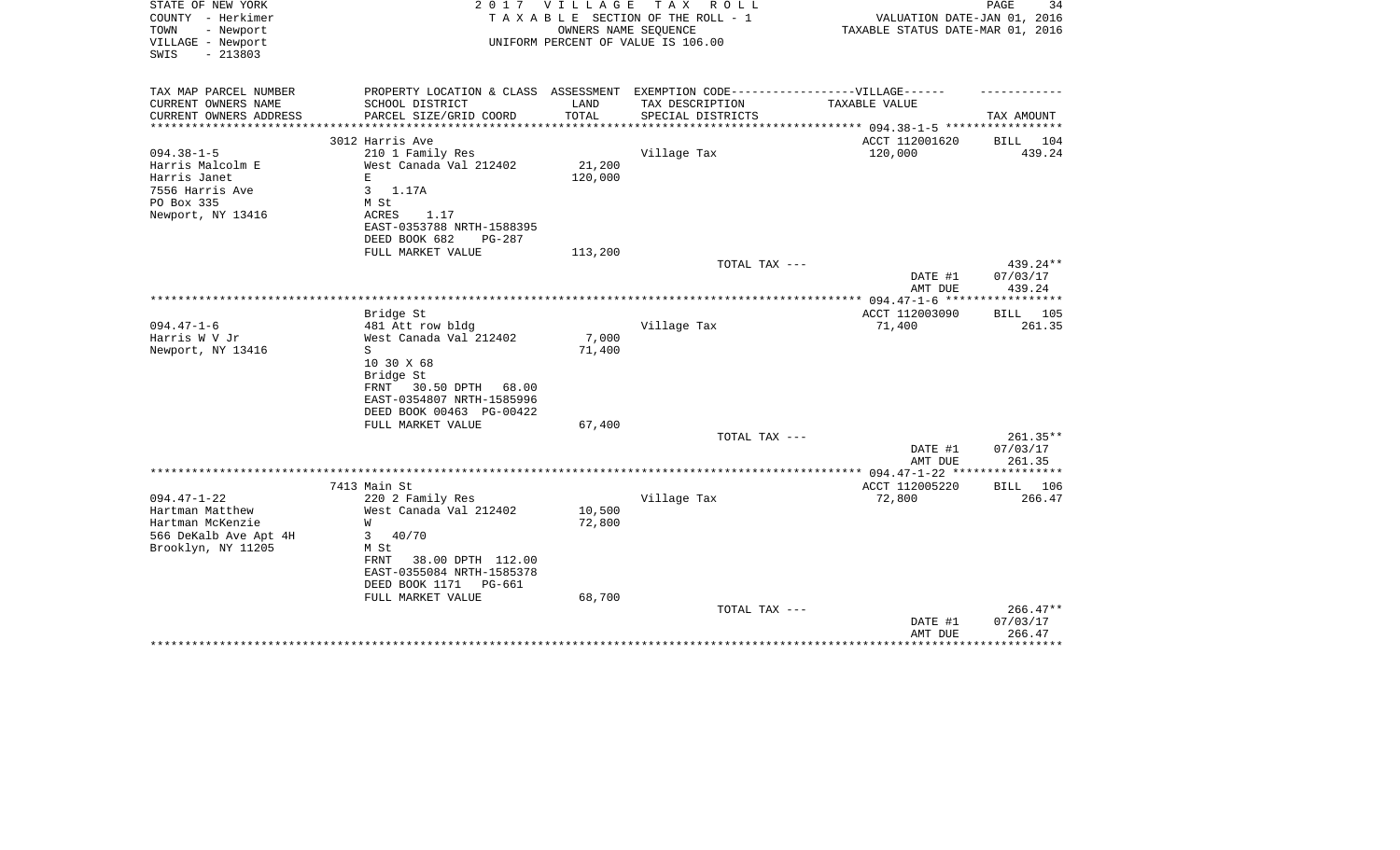| STATE OF NEW YORK<br>COUNTY - Herkimer<br>TOWN<br>- Newport<br>VILLAGE - Newport<br>SWIS<br>$-213803$ | 2 0 1 7                                                                           | V I L L A G E<br>OWNERS NAME SEQUENCE | T A X<br>R O L L<br>TAXABLE SECTION OF THE ROLL - 1<br>UNIFORM PERCENT OF VALUE IS 106.00 | VALUATION DATE-JAN 01, 2016<br>TAXABLE STATUS DATE-MAR 01, 2016 | PAGE<br>35            |
|-------------------------------------------------------------------------------------------------------|-----------------------------------------------------------------------------------|---------------------------------------|-------------------------------------------------------------------------------------------|-----------------------------------------------------------------|-----------------------|
| TAX MAP PARCEL NUMBER                                                                                 | PROPERTY LOCATION & CLASS ASSESSMENT EXEMPTION CODE-----------------VILLAGE------ |                                       |                                                                                           |                                                                 |                       |
| CURRENT OWNERS NAME                                                                                   | SCHOOL DISTRICT                                                                   | LAND                                  | TAX DESCRIPTION                                                                           | TAXABLE VALUE                                                   |                       |
| CURRENT OWNERS ADDRESS                                                                                | PARCEL SIZE/GRID COORD                                                            | TOTAL<br>********                     | SPECIAL DISTRICTS                                                                         | ********** 094.38-1-16 ***                                      | TAX AMOUNT            |
|                                                                                                       | 7534 Main St                                                                      |                                       |                                                                                           | ACCT 112000090                                                  | BILL<br>107           |
| $094.38 - 1 - 16$                                                                                     | 210 1 Family Res                                                                  |                                       | Village Tax                                                                               | 86,000                                                          | 314.79                |
| Haubert Richard                                                                                       | West Canada Val 212402                                                            | 16,200                                |                                                                                           |                                                                 |                       |
| 7534 N Main St                                                                                        | Е                                                                                 | 86,000                                |                                                                                           |                                                                 |                       |
| Newport, NY 13416                                                                                     | 3<br>61/213<br>Main St                                                            |                                       |                                                                                           |                                                                 |                       |
|                                                                                                       | FRNT<br>64.00 DPTH 297.00                                                         |                                       |                                                                                           |                                                                 |                       |
|                                                                                                       | 0.58 BANK<br>ACRES<br>184                                                         |                                       |                                                                                           |                                                                 |                       |
|                                                                                                       | EAST-0354181 NRTH-1587781                                                         |                                       |                                                                                           |                                                                 |                       |
|                                                                                                       | DEED BOOK 895<br>PG-556                                                           |                                       |                                                                                           |                                                                 |                       |
|                                                                                                       | FULL MARKET VALUE                                                                 | 81,100                                |                                                                                           |                                                                 | $314.79**$            |
|                                                                                                       |                                                                                   |                                       | TOTAL TAX ---                                                                             | DATE #1                                                         | 07/03/17              |
|                                                                                                       |                                                                                   |                                       |                                                                                           | AMT DUE                                                         | 314.79                |
|                                                                                                       |                                                                                   |                                       |                                                                                           |                                                                 | **********            |
|                                                                                                       | North St                                                                          |                                       |                                                                                           | ACCT 112003280                                                  | <b>BILL</b><br>108    |
| $094.39 - 1 - 15$<br>Helmer Thomas J                                                                  | 105 Vac farmland<br>West Canada Val 212402                                        | 7,500                                 | Village Tax                                                                               | 7,500                                                           | 27.45                 |
| Helmer Matthew R                                                                                      | Norway Road                                                                       | 7,500                                 |                                                                                           |                                                                 |                       |
| 193 Newport Gray Rd                                                                                   | 1 5 A                                                                             |                                       |                                                                                           |                                                                 |                       |
| Newport, NY 13416                                                                                     | 8.80<br>ACRES                                                                     |                                       |                                                                                           |                                                                 |                       |
|                                                                                                       | EAST-0355548 NRTH-1587896                                                         |                                       |                                                                                           |                                                                 |                       |
|                                                                                                       | DEED BOOK 00831 PG-00233<br>FULL MARKET VALUE                                     | 7,100                                 |                                                                                           |                                                                 |                       |
|                                                                                                       |                                                                                   |                                       | TOTAL TAX ---                                                                             |                                                                 | $27.45**$             |
|                                                                                                       |                                                                                   |                                       |                                                                                           | DATE #1                                                         | 07/03/17              |
|                                                                                                       |                                                                                   |                                       |                                                                                           | AMT DUE                                                         | 27.45                 |
|                                                                                                       | Main St                                                                           |                                       |                                                                                           | $* 094.38 - 1 - 34$ **                                          | *******               |
| $094.38 - 1 - 34$                                                                                     | 210 1 Family Res                                                                  |                                       | Village Tax                                                                               | ACCT 112005850<br>139,000                                       | BILL<br>109<br>508.79 |
| Hennings Donald                                                                                       | West Canada Val 212402                                                            | 15,000                                |                                                                                           |                                                                 |                       |
| Hennings Linda                                                                                        | W                                                                                 | 139,000                               |                                                                                           |                                                                 |                       |
| Main St                                                                                               | 3<br>95/250                                                                       |                                       |                                                                                           |                                                                 |                       |
| PO Box 76                                                                                             | M St                                                                              |                                       |                                                                                           |                                                                 |                       |
| Newport, NY 13416                                                                                     | 95.00 DPTH 250.00<br>FRNT<br>ACRES<br>0.52                                        |                                       |                                                                                           |                                                                 |                       |
|                                                                                                       | EAST-0354378 NRTH-1586837                                                         |                                       |                                                                                           |                                                                 |                       |
|                                                                                                       | DEED BOOK 697<br>PG-865                                                           |                                       |                                                                                           |                                                                 |                       |
|                                                                                                       | FULL MARKET VALUE                                                                 | 131,100                               |                                                                                           |                                                                 |                       |
|                                                                                                       |                                                                                   |                                       | TOTAL TAX ---                                                                             |                                                                 | 508.79**              |
|                                                                                                       |                                                                                   |                                       |                                                                                           | DATE #1<br>AMT DUE                                              | 07/03/17<br>508.79    |
|                                                                                                       |                                                                                   |                                       |                                                                                           |                                                                 |                       |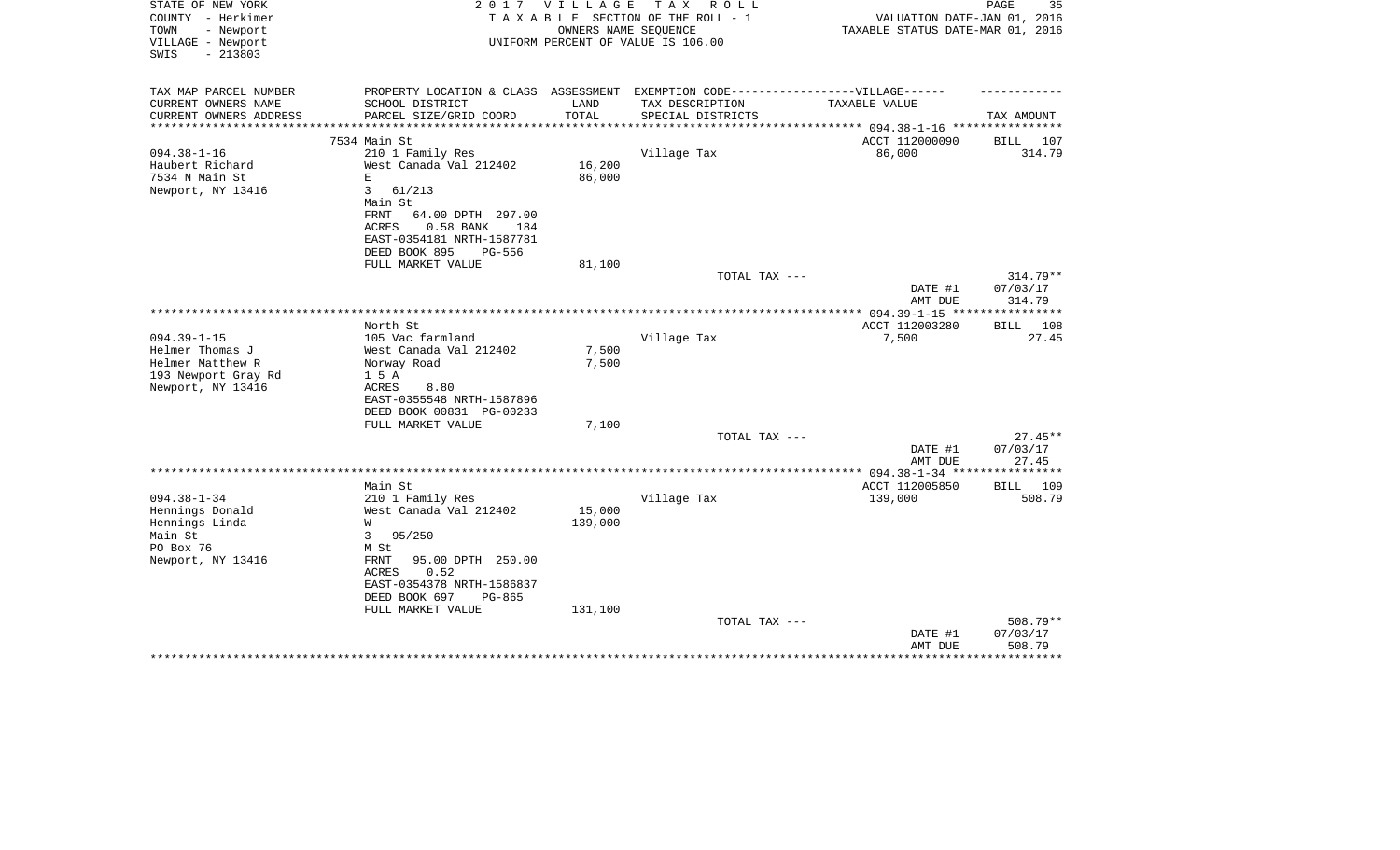| STATE OF NEW YORK<br>COUNTY - Herkimer<br>- Newport<br>TOWN<br>VILLAGE - Newport<br>SWIS<br>$-213803$ | 2017                                                                                                                                                    | <b>VILLAGE</b><br>OWNERS NAME SEQUENCE | TAX ROLL<br>TAXABLE SECTION OF THE ROLL - 1<br>UNIFORM PERCENT OF VALUE IS 106.00 | VALUATION DATE-JAN 01, 2016<br>TAXABLE STATUS DATE-MAR 01, 2016 | 36<br>PAGE                      |
|-------------------------------------------------------------------------------------------------------|---------------------------------------------------------------------------------------------------------------------------------------------------------|----------------------------------------|-----------------------------------------------------------------------------------|-----------------------------------------------------------------|---------------------------------|
| TAX MAP PARCEL NUMBER<br>CURRENT OWNERS NAME<br>CURRENT OWNERS ADDRESS                                | PROPERTY LOCATION & CLASS ASSESSMENT EXEMPTION CODE-----------------VILLAGE------<br>SCHOOL DISTRICT<br>PARCEL SIZE/GRID COORD                          | LAND<br>TOTAL                          | TAX DESCRIPTION<br>SPECIAL DISTRICTS                                              | TAXABLE VALUE                                                   | TAX AMOUNT                      |
| ************************                                                                              | **********************                                                                                                                                  |                                        |                                                                                   |                                                                 |                                 |
|                                                                                                       | 7491 Main St                                                                                                                                            |                                        |                                                                                   | ACCT 112002760                                                  | BILL<br>110                     |
| $094.38 - 1 - 35$<br>Hennings Michele K<br>7491 Main St<br>Newport, NY 13416                          | 210 1 Family Res<br>West Canada Val 212402<br>3<br>36/240<br>M St<br>34.00 DPTH 250.00<br>FRNT<br>EAST-0354344 NRTH-1586888<br>DEED BOOK 1312<br>PG-674 | 11,900<br>72,000                       | Village Tax                                                                       | 72,000                                                          | 263.54                          |
|                                                                                                       | FULL MARKET VALUE                                                                                                                                       | 67,900                                 |                                                                                   |                                                                 |                                 |
|                                                                                                       |                                                                                                                                                         |                                        | TOTAL TAX ---                                                                     | DATE #1<br>AMT DUE                                              | 263.54**<br>07/03/17<br>263.54  |
|                                                                                                       |                                                                                                                                                         |                                        |                                                                                   |                                                                 |                                 |
|                                                                                                       | 7490 East St                                                                                                                                            |                                        |                                                                                   | ACCT 112000390                                                  | BILL 111                        |
| $094.39 - 1 - 27$<br>Hill Clara H<br>Hill Gerald M<br>7490 East St                                    | 210 1 Family Res<br>West Canada Val 212402<br>Е<br>80/214<br>3                                                                                          | 14,200<br>104,600                      | Village Tax                                                                       | 104,600                                                         | 382.87                          |
| PO Box 57<br>Newport, NY 13416                                                                        | East St<br>FRNT<br>80.00 DPTH 214.20                                                                                                                    |                                        |                                                                                   |                                                                 |                                 |
|                                                                                                       | EAST-0355260 NRTH-1586918<br>DEED BOOK 818<br>PG-547                                                                                                    |                                        |                                                                                   |                                                                 |                                 |
|                                                                                                       | FULL MARKET VALUE                                                                                                                                       | 98,700                                 | TOTAL TAX ---                                                                     |                                                                 | 382.87**                        |
|                                                                                                       |                                                                                                                                                         |                                        |                                                                                   | DATE #1<br>AMT DUE                                              | 07/03/17<br>382.87              |
|                                                                                                       | 3073 Hillside Meadows Dr                                                                                                                                |                                        |                                                                                   |                                                                 | BILL<br>112                     |
| $094.39 - 1 - 28.4$                                                                                   | 411 Apartment                                                                                                                                           |                                        | PHFL-125-7 48670                                                                  | 635,050                                                         |                                 |
| Hillside Acres Group, LLC<br>3073 Hillside Meadows Dr<br>PO Box 71<br>Frankfort, NY 13340             | West Canada Val 212402<br>ACRES<br>1.43<br>EAST-0355718 NRTH-1587047<br>DEED BOOK 1118<br>PG-821                                                        | 25,350<br>660,400                      | Village Tax                                                                       | 25,350                                                          | 92.79                           |
|                                                                                                       | FULL MARKET VALUE                                                                                                                                       | 623,000                                |                                                                                   |                                                                 |                                 |
|                                                                                                       |                                                                                                                                                         |                                        | TOTAL TAX ---                                                                     | DATE #1                                                         | $92.79**$<br>07/03/17           |
|                                                                                                       |                                                                                                                                                         |                                        |                                                                                   | AMT DUE                                                         | 92.79                           |
|                                                                                                       |                                                                                                                                                         |                                        |                                                                                   |                                                                 |                                 |
| $094.39 - 1 - 1$<br>Homyk Daniel M                                                                    | 3095 North St<br>312 Vac w/imprv<br>West Canada Val 212402                                                                                              | 15,000                                 | Village Tax                                                                       | ACCT 112003900<br>34,000                                        | BILL<br>113<br>124.45           |
| Homyk David A<br>12627 Heritage Farm Ln<br>Oak Hill, VA 20171-2235                                    | N<br>4.80a<br>N St<br>ACRES<br>5.30<br>EAST-0354863 NRTH-1588517<br>DEED BOOK 920<br>PG-640                                                             | 34,000                                 |                                                                                   |                                                                 |                                 |
|                                                                                                       | FULL MARKET VALUE                                                                                                                                       | 32,100                                 | TOTAL TAX ---                                                                     | DATE #1                                                         | 124.45**<br>07/03/17            |
|                                                                                                       |                                                                                                                                                         |                                        |                                                                                   | AMT DUE                                                         | 124.45<br>* * * * * * * * * * * |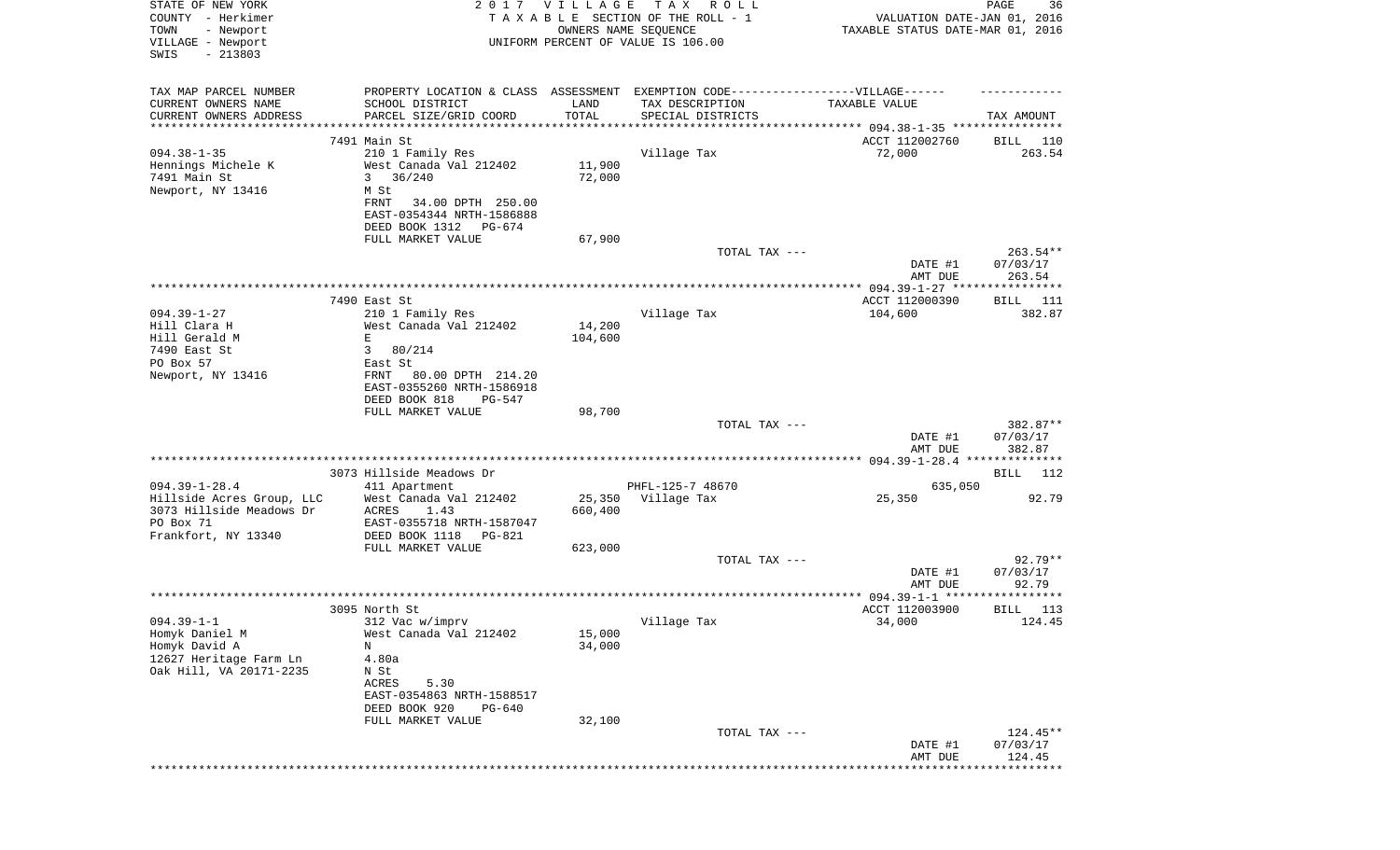| STATE OF NEW YORK<br>COUNTY - Herkimer                      | 2017                                                                              | V I L L A G E       | T A X<br>R O L L<br>TAXABLE SECTION OF THE ROLL - 1        | VALUATION DATE-JAN 01, 2016                    | 37<br>PAGE         |
|-------------------------------------------------------------|-----------------------------------------------------------------------------------|---------------------|------------------------------------------------------------|------------------------------------------------|--------------------|
| - Newport<br>TOWN<br>VILLAGE - Newport<br>$-213803$<br>SWIS |                                                                                   |                     | OWNERS NAME SEQUENCE<br>UNIFORM PERCENT OF VALUE IS 106.00 | TAXABLE STATUS DATE-MAR 01, 2016               |                    |
| TAX MAP PARCEL NUMBER                                       | PROPERTY LOCATION & CLASS ASSESSMENT EXEMPTION CODE-----------------VILLAGE------ |                     |                                                            |                                                |                    |
| CURRENT OWNERS NAME                                         | SCHOOL DISTRICT                                                                   | LAND                | TAX DESCRIPTION                                            | TAXABLE VALUE                                  |                    |
| CURRENT OWNERS ADDRESS                                      | PARCEL SIZE/GRID COORD                                                            | TOTAL<br>********** | SPECIAL DISTRICTS                                          | **************** 094.38-1-33 ***************** | TAX AMOUNT         |
|                                                             | Main St                                                                           |                     |                                                            | ACCT 112003480                                 | BILL 114           |
| $094.38 - 1 - 33$                                           | 210 1 Family Res                                                                  |                     | Village Tax                                                | 110,800                                        | 405.57             |
| Howard Timothy J                                            | West Canada Val 212402                                                            | 13,300              |                                                            |                                                |                    |
| Main St                                                     | W                                                                                 | 110,800             |                                                            |                                                |                    |
| PO Box 523                                                  | 60.00x215.00                                                                      |                     |                                                            |                                                |                    |
| Newport, NY 13416                                           | M St                                                                              |                     |                                                            |                                                |                    |
|                                                             | 60.00 DPTH 215.00<br>FRNT                                                         |                     |                                                            |                                                |                    |
|                                                             | EAST-0354430 NRTH-1586778                                                         |                     |                                                            |                                                |                    |
|                                                             | DEED BOOK 830<br>$PG-5$                                                           |                     |                                                            |                                                |                    |
|                                                             | FULL MARKET VALUE                                                                 | 104,500             |                                                            |                                                |                    |
|                                                             |                                                                                   |                     | TOTAL TAX ---                                              |                                                | $405.57**$         |
|                                                             |                                                                                   |                     |                                                            | DATE #1                                        | 07/03/17           |
|                                                             |                                                                                   |                     |                                                            | AMT DUE                                        | 405.57             |
|                                                             |                                                                                   |                     |                                                            |                                                |                    |
|                                                             | Bridge St                                                                         |                     |                                                            | ACCT 112004920                                 | <b>BILL</b> 115    |
| $094.47 - 1 - 5$                                            | 220 2 Family Res                                                                  |                     | Village Tax                                                | 6,300                                          | 23.06              |
| JMV Irrevocable Trust                                       | West Canada Val 212402                                                            | 6,300               |                                                            |                                                |                    |
| 11430 Steuben Rd E                                          | S                                                                                 | 6,300               |                                                            |                                                |                    |
| Deerfield, NY 13502                                         | $10 \t 20/111$                                                                    |                     |                                                            |                                                |                    |
|                                                             | Bridge St<br>27.50 DPTH 106.00<br>FRNT                                            |                     |                                                            |                                                |                    |
|                                                             | EAST-0354785 NRTH-1585969                                                         |                     |                                                            |                                                |                    |
|                                                             | DEED BOOK 1587<br>PG-169                                                          |                     |                                                            |                                                |                    |
|                                                             | FULL MARKET VALUE                                                                 | 5,900               |                                                            |                                                |                    |
|                                                             |                                                                                   |                     | TOTAL TAX ---                                              |                                                | $23.06**$          |
|                                                             |                                                                                   |                     |                                                            | DATE #1                                        | 07/03/17           |
|                                                             |                                                                                   |                     |                                                            | AMT DUE                                        | 23.06              |
|                                                             |                                                                                   |                     |                                                            |                                                |                    |
|                                                             | Main St                                                                           |                     |                                                            | ACCT 112010920                                 | 116<br>BILL        |
| $094.47 - 1 - 12$                                           | 482 Det row bldg                                                                  |                     | Village Tax                                                | 149,400                                        | 546.85             |
| JMV Irrevocable Trust                                       | West Canada Val 212402                                                            | 11,400              |                                                            |                                                |                    |
| 11430 Steuben Rd. E                                         | E                                                                                 | 149,400             |                                                            |                                                |                    |
| Deerfield, NY 13502                                         | 10 47/168                                                                         |                     |                                                            |                                                |                    |
|                                                             | M St                                                                              |                     |                                                            |                                                |                    |
|                                                             | FRNT<br>46.00 DPTH 154.00                                                         |                     |                                                            |                                                |                    |
|                                                             | EAST-0354871 NRTH-1585913                                                         |                     |                                                            |                                                |                    |
|                                                             | DEED BOOK 1587<br>PG-171                                                          |                     |                                                            |                                                |                    |
|                                                             | FULL MARKET VALUE                                                                 | 140,900             |                                                            |                                                |                    |
|                                                             |                                                                                   |                     | TOTAL TAX ---                                              |                                                | 546.85**           |
|                                                             |                                                                                   |                     |                                                            | DATE #1<br>AMT DUE                             | 07/03/17<br>546.85 |
|                                                             |                                                                                   |                     |                                                            |                                                | **********         |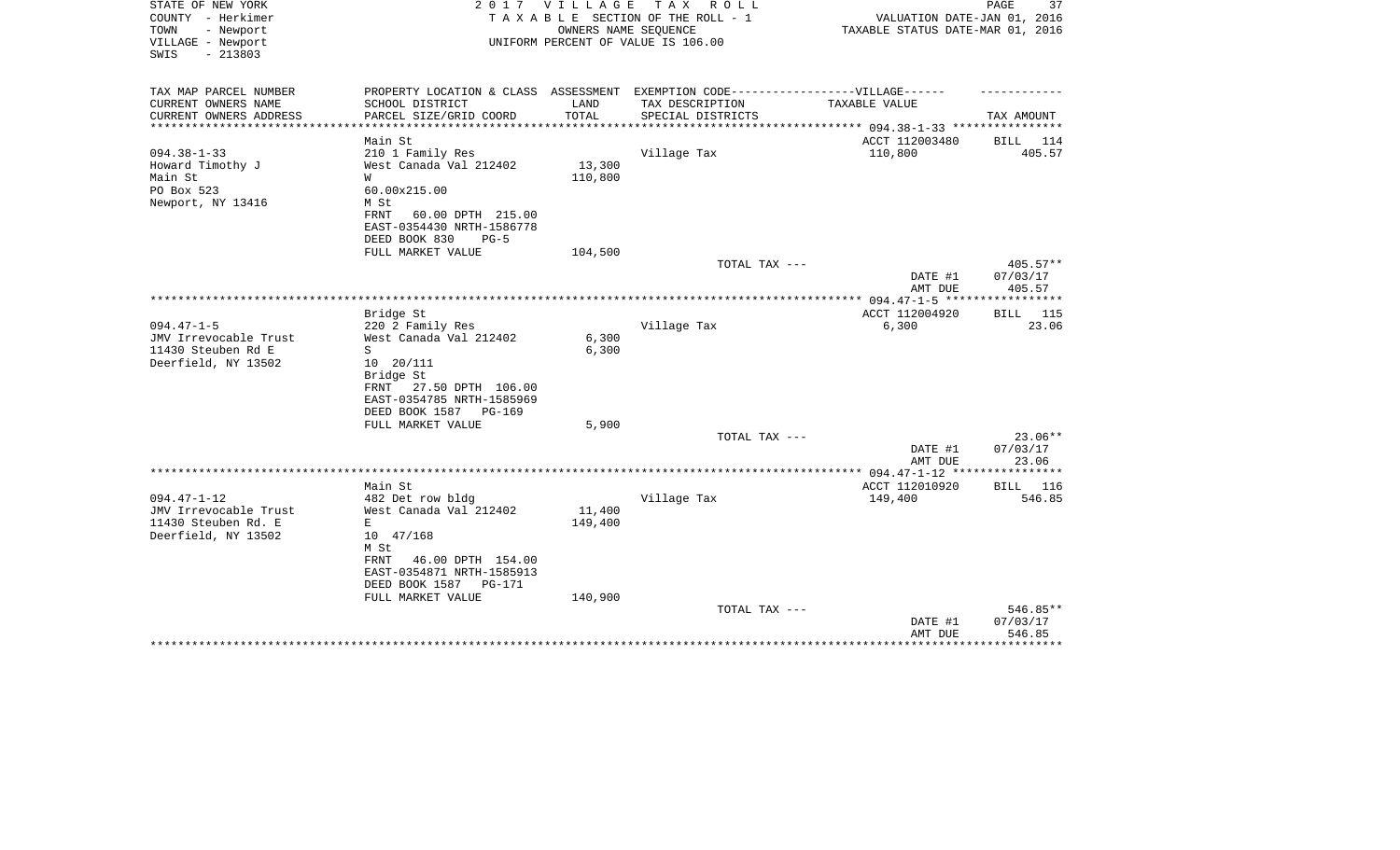| STATE OF NEW YORK<br>COUNTY - Herkimer<br>TOWN<br>- Newport<br>VILLAGE - Newport | 2017                                                                              | VILLAGE | T A X<br>R O L L<br>TAXABLE SECTION OF THE ROLL - 1<br>OWNERS NAME SEQUENCE<br>UNIFORM PERCENT OF VALUE IS 106.00 | VALUATION DATE-JAN 01, 2016<br>TAXABLE STATUS DATE-MAR 01, 2016 | PAGE<br>38         |
|----------------------------------------------------------------------------------|-----------------------------------------------------------------------------------|---------|-------------------------------------------------------------------------------------------------------------------|-----------------------------------------------------------------|--------------------|
| $-213803$<br>SWIS                                                                |                                                                                   |         |                                                                                                                   |                                                                 |                    |
| TAX MAP PARCEL NUMBER                                                            | PROPERTY LOCATION & CLASS ASSESSMENT EXEMPTION CODE-----------------VILLAGE------ |         |                                                                                                                   |                                                                 |                    |
| CURRENT OWNERS NAME                                                              | SCHOOL DISTRICT                                                                   | LAND    | TAX DESCRIPTION                                                                                                   | <b>TAXABLE VALUE</b>                                            |                    |
| CURRENT OWNERS ADDRESS<br>**********************                                 | PARCEL SIZE/GRID COORD<br>*************************                               | TOTAL   | SPECIAL DISTRICTS                                                                                                 |                                                                 | TAX AMOUNT         |
|                                                                                  | West St                                                                           |         |                                                                                                                   | ACCT 112003630                                                  | BILL 117           |
| $094.46 - 1 - 15$                                                                | 210 1 Family Res                                                                  |         | Village Tax                                                                                                       | 84,300                                                          | 308.57             |
| Johnson Robert H                                                                 | West Canada Val 212402                                                            | 12,000  |                                                                                                                   |                                                                 |                    |
| Johnson Donna L                                                                  | E.                                                                                | 84,300  |                                                                                                                   |                                                                 |                    |
| West St                                                                          | 3<br>50/152                                                                       |         |                                                                                                                   |                                                                 |                    |
| PO Box 425                                                                       | W St                                                                              |         |                                                                                                                   |                                                                 |                    |
| Newport, NY 13416                                                                | FRNT<br>50.00 DPTH 173.10                                                         |         |                                                                                                                   |                                                                 |                    |
|                                                                                  | EAST-0353582 NRTH-1585971<br>DEED BOOK 00658 PG-00768                             |         |                                                                                                                   |                                                                 |                    |
|                                                                                  | FULL MARKET VALUE                                                                 | 79,500  |                                                                                                                   |                                                                 |                    |
|                                                                                  |                                                                                   |         | TOTAL TAX ---                                                                                                     |                                                                 | $308.57**$         |
|                                                                                  |                                                                                   |         |                                                                                                                   | DATE #1<br>AMT DUE                                              | 07/03/17<br>308.57 |
|                                                                                  |                                                                                   |         |                                                                                                                   |                                                                 |                    |
|                                                                                  | 7406 West St                                                                      |         |                                                                                                                   | ACCT 112010620                                                  | BILL 118           |
| $094.46 - 1 - 12$                                                                | 210 1 Family Res                                                                  |         | Village Tax                                                                                                       | 45,900                                                          | 168.01             |
| Jones David                                                                      | West Canada Val 212402                                                            | 11,600  |                                                                                                                   |                                                                 |                    |
| 7406 West St                                                                     | E                                                                                 | 45,900  |                                                                                                                   |                                                                 |                    |
| PO Box 526                                                                       | 3<br>52/100                                                                       |         |                                                                                                                   |                                                                 |                    |
| Newport, NY 13416                                                                | W St                                                                              |         |                                                                                                                   |                                                                 |                    |
|                                                                                  | 95.00 DPTH 100.00<br>FRNT                                                         |         |                                                                                                                   |                                                                 |                    |
|                                                                                  | EAST-0353921 NRTH-1585645<br>DEED BOOK 1353<br>PG-881                             |         |                                                                                                                   |                                                                 |                    |
|                                                                                  | FULL MARKET VALUE                                                                 | 43,300  |                                                                                                                   |                                                                 |                    |
|                                                                                  |                                                                                   |         | TOTAL TAX ---                                                                                                     |                                                                 | 168.01**           |
|                                                                                  |                                                                                   |         |                                                                                                                   | DATE #1                                                         | 07/03/17           |
|                                                                                  |                                                                                   |         |                                                                                                                   | AMT DUE                                                         | 168.01             |
|                                                                                  |                                                                                   |         |                                                                                                                   | ***************** 094.47-2-4 ******************                 |                    |
|                                                                                  | 7475 East St                                                                      |         |                                                                                                                   | ACCT 112000570                                                  | BILL 119           |
| $094.47 - 2 - 4$                                                                 | 210 1 Family Res                                                                  |         | Village Tax                                                                                                       | 58,000                                                          | 212.30             |
| Jones-Flansburg Janis<br>7475 East St                                            | West Canada Val 212402<br>W                                                       | 10,700  |                                                                                                                   |                                                                 |                    |
| PO Box 168                                                                       | 3<br>36/106                                                                       | 58,000  |                                                                                                                   |                                                                 |                    |
| Newport, NY 13416                                                                | E St                                                                              |         |                                                                                                                   |                                                                 |                    |
|                                                                                  | FRNT<br>40.00 DPTH 117.80                                                         |         |                                                                                                                   |                                                                 |                    |
|                                                                                  | EAST-0355170 NRTH-1586598                                                         |         |                                                                                                                   |                                                                 |                    |
|                                                                                  | DEED BOOK 1458<br>PG-384                                                          |         |                                                                                                                   |                                                                 |                    |
|                                                                                  | FULL MARKET VALUE                                                                 | 54,700  |                                                                                                                   |                                                                 |                    |
|                                                                                  |                                                                                   |         | TOTAL TAX ---                                                                                                     |                                                                 | $212.30**$         |
|                                                                                  |                                                                                   |         |                                                                                                                   | DATE #1                                                         | 07/03/17           |
|                                                                                  |                                                                                   |         |                                                                                                                   | AMT DUE                                                         | 212.30             |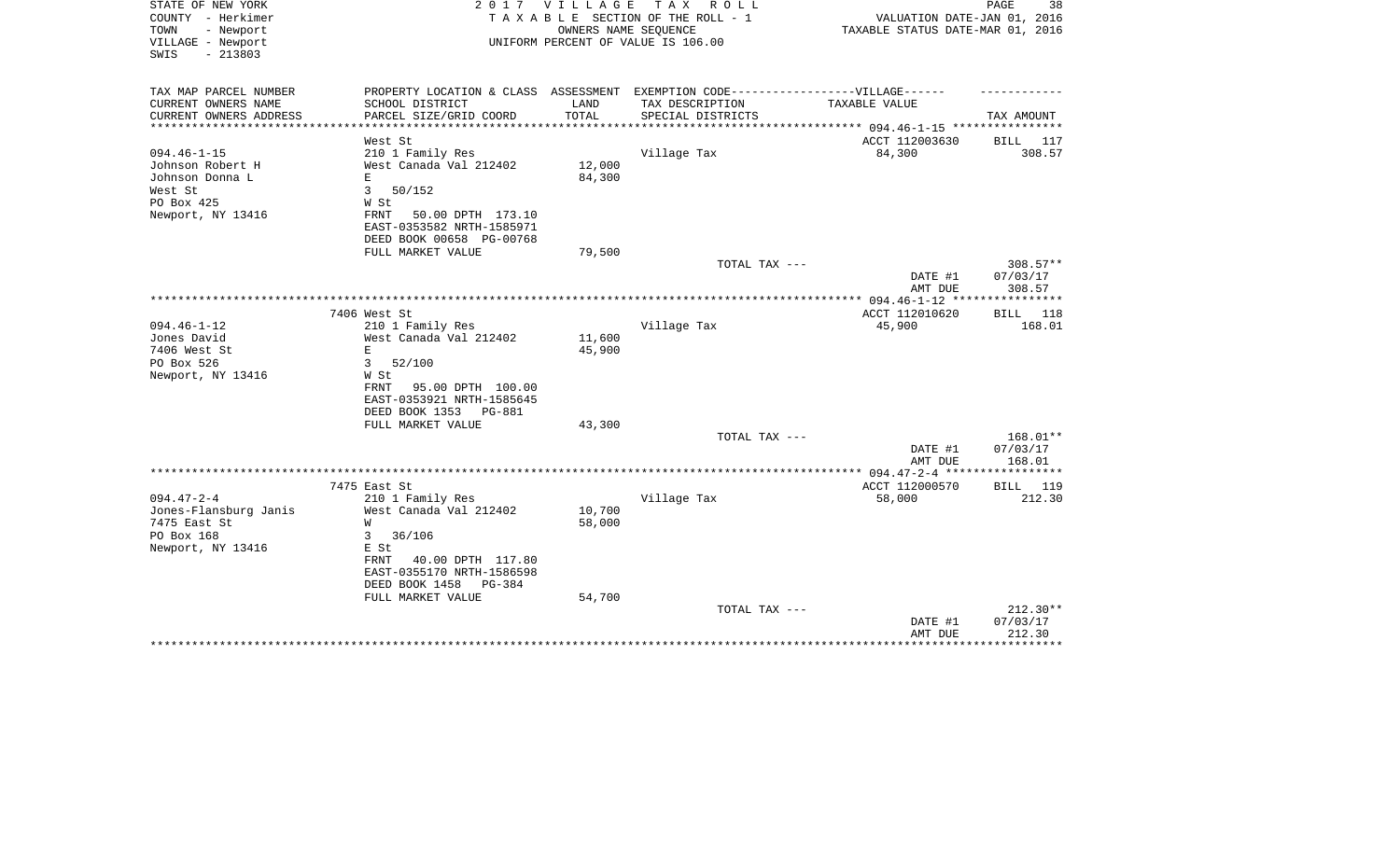| TAX AMOUNT<br>****** 094.47-1-46 ************<br>120<br>BILL<br>248.90 |
|------------------------------------------------------------------------|
|                                                                        |
|                                                                        |
|                                                                        |
|                                                                        |
| $248.90**$<br>07/03/17<br>248.90                                       |
|                                                                        |
| 121<br>BILL                                                            |
| 237.92<br>158.56                                                       |
|                                                                        |
|                                                                        |
| 396.48**<br>07/03/17<br>396.48                                         |
| ********                                                               |
| BILL<br>122                                                            |
| 219.25<br>168.53                                                       |
|                                                                        |
|                                                                        |
|                                                                        |
| 387.78**<br>07/03/17<br>387.78                                         |
|                                                                        |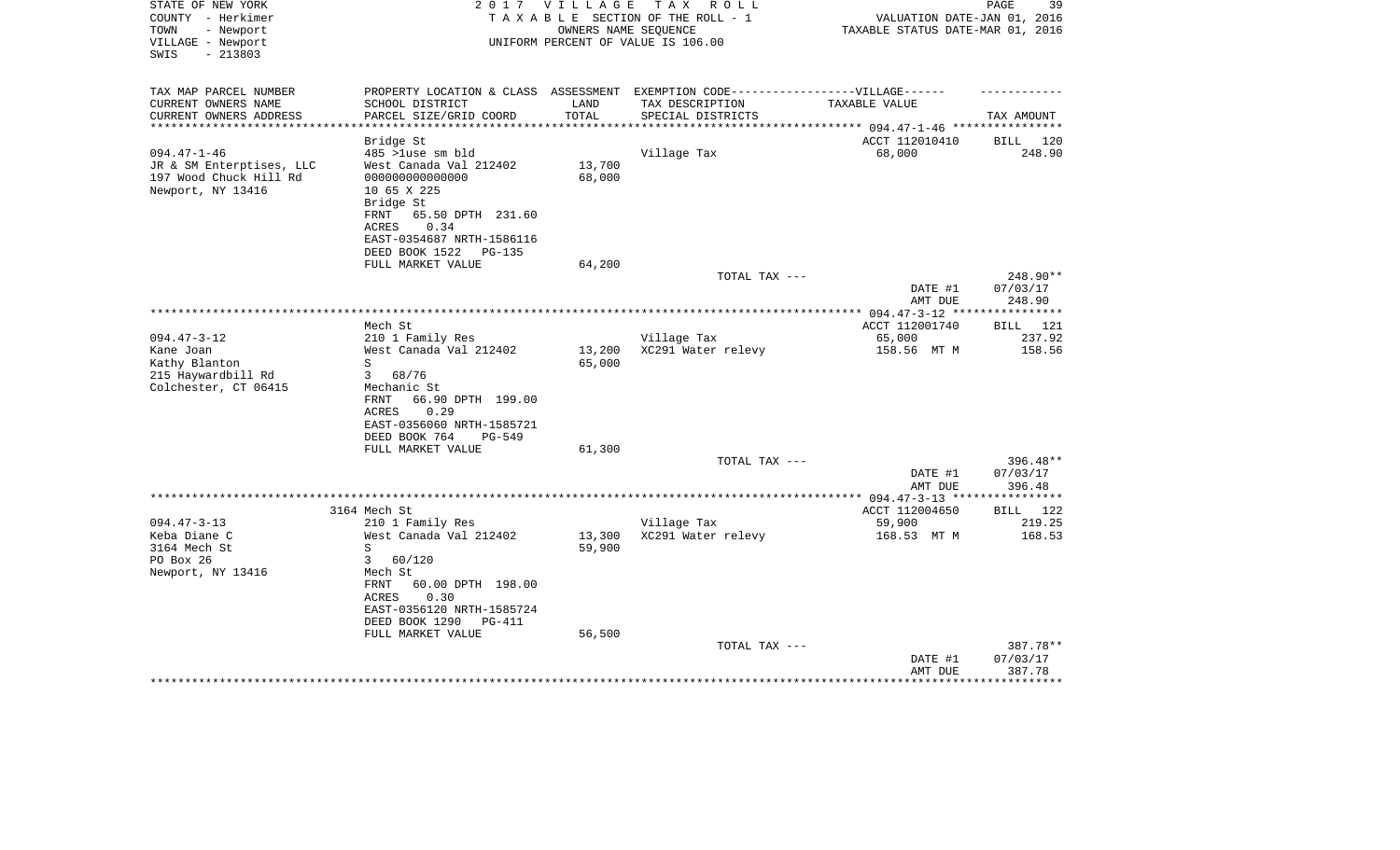| STATE OF NEW YORK<br>COUNTY - Herkimer<br>- Newport<br>TOWN<br>VILLAGE - Newport<br>$-213803$<br>SWIS | 2 0 1 7                                                                           | <b>VILLAGE</b> | T A X<br>R O L L<br>TAXABLE SECTION OF THE ROLL - 1<br>OWNERS NAME SEQUENCE<br>UNIFORM PERCENT OF VALUE IS 106.00 | VALUATION DATE-JAN 01, 2016<br>TAXABLE STATUS DATE-MAR 01, 2016 | PAGE<br>40         |
|-------------------------------------------------------------------------------------------------------|-----------------------------------------------------------------------------------|----------------|-------------------------------------------------------------------------------------------------------------------|-----------------------------------------------------------------|--------------------|
|                                                                                                       |                                                                                   |                |                                                                                                                   |                                                                 |                    |
| TAX MAP PARCEL NUMBER                                                                                 | PROPERTY LOCATION & CLASS ASSESSMENT EXEMPTION CODE-----------------VILLAGE------ |                |                                                                                                                   |                                                                 |                    |
| CURRENT OWNERS NAME                                                                                   | SCHOOL DISTRICT                                                                   | LAND           | TAX DESCRIPTION                                                                                                   | <b>TAXABLE VALUE</b>                                            |                    |
| CURRENT OWNERS ADDRESS<br>**********************                                                      | PARCEL SIZE/GRID COORD                                                            | TOTAL          | SPECIAL DISTRICTS                                                                                                 |                                                                 | TAX AMOUNT         |
|                                                                                                       | 3083 North St                                                                     |                |                                                                                                                   | ACCT 112003720                                                  | BILL 123           |
| $094.39 - 1 - 4$                                                                                      | 220 2 Family Res                                                                  |                | Village Tax                                                                                                       | 110,900                                                         | 405.93             |
| Keiffer William H                                                                                     | West Canada Val 212402                                                            | 17,100         |                                                                                                                   |                                                                 |                    |
| Keiffer Joan                                                                                          | N                                                                                 | 110,900        |                                                                                                                   |                                                                 |                    |
| North St                                                                                              | 5<br>185/263                                                                      |                |                                                                                                                   |                                                                 |                    |
| PO Box 195                                                                                            | N St                                                                              |                |                                                                                                                   |                                                                 |                    |
| Newport, NY 13416                                                                                     | 91.50 DPTH 315.50<br>FRNT                                                         |                |                                                                                                                   |                                                                 |                    |
|                                                                                                       | EAST-0354749 NRTH-1588245                                                         |                |                                                                                                                   |                                                                 |                    |
|                                                                                                       | DEED BOOK 00637 PG-00950                                                          |                |                                                                                                                   |                                                                 |                    |
|                                                                                                       | FULL MARKET VALUE                                                                 | 104,600        | TOTAL TAX ---                                                                                                     |                                                                 | 405.93**           |
|                                                                                                       |                                                                                   |                |                                                                                                                   | DATE #1                                                         | 07/03/17           |
|                                                                                                       |                                                                                   |                |                                                                                                                   | AMT DUE                                                         | 405.93             |
|                                                                                                       |                                                                                   |                |                                                                                                                   |                                                                 |                    |
|                                                                                                       | 7421 West St                                                                      |                |                                                                                                                   | ACCT 112000480                                                  | BILL 124           |
| $094.46 - 1 - 30$                                                                                     | 210 1 Family Res                                                                  |                | Village Tax                                                                                                       | 72,000                                                          | 263.54             |
| King Diane                                                                                            | West Canada Val 212402                                                            | 12,600         |                                                                                                                   |                                                                 |                    |
| 7421 West St                                                                                          | W                                                                                 | 72,000         |                                                                                                                   |                                                                 |                    |
| PO Box 504                                                                                            | 3<br>50/200                                                                       |                |                                                                                                                   |                                                                 |                    |
| Newport, NY 13416                                                                                     | W St                                                                              |                |                                                                                                                   |                                                                 |                    |
|                                                                                                       | 56.00 DPTH 186.00<br>FRNT<br>EAST-0353499 NRTH-1585749                            |                |                                                                                                                   |                                                                 |                    |
|                                                                                                       | DEED BOOK 1145<br>$PG-18$                                                         |                |                                                                                                                   |                                                                 |                    |
|                                                                                                       | FULL MARKET VALUE                                                                 | 67,900         |                                                                                                                   |                                                                 |                    |
|                                                                                                       |                                                                                   |                | TOTAL TAX ---                                                                                                     |                                                                 | $263.54**$         |
|                                                                                                       |                                                                                   |                |                                                                                                                   | DATE #1                                                         | 07/03/17           |
|                                                                                                       |                                                                                   |                |                                                                                                                   | AMT DUE                                                         | 263.54             |
|                                                                                                       |                                                                                   |                |                                                                                                                   | ************ 094.39-1-26 ****                                   | ******             |
|                                                                                                       | East St                                                                           |                |                                                                                                                   | ACCT 112000720                                                  | 125<br><b>BILL</b> |
| $094.39 - 1 - 26$                                                                                     | 311 Res vac land                                                                  |                | Village Tax                                                                                                       | 14,000                                                          | 51.24              |
| King William                                                                                          | West Canada Val 212402                                                            | 14,000         |                                                                                                                   |                                                                 |                    |
| King Lynn                                                                                             | Е                                                                                 | 14,000         |                                                                                                                   |                                                                 |                    |
| 7490 Main St                                                                                          | 9<br>255/214<br>E St                                                              |                |                                                                                                                   |                                                                 |                    |
| Newport, NY 13416                                                                                     | FRNT 127.70 DPTH 215.80                                                           |                |                                                                                                                   |                                                                 |                    |
|                                                                                                       | EAST-0355213 NRTH-1587018                                                         |                |                                                                                                                   |                                                                 |                    |
|                                                                                                       | DEED BOOK 1422<br>PG-861                                                          |                |                                                                                                                   |                                                                 |                    |
|                                                                                                       | FULL MARKET VALUE                                                                 | 13,200         |                                                                                                                   |                                                                 |                    |
|                                                                                                       |                                                                                   |                | TOTAL TAX ---                                                                                                     |                                                                 | 51.24**            |
|                                                                                                       |                                                                                   |                |                                                                                                                   | DATE #1                                                         | 07/03/17           |
|                                                                                                       |                                                                                   |                |                                                                                                                   | AMT DUE                                                         | 51.24              |
|                                                                                                       |                                                                                   |                |                                                                                                                   |                                                                 |                    |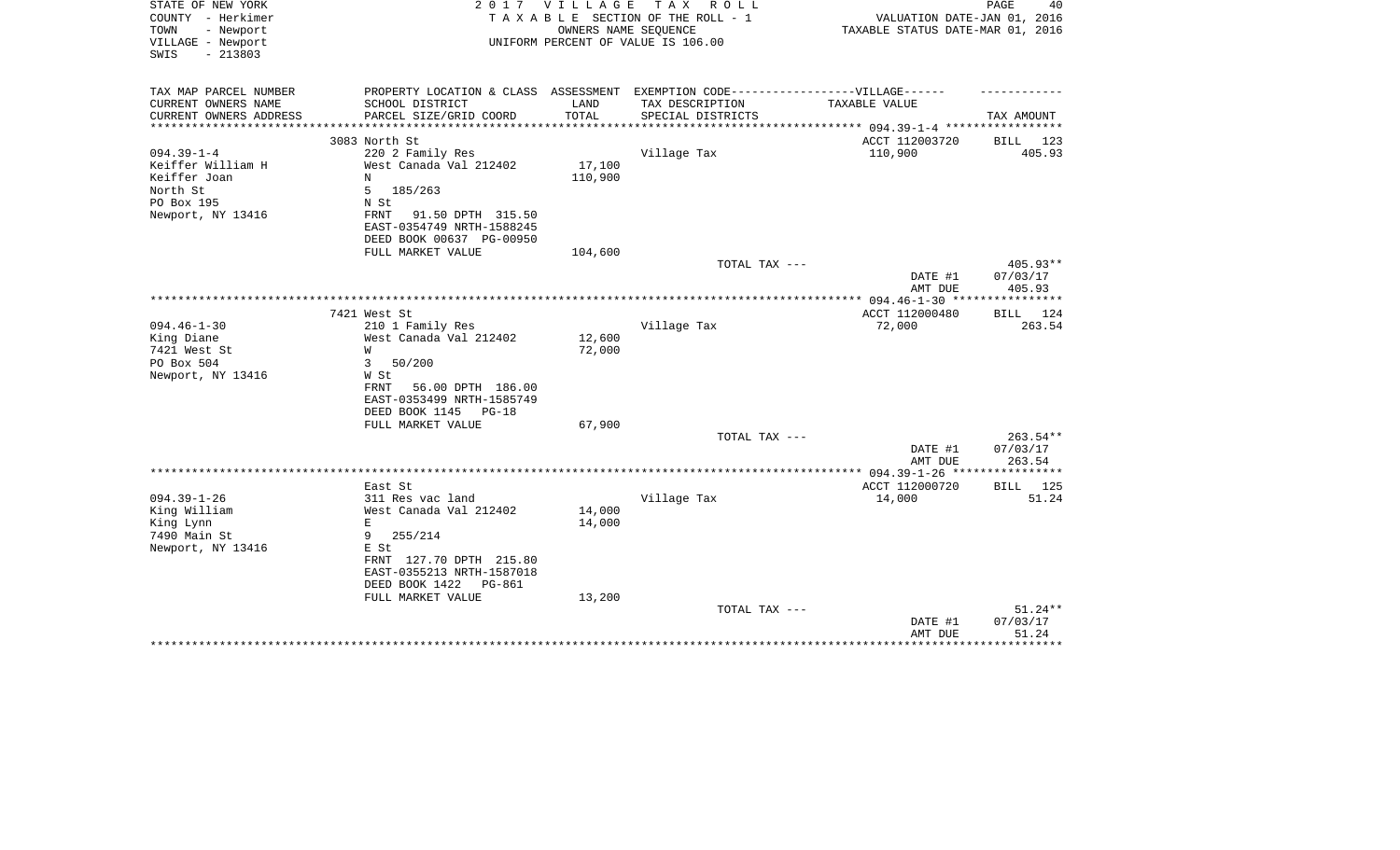| STATE OF NEW YORK                                | 2 0 1 7                                                                           | VILLAGE                 | T A X<br>R O L L                   |                                  | 41<br>PAGE         |
|--------------------------------------------------|-----------------------------------------------------------------------------------|-------------------------|------------------------------------|----------------------------------|--------------------|
| COUNTY - Herkimer                                |                                                                                   |                         | TAXABLE SECTION OF THE ROLL - 1    | VALUATION DATE-JAN 01, 2016      |                    |
| TOWN<br>- Newport<br>VILLAGE - Newport           |                                                                                   | OWNERS NAME SEQUENCE    | UNIFORM PERCENT OF VALUE IS 106.00 | TAXABLE STATUS DATE-MAR 01, 2016 |                    |
| $-213803$<br>SWIS                                |                                                                                   |                         |                                    |                                  |                    |
|                                                  |                                                                                   |                         |                                    |                                  |                    |
|                                                  |                                                                                   |                         |                                    |                                  |                    |
| TAX MAP PARCEL NUMBER                            | PROPERTY LOCATION & CLASS ASSESSMENT EXEMPTION CODE-----------------VILLAGE------ |                         |                                    |                                  |                    |
| CURRENT OWNERS NAME                              | SCHOOL DISTRICT                                                                   | LAND                    | TAX DESCRIPTION                    | TAXABLE VALUE                    |                    |
| CURRENT OWNERS ADDRESS<br>********************** | PARCEL SIZE/GRID COORD<br>***************************                             | TOTAL<br>************** | SPECIAL DISTRICTS                  |                                  | TAX AMOUNT         |
|                                                  |                                                                                   |                         |                                    |                                  |                    |
| $094.47 - 1 - 24$                                | 7409 Main St                                                                      |                         |                                    | ACCT 112000360                   | BILL 126<br>212.30 |
|                                                  | 210 1 Family Res                                                                  |                         | Village Tax                        | 58,000                           |                    |
| Kovac Michael S                                  | West Canada Val 212402                                                            | 7,400                   |                                    |                                  |                    |
| 7414 S Main St                                   | W                                                                                 | 58,000                  |                                    |                                  |                    |
| PO Box 354<br>Newport, NY 13416                  | 3<br>33/60<br>M St                                                                |                         |                                    |                                  |                    |
|                                                  | FRNT<br>33.00 DPTH<br>88.00                                                       |                         |                                    |                                  |                    |
|                                                  | EAST-0355128 NRTH-1585298                                                         |                         |                                    |                                  |                    |
|                                                  |                                                                                   |                         |                                    |                                  |                    |
|                                                  | DEED BOOK 904<br><b>PG-101</b>                                                    | 54,700                  |                                    |                                  |                    |
|                                                  | FULL MARKET VALUE                                                                 |                         | TOTAL TAX ---                      |                                  | $212.30**$         |
|                                                  |                                                                                   |                         |                                    | DATE #1                          | 07/03/17           |
|                                                  |                                                                                   |                         |                                    | AMT DUE                          | 212.30             |
|                                                  |                                                                                   |                         |                                    | ** $094.47 - 3 - 25$ **          | **********         |
|                                                  | 7414 Main St                                                                      |                         |                                    | ACCT 112001320                   | 127<br>BILL        |
| $094.47 - 3 - 25$                                | 210 1 Family Res                                                                  |                         | Village Tax                        | 81,000                           | 296.49             |
| Kovac Michael S                                  | West Canada Val 212402                                                            | 12,000                  |                                    |                                  |                    |
| Kovac Kelly S                                    | Ε                                                                                 | 81,000                  |                                    |                                  |                    |
| 7414 Main St                                     | $\mathbf{3}$<br>39/375                                                            |                         |                                    |                                  |                    |
| PO Box 354                                       | M St                                                                              |                         |                                    |                                  |                    |
| Newport, NY 13416                                | 39.00 DPTH 275.00<br>FRNT                                                         |                         |                                    |                                  |                    |
|                                                  | <b>ACRES</b><br>$0.20$ BANK<br>135                                                |                         |                                    |                                  |                    |
|                                                  | EAST-0355276 NRTH-1585486                                                         |                         |                                    |                                  |                    |
|                                                  | DEED BOOK 843<br>PG-606                                                           |                         |                                    |                                  |                    |
|                                                  | FULL MARKET VALUE                                                                 | 76,400                  |                                    |                                  |                    |
|                                                  |                                                                                   |                         | TOTAL TAX ---                      |                                  | $296.49**$         |
|                                                  |                                                                                   |                         |                                    | DATE #1                          | 07/03/17           |
|                                                  |                                                                                   |                         |                                    | AMT DUE                          | 296.49             |
|                                                  |                                                                                   | ********                | *************                      | ** $094.47 - 1 - 18$ **          | *********          |
|                                                  | 7427 Main St                                                                      |                         |                                    | ACCT 112010800                   | BILL 128           |
| $094.47 - 1 - 18$                                | 210 1 Family Res                                                                  |                         | Village Tax                        | 72,000                           | 263.54             |
| Kovak Storm C                                    | West Canada Val 212402                                                            | 12,800                  | XC291 Water relevy                 | 157.09 MT M                      | 157.09             |
| 309 Eureka Ave                                   | W                                                                                 | 72,000                  |                                    |                                  |                    |
| Herkimer, NY 13350                               | 3 32X52                                                                           |                         |                                    |                                  |                    |
|                                                  | Main St                                                                           |                         |                                    |                                  |                    |
| PRIOR OWNER ON 3/01/2016                         | 45.00 DPTH 268.00<br>FRNT                                                         |                         |                                    |                                  |                    |
| Holton Lemuel P                                  | 0.25<br>ACRES                                                                     |                         |                                    |                                  |                    |
|                                                  | EAST-0354928 NRTH-1585652                                                         |                         |                                    |                                  |                    |
|                                                  | DEED BOOK 1614<br>$PG-21$                                                         |                         |                                    |                                  |                    |
|                                                  | FULL MARKET VALUE                                                                 | 67,900                  |                                    |                                  |                    |
|                                                  |                                                                                   |                         | TOTAL TAX ---                      |                                  | 420.63**           |
|                                                  |                                                                                   |                         |                                    | DATE #1                          | 07/03/17           |
|                                                  |                                                                                   |                         |                                    | AMT DUE                          | 420.63             |
|                                                  |                                                                                   |                         |                                    |                                  |                    |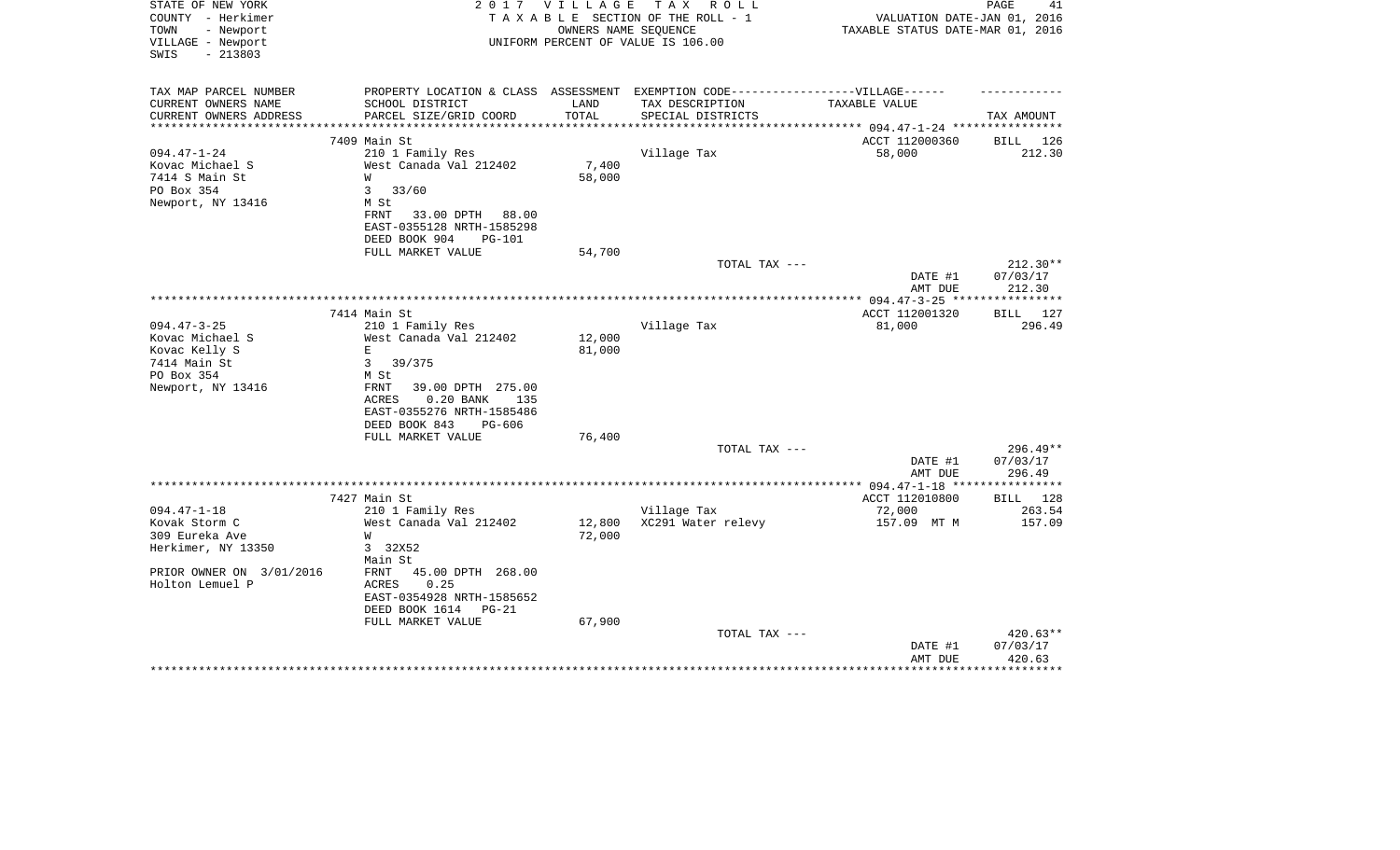| STATE OF NEW YORK<br>COUNTY - Herkimer<br>TOWN<br>- Newport<br>VILLAGE - Newport<br>$-213803$<br>SWIS | 2017                                       | VILLAGE       | TAX ROLL<br>TAXABLE SECTION OF THE ROLL - 1<br>OWNERS NAME SEQUENCE<br>UNIFORM PERCENT OF VALUE IS 106.00 | VALUATION DATE-JAN 01, 2016<br>TAXABLE STATUS DATE-MAR 01, 2016 | PAGE<br>42                     |
|-------------------------------------------------------------------------------------------------------|--------------------------------------------|---------------|-----------------------------------------------------------------------------------------------------------|-----------------------------------------------------------------|--------------------------------|
| TAX MAP PARCEL NUMBER                                                                                 |                                            |               | PROPERTY LOCATION & CLASS ASSESSMENT EXEMPTION CODE-----------------VILLAGE------                         |                                                                 |                                |
| CURRENT OWNERS NAME<br>CURRENT OWNERS ADDRESS                                                         | SCHOOL DISTRICT<br>PARCEL SIZE/GRID COORD  | LAND<br>TOTAL | TAX DESCRIPTION<br>SPECIAL DISTRICTS                                                                      | TAXABLE VALUE                                                   | TAX AMOUNT                     |
| **********************                                                                                |                                            |               |                                                                                                           |                                                                 |                                |
|                                                                                                       | 7526 Main St                               |               |                                                                                                           | ACCT 112004560                                                  | <b>BILL</b><br>129             |
| $094.38 - 1 - 18$                                                                                     | 210 1 Family Res                           |               | Village Tax                                                                                               | 118,000                                                         | 431.92                         |
| Kucerak Milan R                                                                                       | West Canada Val 212402                     | 15,000        |                                                                                                           |                                                                 |                                |
| Milan Kucerak                                                                                         | E.                                         | 118,000       |                                                                                                           |                                                                 |                                |
| 1108 Steuben Hill Rd<br>Herkimer, NY 13550                                                            | 3<br>74/243<br>M St                        |               |                                                                                                           |                                                                 |                                |
|                                                                                                       | ${\tt FRNT}$<br>70.00 DPTH 290.00          |               |                                                                                                           |                                                                 |                                |
|                                                                                                       | EAST-0354261 NRTH-1587644                  |               |                                                                                                           |                                                                 |                                |
|                                                                                                       | DEED BOOK 1448<br><b>PG-981</b>            |               |                                                                                                           |                                                                 |                                |
|                                                                                                       | FULL MARKET VALUE                          | 111,300       |                                                                                                           |                                                                 |                                |
|                                                                                                       |                                            |               | TOTAL TAX ---                                                                                             | DATE #1                                                         | 431.92**<br>07/03/17           |
|                                                                                                       | *************************************      |               |                                                                                                           | AMT DUE<br>******* 094.38-1-4 *****                             | 431.92<br>* * * * * * * * *    |
|                                                                                                       | Harris Ave                                 |               |                                                                                                           | ACCT 112004390                                                  | <b>BILL</b><br>130             |
| $094.38 - 1 - 4$                                                                                      | 210 1 Family Res                           |               | VETFUND CT 41101                                                                                          | 150                                                             |                                |
| Kuchma Henery F                                                                                       | West Canada Val 212402                     | 10,800        | Village Tax                                                                                               | 64,250                                                          | 235.18                         |
| Kuchma Nina G                                                                                         | E.<br>Harris                               | 64,400        |                                                                                                           |                                                                 |                                |
| 3023 Harris Ave                                                                                       | 83.00 DPTH 106.70<br>FRNT                  |               |                                                                                                           |                                                                 |                                |
| Newport, NY 13416                                                                                     | EAST-0353703 NRTH-1588667                  |               |                                                                                                           |                                                                 |                                |
|                                                                                                       | DEED BOOK 00653 PG-00877                   |               |                                                                                                           |                                                                 |                                |
|                                                                                                       | FULL MARKET VALUE                          | 60,800        |                                                                                                           |                                                                 |                                |
|                                                                                                       |                                            |               | TOTAL TAX ---                                                                                             | DATE #1<br>AMT DUE                                              | 235.18**<br>07/03/17<br>235.18 |
|                                                                                                       |                                            |               |                                                                                                           |                                                                 |                                |
|                                                                                                       | 3124 Mech St                               |               |                                                                                                           | ACCT 112005820                                                  | BILL 131                       |
| $094.47 - 3 - 3$                                                                                      | 210 1 Family Res                           |               | Village Tax                                                                                               | 75,000                                                          | 274.53                         |
| Kulesa Paul                                                                                           | West Canada Val 212402                     | 12,900        |                                                                                                           |                                                                 |                                |
| 3124 Mechanic St                                                                                      | S                                          | 75,000        |                                                                                                           |                                                                 |                                |
| PO Box 566                                                                                            | 3<br>70/210                                |               |                                                                                                           |                                                                 |                                |
| Newport, NY 13416                                                                                     | Mech St                                    |               |                                                                                                           |                                                                 |                                |
|                                                                                                       | 62.00 DPTH 195.00<br>FRNT<br>ACRES<br>0.26 |               |                                                                                                           |                                                                 |                                |
|                                                                                                       | EAST-0355433 NRTH-1585661                  |               |                                                                                                           |                                                                 |                                |
|                                                                                                       | DEED BOOK 928<br>PG-399                    |               |                                                                                                           |                                                                 |                                |
|                                                                                                       | FULL MARKET VALUE                          | 70,800        |                                                                                                           |                                                                 |                                |
|                                                                                                       |                                            |               | TOTAL TAX ---                                                                                             |                                                                 | $274.53**$                     |
|                                                                                                       |                                            |               |                                                                                                           | DATE #1                                                         | 07/03/17                       |
|                                                                                                       |                                            |               |                                                                                                           | AMT DUE                                                         | 274.53                         |
|                                                                                                       |                                            |               |                                                                                                           |                                                                 |                                |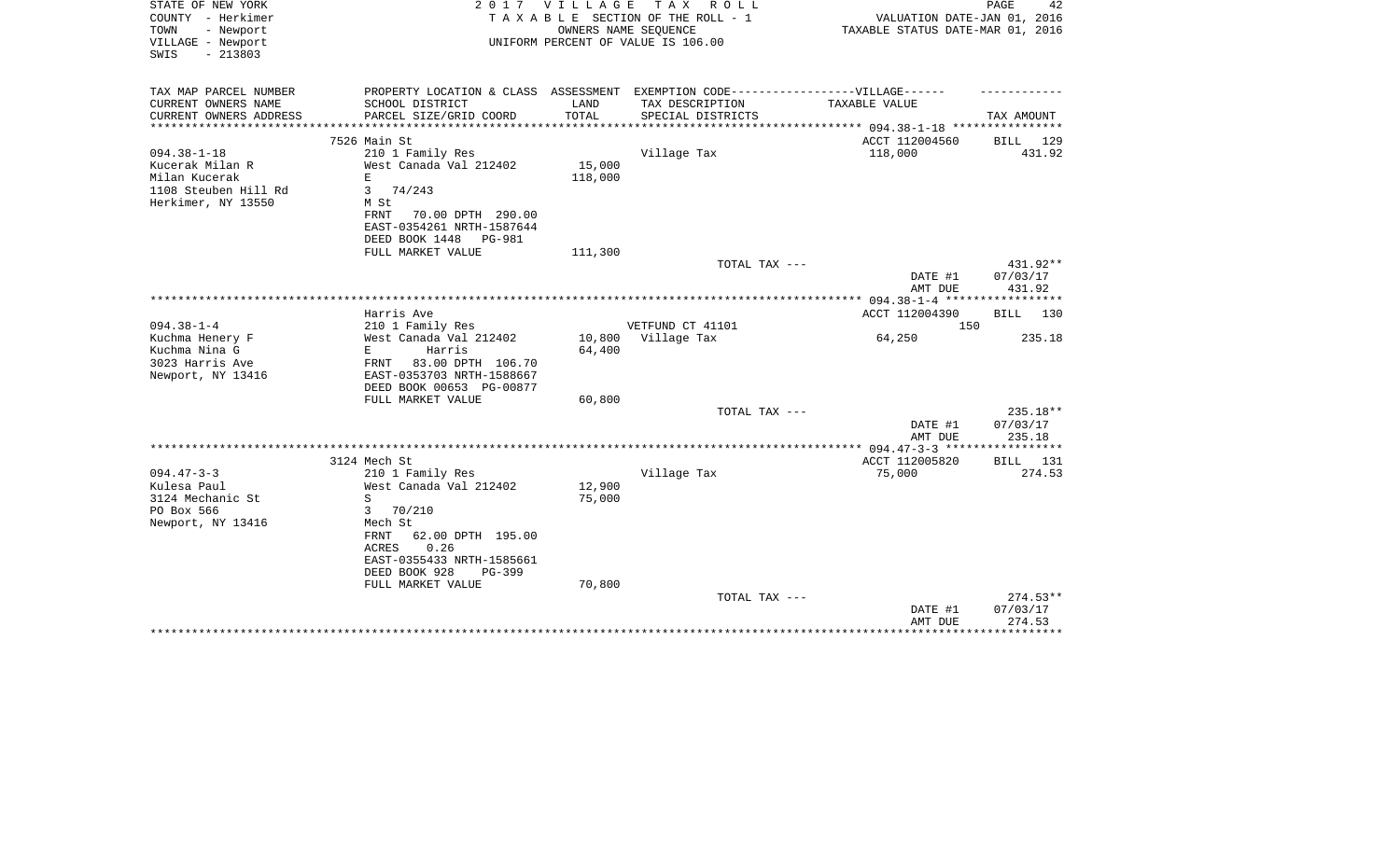| STATE OF NEW YORK<br>COUNTY - Herkimer<br>TOWN<br>- Newport | 2 0 1 7                                                                           | T A X<br>V I L L A G E<br>R O L L<br>TAXABLE SECTION OF THE ROLL - 1<br>OWNERS NAME SEQUENCE |                                    |                          | PAGE<br>43<br>VALUATION DATE-JAN 01, 2016<br>TAXABLE STATUS DATE-MAR 01, 2016 |  |  |
|-------------------------------------------------------------|-----------------------------------------------------------------------------------|----------------------------------------------------------------------------------------------|------------------------------------|--------------------------|-------------------------------------------------------------------------------|--|--|
| VILLAGE - Newport<br>SWIS<br>$-213803$                      |                                                                                   |                                                                                              | UNIFORM PERCENT OF VALUE IS 106.00 |                          |                                                                               |  |  |
| TAX MAP PARCEL NUMBER                                       | PROPERTY LOCATION & CLASS ASSESSMENT EXEMPTION CODE-----------------VILLAGE------ |                                                                                              |                                    |                          |                                                                               |  |  |
| CURRENT OWNERS NAME                                         | SCHOOL DISTRICT                                                                   | LAND                                                                                         | TAX DESCRIPTION                    | <b>TAXABLE VALUE</b>     |                                                                               |  |  |
| CURRENT OWNERS ADDRESS<br>**********************            | PARCEL SIZE/GRID COORD                                                            | TOTAL                                                                                        | SPECIAL DISTRICTS                  |                          | TAX AMOUNT                                                                    |  |  |
|                                                             | 3153 Mech St                                                                      |                                                                                              |                                    | ACCT 112005940           | BILL 132                                                                      |  |  |
| $094.47 - 2 - 13$                                           | 210 1 Family Res                                                                  |                                                                                              | Village Tax                        | 61,000                   | 223.28                                                                        |  |  |
| LaClaire Joseph F II                                        | West Canada Val 212402                                                            | 10,800                                                                                       |                                    |                          |                                                                               |  |  |
| 3153 Mech St                                                | N                                                                                 | 61,000                                                                                       |                                    |                          |                                                                               |  |  |
| Newport, NY 13416                                           | $\mathbf{3}$<br>84/120                                                            |                                                                                              |                                    |                          |                                                                               |  |  |
|                                                             | Mech St                                                                           |                                                                                              |                                    |                          |                                                                               |  |  |
|                                                             | FRNT<br>49.00 DPTH 105.00                                                         |                                                                                              |                                    |                          |                                                                               |  |  |
|                                                             | EAST-0355950 NRTH-1585918                                                         |                                                                                              |                                    |                          |                                                                               |  |  |
|                                                             | DEED BOOK 1200<br>PG-760                                                          |                                                                                              |                                    |                          |                                                                               |  |  |
|                                                             | FULL MARKET VALUE                                                                 | 57,500                                                                                       |                                    |                          |                                                                               |  |  |
|                                                             |                                                                                   |                                                                                              | TOTAL TAX ---                      |                          | 223.28**                                                                      |  |  |
|                                                             |                                                                                   |                                                                                              |                                    | DATE #1<br>AMT DUE       | 07/03/17<br>223.28                                                            |  |  |
|                                                             |                                                                                   |                                                                                              |                                    | ** $094.46 - 1 - 37$ **  | *********                                                                     |  |  |
|                                                             | 7387 West St                                                                      |                                                                                              |                                    | ACCT 112000095           | <b>BILL</b><br>133                                                            |  |  |
| $094.46 - 1 - 37$                                           | 210 1 Family Res                                                                  |                                                                                              | Village Tax                        | 125,000                  | 457.54                                                                        |  |  |
| Lang Gregory                                                | West Canada Val 212402                                                            | 16,600                                                                                       |                                    |                          |                                                                               |  |  |
| Lang Patricia                                               | E                                                                                 | 125,000                                                                                      |                                    |                          |                                                                               |  |  |
| 7387 West St                                                | 3 134X230-.703A                                                                   |                                                                                              |                                    |                          |                                                                               |  |  |
| PO Box 524                                                  | West St                                                                           |                                                                                              |                                    |                          |                                                                               |  |  |
| Newport, NY 13416                                           | FRNT 136.00 DPTH 215.00                                                           |                                                                                              |                                    |                          |                                                                               |  |  |
|                                                             | ACRES<br>$0.62$ BANK<br>074                                                       |                                                                                              |                                    |                          |                                                                               |  |  |
|                                                             | EAST-0354014 NRTH-1585232<br>DEED BOOK 731<br>PG-333                              |                                                                                              |                                    |                          |                                                                               |  |  |
|                                                             | FULL MARKET VALUE                                                                 | 117,900                                                                                      |                                    |                          |                                                                               |  |  |
|                                                             |                                                                                   |                                                                                              | TOTAL TAX ---                      |                          | 457.54**                                                                      |  |  |
|                                                             |                                                                                   |                                                                                              |                                    | DATE #1                  | 07/03/17                                                                      |  |  |
|                                                             |                                                                                   |                                                                                              |                                    | AMT DUE                  | 457.54                                                                        |  |  |
|                                                             |                                                                                   |                                                                                              |                                    | ** $094.47 - 1 - 20$ *** | **********                                                                    |  |  |
|                                                             | 7421 Main St                                                                      |                                                                                              |                                    | ACCT 112006090           | BILL 134                                                                      |  |  |
| $094.47 - 1 - 20$                                           | 210 1 Family Res                                                                  |                                                                                              | Village Tax                        | 68,400                   | 250.37                                                                        |  |  |
| Lawless Paul                                                | West Canada Val 212402                                                            | 12,300                                                                                       |                                    |                          |                                                                               |  |  |
| 7421 Main St<br>PO Box 289                                  | W<br>3                                                                            | 68,400                                                                                       |                                    |                          |                                                                               |  |  |
| Newport, NY 13416                                           | 54/70<br>M St                                                                     |                                                                                              |                                    |                          |                                                                               |  |  |
|                                                             | FRNT<br>59.00 DPTH 180.00                                                         |                                                                                              |                                    |                          |                                                                               |  |  |
|                                                             | $0.22$ BANK<br>ACRES<br>184                                                       |                                                                                              |                                    |                          |                                                                               |  |  |
|                                                             | EAST-0354994 NRTH-1585540                                                         |                                                                                              |                                    |                          |                                                                               |  |  |
|                                                             | DEED BOOK 884<br>$PG-250$                                                         |                                                                                              |                                    |                          |                                                                               |  |  |
|                                                             | FULL MARKET VALUE                                                                 | 64,500                                                                                       |                                    |                          |                                                                               |  |  |
|                                                             |                                                                                   |                                                                                              | TOTAL TAX ---                      |                          | 250.37**                                                                      |  |  |
|                                                             |                                                                                   |                                                                                              |                                    | DATE #1                  | 07/03/17                                                                      |  |  |
|                                                             |                                                                                   |                                                                                              |                                    | AMT DUE                  | 250.37                                                                        |  |  |
|                                                             |                                                                                   |                                                                                              |                                    |                          |                                                                               |  |  |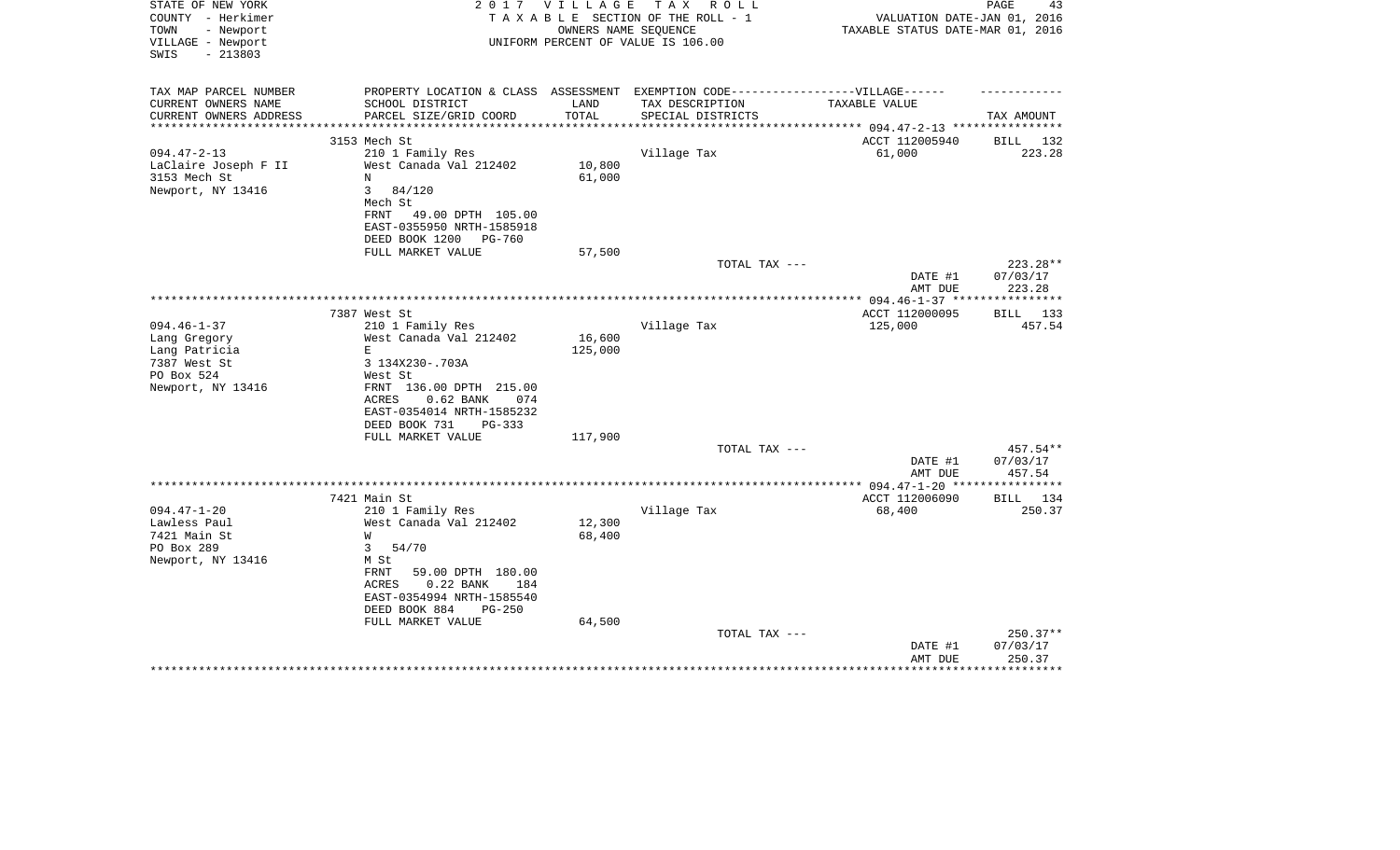| STATE OF NEW YORK<br>2017 VILLAGE<br>COUNTY - Herkimer |                                                                                  |        | T A X<br>R O L L<br>TAXABLE SECTION OF THE ROLL - 1 | PAGE<br>44<br>VALUATION DATE-JAN 01, 2016 |                       |  |
|--------------------------------------------------------|----------------------------------------------------------------------------------|--------|-----------------------------------------------------|-------------------------------------------|-----------------------|--|
| TOWN<br>- Newport                                      |                                                                                  |        | OWNERS NAME SEQUENCE                                | TAXABLE STATUS DATE-MAR 01, 2016          |                       |  |
| VILLAGE - Newport<br>$-213803$<br>SWIS                 |                                                                                  |        | UNIFORM PERCENT OF VALUE IS 106.00                  |                                           |                       |  |
| TAX MAP PARCEL NUMBER                                  | PROPERTY LOCATION & CLASS ASSESSMENT EXEMPTION CODE----------------VILLAGE------ |        |                                                     |                                           |                       |  |
| CURRENT OWNERS NAME                                    | SCHOOL DISTRICT                                                                  | LAND   | TAX DESCRIPTION                                     | TAXABLE VALUE                             |                       |  |
| CURRENT OWNERS ADDRESS                                 | PARCEL SIZE/GRID COORD                                                           | TOTAL  | SPECIAL DISTRICTS                                   |                                           | TAX AMOUNT            |  |
| *******************                                    | 3118 School St                                                                   |        |                                                     |                                           |                       |  |
| $094.47 - 2 - 38$                                      | 210 1 Family Res                                                                 |        | Village Tax                                         | ACCT 112004500<br>75,000                  | BILL<br>135<br>274.53 |  |
| Leon Mildred                                           | West Canada Val 212402                                                           | 10,800 |                                                     |                                           |                       |  |
| 3118 School St                                         | S                                                                                | 75,000 |                                                     |                                           |                       |  |
| PO Box 515                                             | School St                                                                        |        |                                                     |                                           |                       |  |
| Newport, NY 13416                                      | FRNT<br>52.00 DPTH 104.00                                                        |        |                                                     |                                           |                       |  |
|                                                        | EAST-0355349 NRTH-1586218                                                        |        |                                                     |                                           |                       |  |
| PRIOR OWNER ON 3/01/2016                               | DEED BOOK 2017<br>PG-89                                                          |        |                                                     |                                           |                       |  |
| Sterusky Locille M                                     | FULL MARKET VALUE                                                                | 70,800 | TOTAL TAX ---                                       |                                           | $274.53**$            |  |
|                                                        |                                                                                  |        |                                                     | DATE #1                                   | 07/03/17              |  |
|                                                        |                                                                                  |        |                                                     | AMT DUE                                   | 274.53                |  |
|                                                        |                                                                                  |        |                                                     |                                           |                       |  |
|                                                        | 3150 Mechanic St                                                                 |        |                                                     | ACCT 112003930                            | <b>BILL</b> 136       |  |
| $094.47 - 3 - 11.1$                                    | 210 1 Family Res                                                                 |        | Village Tax                                         | 95,200                                    | 348.46                |  |
| Lesniak Jean W                                         | West Canada Val 212402                                                           | 22,200 |                                                     |                                           |                       |  |
| 3150 Mechanic St<br>PO Box 472                         | Mechanic St<br>ACRES                                                             | 95,200 |                                                     |                                           |                       |  |
| Newport, NY 13416                                      | 2.10<br>EAST-0355987 NRTH-1585617                                                |        |                                                     |                                           |                       |  |
|                                                        | DEED BOOK 924<br>PG-436                                                          |        |                                                     |                                           |                       |  |
|                                                        | FULL MARKET VALUE                                                                | 89,800 |                                                     |                                           |                       |  |
|                                                        |                                                                                  |        | TOTAL TAX ---                                       |                                           | 348.46**              |  |
|                                                        |                                                                                  |        |                                                     | DATE #1                                   | 07/03/17              |  |
|                                                        |                                                                                  |        |                                                     | AMT DUE                                   | 348.46                |  |
|                                                        |                                                                                  |        |                                                     | ************** 094.46-1-39 ***            | *************         |  |
| $094.46 - 1 - 39$                                      | 7379 West St<br>210 1 Family Res                                                 |        | Village Tax                                         | ACCT 112005010<br>78,500                  | 137<br>BILL<br>287.34 |  |
| Lewandrowski Noreen                                    | West Canada Val 212402                                                           | 15,700 |                                                     |                                           |                       |  |
| 7379 West St                                           | W                                                                                | 78,500 |                                                     |                                           |                       |  |
| PO Box 467                                             | 3<br>30/80                                                                       |        |                                                     |                                           |                       |  |
| Newport, NY 13416                                      | W St                                                                             |        |                                                     |                                           |                       |  |
|                                                        | FRNT 135.00 DPTH 185.00                                                          |        |                                                     |                                           |                       |  |
|                                                        | ACRES<br>0.54<br>EAST-0354090 NRTH-1585130                                       |        |                                                     |                                           |                       |  |
|                                                        | DEED BOOK 1138<br>PG-371                                                         |        |                                                     |                                           |                       |  |
|                                                        | FULL MARKET VALUE                                                                | 74,100 |                                                     |                                           |                       |  |
|                                                        |                                                                                  |        | TOTAL TAX ---                                       |                                           | 287.34**              |  |
|                                                        |                                                                                  |        |                                                     | DATE #1                                   | 07/03/17              |  |
|                                                        |                                                                                  |        |                                                     | AMT DUE                                   | 287.34                |  |
|                                                        |                                                                                  |        |                                                     | ****** 094.47-2-7 ******************      |                       |  |
| $094.47 - 2 - 7$                                       | 7472 East St<br>210 1 Family Res                                                 |        | Village Tax                                         | ACCT 112003570<br>77,900                  | BILL 138<br>285.14    |  |
| Lewis Thomas J                                         | West Canada Val 212402                                                           | 12,600 |                                                     |                                           |                       |  |
| Lewis Shirley I                                        | Е                                                                                | 77,900 |                                                     |                                           |                       |  |
| 7472 East St                                           | 50x209.80                                                                        |        |                                                     |                                           |                       |  |
| Newport, NY 13416                                      | E St                                                                             |        |                                                     |                                           |                       |  |
|                                                        | FRNT<br>50.00 DPTH 209.80                                                        |        |                                                     |                                           |                       |  |
|                                                        | 184<br>BANK                                                                      |        |                                                     |                                           |                       |  |
|                                                        | EAST-0355397 NRTH-1586613<br>DEED BOOK 894<br>PG-102                             |        |                                                     |                                           |                       |  |
|                                                        | FULL MARKET VALUE                                                                | 73,500 |                                                     |                                           |                       |  |
|                                                        |                                                                                  |        | TOTAL TAX ---                                       |                                           | 285.14**              |  |
|                                                        |                                                                                  |        |                                                     | DATE #1                                   | 07/03/17              |  |
|                                                        |                                                                                  |        |                                                     | AMT DUE                                   | 285.14                |  |
|                                                        |                                                                                  |        |                                                     |                                           |                       |  |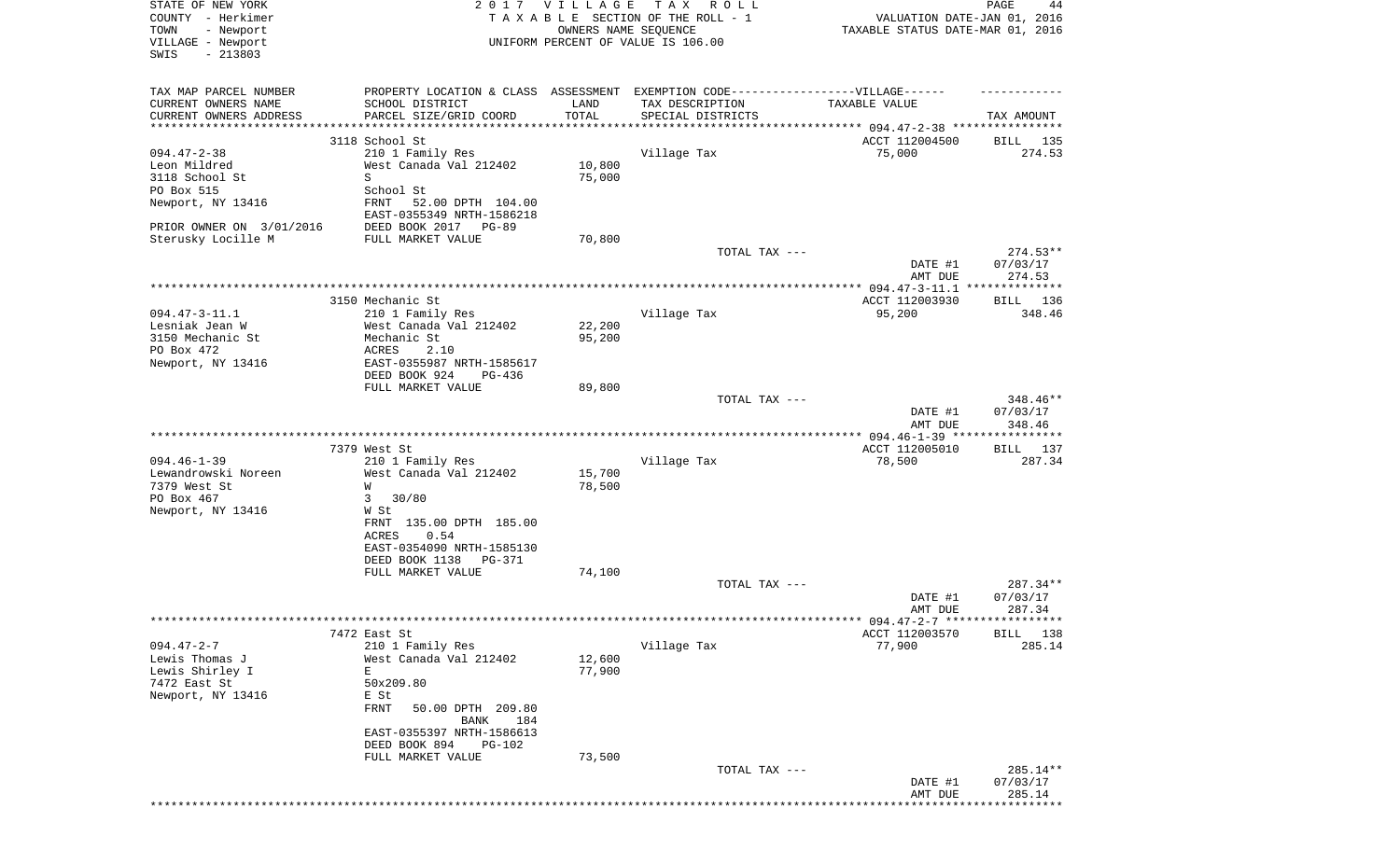| STATE OF NEW YORK<br>COUNTY - Herkimer<br>TOWN<br>- Newport<br>VILLAGE - Newport | 2017                                                                              | VILLAGE           | T A X<br>R O L L<br>TAXABLE SECTION OF THE ROLL - 1<br>OWNERS NAME SEQUENCE<br>UNIFORM PERCENT OF VALUE IS 106.00 | VALUATION DATE-JAN 01, 2016<br>TAXABLE STATUS DATE-MAR 01, 2016 | PAGE<br>45             |
|----------------------------------------------------------------------------------|-----------------------------------------------------------------------------------|-------------------|-------------------------------------------------------------------------------------------------------------------|-----------------------------------------------------------------|------------------------|
| $-213803$<br>SWIS                                                                |                                                                                   |                   |                                                                                                                   |                                                                 |                        |
| TAX MAP PARCEL NUMBER                                                            | PROPERTY LOCATION & CLASS ASSESSMENT EXEMPTION CODE-----------------VILLAGE------ |                   |                                                                                                                   |                                                                 |                        |
| CURRENT OWNERS NAME                                                              | SCHOOL DISTRICT                                                                   | LAND              | TAX DESCRIPTION                                                                                                   | TAXABLE VALUE                                                   |                        |
| CURRENT OWNERS ADDRESS                                                           | PARCEL SIZE/GRID COORD                                                            | TOTAL             | SPECIAL DISTRICTS                                                                                                 |                                                                 | TAX AMOUNT             |
|                                                                                  | 3101 North St                                                                     |                   |                                                                                                                   | ACCT 112000630                                                  | BILL 139               |
| $094.39 - 1 - 8$                                                                 | 210 1 Family Res                                                                  |                   | Village Tax                                                                                                       | 68,500                                                          | 250.73                 |
| Lynch Janine L                                                                   | West Canada Val 212402                                                            | 12,800            |                                                                                                                   |                                                                 |                        |
| 3101 North St                                                                    | N                                                                                 | 68,500            |                                                                                                                   |                                                                 |                        |
| Newport, NY 13416                                                                | 150/50<br>3<br>N St                                                               |                   |                                                                                                                   |                                                                 |                        |
|                                                                                  | FRNT<br>65.80 DPTH 150.00                                                         |                   |                                                                                                                   |                                                                 |                        |
|                                                                                  | EAST-0355035 NRTH-1588238                                                         |                   |                                                                                                                   |                                                                 |                        |
|                                                                                  | DEED BOOK 1279<br>$PG-528$                                                        |                   |                                                                                                                   |                                                                 |                        |
|                                                                                  | FULL MARKET VALUE                                                                 | 64,600            |                                                                                                                   |                                                                 |                        |
|                                                                                  |                                                                                   |                   | TOTAL TAX ---                                                                                                     | DATE #1                                                         | $250.73**$<br>07/03/17 |
|                                                                                  |                                                                                   |                   |                                                                                                                   | AMT DUE                                                         | 250.73                 |
|                                                                                  |                                                                                   |                   |                                                                                                                   |                                                                 |                        |
|                                                                                  | 3069 North St                                                                     |                   |                                                                                                                   | ACCT 112005730                                                  | BILL 140               |
| $094.38 - 1 - 9$                                                                 | 210 1 Family Res                                                                  |                   | Village Tax                                                                                                       | 120,000                                                         | 439.24                 |
| Madderom Andrew J<br>577 Platform Rd                                             | West Canada Val 212402<br>N                                                       | 19,300<br>120,000 |                                                                                                                   |                                                                 |                        |
| Newport, NY 13416                                                                | No St                                                                             |                   |                                                                                                                   |                                                                 |                        |
|                                                                                  | FRNT 100.00 DPTH 429.00                                                           |                   |                                                                                                                   |                                                                 |                        |
|                                                                                  | 0.85<br>ACRES                                                                     |                   |                                                                                                                   |                                                                 |                        |
|                                                                                  | EAST-0354500 NRTH-1588277                                                         |                   |                                                                                                                   |                                                                 |                        |
|                                                                                  | DEED BOOK 1419<br><b>PG-519</b><br>FULL MARKET VALUE                              | 113,200           |                                                                                                                   |                                                                 |                        |
|                                                                                  |                                                                                   |                   | TOTAL TAX ---                                                                                                     |                                                                 | $439.24**$             |
|                                                                                  |                                                                                   |                   |                                                                                                                   | DATE #1                                                         | 07/03/17               |
|                                                                                  |                                                                                   |                   |                                                                                                                   | AMT DUE                                                         | 439.24                 |
|                                                                                  |                                                                                   |                   |                                                                                                                   |                                                                 |                        |
| $094.47 - 3 - 21$                                                                | 7396 Main St<br>210 1 Family Res                                                  |                   | Village Tax                                                                                                       | ACCT 112004230<br>79,700                                        | BILL 141<br>291.73     |
| Mahardy Patricia                                                                 | West Canada Val 212402                                                            | 14,200            |                                                                                                                   |                                                                 |                        |
| 7396 Main St                                                                     | $\mathbf E$                                                                       | 79,700            |                                                                                                                   |                                                                 |                        |
| PO Box 323                                                                       | 3<br>80/114                                                                       |                   |                                                                                                                   |                                                                 |                        |
| Newport, NY 13416                                                                | M St                                                                              |                   |                                                                                                                   |                                                                 |                        |
|                                                                                  | 60.00 DPTH 280.00<br>FRNT<br>EAST-0355448 NRTH-1585211                            |                   |                                                                                                                   |                                                                 |                        |
|                                                                                  | DEED BOOK 1538<br>$PG-719$                                                        |                   |                                                                                                                   |                                                                 |                        |
|                                                                                  | FULL MARKET VALUE                                                                 | 75,200            |                                                                                                                   |                                                                 |                        |
|                                                                                  |                                                                                   |                   | TOTAL TAX ---                                                                                                     |                                                                 | $291.73**$             |
|                                                                                  |                                                                                   |                   |                                                                                                                   | DATE #1                                                         | 07/03/17               |
|                                                                                  |                                                                                   |                   |                                                                                                                   | AMT DUE                                                         | 291.73<br>***********  |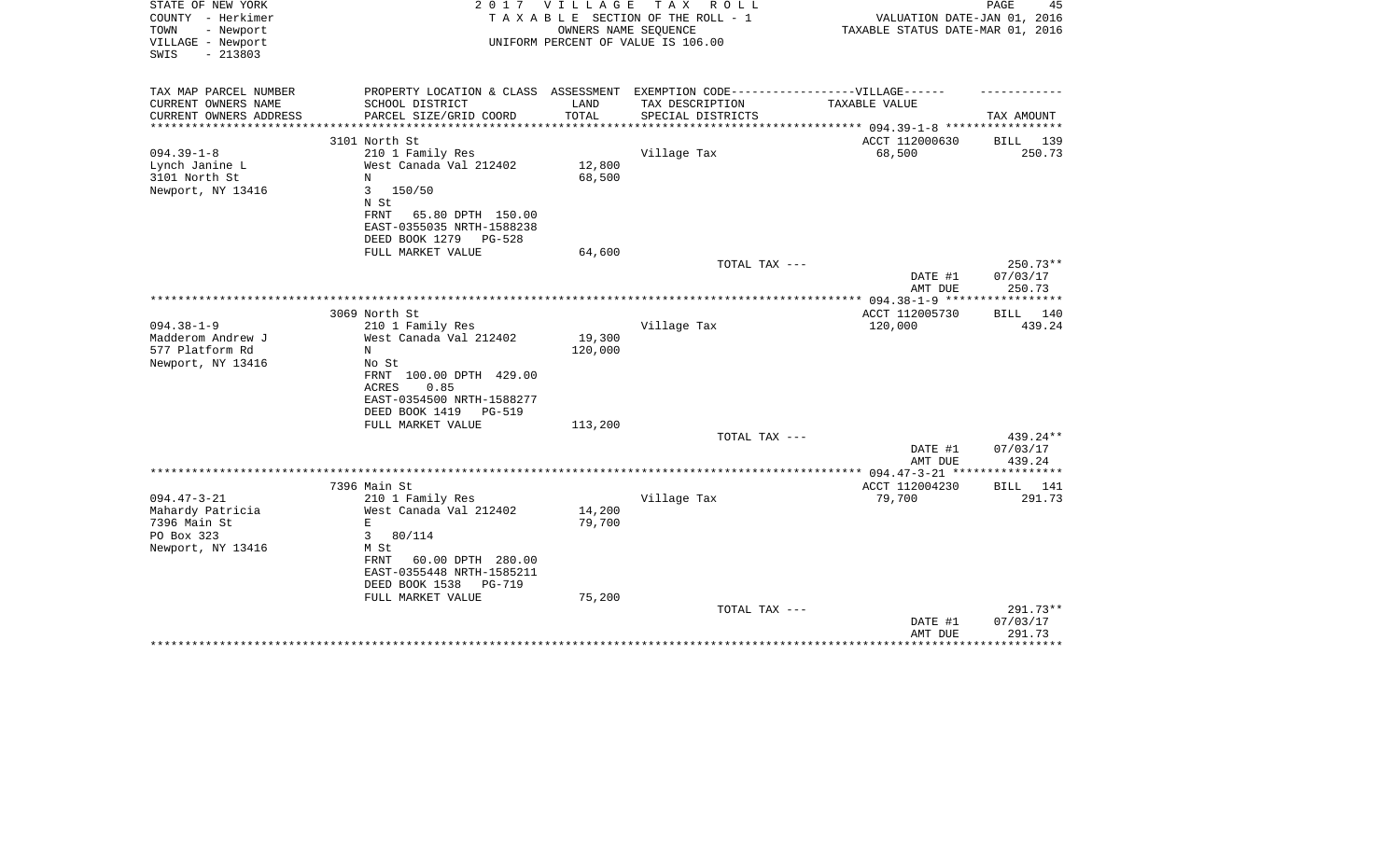| STATE OF NEW YORK<br>COUNTY - Herkimer<br>- Newport<br>TOWN<br>VILLAGE - Newport<br>SWIS<br>$-213803$ | 2 0 1 7                                                                           | V I L L A G E                | TAX ROLL<br>TAXABLE SECTION OF THE ROLL - 1<br>OWNERS NAME SEQUENCE<br>UNIFORM PERCENT OF VALUE IS 106.00 | VALUATION DATE-JAN 01, 2016<br>TAXABLE STATUS DATE-MAR 01, 2016 | PAGE<br>46             |
|-------------------------------------------------------------------------------------------------------|-----------------------------------------------------------------------------------|------------------------------|-----------------------------------------------------------------------------------------------------------|-----------------------------------------------------------------|------------------------|
| TAX MAP PARCEL NUMBER                                                                                 | PROPERTY LOCATION & CLASS ASSESSMENT EXEMPTION CODE-----------------VILLAGE------ |                              |                                                                                                           |                                                                 |                        |
| CURRENT OWNERS NAME<br>CURRENT OWNERS ADDRESS<br>****************                                     | SCHOOL DISTRICT<br>PARCEL SIZE/GRID COORD                                         | LAND<br>TOTAL<br>*********** | TAX DESCRIPTION<br>SPECIAL DISTRICTS                                                                      | TAXABLE VALUE                                                   | TAX AMOUNT             |
|                                                                                                       | Main St                                                                           |                              |                                                                                                           | ******************** 094.38-1-2.1 **********<br>ACCT 112010020  | 142<br>BILL            |
| $094.38 - 1 - 2.1$                                                                                    | 486 Mini-mart                                                                     |                              | Village Tax                                                                                               | 420,000                                                         | 1,537.34               |
| Marko Carson                                                                                          | West Canada Val 212402                                                            | 22,000                       |                                                                                                           |                                                                 |                        |
| Rte 28                                                                                                | E                                                                                 | 420,000                      |                                                                                                           |                                                                 |                        |
| PO Box 509                                                                                            | 10 1A                                                                             |                              |                                                                                                           |                                                                 |                        |
| Newport, NY 13416                                                                                     | M St                                                                              |                              |                                                                                                           |                                                                 |                        |
|                                                                                                       | FRNT 220.00 DPTH 100.00                                                           |                              |                                                                                                           |                                                                 |                        |
|                                                                                                       | 1.00<br>ACRES                                                                     |                              |                                                                                                           |                                                                 |                        |
|                                                                                                       | EAST-0353511 NRTH-1588533                                                         |                              |                                                                                                           |                                                                 |                        |
|                                                                                                       | DEED BOOK 730<br>$PG-3$                                                           |                              |                                                                                                           |                                                                 |                        |
|                                                                                                       | FULL MARKET VALUE                                                                 | 396,200                      |                                                                                                           |                                                                 |                        |
|                                                                                                       |                                                                                   |                              | TOTAL TAX ---                                                                                             | DATE #1                                                         | 1,537.34**<br>07/03/17 |
|                                                                                                       |                                                                                   |                              |                                                                                                           | AMT DUE                                                         | 1,537.34               |
|                                                                                                       |                                                                                   |                              |                                                                                                           |                                                                 |                        |
|                                                                                                       | First St                                                                          |                              |                                                                                                           |                                                                 | <b>BILL</b><br>143     |
| $094.38 - 1 - 2.2$                                                                                    | 311 Res vac land                                                                  |                              | Village Tax                                                                                               | 5,500                                                           | 20.13                  |
| Marko Pamela A                                                                                        | West Canada Val 212402                                                            | 5,500                        |                                                                                                           |                                                                 |                        |
| 3015 Harris Ave                                                                                       | North                                                                             | 5,500                        |                                                                                                           |                                                                 |                        |
| Newport, NY 13416-1718                                                                                | 100x118                                                                           |                              |                                                                                                           |                                                                 |                        |
|                                                                                                       | First St<br>FRNT 100.00 DPTH 118.00                                               |                              |                                                                                                           |                                                                 |                        |
|                                                                                                       | EAST-0353512 NRTH-1588636                                                         |                              |                                                                                                           |                                                                 |                        |
|                                                                                                       | DEED BOOK 902<br><b>PG-541</b>                                                    |                              |                                                                                                           |                                                                 |                        |
|                                                                                                       | FULL MARKET VALUE                                                                 | 5,200                        |                                                                                                           |                                                                 |                        |
|                                                                                                       |                                                                                   |                              | TOTAL TAX ---                                                                                             |                                                                 | $20.13**$              |
|                                                                                                       |                                                                                   |                              |                                                                                                           | DATE #1                                                         | 07/03/17               |
|                                                                                                       |                                                                                   |                              |                                                                                                           | AMT DUE                                                         | 20.13                  |
|                                                                                                       |                                                                                   |                              |                                                                                                           |                                                                 |                        |
|                                                                                                       | 3015 Harris Ave                                                                   |                              |                                                                                                           | ACCT 112010470                                                  | BILL 144               |
| $094.38 - 1 - 3$                                                                                      | 210 1 Family Res                                                                  |                              | Village Tax                                                                                               | 80,000                                                          | 292.83                 |
| Marko Pamela A                                                                                        | West Canada Val 212402                                                            | 12,800                       |                                                                                                           |                                                                 |                        |
| 3015 Harris Ave                                                                                       | N                                                                                 | 80,000                       |                                                                                                           |                                                                 |                        |
| Newport, NY 13416                                                                                     | 3<br>60/100                                                                       |                              |                                                                                                           |                                                                 |                        |
|                                                                                                       | Harris Ave                                                                        |                              |                                                                                                           |                                                                 |                        |
|                                                                                                       | FRNT 100.00 DPTH 110.00                                                           |                              |                                                                                                           |                                                                 |                        |
|                                                                                                       | EAST-0353607 NRTH-1588600                                                         |                              |                                                                                                           |                                                                 |                        |
|                                                                                                       | DEED BOOK 902<br>PG-541<br>FULL MARKET VALUE                                      | 75,500                       |                                                                                                           |                                                                 |                        |
|                                                                                                       |                                                                                   |                              | TOTAL TAX ---                                                                                             |                                                                 | 292.83**               |
|                                                                                                       |                                                                                   |                              |                                                                                                           | DATE #1                                                         | 07/03/17               |
|                                                                                                       |                                                                                   |                              |                                                                                                           | AMT DUE                                                         | 292.83                 |
|                                                                                                       |                                                                                   |                              |                                                                                                           |                                                                 | ************           |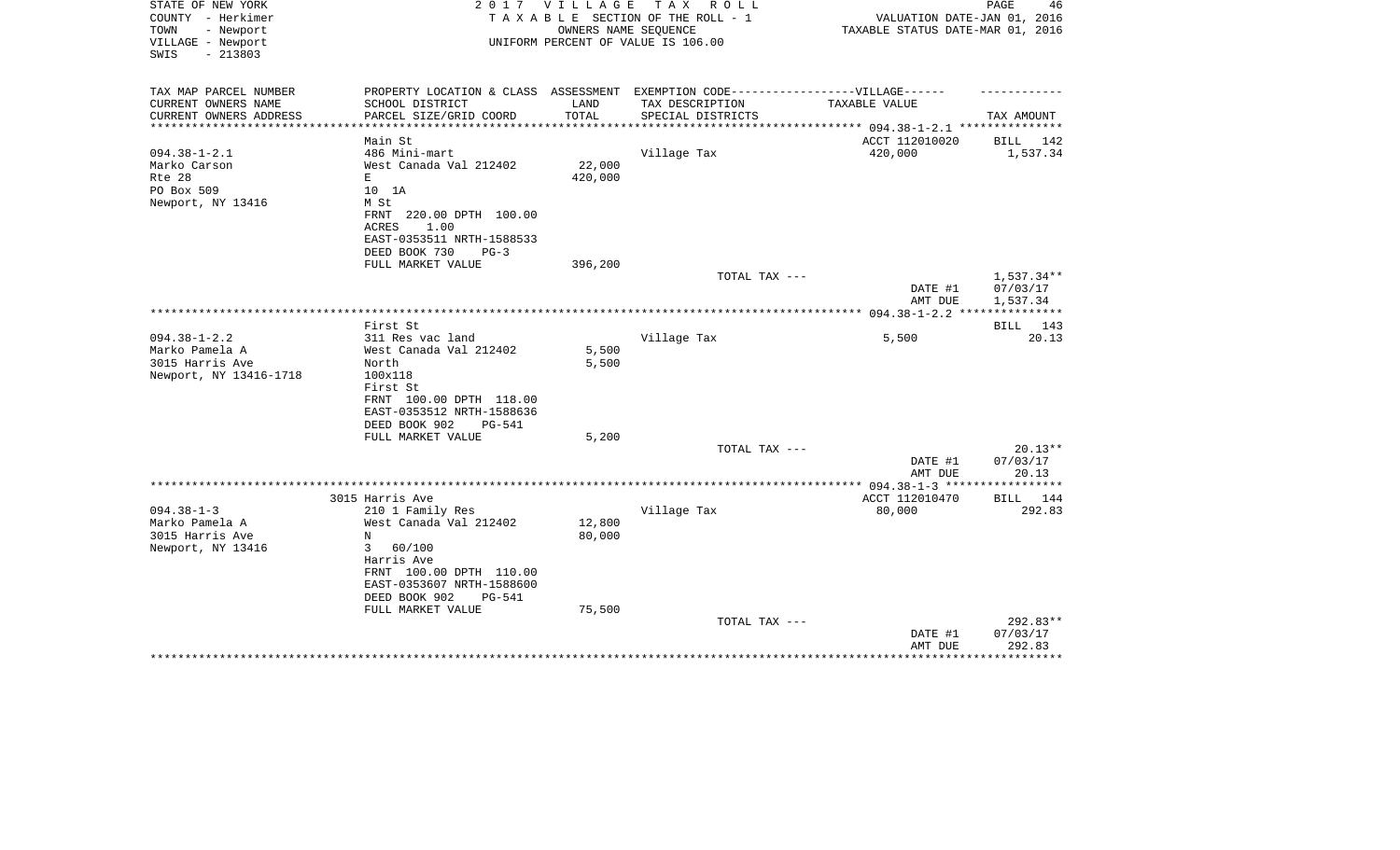| STATE OF NEW YORK<br>COUNTY - Herkimer<br>- Newport<br>TOWN<br>VILLAGE - Newport<br>$-213803$<br>SWIS | 2017                                                                                       | VILLAGE<br>OWNERS NAME SEQUENCE | T A X<br>R O L L<br>TAXABLE SECTION OF THE ROLL - 1<br>UNIFORM PERCENT OF VALUE IS 106.00 | VALUATION DATE-JAN 01, 2016<br>TAXABLE STATUS DATE-MAR 01, 2016 | PAGE<br>47                       |
|-------------------------------------------------------------------------------------------------------|--------------------------------------------------------------------------------------------|---------------------------------|-------------------------------------------------------------------------------------------|-----------------------------------------------------------------|----------------------------------|
| TAX MAP PARCEL NUMBER<br>CURRENT OWNERS NAME                                                          | PROPERTY LOCATION & CLASS ASSESSMENT<br>SCHOOL DISTRICT                                    | LAND                            | EXEMPTION CODE------------------VILLAGE------<br>TAX DESCRIPTION                          | TAXABLE VALUE                                                   |                                  |
| CURRENT OWNERS ADDRESS<br>********************                                                        | PARCEL SIZE/GRID COORD                                                                     | TOTAL                           | SPECIAL DISTRICTS                                                                         | **************************** 094.38-1-1 *****************       | TAX AMOUNT                       |
|                                                                                                       | Main St                                                                                    |                                 |                                                                                           | ACCT 112005080                                                  | BILL<br>145                      |
| $094.38 - 1 - 1$<br>Marko Richard<br>Marko Patricia<br>7594 Main St                                   | 331 Com vac w/im<br>West Canada Val 212402<br>62% of apartment house<br>on town 094.1-1-17 | 7,000<br>63,000                 | Village Tax                                                                               | 63,000                                                          | 230.60                           |
| Newport, NY 13416                                                                                     | FRNT 285.00 DPTH 146.00<br>ACRES<br>0.54<br>EAST-0353348 NRTH-1588620                      |                                 |                                                                                           |                                                                 |                                  |
|                                                                                                       | DEED BOOK 1482<br>PG-497<br>FULL MARKET VALUE                                              | 59,400                          |                                                                                           |                                                                 |                                  |
|                                                                                                       |                                                                                            |                                 | TOTAL TAX ---                                                                             | DATE #1                                                         | 230.60**<br>07/03/17             |
|                                                                                                       |                                                                                            |                                 |                                                                                           | AMT DUE                                                         | 230.60                           |
|                                                                                                       | 7304 West St                                                                               |                                 |                                                                                           | ACCT 112000900                                                  | BILL<br>146                      |
| $094.54 - 1 - 3.1$                                                                                    | 210 1 Family Res                                                                           |                                 | Village Tax                                                                               | 118,100                                                         | 432.29                           |
| Maxwell Daniel                                                                                        | West Canada Val 212402                                                                     | 22,300                          |                                                                                           |                                                                 |                                  |
| 7304 West St                                                                                          | 3<br>Е                                                                                     | 118,100                         |                                                                                           |                                                                 |                                  |
| PO Box 162                                                                                            | 3.44a                                                                                      |                                 |                                                                                           |                                                                 |                                  |
| Newport, NY 13416                                                                                     | W St<br>ACRES<br>2.20                                                                      |                                 |                                                                                           |                                                                 |                                  |
|                                                                                                       | EAST-0354799 NRTH-1583986<br>DEED BOOK 1272<br>PG-525                                      |                                 |                                                                                           |                                                                 |                                  |
|                                                                                                       | FULL MARKET VALUE                                                                          | 111,415                         |                                                                                           |                                                                 |                                  |
|                                                                                                       |                                                                                            |                                 | TOTAL TAX ---                                                                             | DATE #1                                                         | 432.29**<br>07/03/17             |
|                                                                                                       |                                                                                            |                                 |                                                                                           | AMT DUE<br>**** $094.38 - 1 - 12.2$ **                          | 432.29<br>***********            |
|                                                                                                       | 3051 North St                                                                              |                                 |                                                                                           | ACCT 112002100                                                  | BILL 147                         |
| $094.38 - 1 - 12.2$                                                                                   | 210 1 Family Res                                                                           |                                 | Village Tax                                                                               | 185,000                                                         | 677.16                           |
| McEvoy Michael                                                                                        | West Canada Val 212402                                                                     | 21,100                          |                                                                                           |                                                                 |                                  |
| McEvoy Kathleen<br>PO Box 336                                                                         | FRNT 161.00 DPTH 280.00<br>ACRES<br>1.00                                                   | 185,000                         |                                                                                           |                                                                 |                                  |
| Newport, NY 13416                                                                                     | EAST-0354168 NRTH-1588175<br>DEED BOOK 843<br>PG-167                                       |                                 |                                                                                           |                                                                 |                                  |
|                                                                                                       | FULL MARKET VALUE                                                                          | 174,500                         |                                                                                           |                                                                 |                                  |
|                                                                                                       |                                                                                            |                                 | TOTAL TAX ---                                                                             | DATE #1                                                         | $677.16**$<br>07/03/17<br>677.16 |
|                                                                                                       |                                                                                            |                                 |                                                                                           | AMT DUE<br>********** 094.38-1-12.3 **************              |                                  |
|                                                                                                       | North St                                                                                   |                                 |                                                                                           |                                                                 | <b>BILL</b><br>148               |
| $094.38 - 1 - 12.3$                                                                                   | 311 Res vac land                                                                           |                                 | Village Tax                                                                               | 3,700                                                           | 13.54                            |
| McEvoy Michael                                                                                        | West Canada Val 212402                                                                     | 3,700                           |                                                                                           |                                                                 |                                  |
| McEvoy Kathleen<br>PO Box 336                                                                         | 19.00 DPTH 271.00<br>FRNT<br>ACRES<br>0.18                                                 | 3,700                           |                                                                                           |                                                                 |                                  |
| Newport, NY 13416                                                                                     | EAST-0354085 NRTH-1588161<br>DEED BOOK 900<br><b>PG-681</b>                                |                                 |                                                                                           |                                                                 |                                  |
|                                                                                                       | FULL MARKET VALUE                                                                          | 3,500                           |                                                                                           |                                                                 |                                  |
|                                                                                                       |                                                                                            |                                 | TOTAL TAX ---                                                                             | DATE #1                                                         | 13.54**<br>07/03/17              |
|                                                                                                       |                                                                                            |                                 |                                                                                           | AMT DUE                                                         | 13.54<br>**********              |
|                                                                                                       |                                                                                            |                                 |                                                                                           |                                                                 |                                  |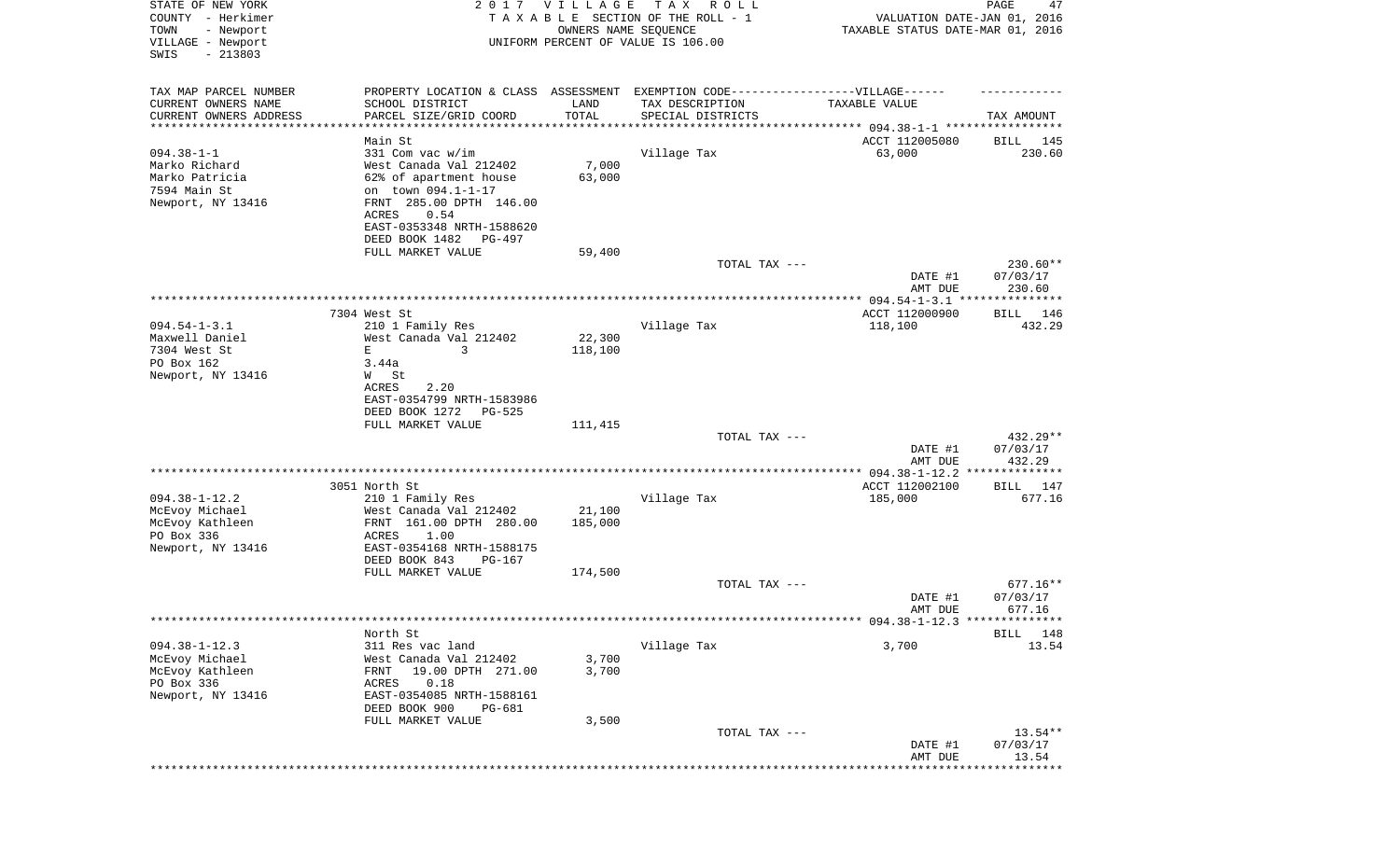| TAXABLE SECTION OF THE ROLL - 1<br>VALUATION DATE-JAN 01, 2016<br>OWNERS NAME SEQUENCE<br>TAXABLE STATUS DATE-MAR 01, 2016<br>TOWN<br>- Newport<br>VILLAGE - Newport<br>UNIFORM PERCENT OF VALUE IS 106.00<br>$-213803$<br>EXEMPTION CODE------------------VILLAGE------<br>PROPERTY LOCATION & CLASS ASSESSMENT<br>CURRENT OWNERS NAME<br>SCHOOL DISTRICT<br>LAND<br>TAX DESCRIPTION<br>TAXABLE VALUE<br>TOTAL<br>CURRENT OWNERS ADDRESS<br>PARCEL SIZE/GRID COORD<br>SPECIAL DISTRICTS<br>TAX AMOUNT<br>**********************<br>3111 School St<br>ACCT 112004770<br>BILL 149<br>75,000<br>$094.47 - 2 - 42$<br>210 1 Family Res<br>Village Tax<br>274.53<br>14,900<br>McEvoy Michael<br>West Canada Val 212402<br>75,000<br>McEvoy Dennis<br>N<br>3<br>135/175<br>School St<br>FRNT 120.00 DPTH 162.00<br>0.46<br>ACRES<br>EAST-0355129 NRTH-1586301<br>DEED BOOK 1559<br>PG-157<br>FULL MARKET VALUE<br>70,800<br>$274.53**$<br>TOTAL TAX ---<br>DATE #1<br>07/03/17<br>274.53<br>AMT DUE<br>** $094.38 - 1 - 13$ **<br>**********<br>Main St<br>ACCT 112002430<br>BILL 150<br>$094.38 - 1 - 13$<br>432 Gas station<br>Village Tax<br>133,000<br>486.83<br>17,100<br>Mcevoy Michael D<br>West Canada Val 212402<br>133,000<br>N Main St<br>E.<br>162x178<br>Newport, NY 13416<br>M St<br>FRNT 162.20 DPTH 178.20<br>EAST-0354036 NRTH-1587892<br>DEED BOOK 699<br>$PG-842$<br>FULL MARKET VALUE<br>125,500<br>TOTAL TAX ---<br>486.83**<br>DATE #1<br>07/03/17<br>486.83<br>AMT DUE<br>************* 094.38-1-14 **<br>* * * * * * * * *<br>3056 North St<br>ACCT 112004620<br>BILL<br>151<br>$094.38 - 1 - 14$<br>82,000<br>300.15<br>210 1 Family Res<br>Village Tax<br>12,800<br>McEvoy Michael D<br>West Canada Val 212402<br>McEvoy Kathleen C<br>S<br>82,000<br>115/100<br>3<br>North St<br>FRNT 145.70 DPTH 100.87<br>0.25<br>ACRES<br>EAST-0354177 NRTH-1587931<br>DEED BOOK 832<br><b>PG-312</b><br>77,400<br>FULL MARKET VALUE<br>300.15**<br>TOTAL TAX ---<br>07/03/17<br>DATE #1<br>300.15<br>AMT DUE | STATE OF NEW YORK<br>COUNTY - Herkimer | 2 0 1 7 | VILLAGE | TAX ROLL | PAGE<br>48 |
|------------------------------------------------------------------------------------------------------------------------------------------------------------------------------------------------------------------------------------------------------------------------------------------------------------------------------------------------------------------------------------------------------------------------------------------------------------------------------------------------------------------------------------------------------------------------------------------------------------------------------------------------------------------------------------------------------------------------------------------------------------------------------------------------------------------------------------------------------------------------------------------------------------------------------------------------------------------------------------------------------------------------------------------------------------------------------------------------------------------------------------------------------------------------------------------------------------------------------------------------------------------------------------------------------------------------------------------------------------------------------------------------------------------------------------------------------------------------------------------------------------------------------------------------------------------------------------------------------------------------------------------------------------------------------------------------------------------------------------------------------------------------------------------------------------------------------------------------------------------------------------------------------------------------------------------------------------------------------------------------------------------------|----------------------------------------|---------|---------|----------|------------|
|                                                                                                                                                                                                                                                                                                                                                                                                                                                                                                                                                                                                                                                                                                                                                                                                                                                                                                                                                                                                                                                                                                                                                                                                                                                                                                                                                                                                                                                                                                                                                                                                                                                                                                                                                                                                                                                                                                                                                                                                                        |                                        |         |         |          |            |
|                                                                                                                                                                                                                                                                                                                                                                                                                                                                                                                                                                                                                                                                                                                                                                                                                                                                                                                                                                                                                                                                                                                                                                                                                                                                                                                                                                                                                                                                                                                                                                                                                                                                                                                                                                                                                                                                                                                                                                                                                        |                                        |         |         |          |            |
|                                                                                                                                                                                                                                                                                                                                                                                                                                                                                                                                                                                                                                                                                                                                                                                                                                                                                                                                                                                                                                                                                                                                                                                                                                                                                                                                                                                                                                                                                                                                                                                                                                                                                                                                                                                                                                                                                                                                                                                                                        | SWIS                                   |         |         |          |            |
|                                                                                                                                                                                                                                                                                                                                                                                                                                                                                                                                                                                                                                                                                                                                                                                                                                                                                                                                                                                                                                                                                                                                                                                                                                                                                                                                                                                                                                                                                                                                                                                                                                                                                                                                                                                                                                                                                                                                                                                                                        |                                        |         |         |          |            |
|                                                                                                                                                                                                                                                                                                                                                                                                                                                                                                                                                                                                                                                                                                                                                                                                                                                                                                                                                                                                                                                                                                                                                                                                                                                                                                                                                                                                                                                                                                                                                                                                                                                                                                                                                                                                                                                                                                                                                                                                                        | TAX MAP PARCEL NUMBER                  |         |         |          |            |
|                                                                                                                                                                                                                                                                                                                                                                                                                                                                                                                                                                                                                                                                                                                                                                                                                                                                                                                                                                                                                                                                                                                                                                                                                                                                                                                                                                                                                                                                                                                                                                                                                                                                                                                                                                                                                                                                                                                                                                                                                        |                                        |         |         |          |            |
|                                                                                                                                                                                                                                                                                                                                                                                                                                                                                                                                                                                                                                                                                                                                                                                                                                                                                                                                                                                                                                                                                                                                                                                                                                                                                                                                                                                                                                                                                                                                                                                                                                                                                                                                                                                                                                                                                                                                                                                                                        |                                        |         |         |          |            |
|                                                                                                                                                                                                                                                                                                                                                                                                                                                                                                                                                                                                                                                                                                                                                                                                                                                                                                                                                                                                                                                                                                                                                                                                                                                                                                                                                                                                                                                                                                                                                                                                                                                                                                                                                                                                                                                                                                                                                                                                                        |                                        |         |         |          |            |
|                                                                                                                                                                                                                                                                                                                                                                                                                                                                                                                                                                                                                                                                                                                                                                                                                                                                                                                                                                                                                                                                                                                                                                                                                                                                                                                                                                                                                                                                                                                                                                                                                                                                                                                                                                                                                                                                                                                                                                                                                        |                                        |         |         |          |            |
|                                                                                                                                                                                                                                                                                                                                                                                                                                                                                                                                                                                                                                                                                                                                                                                                                                                                                                                                                                                                                                                                                                                                                                                                                                                                                                                                                                                                                                                                                                                                                                                                                                                                                                                                                                                                                                                                                                                                                                                                                        |                                        |         |         |          |            |
|                                                                                                                                                                                                                                                                                                                                                                                                                                                                                                                                                                                                                                                                                                                                                                                                                                                                                                                                                                                                                                                                                                                                                                                                                                                                                                                                                                                                                                                                                                                                                                                                                                                                                                                                                                                                                                                                                                                                                                                                                        |                                        |         |         |          |            |
|                                                                                                                                                                                                                                                                                                                                                                                                                                                                                                                                                                                                                                                                                                                                                                                                                                                                                                                                                                                                                                                                                                                                                                                                                                                                                                                                                                                                                                                                                                                                                                                                                                                                                                                                                                                                                                                                                                                                                                                                                        | 3111 School St                         |         |         |          |            |
|                                                                                                                                                                                                                                                                                                                                                                                                                                                                                                                                                                                                                                                                                                                                                                                                                                                                                                                                                                                                                                                                                                                                                                                                                                                                                                                                                                                                                                                                                                                                                                                                                                                                                                                                                                                                                                                                                                                                                                                                                        | PO Box 336                             |         |         |          |            |
|                                                                                                                                                                                                                                                                                                                                                                                                                                                                                                                                                                                                                                                                                                                                                                                                                                                                                                                                                                                                                                                                                                                                                                                                                                                                                                                                                                                                                                                                                                                                                                                                                                                                                                                                                                                                                                                                                                                                                                                                                        | Newport, NY 13416                      |         |         |          |            |
|                                                                                                                                                                                                                                                                                                                                                                                                                                                                                                                                                                                                                                                                                                                                                                                                                                                                                                                                                                                                                                                                                                                                                                                                                                                                                                                                                                                                                                                                                                                                                                                                                                                                                                                                                                                                                                                                                                                                                                                                                        |                                        |         |         |          |            |
|                                                                                                                                                                                                                                                                                                                                                                                                                                                                                                                                                                                                                                                                                                                                                                                                                                                                                                                                                                                                                                                                                                                                                                                                                                                                                                                                                                                                                                                                                                                                                                                                                                                                                                                                                                                                                                                                                                                                                                                                                        |                                        |         |         |          |            |
|                                                                                                                                                                                                                                                                                                                                                                                                                                                                                                                                                                                                                                                                                                                                                                                                                                                                                                                                                                                                                                                                                                                                                                                                                                                                                                                                                                                                                                                                                                                                                                                                                                                                                                                                                                                                                                                                                                                                                                                                                        |                                        |         |         |          |            |
|                                                                                                                                                                                                                                                                                                                                                                                                                                                                                                                                                                                                                                                                                                                                                                                                                                                                                                                                                                                                                                                                                                                                                                                                                                                                                                                                                                                                                                                                                                                                                                                                                                                                                                                                                                                                                                                                                                                                                                                                                        |                                        |         |         |          |            |
|                                                                                                                                                                                                                                                                                                                                                                                                                                                                                                                                                                                                                                                                                                                                                                                                                                                                                                                                                                                                                                                                                                                                                                                                                                                                                                                                                                                                                                                                                                                                                                                                                                                                                                                                                                                                                                                                                                                                                                                                                        |                                        |         |         |          |            |
|                                                                                                                                                                                                                                                                                                                                                                                                                                                                                                                                                                                                                                                                                                                                                                                                                                                                                                                                                                                                                                                                                                                                                                                                                                                                                                                                                                                                                                                                                                                                                                                                                                                                                                                                                                                                                                                                                                                                                                                                                        |                                        |         |         |          |            |
|                                                                                                                                                                                                                                                                                                                                                                                                                                                                                                                                                                                                                                                                                                                                                                                                                                                                                                                                                                                                                                                                                                                                                                                                                                                                                                                                                                                                                                                                                                                                                                                                                                                                                                                                                                                                                                                                                                                                                                                                                        |                                        |         |         |          |            |
|                                                                                                                                                                                                                                                                                                                                                                                                                                                                                                                                                                                                                                                                                                                                                                                                                                                                                                                                                                                                                                                                                                                                                                                                                                                                                                                                                                                                                                                                                                                                                                                                                                                                                                                                                                                                                                                                                                                                                                                                                        |                                        |         |         |          |            |
|                                                                                                                                                                                                                                                                                                                                                                                                                                                                                                                                                                                                                                                                                                                                                                                                                                                                                                                                                                                                                                                                                                                                                                                                                                                                                                                                                                                                                                                                                                                                                                                                                                                                                                                                                                                                                                                                                                                                                                                                                        |                                        |         |         |          |            |
|                                                                                                                                                                                                                                                                                                                                                                                                                                                                                                                                                                                                                                                                                                                                                                                                                                                                                                                                                                                                                                                                                                                                                                                                                                                                                                                                                                                                                                                                                                                                                                                                                                                                                                                                                                                                                                                                                                                                                                                                                        |                                        |         |         |          |            |
|                                                                                                                                                                                                                                                                                                                                                                                                                                                                                                                                                                                                                                                                                                                                                                                                                                                                                                                                                                                                                                                                                                                                                                                                                                                                                                                                                                                                                                                                                                                                                                                                                                                                                                                                                                                                                                                                                                                                                                                                                        |                                        |         |         |          |            |
|                                                                                                                                                                                                                                                                                                                                                                                                                                                                                                                                                                                                                                                                                                                                                                                                                                                                                                                                                                                                                                                                                                                                                                                                                                                                                                                                                                                                                                                                                                                                                                                                                                                                                                                                                                                                                                                                                                                                                                                                                        |                                        |         |         |          |            |
|                                                                                                                                                                                                                                                                                                                                                                                                                                                                                                                                                                                                                                                                                                                                                                                                                                                                                                                                                                                                                                                                                                                                                                                                                                                                                                                                                                                                                                                                                                                                                                                                                                                                                                                                                                                                                                                                                                                                                                                                                        |                                        |         |         |          |            |
|                                                                                                                                                                                                                                                                                                                                                                                                                                                                                                                                                                                                                                                                                                                                                                                                                                                                                                                                                                                                                                                                                                                                                                                                                                                                                                                                                                                                                                                                                                                                                                                                                                                                                                                                                                                                                                                                                                                                                                                                                        |                                        |         |         |          |            |
|                                                                                                                                                                                                                                                                                                                                                                                                                                                                                                                                                                                                                                                                                                                                                                                                                                                                                                                                                                                                                                                                                                                                                                                                                                                                                                                                                                                                                                                                                                                                                                                                                                                                                                                                                                                                                                                                                                                                                                                                                        |                                        |         |         |          |            |
|                                                                                                                                                                                                                                                                                                                                                                                                                                                                                                                                                                                                                                                                                                                                                                                                                                                                                                                                                                                                                                                                                                                                                                                                                                                                                                                                                                                                                                                                                                                                                                                                                                                                                                                                                                                                                                                                                                                                                                                                                        |                                        |         |         |          |            |
|                                                                                                                                                                                                                                                                                                                                                                                                                                                                                                                                                                                                                                                                                                                                                                                                                                                                                                                                                                                                                                                                                                                                                                                                                                                                                                                                                                                                                                                                                                                                                                                                                                                                                                                                                                                                                                                                                                                                                                                                                        |                                        |         |         |          |            |
|                                                                                                                                                                                                                                                                                                                                                                                                                                                                                                                                                                                                                                                                                                                                                                                                                                                                                                                                                                                                                                                                                                                                                                                                                                                                                                                                                                                                                                                                                                                                                                                                                                                                                                                                                                                                                                                                                                                                                                                                                        |                                        |         |         |          |            |
|                                                                                                                                                                                                                                                                                                                                                                                                                                                                                                                                                                                                                                                                                                                                                                                                                                                                                                                                                                                                                                                                                                                                                                                                                                                                                                                                                                                                                                                                                                                                                                                                                                                                                                                                                                                                                                                                                                                                                                                                                        |                                        |         |         |          |            |
|                                                                                                                                                                                                                                                                                                                                                                                                                                                                                                                                                                                                                                                                                                                                                                                                                                                                                                                                                                                                                                                                                                                                                                                                                                                                                                                                                                                                                                                                                                                                                                                                                                                                                                                                                                                                                                                                                                                                                                                                                        |                                        |         |         |          |            |
|                                                                                                                                                                                                                                                                                                                                                                                                                                                                                                                                                                                                                                                                                                                                                                                                                                                                                                                                                                                                                                                                                                                                                                                                                                                                                                                                                                                                                                                                                                                                                                                                                                                                                                                                                                                                                                                                                                                                                                                                                        |                                        |         |         |          |            |
|                                                                                                                                                                                                                                                                                                                                                                                                                                                                                                                                                                                                                                                                                                                                                                                                                                                                                                                                                                                                                                                                                                                                                                                                                                                                                                                                                                                                                                                                                                                                                                                                                                                                                                                                                                                                                                                                                                                                                                                                                        |                                        |         |         |          |            |
|                                                                                                                                                                                                                                                                                                                                                                                                                                                                                                                                                                                                                                                                                                                                                                                                                                                                                                                                                                                                                                                                                                                                                                                                                                                                                                                                                                                                                                                                                                                                                                                                                                                                                                                                                                                                                                                                                                                                                                                                                        |                                        |         |         |          |            |
|                                                                                                                                                                                                                                                                                                                                                                                                                                                                                                                                                                                                                                                                                                                                                                                                                                                                                                                                                                                                                                                                                                                                                                                                                                                                                                                                                                                                                                                                                                                                                                                                                                                                                                                                                                                                                                                                                                                                                                                                                        |                                        |         |         |          |            |
|                                                                                                                                                                                                                                                                                                                                                                                                                                                                                                                                                                                                                                                                                                                                                                                                                                                                                                                                                                                                                                                                                                                                                                                                                                                                                                                                                                                                                                                                                                                                                                                                                                                                                                                                                                                                                                                                                                                                                                                                                        | 3056 North St                          |         |         |          |            |
|                                                                                                                                                                                                                                                                                                                                                                                                                                                                                                                                                                                                                                                                                                                                                                                                                                                                                                                                                                                                                                                                                                                                                                                                                                                                                                                                                                                                                                                                                                                                                                                                                                                                                                                                                                                                                                                                                                                                                                                                                        | PO Box 336                             |         |         |          |            |
|                                                                                                                                                                                                                                                                                                                                                                                                                                                                                                                                                                                                                                                                                                                                                                                                                                                                                                                                                                                                                                                                                                                                                                                                                                                                                                                                                                                                                                                                                                                                                                                                                                                                                                                                                                                                                                                                                                                                                                                                                        | Newport, NY 13416                      |         |         |          |            |
|                                                                                                                                                                                                                                                                                                                                                                                                                                                                                                                                                                                                                                                                                                                                                                                                                                                                                                                                                                                                                                                                                                                                                                                                                                                                                                                                                                                                                                                                                                                                                                                                                                                                                                                                                                                                                                                                                                                                                                                                                        |                                        |         |         |          |            |
|                                                                                                                                                                                                                                                                                                                                                                                                                                                                                                                                                                                                                                                                                                                                                                                                                                                                                                                                                                                                                                                                                                                                                                                                                                                                                                                                                                                                                                                                                                                                                                                                                                                                                                                                                                                                                                                                                                                                                                                                                        |                                        |         |         |          |            |
|                                                                                                                                                                                                                                                                                                                                                                                                                                                                                                                                                                                                                                                                                                                                                                                                                                                                                                                                                                                                                                                                                                                                                                                                                                                                                                                                                                                                                                                                                                                                                                                                                                                                                                                                                                                                                                                                                                                                                                                                                        |                                        |         |         |          |            |
|                                                                                                                                                                                                                                                                                                                                                                                                                                                                                                                                                                                                                                                                                                                                                                                                                                                                                                                                                                                                                                                                                                                                                                                                                                                                                                                                                                                                                                                                                                                                                                                                                                                                                                                                                                                                                                                                                                                                                                                                                        |                                        |         |         |          |            |
|                                                                                                                                                                                                                                                                                                                                                                                                                                                                                                                                                                                                                                                                                                                                                                                                                                                                                                                                                                                                                                                                                                                                                                                                                                                                                                                                                                                                                                                                                                                                                                                                                                                                                                                                                                                                                                                                                                                                                                                                                        |                                        |         |         |          |            |
|                                                                                                                                                                                                                                                                                                                                                                                                                                                                                                                                                                                                                                                                                                                                                                                                                                                                                                                                                                                                                                                                                                                                                                                                                                                                                                                                                                                                                                                                                                                                                                                                                                                                                                                                                                                                                                                                                                                                                                                                                        |                                        |         |         |          |            |
|                                                                                                                                                                                                                                                                                                                                                                                                                                                                                                                                                                                                                                                                                                                                                                                                                                                                                                                                                                                                                                                                                                                                                                                                                                                                                                                                                                                                                                                                                                                                                                                                                                                                                                                                                                                                                                                                                                                                                                                                                        |                                        |         |         |          |            |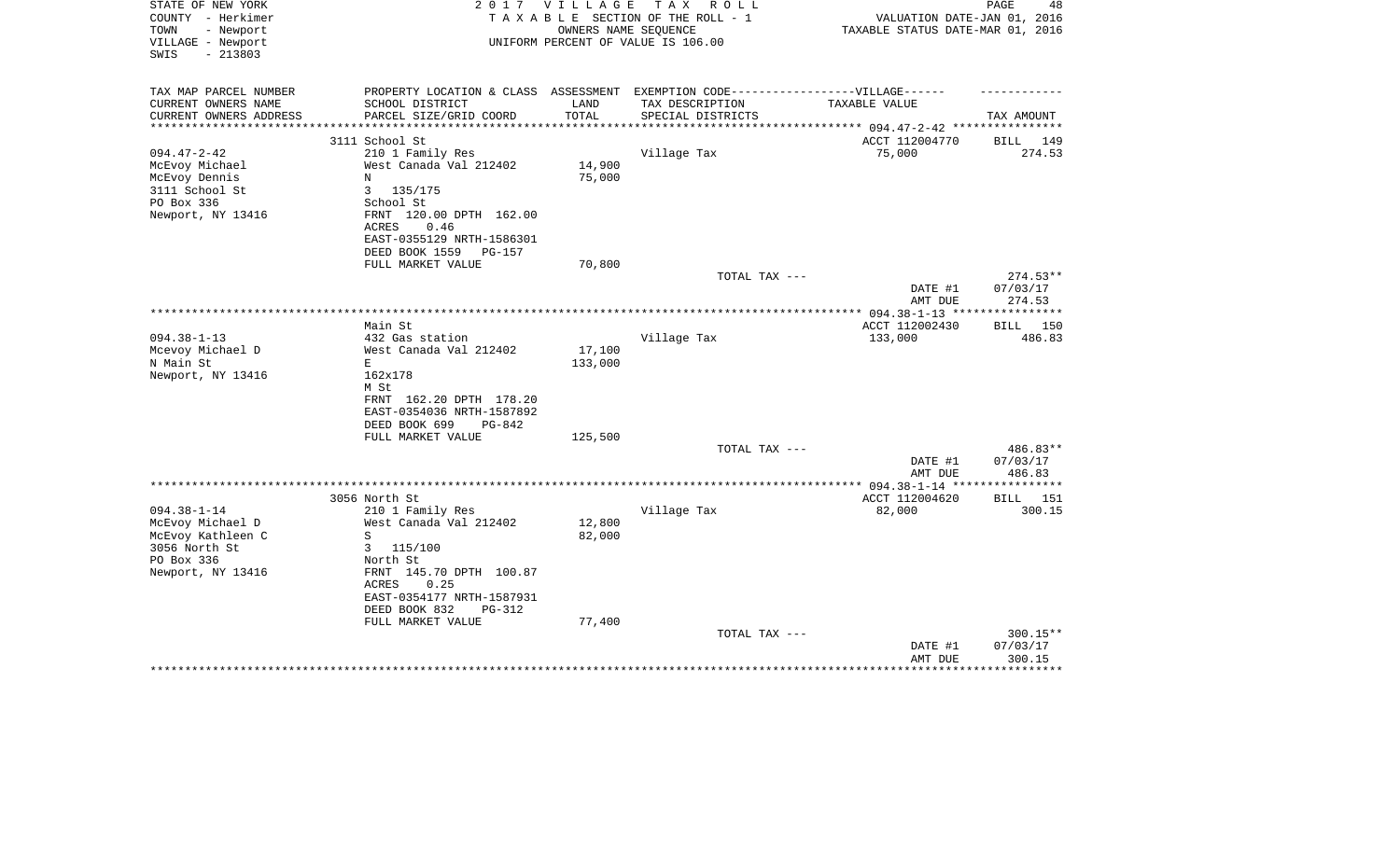| STATE OF NEW YORK<br>COUNTY - Herkimer<br>TOWN<br>- Newport<br>VILLAGE - Newport<br>$-213803$<br>SWIS | 2017                                                                              | V I L L A G E | тах<br>R O L L<br>TAXABLE SECTION OF THE ROLL - 1<br>OWNERS NAME SEOUENCE<br>UNIFORM PERCENT OF VALUE IS 106.00 | VALUATION DATE-JAN 01, 2016<br>TAXABLE STATUS DATE-MAR 01, 2016 | 49<br>PAGE           |
|-------------------------------------------------------------------------------------------------------|-----------------------------------------------------------------------------------|---------------|-----------------------------------------------------------------------------------------------------------------|-----------------------------------------------------------------|----------------------|
| TAX MAP PARCEL NUMBER                                                                                 | PROPERTY LOCATION & CLASS ASSESSMENT EXEMPTION CODE-----------------VILLAGE------ |               |                                                                                                                 |                                                                 |                      |
| CURRENT OWNERS NAME                                                                                   | SCHOOL DISTRICT                                                                   | LAND          | TAX DESCRIPTION                                                                                                 | TAXABLE VALUE                                                   |                      |
| CURRENT OWNERS ADDRESS<br>************************                                                    | PARCEL SIZE/GRID COORD                                                            | TOTAL         | SPECIAL DISTRICTS                                                                                               |                                                                 | TAX AMOUNT           |
|                                                                                                       | Main St                                                                           |               |                                                                                                                 | ACCT 112006000                                                  | BILL 152             |
| $094.47 - 1 - 14$                                                                                     | 483 Converted Re                                                                  |               | Village Tax                                                                                                     | 130,000                                                         | 475.84               |
| Mcevoy Michael D                                                                                      | West Canada Val 212402                                                            | 12,900        |                                                                                                                 |                                                                 |                      |
| Main St                                                                                               | W                                                                                 | 130,000       |                                                                                                                 |                                                                 |                      |
| Newport, NY 13416                                                                                     | 5<br>65/165                                                                       |               |                                                                                                                 |                                                                 |                      |
|                                                                                                       | M St                                                                              |               |                                                                                                                 |                                                                 |                      |
|                                                                                                       | <b>FRNT</b><br>65.00 DPTH 178.00                                                  |               |                                                                                                                 |                                                                 |                      |
|                                                                                                       | <b>BANK</b><br>135                                                                |               |                                                                                                                 |                                                                 |                      |
|                                                                                                       | EAST-0354868 NRTH-1585853                                                         |               |                                                                                                                 |                                                                 |                      |
|                                                                                                       | DEED BOOK 676<br>$PG-373$                                                         |               |                                                                                                                 |                                                                 |                      |
|                                                                                                       | FULL MARKET VALUE                                                                 | 122,600       |                                                                                                                 |                                                                 |                      |
|                                                                                                       |                                                                                   |               | TOTAL TAX ---                                                                                                   |                                                                 | 475.84**             |
|                                                                                                       |                                                                                   |               |                                                                                                                 | DATE #1                                                         | 07/03/17             |
|                                                                                                       |                                                                                   |               |                                                                                                                 | AMT DUE                                                         | 475.84               |
|                                                                                                       | Bridge St                                                                         |               |                                                                                                                 | ACCT 112003340                                                  | 153<br>BILL          |
| $094.47 - 1 - 30$                                                                                     | 330 Vacant comm                                                                   |               | Village Tax                                                                                                     | 4,000                                                           | 14.64                |
| Mcevoy Michael D                                                                                      | West Canada Val 212402                                                            | 4,000         |                                                                                                                 |                                                                 |                      |
| 3111 School St                                                                                        | South                                                                             | $4\,,\,000$   |                                                                                                                 |                                                                 |                      |
| Newport, NY 13416                                                                                     | 79.51 X 43                                                                        |               |                                                                                                                 |                                                                 |                      |
|                                                                                                       | Bridge St                                                                         |               |                                                                                                                 |                                                                 |                      |
|                                                                                                       | FRNT<br>93.70 DPTH<br>64.00                                                       |               |                                                                                                                 |                                                                 |                      |
|                                                                                                       | 0.11<br>ACRES                                                                     |               |                                                                                                                 |                                                                 |                      |
|                                                                                                       | EAST-0354728 NRTH-1585846                                                         |               |                                                                                                                 |                                                                 |                      |
|                                                                                                       | DEED BOOK 692<br>$PG-346$                                                         |               |                                                                                                                 |                                                                 |                      |
|                                                                                                       | FULL MARKET VALUE                                                                 | 3,800         |                                                                                                                 |                                                                 |                      |
|                                                                                                       |                                                                                   |               | TOTAL TAX ---                                                                                                   |                                                                 | $14.64**$            |
|                                                                                                       |                                                                                   |               |                                                                                                                 | DATE #1                                                         | 07/03/17             |
|                                                                                                       |                                                                                   |               |                                                                                                                 | AMT DUE                                                         | 14.64<br>*********** |
|                                                                                                       | Mech St                                                                           |               |                                                                                                                 | ACCT 112004740                                                  | BILL 154             |
| $094.47 - 2 - 26$                                                                                     | 283 Res w/Comuse                                                                  |               | Village Tax                                                                                                     | 64,000                                                          | 234.26               |
| McEvoy Patrick                                                                                        | West Canada Val 212402                                                            | 10,700        |                                                                                                                 |                                                                 |                      |
| Mechanic St                                                                                           | N                                                                                 | 64,000        |                                                                                                                 |                                                                 |                      |
| Newport, NY 13416                                                                                     | 48/72<br>$\mathbf{3}$                                                             |               |                                                                                                                 |                                                                 |                      |
|                                                                                                       | Mechanic St                                                                       |               |                                                                                                                 |                                                                 |                      |
|                                                                                                       | 48.00 DPTH<br>86.00<br>FRNT                                                       |               |                                                                                                                 |                                                                 |                      |
|                                                                                                       | EAST-0355167 NRTH-1585799                                                         |               |                                                                                                                 |                                                                 |                      |
|                                                                                                       | DEED BOOK 701<br>PG-546                                                           |               |                                                                                                                 |                                                                 |                      |
|                                                                                                       | FULL MARKET VALUE                                                                 | 60,400        |                                                                                                                 |                                                                 |                      |
|                                                                                                       |                                                                                   |               | TOTAL TAX ---                                                                                                   |                                                                 | 234.26**             |
|                                                                                                       |                                                                                   |               |                                                                                                                 | DATE #1                                                         | 07/03/17             |
|                                                                                                       |                                                                                   |               |                                                                                                                 | AMT DUE                                                         | 234.26               |
|                                                                                                       |                                                                                   |               |                                                                                                                 |                                                                 |                      |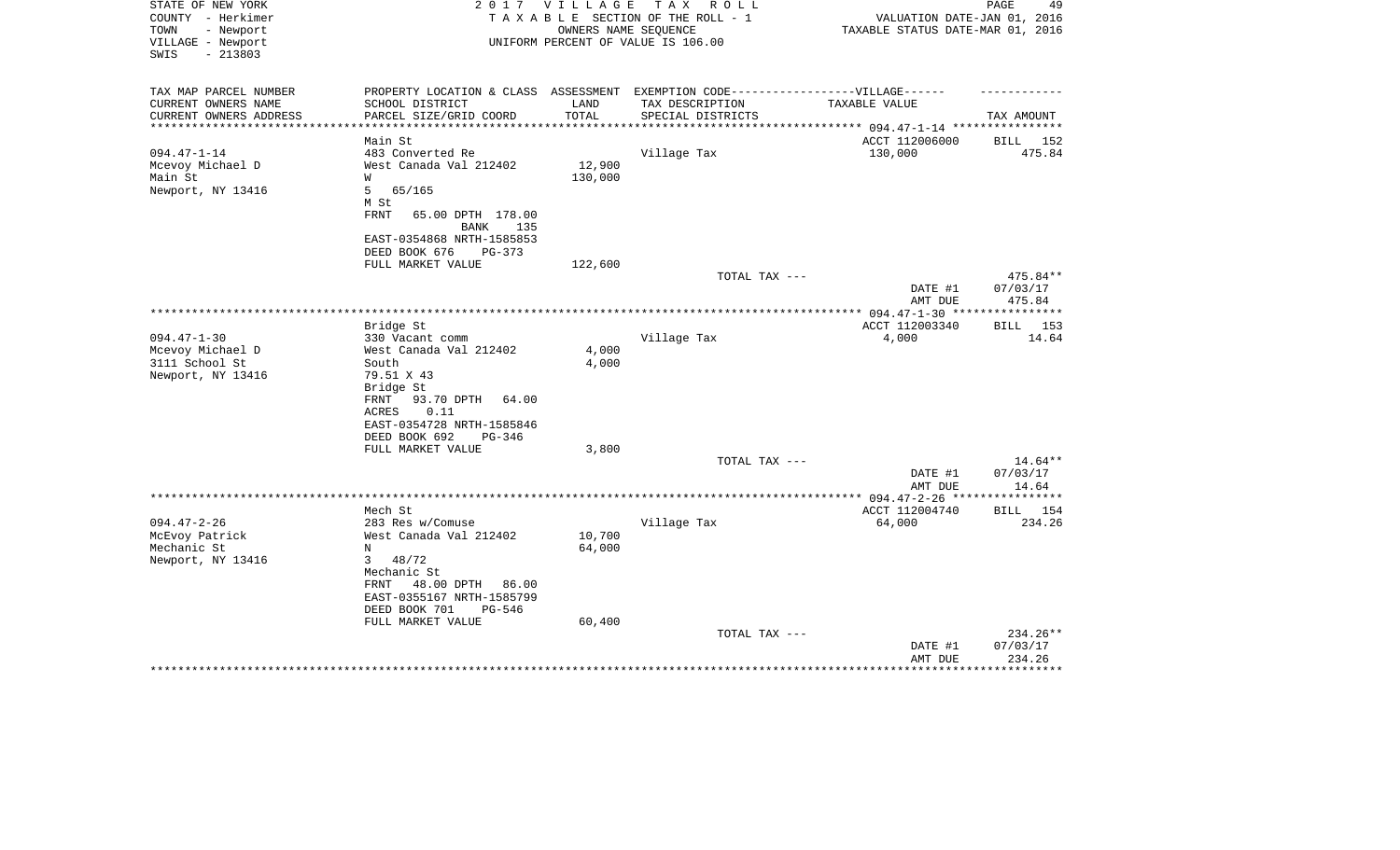| STATE OF NEW YORK<br>COUNTY - Herkimer<br>- Newport<br>TOWN<br>VILLAGE - Newport | 2 0 1 7                                                                          | <b>VILLAGE</b><br>OWNERS NAME SEQUENCE | T A X<br>R O L L<br>TAXABLE SECTION OF THE ROLL - 1<br>UNIFORM PERCENT OF VALUE IS 106.00 | VALUATION DATE-JAN 01, 2016<br>TAXABLE STATUS DATE-MAR 01, 2016 | PAGE<br>50           |
|----------------------------------------------------------------------------------|----------------------------------------------------------------------------------|----------------------------------------|-------------------------------------------------------------------------------------------|-----------------------------------------------------------------|----------------------|
| SWIS<br>$-213803$                                                                |                                                                                  |                                        |                                                                                           |                                                                 |                      |
| TAX MAP PARCEL NUMBER                                                            | PROPERTY LOCATION & CLASS ASSESSMENT EXEMPTION CODE----------------VILLAGE------ |                                        |                                                                                           |                                                                 |                      |
| CURRENT OWNERS NAME                                                              | SCHOOL DISTRICT                                                                  | LAND                                   | TAX DESCRIPTION                                                                           | TAXABLE VALUE                                                   |                      |
| CURRENT OWNERS ADDRESS<br>************************                               | PARCEL SIZE/GRID COORD                                                           | TOTAL                                  | SPECIAL DISTRICTS                                                                         |                                                                 | TAX AMOUNT           |
|                                                                                  | 3039 Bridge St                                                                   |                                        |                                                                                           |                                                                 | 155<br>BILL          |
| $094.46 - 1 - 2.2$                                                               | 270 Mfg housing                                                                  |                                        | Village Tax                                                                               | 46,000                                                          | 168.38               |
| McKerrow David A                                                                 | West Canada Val 212402                                                           | 16,000                                 |                                                                                           |                                                                 |                      |
| Daniel McKerrow                                                                  | Former Rr                                                                        | 46,000                                 |                                                                                           |                                                                 |                      |
| Willoughby Hall<br>Hillside Meadows Dr Apt 209                                   | ACRES<br>1.40<br>EAST-0353569 NRTH-1586150                                       |                                        |                                                                                           |                                                                 |                      |
| Newport, NY 13416                                                                | DEED BOOK 789<br>PG-293                                                          |                                        |                                                                                           |                                                                 |                      |
|                                                                                  | FULL MARKET VALUE                                                                | 43,400                                 |                                                                                           |                                                                 |                      |
|                                                                                  |                                                                                  |                                        | TOTAL TAX ---                                                                             |                                                                 | 168.38**             |
|                                                                                  |                                                                                  |                                        |                                                                                           | DATE #1<br>AMT DUE                                              | 07/03/17<br>168.38   |
|                                                                                  |                                                                                  |                                        |                                                                                           |                                                                 |                      |
|                                                                                  | Bridge St                                                                        |                                        |                                                                                           | ACCT 112004890                                                  | 156<br>BILL          |
| $094.47 - 1 - 13$                                                                | 330 Vacant comm                                                                  |                                        | Village Tax                                                                               | 2,100                                                           | 7.69                 |
| McMahon Caroline<br>Cynthia Bartholomew                                          | West Canada Val 212402<br>$9 \t30/31$                                            | 2,100<br>2,100                         |                                                                                           |                                                                 |                      |
| 12K Rising Trail Court                                                           | Bridge St                                                                        |                                        |                                                                                           |                                                                 |                      |
| Middletown, CT 06457                                                             | 32.00 DPTH<br>FRNT<br>32.00                                                      |                                        |                                                                                           |                                                                 |                      |
|                                                                                  | EAST-0354801 NRTH-1585896                                                        |                                        |                                                                                           |                                                                 |                      |
| PRIOR OWNER ON 3/01/2016<br>McMahon Caroline                                     | DEED BOOK 00552 PG-00634<br>FULL MARKET VALUE                                    | 2,000                                  |                                                                                           |                                                                 |                      |
|                                                                                  |                                                                                  |                                        | TOTAL TAX ---                                                                             |                                                                 | $7.69**$             |
|                                                                                  |                                                                                  |                                        |                                                                                           | DATE #1                                                         | 07/03/17             |
|                                                                                  |                                                                                  |                                        |                                                                                           | AMT DUE                                                         | 7.69                 |
|                                                                                  | 7491 East St                                                                     |                                        |                                                                                           | ************ 094.39-1-32 ****************<br>ACCT 112004680     | <b>BILL</b> 157      |
| $094.39 - 1 - 32$                                                                | 210 1 Family Res                                                                 |                                        | Village Tax                                                                               | 66,300                                                          | 242.68               |
| Mijolovic Simon                                                                  | West Canada Val 212402                                                           | 14,600                                 |                                                                                           |                                                                 |                      |
| Jacobs-Mijolovic Toby                                                            | W                                                                                | 66,300                                 |                                                                                           |                                                                 |                      |
| 7491 East St                                                                     | 3<br>80/231                                                                      |                                        |                                                                                           |                                                                 |                      |
| PO Box 568<br>Newport, NY                                                        | E St<br>80.00 DPTH 231.70<br>FRNT                                                |                                        |                                                                                           |                                                                 |                      |
|                                                                                  | EAST-0354998 NRTH-1586846                                                        |                                        |                                                                                           |                                                                 |                      |
|                                                                                  | DEED BOOK 1144<br>PG-707                                                         |                                        |                                                                                           |                                                                 |                      |
|                                                                                  | FULL MARKET VALUE                                                                | 62,500                                 |                                                                                           |                                                                 |                      |
|                                                                                  |                                                                                  |                                        | TOTAL TAX ---                                                                             | DATE #1                                                         | 242.68**<br>07/03/17 |
|                                                                                  |                                                                                  |                                        |                                                                                           | AMT DUE                                                         | 242.68               |
|                                                                                  |                                                                                  |                                        |                                                                                           |                                                                 |                      |
| $094.39 - 1 - 20$                                                                | 7528 East St<br>210 1 Family Res                                                 |                                        |                                                                                           | ACCT 112000510<br>114,000                                       | BILL 158             |
| Mijolovic Simon M                                                                | West Canada Val 212402                                                           | 21,400                                 | Village Tax                                                                               |                                                                 | 417.28               |
| Mijolovic - Jacobs Toby P                                                        | E                                                                                | 114,000                                |                                                                                           |                                                                 |                      |
| 7528 East St                                                                     | 3 A                                                                              |                                        |                                                                                           |                                                                 |                      |
| PO Box 229                                                                       | E St<br>800                                                                      |                                        |                                                                                           |                                                                 |                      |
| Newport, NY 13416                                                                | ACRES<br>1.30 BANK<br>EAST-0354975 NRTH-1587659                                  |                                        |                                                                                           |                                                                 |                      |
|                                                                                  | DEED BOOK 1286 PG-780                                                            |                                        |                                                                                           |                                                                 |                      |
|                                                                                  | FULL MARKET VALUE                                                                | 107,500                                |                                                                                           |                                                                 |                      |
|                                                                                  |                                                                                  |                                        | TOTAL TAX ---                                                                             |                                                                 | 417.28**             |
|                                                                                  |                                                                                  |                                        |                                                                                           | DATE #1<br>AMT DUE                                              | 07/03/17<br>417.28   |
|                                                                                  |                                                                                  |                                        |                                                                                           |                                                                 |                      |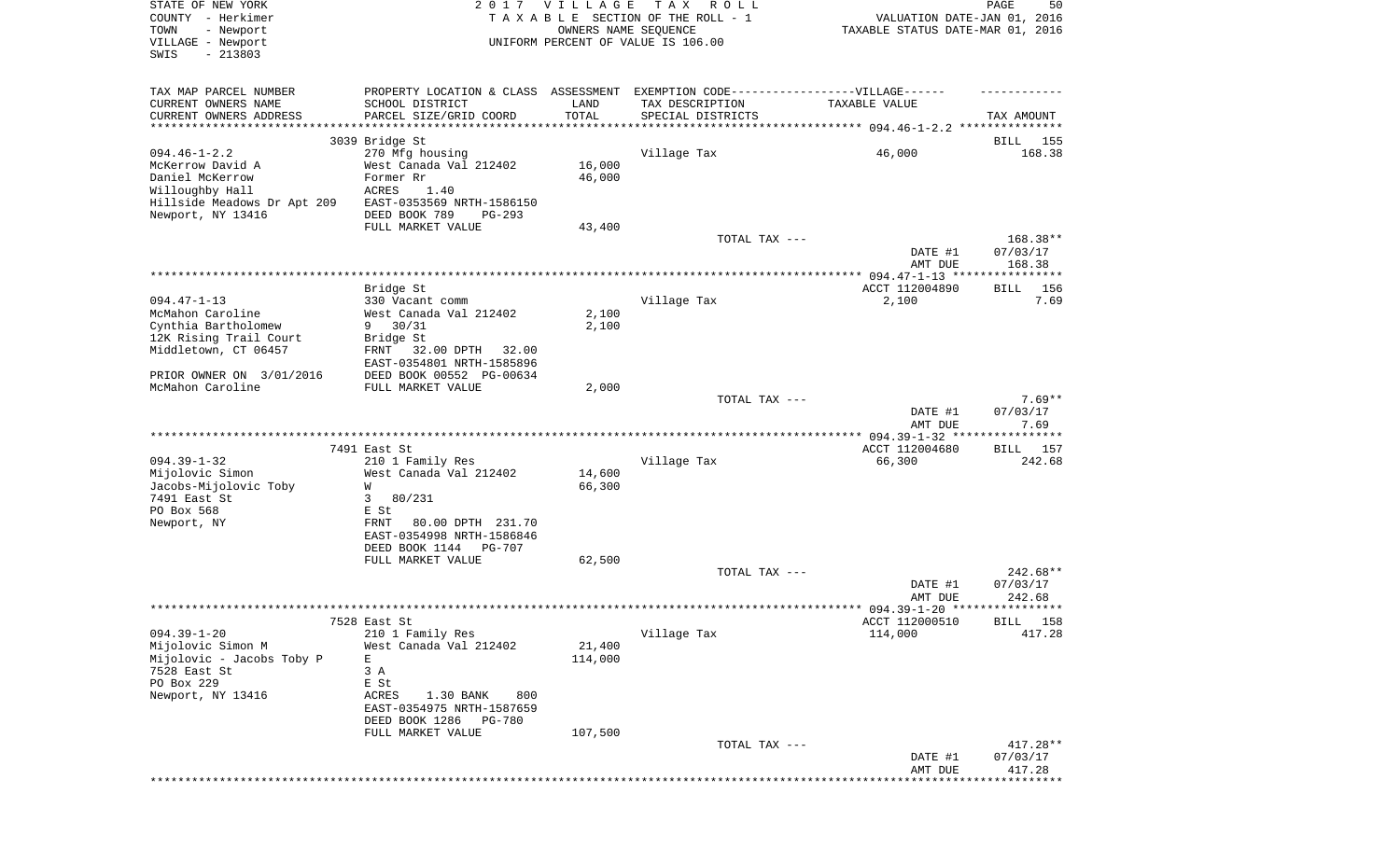| STATE OF NEW YORK<br>COUNTY - Herkimer<br>TOWN<br>- Newport<br>VILLAGE - Newport<br>SWIS<br>$-213803$ | 2017                                                                             | V I L L A G E         | T A X<br>R O L L<br>TAXABLE SECTION OF THE ROLL - 1<br>OWNERS NAME SEQUENCE<br>UNIFORM PERCENT OF VALUE IS 106.00 | VALUATION DATE-JAN 01, 2016<br>TAXABLE STATUS DATE-MAR 01, 2016 | PAGE<br>51                     |
|-------------------------------------------------------------------------------------------------------|----------------------------------------------------------------------------------|-----------------------|-------------------------------------------------------------------------------------------------------------------|-----------------------------------------------------------------|--------------------------------|
| TAX MAP PARCEL NUMBER                                                                                 | PROPERTY LOCATION & CLASS ASSESSMENT EXEMPTION CODE----------------VILLAGE------ |                       |                                                                                                                   |                                                                 |                                |
| CURRENT OWNERS NAME                                                                                   | SCHOOL DISTRICT                                                                  | LAND                  | TAX DESCRIPTION                                                                                                   | TAXABLE VALUE                                                   |                                |
| CURRENT OWNERS ADDRESS<br>*******************                                                         | PARCEL SIZE/GRID COORD                                                           | TOTAL<br>************ | SPECIAL DISTRICTS                                                                                                 |                                                                 | TAX AMOUNT                     |
|                                                                                                       | 3159 Mechanic St                                                                 |                       |                                                                                                                   | ACCT 112004020                                                  | BILL 159                       |
| $094.47 - 2 - 12$                                                                                     | 210 1 Family Res                                                                 |                       | Village Tax                                                                                                       | 105,800                                                         | 387.26                         |
| Minasi Mark R                                                                                         | West Canada Val 212402                                                           | 14,600                |                                                                                                                   |                                                                 |                                |
| 3159 Mechanic St                                                                                      | N                                                                                | 105,800               |                                                                                                                   |                                                                 |                                |
| Newport, NY 13416                                                                                     | $\mathbf{3}$<br>13A<br>Mech St                                                   |                       |                                                                                                                   |                                                                 |                                |
|                                                                                                       | FRNT 122.00 DPTH 145.00                                                          |                       |                                                                                                                   |                                                                 |                                |
|                                                                                                       | EAST-0356027 NRTH-1585943                                                        |                       |                                                                                                                   |                                                                 |                                |
|                                                                                                       | DEED BOOK 796<br>PG-629                                                          |                       |                                                                                                                   |                                                                 |                                |
|                                                                                                       | FULL MARKET VALUE                                                                | 99,800                |                                                                                                                   |                                                                 |                                |
|                                                                                                       |                                                                                  |                       | TOTAL TAX ---                                                                                                     | DATE #1<br>AMT DUE                                              | 387.26**<br>07/03/17<br>387.26 |
|                                                                                                       |                                                                                  |                       |                                                                                                                   | ************ 094.47-2-48 ***                                    | ***********                    |
|                                                                                                       | Mechanic St                                                                      |                       |                                                                                                                   | ACCT 112004021                                                  | BILL 160                       |
| $094.47 - 2 - 48$                                                                                     | 311 Res vac land                                                                 |                       | Village Tax                                                                                                       | 3,700                                                           | 13.54                          |
| Minasi Mark R<br>3159 Mechanic St                                                                     | West Canada Val 212402<br>North                                                  | 3,700                 |                                                                                                                   |                                                                 |                                |
| Newport, NY 13416                                                                                     | 25 X 347                                                                         | 3,700                 |                                                                                                                   |                                                                 |                                |
|                                                                                                       | Mechanic St                                                                      |                       |                                                                                                                   |                                                                 |                                |
|                                                                                                       | 25.00 DPTH 347.00<br>FRNT                                                        |                       |                                                                                                                   |                                                                 |                                |
|                                                                                                       | EAST-0356089 NRTH-1586040                                                        |                       |                                                                                                                   |                                                                 |                                |
|                                                                                                       | DEED BOOK 796<br>$PG-629$                                                        | 3,500                 |                                                                                                                   |                                                                 |                                |
|                                                                                                       | FULL MARKET VALUE                                                                |                       | TOTAL TAX ---                                                                                                     |                                                                 | $13.54**$                      |
|                                                                                                       |                                                                                  |                       |                                                                                                                   | DATE #1                                                         | 07/03/17                       |
|                                                                                                       |                                                                                  |                       |                                                                                                                   | AMT DUE                                                         | 13.54                          |
|                                                                                                       | **************************************                                           |                       |                                                                                                                   | ** 094.47-3-16 **                                               | * * * * * * * *                |
| $094.47 - 3 - 16$                                                                                     | 3178 Mech St                                                                     |                       |                                                                                                                   | ACCT 112001530                                                  | BILL<br>161                    |
| Mock Edward                                                                                           | 210 1 Family Res<br>West Canada Val 212402                                       | 21,300                | Village Tax                                                                                                       | 88,500                                                          | 323.94                         |
| 3178 Mechanic St                                                                                      | S                                                                                | 88,500                |                                                                                                                   |                                                                 |                                |
| PO Box 97                                                                                             | 3.58                                                                             |                       |                                                                                                                   |                                                                 |                                |
| Newport, NY 13416                                                                                     | Mechanic St                                                                      |                       |                                                                                                                   |                                                                 |                                |
|                                                                                                       | FRNT 229.00 DPTH                                                                 |                       |                                                                                                                   |                                                                 |                                |
|                                                                                                       | ACRES<br>1.20<br>EAST-0356414 NRTH-1585807                                       |                       |                                                                                                                   |                                                                 |                                |
|                                                                                                       | DEED BOOK 823<br>PG-603                                                          |                       |                                                                                                                   |                                                                 |                                |
|                                                                                                       | FULL MARKET VALUE                                                                | 83,500                |                                                                                                                   |                                                                 |                                |
|                                                                                                       |                                                                                  |                       | TOTAL TAX ---                                                                                                     |                                                                 | 323.94**                       |
|                                                                                                       |                                                                                  |                       |                                                                                                                   | DATE #1                                                         | 07/03/17                       |
|                                                                                                       |                                                                                  |                       |                                                                                                                   | AMT DUE                                                         | 323.94                         |
|                                                                                                       |                                                                                  |                       |                                                                                                                   |                                                                 |                                |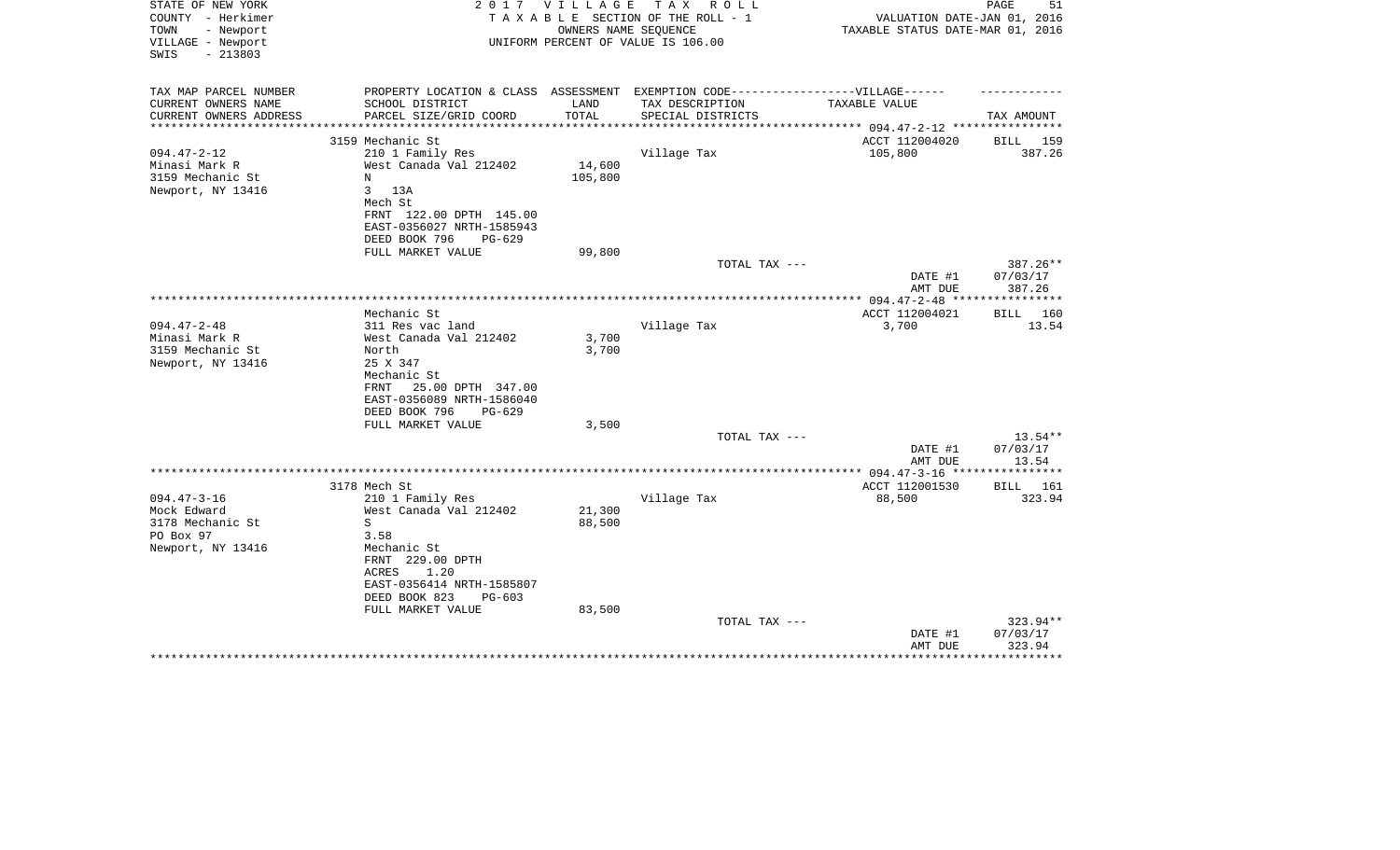| STATE OF NEW YORK<br>COUNTY - Herkimer<br>- Newport<br>TOWN<br>VILLAGE - Newport<br>$-213803$<br>SWIS | 2 0 1 7                                                                                                                            | V I L L A G E | T A X<br>R O L L<br>TAXABLE SECTION OF THE ROLL - 1<br>OWNERS NAME SEQUENCE<br>UNIFORM PERCENT OF VALUE IS 106.00 | VALUATION DATE-JAN 01, 2016<br>TAXABLE STATUS DATE-MAR 01, 2016 | 52<br>PAGE                     |
|-------------------------------------------------------------------------------------------------------|------------------------------------------------------------------------------------------------------------------------------------|---------------|-------------------------------------------------------------------------------------------------------------------|-----------------------------------------------------------------|--------------------------------|
| TAX MAP PARCEL NUMBER                                                                                 | PROPERTY LOCATION & CLASS ASSESSMENT EXEMPTION CODE-----------------VILLAGE------                                                  |               |                                                                                                                   |                                                                 |                                |
| CURRENT OWNERS NAME                                                                                   | SCHOOL DISTRICT                                                                                                                    | LAND          | TAX DESCRIPTION                                                                                                   | TAXABLE VALUE                                                   |                                |
| CURRENT OWNERS ADDRESS<br>*********************                                                       | PARCEL SIZE/GRID COORD<br>****************************                                                                             | TOTAL         | SPECIAL DISTRICTS                                                                                                 |                                                                 | TAX AMOUNT                     |
|                                                                                                       | 7418 West St                                                                                                                       |               |                                                                                                                   | ACCT 112004410                                                  | BILL<br>162                    |
| $094.46 - 1 - 13$                                                                                     | 210 1 Family Res                                                                                                                   |               | Village Tax                                                                                                       | 68,500                                                          | 250.73                         |
| Mock Richard H                                                                                        | West Canada Val 212402                                                                                                             | 18,300        |                                                                                                                   |                                                                 |                                |
| 7418 West St                                                                                          | S                                                                                                                                  | 68,500        |                                                                                                                   |                                                                 |                                |
| PO Box 394                                                                                            | 3<br>75/143                                                                                                                        |               |                                                                                                                   |                                                                 |                                |
| Newport, NY 13416                                                                                     | W St<br>FRNT 154.00 DPTH 152.00<br><b>ACRES</b><br>0.76 BANK<br>023<br>EAST-0353755 NRTH-1585811<br>DEED BOOK 819<br><b>PG-379</b> |               |                                                                                                                   |                                                                 |                                |
|                                                                                                       | FULL MARKET VALUE                                                                                                                  | 64,600        |                                                                                                                   |                                                                 |                                |
|                                                                                                       |                                                                                                                                    |               | TOTAL TAX ---                                                                                                     | DATE #1<br>AMT DUE                                              | 250.73**<br>07/03/17<br>250.73 |
|                                                                                                       |                                                                                                                                    |               |                                                                                                                   |                                                                 |                                |
|                                                                                                       | School St                                                                                                                          |               |                                                                                                                   |                                                                 | BILL 163                       |
| $094.47 - 2 - 43$                                                                                     | 210 1 Family Res                                                                                                                   |               | Village Tax                                                                                                       | 32,000                                                          | 117.13                         |
| Moody Bruce A                                                                                         | West Canada Val 212402                                                                                                             | 8,400         |                                                                                                                   |                                                                 |                                |
| 7397 West St                                                                                          | Not On Roll                                                                                                                        | 32,000        |                                                                                                                   |                                                                 |                                |
| PO Box 363                                                                                            | FRNT<br>52.00 DPTH<br>70.00                                                                                                        |               |                                                                                                                   |                                                                 |                                |
| Newport, NY 13416                                                                                     | EAST-0355067 NRTH-1586217<br>DEED BOOK 1280<br>$PG-12$                                                                             |               |                                                                                                                   |                                                                 |                                |
|                                                                                                       | FULL MARKET VALUE                                                                                                                  | 30,200        |                                                                                                                   |                                                                 |                                |
|                                                                                                       |                                                                                                                                    |               | TOTAL TAX ---                                                                                                     |                                                                 | $117.13**$                     |
|                                                                                                       |                                                                                                                                    |               |                                                                                                                   | DATE #1<br>AMT DUE                                              | 07/03/17<br>117.13             |
|                                                                                                       |                                                                                                                                    |               |                                                                                                                   |                                                                 |                                |
|                                                                                                       | 7448 Main St                                                                                                                       |               |                                                                                                                   | ACCT 112000150                                                  | BILL 164                       |
| $094.47 - 2 - 44$                                                                                     | 482 Det row bldg                                                                                                                   | 11,300        | Village Tax                                                                                                       | 135,000                                                         | 494.15                         |
| Moody Bruce A<br>7448 Main St                                                                         | West Canada Val 212402<br>E                                                                                                        | 135,000       |                                                                                                                   |                                                                 |                                |
| PO Box 363                                                                                            | 10 52/160                                                                                                                          |               |                                                                                                                   |                                                                 |                                |
| Newport, NY 13416                                                                                     | M St                                                                                                                               |               |                                                                                                                   |                                                                 |                                |
|                                                                                                       | 52.00 DPTH 128.00<br>FRNT<br>EAST-0354981 NRTH-1586174                                                                             |               |                                                                                                                   |                                                                 |                                |
|                                                                                                       | DEED BOOK 1570<br>PG-424                                                                                                           |               |                                                                                                                   |                                                                 |                                |
|                                                                                                       | FULL MARKET VALUE                                                                                                                  | 127,358       |                                                                                                                   |                                                                 |                                |
|                                                                                                       |                                                                                                                                    |               | TOTAL TAX ---                                                                                                     |                                                                 | 494.15**                       |
|                                                                                                       |                                                                                                                                    |               |                                                                                                                   | DATE #1                                                         | 07/03/17                       |
|                                                                                                       |                                                                                                                                    |               |                                                                                                                   | AMT DUE                                                         | 494.15<br>* * * * * * * * *    |
|                                                                                                       |                                                                                                                                    |               |                                                                                                                   |                                                                 |                                |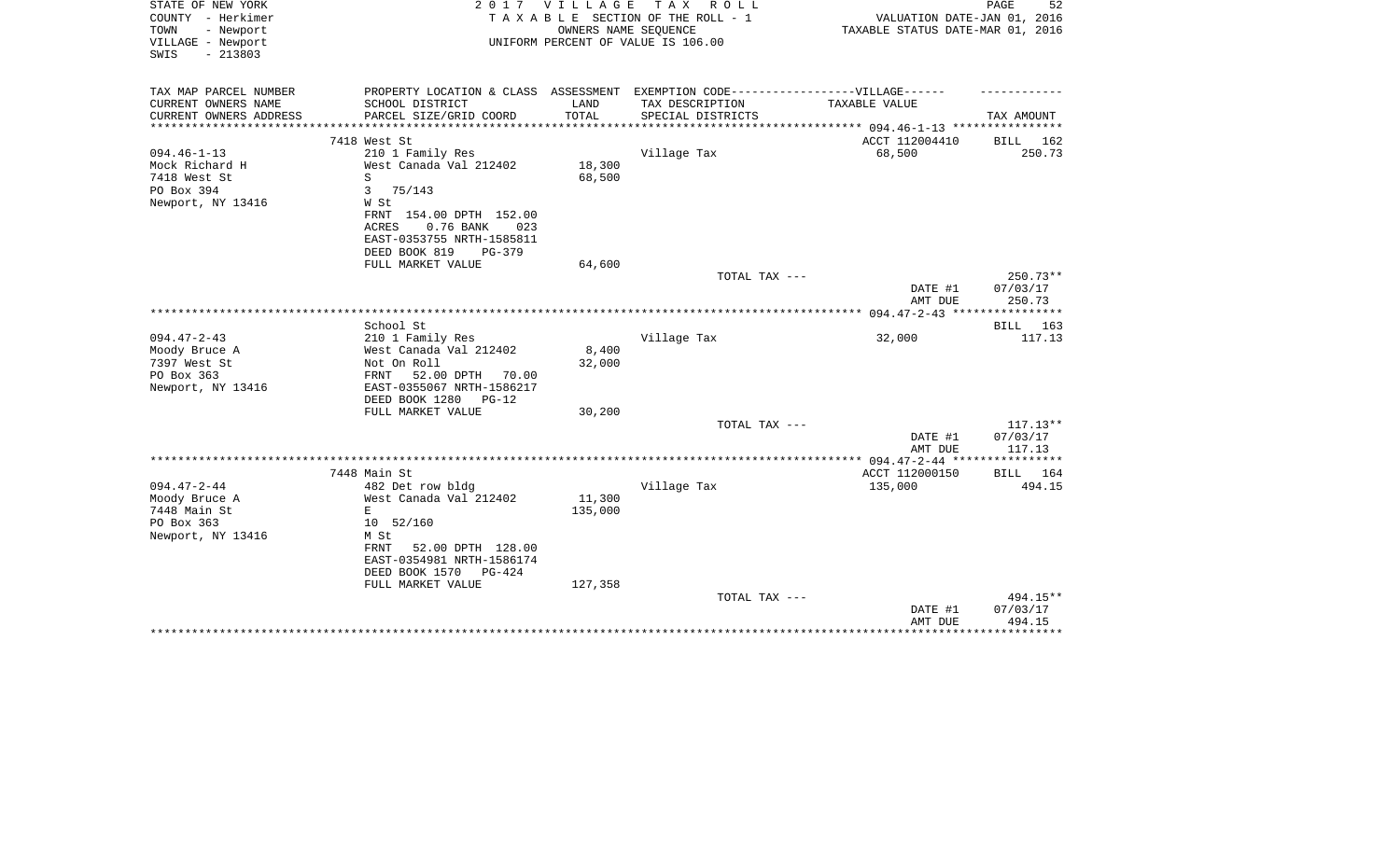| PROPERTY LOCATION & CLASS ASSESSMENT EXEMPTION CODE-----------------VILLAGE------<br>TAX MAP PARCEL NUMBER<br>CURRENT OWNERS NAME<br>TAX DESCRIPTION<br>SCHOOL DISTRICT<br>LAND<br>TAXABLE VALUE<br>TOTAL<br>CURRENT OWNERS ADDRESS<br>PARCEL SIZE/GRID COORD<br>SPECIAL DISTRICTS<br>TAX AMOUNT<br>**********************<br>ACCT 112000990<br>7450 Main St<br>BILL 165<br>$094.47 - 2 - 45.1$<br>482 Det row bldg<br>Village Tax<br>150,000<br>549.05<br>25,000<br>Moody Bruce A<br>West Canada Val 212402<br>7397 West St<br>E.<br>150,000<br>PO Box 363<br>10 40/165<br>Newport, NY 13416<br>M St<br>62.00 DPTH 113.00<br>FRNT<br>0.16<br><b>ACRES</b><br>EAST-0354956 NRTH-1586224<br>DEED BOOK 1280<br><b>PG-15</b><br>FULL MARKET VALUE<br>141,500<br>549.05**<br>TOTAL TAX ---<br>DATE #1<br>07/03/17<br>AMT DUE<br>549.05<br>**************<br>School St<br>166<br>BILL<br>$094.47 - 2 - 45.2$<br>311 Res vac land<br>Village Tax<br>5.49<br>1,500<br>West Canada Val 212402<br>Moody Bruce A<br>1,500<br>7397 West St<br>0.09<br>1,500<br>ACRES<br>Newport, NY 13416<br>EAST-0355029 NRTH-1586260<br>DEED BOOK 1280<br>$PG-12$<br>FULL MARKET VALUE<br>1,400<br>$5.49**$<br>TOTAL TAX ---<br>DATE #1<br>07/03/17<br>AMT DUE<br>5.49<br>ACCT 112011323<br>Main St<br>BILL 167<br>$094.47 - 1 - 2$<br>455 Dealer-prod.<br>Village Tax<br>140,000<br>512.45<br>Moody Charles<br>West Canada Val 212402<br>13,800<br>Bruce Moody<br>10<br>140,000<br>Rd<br>80x200<br>PO Box 465<br>Main St<br>Newport, NY 13416<br>FRNT 311.00 DPTH<br>85.00<br><b>ACRES</b><br>0.35<br>EAST-0354746 NRTH-1586350<br>DEED BOOK 1219<br><b>PG-708</b><br>FULL MARKET VALUE<br>132,075<br>$512.45**$<br>TOTAL TAX ---<br>07/03/17<br>DATE #1<br>AMT DUE<br>512.45<br>******** | STATE OF NEW YORK<br>COUNTY - Herkimer<br>TOWN<br>- Newport<br>VILLAGE - Newport<br>$-213803$<br>SWIS | 2017 | VILLAGE<br>OWNERS NAME SEQUENCE | TAX ROLL<br>TAXABLE SECTION OF THE ROLL - 1<br>UNIFORM PERCENT OF VALUE IS 106.00 | VALUATION DATE-JAN 01, 2016<br>TAXABLE STATUS DATE-MAR 01, 2016 | PAGE<br>53 |
|-------------------------------------------------------------------------------------------------------------------------------------------------------------------------------------------------------------------------------------------------------------------------------------------------------------------------------------------------------------------------------------------------------------------------------------------------------------------------------------------------------------------------------------------------------------------------------------------------------------------------------------------------------------------------------------------------------------------------------------------------------------------------------------------------------------------------------------------------------------------------------------------------------------------------------------------------------------------------------------------------------------------------------------------------------------------------------------------------------------------------------------------------------------------------------------------------------------------------------------------------------------------------------------------------------------------------------------------------------------------------------------------------------------------------------------------------------------------------------------------------------------------------------------------------------------------------------------------------------------------------------------------------------------------------------------------------------------------------------------------------------------------|-------------------------------------------------------------------------------------------------------|------|---------------------------------|-----------------------------------------------------------------------------------|-----------------------------------------------------------------|------------|
|                                                                                                                                                                                                                                                                                                                                                                                                                                                                                                                                                                                                                                                                                                                                                                                                                                                                                                                                                                                                                                                                                                                                                                                                                                                                                                                                                                                                                                                                                                                                                                                                                                                                                                                                                                   |                                                                                                       |      |                                 |                                                                                   |                                                                 |            |
|                                                                                                                                                                                                                                                                                                                                                                                                                                                                                                                                                                                                                                                                                                                                                                                                                                                                                                                                                                                                                                                                                                                                                                                                                                                                                                                                                                                                                                                                                                                                                                                                                                                                                                                                                                   |                                                                                                       |      |                                 |                                                                                   |                                                                 |            |
|                                                                                                                                                                                                                                                                                                                                                                                                                                                                                                                                                                                                                                                                                                                                                                                                                                                                                                                                                                                                                                                                                                                                                                                                                                                                                                                                                                                                                                                                                                                                                                                                                                                                                                                                                                   |                                                                                                       |      |                                 |                                                                                   |                                                                 |            |
|                                                                                                                                                                                                                                                                                                                                                                                                                                                                                                                                                                                                                                                                                                                                                                                                                                                                                                                                                                                                                                                                                                                                                                                                                                                                                                                                                                                                                                                                                                                                                                                                                                                                                                                                                                   |                                                                                                       |      |                                 |                                                                                   |                                                                 |            |
|                                                                                                                                                                                                                                                                                                                                                                                                                                                                                                                                                                                                                                                                                                                                                                                                                                                                                                                                                                                                                                                                                                                                                                                                                                                                                                                                                                                                                                                                                                                                                                                                                                                                                                                                                                   |                                                                                                       |      |                                 |                                                                                   |                                                                 |            |
|                                                                                                                                                                                                                                                                                                                                                                                                                                                                                                                                                                                                                                                                                                                                                                                                                                                                                                                                                                                                                                                                                                                                                                                                                                                                                                                                                                                                                                                                                                                                                                                                                                                                                                                                                                   |                                                                                                       |      |                                 |                                                                                   |                                                                 |            |
|                                                                                                                                                                                                                                                                                                                                                                                                                                                                                                                                                                                                                                                                                                                                                                                                                                                                                                                                                                                                                                                                                                                                                                                                                                                                                                                                                                                                                                                                                                                                                                                                                                                                                                                                                                   |                                                                                                       |      |                                 |                                                                                   |                                                                 |            |
|                                                                                                                                                                                                                                                                                                                                                                                                                                                                                                                                                                                                                                                                                                                                                                                                                                                                                                                                                                                                                                                                                                                                                                                                                                                                                                                                                                                                                                                                                                                                                                                                                                                                                                                                                                   |                                                                                                       |      |                                 |                                                                                   |                                                                 |            |
|                                                                                                                                                                                                                                                                                                                                                                                                                                                                                                                                                                                                                                                                                                                                                                                                                                                                                                                                                                                                                                                                                                                                                                                                                                                                                                                                                                                                                                                                                                                                                                                                                                                                                                                                                                   |                                                                                                       |      |                                 |                                                                                   |                                                                 |            |
|                                                                                                                                                                                                                                                                                                                                                                                                                                                                                                                                                                                                                                                                                                                                                                                                                                                                                                                                                                                                                                                                                                                                                                                                                                                                                                                                                                                                                                                                                                                                                                                                                                                                                                                                                                   |                                                                                                       |      |                                 |                                                                                   |                                                                 |            |
|                                                                                                                                                                                                                                                                                                                                                                                                                                                                                                                                                                                                                                                                                                                                                                                                                                                                                                                                                                                                                                                                                                                                                                                                                                                                                                                                                                                                                                                                                                                                                                                                                                                                                                                                                                   |                                                                                                       |      |                                 |                                                                                   |                                                                 |            |
|                                                                                                                                                                                                                                                                                                                                                                                                                                                                                                                                                                                                                                                                                                                                                                                                                                                                                                                                                                                                                                                                                                                                                                                                                                                                                                                                                                                                                                                                                                                                                                                                                                                                                                                                                                   |                                                                                                       |      |                                 |                                                                                   |                                                                 |            |
|                                                                                                                                                                                                                                                                                                                                                                                                                                                                                                                                                                                                                                                                                                                                                                                                                                                                                                                                                                                                                                                                                                                                                                                                                                                                                                                                                                                                                                                                                                                                                                                                                                                                                                                                                                   |                                                                                                       |      |                                 |                                                                                   |                                                                 |            |
|                                                                                                                                                                                                                                                                                                                                                                                                                                                                                                                                                                                                                                                                                                                                                                                                                                                                                                                                                                                                                                                                                                                                                                                                                                                                                                                                                                                                                                                                                                                                                                                                                                                                                                                                                                   |                                                                                                       |      |                                 |                                                                                   |                                                                 |            |
|                                                                                                                                                                                                                                                                                                                                                                                                                                                                                                                                                                                                                                                                                                                                                                                                                                                                                                                                                                                                                                                                                                                                                                                                                                                                                                                                                                                                                                                                                                                                                                                                                                                                                                                                                                   |                                                                                                       |      |                                 |                                                                                   |                                                                 |            |
|                                                                                                                                                                                                                                                                                                                                                                                                                                                                                                                                                                                                                                                                                                                                                                                                                                                                                                                                                                                                                                                                                                                                                                                                                                                                                                                                                                                                                                                                                                                                                                                                                                                                                                                                                                   |                                                                                                       |      |                                 |                                                                                   |                                                                 |            |
|                                                                                                                                                                                                                                                                                                                                                                                                                                                                                                                                                                                                                                                                                                                                                                                                                                                                                                                                                                                                                                                                                                                                                                                                                                                                                                                                                                                                                                                                                                                                                                                                                                                                                                                                                                   |                                                                                                       |      |                                 |                                                                                   |                                                                 |            |
|                                                                                                                                                                                                                                                                                                                                                                                                                                                                                                                                                                                                                                                                                                                                                                                                                                                                                                                                                                                                                                                                                                                                                                                                                                                                                                                                                                                                                                                                                                                                                                                                                                                                                                                                                                   |                                                                                                       |      |                                 |                                                                                   |                                                                 |            |
|                                                                                                                                                                                                                                                                                                                                                                                                                                                                                                                                                                                                                                                                                                                                                                                                                                                                                                                                                                                                                                                                                                                                                                                                                                                                                                                                                                                                                                                                                                                                                                                                                                                                                                                                                                   |                                                                                                       |      |                                 |                                                                                   |                                                                 |            |
|                                                                                                                                                                                                                                                                                                                                                                                                                                                                                                                                                                                                                                                                                                                                                                                                                                                                                                                                                                                                                                                                                                                                                                                                                                                                                                                                                                                                                                                                                                                                                                                                                                                                                                                                                                   |                                                                                                       |      |                                 |                                                                                   |                                                                 |            |
|                                                                                                                                                                                                                                                                                                                                                                                                                                                                                                                                                                                                                                                                                                                                                                                                                                                                                                                                                                                                                                                                                                                                                                                                                                                                                                                                                                                                                                                                                                                                                                                                                                                                                                                                                                   |                                                                                                       |      |                                 |                                                                                   |                                                                 |            |
|                                                                                                                                                                                                                                                                                                                                                                                                                                                                                                                                                                                                                                                                                                                                                                                                                                                                                                                                                                                                                                                                                                                                                                                                                                                                                                                                                                                                                                                                                                                                                                                                                                                                                                                                                                   |                                                                                                       |      |                                 |                                                                                   |                                                                 |            |
|                                                                                                                                                                                                                                                                                                                                                                                                                                                                                                                                                                                                                                                                                                                                                                                                                                                                                                                                                                                                                                                                                                                                                                                                                                                                                                                                                                                                                                                                                                                                                                                                                                                                                                                                                                   |                                                                                                       |      |                                 |                                                                                   |                                                                 |            |
|                                                                                                                                                                                                                                                                                                                                                                                                                                                                                                                                                                                                                                                                                                                                                                                                                                                                                                                                                                                                                                                                                                                                                                                                                                                                                                                                                                                                                                                                                                                                                                                                                                                                                                                                                                   |                                                                                                       |      |                                 |                                                                                   |                                                                 |            |
|                                                                                                                                                                                                                                                                                                                                                                                                                                                                                                                                                                                                                                                                                                                                                                                                                                                                                                                                                                                                                                                                                                                                                                                                                                                                                                                                                                                                                                                                                                                                                                                                                                                                                                                                                                   |                                                                                                       |      |                                 |                                                                                   |                                                                 |            |
|                                                                                                                                                                                                                                                                                                                                                                                                                                                                                                                                                                                                                                                                                                                                                                                                                                                                                                                                                                                                                                                                                                                                                                                                                                                                                                                                                                                                                                                                                                                                                                                                                                                                                                                                                                   |                                                                                                       |      |                                 |                                                                                   |                                                                 |            |
|                                                                                                                                                                                                                                                                                                                                                                                                                                                                                                                                                                                                                                                                                                                                                                                                                                                                                                                                                                                                                                                                                                                                                                                                                                                                                                                                                                                                                                                                                                                                                                                                                                                                                                                                                                   |                                                                                                       |      |                                 |                                                                                   |                                                                 |            |
|                                                                                                                                                                                                                                                                                                                                                                                                                                                                                                                                                                                                                                                                                                                                                                                                                                                                                                                                                                                                                                                                                                                                                                                                                                                                                                                                                                                                                                                                                                                                                                                                                                                                                                                                                                   |                                                                                                       |      |                                 |                                                                                   |                                                                 |            |
|                                                                                                                                                                                                                                                                                                                                                                                                                                                                                                                                                                                                                                                                                                                                                                                                                                                                                                                                                                                                                                                                                                                                                                                                                                                                                                                                                                                                                                                                                                                                                                                                                                                                                                                                                                   |                                                                                                       |      |                                 |                                                                                   |                                                                 |            |
|                                                                                                                                                                                                                                                                                                                                                                                                                                                                                                                                                                                                                                                                                                                                                                                                                                                                                                                                                                                                                                                                                                                                                                                                                                                                                                                                                                                                                                                                                                                                                                                                                                                                                                                                                                   |                                                                                                       |      |                                 |                                                                                   |                                                                 |            |
|                                                                                                                                                                                                                                                                                                                                                                                                                                                                                                                                                                                                                                                                                                                                                                                                                                                                                                                                                                                                                                                                                                                                                                                                                                                                                                                                                                                                                                                                                                                                                                                                                                                                                                                                                                   |                                                                                                       |      |                                 |                                                                                   |                                                                 |            |
|                                                                                                                                                                                                                                                                                                                                                                                                                                                                                                                                                                                                                                                                                                                                                                                                                                                                                                                                                                                                                                                                                                                                                                                                                                                                                                                                                                                                                                                                                                                                                                                                                                                                                                                                                                   |                                                                                                       |      |                                 |                                                                                   |                                                                 |            |
|                                                                                                                                                                                                                                                                                                                                                                                                                                                                                                                                                                                                                                                                                                                                                                                                                                                                                                                                                                                                                                                                                                                                                                                                                                                                                                                                                                                                                                                                                                                                                                                                                                                                                                                                                                   |                                                                                                       |      |                                 |                                                                                   |                                                                 |            |
|                                                                                                                                                                                                                                                                                                                                                                                                                                                                                                                                                                                                                                                                                                                                                                                                                                                                                                                                                                                                                                                                                                                                                                                                                                                                                                                                                                                                                                                                                                                                                                                                                                                                                                                                                                   |                                                                                                       |      |                                 |                                                                                   |                                                                 |            |
|                                                                                                                                                                                                                                                                                                                                                                                                                                                                                                                                                                                                                                                                                                                                                                                                                                                                                                                                                                                                                                                                                                                                                                                                                                                                                                                                                                                                                                                                                                                                                                                                                                                                                                                                                                   |                                                                                                       |      |                                 |                                                                                   |                                                                 |            |
|                                                                                                                                                                                                                                                                                                                                                                                                                                                                                                                                                                                                                                                                                                                                                                                                                                                                                                                                                                                                                                                                                                                                                                                                                                                                                                                                                                                                                                                                                                                                                                                                                                                                                                                                                                   |                                                                                                       |      |                                 |                                                                                   |                                                                 |            |
|                                                                                                                                                                                                                                                                                                                                                                                                                                                                                                                                                                                                                                                                                                                                                                                                                                                                                                                                                                                                                                                                                                                                                                                                                                                                                                                                                                                                                                                                                                                                                                                                                                                                                                                                                                   |                                                                                                       |      |                                 |                                                                                   |                                                                 |            |
|                                                                                                                                                                                                                                                                                                                                                                                                                                                                                                                                                                                                                                                                                                                                                                                                                                                                                                                                                                                                                                                                                                                                                                                                                                                                                                                                                                                                                                                                                                                                                                                                                                                                                                                                                                   |                                                                                                       |      |                                 |                                                                                   |                                                                 |            |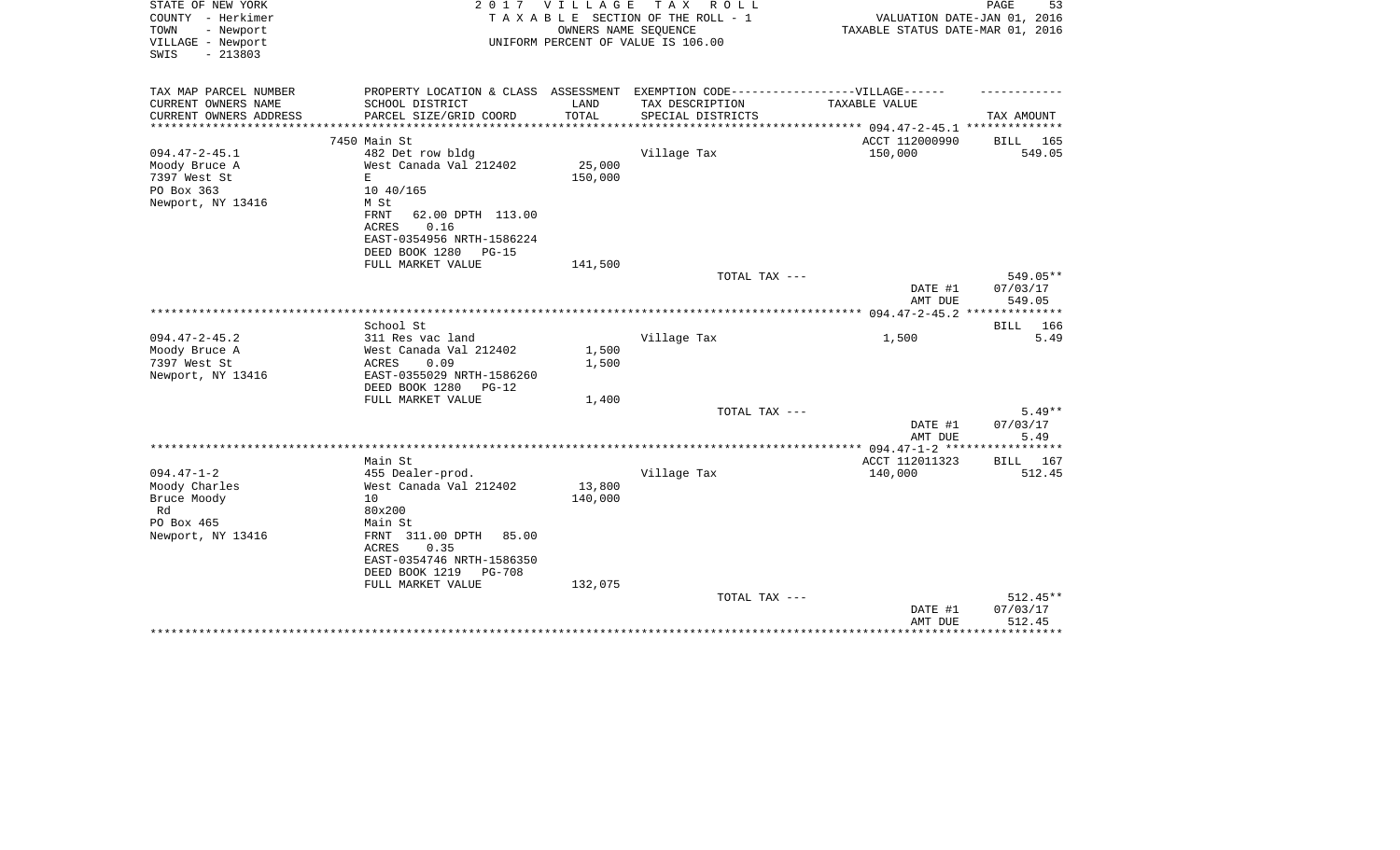| STATE OF NEW YORK<br>COUNTY - Herkimer        |                                               | 2017 VILLAGE                     | TAX ROLL<br>TAXABLE SECTION OF THE ROLL - 1<br>OWNERS NAME SEQUENCE              | VALUATION DATE-JAN 01, 2016 | 54<br>PAGE                   |
|-----------------------------------------------|-----------------------------------------------|----------------------------------|----------------------------------------------------------------------------------|-----------------------------|------------------------------|
| - Newport<br>TOWN<br>VILLAGE - Newport        | UNIFORM PERCENT OF VALUE IS 106.00            | TAXABLE STATUS DATE-MAR 01, 2016 |                                                                                  |                             |                              |
| SWIS<br>$-213803$                             |                                               |                                  |                                                                                  |                             |                              |
| TAX MAP PARCEL NUMBER                         |                                               |                                  | PROPERTY LOCATION & CLASS ASSESSMENT EXEMPTION CODE----------------VILLAGE------ |                             |                              |
| CURRENT OWNERS NAME<br>CURRENT OWNERS ADDRESS | SCHOOL DISTRICT<br>PARCEL SIZE/GRID COORD     | LAND<br>TOTAL                    | TAX DESCRIPTION<br>SPECIAL DISTRICTS                                             | TAXABLE VALUE               | TAX AMOUNT                   |
| *********************                         |                                               | * * * * * * * * * * *            |                                                                                  |                             |                              |
|                                               | West St                                       |                                  |                                                                                  | ACCT 112010050              | BILL<br>168                  |
| $094.46 - 1 - 19.2$                           | 311 Res vac land                              |                                  | Village Tax                                                                      | 1,150                       | 4.21                         |
| Morrison Shaun                                | West Canada Val 212402                        | 1,150                            |                                                                                  |                             |                              |
| Morrison Tiffany<br>366 Graves Rd             | Е<br>3<br>210/200                             | 1,150                            |                                                                                  |                             |                              |
| Newport, NY 13416                             | W St                                          |                                  |                                                                                  |                             |                              |
|                                               | 30.00 DPTH<br>FRNT                            |                                  |                                                                                  |                             |                              |
|                                               | ACRES<br>0.30                                 |                                  |                                                                                  |                             |                              |
|                                               | EAST-0353223 NRTH-1586376                     |                                  |                                                                                  |                             |                              |
|                                               | DEED BOOK 1467<br>PG-422                      |                                  |                                                                                  |                             |                              |
|                                               | FULL MARKET VALUE                             | 1,100                            | TOTAL TAX ---                                                                    |                             | $4.21**$                     |
|                                               |                                               |                                  |                                                                                  | DATE #1<br>AMT DUE          | 07/03/17<br>4.21             |
|                                               |                                               |                                  |                                                                                  |                             |                              |
|                                               | West Street                                   |                                  |                                                                                  |                             | BILL 169                     |
| $094.46 - 1 - 2.3$<br>Morrison Shawn          | 311 Res vac land<br>West Canada Val 212402    | 3,000                            | Village Tax                                                                      | 3,000                       | 10.98                        |
| Morrison Tiffany                              | 0.77<br>ACRES                                 | 3,000                            |                                                                                  |                             |                              |
| 366 Graves Rd                                 | EAST-0353291 NRTH-1586522                     |                                  |                                                                                  |                             |                              |
| Newport, NY 13416                             | DEED BOOK 904<br>$PG-275$                     |                                  |                                                                                  |                             |                              |
|                                               | FULL MARKET VALUE                             | 2,800                            |                                                                                  |                             |                              |
|                                               |                                               |                                  | TOTAL TAX ---                                                                    | DATE #1<br>AMT DUE          | 10.98**<br>07/03/17<br>10.98 |
|                                               |                                               |                                  |                                                                                  |                             | * * * * * * * * * * *        |
|                                               | 7450 West St                                  |                                  |                                                                                  | ACCT 112001650              | BILL 170                     |
| $094.46 - 1 - 20$                             | 449 Other Storag                              |                                  | Village Tax                                                                      | 91,100                      | 333.46                       |
| Morrison Shawn                                | West Canada Val 212402                        | 24,000                           |                                                                                  |                             |                              |
| Morrison Tiffany<br>7450 West St              | Е<br>10350/50 200/90                          | 91,100                           |                                                                                  |                             |                              |
| Newport, NY 13416                             | W St                                          |                                  |                                                                                  |                             |                              |
|                                               | ACRES<br>1.30                                 |                                  |                                                                                  |                             |                              |
|                                               | EAST-0353276 NRTH-1586427                     |                                  |                                                                                  |                             |                              |
|                                               | DEED BOOK 849<br>$PG-479$                     |                                  |                                                                                  |                             |                              |
|                                               | FULL MARKET VALUE                             | 85,900                           | TOTAL TAX ---                                                                    |                             | 333.46**                     |
|                                               |                                               |                                  |                                                                                  | DATE #1                     | 07/03/17                     |
|                                               |                                               |                                  |                                                                                  | AMT DUE                     | 333.46                       |
|                                               |                                               |                                  |                                                                                  |                             |                              |
|                                               | 7454 West St                                  |                                  |                                                                                  | ACCT 112001200              | <b>BILL</b><br>171           |
| $094.46 - 1 - 21$<br>Morrison Shawn           | 210 1 Family Res<br>West Canada Val 212402    |                                  | Village Tax                                                                      | 55,000                      | 201.32                       |
| Morrison Tiffany                              | Ε                                             | 21,100<br>55,000                 |                                                                                  |                             |                              |
| 366 Graves Rd                                 | 3<br>1A                                       |                                  |                                                                                  |                             |                              |
| Newport, NY 13416                             | W St                                          |                                  |                                                                                  |                             |                              |
|                                               | 1.00<br>ACRES                                 |                                  |                                                                                  |                             |                              |
|                                               | EAST-0353076 NRTH-1586433                     |                                  |                                                                                  |                             |                              |
|                                               | DEED BOOK 1466<br>PG-277<br>FULL MARKET VALUE | 51,900                           |                                                                                  |                             |                              |
|                                               |                                               |                                  | TOTAL TAX ---                                                                    |                             | 201.32**                     |
|                                               |                                               |                                  |                                                                                  | DATE #1                     | 07/03/17                     |
|                                               |                                               |                                  |                                                                                  | AMT DUE                     | 201.32                       |
|                                               |                                               |                                  |                                                                                  |                             |                              |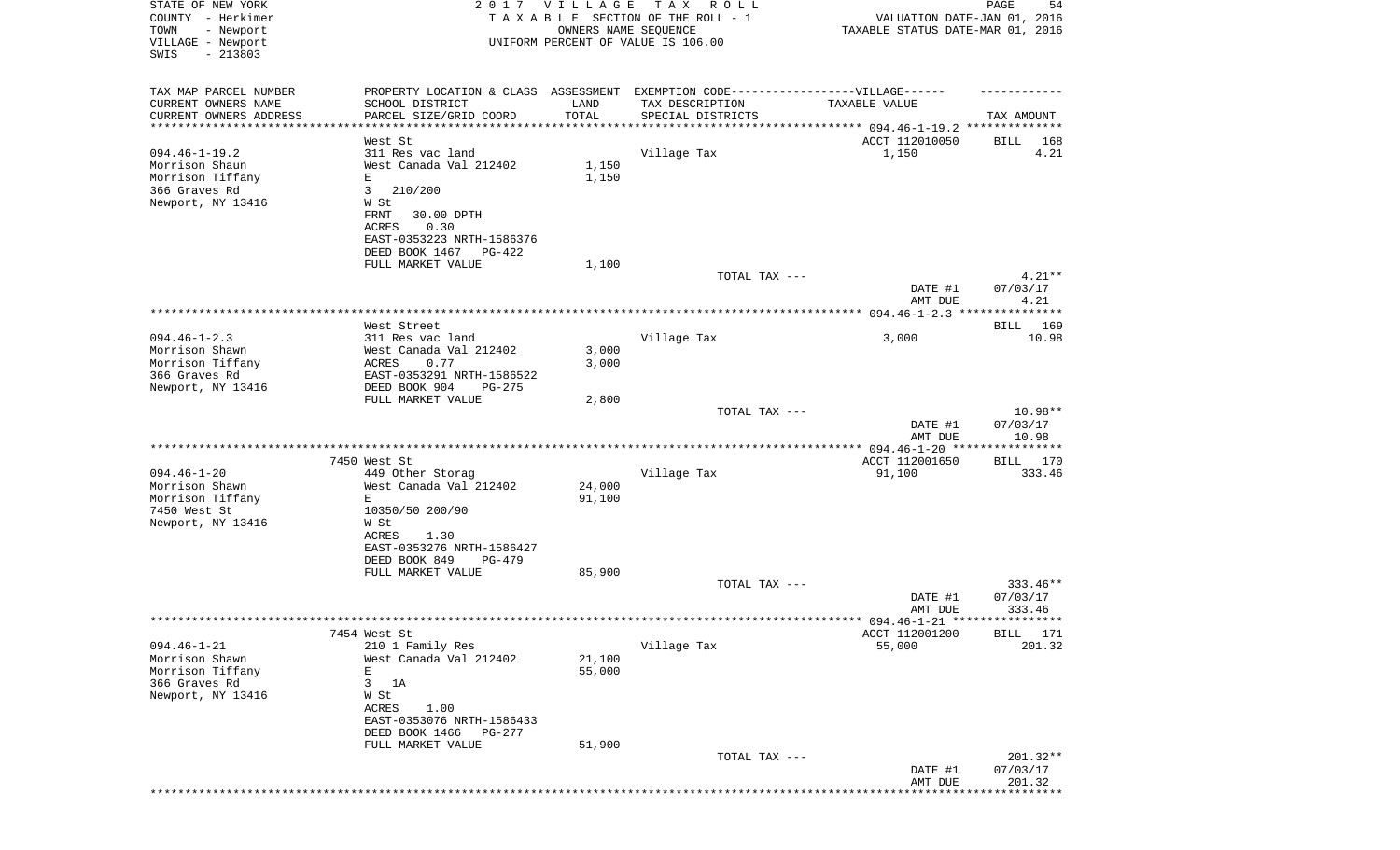| STATE OF NEW YORK<br>COUNTY - Herkimer<br>TOWN<br>- Newport<br>VILLAGE - Newport<br>$-213803$<br>SWIS | 2 0 1 7                                                                                                                                                                            | V I L L A G E              | T A X<br>R O L L<br>TAXABLE SECTION OF THE ROLL - 1<br>OWNERS NAME SEQUENCE<br>UNIFORM PERCENT OF VALUE IS 106.00 | VALUATION DATE-JAN 01, 2016<br>TAXABLE STATUS DATE-MAR 01, 2016 | PAGE<br>55                                 |
|-------------------------------------------------------------------------------------------------------|------------------------------------------------------------------------------------------------------------------------------------------------------------------------------------|----------------------------|-------------------------------------------------------------------------------------------------------------------|-----------------------------------------------------------------|--------------------------------------------|
| TAX MAP PARCEL NUMBER<br>CURRENT OWNERS NAME                                                          | PROPERTY LOCATION & CLASS ASSESSMENT EXEMPTION CODE-----------------VILLAGE------<br>SCHOOL DISTRICT                                                                               | LAND                       | TAX DESCRIPTION                                                                                                   | TAXABLE VALUE                                                   |                                            |
| CURRENT OWNERS ADDRESS                                                                                | PARCEL SIZE/GRID COORD                                                                                                                                                             | TOTAL                      | SPECIAL DISTRICTS                                                                                                 |                                                                 | TAX AMOUNT                                 |
| ********************                                                                                  |                                                                                                                                                                                    |                            |                                                                                                                   |                                                                 |                                            |
| $094.46 - 1 - 32$                                                                                     | 7415 West St<br>220 2 Family Res                                                                                                                                                   |                            | VET COM V 41137                                                                                                   | ACCT 112004440<br>15,000                                        | BILL<br>172                                |
| Munn Dorothy F<br>Pryor Glenna<br>7415 West St<br>PO Box 6<br>Newport, NY 13416                       | West Canada Val 212402<br>$\mathbf{3}$<br>67/300<br>W St<br>FRNT<br>85.00 DPTH 220.00<br>EAST-0353669 NRTH-1585592                                                                 | 14,600<br>110,000          | Village Tax                                                                                                       | 95,000                                                          | 347.73                                     |
|                                                                                                       | DEED BOOK 910<br>$PG-552$                                                                                                                                                          |                            |                                                                                                                   |                                                                 |                                            |
|                                                                                                       | FULL MARKET VALUE                                                                                                                                                                  | 103,800                    | TOTAL TAX ---                                                                                                     | DATE #1<br>AMT DUE                                              | $347.73**$<br>07/03/17<br>347.73           |
|                                                                                                       |                                                                                                                                                                                    |                            |                                                                                                                   |                                                                 |                                            |
| $094.47 - 2 - 22$                                                                                     | 3121 Mechanic St<br>210 1 Family Res                                                                                                                                               |                            | Village Tax                                                                                                       | ACCT 112011440<br>56,800                                        | BILL 173<br>207.91                         |
| Murphy James<br>Murphy Lorie J<br>3121 Mechanic St<br>Newport, NY 13416                               | West Canada Val 212402<br>W<br>42/126<br>3<br>Mech St<br>FRNT<br>43.00 DPTH 198.00<br>EAST-0355348 NRTH-1585885<br>DEED BOOK 1267<br><b>PG-705</b><br>FULL MARKET VALUE            | 11,900<br>56,800<br>53,600 |                                                                                                                   |                                                                 |                                            |
|                                                                                                       |                                                                                                                                                                                    |                            | TOTAL TAX ---                                                                                                     |                                                                 | 207.91**                                   |
|                                                                                                       |                                                                                                                                                                                    |                            |                                                                                                                   | DATE #1<br>AMT DUE                                              | 07/03/17<br>207.91                         |
|                                                                                                       |                                                                                                                                                                                    |                            |                                                                                                                   |                                                                 |                                            |
|                                                                                                       | 7447 East St                                                                                                                                                                       |                            |                                                                                                                   | ACCT 112004200                                                  | BILL 174                                   |
| $094.47 - 2 - 34$<br>Murphy Jason<br>Murphy Karen<br>7447 East St<br>PO Box 130<br>Newport, NY 13416  | 210 1 Family Res<br>West Canada Val 212402<br>W<br>47/212<br>3<br>E St<br>50.00 DPTH 214.00<br>FRNT<br>EAST-0355375 NRTH-1586071<br>DEED BOOK 916<br>$PG-462$<br>FULL MARKET VALUE | 12,600<br>71,000<br>67,000 | Village Tax                                                                                                       | 71,000                                                          | 259.88                                     |
|                                                                                                       |                                                                                                                                                                                    |                            | TOTAL TAX ---                                                                                                     | DATE #1<br>AMT DUE                                              | 259.88**<br>07/03/17<br>259.88<br>******** |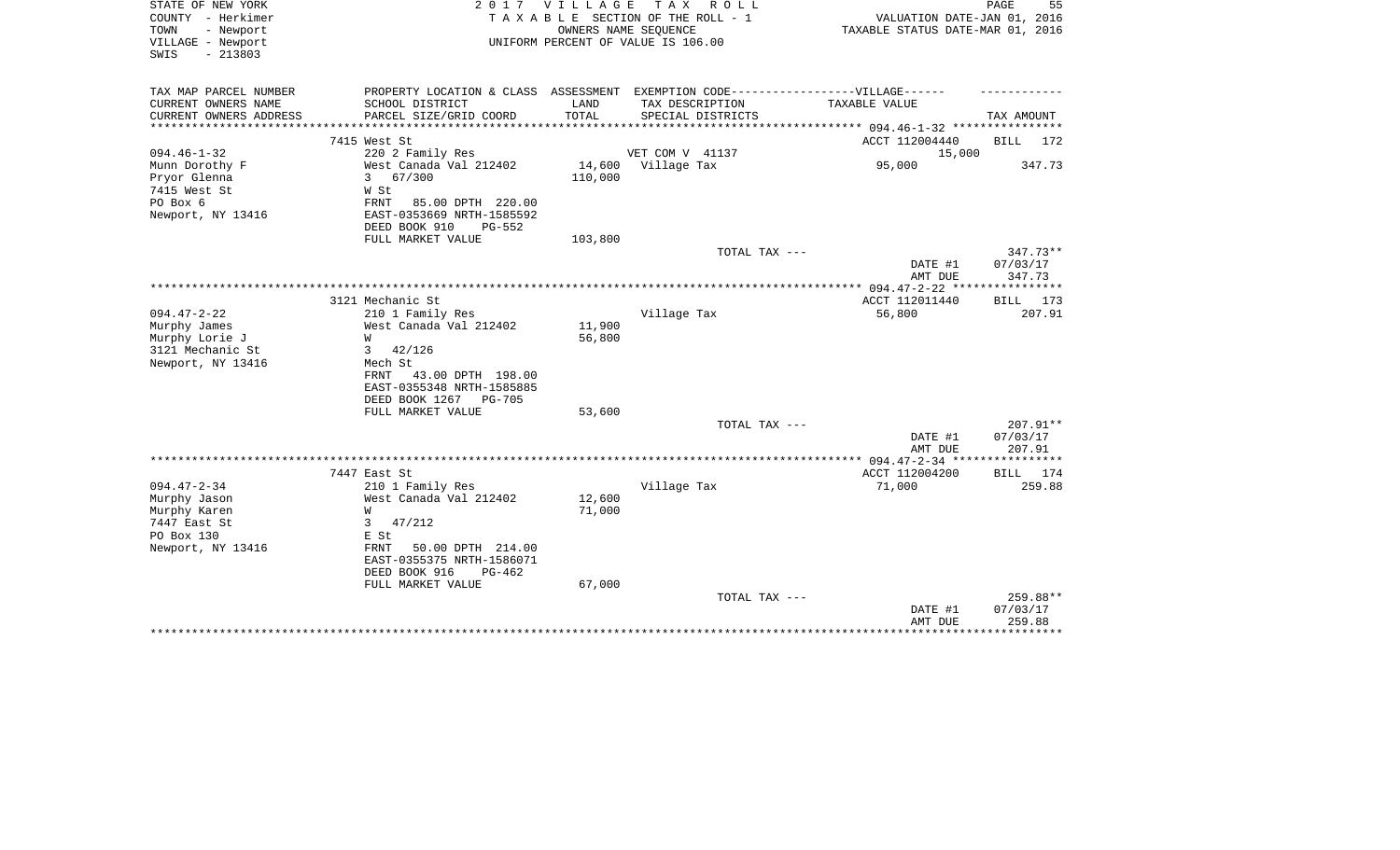| STATE OF NEW YORK<br>COUNTY - Herkimer                      | 2 0 1 7                                                                           | <b>VILLAGE</b> | T A X<br>R O L L<br>TAXABLE SECTION OF THE ROLL - 1        | VALUATION DATE-JAN 01, 2016                         | PAGE<br>56                     |
|-------------------------------------------------------------|-----------------------------------------------------------------------------------|----------------|------------------------------------------------------------|-----------------------------------------------------|--------------------------------|
| - Newport<br>TOWN<br>VILLAGE - Newport<br>$-213803$<br>SWIS |                                                                                   |                | OWNERS NAME SEQUENCE<br>UNIFORM PERCENT OF VALUE IS 106.00 | TAXABLE STATUS DATE-MAR 01, 2016                    |                                |
| TAX MAP PARCEL NUMBER                                       | PROPERTY LOCATION & CLASS ASSESSMENT EXEMPTION CODE-----------------VILLAGE------ |                |                                                            |                                                     |                                |
| CURRENT OWNERS NAME                                         | SCHOOL DISTRICT                                                                   | LAND           | TAX DESCRIPTION                                            | TAXABLE VALUE                                       |                                |
| CURRENT OWNERS ADDRESS                                      | PARCEL SIZE/GRID COORD                                                            | TOTAL          | SPECIAL DISTRICTS                                          |                                                     | TAX AMOUNT                     |
|                                                             | 7527 Main St                                                                      |                |                                                            | ********** 094.38-1-43 **********<br>ACCT 112003275 | 175<br>BILL                    |
| $094.38 - 1 - 43$                                           | 210 1 Family Res                                                                  |                | Village Tax                                                | 93,300                                              | 341.51                         |
| Murphy Joseph E Jr                                          | West Canada Val 212402                                                            | 15,500         |                                                            |                                                     |                                |
| Murphy Lynn                                                 | W                                                                                 | 93,300         |                                                            |                                                     |                                |
| 7527 Main St                                                | 3<br>25X300                                                                       |                |                                                            |                                                     |                                |
| Newport, NY 13416                                           | Main St<br>FRNT 75.00 DPTH 300.00                                                 |                |                                                            |                                                     |                                |
| PRIOR OWNER ON 3/01/2016                                    | EAST-0353931 NRTH-1587524                                                         |                |                                                            |                                                     |                                |
| Kerr Meaghan C                                              | DEED BOOK 2016<br><b>PG-2250</b>                                                  |                |                                                            |                                                     |                                |
|                                                             | FULL MARKET VALUE                                                                 | 88,000         |                                                            |                                                     |                                |
|                                                             |                                                                                   |                | TOTAL TAX ---                                              | DATE #1<br>AMT DUE                                  | 341.51**<br>07/03/17<br>341.51 |
|                                                             |                                                                                   |                |                                                            |                                                     | ***********                    |
|                                                             | West St                                                                           |                |                                                            | ACCT 112001710                                      | BILL 176                       |
| $094.46 - 1 - 41$                                           | 311 Res vac land                                                                  |                | Village Tax                                                | 3,000                                               | 10.98                          |
| Murphy Richard                                              | West Canada Val 212402                                                            | 3,000          |                                                            |                                                     |                                |
| Murphy Joyce                                                | W                                                                                 | 3,000          |                                                            |                                                     |                                |
| Middleville, NY 13406                                       | 2.50aa<br>Creek Bank                                                              |                |                                                            |                                                     |                                |
|                                                             | 2.50<br>ACRES                                                                     |                |                                                            |                                                     |                                |
|                                                             | EAST-0354818 NRTH-1584900                                                         |                |                                                            |                                                     |                                |
|                                                             | DEED BOOK 658<br>PG-418                                                           |                |                                                            |                                                     |                                |
|                                                             | FULL MARKET VALUE                                                                 | 2,800          |                                                            |                                                     |                                |
|                                                             |                                                                                   |                | TOTAL TAX ---                                              |                                                     | $10.98**$                      |
|                                                             |                                                                                   |                |                                                            | DATE #1                                             | 07/03/17                       |
|                                                             |                                                                                   |                |                                                            | AMT DUE                                             | 10.98<br>* * * * * * * *       |
|                                                             | 7426 West St                                                                      |                |                                                            | *** $094.46 - 1 - 16$ **<br>ACCT 112003540          | <b>BILL</b><br>177             |
| $094.46 - 1 - 16$                                           | 210 1 Family Res                                                                  |                | Village Tax                                                | 75,000                                              | 274.53                         |
| Muthig Russell                                              | West Canada Val 212402                                                            | 16,600         |                                                            |                                                     |                                |
| 7426 West St                                                | E                                                                                 | 75,000         |                                                            |                                                     |                                |
| PO Box 163                                                  | 210x204                                                                           |                |                                                            |                                                     |                                |
| Newport, NY 13416                                           | W St                                                                              |                |                                                            |                                                     |                                |
|                                                             | FRNT 204.00 DPTH 195.00                                                           |                |                                                            |                                                     |                                |
|                                                             | 0.62 BANK<br>ACRES<br>135                                                         |                |                                                            |                                                     |                                |
|                                                             | EAST-0353541 NRTH-1586068<br>DEED BOOK 856<br>PG-276                              |                |                                                            |                                                     |                                |
|                                                             | FULL MARKET VALUE                                                                 | 70,800         |                                                            |                                                     |                                |
|                                                             |                                                                                   |                | TOTAL TAX ---                                              |                                                     | 274.53**                       |
|                                                             |                                                                                   |                |                                                            | DATE #1                                             | 07/03/17                       |
|                                                             |                                                                                   |                |                                                            | AMT DUE                                             | 274.53                         |
|                                                             |                                                                                   |                |                                                            |                                                     |                                |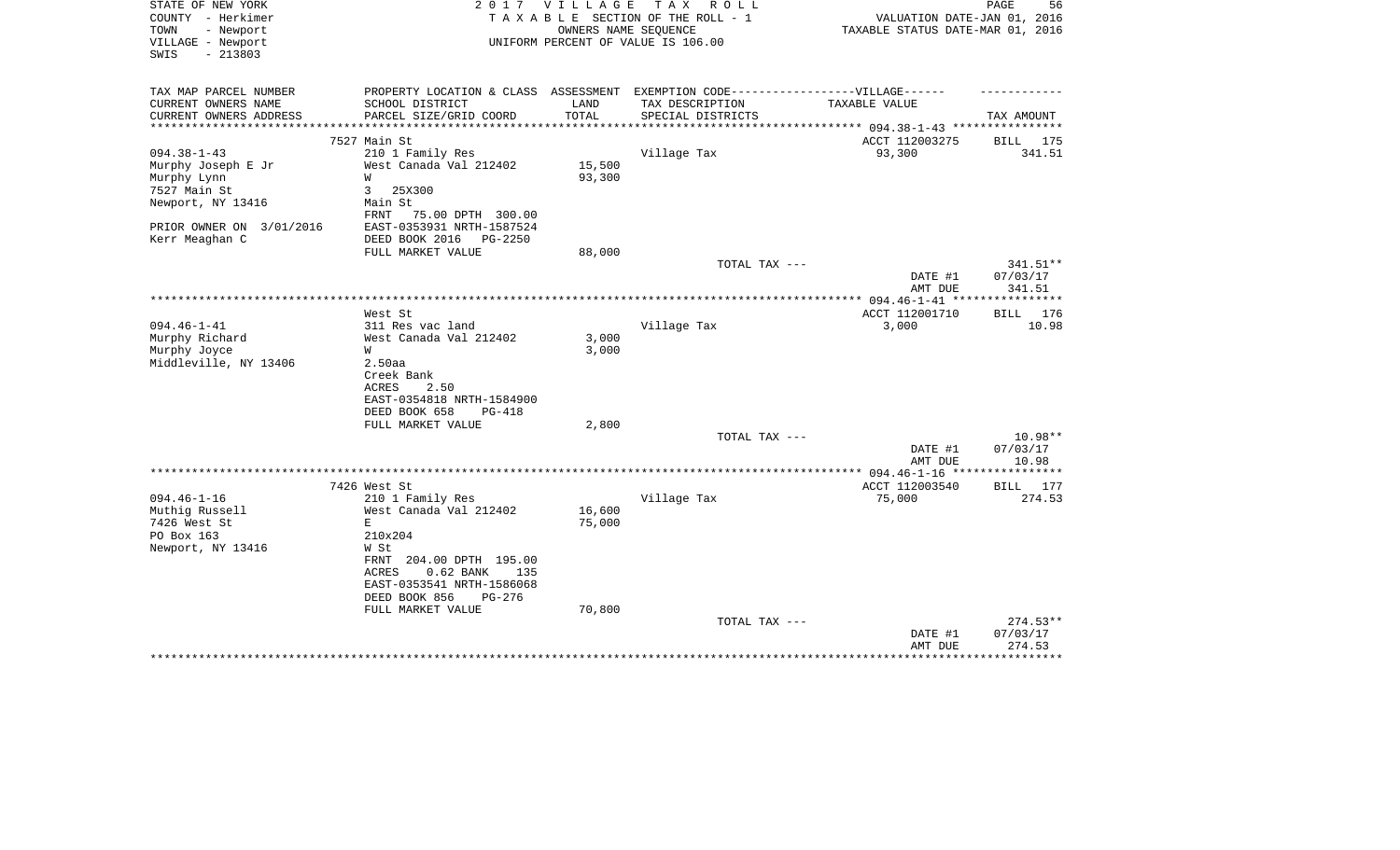| STATE OF NEW YORK                                | 2 0 1 7                                                                           | V I L L A G E | T A X<br>R O L L                   |                                  | 57<br>PAGE         |
|--------------------------------------------------|-----------------------------------------------------------------------------------|---------------|------------------------------------|----------------------------------|--------------------|
| COUNTY - Herkimer                                |                                                                                   |               | TAXABLE SECTION OF THE ROLL - 1    | VALUATION DATE-JAN 01, 2016      |                    |
| TOWN<br>- Newport                                |                                                                                   |               | OWNERS NAME SEQUENCE               | TAXABLE STATUS DATE-MAR 01, 2016 |                    |
| VILLAGE - Newport                                |                                                                                   |               | UNIFORM PERCENT OF VALUE IS 106.00 |                                  |                    |
| SWIS<br>$-213803$                                |                                                                                   |               |                                    |                                  |                    |
|                                                  |                                                                                   |               |                                    |                                  |                    |
| TAX MAP PARCEL NUMBER                            | PROPERTY LOCATION & CLASS ASSESSMENT EXEMPTION CODE-----------------VILLAGE------ |               |                                    |                                  |                    |
| CURRENT OWNERS NAME                              | SCHOOL DISTRICT                                                                   | LAND          | TAX DESCRIPTION                    | TAXABLE VALUE                    |                    |
| CURRENT OWNERS ADDRESS<br>********************** | PARCEL SIZE/GRID COORD                                                            | TOTAL         | SPECIAL DISTRICTS                  |                                  | TAX AMOUNT         |
|                                                  | 7428 West St                                                                      |               |                                    | ACCT 112011230                   | BILL 178           |
| $094.46 - 1 - 17$                                | 210 1 Family Res                                                                  |               | Village Tax                        | 38,100                           | 139.46             |
| Muthig Russell                                   | West Canada Val 212402                                                            | 12,800        |                                    |                                  |                    |
| 7428 West St                                     | Е                                                                                 | 38,100        |                                    |                                  |                    |
| PO Box 163                                       | 3<br>130/153                                                                      |               |                                    |                                  |                    |
| Newport, NY 13416                                | W St                                                                              |               |                                    |                                  |                    |
|                                                  | FRNT 111.40 DPTH 97.30                                                            |               |                                    |                                  |                    |
|                                                  | EAST-0353429 NRTH-1586047                                                         |               |                                    |                                  |                    |
|                                                  | DEED BOOK 1300<br>PG-518                                                          |               |                                    |                                  |                    |
|                                                  | FULL MARKET VALUE                                                                 | 35,900        |                                    |                                  |                    |
|                                                  |                                                                                   |               | TOTAL TAX ---                      |                                  | $139.46**$         |
|                                                  |                                                                                   |               |                                    | DATE #1                          | 07/03/17           |
|                                                  |                                                                                   |               |                                    | AMT DUE                          | 139.46             |
|                                                  |                                                                                   |               |                                    | ** 094.47-1-17 ***               | ********           |
|                                                  | 7429 Main St                                                                      |               |                                    | ACCT 112010860                   | BILL<br>179        |
| $094.47 - 1 - 17$                                | 210 1 Family Res                                                                  |               | Village Tax                        | 90,200                           | 330.16             |
| Nanjundappa Renuka                               | West Canada Val 212402                                                            | 12,800        |                                    |                                  |                    |
| 79 Forest Row                                    | W                                                                                 | 90,200        |                                    |                                  |                    |
| Great Neck, NY 11024                             | 44/150<br>3                                                                       |               |                                    |                                  |                    |
|                                                  | M St                                                                              |               |                                    |                                  |                    |
|                                                  | FRNT<br>48.00 DPTH 268.00                                                         |               |                                    |                                  |                    |
|                                                  | ACRES<br>0.25                                                                     |               |                                    |                                  |                    |
|                                                  | EAST-0354917 NRTH-1585693                                                         |               |                                    |                                  |                    |
|                                                  | DEED BOOK 1499<br>PG-613<br>FULL MARKET VALUE                                     | 85,100        |                                    |                                  |                    |
|                                                  |                                                                                   |               | TOTAL TAX ---                      |                                  | 330.16**           |
|                                                  |                                                                                   |               |                                    | DATE #1                          | 07/03/17           |
|                                                  |                                                                                   |               |                                    | AMT DUE                          | 330.16             |
|                                                  |                                                                                   |               | ************************           | $***$ 094.38-1-31 ****           | **********         |
|                                                  | Main St                                                                           |               |                                    | ACCT 112000180                   | BILL 180           |
| $094.38 - 1 - 31$                                | 471 Funeral home                                                                  |               | Village Tax                        | 204,000                          | 746.71             |
| Newman Eric                                      | West Canada Val 212402                                                            | 15,500        |                                    |                                  |                    |
| Newman Erna                                      | W                                                                                 | 204,000       |                                    |                                  |                    |
| Newport, NY 13416                                | $7\phantom{.}$<br>115/258                                                         |               |                                    |                                  |                    |
|                                                  | M St                                                                              |               |                                    |                                  |                    |
|                                                  | FRNT 115.00 DPTH 200.00                                                           |               |                                    |                                  |                    |
|                                                  | ACRES<br>0.52                                                                     |               |                                    |                                  |                    |
|                                                  | EAST-0354474 NRTH-1586702                                                         |               |                                    |                                  |                    |
|                                                  | DEED BOOK 774<br>$PG-336$                                                         |               |                                    |                                  |                    |
|                                                  | FULL MARKET VALUE                                                                 | 192,500       |                                    |                                  |                    |
|                                                  |                                                                                   |               | TOTAL TAX ---                      |                                  | 746.71**           |
|                                                  |                                                                                   |               |                                    | DATE #1<br>AMT DUE               | 07/03/17<br>746.71 |
|                                                  |                                                                                   |               |                                    |                                  |                    |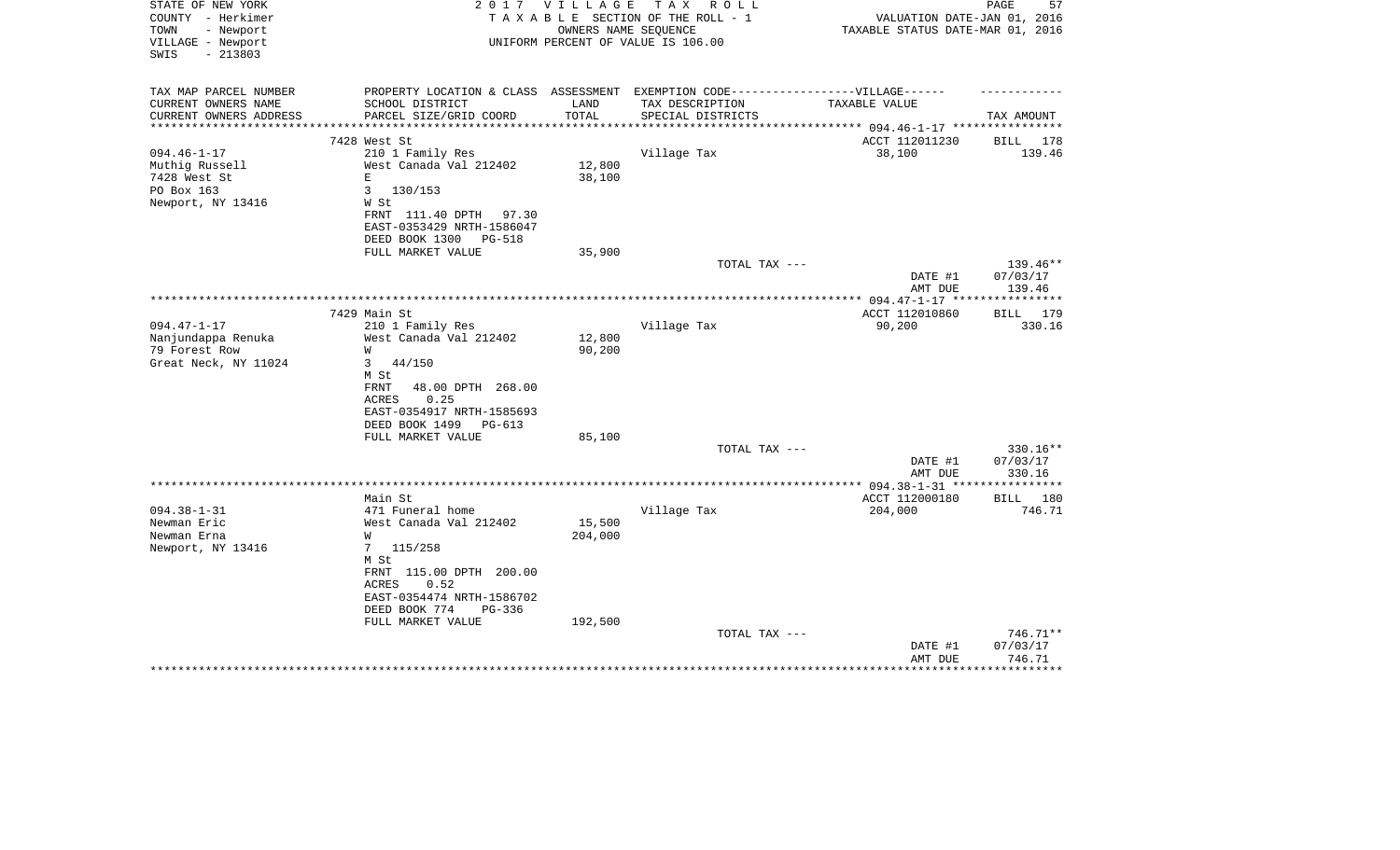| STATE OF NEW YORK<br>COUNTY - Herkimer<br>TOWN<br>- Newport<br>VILLAGE - Newport<br>$-213803$<br>SWIS            | 2017                                                                                                                                                                                | V I L L A G E<br>OWNERS NAME SEQUENCE | T A X<br>R O L L<br>TAXABLE SECTION OF THE ROLL - 1<br>UNIFORM PERCENT OF VALUE IS 106.00 | VALUATION DATE-JAN 01, 2016<br>TAXABLE STATUS DATE-MAR 01, 2016 | PAGE<br>58                           |
|------------------------------------------------------------------------------------------------------------------|-------------------------------------------------------------------------------------------------------------------------------------------------------------------------------------|---------------------------------------|-------------------------------------------------------------------------------------------|-----------------------------------------------------------------|--------------------------------------|
| TAX MAP PARCEL NUMBER<br>CURRENT OWNERS NAME                                                                     | PROPERTY LOCATION & CLASS ASSESSMENT<br>SCHOOL DISTRICT                                                                                                                             | LAND                                  | EXEMPTION CODE------------------VILLAGE------<br>TAX DESCRIPTION                          | TAXABLE VALUE                                                   |                                      |
| CURRENT OWNERS ADDRESS                                                                                           | PARCEL SIZE/GRID COORD                                                                                                                                                              | TOTAL                                 | SPECIAL DISTRICTS                                                                         |                                                                 | TAX AMOUNT                           |
| *********************                                                                                            | * * * * * * * * * * * * * * * *                                                                                                                                                     |                                       |                                                                                           |                                                                 |                                      |
|                                                                                                                  | Hillside Meadows Dr                                                                                                                                                                 |                                       |                                                                                           |                                                                 | 181<br>BILL                          |
| $094.39 - 1 - 28.2$<br>Newport Housing Lp<br>JDA Management<br>PO Box 71<br>Frankfort, NY 13540                  | 411 Apartment<br>West Canada Val 212402<br>1993<br>Housing Project Aged<br>18 Yr Contract In Lieu<br><b>ACRES</b><br>2.50<br>EAST-0355465 NRTH-1586974<br>DEED BOOK 801<br>$PG-593$ | 33,600<br>744,130                     | Village Tax                                                                               | 744,130                                                         | 2,723.77                             |
|                                                                                                                  | FULL MARKET VALUE                                                                                                                                                                   | 702,009                               |                                                                                           |                                                                 |                                      |
|                                                                                                                  |                                                                                                                                                                                     |                                       | TOTAL TAX ---                                                                             | DATE #1<br>AMT DUE                                              | $2,723.77**$<br>07/03/17<br>2,723.77 |
|                                                                                                                  |                                                                                                                                                                                     |                                       |                                                                                           | *** 094.47-1-37.999 ************                                |                                      |
|                                                                                                                  | Bridge St                                                                                                                                                                           |                                       |                                                                                           | ACCT 112003300                                                  | BILL<br>182                          |
| $094.47 - 1 - 37.999$<br>Newport Hydro Assoc<br>Eagle Creek Renewable Energy<br>PO Box 167<br>Neshkoro, WI 54960 | 874 Elec-hydro<br>West Canada Val 212402<br>West<br>10 Mill 53X85<br>Bridge St<br>EAST-0354447 NRTH-1585787<br>DEED BOOK 703<br>$PG-670$                                            | $\Omega$<br>275,000                   | Village Tax                                                                               | 275,000                                                         | 1,006.59                             |
|                                                                                                                  | FULL MARKET VALUE                                                                                                                                                                   | 259,400                               |                                                                                           |                                                                 |                                      |
|                                                                                                                  |                                                                                                                                                                                     |                                       | TOTAL TAX ---                                                                             | DATE #1<br>AMT DUE                                              | $1,006.59**$<br>07/03/17<br>1,006.59 |
|                                                                                                                  |                                                                                                                                                                                     |                                       |                                                                                           |                                                                 | ***********                          |
|                                                                                                                  | Bridge St                                                                                                                                                                           |                                       |                                                                                           | ACCT 112003660                                                  | 183<br><b>BILL</b>                   |
| $094.47 - 1 - 41$<br>Newport Telephone Co<br>Bridge St<br>PO Box 201<br>Newport, NY 13416                        | 331 Com vac w/im<br>West Canada Val 212402<br>N<br>10 63/108<br>Bridge St<br>65.70 DPTH 103.00<br>FRNT<br>EAST-0354497 NRTH-1585998<br>DEED BOOK 884<br><b>PG-585</b>               | 15,000<br>22,900                      | Village Tax                                                                               | 22,900                                                          | 83.82                                |
|                                                                                                                  | FULL MARKET VALUE                                                                                                                                                                   | 21,600                                | TOTAL TAX ---                                                                             |                                                                 | 83.82**                              |
|                                                                                                                  |                                                                                                                                                                                     |                                       |                                                                                           | DATE #1<br>AMT DUE                                              | 07/03/17<br>83.82                    |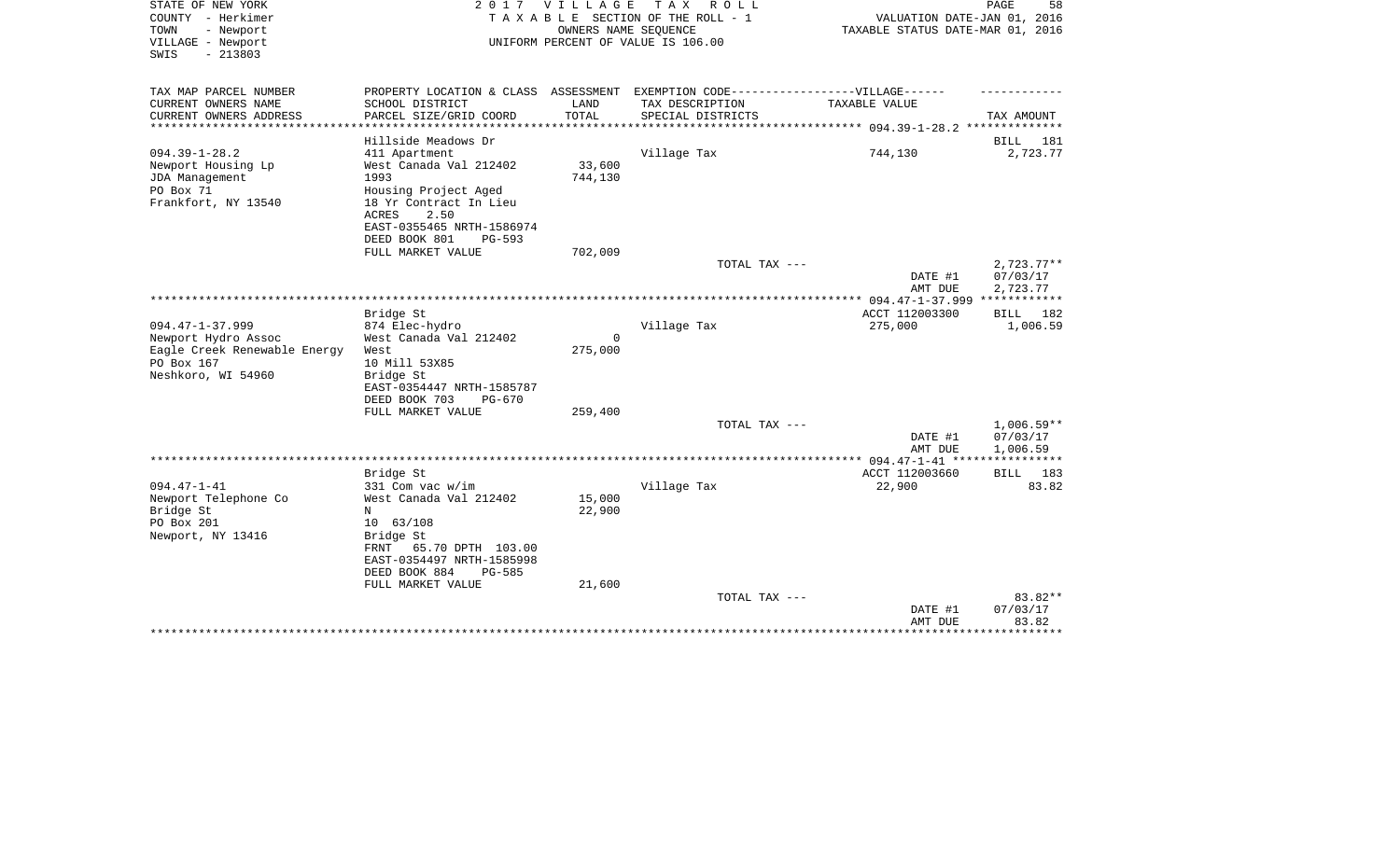| STATE OF NEW YORK<br>COUNTY - Herkimer<br>- Newport<br>TOWN | 2 0 1 7                                                                          | <b>VILLAGE</b>   | TAX ROLL<br>TAXABLE SECTION OF THE ROLL - 1<br>OWNERS NAME SEQUENCE | VALUATION DATE-JAN 01, 2016<br>TAXABLE STATUS DATE-MAR 01, 2016 | PAGE<br>59  |
|-------------------------------------------------------------|----------------------------------------------------------------------------------|------------------|---------------------------------------------------------------------|-----------------------------------------------------------------|-------------|
| VILLAGE - Newport<br>$-213803$<br>SWIS                      |                                                                                  |                  | UNIFORM PERCENT OF VALUE IS 106.00                                  |                                                                 |             |
| TAX MAP PARCEL NUMBER                                       | PROPERTY LOCATION & CLASS ASSESSMENT EXEMPTION CODE----------------VILLAGE------ |                  |                                                                     |                                                                 |             |
| CURRENT OWNERS NAME                                         | SCHOOL DISTRICT                                                                  | LAND             | TAX DESCRIPTION                                                     | TAXABLE VALUE                                                   |             |
| CURRENT OWNERS ADDRESS                                      | PARCEL SIZE/GRID COORD                                                           | TOTAL            | SPECIAL DISTRICTS                                                   | *********** 094.47-1-19 *********                               | TAX AMOUNT  |
|                                                             | 7425 S Main St                                                                   |                  |                                                                     | ACCT 112005190                                                  | 184<br>BILL |
| $094.47 - 1 - 19$                                           | 210 1 Family Res                                                                 |                  | Village Tax                                                         | 85,100                                                          | 311.49      |
| Oakley Michele                                              | West Canada Val 212402                                                           | 13,800           |                                                                     |                                                                 |             |
| 7425 S Main St                                              | W                                                                                | 85,100           |                                                                     |                                                                 |             |
| Newport, NY 13416                                           | $\overline{3}$                                                                   |                  |                                                                     |                                                                 |             |
|                                                             | M St                                                                             |                  |                                                                     |                                                                 |             |
|                                                             | <b>FRNT</b><br>77.00 DPTH 216.00                                                 |                  |                                                                     |                                                                 |             |
|                                                             | 0.35<br>ACRES                                                                    |                  |                                                                     |                                                                 |             |
|                                                             | EAST-0354956 NRTH-1585596<br>DEED BOOK 1305<br>PG-372                            |                  |                                                                     |                                                                 |             |
|                                                             | FULL MARKET VALUE                                                                | 80,300           |                                                                     |                                                                 |             |
|                                                             |                                                                                  |                  | TOTAL TAX ---                                                       |                                                                 | $311.49**$  |
|                                                             |                                                                                  |                  |                                                                     | DATE #1                                                         | 07/03/17    |
|                                                             |                                                                                  |                  |                                                                     | AMT DUE                                                         | 311.49      |
|                                                             |                                                                                  |                  |                                                                     |                                                                 |             |
|                                                             | 3136 Mech St                                                                     |                  |                                                                     | ACCT 112000540                                                  | BILL<br>185 |
| $094.47 - 3 - 6$                                            | 210 1 Family Res                                                                 |                  | Village Tax                                                         | 25,000                                                          | 91.51       |
| Oritz Jason<br>1658 Elm St                                  | West Canada Val 212402<br>S                                                      | 13,400<br>25,000 |                                                                     |                                                                 |             |
| Utica, NY 13501                                             | $\mathbf{3}$<br>62/120                                                           |                  |                                                                     |                                                                 |             |
|                                                             | Mech St                                                                          |                  |                                                                     |                                                                 |             |
|                                                             | FRNT<br>64.00 DPTH 208.00                                                        |                  |                                                                     |                                                                 |             |
|                                                             | EAST-0355634 NRTH-1585662                                                        |                  |                                                                     |                                                                 |             |
|                                                             | DEED BOOK 1348<br>PG-756                                                         |                  |                                                                     |                                                                 |             |
|                                                             | FULL MARKET VALUE                                                                | 23,600           |                                                                     |                                                                 |             |
|                                                             |                                                                                  |                  | TOTAL TAX ---                                                       |                                                                 | $91.51**$   |
|                                                             |                                                                                  |                  |                                                                     | DATE #1                                                         | 07/03/17    |
|                                                             |                                                                                  |                  |                                                                     | AMT DUE                                                         | 91.51       |
|                                                             | 7484 East St                                                                     |                  |                                                                     | ACCT 112009030                                                  | BILL 186    |
| $094.39 - 1 - 29$                                           | 210 1 Family Res                                                                 |                  | VET COM V 41137                                                     | 15,000                                                          |             |
| Palmer Robert B                                             | West Canada Val 212402                                                           | 16,300           | Village Tax                                                         | 56,200                                                          | 205.71      |
| Palmer Lila J                                               | $\mathbf{E}$                                                                     | 71,200           |                                                                     |                                                                 |             |
| 7484 East St                                                | 3<br>120/210                                                                     |                  |                                                                     |                                                                 |             |
| PO Box 301                                                  | E St                                                                             |                  |                                                                     |                                                                 |             |
| Newport, NY 13416                                           | FRNT 120.00 DPTH 213.20                                                          |                  |                                                                     |                                                                 |             |
|                                                             | EAST-0355299 NRTH-1586842                                                        |                  |                                                                     |                                                                 |             |
|                                                             | DEED BOOK 00648 PG-00172<br>FULL MARKET VALUE                                    | 67,200           |                                                                     |                                                                 |             |
|                                                             |                                                                                  |                  | TOTAL TAX ---                                                       |                                                                 | $205.71**$  |
|                                                             |                                                                                  |                  |                                                                     | DATE #1                                                         | 07/03/17    |
|                                                             |                                                                                  |                  |                                                                     | AMT DUE                                                         | 205.71      |
|                                                             |                                                                                  |                  |                                                                     |                                                                 |             |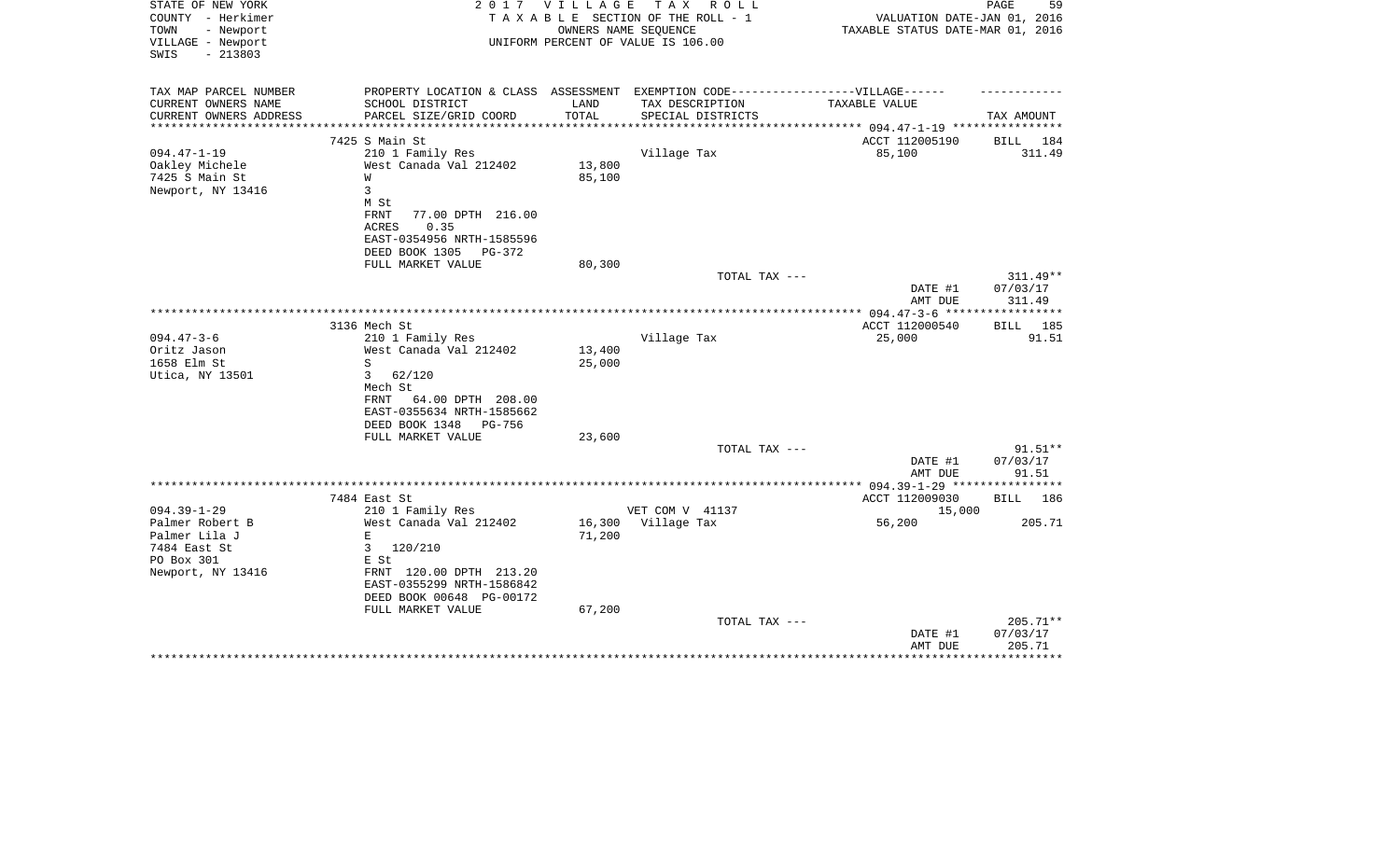| STATE OF NEW YORK<br>COUNTY - Herkimer<br>TOWN<br>- Newport | 2017                                                     | <b>VILLAGE</b>    | T A X<br>R O L L<br>TAXABLE SECTION OF THE ROLL - 1<br>OWNERS NAME SEQUENCE       | VALUATION DATE-JAN 01, 2016<br>TAXABLE STATUS DATE-MAR 01, 2016 | PAGE<br>60              |
|-------------------------------------------------------------|----------------------------------------------------------|-------------------|-----------------------------------------------------------------------------------|-----------------------------------------------------------------|-------------------------|
| VILLAGE - Newport<br>$-213803$<br>SWIS                      |                                                          |                   | UNIFORM PERCENT OF VALUE IS 106.00                                                |                                                                 |                         |
| TAX MAP PARCEL NUMBER                                       |                                                          |                   | PROPERTY LOCATION & CLASS ASSESSMENT EXEMPTION CODE-----------------VILLAGE------ |                                                                 |                         |
| CURRENT OWNERS NAME                                         | SCHOOL DISTRICT                                          | LAND              | TAX DESCRIPTION                                                                   | TAXABLE VALUE                                                   |                         |
| CURRENT OWNERS ADDRESS<br>********************              | PARCEL SIZE/GRID COORD                                   | TOTAL             | SPECIAL DISTRICTS                                                                 |                                                                 | TAX AMOUNT              |
|                                                             | Bridge St                                                |                   |                                                                                   | ACCT 112002880                                                  | BILL<br>187             |
| $094.47 - 1 - 31$                                           | 461 Bank                                                 |                   | Village Tax                                                                       | 290,000                                                         | 1,061.50                |
| Partners Trust Bank<br>M&T Bank                             | West Canada Val 212402<br>S                              | 10,500<br>290,000 |                                                                                   |                                                                 |                         |
| Corporate Services -10th Floor 7                            | 48/98                                                    |                   |                                                                                   |                                                                 |                         |
| One M&T Plaza                                               | Bridge St                                                |                   |                                                                                   |                                                                 |                         |
| Buffalo, NY 14203                                           | FRNT<br>42.00 DPTH 106.00                                |                   |                                                                                   |                                                                 |                         |
|                                                             | EAST-0354720 NRTH-1585936<br>DEED BOOK 746               |                   |                                                                                   |                                                                 |                         |
|                                                             | $PG-300$<br>FULL MARKET VALUE                            | 273,600           |                                                                                   |                                                                 |                         |
|                                                             |                                                          |                   | TOTAL TAX ---                                                                     |                                                                 | $1,061.50**$            |
|                                                             |                                                          |                   |                                                                                   | DATE #1                                                         | 07/03/17                |
|                                                             |                                                          |                   |                                                                                   | AMT DUE                                                         | 1,061.50                |
|                                                             |                                                          |                   |                                                                                   |                                                                 |                         |
|                                                             | Bridge St                                                |                   |                                                                                   | ACCT 112011010                                                  | BILL<br>188             |
| $094.47 - 1 - 32$                                           | 331 Com vac w/im                                         |                   | Village Tax                                                                       | 7,000                                                           | 25.62                   |
| Partners Trust Bank                                         | West Canada Val 212402                                   | 5,000             |                                                                                   |                                                                 |                         |
| M&T Bank                                                    | W                                                        | 7,000             |                                                                                   |                                                                 |                         |
| Corporate Services -10th Floor 3                            | 44/112                                                   |                   |                                                                                   |                                                                 |                         |
| One M&T Plaza St                                            | Bridge St                                                |                   |                                                                                   |                                                                 |                         |
| Buffalo, NY 14203                                           | 22.00 DPTH<br>FRNT<br>82.00<br>EAST-0354693 NRTH-1585924 |                   |                                                                                   |                                                                 |                         |
|                                                             | DEED BOOK 747<br><b>PG-181</b>                           |                   |                                                                                   |                                                                 |                         |
|                                                             | FULL MARKET VALUE                                        | 6,600             |                                                                                   |                                                                 |                         |
|                                                             |                                                          |                   | TOTAL TAX ---                                                                     |                                                                 | 25.62**                 |
|                                                             |                                                          |                   |                                                                                   | DATE #1                                                         | 07/03/17                |
|                                                             |                                                          |                   |                                                                                   | AMT DUE                                                         | 25.62                   |
|                                                             |                                                          |                   |                                                                                   | ********* 094.47-1-33 ***                                       | * * * * * * * * * * * * |
|                                                             | Bridge St                                                |                   |                                                                                   | ACCT 112000330                                                  | 189<br>BILL             |
| $094.47 - 1 - 33$                                           | 331 Com vac w/im                                         |                   | Village Tax                                                                       | 14,000                                                          | 51.24                   |
| Partners Trust Bank                                         | West Canada Val 212402                                   | 10,000            |                                                                                   |                                                                 |                         |
| M&T Bank<br>Corporate Services -10th Floor 3                | S<br>21/98                                               | 14,000            |                                                                                   |                                                                 |                         |
| One M&T Plaza St                                            | Bridge St                                                |                   |                                                                                   |                                                                 |                         |
| Buffalo, NY 14203                                           | 43.00 DPTH 106.00<br>FRNT                                |                   |                                                                                   |                                                                 |                         |
|                                                             | EAST-0354671 NRTH-1585903                                |                   |                                                                                   |                                                                 |                         |
|                                                             | DEED BOOK 746<br>$PG-302$                                |                   |                                                                                   |                                                                 |                         |
|                                                             | FULL MARKET VALUE                                        | 13,200            |                                                                                   |                                                                 |                         |
|                                                             |                                                          |                   | TOTAL TAX ---                                                                     |                                                                 | 51.24**                 |
|                                                             |                                                          |                   |                                                                                   | DATE #1                                                         | 07/03/17                |
|                                                             |                                                          |                   |                                                                                   | AMT DUE                                                         | 51.24                   |
|                                                             |                                                          |                   |                                                                                   |                                                                 |                         |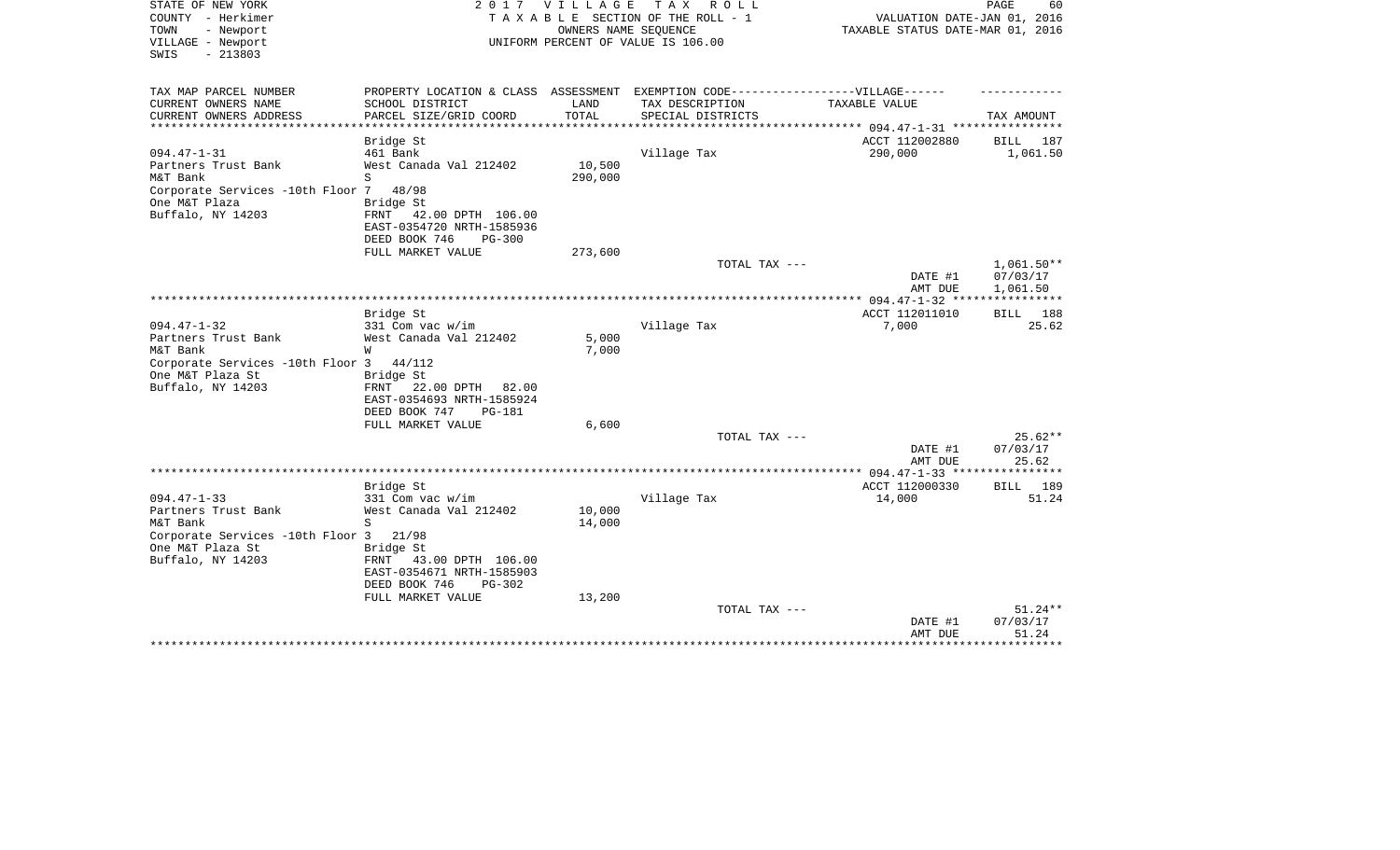| STATE OF NEW YORK<br>COUNTY - Herkimer<br>TOWN<br>- Newport | 2 0 1 7                                                                           | VILLAGE | TAX ROLL<br>TAXABLE SECTION OF THE ROLL - 1<br>OWNERS NAME SEQUENCE | VALUATION DATE-JAN 01, 2016<br>TAXABLE STATUS DATE-MAR 01, 2016 | PAGE<br>61         |
|-------------------------------------------------------------|-----------------------------------------------------------------------------------|---------|---------------------------------------------------------------------|-----------------------------------------------------------------|--------------------|
| VILLAGE - Newport<br>$-213803$<br>SWIS                      |                                                                                   |         | UNIFORM PERCENT OF VALUE IS 106.00                                  |                                                                 |                    |
| TAX MAP PARCEL NUMBER                                       | PROPERTY LOCATION & CLASS ASSESSMENT EXEMPTION CODE-----------------VILLAGE------ |         |                                                                     |                                                                 |                    |
| CURRENT OWNERS NAME                                         | SCHOOL DISTRICT                                                                   | LAND    | TAX DESCRIPTION                                                     | TAXABLE VALUE                                                   |                    |
| CURRENT OWNERS ADDRESS                                      | PARCEL SIZE/GRID COORD                                                            | TOTAL   | SPECIAL DISTRICTS                                                   |                                                                 | TAX AMOUNT         |
|                                                             |                                                                                   |         |                                                                     | ******************* 094.47-2-15.1 ***************               |                    |
|                                                             | 3145 Mech St                                                                      |         |                                                                     | ACCT 112002640                                                  | BILL 190           |
| $094.47 - 2 - 15.1$<br>Peek William J                       | 210 1 Family Res<br>West Canada Val 212402                                        | 14,300  | Village Tax                                                         | 69,500                                                          | 254.39             |
| Peek Justin J                                               | N                                                                                 | 69,500  |                                                                     |                                                                 |                    |
| 3145 Mech St                                                | 3<br>$1/2$ A                                                                      |         |                                                                     |                                                                 |                    |
| PO Box 285                                                  | Mechanic St                                                                       |         |                                                                     |                                                                 |                    |
| Newport, NY 13416                                           | FRNT 130.00 DPTH 150.00                                                           |         |                                                                     |                                                                 |                    |
|                                                             | ACRES<br>0.45                                                                     |         |                                                                     |                                                                 |                    |
|                                                             | EAST-0355798 NRTH-1585928                                                         |         |                                                                     |                                                                 |                    |
|                                                             | DEED BOOK 1486<br>PG-254                                                          |         |                                                                     |                                                                 |                    |
|                                                             | FULL MARKET VALUE                                                                 | 65,600  |                                                                     |                                                                 |                    |
|                                                             |                                                                                   |         | TOTAL TAX ---                                                       |                                                                 | $254.39**$         |
|                                                             |                                                                                   |         |                                                                     | DATE #1<br>AMT DUE                                              | 07/03/17<br>254.39 |
|                                                             |                                                                                   |         |                                                                     |                                                                 |                    |
|                                                             | 7454 Main St                                                                      |         |                                                                     | ACCT 112005250                                                  | BILL<br>191        |
| $094.47 - 2 - 47$                                           | 483 Converted Re                                                                  |         | Village Tax                                                         | 78,000                                                          | 285.51             |
| Pellani Jeremy                                              | West Canada Val 212402                                                            | 12,300  |                                                                     |                                                                 |                    |
| Pellani Tavia N                                             | Ε                                                                                 | 78,000  |                                                                     |                                                                 |                    |
| 864 Newport Gray Rd                                         | $7\phantom{.0}$                                                                   |         |                                                                     |                                                                 |                    |
| Newport, NY 13416                                           | M St                                                                              |         |                                                                     |                                                                 |                    |
|                                                             | FRNT<br>50.00 DPTH 195.00                                                         |         |                                                                     |                                                                 |                    |
|                                                             | EAST-0354975 NRTH-1586294                                                         |         |                                                                     |                                                                 |                    |
|                                                             | DEED BOOK 1444<br>$PG-669$<br>FULL MARKET VALUE                                   | 73,585  |                                                                     |                                                                 |                    |
|                                                             |                                                                                   |         | TOTAL TAX ---                                                       |                                                                 | 285.51**           |
|                                                             |                                                                                   |         |                                                                     | DATE #1                                                         | 07/03/17           |
|                                                             |                                                                                   |         |                                                                     | AMT DUE                                                         | 285.51             |
|                                                             |                                                                                   |         |                                                                     |                                                                 |                    |
|                                                             | 7426 Mech St                                                                      |         |                                                                     | ACCT 112003780                                                  | BILL 192           |
| $094.47 - 3 - 1$                                            | 210 1 Family Res                                                                  |         | Village Tax                                                         | 116,500                                                         | 426.43             |
| Pellani Tavia                                               | West Canada Val 212402                                                            | 13,600  |                                                                     |                                                                 |                    |
| 864 Newport Gray Rd                                         | S                                                                                 | 116,500 |                                                                     |                                                                 |                    |
| Newport, NY 13416                                           | 30 60/205                                                                         |         |                                                                     |                                                                 |                    |
|                                                             | Mech St<br>FRNT 240.00 DPTH<br>75.00                                              |         |                                                                     |                                                                 |                    |
|                                                             | EAST-0355221 NRTH-1585696                                                         |         |                                                                     |                                                                 |                    |
|                                                             | DEED BOOK 1574<br>PG-266                                                          |         |                                                                     |                                                                 |                    |
|                                                             | FULL MARKET VALUE                                                                 | 109,900 |                                                                     |                                                                 |                    |
|                                                             |                                                                                   |         | TOTAL TAX ---                                                       |                                                                 | $426.43**$         |
|                                                             |                                                                                   |         |                                                                     | DATE #1                                                         | 07/03/17           |
|                                                             |                                                                                   |         |                                                                     | AMT DUE                                                         | 426.43             |
|                                                             |                                                                                   |         |                                                                     |                                                                 |                    |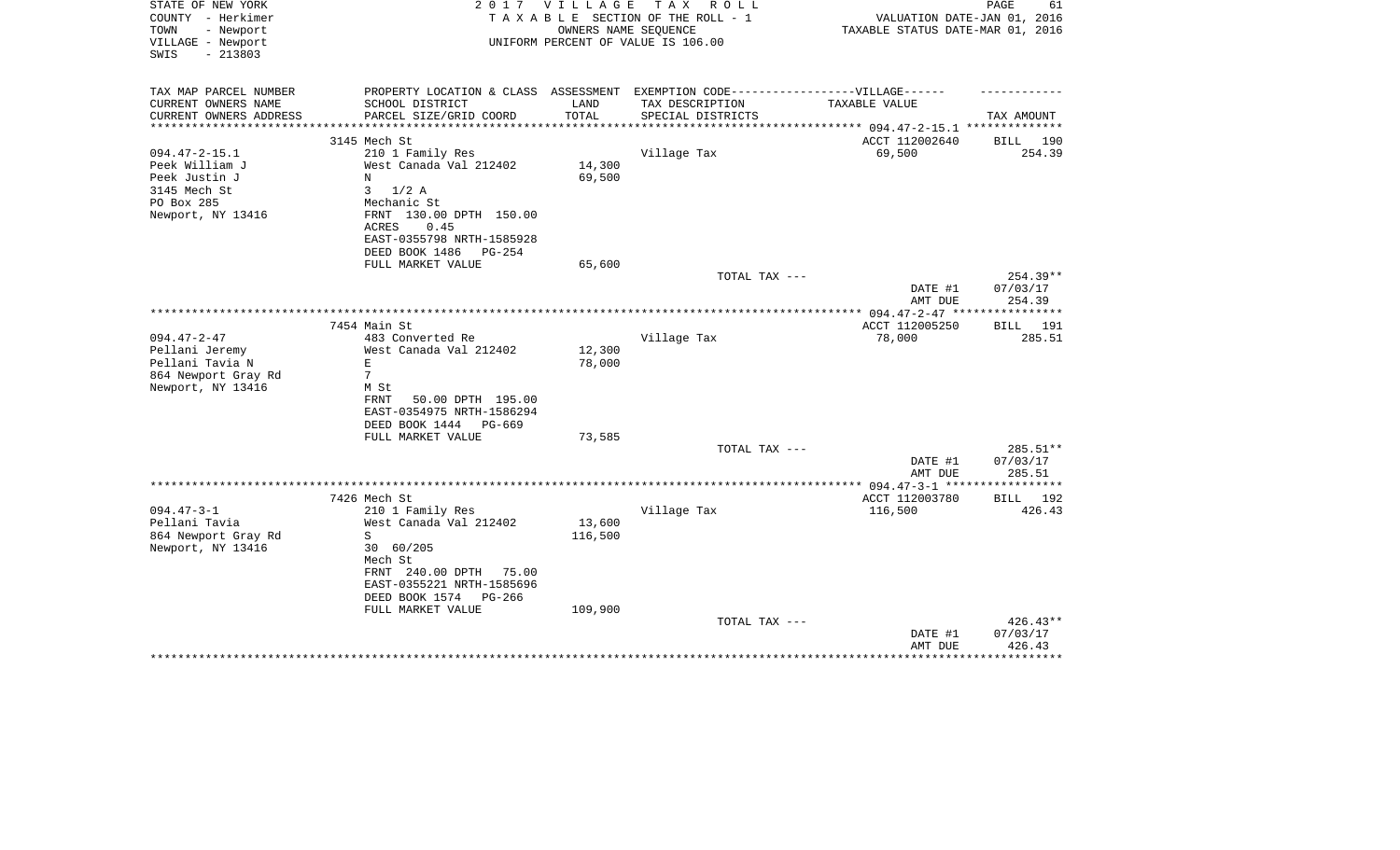| STATE OF NEW YORK<br>COUNTY - Herkimer<br>TOWN<br>- Newport<br>VILLAGE - Newport<br>$-213803$<br>SWIS | 2 0 1 7                                                                           | VILLAGE                | T A X<br>R O L L<br>TAXABLE SECTION OF THE ROLL - 1<br>OWNERS NAME SEQUENCE<br>UNIFORM PERCENT OF VALUE IS 106.00 | VALUATION DATE-JAN 01, 2016<br>TAXABLE STATUS DATE-MAR 01, 2016 | PAGE<br>62           |
|-------------------------------------------------------------------------------------------------------|-----------------------------------------------------------------------------------|------------------------|-------------------------------------------------------------------------------------------------------------------|-----------------------------------------------------------------|----------------------|
| TAX MAP PARCEL NUMBER                                                                                 | PROPERTY LOCATION & CLASS ASSESSMENT EXEMPTION CODE-----------------VILLAGE------ |                        |                                                                                                                   |                                                                 |                      |
| CURRENT OWNERS NAME                                                                                   | SCHOOL DISTRICT                                                                   | LAND                   | TAX DESCRIPTION                                                                                                   | TAXABLE VALUE                                                   |                      |
| CURRENT OWNERS ADDRESS<br>**********************                                                      | PARCEL SIZE/GRID COORD<br>***********************                                 | TOTAL<br>************* | SPECIAL DISTRICTS                                                                                                 |                                                                 | TAX AMOUNT           |
|                                                                                                       | East St                                                                           |                        |                                                                                                                   | ACCT 112003870                                                  | BILL 193             |
| $094.47 - 2 - 18$                                                                                     | 210 1 Family Res                                                                  |                        | Village Tax                                                                                                       | 57,600                                                          | 210.84               |
| Petkovsek Richard                                                                                     | West Canada Val 212402                                                            | 15,400                 |                                                                                                                   |                                                                 |                      |
| PO Box 393                                                                                            | E                                                                                 | 57,600                 |                                                                                                                   |                                                                 |                      |
| Middleville, NY 13406                                                                                 | 86/300<br>3                                                                       |                        |                                                                                                                   |                                                                 |                      |
|                                                                                                       | E St                                                                              |                        |                                                                                                                   |                                                                 |                      |
|                                                                                                       | FRNT 239.00 DPTH 120.00                                                           |                        |                                                                                                                   |                                                                 |                      |
|                                                                                                       | <b>ACRES</b><br>0.41                                                              |                        |                                                                                                                   |                                                                 |                      |
|                                                                                                       | EAST-0355677 NRTH-1585910                                                         |                        |                                                                                                                   |                                                                 |                      |
|                                                                                                       | DEED BOOK 1232<br>PG-723                                                          |                        |                                                                                                                   |                                                                 |                      |
|                                                                                                       | FULL MARKET VALUE                                                                 | 54,300                 |                                                                                                                   |                                                                 |                      |
|                                                                                                       |                                                                                   |                        | TOTAL TAX ---                                                                                                     |                                                                 | 210.84**             |
|                                                                                                       |                                                                                   |                        |                                                                                                                   | DATE #1                                                         | 07/03/17             |
|                                                                                                       |                                                                                   |                        |                                                                                                                   | AMT DUE                                                         | 210.84               |
|                                                                                                       | 3166 Mechanic St                                                                  |                        |                                                                                                                   | ACCT 112005490                                                  | 194<br>BILL          |
| $094.47 - 3 - 14$                                                                                     | 210 1 Family Res                                                                  |                        | Village Tax                                                                                                       | 78,000                                                          | 285.51               |
| Place William Jr                                                                                      | West Canada Val 212402                                                            | 13,400                 |                                                                                                                   |                                                                 |                      |
| 3166 Mechanic St                                                                                      | S                                                                                 | 78,000                 |                                                                                                                   |                                                                 |                      |
| PO Box 415                                                                                            | 3<br>60/120                                                                       |                        |                                                                                                                   |                                                                 |                      |
| Newport, NY 13416                                                                                     | Mech St                                                                           |                        |                                                                                                                   |                                                                 |                      |
|                                                                                                       | FRNT<br>54.00 DPTH 260.00                                                         |                        |                                                                                                                   |                                                                 |                      |
|                                                                                                       | EAST-0356186 NRTH-1585719                                                         |                        |                                                                                                                   |                                                                 |                      |
|                                                                                                       | DEED BOOK 1532<br>PG-507                                                          |                        |                                                                                                                   |                                                                 |                      |
|                                                                                                       | FULL MARKET VALUE                                                                 | 73,600                 |                                                                                                                   |                                                                 |                      |
|                                                                                                       |                                                                                   |                        | TOTAL TAX ---                                                                                                     | DATE #1                                                         | 285.51**<br>07/03/17 |
|                                                                                                       |                                                                                   |                        |                                                                                                                   | AMT DUE                                                         | 285.51               |
|                                                                                                       |                                                                                   |                        | *********************                                                                                             | ** $094.54 - 1 - 2$ ***                                         | **********           |
|                                                                                                       | West St                                                                           |                        |                                                                                                                   | ACCT 112005100                                                  | <b>BILL</b> 195      |
| $094.54 - 1 - 2$                                                                                      | 480 Mult-use bld                                                                  |                        | Village Tax                                                                                                       | 46,700                                                          | 170.94               |
| Pogonowski Robert                                                                                     | West Canada Val 212402                                                            | 24,000                 |                                                                                                                   |                                                                 |                      |
| West St                                                                                               | E                                                                                 | 46,700                 |                                                                                                                   |                                                                 |                      |
| PO Box 101                                                                                            | 3.40                                                                              |                        |                                                                                                                   |                                                                 |                      |
| Newport, NY 13416                                                                                     | W St                                                                              |                        |                                                                                                                   |                                                                 |                      |
|                                                                                                       | FRNT 500.00 DPTH 296.00                                                           |                        |                                                                                                                   |                                                                 |                      |
|                                                                                                       | ACRES<br>5.90                                                                     |                        |                                                                                                                   |                                                                 |                      |
|                                                                                                       | EAST-0354884 NRTH-1584324                                                         |                        |                                                                                                                   |                                                                 |                      |
|                                                                                                       | DEED BOOK 763<br>$PG-249$                                                         |                        |                                                                                                                   |                                                                 |                      |
|                                                                                                       | FULL MARKET VALUE                                                                 | 44,100                 | TOTAL TAX ---                                                                                                     |                                                                 | 170.94**             |
|                                                                                                       |                                                                                   |                        |                                                                                                                   | DATE #1                                                         | 07/03/17             |
|                                                                                                       |                                                                                   |                        |                                                                                                                   | AMT DUE                                                         | 170.94               |
|                                                                                                       |                                                                                   |                        |                                                                                                                   |                                                                 |                      |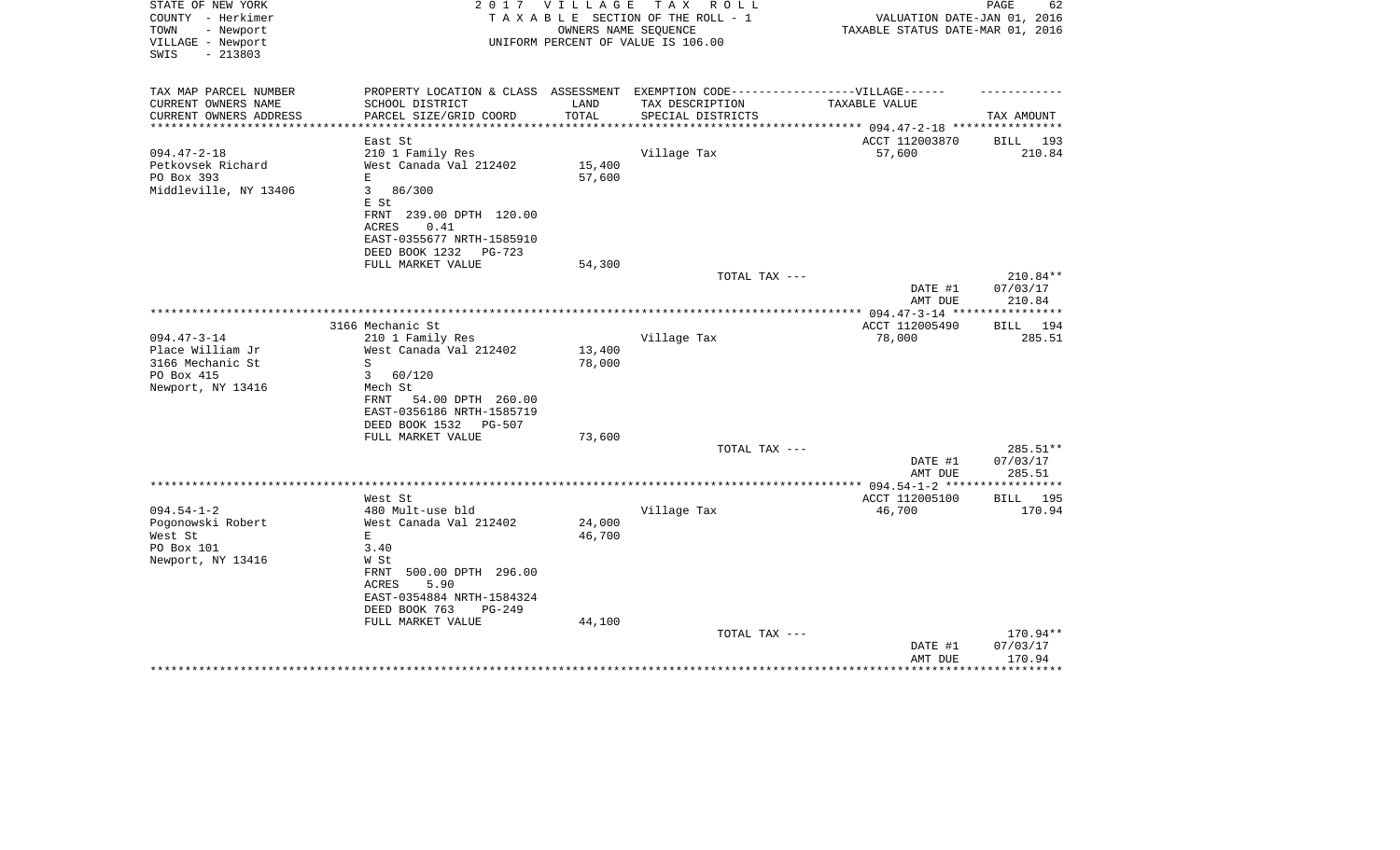| STATE OF NEW YORK<br>COUNTY - Herkimer<br>TOWN<br>- Newport<br>VILLAGE - Newport<br>$-213803$<br>SWIS |                                                               | 2017 VILLAGE<br>OWNERS NAME SEQUENCE | TAX ROLL<br>TAXABLE SECTION OF THE ROLL - 1<br>UNIFORM PERCENT OF VALUE IS 106.00 | VALUATION DATE-JAN 01, 2016<br>TAXABLE STATUS DATE-MAR 01, 2016 | PAGE<br>63                       |
|-------------------------------------------------------------------------------------------------------|---------------------------------------------------------------|--------------------------------------|-----------------------------------------------------------------------------------|-----------------------------------------------------------------|----------------------------------|
| TAX MAP PARCEL NUMBER                                                                                 |                                                               | LAND                                 | PROPERTY LOCATION & CLASS ASSESSMENT EXEMPTION CODE-----------------VILLAGE------ |                                                                 |                                  |
| CURRENT OWNERS NAME<br>CURRENT OWNERS ADDRESS                                                         | SCHOOL DISTRICT<br>PARCEL SIZE/GRID COORD                     | <b>TOTAL</b>                         | TAX DESCRIPTION<br>SPECIAL DISTRICTS                                              | TAXABLE VALUE                                                   | TAX AMOUNT                       |
| ***********************                                                                               | ****************************                                  |                                      |                                                                                   |                                                                 |                                  |
|                                                                                                       | 7537 East St                                                  |                                      |                                                                                   | ACCT 112003120                                                  | BILL 196                         |
| $094.39 - 1 - 51$                                                                                     | 210 1 Family Res                                              |                                      | Village Tax                                                                       | 84,300                                                          | 308.57                           |
| Pomichter Annelle H                                                                                   | West Canada Val 212402                                        | 13,900                               |                                                                                   |                                                                 |                                  |
| Harris Mary Faith                                                                                     | W                                                             | 84,300                               |                                                                                   |                                                                 |                                  |
| Varnum & Ellen Harris Irr Trus 3<br>7537 East St                                                      | 81/152<br>E St                                                |                                      |                                                                                   |                                                                 |                                  |
| Newport, NY 13416                                                                                     | <b>FRNT</b><br>82.00 DPTH 175.00<br>EAST-0354614 NRTH-1587718 |                                      |                                                                                   |                                                                 |                                  |
| PRIOR OWNER ON 3/01/2016                                                                              | DEED BOOK 1616<br>PG-827                                      |                                      |                                                                                   |                                                                 |                                  |
| Harris W V Jr                                                                                         | FULL MARKET VALUE                                             | 79,500                               |                                                                                   |                                                                 |                                  |
|                                                                                                       |                                                               |                                      | TOTAL TAX ---                                                                     | DATE #1<br>AMT DUE                                              | $308.57**$<br>07/03/17<br>308.57 |
|                                                                                                       |                                                               |                                      |                                                                                   | **************** 094.38-1-22 *****************                  |                                  |
|                                                                                                       | 7502 Main St                                                  |                                      |                                                                                   | ACCT 112002670                                                  | BILL 197                         |
| $094.38 - 1 - 22$                                                                                     | 210 1 Family Res                                              |                                      | VET COM V 41137                                                                   | 15,000                                                          |                                  |
| Ouinn, Mary P. Living Trust                                                                           | West Canada Val 212402                                        | 18,500                               | Village Tax                                                                       | 88,000                                                          | 322.11                           |
| 7502 Main St                                                                                          | E.                                                            | 103,000                              |                                                                                   |                                                                 |                                  |
| PO Box 511                                                                                            | 5<br>150/290                                                  |                                      |                                                                                   |                                                                 |                                  |
| Newport, NY 13416                                                                                     | M St                                                          |                                      |                                                                                   |                                                                 |                                  |
|                                                                                                       | FRNT 150.00 DPTH 227.00                                       |                                      |                                                                                   |                                                                 |                                  |
|                                                                                                       | EAST-0354517 NRTH-1587203                                     |                                      |                                                                                   |                                                                 |                                  |
|                                                                                                       | DEED BOOK 1598<br>PG-408                                      |                                      |                                                                                   |                                                                 |                                  |
|                                                                                                       | FULL MARKET VALUE                                             | 97,200                               |                                                                                   |                                                                 |                                  |
|                                                                                                       |                                                               |                                      | TOTAL TAX ---                                                                     |                                                                 | 322.11**                         |
|                                                                                                       |                                                               |                                      |                                                                                   | DATE #1                                                         | 07/03/17                         |
|                                                                                                       |                                                               |                                      |                                                                                   | AMT DUE                                                         | 322.11                           |
|                                                                                                       | 3114 School St                                                |                                      |                                                                                   | ACCT 112005550                                                  | BILL 198                         |
| $094.47 - 2 - 36$                                                                                     | 210 1 Family Res                                              |                                      | Village Tax                                                                       | 47,100                                                          | 172.40                           |
| Relyea Rose A                                                                                         | West Canada Val 212402                                        | 11,100                               |                                                                                   |                                                                 |                                  |
| 3114 School St                                                                                        | $3\ 52/140$                                                   | 47,100                               |                                                                                   |                                                                 |                                  |
| Newport, NY 13416                                                                                     | School St                                                     |                                      |                                                                                   |                                                                 |                                  |
|                                                                                                       | 53.00 DPTH 113.00<br>FRNT                                     |                                      |                                                                                   |                                                                 |                                  |
|                                                                                                       | EAST-0355254 NRTH-1586157                                     |                                      |                                                                                   |                                                                 |                                  |
|                                                                                                       | DEED BOOK 1120<br>PG-403                                      |                                      |                                                                                   |                                                                 |                                  |
|                                                                                                       | FULL MARKET VALUE                                             | 44,400                               |                                                                                   |                                                                 |                                  |
|                                                                                                       |                                                               |                                      | TOTAL TAX ---                                                                     |                                                                 | $172.40**$                       |
|                                                                                                       |                                                               |                                      |                                                                                   | DATE #1                                                         | 07/03/17                         |
|                                                                                                       |                                                               |                                      |                                                                                   | AMT DUE                                                         | 172.40<br>**********             |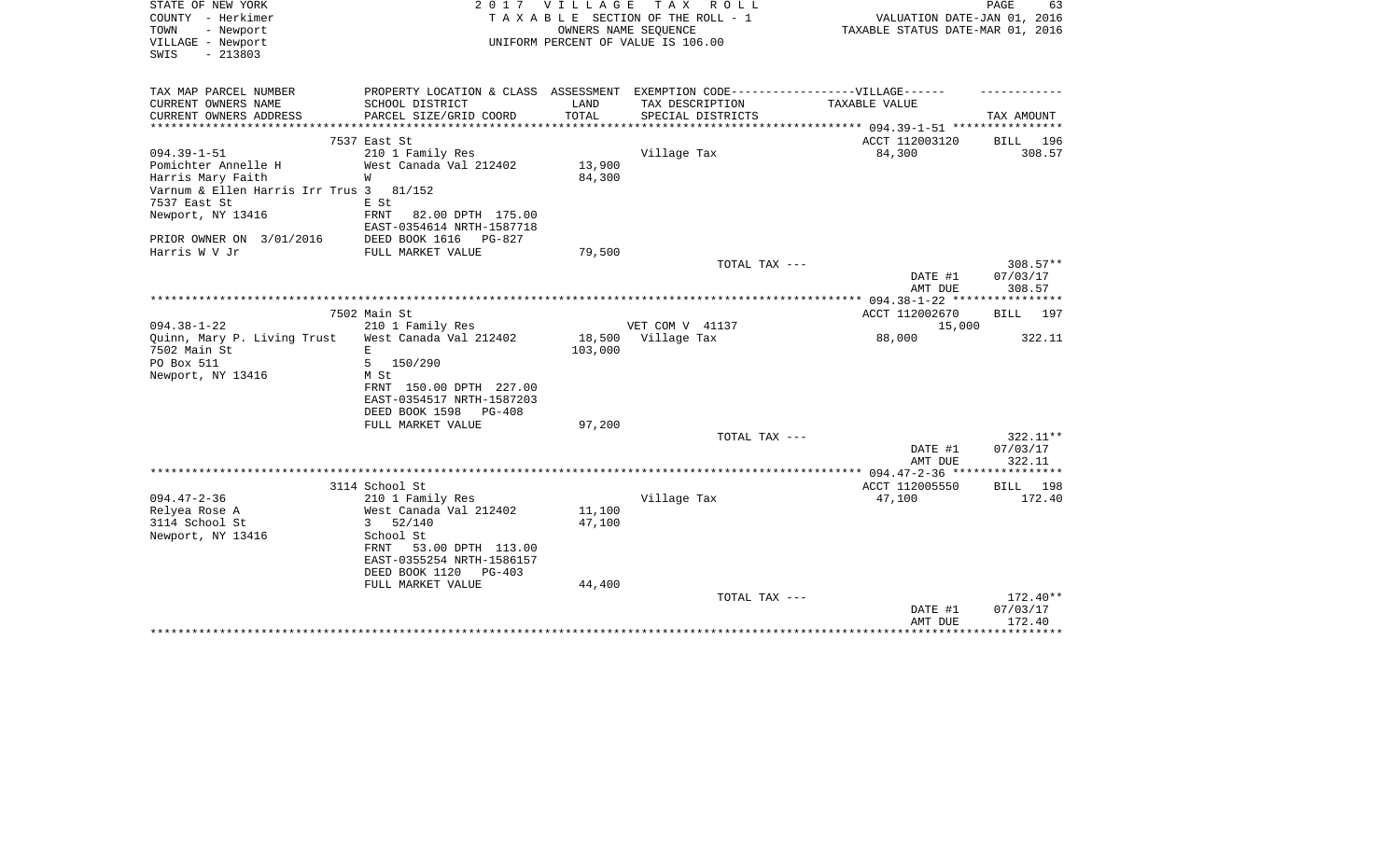| STATE OF NEW YORK<br>COUNTY - Herkimer                      | 2 0 1 7                                          | V I L L A G E           | T A X<br>R O L L<br>TAXABLE SECTION OF THE ROLL - 1        | VALUATION DATE-JAN 01, 2016               | PAGE<br>64               |
|-------------------------------------------------------------|--------------------------------------------------|-------------------------|------------------------------------------------------------|-------------------------------------------|--------------------------|
| - Newport<br>TOWN<br>VILLAGE - Newport<br>$-213803$<br>SWIS |                                                  |                         | OWNERS NAME SEQUENCE<br>UNIFORM PERCENT OF VALUE IS 106.00 | TAXABLE STATUS DATE-MAR 01, 2016          |                          |
| TAX MAP PARCEL NUMBER                                       | PROPERTY LOCATION & CLASS ASSESSMENT             |                         | EXEMPTION CODE------------------VILLAGE------              |                                           |                          |
| CURRENT OWNERS NAME                                         | SCHOOL DISTRICT                                  | LAND                    | TAX DESCRIPTION                                            | TAXABLE VALUE                             |                          |
| CURRENT OWNERS ADDRESS<br>*********************             | PARCEL SIZE/GRID COORD<br>********************** | TOTAL<br>************** | SPECIAL DISTRICTS                                          |                                           | TAX AMOUNT               |
|                                                             | Bridge St                                        |                         |                                                            | ACCT 112000300                            | BILL<br>199              |
| $094.47 - 1 - 28$                                           | 330 Vacant comm                                  |                         | Village Tax                                                | 6,000                                     | 21.96                    |
| Reynolds Drapery Service                                    | West Canada Val 212402                           | 6,000                   |                                                            |                                           |                          |
| 7440 Main St                                                | S                                                | 6,000                   |                                                            |                                           |                          |
| Newport, NY 13416                                           | 10 .634A                                         |                         |                                                            |                                           |                          |
|                                                             | Back 1/2 Of 01                                   |                         |                                                            |                                           |                          |
|                                                             | FRNT 127.10 DPTH 156.80                          |                         |                                                            |                                           |                          |
|                                                             | 0.82<br>ACRES                                    |                         |                                                            |                                           |                          |
|                                                             | EAST-0354688 NRTH-1585736                        |                         |                                                            |                                           |                          |
|                                                             | DEED BOOK 705<br>$PG-203$                        |                         |                                                            |                                           |                          |
|                                                             | FULL MARKET VALUE                                | 5,700                   |                                                            |                                           |                          |
|                                                             |                                                  |                         | TOTAL TAX ---                                              |                                           | 21.96**                  |
|                                                             |                                                  |                         |                                                            | DATE #1                                   | 07/03/17                 |
|                                                             |                                                  |                         |                                                            | AMT DUE                                   | 21.96<br>* * * * * * * * |
|                                                             |                                                  |                         |                                                            | *** $094.47 - 1 - 34$ ***                 |                          |
| $094.47 - 1 - 34$                                           | Bridge St                                        |                         |                                                            | ACCT 112003330                            | 200<br>BILL              |
|                                                             | 449 Other Storag<br>West Canada Val 212402       | 12,600                  | Village Tax                                                | 62,500                                    | 228.77                   |
| Reynolds Drapery Service<br>7440 Main St                    |                                                  | 62,500                  |                                                            |                                           |                          |
| Newport, NY 13416                                           | 10 50X100<br>Bridge St                           |                         |                                                            |                                           |                          |
|                                                             | 61.00 DPTH 170.00<br>FRNT                        |                         |                                                            |                                           |                          |
|                                                             | EAST-0354623 NRTH-1585860                        |                         |                                                            |                                           |                          |
|                                                             | DEED BOOK 705<br>$PG-205$                        |                         |                                                            |                                           |                          |
|                                                             | FULL MARKET VALUE                                | 59,000                  |                                                            |                                           |                          |
|                                                             |                                                  |                         | TOTAL TAX ---                                              |                                           | 228.77**                 |
|                                                             |                                                  |                         |                                                            | DATE #1                                   | 07/03/17                 |
|                                                             |                                                  |                         |                                                            | AMT DUE                                   | 228.77                   |
|                                                             |                                                  |                         |                                                            | *********** 094.47-2-30 ***************** |                          |
|                                                             | Main St                                          |                         |                                                            | ACCT 112000270                            | 201<br><b>BILL</b>       |
| $094.47 - 2 - 30$                                           | 714 Lite Ind Man                                 |                         | Village Tax                                                | 270,000                                   | 988.29                   |
| Reynolds Drapery Service                                    | West Canada Val 212402                           | 17,000                  |                                                            |                                           |                          |
| Inc                                                         | E                                                | 270,000                 |                                                            |                                           |                          |
| Box 223                                                     | 10 156/270                                       |                         |                                                            |                                           |                          |
| Newport, NY 13416                                           | M St                                             |                         |                                                            |                                           |                          |
|                                                             | FRNT 130.00 DPTH 218.00                          |                         |                                                            |                                           |                          |
|                                                             | EAST-0355074 NRTH-1586057                        |                         |                                                            |                                           |                          |
|                                                             | DEED BOOK 748<br><b>PG-181</b>                   |                         |                                                            |                                           |                          |
|                                                             | FULL MARKET VALUE                                | 254,700                 |                                                            |                                           |                          |
|                                                             |                                                  |                         | TOTAL TAX ---                                              |                                           | 988.29**                 |
|                                                             |                                                  |                         |                                                            | DATE #1                                   | 07/03/17                 |
|                                                             |                                                  |                         |                                                            | AMT DUE                                   | 988.29<br>*******        |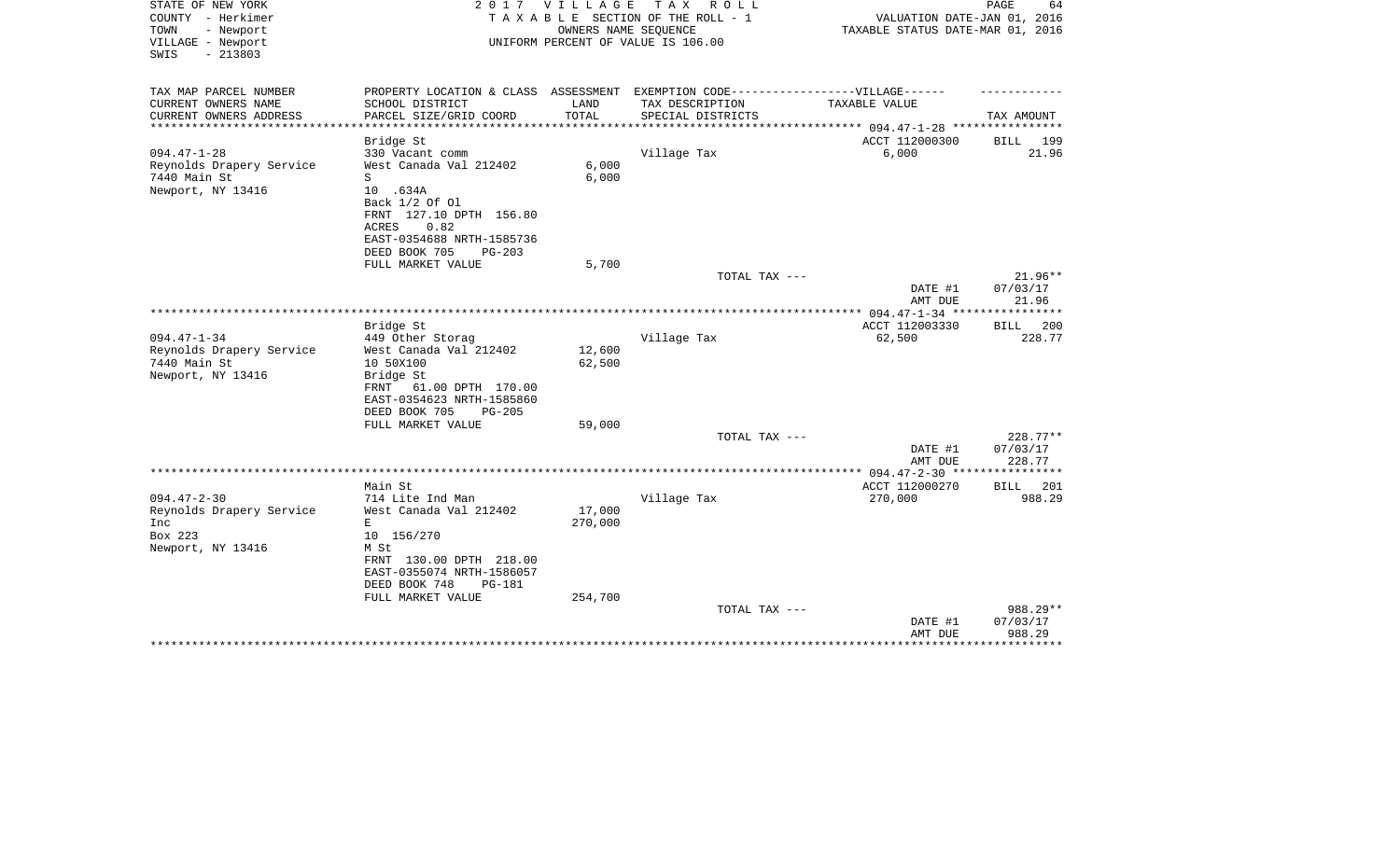| STATE OF NEW YORK<br>COUNTY - Herkimer<br>TOWN<br>- Newport<br>VILLAGE - Newport<br>SWIS<br>$-213803$ | 2017                                  | V I L L A G E         | T A X<br>R O L L<br>TAXABLE SECTION OF THE ROLL - 1<br>OWNERS NAME SEQUENCE<br>UNIFORM PERCENT OF VALUE IS 106.00 | VALUATION DATE-JAN 01, 2016<br>TAXABLE STATUS DATE-MAR 01, 2016 | PAGE<br>65                     |
|-------------------------------------------------------------------------------------------------------|---------------------------------------|-----------------------|-------------------------------------------------------------------------------------------------------------------|-----------------------------------------------------------------|--------------------------------|
| TAX MAP PARCEL NUMBER                                                                                 | PROPERTY LOCATION & CLASS ASSESSMENT  |                       | EXEMPTION CODE------------------VILLAGE------                                                                     |                                                                 |                                |
| CURRENT OWNERS NAME                                                                                   | SCHOOL DISTRICT                       | LAND                  | TAX DESCRIPTION                                                                                                   | TAXABLE VALUE                                                   |                                |
| CURRENT OWNERS ADDRESS<br>*********************                                                       | PARCEL SIZE/GRID COORD                | TOTAL<br>************ | SPECIAL DISTRICTS                                                                                                 |                                                                 | TAX AMOUNT                     |
|                                                                                                       | Bridge St                             |                       |                                                                                                                   | ACCT 112011410                                                  | 202<br>BILL                    |
| $094.47 - 1 - 7$                                                                                      | 220 2 Family Res                      |                       | Village Tax                                                                                                       | 56,500                                                          | 206.81                         |
| Risas Farms Irrev. Trust                                                                              | West Canada Val 212402                | 3,200                 |                                                                                                                   |                                                                 |                                |
| Bridge St                                                                                             | S                                     | 56,500                |                                                                                                                   |                                                                 |                                |
| PO Box 231                                                                                            | 10 22/68                              |                       |                                                                                                                   |                                                                 |                                |
| Newport, NY 13416                                                                                     | Bridge St<br>FRNT 22.00 DPTH<br>68.00 |                       |                                                                                                                   |                                                                 |                                |
| PRIOR OWNER ON 3/01/2016                                                                              | EAST-0354830 NRTH-1586006             |                       |                                                                                                                   |                                                                 |                                |
| Briandrea Marisa                                                                                      | DEED BOOK 1632<br>PG-653              |                       |                                                                                                                   |                                                                 |                                |
|                                                                                                       | FULL MARKET VALUE                     | 53,300                |                                                                                                                   |                                                                 |                                |
|                                                                                                       |                                       |                       | TOTAL TAX ---                                                                                                     | DATE #1<br>AMT DUE                                              | 206.81**<br>07/03/17<br>206.81 |
|                                                                                                       |                                       |                       |                                                                                                                   |                                                                 | * * * * * * * * * * *          |
|                                                                                                       | Main St                               |                       |                                                                                                                   | ACCT 112001110                                                  | 203<br>BILL                    |
| $094.47 - 1 - 10$                                                                                     | 484 1 use sm bld                      |                       | Village Tax                                                                                                       | 51,100                                                          | 187.04                         |
| Risas FArms Irrev. Trust                                                                              | West Canada Val 212402                | 5,000                 |                                                                                                                   |                                                                 |                                |
| Main St<br>PO Box 231                                                                                 | W<br>10 22 X 47                       | 51,100                |                                                                                                                   |                                                                 |                                |
| Newport, NY 13416                                                                                     | Main St                               |                       |                                                                                                                   |                                                                 |                                |
|                                                                                                       | 22.00 DPTH<br>FRNT<br>47.00           |                       |                                                                                                                   |                                                                 |                                |
| PRIOR OWNER ON 3/01/2016                                                                              | EAST-0354877 NRTH-1586002             |                       |                                                                                                                   |                                                                 |                                |
| Briandrea Marisa                                                                                      | DEED BOOK 1632<br>PG-650              |                       |                                                                                                                   |                                                                 |                                |
|                                                                                                       | FULL MARKET VALUE                     | 48,200                |                                                                                                                   |                                                                 |                                |
|                                                                                                       |                                       |                       | TOTAL TAX ---                                                                                                     |                                                                 | 187.04**                       |
|                                                                                                       |                                       |                       |                                                                                                                   | DATE #1<br>AMT DUE                                              | 07/03/17<br>187.04             |
|                                                                                                       |                                       |                       |                                                                                                                   | *** $094.46 - 1 - 27.1$                                         | **************                 |
|                                                                                                       | 7427 West St                          |                       |                                                                                                                   | ACCT 112004320                                                  | 204<br>BILL                    |
| $094.46 - 1 - 27.1$                                                                                   | 210 1 Family Res                      |                       | Village Tax                                                                                                       | 99,000                                                          | 362.37                         |
| Roberts Thomas W                                                                                      | West Canada Val 212402                | 19,400                |                                                                                                                   |                                                                 |                                |
| Roberts Erin D                                                                                        | W                                     | 99,000                |                                                                                                                   |                                                                 |                                |
| 7427 West St<br>PO Box 160                                                                            | 280 X 160<br>W St                     |                       |                                                                                                                   |                                                                 |                                |
| Newport, NY 13416                                                                                     | 205.00 DPTH 185.00<br>FRNT            |                       |                                                                                                                   |                                                                 |                                |
|                                                                                                       | ACRES<br>$0.86$ BANK<br>023           |                       |                                                                                                                   |                                                                 |                                |
|                                                                                                       | EAST-0353335 NRTH-1585878             |                       |                                                                                                                   |                                                                 |                                |
|                                                                                                       | DEED BOOK 872<br>PG-524               |                       |                                                                                                                   |                                                                 |                                |
|                                                                                                       | FULL MARKET VALUE                     | 93,400                | TOTAL TAX ---                                                                                                     |                                                                 | 362.37**                       |
|                                                                                                       |                                       |                       |                                                                                                                   | DATE #1                                                         | 07/03/17                       |
|                                                                                                       |                                       |                       |                                                                                                                   | AMT DUE                                                         | 362.37                         |
|                                                                                                       |                                       |                       |                                                                                                                   |                                                                 | ********                       |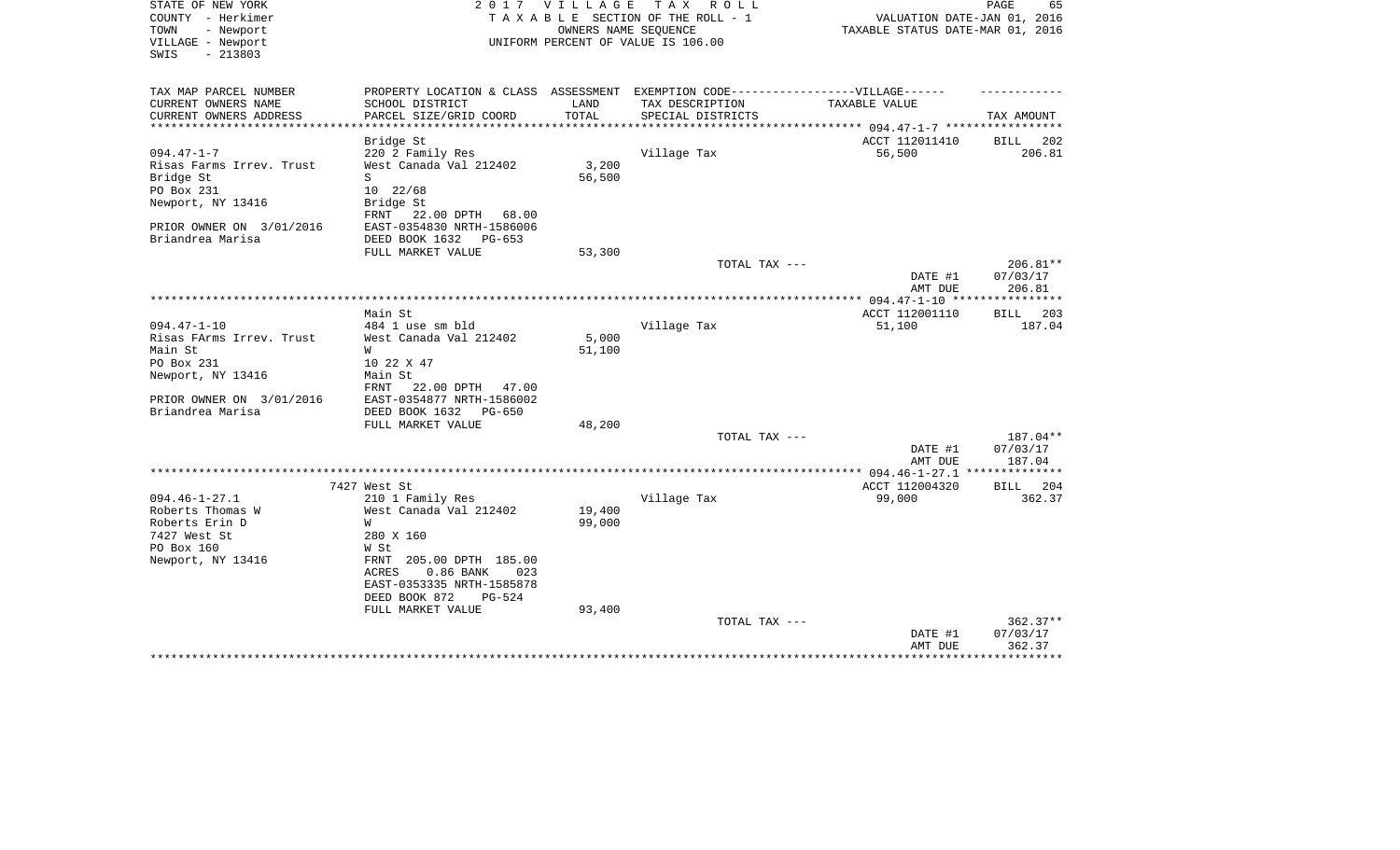| STATE OF NEW YORK<br>COUNTY - Herkimer<br>TOWN<br>- Newport<br>VILLAGE - Newport<br>$-213803$<br>SWIS | 2017                                                                             | <b>VILLAGE</b> | T A X<br>R O L L<br>TAXABLE SECTION OF THE ROLL - 1<br>OWNERS NAME SEOUENCE<br>UNIFORM PERCENT OF VALUE IS 106.00 | VALUATION DATE-JAN 01, 2016<br>TAXABLE STATUS DATE-MAR 01, 2016 | PAGE<br>66                     |
|-------------------------------------------------------------------------------------------------------|----------------------------------------------------------------------------------|----------------|-------------------------------------------------------------------------------------------------------------------|-----------------------------------------------------------------|--------------------------------|
| TAX MAP PARCEL NUMBER                                                                                 | PROPERTY LOCATION & CLASS ASSESSMENT EXEMPTION CODE----------------VILLAGE------ |                |                                                                                                                   |                                                                 |                                |
| CURRENT OWNERS NAME<br>CURRENT OWNERS ADDRESS                                                         | SCHOOL DISTRICT<br>PARCEL SIZE/GRID COORD                                        | LAND<br>TOTAL  | TAX DESCRIPTION<br>SPECIAL DISTRICTS                                                                              | TAXABLE VALUE                                                   | TAX AMOUNT                     |
| **********************                                                                                |                                                                                  |                |                                                                                                                   |                                                                 |                                |
|                                                                                                       | 3128 Mechanic St                                                                 |                |                                                                                                                   | ACCT 112004950                                                  | 205<br>BILL                    |
| $094.47 - 3 - 4$                                                                                      | 210 1 Family Res                                                                 |                | Village Tax                                                                                                       | 69,000                                                          | 252.56                         |
| Rodriguez Denise                                                                                      | West Canada Val 212402                                                           | 13,200         |                                                                                                                   |                                                                 |                                |
| 3128 Mechanic St                                                                                      | S                                                                                | 69,000         |                                                                                                                   |                                                                 |                                |
| Newport, NY 13416                                                                                     | 3<br>62/210<br>Mech St                                                           |                |                                                                                                                   |                                                                 |                                |
|                                                                                                       | FRNT<br>60.00 DPTH 200.00                                                        |                |                                                                                                                   |                                                                 |                                |
|                                                                                                       | 0.29 BANK<br>ACRES<br>184                                                        |                |                                                                                                                   |                                                                 |                                |
|                                                                                                       | EAST-0355500 NRTH-1585650                                                        |                |                                                                                                                   |                                                                 |                                |
|                                                                                                       | DEED BOOK 901<br><b>PG-170</b>                                                   |                |                                                                                                                   |                                                                 |                                |
|                                                                                                       | FULL MARKET VALUE                                                                | 65,100         |                                                                                                                   |                                                                 |                                |
|                                                                                                       |                                                                                  |                | TOTAL TAX ---                                                                                                     | DATE #1<br>AMT DUE                                              | 252.56**<br>07/03/17<br>252.56 |
|                                                                                                       |                                                                                  |                |                                                                                                                   |                                                                 |                                |
|                                                                                                       | 7430 West St                                                                     |                |                                                                                                                   | ACCT 112010530                                                  | <b>BILL</b><br>206             |
| $094.46 - 1 - 18$                                                                                     | 210 1 Family Res                                                                 |                | Village Tax                                                                                                       | 67,000                                                          | 245.24                         |
| Sally Dianne                                                                                          | West Canada Val 212402                                                           | 11,000         |                                                                                                                   |                                                                 |                                |
| Blevins Francis                                                                                       | $\mathbf E$                                                                      | 67,000         |                                                                                                                   |                                                                 |                                |
| Katherine VanName                                                                                     | $\mathbf{3}$<br>65/455                                                           |                |                                                                                                                   |                                                                 |                                |
| 7430 West St                                                                                          | W St                                                                             |                |                                                                                                                   |                                                                 |                                |
| Poland, NY 13431                                                                                      | 60.00 DPTH 92.00<br>FRNT                                                         |                |                                                                                                                   |                                                                 |                                |
|                                                                                                       | EAST-0353344 NRTH-1586111                                                        |                |                                                                                                                   |                                                                 |                                |
|                                                                                                       | DEED BOOK 1374<br>PG-621<br>FULL MARKET VALUE                                    | 63,200         |                                                                                                                   |                                                                 |                                |
|                                                                                                       |                                                                                  |                | TOTAL TAX ---                                                                                                     |                                                                 | $245.24**$                     |
|                                                                                                       |                                                                                  |                |                                                                                                                   | DATE #1                                                         | 07/03/17                       |
|                                                                                                       |                                                                                  |                |                                                                                                                   | AMT DUE                                                         | 245.24                         |
|                                                                                                       |                                                                                  |                |                                                                                                                   | *************** 094.47-2-9 ******************                   |                                |
|                                                                                                       | 7450 East St                                                                     |                |                                                                                                                   | ACCT 112004350                                                  | BILL<br>207                    |
| $094.47 - 2 - 9$                                                                                      | 210 1 Family Res                                                                 |                | Village Tax                                                                                                       | 67,000                                                          | 245.24                         |
| Santa Maria Elizabeth                                                                                 | West Canada Val 212402                                                           | 13,100         |                                                                                                                   |                                                                 |                                |
| Murphy Patricia M                                                                                     | Life Use                                                                         | 67,000         |                                                                                                                   |                                                                 |                                |
| Attn: Mary Lou Flansburg                                                                              | 3 110 X 135                                                                      |                |                                                                                                                   |                                                                 |                                |
| 226 Old State Rd<br>Poland, NY 13431                                                                  | E St                                                                             |                |                                                                                                                   |                                                                 |                                |
|                                                                                                       | FRNT 110.00 DPTH 150.00<br>EAST-0355551 NRTH-1586214                             |                |                                                                                                                   |                                                                 |                                |
|                                                                                                       | DEED BOOK 902<br>PG-426                                                          |                |                                                                                                                   |                                                                 |                                |
|                                                                                                       | FULL MARKET VALUE                                                                | 63,200         |                                                                                                                   |                                                                 |                                |
|                                                                                                       |                                                                                  |                | TOTAL TAX ---                                                                                                     |                                                                 | $245.24**$                     |
|                                                                                                       |                                                                                  |                |                                                                                                                   | DATE #1                                                         | 07/03/17                       |
|                                                                                                       |                                                                                  |                |                                                                                                                   | AMT DUE                                                         | 245.24                         |
|                                                                                                       |                                                                                  |                |                                                                                                                   |                                                                 |                                |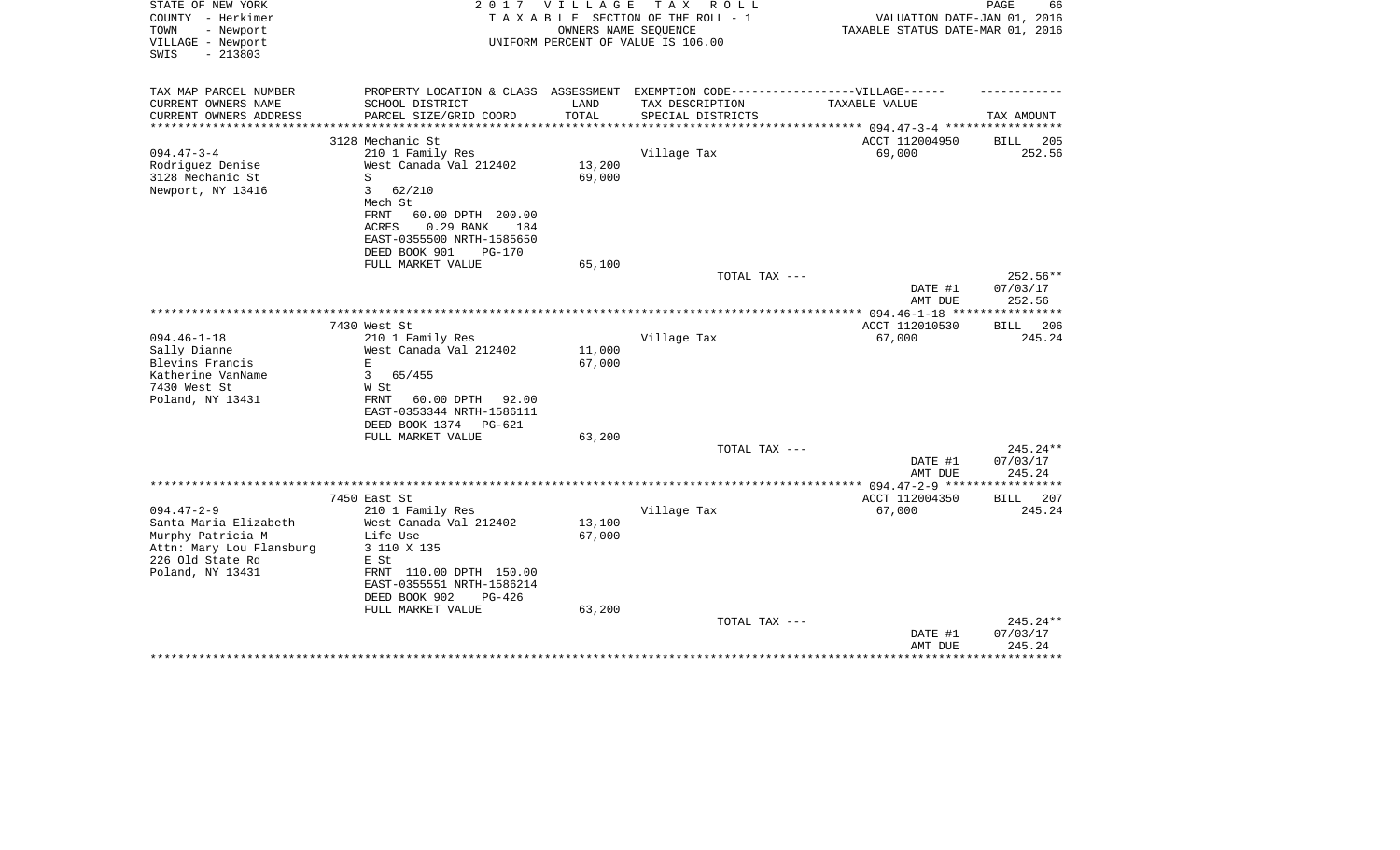| STATE OF NEW YORK<br>COUNTY - Herkimer<br>- Newport<br>TOWN<br>VILLAGE - Newport<br>$-213803$<br>SWIS | 2017                                                                                                 | <b>VILLAGE</b>   | T A X<br>R O L L<br>TAXABLE SECTION OF THE ROLL - 1<br>OWNERS NAME SEQUENCE<br>UNIFORM PERCENT OF VALUE IS 106.00 | VALUATION DATE-JAN 01, 2016<br>TAXABLE STATUS DATE-MAR 01, 2016 | PAGE<br>67                   |
|-------------------------------------------------------------------------------------------------------|------------------------------------------------------------------------------------------------------|------------------|-------------------------------------------------------------------------------------------------------------------|-----------------------------------------------------------------|------------------------------|
| TAX MAP PARCEL NUMBER                                                                                 | PROPERTY LOCATION & CLASS ASSESSMENT EXEMPTION CODE-----------------VILLAGE------                    |                  |                                                                                                                   |                                                                 |                              |
| CURRENT OWNERS NAME<br>CURRENT OWNERS ADDRESS<br>**********************                               | SCHOOL DISTRICT<br>PARCEL SIZE/GRID COORD                                                            | LAND<br>TOTAL    | TAX DESCRIPTION<br>SPECIAL DISTRICTS                                                                              | TAXABLE VALUE                                                   | TAX AMOUNT                   |
|                                                                                                       | 3113 School St                                                                                       |                  |                                                                                                                   | ACCT 112000450                                                  | BILL<br>208                  |
| $094.47 - 2 - 41$                                                                                     | 210 1 Family Res                                                                                     |                  | Village Tax                                                                                                       | 78,000                                                          | 285.51                       |
| Santmier Margaret A<br>3113 School St<br>PO Box 33                                                    | West Canada Val 212402<br>N<br>3<br>109/115                                                          | 14,300<br>78,000 |                                                                                                                   |                                                                 |                              |
| Newport, NY 13416                                                                                     | School St<br>FRNT 102.00 DPTH 162.00<br>EAST-0355242 NRTH-1586362<br>DEED BOOK 1589<br><b>PG-611</b> |                  |                                                                                                                   |                                                                 |                              |
|                                                                                                       | FULL MARKET VALUE                                                                                    | 73,600           |                                                                                                                   |                                                                 |                              |
|                                                                                                       |                                                                                                      |                  | TOTAL TAX ---                                                                                                     | DATE #1                                                         | 285.51**<br>07/03/17         |
|                                                                                                       |                                                                                                      |                  |                                                                                                                   | AMT DUE                                                         | 285.51                       |
|                                                                                                       |                                                                                                      |                  |                                                                                                                   |                                                                 |                              |
| $094.39 - 1 - 31$                                                                                     | 7487 East St<br>210 1 Family Res                                                                     |                  | Village Tax                                                                                                       | ACCT 112005760<br>90,200                                        | 209<br><b>BILL</b><br>330.16 |
| Santmier Scott G                                                                                      | West Canada Val 212402                                                                               | 16,900           |                                                                                                                   |                                                                 |                              |
| Santmier Jaclyn M                                                                                     | W                                                                                                    | 90,200           |                                                                                                                   |                                                                 |                              |
| 7487 East St                                                                                          | 120/230<br>1                                                                                         |                  |                                                                                                                   |                                                                 |                              |
| Newport, NY 13416                                                                                     | E St                                                                                                 |                  |                                                                                                                   |                                                                 |                              |
|                                                                                                       | FRNT 120.00 DPTH 230.81                                                                              |                  |                                                                                                                   |                                                                 |                              |
| PRIOR OWNER ON 3/01/2016                                                                              | EAST-0355036 NRTH-1586755                                                                            |                  |                                                                                                                   |                                                                 |                              |
| Santmier Scott                                                                                        | DEED BOOK 1604<br>PG-214                                                                             |                  |                                                                                                                   |                                                                 |                              |
|                                                                                                       | FULL MARKET VALUE                                                                                    | 85,100           |                                                                                                                   |                                                                 |                              |
|                                                                                                       |                                                                                                      |                  | TOTAL TAX ---                                                                                                     |                                                                 | 330.16**                     |
|                                                                                                       |                                                                                                      |                  |                                                                                                                   | DATE #1                                                         | 07/03/17                     |
|                                                                                                       |                                                                                                      |                  |                                                                                                                   | AMT DUE                                                         | 330.16                       |
|                                                                                                       | 7402 Main St                                                                                         |                  |                                                                                                                   | ACCT 112000420                                                  | BILL 210                     |
| $094.47 - 3 - 22$                                                                                     | 210 1 Family Res                                                                                     |                  | Village Tax                                                                                                       | 87,300                                                          | 319.55                       |
| Santucci James A                                                                                      | West Canada Val 212402                                                                               | 15,900           |                                                                                                                   |                                                                 |                              |
| 7402 Main St                                                                                          | Е                                                                                                    | 87,300           |                                                                                                                   |                                                                 |                              |
| PO Box 207                                                                                            | 3<br>76/430                                                                                          |                  |                                                                                                                   |                                                                 |                              |
| Newport, NY 13416                                                                                     | Main St                                                                                              |                  |                                                                                                                   |                                                                 |                              |
|                                                                                                       | 75.00 DPTH 345.00<br>FRNT                                                                            |                  |                                                                                                                   |                                                                 |                              |
|                                                                                                       | EAST-0355459 NRTH-1585292                                                                            |                  |                                                                                                                   |                                                                 |                              |
|                                                                                                       | DEED BOOK 1579<br><b>PG-795</b>                                                                      |                  |                                                                                                                   |                                                                 |                              |
|                                                                                                       | FULL MARKET VALUE                                                                                    | 82,400           |                                                                                                                   |                                                                 |                              |
|                                                                                                       |                                                                                                      |                  | TOTAL TAX ---                                                                                                     |                                                                 | $319.55**$                   |
|                                                                                                       |                                                                                                      |                  |                                                                                                                   | DATE #1<br>AMT DUE                                              | 07/03/17<br>319.55           |
|                                                                                                       |                                                                                                      |                  |                                                                                                                   |                                                                 |                              |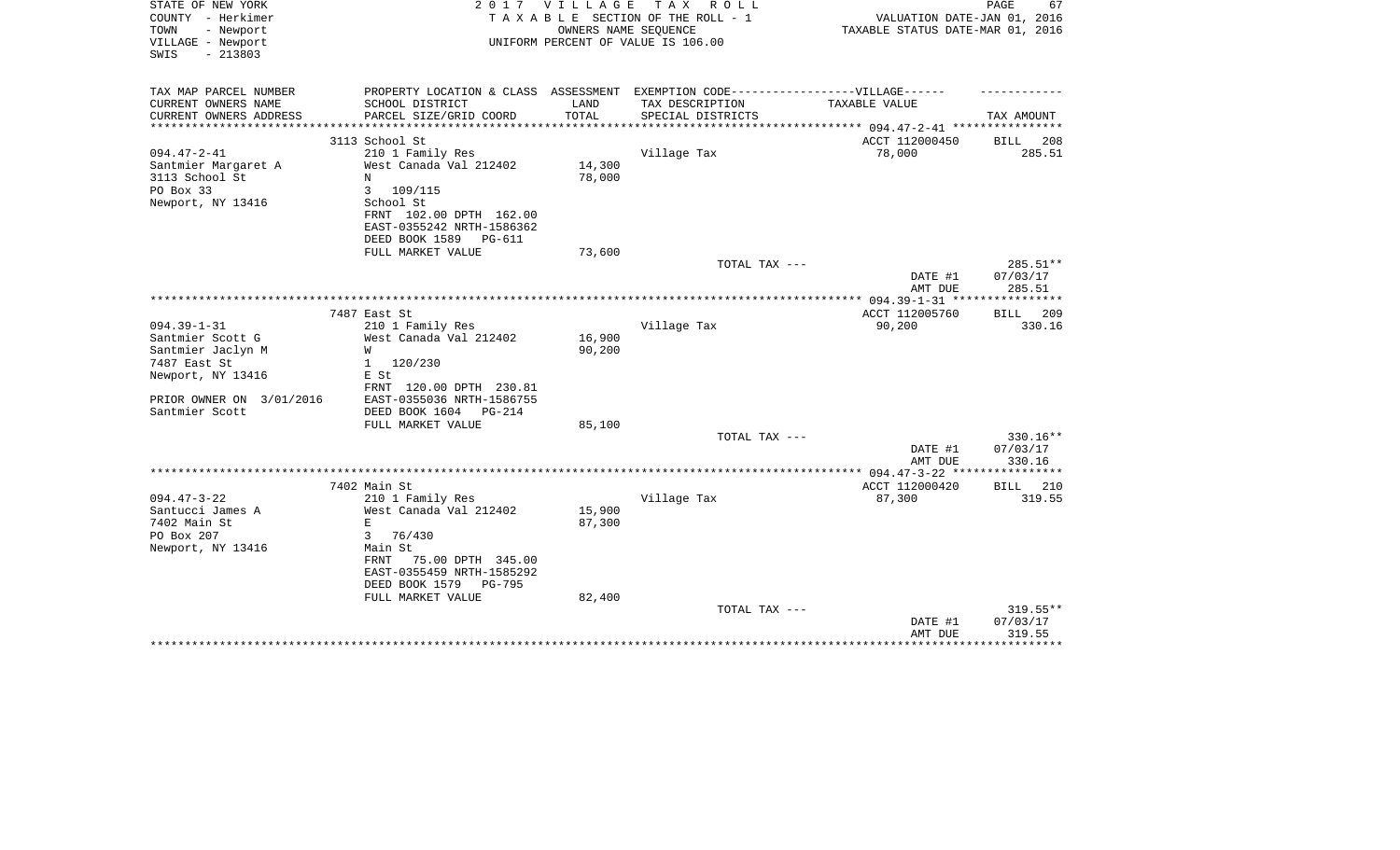| STATE OF NEW YORK<br>COUNTY - Herkimer<br>TOWN<br>- Newport | 2 0 1 7                                  | V I L L A G E        | T A X<br>R O L L<br>TAXABLE SECTION OF THE ROLL - 1<br>OWNERS NAME SEQUENCE | VALUATION DATE-JAN 01, 2016<br>TAXABLE STATUS DATE-MAR 01, 2016 | 68<br>PAGE                     |
|-------------------------------------------------------------|------------------------------------------|----------------------|-----------------------------------------------------------------------------|-----------------------------------------------------------------|--------------------------------|
| VILLAGE - Newport<br>$-213803$<br>SWIS                      |                                          |                      | UNIFORM PERCENT OF VALUE IS 106.00                                          |                                                                 |                                |
| TAX MAP PARCEL NUMBER                                       | PROPERTY LOCATION & CLASS ASSESSMENT     |                      | EXEMPTION CODE------------------VILLAGE------                               |                                                                 |                                |
| CURRENT OWNERS NAME                                         | SCHOOL DISTRICT                          | LAND                 | TAX DESCRIPTION                                                             | TAXABLE VALUE                                                   |                                |
| CURRENT OWNERS ADDRESS<br>**************                    | PARCEL SIZE/GRID COORD                   | TOTAL<br>*********** | SPECIAL DISTRICTS                                                           | ************************** 094.39-1-33 *****************        | TAX AMOUNT                     |
|                                                             | East St                                  |                      |                                                                             | ACCT 112004830                                                  | BILL 211                       |
| $094.39 - 1 - 33$                                           | 311 Res vac land                         |                      | Village Tax                                                                 | 12,000                                                          | 43.92                          |
| Sanzo Joseph W                                              | West Canada Val 212402                   | 12,000               |                                                                             |                                                                 |                                |
| Sanzo Kim B                                                 | W                                        | 12,000               |                                                                             |                                                                 |                                |
| 7482 Main St                                                | 47x235 40X235                            |                      |                                                                             |                                                                 |                                |
| Newport, NY 13416                                           | E St                                     |                      |                                                                             |                                                                 |                                |
|                                                             | FRNT<br>87.70 DPTH 239.20                |                      |                                                                             |                                                                 |                                |
|                                                             | EAST-0354960 NRTH-1586919                |                      |                                                                             |                                                                 |                                |
|                                                             | DEED BOOK 1531<br>PG-543                 |                      |                                                                             |                                                                 |                                |
|                                                             | FULL MARKET VALUE                        | 11,300               |                                                                             |                                                                 |                                |
|                                                             |                                          |                      | TOTAL TAX ---                                                               | DATE #1                                                         | 43.92**<br>07/03/17            |
|                                                             |                                          |                      |                                                                             | AMT DUE                                                         | 43.92                          |
|                                                             |                                          |                      |                                                                             |                                                                 |                                |
|                                                             | 7482 Main St                             |                      |                                                                             | ACCT 112004860                                                  | 212<br>BILL                    |
| $094.39 - 1 - 38$                                           | 210 1 Family Res                         |                      | Village Tax                                                                 | 160,000                                                         | 585.65                         |
| Sanzo Joseph W                                              | West Canada Val 212402                   | 20,000               |                                                                             |                                                                 |                                |
| Sanzo Kim B                                                 | E                                        | 160,000              |                                                                             |                                                                 |                                |
| 7482 Main St                                                | 3 150X230.79a                            |                      |                                                                             |                                                                 |                                |
| PO Box 541                                                  | M St                                     |                      |                                                                             |                                                                 |                                |
| Newport, NY 13416                                           | FRNT 148.84 DPTH 304.00<br>0.91<br>ACRES |                      |                                                                             |                                                                 |                                |
|                                                             | EAST-0354728 NRTH-1586843                |                      |                                                                             |                                                                 |                                |
|                                                             | DEED BOOK 1531<br>PG-543                 |                      |                                                                             |                                                                 |                                |
|                                                             | FULL MARKET VALUE                        | 150,900              |                                                                             |                                                                 |                                |
|                                                             |                                          |                      | TOTAL TAX ---                                                               | DATE #1<br>AMT DUE                                              | 585.65**<br>07/03/17<br>585.65 |
|                                                             |                                          |                      |                                                                             |                                                                 | * * * * * * * * * * * *        |
|                                                             | 3144 Mechanic St                         |                      |                                                                             | ACCT 112002820                                                  | BILL 213                       |
| $094.47 - 3 - 10$                                           | 210 1 Family Res                         |                      | Village Tax                                                                 | 115,100                                                         | 421.31                         |
| Satterlee Sandra                                            | West Canada Val 212402                   | 14,500               |                                                                             |                                                                 |                                |
| 3144 Mechanic St                                            | 1 A                                      | 115,100              |                                                                             |                                                                 |                                |
| PO Box 58                                                   | Mechanic St                              |                      |                                                                             |                                                                 |                                |
| Newport, NY 13416                                           | 91.00 DPTH 202.00<br>FRNT                |                      |                                                                             |                                                                 |                                |
|                                                             | EAST-0355840 NRTH-1585695                |                      |                                                                             |                                                                 |                                |
|                                                             | DEED BOOK 821<br>PG-569                  |                      |                                                                             |                                                                 |                                |
|                                                             | FULL MARKET VALUE                        | 108,600              |                                                                             |                                                                 |                                |
|                                                             |                                          |                      | TOTAL TAX ---                                                               |                                                                 | $421.31**$<br>07/03/17         |
|                                                             |                                          |                      |                                                                             | DATE #1<br>AMT DUE                                              | 421.31                         |
|                                                             |                                          |                      |                                                                             |                                                                 | * * * * * * * * *              |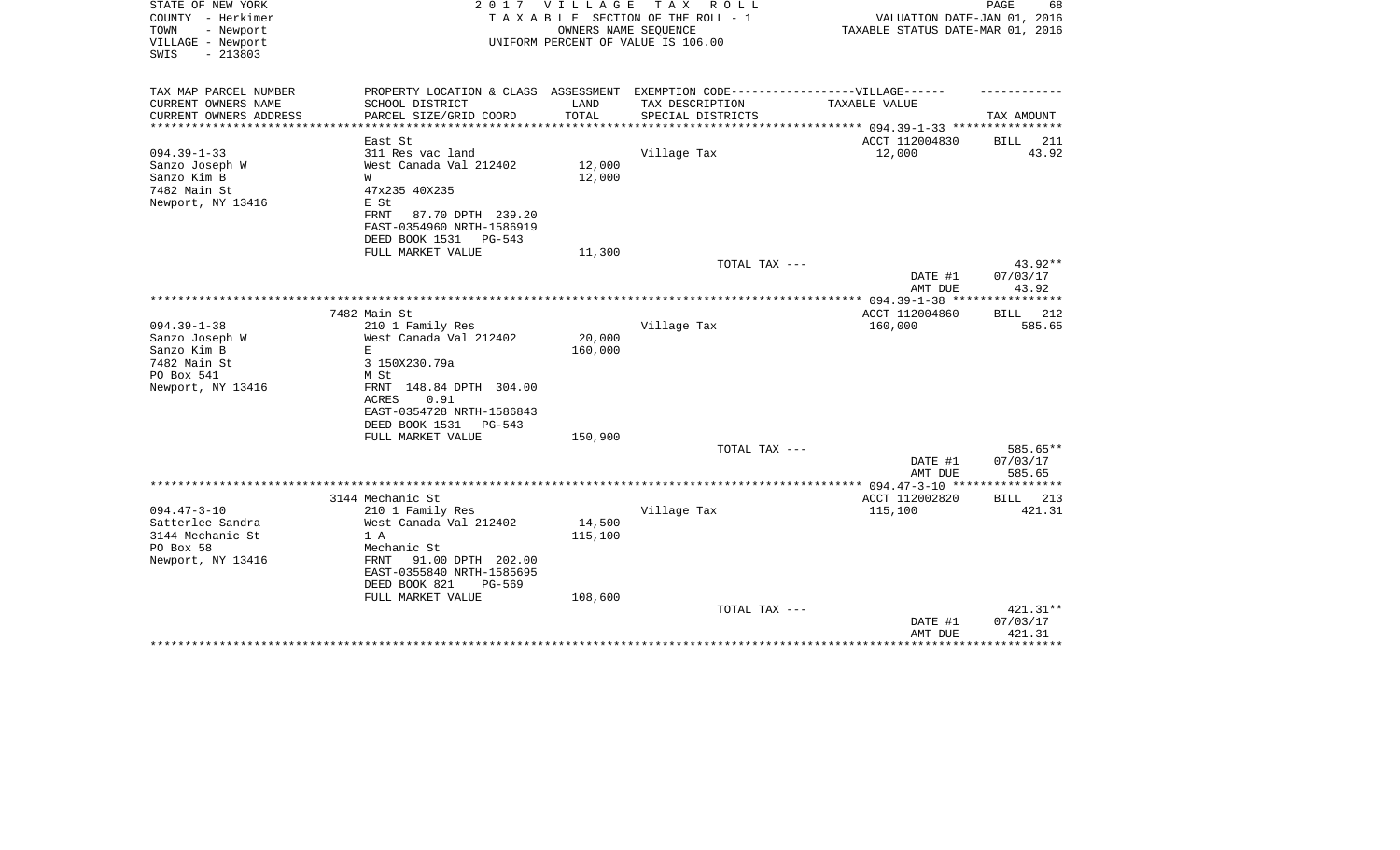| STATE OF NEW YORK<br>COUNTY - Herkimer<br>TOWN<br>- Newport<br>VILLAGE - Newport<br>$-213803$<br>SWIS | 2017                                       | V I L L A G E | T A X<br>R O L L<br>TAXABLE SECTION OF THE ROLL - 1<br>OWNERS NAME SEQUENCE<br>UNIFORM PERCENT OF VALUE IS 106.00 | VALUATION DATE-JAN 01, 2016<br>TAXABLE STATUS DATE-MAR 01, 2016 | PAGE<br>69                   |
|-------------------------------------------------------------------------------------------------------|--------------------------------------------|---------------|-------------------------------------------------------------------------------------------------------------------|-----------------------------------------------------------------|------------------------------|
| TAX MAP PARCEL NUMBER                                                                                 | PROPERTY LOCATION & CLASS ASSESSMENT       |               | EXEMPTION CODE------------------VILLAGE------                                                                     |                                                                 |                              |
| CURRENT OWNERS NAME                                                                                   | SCHOOL DISTRICT                            | LAND          | TAX DESCRIPTION                                                                                                   | TAXABLE VALUE                                                   |                              |
| CURRENT OWNERS ADDRESS                                                                                | PARCEL SIZE/GRID COORD                     | TOTAL         | SPECIAL DISTRICTS                                                                                                 |                                                                 | TAX AMOUNT                   |
| **********************                                                                                | ***************************                |               |                                                                                                                   |                                                                 |                              |
|                                                                                                       | 7420 Main St                               |               |                                                                                                                   | ACCT 112005970                                                  | BILL<br>214                  |
| $094.47 - 3 - 28$                                                                                     | 210 1 Family Res                           | 13,400        | Village Tax                                                                                                       | 88,000                                                          | 322.11                       |
| Schaffer Jerry L Jr<br>Schaffer Kaylynn M                                                             | West Canada Val 212402<br>$\mathbf E$      | 88,000        |                                                                                                                   |                                                                 |                              |
| 7420 Main St                                                                                          | 75/120<br>5                                |               |                                                                                                                   |                                                                 |                              |
| Newport, NY 13416                                                                                     | M St                                       |               |                                                                                                                   |                                                                 |                              |
|                                                                                                       | 94.00 DPTH 190.00<br>FRNT                  |               |                                                                                                                   |                                                                 |                              |
|                                                                                                       | EAST-0355212 NRTH-1585638                  |               |                                                                                                                   |                                                                 |                              |
|                                                                                                       | DEED BOOK 1587 PG-331                      |               |                                                                                                                   |                                                                 |                              |
|                                                                                                       | FULL MARKET VALUE                          | 83,000        |                                                                                                                   |                                                                 |                              |
|                                                                                                       |                                            |               | TOTAL TAX ---                                                                                                     |                                                                 | 322.11**                     |
|                                                                                                       |                                            |               |                                                                                                                   | DATE #1                                                         | 07/03/17                     |
|                                                                                                       |                                            |               |                                                                                                                   | AMT DUE                                                         | 322.11                       |
|                                                                                                       |                                            |               |                                                                                                                   |                                                                 | ***********                  |
| $094.47 - 3 - 5$                                                                                      | 3134 Mech St<br>210 1 Family Res           |               | Village Tax                                                                                                       | ACCT 112010830<br>82,900                                        | <b>BILL</b><br>215<br>303.44 |
| Schaffer Russell A                                                                                    | West Canada Val 212402                     | 21,100        |                                                                                                                   |                                                                 |                              |
| Schaffer Catherine M                                                                                  | S                                          | 82,900        |                                                                                                                   |                                                                 |                              |
| 3134 Mechanic St                                                                                      | 1.03 A                                     |               |                                                                                                                   |                                                                 |                              |
| PO Box 150                                                                                            | Mech St                                    |               |                                                                                                                   |                                                                 |                              |
| Newport, NY 13416                                                                                     | FRNT<br>63.00 DPTH 518.00                  |               |                                                                                                                   |                                                                 |                              |
|                                                                                                       | 1.03<br>ACRES                              |               |                                                                                                                   |                                                                 |                              |
|                                                                                                       | EAST-0355610 NRTH-1585523                  |               |                                                                                                                   |                                                                 |                              |
|                                                                                                       | DEED BOOK 855<br>$PG-47$                   |               |                                                                                                                   |                                                                 |                              |
|                                                                                                       | FULL MARKET VALUE                          | 78,200        |                                                                                                                   |                                                                 |                              |
|                                                                                                       |                                            |               | TOTAL TAX ---                                                                                                     | DATE #1                                                         | $303.44**$<br>07/03/17       |
|                                                                                                       |                                            |               |                                                                                                                   | AMT DUE                                                         | 303.44                       |
|                                                                                                       |                                            |               |                                                                                                                   | ****** 094.39-1-53 ****                                         | * * * * * * * * * * *        |
|                                                                                                       | 7545 East St                               |               |                                                                                                                   | ACCT 112001410                                                  | BILL 216                     |
| $094.39 - 1 - 53$                                                                                     | 210 1 Family Res                           |               | Village Tax                                                                                                       | 90,000                                                          | 329.43                       |
| Schrader Alfred E                                                                                     | West Canada Val 212402                     | 16,300        |                                                                                                                   |                                                                 |                              |
| 5100 Military Rd                                                                                      | W                                          | 90,000        |                                                                                                                   |                                                                 |                              |
| PO Box 353                                                                                            | 3<br>82/200                                |               |                                                                                                                   |                                                                 |                              |
| Poland, NY 13431                                                                                      | E St                                       |               |                                                                                                                   |                                                                 |                              |
|                                                                                                       | <b>FRNT</b><br>82.00 DPTH 300.00           |               |                                                                                                                   |                                                                 |                              |
|                                                                                                       | 0.59<br>ACRES<br>EAST-0354497 NRTH-1587847 |               |                                                                                                                   |                                                                 |                              |
|                                                                                                       | DEED BOOK 827<br>PG-495                    |               |                                                                                                                   |                                                                 |                              |
|                                                                                                       | FULL MARKET VALUE                          | 84,900        |                                                                                                                   |                                                                 |                              |
|                                                                                                       |                                            |               | TOTAL TAX ---                                                                                                     |                                                                 | 329.43**                     |
|                                                                                                       |                                            |               |                                                                                                                   | DATE #1                                                         | 07/03/17                     |
|                                                                                                       |                                            |               |                                                                                                                   | AMT DUE                                                         | 329.43                       |
|                                                                                                       |                                            |               |                                                                                                                   |                                                                 |                              |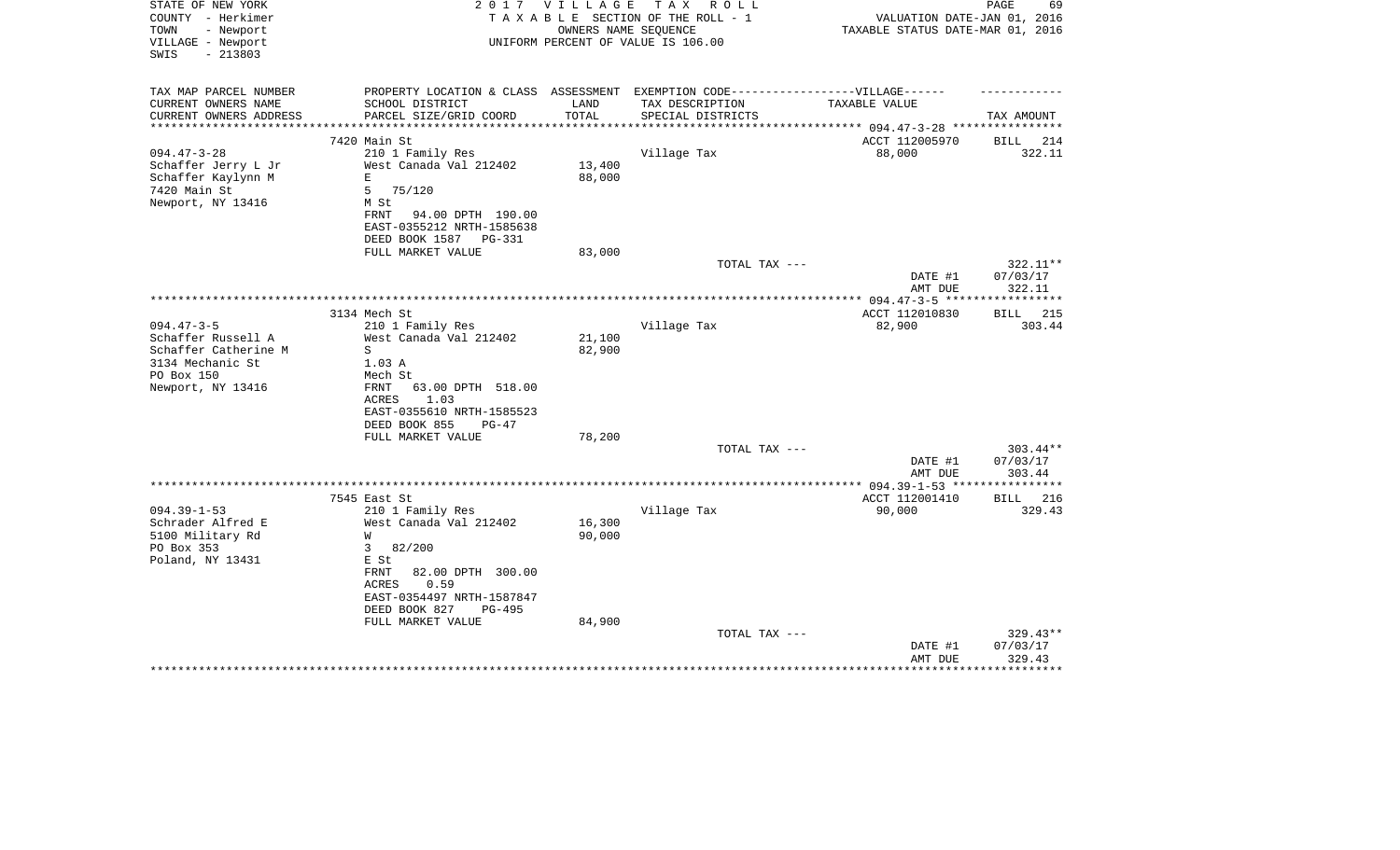| STATE OF NEW YORK<br>COUNTY - Herkimer<br>- Newport<br>TOWN<br>VILLAGE - Newport<br>SWIS<br>$-213803$                          |                                                                                                                                                                             | 2017 VILLAGE                 | T A X<br>R O L L<br>TAXABLE SECTION OF THE ROLL - 1<br>OWNERS NAME SEQUENCE<br>UNIFORM PERCENT OF VALUE IS 106.00 | VALUATION DATE-JAN 01, 2016<br>TAXABLE STATUS DATE-MAR 01, 2016 | PAGE<br>70                       |
|--------------------------------------------------------------------------------------------------------------------------------|-----------------------------------------------------------------------------------------------------------------------------------------------------------------------------|------------------------------|-------------------------------------------------------------------------------------------------------------------|-----------------------------------------------------------------|----------------------------------|
| TAX MAP PARCEL NUMBER<br>CURRENT OWNERS NAME<br>CURRENT OWNERS ADDRESS<br>***********************                              | PROPERTY LOCATION & CLASS ASSESSMENT EXEMPTION CODE----------------VILLAGE------<br>SCHOOL DISTRICT<br>PARCEL SIZE/GRID COORD                                               | LAND<br>TOTAL                | TAX DESCRIPTION<br>SPECIAL DISTRICTS                                                                              | TAXABLE VALUE                                                   | TAX AMOUNT                       |
|                                                                                                                                | 7342 Rt 28                                                                                                                                                                  |                              |                                                                                                                   | ACCT 112011205                                                  | BILL<br>217                      |
| $094.55 - 1 - 6.3$<br>Schultz Michael S<br>Schultz Shawn M<br>7315 Main St<br>Newport, NY 13416                                | 314 Rural vac<10<br>West Canada Val 212402<br>54.00 DPTH 135.00<br>FRNT<br>ACRES<br>0.17<br>EAST-0356045 NRTH-1583589<br>DEED BOOK 930<br><b>PG-560</b>                     | 3,600<br>3,600               | Village Tax                                                                                                       | 3,600                                                           | 13.18                            |
|                                                                                                                                | FULL MARKET VALUE                                                                                                                                                           | 3,400                        |                                                                                                                   |                                                                 |                                  |
|                                                                                                                                |                                                                                                                                                                             |                              | TOTAL TAX ---                                                                                                     | DATE #1<br>AMT DUE                                              | $13.18**$<br>07/03/17<br>13.18   |
|                                                                                                                                |                                                                                                                                                                             |                              |                                                                                                                   |                                                                 |                                  |
|                                                                                                                                | 7315 Rte 28                                                                                                                                                                 |                              |                                                                                                                   |                                                                 | 218<br>BILL                      |
| $094.55 - 1 - 6.2$<br>Schultz Shawn M<br>7315 Rte 28<br>Newport, NY 13416                                                      | 210 1 Family Res<br>West Canada Val 212402<br>FRNT 350.00 DPTH 125.00<br>$0.42$ BANK<br>184<br>ACRES<br>EAST-0356049 NRTH-1583745<br>DEED BOOK 909<br>$PG-529$              | 25,000<br>119,000            | Village Tax                                                                                                       | 119,000                                                         | 435.58                           |
|                                                                                                                                | FULL MARKET VALUE                                                                                                                                                           | 112,300                      |                                                                                                                   |                                                                 |                                  |
|                                                                                                                                |                                                                                                                                                                             |                              | TOTAL TAX ---                                                                                                     | DATE #1<br>AMT DUE                                              | 435.58**<br>07/03/17<br>435.58   |
|                                                                                                                                |                                                                                                                                                                             |                              |                                                                                                                   |                                                                 |                                  |
|                                                                                                                                | 7515 Main St                                                                                                                                                                |                              |                                                                                                                   | ACCT 112010120                                                  | 219<br>BILL                      |
| $094.38 - 1 - 41$<br>Schuster Scott<br>Schuster Michele<br>7515 Main St<br>PO Box 145<br>Newport, NY 13416                     | 210 1 Family Res<br>West Canada Val 212402<br>W<br>3 75X235<br>Main St<br>FRNT<br>70.00 DPTH 250.00<br>EAST-0354108 NRTH-1587286<br>DEED BOOK 1584<br>PG-112                | 14,300<br>110,500            | Village Tax                                                                                                       | 110,500                                                         | 404.47                           |
|                                                                                                                                | FULL MARKET VALUE                                                                                                                                                           | 104,200                      |                                                                                                                   |                                                                 |                                  |
|                                                                                                                                |                                                                                                                                                                             |                              | TOTAL TAX ---                                                                                                     | DATE #1<br>AMT DUE                                              | $404.47**$<br>07/03/17<br>404.47 |
|                                                                                                                                |                                                                                                                                                                             |                              |                                                                                                                   |                                                                 |                                  |
|                                                                                                                                | 7550 Main St                                                                                                                                                                |                              |                                                                                                                   | ACCT 112002100                                                  | 220<br>BILL                      |
| $094.38 - 1 - 12.1$<br>Seaton Walsh Living Trust<br>Stephen & Roberta Walsh<br>7550 Main St<br>PO Box 332<br>Newport, NY 13416 | 210 1 Family Res<br>West Canada Val 212402<br>N<br>No St<br>FRNT 590.00 DPTH<br>1.70<br>ACRES<br>EAST-0353955 NRTH-1588161<br>DEED BOOK 1510<br>PG-618<br>FULL MARKET VALUE | 25,000<br>215,000<br>202,800 | Village Tax                                                                                                       | 215,000                                                         | 786.97                           |
|                                                                                                                                |                                                                                                                                                                             |                              | TOTAL TAX ---                                                                                                     | DATE #1                                                         | 786.97**<br>07/03/17             |
|                                                                                                                                |                                                                                                                                                                             |                              |                                                                                                                   | AMT DUE                                                         | 786.97<br>**********             |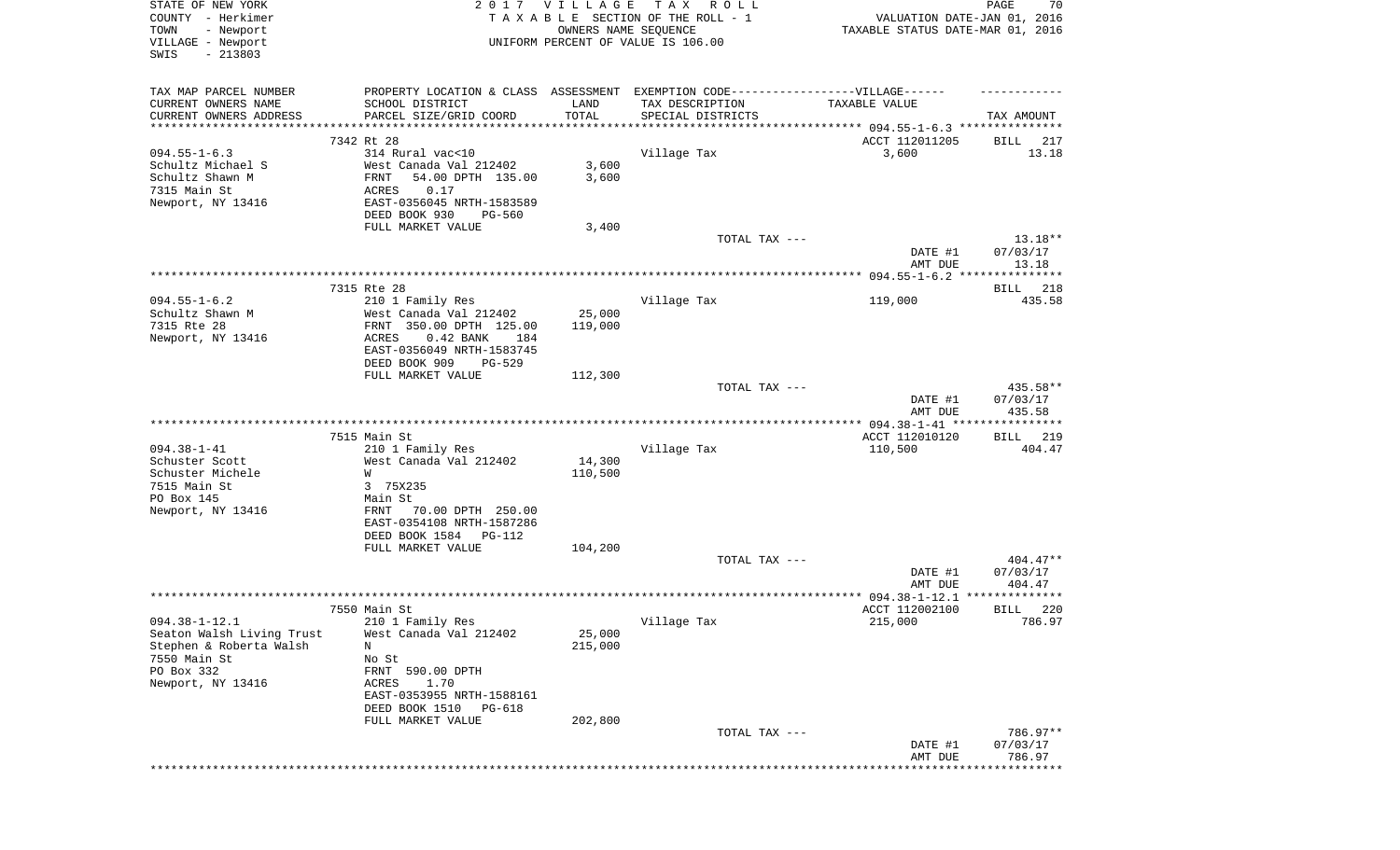| STATE OF NEW YORK<br>COUNTY - Herkimer<br>TOWN<br>- Newport<br>VILLAGE - Newport<br>$-213803$<br>SWIS | 2017                                                                                                | VILLAGE<br>OWNERS NAME SEQUENCE | TAX ROLL<br>TAXABLE SECTION OF THE ROLL - 1<br>UNIFORM PERCENT OF VALUE IS 106.00 | VALUATION DATE-JAN 01, 2016<br>TAXABLE STATUS DATE-MAR 01, 2016 | PAGE<br>71         |
|-------------------------------------------------------------------------------------------------------|-----------------------------------------------------------------------------------------------------|---------------------------------|-----------------------------------------------------------------------------------|-----------------------------------------------------------------|--------------------|
| TAX MAP PARCEL NUMBER<br>CURRENT OWNERS NAME                                                          | PROPERTY LOCATION & CLASS ASSESSMENT EXEMPTION CODE----------------VILLAGE------<br>SCHOOL DISTRICT | LAND                            | TAX DESCRIPTION                                                                   | TAXABLE VALUE                                                   |                    |
| CURRENT OWNERS ADDRESS                                                                                | PARCEL SIZE/GRID COORD                                                                              | TOTAL                           | SPECIAL DISTRICTS                                                                 |                                                                 | TAX AMOUNT         |
| **************                                                                                        | **************                                                                                      | * * * * * * * * * * * * *       | * * * * * * * * * * * * * * * * * * *                                             | *********** 094.38-1-30 ****************                        |                    |
|                                                                                                       | 7477 Main St                                                                                        |                                 |                                                                                   | ACCT 112011380                                                  | 221<br>BILL        |
| $094.38 - 1 - 30$                                                                                     | 210 1 Family Res                                                                                    |                                 | Village Tax                                                                       | 120,000                                                         | 439.24             |
| Skelton Michael R                                                                                     | West Canada Val 212402                                                                              | 14,200                          |                                                                                   |                                                                 |                    |
| 7477 Main St                                                                                          | W                                                                                                   | 120,000                         |                                                                                   |                                                                 |                    |
| PO Box 71<br>Newport, NY 13416                                                                        | 99/165<br>M St                                                                                      |                                 |                                                                                   |                                                                 |                    |
|                                                                                                       | FRNT 110.00 DPTH 165.00                                                                             |                                 |                                                                                   |                                                                 |                    |
|                                                                                                       | EAST-0354551 NRTH-1586622                                                                           |                                 |                                                                                   |                                                                 |                    |
|                                                                                                       | DEED BOOK 683<br>$PG-82$                                                                            |                                 |                                                                                   |                                                                 |                    |
|                                                                                                       | FULL MARKET VALUE                                                                                   | 113,200                         |                                                                                   |                                                                 |                    |
|                                                                                                       |                                                                                                     |                                 | TOTAL TAX ---                                                                     |                                                                 | 439.24**           |
|                                                                                                       |                                                                                                     |                                 |                                                                                   | DATE #1                                                         | 07/03/17           |
|                                                                                                       |                                                                                                     |                                 |                                                                                   | AMT DUE<br>$* 094.55 - 1 - 6.1$                                 | 439.24<br>******** |
|                                                                                                       | 7342 Rt 28                                                                                          |                                 |                                                                                   | ACCT 112011205                                                  | 222<br>BILL        |
| $094.55 - 1 - 6.1$                                                                                    | 120 Field crops                                                                                     |                                 | Village Tax                                                                       | 179,000                                                         | 655.20             |
| Skwara Michael                                                                                        | West Canada Val 212402                                                                              | 31,800                          |                                                                                   |                                                                 |                    |
| Skwara Wendi A                                                                                        | FRNT 952.00 DPTH                                                                                    | 179,000                         |                                                                                   |                                                                 |                    |
| 7342 Main St                                                                                          | ACRES<br>13.70                                                                                      |                                 |                                                                                   |                                                                 |                    |
| Newport, NY 13416                                                                                     | EAST-0356349 NRTH-1583952                                                                           |                                 |                                                                                   |                                                                 |                    |
|                                                                                                       | DEED BOOK 1433<br>$PG-21$<br>FULL MARKET VALUE                                                      | 168,900                         |                                                                                   |                                                                 |                    |
|                                                                                                       |                                                                                                     |                                 | TOTAL TAX ---                                                                     |                                                                 | 655.20**           |
|                                                                                                       |                                                                                                     |                                 |                                                                                   | DATE #1                                                         | 07/03/17           |
|                                                                                                       |                                                                                                     |                                 |                                                                                   | AMT DUE                                                         | 655.20             |
|                                                                                                       |                                                                                                     |                                 |                                                                                   | **************** 094.38-1-19 ****************                   |                    |
|                                                                                                       | Main St                                                                                             |                                 |                                                                                   | ACCT 112008070                                                  | 223<br>BILL        |
| $094.38 - 1 - 19$<br>Snyder Elizabeth                                                                 | 210 1 Family Res<br>West Canada Val 212402                                                          | 21,100                          | Village Tax                                                                       | 178,000                                                         | 651.54             |
| Main St                                                                                               | E.                                                                                                  | 178,000                         |                                                                                   |                                                                 |                    |
| Newport, NY 13416                                                                                     | 143X238<br>3                                                                                        |                                 |                                                                                   |                                                                 |                    |
|                                                                                                       | Main St                                                                                             |                                 |                                                                                   |                                                                 |                    |
|                                                                                                       | FRNT 132.00 DPTH 380.00                                                                             |                                 |                                                                                   |                                                                 |                    |
|                                                                                                       | ACRES<br>1.00                                                                                       |                                 |                                                                                   |                                                                 |                    |
|                                                                                                       | EAST-0354340 NRTH-1587576                                                                           |                                 |                                                                                   |                                                                 |                    |
|                                                                                                       | DEED BOOK 828<br>$PG-87$<br>FULL MARKET VALUE                                                       | 167,900                         |                                                                                   |                                                                 |                    |
|                                                                                                       |                                                                                                     |                                 | TOTAL TAX ---                                                                     |                                                                 | 651.54**           |
|                                                                                                       |                                                                                                     |                                 |                                                                                   | DATE #1                                                         | 07/03/17           |
|                                                                                                       |                                                                                                     |                                 |                                                                                   | AMT DUE                                                         | 651.54             |
|                                                                                                       |                                                                                                     |                                 |                                                                                   |                                                                 | ********           |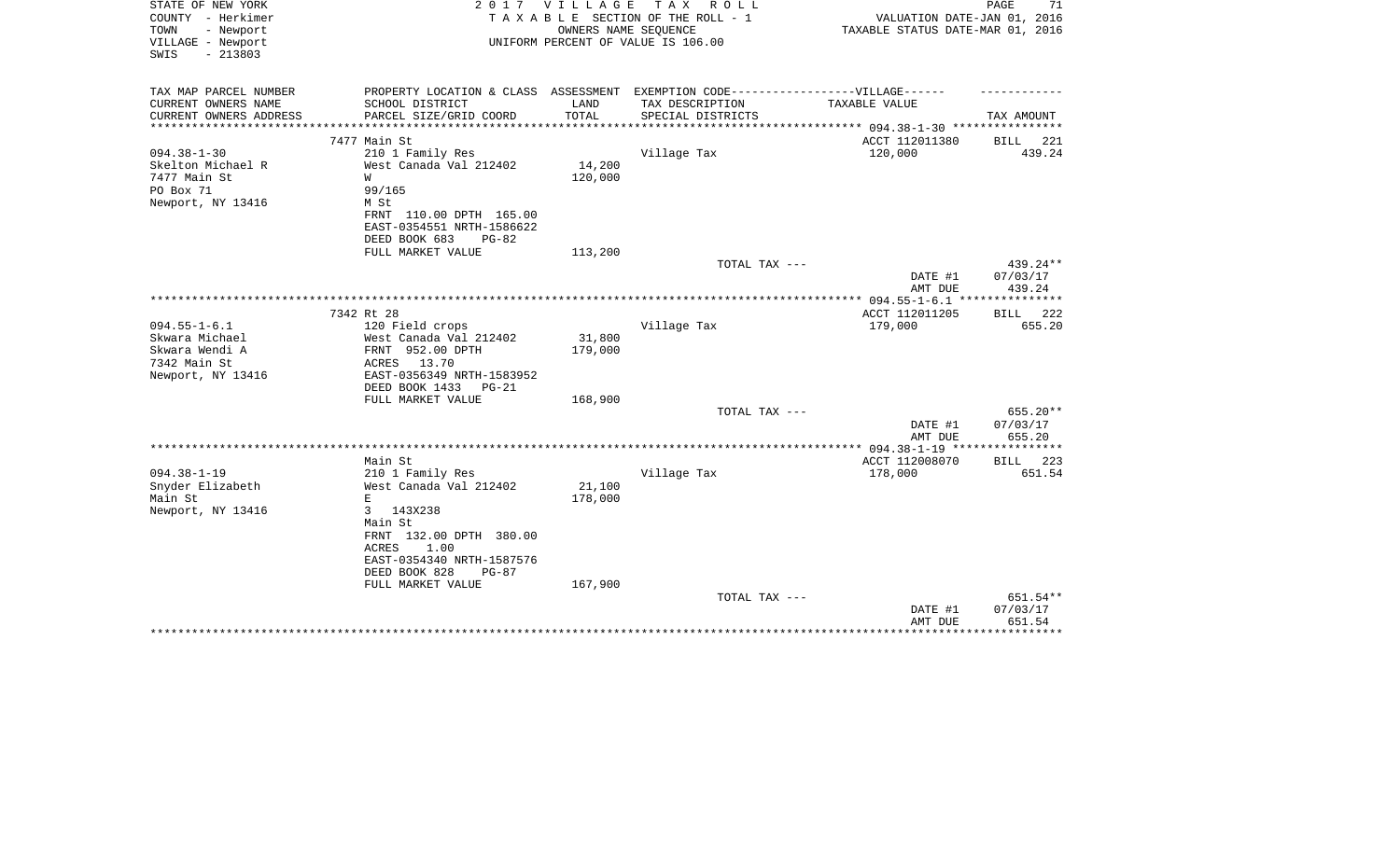| STATE OF NEW YORK<br>COUNTY - Herkimer<br>- Newport<br>TOWN<br>VILLAGE - Newport<br>$-213803$<br>SWIS |                                                                                   | 2017 VILLAGE      | T A X<br>R O L L<br>TAXABLE SECTION OF THE ROLL - 1<br>OWNERS NAME SEQUENCE<br>UNIFORM PERCENT OF VALUE IS 106.00 | TAXABLE STATUS DATE-MAR 01, 2016 | PAGE<br>72<br>VALUATION DATE-JAN 01, 2016 |
|-------------------------------------------------------------------------------------------------------|-----------------------------------------------------------------------------------|-------------------|-------------------------------------------------------------------------------------------------------------------|----------------------------------|-------------------------------------------|
|                                                                                                       |                                                                                   |                   |                                                                                                                   |                                  |                                           |
| TAX MAP PARCEL NUMBER                                                                                 | PROPERTY LOCATION & CLASS ASSESSMENT EXEMPTION CODE-----------------VILLAGE------ |                   |                                                                                                                   |                                  |                                           |
| CURRENT OWNERS NAME                                                                                   | SCHOOL DISTRICT                                                                   | LAND              | TAX DESCRIPTION                                                                                                   | TAXABLE VALUE                    |                                           |
| CURRENT OWNERS ADDRESS                                                                                | PARCEL SIZE/GRID COORD                                                            | TOTAL             | SPECIAL DISTRICTS                                                                                                 |                                  | TAX AMOUNT                                |
| *************************                                                                             |                                                                                   |                   |                                                                                                                   |                                  |                                           |
|                                                                                                       | Main St                                                                           |                   |                                                                                                                   | ACCT 112008010                   | 224<br>BILL                               |
| $094.47 - 2 - 28$                                                                                     | 441 Fuel Store&D<br>West Canada Val 212402                                        |                   | Village Tax                                                                                                       | 181,000                          | 662.52                                    |
| Snyder Fuel Service Inc<br>Main St                                                                    | E                                                                                 | 18,000<br>181,000 |                                                                                                                   |                                  |                                           |
| PO Box 420                                                                                            | merged w/094.47-2-29 200                                                          |                   |                                                                                                                   |                                  |                                           |
| Newport, NY 13416                                                                                     | M St                                                                              |                   |                                                                                                                   |                                  |                                           |
|                                                                                                       | FRNT 152.00 DPTH 215.00                                                           |                   |                                                                                                                   |                                  |                                           |
|                                                                                                       | <b>ACRES</b><br>0.74                                                              |                   |                                                                                                                   |                                  |                                           |
|                                                                                                       | EAST-0355127 NRTH-1585907                                                         |                   |                                                                                                                   |                                  |                                           |
|                                                                                                       | DEED BOOK 828<br>$PG-91$                                                          |                   |                                                                                                                   |                                  |                                           |
|                                                                                                       | FULL MARKET VALUE                                                                 | 170,800           |                                                                                                                   |                                  |                                           |
|                                                                                                       |                                                                                   |                   | TOTAL TAX ---                                                                                                     |                                  | 662.52**                                  |
|                                                                                                       |                                                                                   |                   |                                                                                                                   | DATE #1                          | 07/03/17                                  |
|                                                                                                       |                                                                                   |                   |                                                                                                                   | AMT DUE                          | 662.52                                    |
|                                                                                                       | 7401 West St                                                                      |                   |                                                                                                                   | ACCT 112007080                   | 225                                       |
| $094.46 - 1 - 35$                                                                                     | 210 1 Family Res                                                                  |                   | Village Tax                                                                                                       | 93,600                           | BILL<br>342.61                            |
| Snyder John H                                                                                         | West Canada Val 212402                                                            | 15,400            |                                                                                                                   |                                  |                                           |
| 7518 Main St                                                                                          | W                                                                                 | 93,600            |                                                                                                                   |                                  |                                           |
| Newport, NY 13416                                                                                     | 100/200<br>3                                                                      |                   |                                                                                                                   |                                  |                                           |
|                                                                                                       | W St                                                                              |                   |                                                                                                                   |                                  |                                           |
|                                                                                                       | 94.00 DPTH 343.00<br><b>FRNT</b>                                                  |                   |                                                                                                                   |                                  |                                           |
|                                                                                                       | 0.51<br>ACRES                                                                     |                   |                                                                                                                   |                                  |                                           |
|                                                                                                       | EAST-0353830 NRTH-1585427                                                         |                   |                                                                                                                   |                                  |                                           |
|                                                                                                       | DEED BOOK 1404<br>PG-208                                                          |                   |                                                                                                                   |                                  |                                           |
|                                                                                                       | FULL MARKET VALUE                                                                 | 88,300            |                                                                                                                   |                                  |                                           |
|                                                                                                       |                                                                                   |                   | TOTAL TAX ---                                                                                                     |                                  | 342.61**                                  |
|                                                                                                       |                                                                                   |                   |                                                                                                                   | DATE #1<br>AMT DUE               | 07/03/17<br>342.61                        |
|                                                                                                       |                                                                                   |                   |                                                                                                                   |                                  |                                           |
|                                                                                                       | 7334 West St                                                                      |                   |                                                                                                                   | ACCT 112001980                   | 226<br><b>BILL</b>                        |
| $094.54 - 1 - 1$                                                                                      | 210 1 Family Res                                                                  |                   | Village Tax                                                                                                       | 150,000                          | 549.05                                    |
| Snyder Timothy H                                                                                      | West Canada Val 212402                                                            | 22,800            |                                                                                                                   |                                  |                                           |
| Snyder Jennifer                                                                                       | E                                                                                 | 150,000           |                                                                                                                   |                                  |                                           |
| 7334 West St                                                                                          | 334/374<br>3                                                                      |                   |                                                                                                                   |                                  |                                           |
| PO Box 420                                                                                            | W St                                                                              |                   |                                                                                                                   |                                  |                                           |
| Newport, NY 13416                                                                                     | ACRES<br>2.70 BANK<br>184                                                         |                   |                                                                                                                   |                                  |                                           |
|                                                                                                       | EAST-0354626 NRTH-1584698                                                         |                   |                                                                                                                   |                                  |                                           |
|                                                                                                       | DEED BOOK 903<br>$PG-412$                                                         |                   |                                                                                                                   |                                  |                                           |
|                                                                                                       | FULL MARKET VALUE                                                                 | 141,500           |                                                                                                                   |                                  |                                           |
|                                                                                                       |                                                                                   |                   | TOTAL TAX ---                                                                                                     |                                  | 549.05**                                  |
|                                                                                                       |                                                                                   |                   |                                                                                                                   | DATE #1<br>AMT DUE               | 07/03/17<br>549.05                        |
|                                                                                                       |                                                                                   |                   |                                                                                                                   |                                  | ************                              |
|                                                                                                       |                                                                                   |                   |                                                                                                                   |                                  |                                           |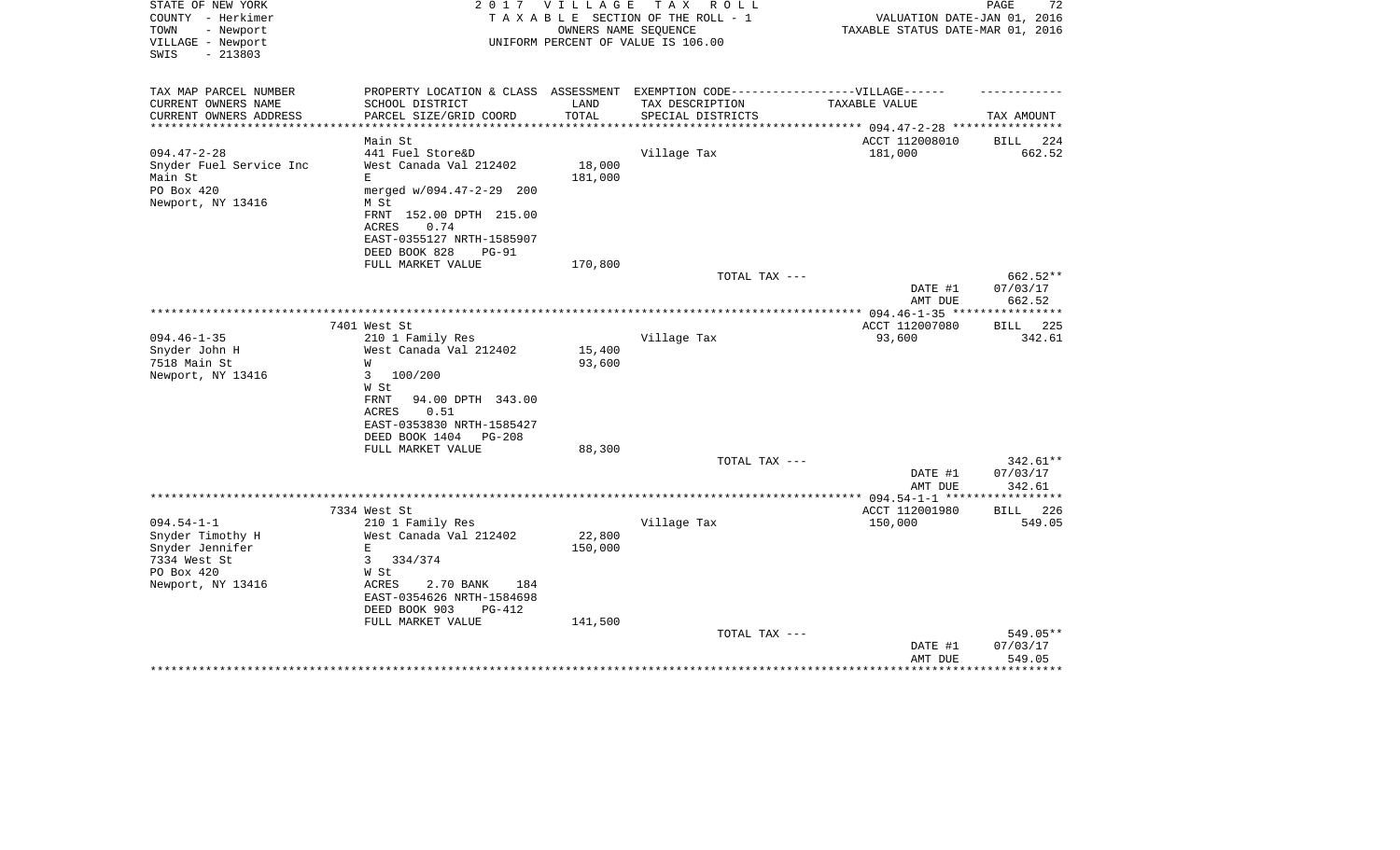| STATE OF NEW YORK<br>COUNTY - Herkimer<br>TOWN<br>- Newport<br>VILLAGE - Newport<br>$-213803$<br>SWIS | 2017                                                                              | <b>VILLAGE</b>   | T A X<br>R O L L<br>TAXABLE SECTION OF THE ROLL - 1<br>OWNERS NAME SEQUENCE<br>UNIFORM PERCENT OF VALUE IS 106.00 | VALUATION DATE-JAN 01, 2016<br>TAXABLE STATUS DATE-MAR 01, 2016 | PAGE<br>73              |
|-------------------------------------------------------------------------------------------------------|-----------------------------------------------------------------------------------|------------------|-------------------------------------------------------------------------------------------------------------------|-----------------------------------------------------------------|-------------------------|
| TAX MAP PARCEL NUMBER                                                                                 | PROPERTY LOCATION & CLASS ASSESSMENT EXEMPTION CODE-----------------VILLAGE------ |                  |                                                                                                                   |                                                                 |                         |
| CURRENT OWNERS NAME                                                                                   | SCHOOL DISTRICT                                                                   | LAND             | TAX DESCRIPTION                                                                                                   | TAXABLE VALUE                                                   |                         |
| CURRENT OWNERS ADDRESS<br>**********************                                                      | PARCEL SIZE/GRID COORD                                                            | TOTAL            | SPECIAL DISTRICTS                                                                                                 |                                                                 | TAX AMOUNT              |
|                                                                                                       | Bridge St                                                                         |                  |                                                                                                                   | ACCT 112009090                                                  | 227<br>BILL             |
| $094.47 - 1 - 4$                                                                                      | 283 Res w/Comuse                                                                  |                  | Village Tax                                                                                                       | 68,700                                                          | 251.47                  |
| Soron Jane T                                                                                          | West Canada Val 212402                                                            | 7,400            |                                                                                                                   |                                                                 |                         |
| Soron John                                                                                            | S                                                                                 | 68,700           |                                                                                                                   |                                                                 |                         |
| Bridge St                                                                                             | 10 28/98                                                                          |                  |                                                                                                                   |                                                                 |                         |
| PO Box 379                                                                                            | Bridge St                                                                         |                  |                                                                                                                   |                                                                 |                         |
| Newport, NY 13416                                                                                     | FRNT<br>27.70 DPTH 103.00                                                         |                  |                                                                                                                   |                                                                 |                         |
|                                                                                                       | EAST-0354760 NRTH-1585951                                                         |                  |                                                                                                                   |                                                                 |                         |
|                                                                                                       | DEED BOOK 1554<br>PG-738                                                          |                  |                                                                                                                   |                                                                 |                         |
|                                                                                                       | FULL MARKET VALUE                                                                 | 64,800           |                                                                                                                   |                                                                 |                         |
|                                                                                                       |                                                                                   |                  | TOTAL TAX ---                                                                                                     |                                                                 | 251.47**                |
|                                                                                                       |                                                                                   |                  |                                                                                                                   | DATE #1                                                         | 07/03/17                |
|                                                                                                       |                                                                                   |                  |                                                                                                                   | AMT DUE                                                         | 251.47                  |
|                                                                                                       |                                                                                   |                  |                                                                                                                   |                                                                 |                         |
|                                                                                                       | 7432 West St                                                                      |                  |                                                                                                                   | ACCT 112010050                                                  | <b>BILL</b> 228         |
| $094.46 - 1 - 19.1$                                                                                   | 210 1 Family Res                                                                  |                  | Village Tax                                                                                                       | 93,000                                                          | 340.41                  |
| Spellman Robt<br>Spellman Dorothy R                                                                   | West Canada Val 212402<br>$\mathbf E$                                             | 20,300<br>93,000 |                                                                                                                   |                                                                 |                         |
| 7432 West St                                                                                          | 210/200<br>3                                                                      |                  |                                                                                                                   |                                                                 |                         |
| PO Box 493                                                                                            | W St                                                                              |                  |                                                                                                                   |                                                                 |                         |
| Newport, NY 13416                                                                                     | FRNT 215.00 DPTH                                                                  |                  |                                                                                                                   |                                                                 |                         |
|                                                                                                       | <b>ACRES</b><br>0.90                                                              |                  |                                                                                                                   |                                                                 |                         |
|                                                                                                       | EAST-0353263 NRTH-1586237                                                         |                  |                                                                                                                   |                                                                 |                         |
|                                                                                                       | DEED BOOK 00572 PG-00682                                                          |                  |                                                                                                                   |                                                                 |                         |
|                                                                                                       | FULL MARKET VALUE                                                                 | 87,700           |                                                                                                                   |                                                                 |                         |
|                                                                                                       |                                                                                   |                  | TOTAL TAX ---                                                                                                     |                                                                 | 340.41**                |
|                                                                                                       |                                                                                   |                  |                                                                                                                   | DATE #1                                                         | 07/03/17                |
|                                                                                                       |                                                                                   |                  |                                                                                                                   | AMT DUE                                                         | 340.41                  |
|                                                                                                       |                                                                                   |                  | **********************                                                                                            | *********** 094.47-2-33 ***                                     | * * * * * * * * * * * * |
|                                                                                                       | 7445 East St                                                                      |                  |                                                                                                                   | ACCT 112010440                                                  | <b>BILL</b><br>229      |
| $094.47 - 2 - 33$<br>Stack Alissa Marie                                                               | 210 1 Family Res<br>West Canada Val 212402                                        |                  | Village Tax                                                                                                       | 58,000                                                          | 212.30                  |
| Roberts Thomas John                                                                                   | E                                                                                 | 12,900<br>58,000 |                                                                                                                   |                                                                 |                         |
| 7445 East St                                                                                          | 3<br>34/62                                                                        |                  |                                                                                                                   |                                                                 |                         |
| Newport, NY 13416                                                                                     | E St                                                                              |                  |                                                                                                                   |                                                                 |                         |
|                                                                                                       | 50.00 DPTH 235.00<br>FRNT                                                         |                  |                                                                                                                   |                                                                 |                         |
| PRIOR OWNER ON<br>3/01/2016                                                                           | EAST-0355396 NRTH-1586028                                                         |                  |                                                                                                                   |                                                                 |                         |
| Maine Michael                                                                                         | DEED BOOK 1627<br><b>PG-937</b>                                                   |                  |                                                                                                                   |                                                                 |                         |
|                                                                                                       | FULL MARKET VALUE                                                                 | 54,700           |                                                                                                                   |                                                                 |                         |
|                                                                                                       |                                                                                   |                  | TOTAL TAX ---                                                                                                     |                                                                 | $212.30**$              |
|                                                                                                       |                                                                                   |                  |                                                                                                                   | DATE #1                                                         | 07/03/17                |
|                                                                                                       |                                                                                   |                  |                                                                                                                   | AMT DUE                                                         | 212.30                  |
|                                                                                                       |                                                                                   |                  |                                                                                                                   |                                                                 |                         |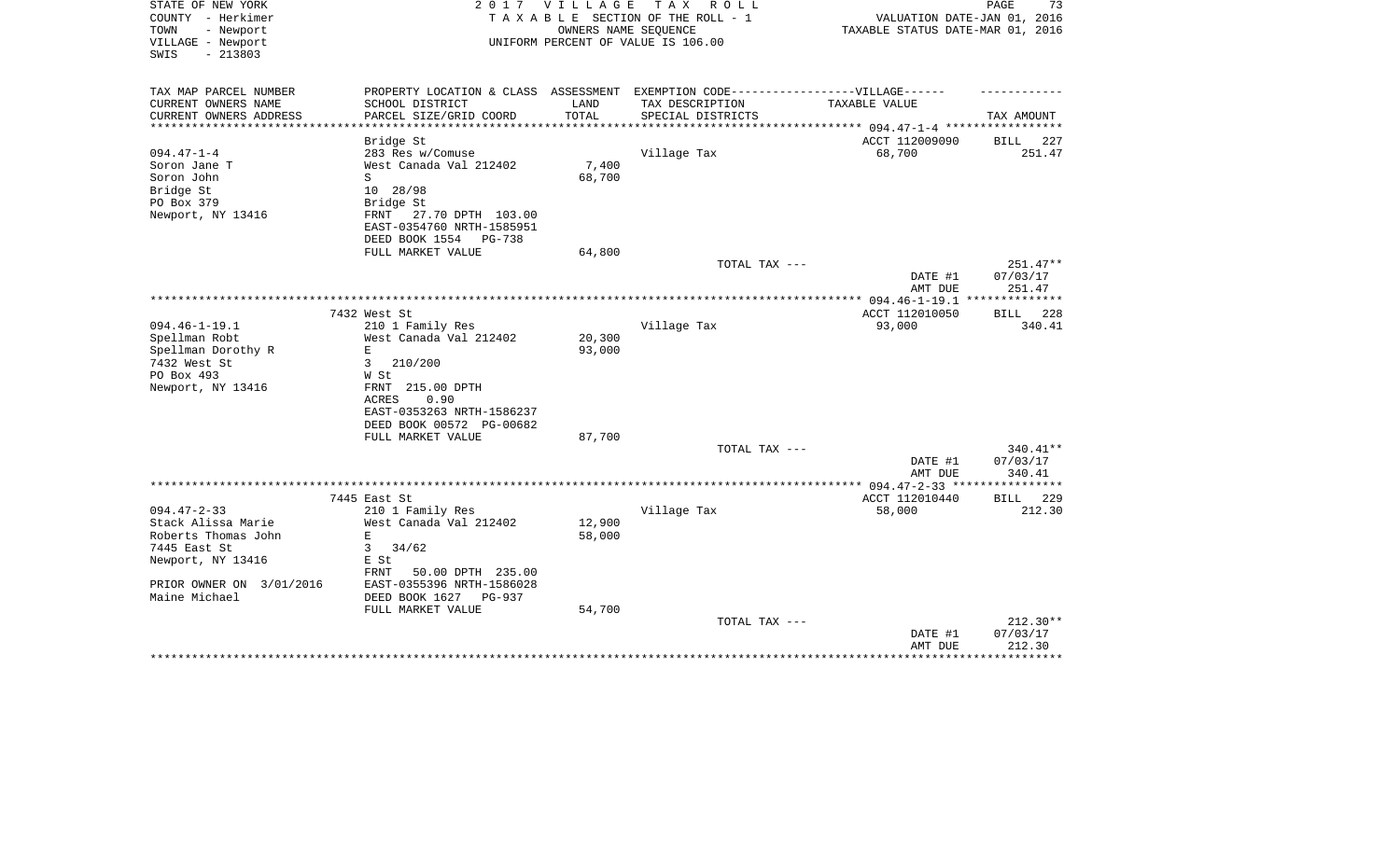| STATE OF NEW YORK                      | 2 0 1 7                                                                           | V I L L A G E       | TAX ROLL                                                   |                                    | 74<br>PAGE           |
|----------------------------------------|-----------------------------------------------------------------------------------|---------------------|------------------------------------------------------------|------------------------------------|----------------------|
| COUNTY - Herkimer<br>- Newport<br>TOWN |                                                                                   |                     | TAXABLE SECTION OF THE ROLL - 1                            | VALUATION DATE-JAN 01, 2016        |                      |
| VILLAGE - Newport                      |                                                                                   |                     | OWNERS NAME SEQUENCE<br>UNIFORM PERCENT OF VALUE IS 106.00 | TAXABLE STATUS DATE-MAR 01, 2016   |                      |
| SWIS<br>$-213803$                      |                                                                                   |                     |                                                            |                                    |                      |
|                                        |                                                                                   |                     |                                                            |                                    |                      |
|                                        |                                                                                   |                     |                                                            |                                    |                      |
| TAX MAP PARCEL NUMBER                  | PROPERTY LOCATION & CLASS ASSESSMENT EXEMPTION CODE-----------------VILLAGE------ |                     |                                                            |                                    |                      |
| CURRENT OWNERS NAME                    | SCHOOL DISTRICT                                                                   | LAND                | TAX DESCRIPTION                                            | TAXABLE VALUE                      |                      |
| CURRENT OWNERS ADDRESS                 | PARCEL SIZE/GRID COORD                                                            | TOTAL<br>********** | SPECIAL DISTRICTS                                          | ************ 094.39-1-11 ********* | TAX AMOUNT           |
|                                        | 3117 North St                                                                     |                     |                                                            | ACCT 112010170                     | 230<br>BILL          |
| $094.39 - 1 - 11$                      | 210 1 Family Res                                                                  |                     | Village Tax                                                | 129,800                            | 475.11               |
| Stave Howard                           | West Canada Val 212402                                                            | 22,800              |                                                            |                                    |                      |
| Stave Marlene                          | N                                                                                 | 129,800             |                                                            |                                    |                      |
| 3117 North St                          | North St                                                                          |                     |                                                            |                                    |                      |
| Newport, NY 13416                      | 150.00 DPTH 600.00<br>FRNT                                                        |                     |                                                            |                                    |                      |
|                                        | 2.70<br>ACRES                                                                     |                     |                                                            |                                    |                      |
|                                        | EAST-0355336 NRTH-1588549                                                         |                     |                                                            |                                    |                      |
|                                        | DEED BOOK 755<br>$PG-74$                                                          |                     |                                                            |                                    |                      |
|                                        | FULL MARKET VALUE                                                                 | 122,500             |                                                            |                                    |                      |
|                                        |                                                                                   |                     | TOTAL TAX ---                                              |                                    | $475.11**$           |
|                                        |                                                                                   |                     |                                                            | DATE #1                            | 07/03/17             |
|                                        |                                                                                   |                     |                                                            | AMT DUE                            | 475.11               |
|                                        |                                                                                   |                     |                                                            |                                    |                      |
|                                        | 3108 School St                                                                    |                     |                                                            | ACCT 112010200                     | <b>BILL</b><br>231   |
| $094.47 - 2 - 31$                      | 210 1 Family Res                                                                  |                     | Village Tax                                                | 58,400                             | 213.76               |
| Stave Lawrence E                       | West Canada Val 212402                                                            | 12,500              |                                                            |                                    |                      |
| 3108 School St                         | Life Estate                                                                       | 58,400              |                                                            |                                    |                      |
| Newport, NY 13416                      | 3 41X233-25X50                                                                    |                     |                                                            |                                    |                      |
|                                        | School                                                                            |                     |                                                            |                                    |                      |
|                                        | 33.00 DPTH 246.00<br>FRNT<br>EAST-0355212 NRTH-1586056                            |                     |                                                            |                                    |                      |
|                                        | DEED BOOK 843<br>$PG-34$                                                          |                     |                                                            |                                    |                      |
|                                        | FULL MARKET VALUE                                                                 | 55,100              |                                                            |                                    |                      |
|                                        |                                                                                   |                     | TOTAL TAX ---                                              |                                    | 213.76**             |
|                                        |                                                                                   |                     |                                                            | DATE #1                            | 07/03/17             |
|                                        |                                                                                   |                     |                                                            | AMT DUE                            | 213.76               |
|                                        |                                                                                   |                     |                                                            | *** 094.39-1-44 **                 | * * * * * * * * *    |
|                                        | 3094 Norway St                                                                    |                     |                                                            | ACCT 112005430                     | 232<br><b>BILL</b>   |
| $094.39 - 1 - 44$                      | 230 3 Family Res                                                                  |                     | Village Tax                                                | 98,900                             | 362.01               |
| Stephen Olney Living Trust             | West Canada Val 212402                                                            | 12,500              |                                                            |                                    |                      |
| Judith Olney Trustee of                | S                                                                                 | 98,900              |                                                            |                                    |                      |
| 8890 N Main St                         | 49/247                                                                            |                     |                                                            |                                    |                      |
| Poland, NY 13431                       | Norway St                                                                         |                     |                                                            |                                    |                      |
|                                        | 49.00 DPTH 247.80<br>FRNT                                                         |                     |                                                            |                                    |                      |
|                                        | 0.23<br>ACRES                                                                     |                     |                                                            |                                    |                      |
|                                        | EAST-0354965 NRTH-1587121                                                         |                     |                                                            |                                    |                      |
|                                        | DEED BOOK 1581<br>PG-166                                                          |                     |                                                            |                                    |                      |
|                                        | FULL MARKET VALUE                                                                 | 93,300              |                                                            |                                    |                      |
|                                        |                                                                                   |                     | TOTAL TAX ---                                              | DATE #1                            | 362.01**<br>07/03/17 |
|                                        |                                                                                   |                     |                                                            | AMT DUE                            | 362.01               |
|                                        |                                                                                   |                     |                                                            |                                    |                      |
|                                        |                                                                                   |                     |                                                            |                                    |                      |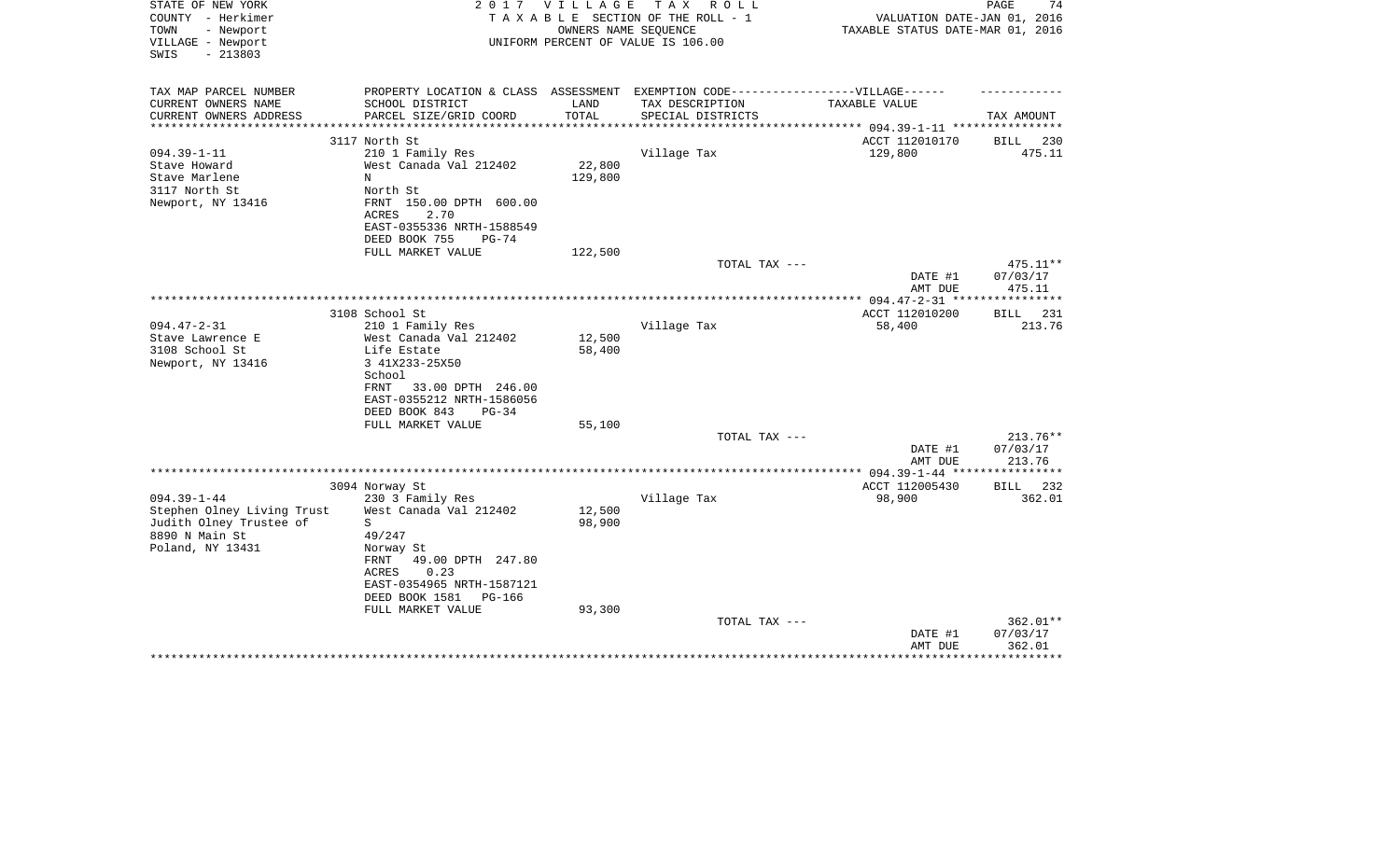| STATE OF NEW YORK<br>COUNTY - Herkimer<br>TOWN<br>- Newport<br>VILLAGE - Newport | 2 0 1 7<br>V I L L A G E<br>T A X<br>R O L L<br>TAXABLE SECTION OF THE ROLL - 1<br>OWNERS NAME SEOUENCE<br>UNIFORM PERCENT OF VALUE IS 106.00 |         | PAGE<br>75<br>VALUATION DATE-JAN 01, 2016<br>TAXABLE STATUS DATE-MAR 01, 2016 |                |             |
|----------------------------------------------------------------------------------|-----------------------------------------------------------------------------------------------------------------------------------------------|---------|-------------------------------------------------------------------------------|----------------|-------------|
| $-213803$<br>SWIS                                                                |                                                                                                                                               |         |                                                                               |                |             |
| TAX MAP PARCEL NUMBER                                                            | PROPERTY LOCATION & CLASS ASSESSMENT EXEMPTION CODE-----------------VILLAGE------                                                             |         |                                                                               |                |             |
| CURRENT OWNERS NAME                                                              | SCHOOL DISTRICT                                                                                                                               | LAND    | TAX DESCRIPTION                                                               | TAXABLE VALUE  |             |
| CURRENT OWNERS ADDRESS                                                           | PARCEL SIZE/GRID COORD                                                                                                                        | TOTAL   | SPECIAL DISTRICTS                                                             |                | TAX AMOUNT  |
| **********************                                                           |                                                                                                                                               |         |                                                                               |                |             |
|                                                                                  | 7503 Main St                                                                                                                                  |         |                                                                               | ACCT 112005040 | BILL<br>233 |
| $094.38 - 1 - 37$                                                                | 210 1 Family Res                                                                                                                              |         | Village Tax                                                                   | 73,600         | 269.40      |
| Stewart Matthew                                                                  | West Canada Val 212402                                                                                                                        | 12,900  | XC291 Water relevy                                                            | 125.29 MT M    | 125.29      |
| 7503 Main St                                                                     | W                                                                                                                                             | 73,600  |                                                                               |                |             |
| Newport, NY 13416                                                                | 3<br>M St                                                                                                                                     |         |                                                                               |                |             |
|                                                                                  | FRNT<br>85.00 DPTH 135.90<br><b>BANK</b><br>800                                                                                               |         |                                                                               |                |             |
|                                                                                  | EAST-0354259 NRTH-1587123<br>DEED BOOK 861<br>PG-129                                                                                          |         |                                                                               |                |             |
|                                                                                  | FULL MARKET VALUE                                                                                                                             | 69,400  |                                                                               |                |             |
|                                                                                  |                                                                                                                                               |         | TOTAL TAX ---                                                                 |                | 394.69**    |
|                                                                                  |                                                                                                                                               |         |                                                                               | DATE #1        | 07/03/17    |
|                                                                                  |                                                                                                                                               |         |                                                                               | AMT DUE        | 394.69      |
|                                                                                  |                                                                                                                                               |         |                                                                               |                |             |
|                                                                                  | Main St                                                                                                                                       |         |                                                                               | ACCT 112002580 | 234<br>BILL |
| $094.47 - 1 - 8$                                                                 | 481 Att row bldg                                                                                                                              |         | Village Tax                                                                   | 40,000         | 146.41      |
| Straney Charles                                                                  | West Canada Val 212402                                                                                                                        | 7,000   |                                                                               |                |             |
| Straney Amanda                                                                   | W                                                                                                                                             | 40,000  |                                                                               |                |             |
| 536 State Rte. 170                                                               | 35/68<br>7                                                                                                                                    |         |                                                                               |                |             |
| Little Falls, NY 13365                                                           | M St                                                                                                                                          |         |                                                                               |                |             |
|                                                                                  | FRNT<br>38.00 DPTH<br>65.00                                                                                                                   |         |                                                                               |                |             |
|                                                                                  | EAST-0354860 NRTH-1586046                                                                                                                     |         |                                                                               |                |             |
|                                                                                  | DEED BOOK 784<br>PG-121                                                                                                                       |         |                                                                               |                |             |
|                                                                                  | FULL MARKET VALUE                                                                                                                             | 37,700  |                                                                               |                |             |
|                                                                                  |                                                                                                                                               |         | TOTAL TAX ---                                                                 |                | 146.41**    |
|                                                                                  |                                                                                                                                               |         |                                                                               | DATE #1        | 07/03/17    |
|                                                                                  |                                                                                                                                               |         |                                                                               | AMT DUE        | 146.41      |
|                                                                                  | 3132 North St                                                                                                                                 |         |                                                                               | ACCT 112010320 | BILL 235    |
| $094.39 - 1 - 13$                                                                | 210 1 Family Res                                                                                                                              |         | Village Tax                                                                   | 105,300        | 385.43      |
| Strumlock Janet                                                                  | West Canada Val 212402                                                                                                                        | 16,300  |                                                                               |                |             |
| 3132 North St                                                                    | S                                                                                                                                             | 105,300 |                                                                               |                |             |
| PO Box 356                                                                       | 5<br>1A                                                                                                                                       |         |                                                                               |                |             |
| Newport, NY 13416                                                                | No St                                                                                                                                         |         |                                                                               |                |             |
|                                                                                  | FRNT 210.00 DPTH 125.00                                                                                                                       |         |                                                                               |                |             |
|                                                                                  | 0.59<br>ACRES                                                                                                                                 |         |                                                                               |                |             |
|                                                                                  | EAST-0355482 NRTH-1588277                                                                                                                     |         |                                                                               |                |             |
|                                                                                  | DEED BOOK 00551 PG-00791                                                                                                                      |         |                                                                               |                |             |
|                                                                                  | FULL MARKET VALUE                                                                                                                             | 99,300  |                                                                               |                |             |
|                                                                                  |                                                                                                                                               |         | TOTAL TAX ---                                                                 |                | 385.43**    |
|                                                                                  |                                                                                                                                               |         |                                                                               | DATE #1        | 07/03/17    |
|                                                                                  |                                                                                                                                               |         |                                                                               | AMT DUE        | 385.43      |
|                                                                                  |                                                                                                                                               |         |                                                                               |                | ********    |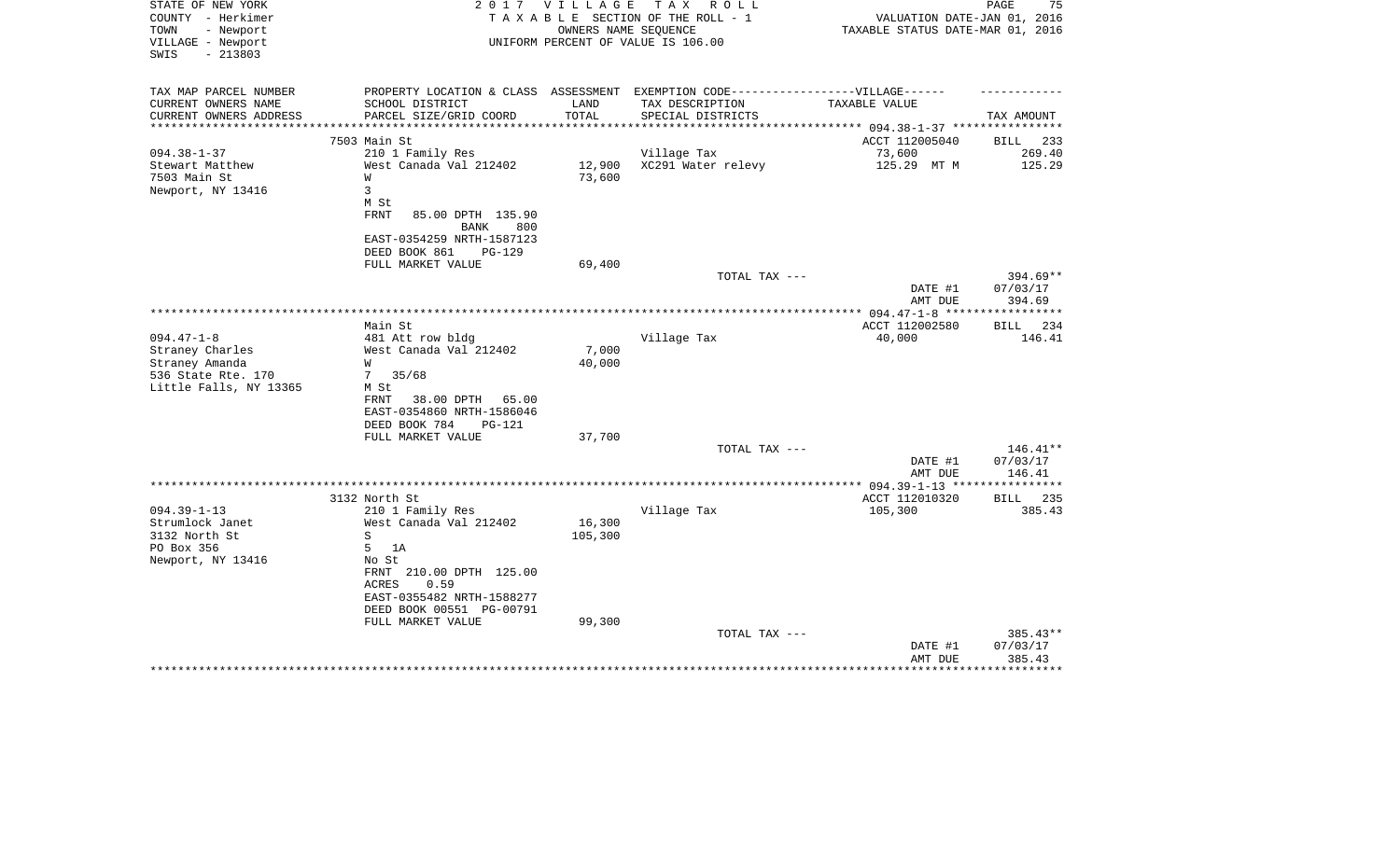| TAX AMOUNT<br>********** 094.38-1-49 ****************<br>BILL<br>236<br>1,006.59 |
|----------------------------------------------------------------------------------|
|                                                                                  |
|                                                                                  |
|                                                                                  |
| $1,006.59**$                                                                     |
| 07/03/17<br>1,006.59                                                             |
|                                                                                  |
| 237<br>BILL                                                                      |
| 67.72                                                                            |
| $67.72**$                                                                        |
| 07/03/17<br>67.72                                                                |
| BILL 238<br>493.78                                                               |
| 493.78**<br>07/03/17<br>493.78<br>* * * * * * * * * * * *                        |
|                                                                                  |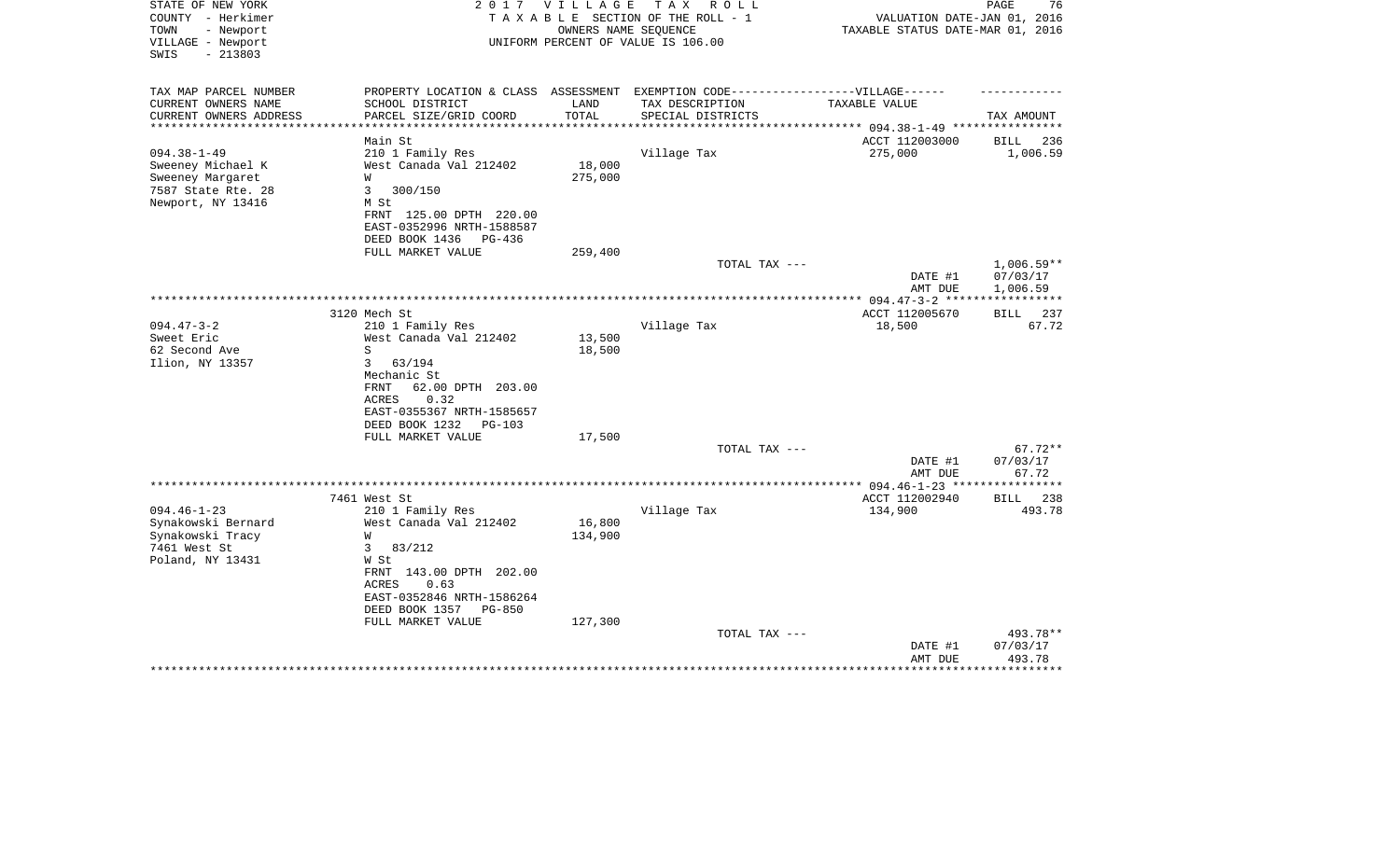| STATE OF NEW YORK<br>COUNTY - Herkimer<br>TOWN<br>- Newport<br>VILLAGE - Newport<br>$-213803$<br>SWIS |                                                                                                                             | 2017 VILLAGE<br>OWNERS NAME SEQUENCE | TAX ROLL<br>TAXABLE SECTION OF THE ROLL - 1<br>UNIFORM PERCENT OF VALUE IS 106.00                    | VALUATION DATE-JAN 01, 2016<br>TAXABLE STATUS DATE-MAR 01, 2016 | PAGE<br>77                     |
|-------------------------------------------------------------------------------------------------------|-----------------------------------------------------------------------------------------------------------------------------|--------------------------------------|------------------------------------------------------------------------------------------------------|-----------------------------------------------------------------|--------------------------------|
| TAX MAP PARCEL NUMBER<br>CURRENT OWNERS NAME                                                          | SCHOOL DISTRICT                                                                                                             | LAND                                 | PROPERTY LOCATION & CLASS ASSESSMENT EXEMPTION CODE-----------------VILLAGE------<br>TAX DESCRIPTION | TAXABLE VALUE                                                   |                                |
| CURRENT OWNERS ADDRESS                                                                                | PARCEL SIZE/GRID COORD                                                                                                      | TOTAL                                | SPECIAL DISTRICTS                                                                                    |                                                                 | TAX AMOUNT                     |
| ********************                                                                                  |                                                                                                                             | ***********                          |                                                                                                      |                                                                 |                                |
| $094.47 - 2 - 40$                                                                                     | 3117 School St<br>210 1 Family Res                                                                                          |                                      | Village Tax                                                                                          | ACCT 112010380<br>86,100                                        | BILL<br>239<br>315.16          |
| Tacinelli John<br>47 Berchwood Dr<br>Rhineback, NY 12572                                              | West Canada Val 212402<br>$_{\rm N}$<br>3<br>521/175<br>School St<br>55.00 DPTH 162.00<br>FRNT<br>EAST-0355310 NRTH-1586397 | 11,700<br>86,100                     | XC291 Water relevy                                                                                   | 244.19 MT M                                                     | 244.19                         |
|                                                                                                       | DEED BOOK 1363<br>PG-945                                                                                                    |                                      |                                                                                                      |                                                                 |                                |
|                                                                                                       | FULL MARKET VALUE                                                                                                           | 81,200                               | TOTAL TAX ---                                                                                        |                                                                 | 559.35**                       |
|                                                                                                       |                                                                                                                             |                                      |                                                                                                      | DATE #1<br>AMT DUE                                              | 07/03/17<br>559.35             |
|                                                                                                       |                                                                                                                             |                                      |                                                                                                      | ** 094.39-1-5 ***                                               | ********                       |
|                                                                                                       | 3089 North St                                                                                                               |                                      |                                                                                                      | ACCT 112001800                                                  | <b>BILL</b><br>240             |
| $094.39 - 1 - 5$<br>Taylor Donald                                                                     | 210 1 Family Res<br>West Canada Val 212402                                                                                  | 12,900                               | Village Tax                                                                                          | 60,000                                                          | 219.62                         |
| 3089 North St                                                                                         | N                                                                                                                           | 60,000                               |                                                                                                      |                                                                 |                                |
| Newport, NY 13416                                                                                     | 3<br>75/150                                                                                                                 |                                      |                                                                                                      |                                                                 |                                |
|                                                                                                       | North St                                                                                                                    |                                      |                                                                                                      |                                                                 |                                |
|                                                                                                       | 74.50 DPTH 150.00<br>FRNT<br>EAST-0354837 NRTH-1588195                                                                      |                                      |                                                                                                      |                                                                 |                                |
|                                                                                                       | DEED BOOK 826<br>$PG-41$                                                                                                    |                                      |                                                                                                      |                                                                 |                                |
|                                                                                                       | FULL MARKET VALUE                                                                                                           | 56,600                               | TOTAL TAX ---                                                                                        |                                                                 | $219.62**$                     |
|                                                                                                       |                                                                                                                             |                                      |                                                                                                      | DATE #1                                                         | 07/03/17                       |
|                                                                                                       |                                                                                                                             |                                      |                                                                                                      | AMT DUE                                                         | 219.62                         |
|                                                                                                       |                                                                                                                             |                                      |                                                                                                      |                                                                 |                                |
|                                                                                                       | 7460 Main St                                                                                                                |                                      |                                                                                                      | ACCT 112003390                                                  | <b>BILL</b><br>241<br>501.10   |
| $094.47 - 2 - 1$<br>Terzioski Barbara                                                                 | 210 1 Family Res<br>West Canada Val 212402                                                                                  | 21,600                               | Village Tax                                                                                          | 136,900                                                         |                                |
| 7460 Main St                                                                                          | $3 \t11/2A$                                                                                                                 | 136,900                              |                                                                                                      |                                                                 |                                |
| Newport, NY 13416                                                                                     | M St                                                                                                                        |                                      |                                                                                                      |                                                                 |                                |
|                                                                                                       | 1.50 BANK<br>ACRES<br>184<br>EAST-0355009 NRTH-1586434<br>DEED BOOK 897<br><b>PG-169</b>                                    |                                      |                                                                                                      |                                                                 |                                |
|                                                                                                       | FULL MARKET VALUE                                                                                                           | 129,200                              |                                                                                                      |                                                                 |                                |
|                                                                                                       |                                                                                                                             |                                      | TOTAL TAX ---                                                                                        |                                                                 | 501.10**                       |
|                                                                                                       |                                                                                                                             |                                      |                                                                                                      | DATE #1<br>AMT DUE                                              | 07/03/17<br>501.10<br>******** |
|                                                                                                       |                                                                                                                             |                                      |                                                                                                      |                                                                 |                                |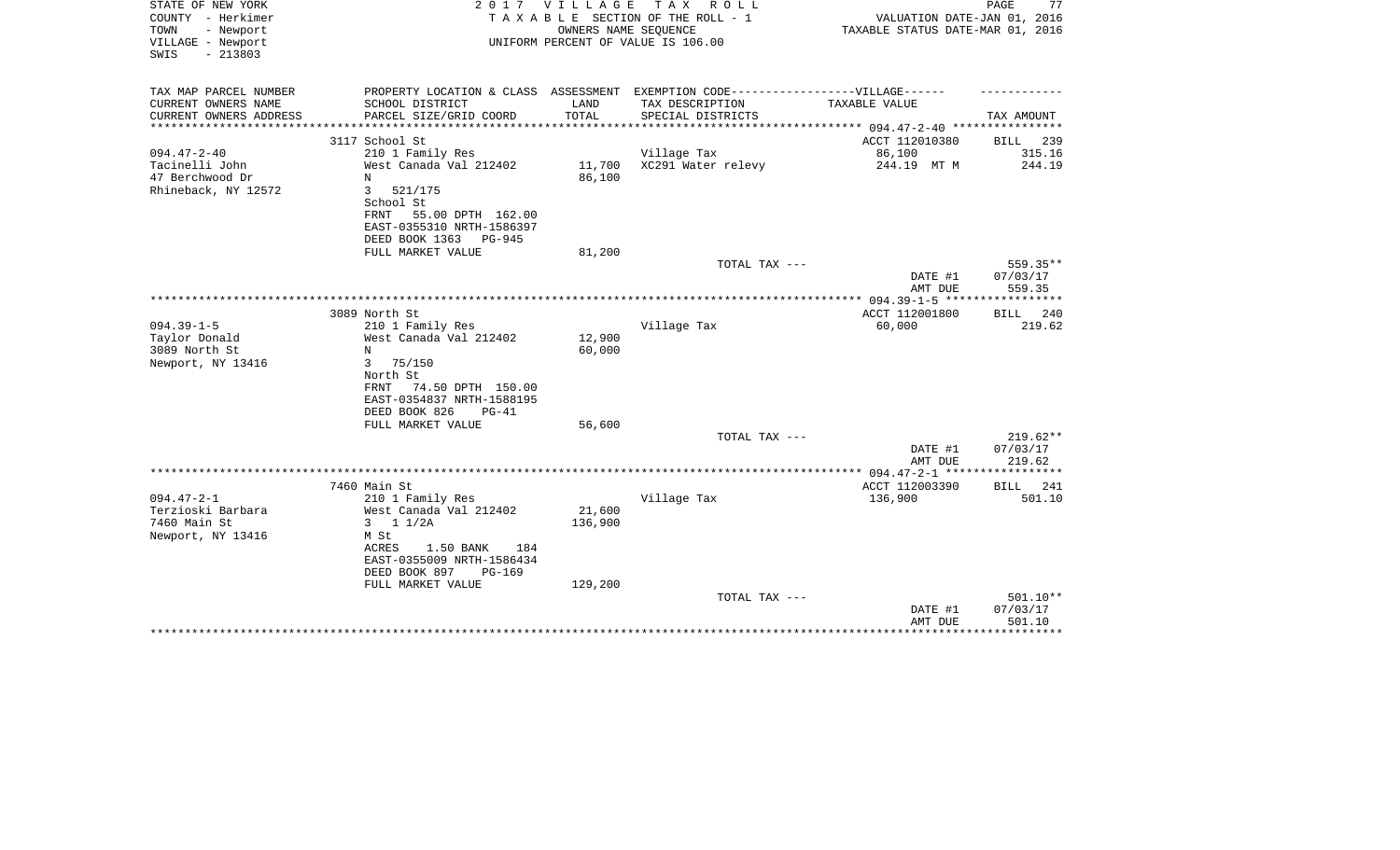| STATE OF NEW YORK<br>COUNTY - Herkimer<br>- Newport<br>TOWN | 2 0 1 7                                                     | V I L L A G E | TAX ROLL<br>TAXABLE SECTION OF THE ROLL - 1<br>OWNERS NAME SEQUENCE               | VALUATION DATE-JAN 01, 2016<br>TAXABLE STATUS DATE-MAR 01, 2016 | PAGE<br>78           |
|-------------------------------------------------------------|-------------------------------------------------------------|---------------|-----------------------------------------------------------------------------------|-----------------------------------------------------------------|----------------------|
| VILLAGE - Newport<br>$-213803$<br>SWIS                      |                                                             |               | UNIFORM PERCENT OF VALUE IS 106.00                                                |                                                                 |                      |
| TAX MAP PARCEL NUMBER                                       |                                                             |               | PROPERTY LOCATION & CLASS ASSESSMENT EXEMPTION CODE-----------------VILLAGE------ |                                                                 |                      |
| CURRENT OWNERS NAME                                         | SCHOOL DISTRICT                                             | LAND          | TAX DESCRIPTION                                                                   | TAXABLE VALUE                                                   |                      |
| CURRENT OWNERS ADDRESS<br>**********************            | PARCEL SIZE/GRID COORD                                      | TOTAL         | SPECIAL DISTRICTS                                                                 |                                                                 | TAX AMOUNT           |
| 3062 Bridge St                                              |                                                             |               |                                                                                   | ACCT 112000840                                                  | <b>BILL</b><br>242   |
| $094.46 - 1 - 1.2$                                          | 710 Manufacture                                             |               | Village Tax                                                                       | 50,000                                                          | 183.02               |
| Todd Cable Properties                                       | West Canada Val 212402                                      | 30,000        |                                                                                   |                                                                 |                      |
| 151 Old State Rd<br>N                                       |                                                             | 50,000        |                                                                                   |                                                                 |                      |
| PO Box 215                                                  | 12 1710/+2A313                                              |               |                                                                                   |                                                                 |                      |
| Newport, NY 13416<br>Bridge St                              |                                                             |               |                                                                                   |                                                                 |                      |
| FRNT                                                        | 74.00 DPTH                                                  |               |                                                                                   |                                                                 |                      |
| ACRES                                                       | 3.70                                                        |               |                                                                                   |                                                                 |                      |
|                                                             | EAST-0353739 NRTH-1586174<br>DEED BOOK 1599<br><b>PG-99</b> |               |                                                                                   |                                                                 |                      |
|                                                             | FULL MARKET VALUE                                           | 47,170        |                                                                                   |                                                                 |                      |
|                                                             |                                                             |               | TOTAL TAX ---                                                                     |                                                                 | 183.02**             |
|                                                             |                                                             |               |                                                                                   | DATE #1                                                         | 07/03/17             |
|                                                             |                                                             |               |                                                                                   | AMT DUE                                                         | 183.02               |
|                                                             |                                                             |               |                                                                                   |                                                                 |                      |
| 7445 Main St                                                |                                                             |               |                                                                                   | ACCT 112000050                                                  | BILL 243             |
| $094.47 - 1 - 9$<br>$425$ Bar                               |                                                             |               | Village Tax                                                                       | 41,100                                                          | 150.44               |
| Town Tavern DDM LLC                                         | West Canada Val 212402                                      | 5,000         |                                                                                   |                                                                 |                      |
| PO Box 206<br>W                                             |                                                             | 41,100        |                                                                                   |                                                                 |                      |
| New York Mills, NY 13417<br>10 23X50<br>Main St             |                                                             |               |                                                                                   |                                                                 |                      |
| FRNT                                                        | 22.00 DPTH 47.00                                            |               |                                                                                   |                                                                 |                      |
|                                                             | EAST-0354868 NRTH-1586023                                   |               |                                                                                   |                                                                 |                      |
|                                                             | DEED BOOK 1545<br>$PG-348$                                  |               |                                                                                   |                                                                 |                      |
|                                                             | FULL MARKET VALUE                                           | 38,800        |                                                                                   |                                                                 |                      |
|                                                             |                                                             |               | TOTAL TAX ---                                                                     |                                                                 | 150.44**             |
|                                                             |                                                             |               |                                                                                   | DATE #1                                                         | 07/03/17             |
|                                                             |                                                             |               |                                                                                   | AMT DUE                                                         | 150.44               |
|                                                             |                                                             |               |                                                                                   |                                                                 |                      |
| 3059 North St<br>$094.38 - 1 - 11$                          |                                                             |               |                                                                                   | ACCT 112002850                                                  | BILL 244<br>494.15   |
| Tracy Emily                                                 | 210 1 Family Res<br>West Canada Val 212402                  | 21,200        | Village Tax                                                                       | 135,000                                                         |                      |
| 3059 North St<br>North St                                   |                                                             | 135,000       |                                                                                   |                                                                 |                      |
| Newport, NY 13416                                           | FRNT 144.00 DPTH                                            |               |                                                                                   |                                                                 |                      |
| ACRES                                                       | 1.10                                                        |               |                                                                                   |                                                                 |                      |
|                                                             | EAST-0354331 NRTH-1588226                                   |               |                                                                                   |                                                                 |                      |
|                                                             | DEED BOOK 1565<br><b>PG-809</b>                             |               |                                                                                   |                                                                 |                      |
|                                                             | FULL MARKET VALUE                                           | 127,400       |                                                                                   |                                                                 |                      |
|                                                             |                                                             |               | TOTAL TAX ---                                                                     |                                                                 | 494.15**             |
|                                                             |                                                             |               |                                                                                   | DATE #1                                                         | 07/03/17             |
|                                                             |                                                             |               |                                                                                   | AMT DUE                                                         | 494.15<br>********** |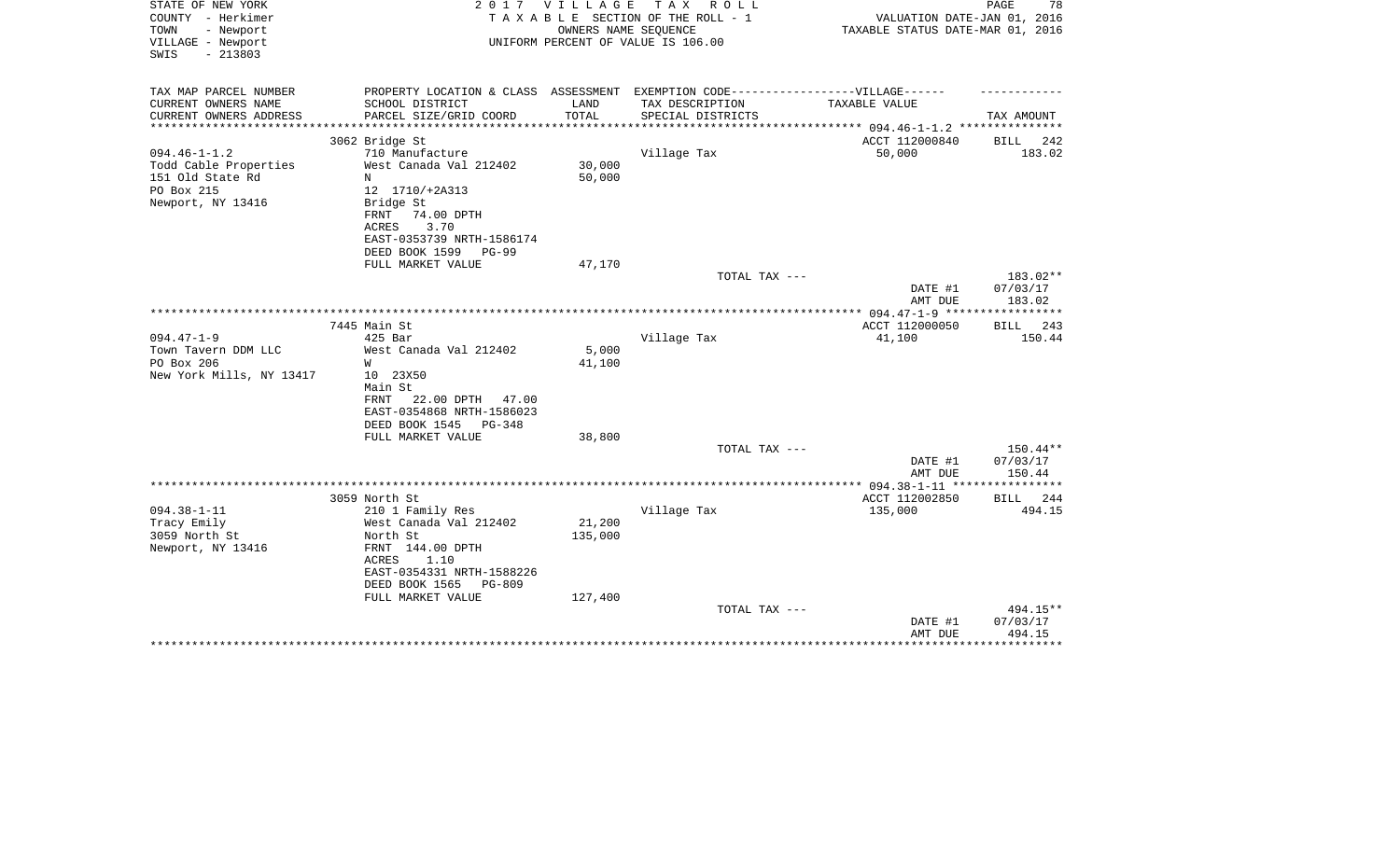| STATE OF NEW YORK<br>COUNTY - Herkimer                      | 2 0 1 7                                                                           | V I L L A G E        | TAX ROLL<br>TAXABLE SECTION OF THE ROLL - 1                | VALUATION DATE-JAN 01, 2016                                     | 79<br>PAGE          |
|-------------------------------------------------------------|-----------------------------------------------------------------------------------|----------------------|------------------------------------------------------------|-----------------------------------------------------------------|---------------------|
| - Newport<br>TOWN<br>VILLAGE - Newport<br>$-213803$<br>SWIS |                                                                                   |                      | OWNERS NAME SEQUENCE<br>UNIFORM PERCENT OF VALUE IS 106.00 | TAXABLE STATUS DATE-MAR 01, 2016                                |                     |
| TAX MAP PARCEL NUMBER                                       | PROPERTY LOCATION & CLASS ASSESSMENT EXEMPTION CODE-----------------VILLAGE------ |                      |                                                            |                                                                 |                     |
| CURRENT OWNERS NAME                                         | SCHOOL DISTRICT                                                                   | LAND                 | TAX DESCRIPTION                                            | TAXABLE VALUE                                                   |                     |
| CURRENT OWNERS ADDRESS<br>****************                  | PARCEL SIZE/GRID COORD                                                            | TOTAL<br>*********** | SPECIAL DISTRICTS                                          |                                                                 | TAX AMOUNT          |
|                                                             | 3116 School St                                                                    |                      |                                                            | ********************* 094.47-2-37 ***********<br>ACCT 112001230 | 245<br><b>BILL</b>  |
| $094.47 - 2 - 37$                                           | 210 1 Family Res                                                                  |                      | Village Tax                                                | 58,050                                                          | 212.48              |
| Tyson Billie Joe                                            | West Canada Val 212402                                                            | 11,300               |                                                            |                                                                 |                     |
| 3116 School St<br>Newport, NY 13416                         | S<br>3<br>50/140                                                                  | 58,050               |                                                            |                                                                 |                     |
|                                                             | School St                                                                         |                      |                                                            |                                                                 |                     |
|                                                             | FRNT<br>50.00 DPTH 118.00                                                         |                      |                                                            |                                                                 |                     |
|                                                             | EAST-0355303 NRTH-1586181                                                         |                      |                                                            |                                                                 |                     |
|                                                             | DEED BOOK 1485<br>PG-382                                                          |                      |                                                            |                                                                 |                     |
|                                                             | FULL MARKET VALUE                                                                 | 54,800               | TOTAL TAX ---                                              |                                                                 | 212.48**            |
|                                                             |                                                                                   |                      |                                                            | DATE #1<br>AMT DUE                                              | 07/03/17<br>212.48  |
|                                                             |                                                                                   |                      |                                                            |                                                                 | * * * * * * * * * * |
|                                                             | 3110 School St                                                                    |                      |                                                            | ACCT 112003810                                                  | 246<br>BILL         |
| $094.47 - 2 - 32$<br>Usyk Steven M                          | 210 1 Family Res<br>West Canada Val 212402                                        | 11,600               | Village Tax                                                | 71,800                                                          | 262.81              |
| Neale Crystal K                                             | S                                                                                 | 71,800               |                                                            |                                                                 |                     |
| 3110 School St                                              | 3<br>40/225                                                                       |                      |                                                            |                                                                 |                     |
| PO Box 46                                                   | School St                                                                         |                      |                                                            |                                                                 |                     |
| Newport, NY 13416                                           | <b>FRNT</b><br>42.00 DPTH 241.00                                                  |                      |                                                            |                                                                 |                     |
|                                                             | EAST-0355232 NRTH-1586094<br>DEED BOOK 1105 PG-811                                |                      |                                                            |                                                                 |                     |
|                                                             | FULL MARKET VALUE                                                                 | 67,700               |                                                            |                                                                 |                     |
|                                                             |                                                                                   |                      | TOTAL TAX ---                                              |                                                                 | 262.81**            |
|                                                             |                                                                                   |                      |                                                            | DATE #1                                                         | 07/03/17            |
|                                                             |                                                                                   |                      |                                                            | AMT DUE                                                         | 262.81              |
|                                                             | 7422 West St                                                                      |                      |                                                            | ACCT 112002970                                                  | <b>BILL</b><br>247  |
| $094.46 - 1 - 14$                                           | 210 1 Family Res                                                                  |                      | Village Tax                                                | 98,000                                                          | 358.71              |
| VanEvera Michele                                            | West Canada Val 212402                                                            | 13,800               |                                                            |                                                                 |                     |
| 7422 West St                                                | E                                                                                 | 98,000               |                                                            |                                                                 |                     |
| Newport, NY 13416                                           | 3<br>175/165<br>West St                                                           |                      |                                                            |                                                                 |                     |
|                                                             | FRNT 116.00 DPTH 168.00                                                           |                      |                                                            |                                                                 |                     |
|                                                             | 0.35<br>ACRES                                                                     |                      |                                                            |                                                                 |                     |
|                                                             | EAST-0353632 NRTH-1585926                                                         |                      |                                                            |                                                                 |                     |
|                                                             | DEED BOOK 946<br>$PG-87$                                                          |                      |                                                            |                                                                 |                     |
|                                                             | FULL MARKET VALUE                                                                 | 92,500               | TOTAL TAX ---                                              |                                                                 | 358.71**            |
|                                                             |                                                                                   |                      |                                                            | DATE #1                                                         | 07/03/17            |
|                                                             |                                                                                   |                      |                                                            | AMT DUE                                                         | 358.71              |
|                                                             |                                                                                   |                      |                                                            |                                                                 |                     |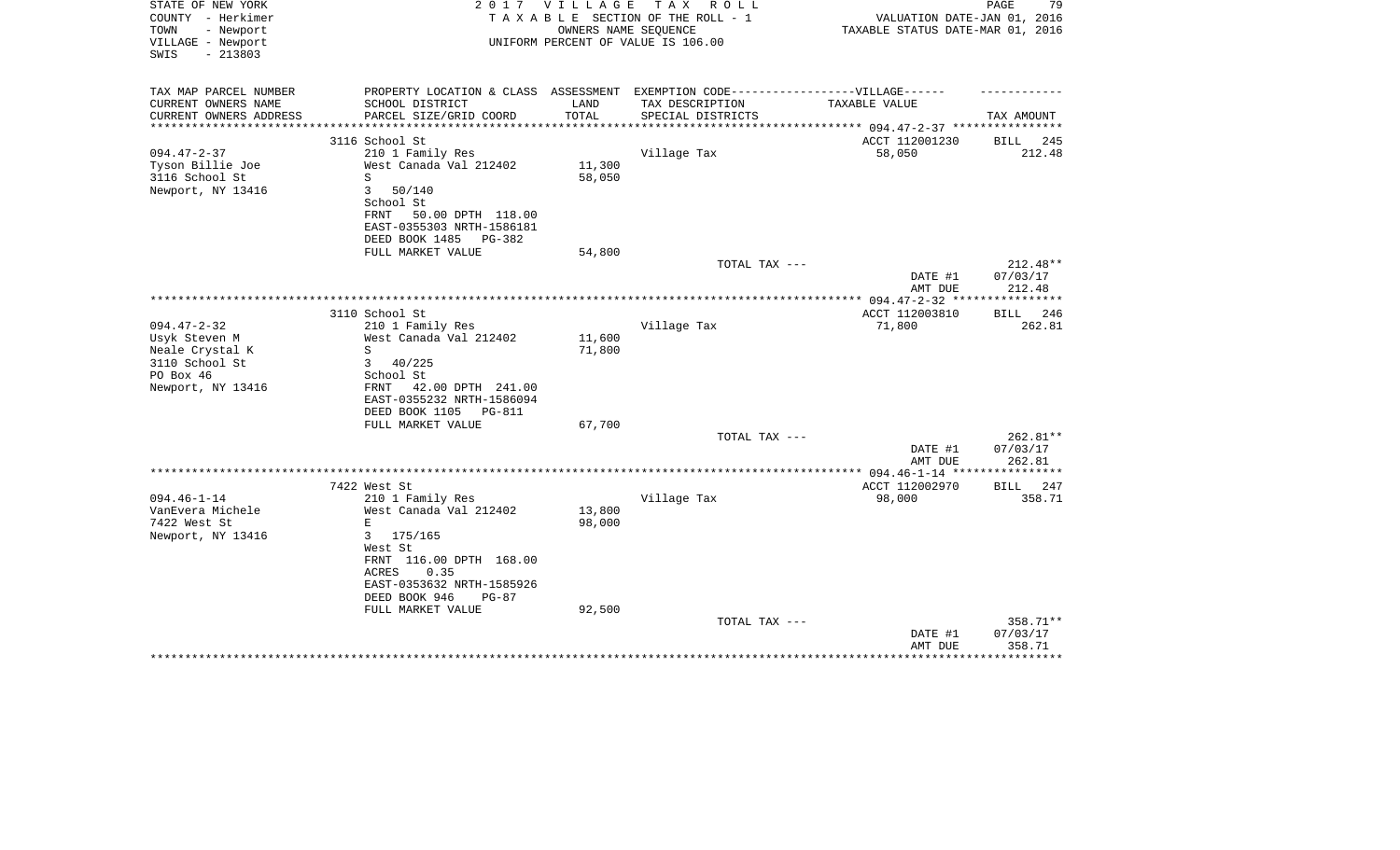| STATE OF NEW YORK<br>COUNTY - Herkimer<br>TOWN<br>- Newport<br>VILLAGE - Newport<br>$-213803$<br>SWIS | 2 0 1 7                                                                                             | VILLAGE        | T A X<br>R O L L<br>TAXABLE SECTION OF THE ROLL - 1<br>OWNERS NAME SEQUENCE<br>UNIFORM PERCENT OF VALUE IS 106.00 | VALUATION DATE-JAN 01, 2016<br>TAXABLE STATUS DATE-MAR 01, 2016 | 80<br>PAGE            |
|-------------------------------------------------------------------------------------------------------|-----------------------------------------------------------------------------------------------------|----------------|-------------------------------------------------------------------------------------------------------------------|-----------------------------------------------------------------|-----------------------|
| TAX MAP PARCEL NUMBER<br>CURRENT OWNERS NAME                                                          | PROPERTY LOCATION & CLASS ASSESSMENT EXEMPTION CODE----------------VILLAGE------<br>SCHOOL DISTRICT | LAND           | TAX DESCRIPTION                                                                                                   | TAXABLE VALUE                                                   |                       |
| CURRENT OWNERS ADDRESS                                                                                | PARCEL SIZE/GRID COORD                                                                              | TOTAL          | SPECIAL DISTRICTS                                                                                                 |                                                                 | TAX AMOUNT            |
| **********************                                                                                | ******************************                                                                      | ************** |                                                                                                                   |                                                                 |                       |
|                                                                                                       | 7551 Main St                                                                                        |                |                                                                                                                   | ACCT 112000930                                                  | BILL<br>248           |
| $094.38 - 1 - 46$                                                                                     | 210 1 Family Res                                                                                    |                | Village Tax                                                                                                       | 348,000                                                         | 1,273.80              |
| Wagner Mark                                                                                           | West Canada Val 212402                                                                              | 23,600         |                                                                                                                   |                                                                 |                       |
| 7551 Main St                                                                                          | W                                                                                                   | 348,000        |                                                                                                                   |                                                                 |                       |
| PO Box 591                                                                                            | 3.5a                                                                                                |                |                                                                                                                   |                                                                 |                       |
| Little Falls, NY 13365                                                                                | Main St                                                                                             |                |                                                                                                                   |                                                                 |                       |
|                                                                                                       | FRNT<br>548.50 DPTH<br><b>ACRES</b><br>3.50                                                         |                |                                                                                                                   |                                                                 |                       |
|                                                                                                       | EAST-0353631 NRTH-1588045                                                                           |                |                                                                                                                   |                                                                 |                       |
|                                                                                                       | DEED BOOK 1414<br>PG-782                                                                            |                |                                                                                                                   |                                                                 |                       |
|                                                                                                       | FULL MARKET VALUE                                                                                   | 328,300        |                                                                                                                   |                                                                 |                       |
|                                                                                                       |                                                                                                     |                | TOTAL TAX ---                                                                                                     |                                                                 | 1,273.80**            |
|                                                                                                       |                                                                                                     |                |                                                                                                                   | DATE #1                                                         | 07/03/17              |
|                                                                                                       |                                                                                                     |                |                                                                                                                   | AMT DUE                                                         | 1,273.80              |
|                                                                                                       |                                                                                                     |                |                                                                                                                   | *************** 094.38-1-47.1 ***************                   |                       |
| $094.38 - 1 - 47.1$                                                                                   | Main St<br>480 Mult-use bld                                                                         |                | Village Tax                                                                                                       | ACCT 112002550                                                  | 249<br>BILL<br>677.16 |
| Wagner Mark A                                                                                         | West Canada Val 212402                                                                              | 21,000         |                                                                                                                   | 185,000                                                         |                       |
| Main St                                                                                               | W                                                                                                   | 185,000        |                                                                                                                   |                                                                 |                       |
| PO Box 234                                                                                            | 10                                                                                                  |                |                                                                                                                   |                                                                 |                       |
| Newport, NY 13416                                                                                     | M St                                                                                                |                |                                                                                                                   |                                                                 |                       |
|                                                                                                       | FRNT<br>208.20 DPTH                                                                                 |                |                                                                                                                   |                                                                 |                       |
|                                                                                                       | ACRES<br>1.00                                                                                       |                |                                                                                                                   |                                                                 |                       |
|                                                                                                       | EAST-0353376 NRTH-1588349                                                                           |                |                                                                                                                   |                                                                 |                       |
|                                                                                                       | DEED BOOK 1556<br>PG-84                                                                             |                |                                                                                                                   |                                                                 |                       |
|                                                                                                       | FULL MARKET VALUE                                                                                   | 174,500        | TOTAL TAX ---                                                                                                     |                                                                 | $677.16**$            |
|                                                                                                       |                                                                                                     |                |                                                                                                                   | DATE #1                                                         | 07/03/17              |
|                                                                                                       |                                                                                                     |                |                                                                                                                   | AMT DUE                                                         | 677.16                |
|                                                                                                       |                                                                                                     |                |                                                                                                                   |                                                                 | ************          |
|                                                                                                       | 7392 West St                                                                                        |                |                                                                                                                   | ACCT 112003210                                                  | <b>BILL</b><br>250    |
| $094.46 - 1 - 7$                                                                                      | 210 1 Family Res                                                                                    |                | Village Tax                                                                                                       | 85,000                                                          | 311.13                |
| Waldron William H                                                                                     | West Canada Val 212402                                                                              | 13,800         |                                                                                                                   |                                                                 |                       |
| 7392 West St                                                                                          | $\mathbf E$                                                                                         | 85,000         |                                                                                                                   |                                                                 |                       |
| Poland, NY 13431                                                                                      | 3 120X 116                                                                                          |                |                                                                                                                   |                                                                 |                       |
|                                                                                                       | W St<br>FRNT 130.00 DPTH 116.00                                                                     |                |                                                                                                                   |                                                                 |                       |
|                                                                                                       | EAST-0354139 NRTH-1585407                                                                           |                |                                                                                                                   |                                                                 |                       |
|                                                                                                       | DEED BOOK 1394<br>PG-831                                                                            |                |                                                                                                                   |                                                                 |                       |
|                                                                                                       | FULL MARKET VALUE                                                                                   | 80,200         |                                                                                                                   |                                                                 |                       |
|                                                                                                       |                                                                                                     |                | TOTAL TAX ---                                                                                                     |                                                                 | 311.13**              |
|                                                                                                       |                                                                                                     |                |                                                                                                                   | DATE #1                                                         | 07/03/17              |
|                                                                                                       |                                                                                                     |                |                                                                                                                   | AMT DUE                                                         | 311.13                |
|                                                                                                       |                                                                                                     |                |                                                                                                                   |                                                                 |                       |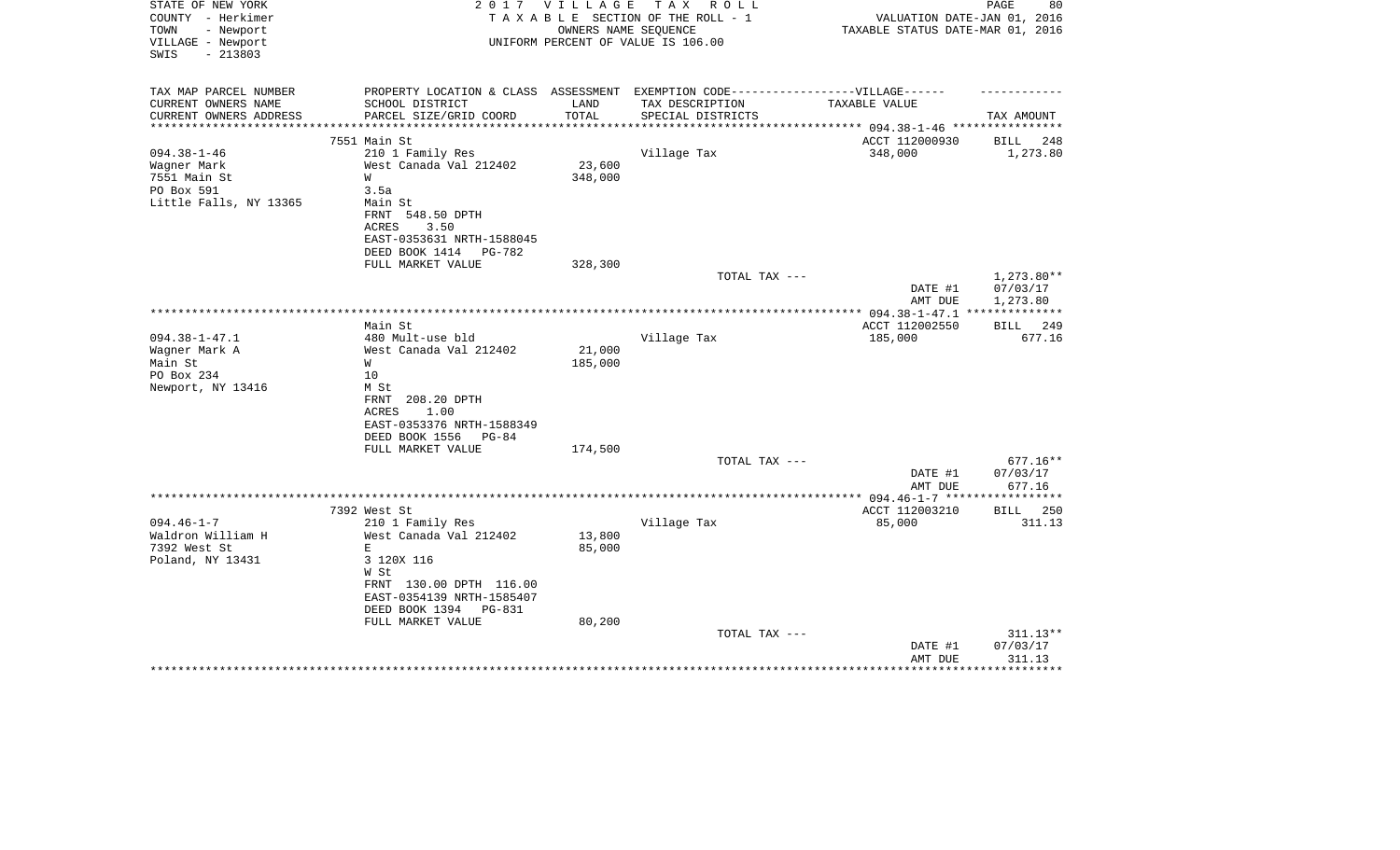| STATE OF NEW YORK<br>COUNTY - Herkimer<br>TOWN<br>- Newport<br>VILLAGE - Newport<br>$-213803$<br>SWIS | 2 0 1 7                                                                                             | V I L L A G E<br>OWNERS NAME SEQUENCE | T A X<br>R O L L<br>TAXABLE SECTION OF THE ROLL - 1<br>UNIFORM PERCENT OF VALUE IS 106.00 | VALUATION DATE-JAN 01, 2016<br>TAXABLE STATUS DATE-MAR 01, 2016 | PAGE<br>81         |
|-------------------------------------------------------------------------------------------------------|-----------------------------------------------------------------------------------------------------|---------------------------------------|-------------------------------------------------------------------------------------------|-----------------------------------------------------------------|--------------------|
| TAX MAP PARCEL NUMBER<br>CURRENT OWNERS NAME                                                          | PROPERTY LOCATION & CLASS ASSESSMENT EXEMPTION CODE----------------VILLAGE------<br>SCHOOL DISTRICT | LAND                                  | TAX DESCRIPTION                                                                           | TAXABLE VALUE                                                   |                    |
| CURRENT OWNERS ADDRESS                                                                                | PARCEL SIZE/GRID COORD                                                                              | TOTAL                                 | SPECIAL DISTRICTS                                                                         |                                                                 | TAX AMOUNT         |
| ********************                                                                                  | ************************                                                                            | **********                            | ********************                                                                      | *********** 094.39-1-47 ************                            |                    |
|                                                                                                       | 7523 East St                                                                                        |                                       |                                                                                           | ACCT 112003240                                                  | <b>BILL</b><br>251 |
| $094.39 - 1 - 47$                                                                                     | 210 1 Family Res                                                                                    |                                       | VET WAR V 41127                                                                           | 9,000                                                           |                    |
| Wares Patricia A                                                                                      | West Canada Val 212402                                                                              | 15,900                                | Village Tax                                                                               | 70,800                                                          | 259.15             |
| 7523 East St                                                                                          | W                                                                                                   | 79,800                                |                                                                                           |                                                                 |                    |
| Newport, NY 13416                                                                                     | 3<br>128/232                                                                                        |                                       |                                                                                           |                                                                 |                    |
|                                                                                                       | E St                                                                                                |                                       |                                                                                           |                                                                 |                    |
|                                                                                                       | FRNT 130.00 DPTH 228.00<br><b>ACRES</b>                                                             |                                       |                                                                                           |                                                                 |                    |
|                                                                                                       | 0.56<br>EAST-0354757 NRTH-1587409                                                                   |                                       |                                                                                           |                                                                 |                    |
|                                                                                                       | DEED BOOK 916<br>PG-237                                                                             |                                       |                                                                                           |                                                                 |                    |
|                                                                                                       | FULL MARKET VALUE                                                                                   | 75,300                                |                                                                                           |                                                                 |                    |
|                                                                                                       |                                                                                                     |                                       | TOTAL TAX ---                                                                             |                                                                 | $259.15**$         |
|                                                                                                       |                                                                                                     |                                       |                                                                                           | DATE #1                                                         | 07/03/17           |
|                                                                                                       |                                                                                                     |                                       |                                                                                           | AMT DUE                                                         | 259.15             |
|                                                                                                       |                                                                                                     |                                       |                                                                                           |                                                                 |                    |
|                                                                                                       | 7356 West St                                                                                        |                                       |                                                                                           | ACCT 112011070                                                  | BILL<br>252        |
| $094.46 - 1 - 3$                                                                                      | 210 1 Family Res                                                                                    |                                       | Village Tax                                                                               | 77,000                                                          | 281.85             |
| Welsh John P                                                                                          | West Canada Val 212402                                                                              | 18,200                                |                                                                                           |                                                                 |                    |
| Welsh Michael                                                                                         | Е                                                                                                   | 77,000                                |                                                                                           |                                                                 |                    |
| 7356 West St                                                                                          | 3<br>1/2A                                                                                           |                                       |                                                                                           |                                                                 |                    |
| PO Box 92                                                                                             | W St                                                                                                |                                       |                                                                                           |                                                                 |                    |
| Newport, NY 13416                                                                                     | FRNT 121.00 DPTH 270.00<br>EAST-0354492 NRTH-1584904                                                |                                       |                                                                                           |                                                                 |                    |
|                                                                                                       | DEED BOOK 915<br>$PG-352$                                                                           |                                       |                                                                                           |                                                                 |                    |
|                                                                                                       | FULL MARKET VALUE                                                                                   | 72,600                                |                                                                                           |                                                                 |                    |
|                                                                                                       |                                                                                                     |                                       | TOTAL TAX ---                                                                             |                                                                 | 281.85**           |
|                                                                                                       |                                                                                                     |                                       |                                                                                           | DATE #1                                                         | 07/03/17           |
|                                                                                                       |                                                                                                     |                                       |                                                                                           | AMT DUE                                                         | 281.85             |
|                                                                                                       |                                                                                                     |                                       |                                                                                           |                                                                 |                    |
|                                                                                                       | West St                                                                                             |                                       |                                                                                           |                                                                 | 253<br>BILL        |
| $094.54 - 1 - 3.2$                                                                                    | 312 Vac w/imprv                                                                                     |                                       | Village Tax                                                                               | 10,000                                                          | 36.60              |
| West St. Irrevocable Trust                                                                            | West Canada Val 212402                                                                              | 1,000                                 |                                                                                           |                                                                 |                    |
| Stephen Mankouski<br>2802 Newport Rd                                                                  | East<br>.31a                                                                                        | 10,000                                |                                                                                           |                                                                 |                    |
| Poland, NY 13431                                                                                      | West Street                                                                                         |                                       |                                                                                           |                                                                 |                    |
|                                                                                                       | FRNT<br>98.00 DPTH 146.00                                                                           |                                       |                                                                                           |                                                                 |                    |
|                                                                                                       | <b>ACRES</b><br>0.31                                                                                |                                       |                                                                                           |                                                                 |                    |
|                                                                                                       | EAST-0354892 NRTH-1583852                                                                           |                                       |                                                                                           |                                                                 |                    |
|                                                                                                       | DEED BOOK 1553<br>$PG-984$                                                                          |                                       |                                                                                           |                                                                 |                    |
|                                                                                                       | FULL MARKET VALUE                                                                                   | 9,400                                 |                                                                                           |                                                                 |                    |
|                                                                                                       |                                                                                                     |                                       | TOTAL TAX ---                                                                             |                                                                 | $36.60**$          |
|                                                                                                       |                                                                                                     |                                       |                                                                                           | DATE #1                                                         | 07/03/17           |
|                                                                                                       |                                                                                                     |                                       |                                                                                           | AMT DUE                                                         | 36.60              |
|                                                                                                       |                                                                                                     |                                       |                                                                                           |                                                                 |                    |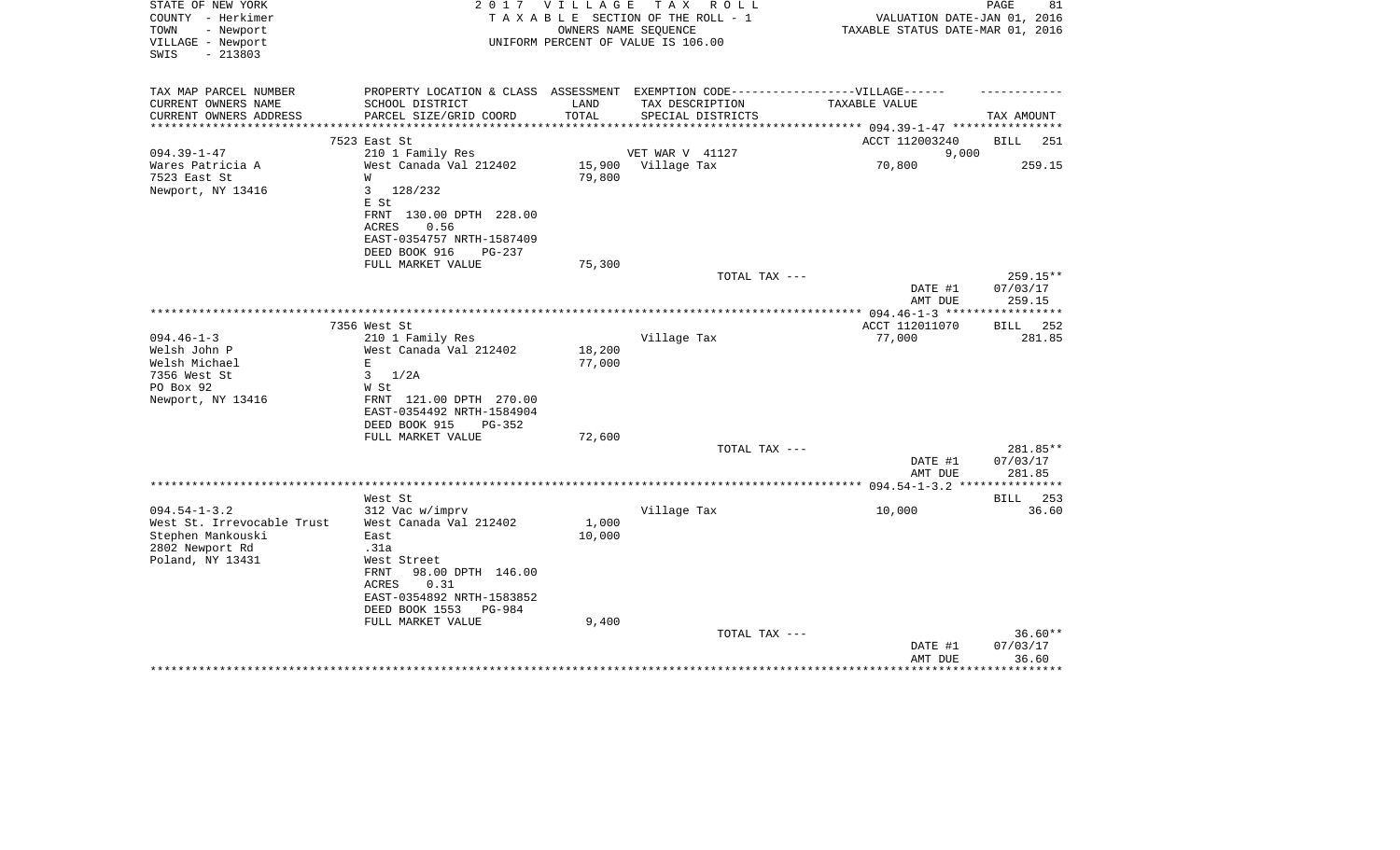| STATE OF NEW YORK<br>COUNTY - Herkimer<br>- Newport<br>TOWN | 2017                                                  | V I L L A G E      | T A X<br>R O L L<br>TAXABLE SECTION OF THE ROLL - 1<br>OWNERS NAME SEQUENCE | VALUATION DATE-JAN 01, 2016<br>TAXABLE STATUS DATE-MAR 01, 2016 | PAGE<br>82            |
|-------------------------------------------------------------|-------------------------------------------------------|--------------------|-----------------------------------------------------------------------------|-----------------------------------------------------------------|-----------------------|
| VILLAGE - Newport<br>$-213803$<br>SWIS                      |                                                       |                    | UNIFORM PERCENT OF VALUE IS 106.00                                          |                                                                 |                       |
| TAX MAP PARCEL NUMBER                                       | PROPERTY LOCATION & CLASS ASSESSMENT                  |                    | EXEMPTION CODE------------------VILLAGE------                               |                                                                 |                       |
| CURRENT OWNERS NAME                                         | SCHOOL DISTRICT                                       | LAND               | TAX DESCRIPTION                                                             | TAXABLE VALUE                                                   |                       |
| CURRENT OWNERS ADDRESS<br>*********************             | PARCEL SIZE/GRID COORD                                | TOTAL<br>********* | SPECIAL DISTRICTS                                                           | ***************** 094.54-1-6 ******************                 | TAX AMOUNT            |
|                                                             | West St                                               |                    |                                                                             | ACCT 112004260                                                  | 254<br>BILL           |
| $094.54 - 1 - 6$                                            | 312 Vac w/imprv                                       |                    | Village Tax                                                                 | 3,000                                                           | 10.98                 |
| West St. Irrevocable Trust                                  | West Canada Val 212402                                | 1,000              |                                                                             |                                                                 |                       |
| Stephen Mankouski                                           | E                                                     | 3,000              |                                                                             |                                                                 |                       |
| 2802 Newport Rd                                             | Gara25/30                                             |                    |                                                                             |                                                                 |                       |
| Poland, NY 13431                                            | W St                                                  |                    |                                                                             |                                                                 |                       |
|                                                             | 25.00 DPTH<br>FRNT<br>30.00                           |                    |                                                                             |                                                                 |                       |
|                                                             | EAST-0354542 NRTH-1583933<br>DEED BOOK 1553<br>PG-984 |                    |                                                                             |                                                                 |                       |
|                                                             | FULL MARKET VALUE                                     | 2,800              |                                                                             |                                                                 |                       |
|                                                             |                                                       |                    | TOTAL TAX ---                                                               |                                                                 | 10.98**               |
|                                                             |                                                       |                    |                                                                             | DATE #1                                                         | 07/03/17              |
|                                                             |                                                       |                    |                                                                             | AMT DUE                                                         | 10.98                 |
|                                                             |                                                       |                    |                                                                             | *************** 094.54-1-4 *****                                | ***********           |
| $094.54 - 1 - 4$                                            | 2802 Newport Rd<br>210 1 Family Res                   |                    | Village Tax                                                                 | ACCT 112004290<br>65,000                                        | BILL<br>255<br>237.92 |
| West Street Irrevocable Trust West Canada Val 212402        |                                                       | 12,300             |                                                                             |                                                                 |                       |
| Stephen Mankouski                                           | W                                                     | 65,000             |                                                                             |                                                                 |                       |
| 2802 Newport Rd                                             | 3<br>75/145                                           |                    |                                                                             |                                                                 |                       |
| Poland, NY 13431                                            | El St                                                 |                    |                                                                             |                                                                 |                       |
|                                                             | <b>ACRES</b><br>0.22                                  |                    |                                                                             |                                                                 |                       |
|                                                             | EAST-0354730 NRTH-1583835                             |                    |                                                                             |                                                                 |                       |
|                                                             | DEED BOOK 1553<br>PG-984                              |                    |                                                                             |                                                                 |                       |
|                                                             | FULL MARKET VALUE                                     | 61,300             |                                                                             |                                                                 |                       |
|                                                             |                                                       |                    | TOTAL TAX ---                                                               | DATE #1                                                         | 237.92**<br>07/03/17  |
|                                                             |                                                       |                    |                                                                             | AMT DUE                                                         | 237.92                |
|                                                             |                                                       |                    |                                                                             | $*************094.47-3-17.1$                                    | **************        |
|                                                             | Main St                                               |                    |                                                                             | ACCT 112011215                                                  | <b>BILL</b><br>256    |
| $094.47 - 3 - 17.1$                                         | 120 Field crops                                       |                    | Village Tax                                                                 | 28,600                                                          | 104.69                |
| Wheeler Craig                                               | West Canada Val 212402                                | 15,500             |                                                                             |                                                                 |                       |
| 198 Woodchuck Hill Rd                                       | W<br>Rt 28                                            | 28,600             |                                                                             |                                                                 |                       |
| Newport, NY 13416                                           | 70 A<br>1                                             |                    |                                                                             |                                                                 |                       |
| MAY BE SUBJECT TO PAYMENT                                   | FRNT 250.00 DPTH<br>20.70<br>ACRES                    |                    |                                                                             |                                                                 |                       |
| UNDER AGDIST LAW TIL 2017                                   | EAST-0356184 NRTH-1584974                             |                    |                                                                             |                                                                 |                       |
|                                                             | DEED BOOK 941<br>$PG-671$                             |                    |                                                                             |                                                                 |                       |
|                                                             | FULL MARKET VALUE                                     | 27,000             |                                                                             |                                                                 |                       |
|                                                             |                                                       |                    | TOTAL TAX ---                                                               |                                                                 | $104.69**$            |
|                                                             |                                                       |                    |                                                                             | DATE #1                                                         | 07/03/17              |
|                                                             |                                                       |                    |                                                                             | AMT DUE                                                         | 104.69                |
|                                                             |                                                       |                    |                                                                             |                                                                 |                       |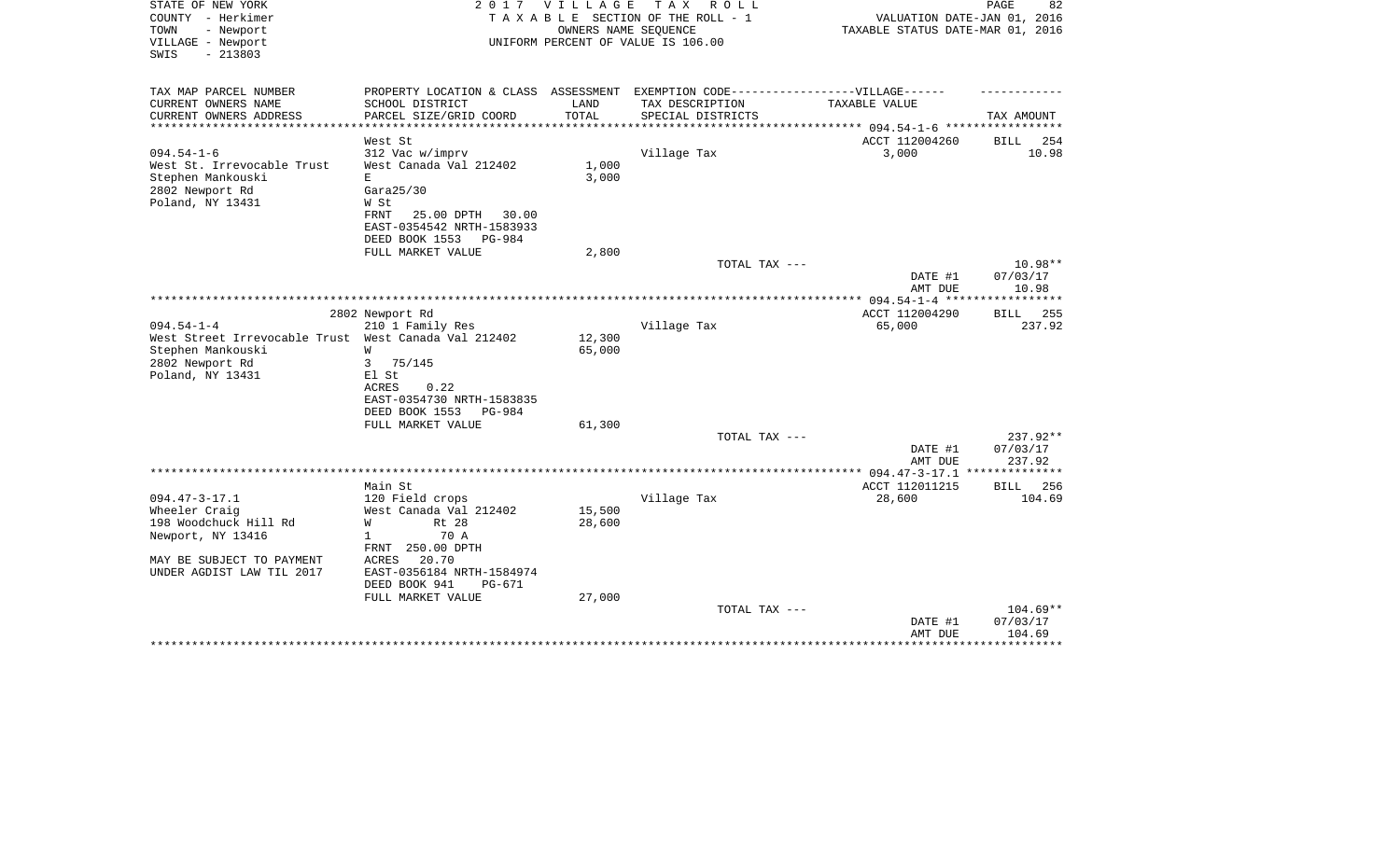| STATE OF NEW YORK<br>COUNTY - Herkimer<br>TOWN<br>- Newport<br>VILLAGE - Newport<br>$-213803$<br>SWIS | 2 0 1 7                                                                                                                                                                                            | V I L L A G E                | T A X<br>R O L L<br>TAXABLE SECTION OF THE ROLL - 1<br>OWNERS NAME SEOUENCE<br>UNIFORM PERCENT OF VALUE IS 106.00 | VALUATION DATE-JAN 01, 2016<br>TAXABLE STATUS DATE-MAR 01, 2016 | 83<br>PAGE                     |
|-------------------------------------------------------------------------------------------------------|----------------------------------------------------------------------------------------------------------------------------------------------------------------------------------------------------|------------------------------|-------------------------------------------------------------------------------------------------------------------|-----------------------------------------------------------------|--------------------------------|
| TAX MAP PARCEL NUMBER<br>CURRENT OWNERS NAME<br>CURRENT OWNERS ADDRESS                                | PROPERTY LOCATION & CLASS ASSESSMENT EXEMPTION CODE-----------------VILLAGE------<br>SCHOOL DISTRICT<br>PARCEL SIZE/GRID COORD                                                                     | LAND<br>TOTAL                | TAX DESCRIPTION<br>SPECIAL DISTRICTS                                                                              | TAXABLE VALUE                                                   | TAX AMOUNT                     |
|                                                                                                       |                                                                                                                                                                                                    |                              |                                                                                                                   | ******* 094.47-2-14 *****************                           |                                |
| $094.47 - 2 - 14$                                                                                     | 3151 Mech St<br>220 2 Family Res                                                                                                                                                                   |                              | Village Tax                                                                                                       | ACCT 112003030<br>41,000                                        | 257<br>BILL<br>150.07          |
| Williams Steven M<br>Williams Shawna L<br>3151 Mech St<br>PO Box 226                                  | West Canada Val 212402<br>W<br>50/100<br>3<br>Mech St                                                                                                                                              | 13,300<br>41,000             |                                                                                                                   |                                                                 |                                |
| Newport, NY 13416                                                                                     | 65.00 DPTH 161.00<br>FRNT<br>0.26<br><b>ACRES</b><br>EAST-0355889 NRTH-1585942<br>DEED BOOK 1235<br>$PG-325$<br>FULL MARKET VALUE                                                                  | 38,700                       |                                                                                                                   |                                                                 |                                |
|                                                                                                       |                                                                                                                                                                                                    |                              | TOTAL TAX ---                                                                                                     | DATE #1<br>AMT DUE                                              | 150.07**<br>07/03/17<br>150.07 |
|                                                                                                       |                                                                                                                                                                                                    |                              |                                                                                                                   |                                                                 |                                |
|                                                                                                       | 7597 Main St                                                                                                                                                                                       |                              |                                                                                                                   | ACCT 112002250                                                  | 258<br><b>BILL</b>             |
| $094.38 - 1 - 48$<br>Williams Walter<br>5046 Cole St<br>Munnsville, NY 13409                          | 210 1 Family Res<br>West Canada Val 212402<br>W<br>Mote<br>M St<br>FRNT<br>266.00 DPTH<br>0.78<br>ACRES<br>EAST-0353215 NRTH-1588485<br>DEED BOOK 1536<br>PG-692                                   | 32,000<br>77,900             | Village Tax                                                                                                       | 77,900                                                          | 285.14                         |
|                                                                                                       | FULL MARKET VALUE                                                                                                                                                                                  | 73,500                       |                                                                                                                   |                                                                 |                                |
|                                                                                                       |                                                                                                                                                                                                    |                              | TOTAL TAX ---                                                                                                     | DATE #1<br>AMT DUE                                              | 285.14**<br>07/03/17<br>285.14 |
|                                                                                                       |                                                                                                                                                                                                    |                              |                                                                                                                   |                                                                 |                                |
|                                                                                                       | 7417 West St                                                                                                                                                                                       |                              |                                                                                                                   | ACCT 112011200                                                  | 259<br>BILL                    |
| $094.46 - 1 - 31$<br>Wilson Eldon<br>Revocable Living Trust<br>PO Box 317<br>Newport, NY 13416        | 210 1 Family Res<br>West Canada Val 212402<br>W<br>3<br>$1/2$ A<br>W St<br>FRNT 161.00 DPTH 186.00<br>0.68<br>ACRES<br>EAST-0353580 NRTH-1585685<br>DEED BOOK 814<br>$PG-244$<br>FULL MARKET VALUE | 17,300<br>165,000<br>155,700 | CLERGY<br>41400<br>Village Tax                                                                                    | 1,500<br>163,500                                                | 598.47                         |
|                                                                                                       |                                                                                                                                                                                                    |                              | TOTAL TAX ---                                                                                                     | DATE #1<br>AMT DUE                                              | 598.47**<br>07/03/17<br>598.47 |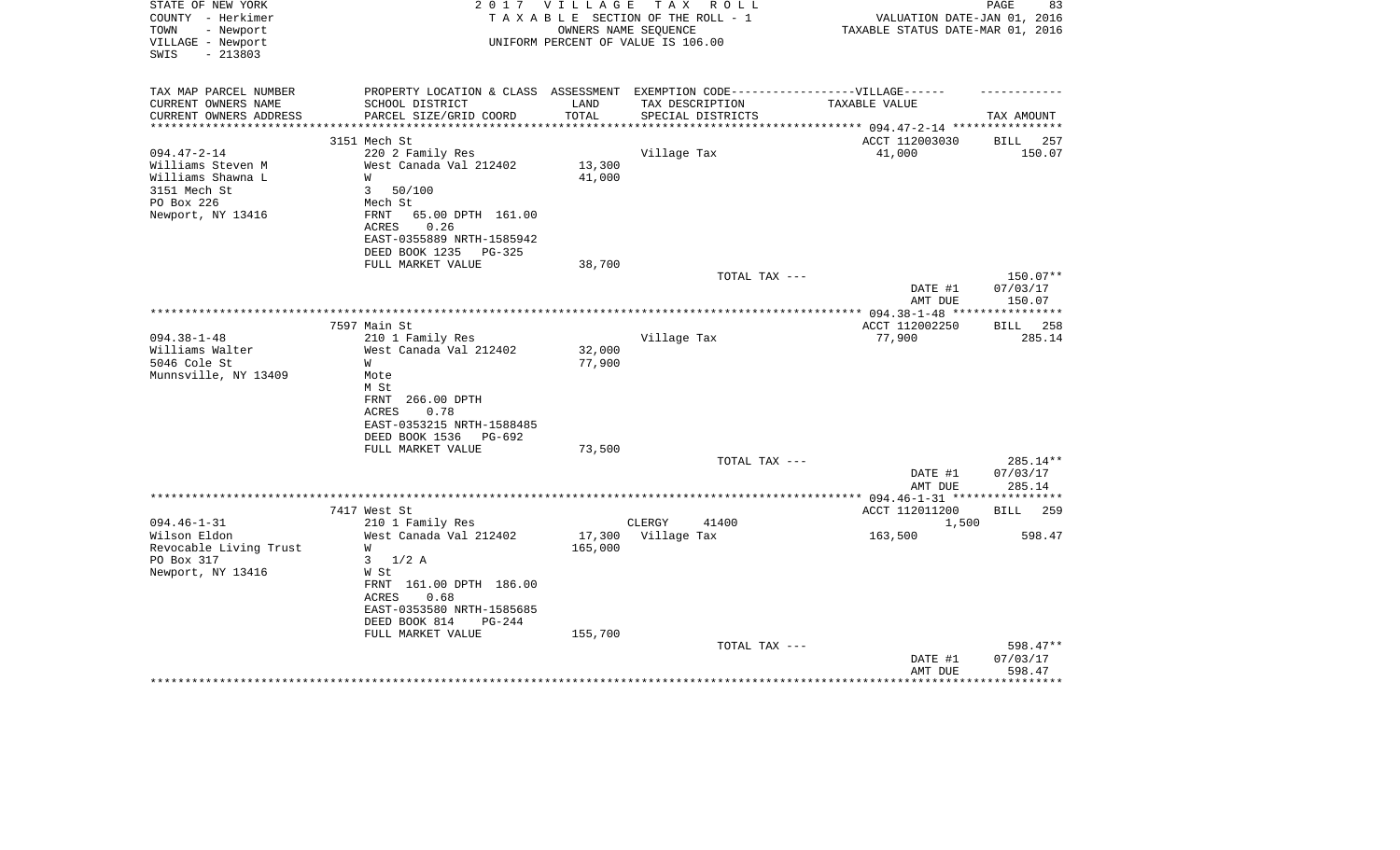| STATE OF NEW YORK<br>COUNTY - Herkimer<br>- Newport<br>TOWN<br>VILLAGE - Newport | 2 0 1 7                                                | V I L L A G E             | T A X<br>R O L L<br>TAXABLE SECTION OF THE ROLL - 1<br>OWNERS NAME SEQUENCE<br>UNIFORM PERCENT OF VALUE IS 106.00 | VALUATION DATE-JAN 01,<br>TAXABLE STATUS DATE-MAR 01, 2016 | PAGE<br>84<br>2016   |
|----------------------------------------------------------------------------------|--------------------------------------------------------|---------------------------|-------------------------------------------------------------------------------------------------------------------|------------------------------------------------------------|----------------------|
| $-213803$<br>SWIS                                                                |                                                        |                           |                                                                                                                   |                                                            |                      |
| TAX MAP PARCEL NUMBER                                                            |                                                        |                           | PROPERTY LOCATION & CLASS ASSESSMENT EXEMPTION CODE-----------------VILLAGE------                                 |                                                            |                      |
| CURRENT OWNERS NAME                                                              | SCHOOL DISTRICT                                        | LAND                      | TAX DESCRIPTION                                                                                                   | TAXABLE VALUE                                              |                      |
| CURRENT OWNERS ADDRESS                                                           | PARCEL SIZE/GRID COORD                                 | TOTAL                     | SPECIAL DISTRICTS                                                                                                 |                                                            | TAX AMOUNT           |
| *********************                                                            | ****************************                           | * * * * * * * * * * * * * |                                                                                                                   |                                                            |                      |
|                                                                                  | 3125 Mech St                                           |                           |                                                                                                                   | ACCT 112010500                                             | BILL<br>260          |
| $094.47 - 2 - 21$                                                                | 210 1 Family Res                                       |                           | Village Tax                                                                                                       | 52,000                                                     | 190.34               |
| Wood Christine                                                                   | West Canada Val 212402                                 | 13,500                    |                                                                                                                   |                                                            |                      |
| 3125 Mechanic St                                                                 | W<br>3<br>68X200                                       | 52,000                    |                                                                                                                   |                                                            |                      |
| Newport, NY 13416                                                                | Mechanic St                                            |                           |                                                                                                                   |                                                            |                      |
|                                                                                  | FRNT<br>65.00 DPTH 210.00                              |                           |                                                                                                                   |                                                            |                      |
|                                                                                  | 0.32<br>ACRES                                          |                           |                                                                                                                   |                                                            |                      |
|                                                                                  | EAST-0355402 NRTH-1585899                              |                           |                                                                                                                   |                                                            |                      |
|                                                                                  | DEED BOOK 717<br>PG-71                                 |                           |                                                                                                                   |                                                            |                      |
|                                                                                  | FULL MARKET VALUE                                      | 49,100                    |                                                                                                                   |                                                            |                      |
|                                                                                  |                                                        |                           | TOTAL TAX ---                                                                                                     |                                                            | 190.34**             |
|                                                                                  |                                                        |                           |                                                                                                                   | DATE #1<br>AMT DUE                                         | 07/03/17<br>190.34   |
|                                                                                  |                                                        |                           |                                                                                                                   |                                                            |                      |
|                                                                                  | 7423 West St                                           |                           |                                                                                                                   | ACCT 112002010                                             | 261<br>BILL          |
| $094.46 - 1 - 29$                                                                | 210 1 Family Res                                       |                           | Village Tax                                                                                                       | 70,300                                                     | 257.32               |
| Wood James A Jr                                                                  | West Canada Val 212402                                 | 12,200                    |                                                                                                                   |                                                            |                      |
| 3091 Norway St Apt 1                                                             | W                                                      | 70,300                    |                                                                                                                   |                                                            |                      |
| Newport, NY 13416                                                                | 3<br>50/200                                            |                           |                                                                                                                   |                                                            |                      |
|                                                                                  | W St                                                   |                           |                                                                                                                   |                                                            |                      |
| PRIOR OWNER ON 3/01/2016<br>Elliot Greta C                                       | FRNT<br>50.00 DPTH 188.00<br>0.21<br>ACRES             |                           |                                                                                                                   |                                                            |                      |
|                                                                                  | EAST-0353457 NRTH-1585783                              |                           |                                                                                                                   |                                                            |                      |
|                                                                                  | DEED BOOK 1627<br>PG-43                                |                           |                                                                                                                   |                                                            |                      |
|                                                                                  | FULL MARKET VALUE                                      | 66,300                    |                                                                                                                   |                                                            |                      |
|                                                                                  |                                                        |                           | TOTAL TAX ---                                                                                                     |                                                            | 257.32**             |
|                                                                                  |                                                        |                           |                                                                                                                   | DATE #1                                                    | 07/03/17             |
|                                                                                  |                                                        |                           |                                                                                                                   | AMT DUE                                                    | 257.32               |
|                                                                                  | 7481 East St                                           |                           |                                                                                                                   | ****** 094.39-1-30 ****************<br>ACCT 112003960      | 262<br>BILL          |
| $094.39 - 1 - 30$                                                                | 210 1 Family Res                                       |                           | VET COM V 41137                                                                                                   | 15,000                                                     |                      |
| Woods Steven                                                                     | West Canada Val 212402                                 | 14,500                    | Village Tax                                                                                                       | 63,000                                                     | 230.60               |
| Woods Sharyn                                                                     | W                                                      | 78,000                    |                                                                                                                   |                                                            |                      |
| 7481 East St                                                                     | 3<br>80/235                                            |                           |                                                                                                                   |                                                            |                      |
| PO Box 36                                                                        | E St                                                   |                           |                                                                                                                   |                                                            |                      |
| Newport, NY 13416                                                                | <b>FRNT</b><br>80.00 DPTH 229.37<br><b>BANK</b><br>641 |                           |                                                                                                                   |                                                            |                      |
|                                                                                  | EAST-0355084 NRTH-1586668                              |                           |                                                                                                                   |                                                            |                      |
|                                                                                  | DEED BOOK 699<br>$PG-562$                              |                           |                                                                                                                   |                                                            |                      |
|                                                                                  | FULL MARKET VALUE                                      | 73,600                    |                                                                                                                   |                                                            |                      |
|                                                                                  |                                                        |                           | TOTAL TAX ---                                                                                                     | DATE #1                                                    | 230.60**<br>07/03/17 |
|                                                                                  |                                                        |                           |                                                                                                                   | AMT DUE                                                    | 230.60               |
|                                                                                  |                                                        |                           |                                                                                                                   |                                                            |                      |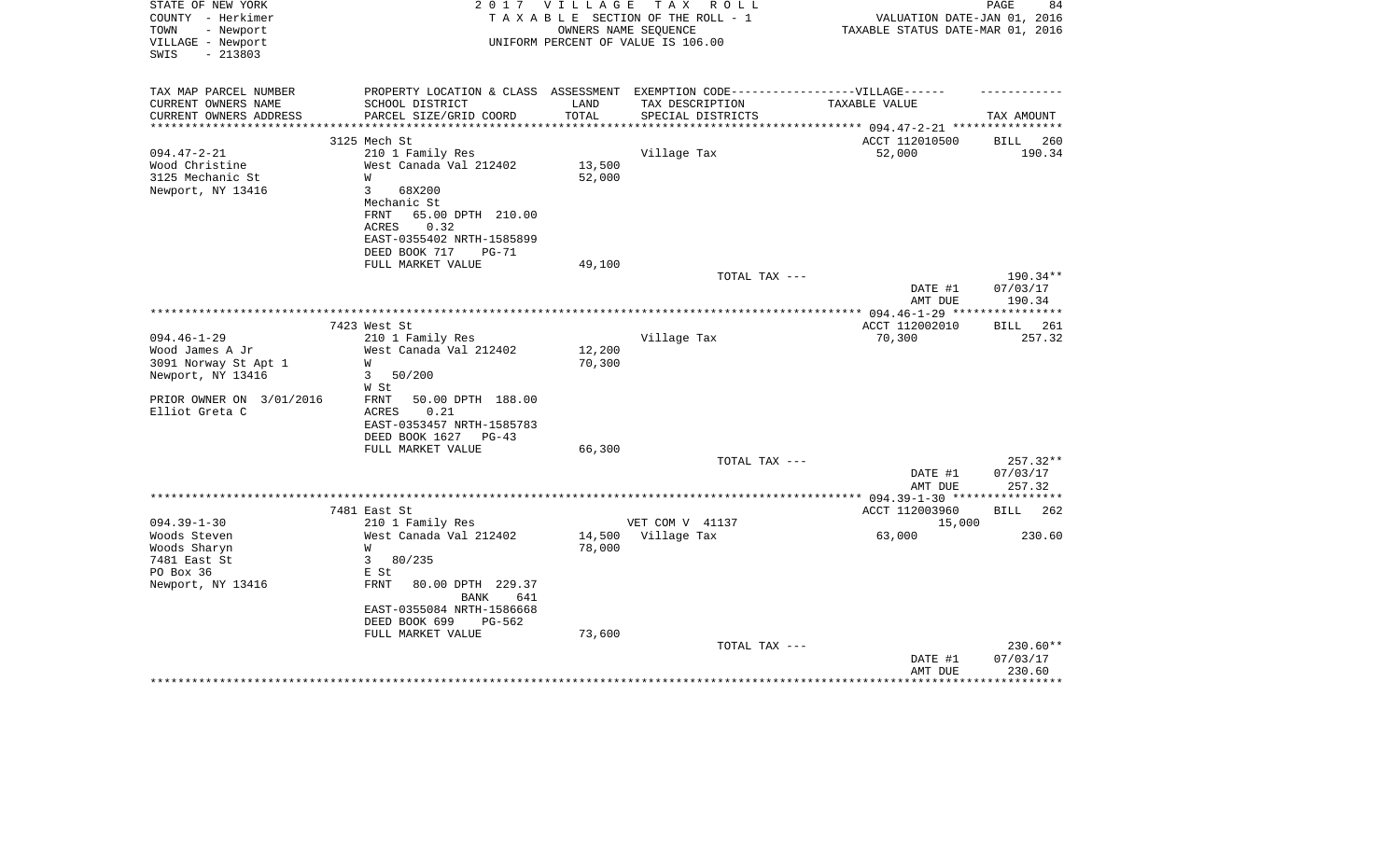| STATE OF NEW YORK<br>COUNTY - Herkimer<br>TOWN<br>- Newport<br>VILLAGE - Newport | 2017                                            | <b>VILLAGE</b> | T A X<br>R O L L<br>TAXABLE SECTION OF THE ROLL - 1<br>OWNERS NAME SEQUENCE<br>UNIFORM PERCENT OF VALUE IS 106.00 | VALUATION DATE-JAN 01, 2016<br>TAXABLE STATUS DATE-MAR 01, 2016 | PAGE<br>85         |
|----------------------------------------------------------------------------------|-------------------------------------------------|----------------|-------------------------------------------------------------------------------------------------------------------|-----------------------------------------------------------------|--------------------|
| $-213803$<br>SWIS                                                                |                                                 |                |                                                                                                                   |                                                                 |                    |
| TAX MAP PARCEL NUMBER                                                            |                                                 |                | PROPERTY LOCATION & CLASS ASSESSMENT EXEMPTION CODE-----------------VILLAGE------                                 |                                                                 |                    |
| CURRENT OWNERS NAME                                                              | SCHOOL DISTRICT                                 | LAND           | TAX DESCRIPTION                                                                                                   | <b>TAXABLE VALUE</b>                                            |                    |
| CURRENT OWNERS ADDRESS                                                           | PARCEL SIZE/GRID COORD                          | TOTAL          | SPECIAL DISTRICTS                                                                                                 |                                                                 | TAX AMOUNT         |
|                                                                                  | East St                                         |                |                                                                                                                   | ACCT 112001590                                                  | BILL<br>263        |
| $094.47 - 2 - 5$                                                                 | 312 Vac w/imprv                                 |                | Village Tax                                                                                                       | 10,900                                                          | 39.90              |
| Woods Steven                                                                     | West Canada Val 212402                          | 4,000          |                                                                                                                   |                                                                 |                    |
| Woods Sharyn                                                                     | W                                               | 10,900         |                                                                                                                   |                                                                 |                    |
| 7481 East St                                                                     | $10 \quad 44/106$                               |                |                                                                                                                   |                                                                 |                    |
| PO Box 36                                                                        | E St                                            |                |                                                                                                                   |                                                                 |                    |
| Newport, NY 13416                                                                | FRNT<br>40.00 DPTH 117.80<br>641<br><b>BANK</b> |                |                                                                                                                   |                                                                 |                    |
|                                                                                  | EAST-0355153 NRTH-1586635                       |                |                                                                                                                   |                                                                 |                    |
|                                                                                  | DEED BOOK 699<br>$PG-562$                       |                |                                                                                                                   |                                                                 |                    |
|                                                                                  | FULL MARKET VALUE                               | 10,300         |                                                                                                                   |                                                                 |                    |
|                                                                                  |                                                 |                | TOTAL TAX ---                                                                                                     |                                                                 | 39.90**            |
|                                                                                  |                                                 |                |                                                                                                                   | DATE #1                                                         | 07/03/17           |
|                                                                                  |                                                 |                |                                                                                                                   | AMT DUE                                                         | 39.90              |
|                                                                                  | 7397 West St                                    |                |                                                                                                                   | ACCT 112003180                                                  | <b>BILL</b><br>264 |
| $094.46 - 1 - 36.2$                                                              | 311 Res vac land                                |                | Village Tax                                                                                                       | 1,000                                                           | 3.66               |
| Worden Heidi L                                                                   | West Canada Val 212402                          | 1,000          |                                                                                                                   |                                                                 |                    |
| 7389 West St                                                                     | 6.00 DPTH<br>FRNT                               | 1,000          |                                                                                                                   |                                                                 |                    |
| PO Box 297                                                                       | ACRES<br>0.03                                   |                |                                                                                                                   |                                                                 |                    |
| Newport, NY 13416                                                                | EAST-0353952 NRTH-1585312                       |                |                                                                                                                   |                                                                 |                    |
|                                                                                  | DEED BOOK 1472<br>PG-193<br>FULL MARKET VALUE   | 900            |                                                                                                                   |                                                                 |                    |
|                                                                                  |                                                 |                | TOTAL TAX ---                                                                                                     |                                                                 | $3.66**$           |
|                                                                                  |                                                 |                |                                                                                                                   | DATE #1                                                         | 07/03/17           |
|                                                                                  |                                                 |                |                                                                                                                   | AMT DUE                                                         | 3.66               |
|                                                                                  |                                                 |                |                                                                                                                   |                                                                 |                    |
|                                                                                  | 7389 West St                                    |                |                                                                                                                   | ACCT 112002620                                                  | 265<br><b>BILL</b> |
| $094.46 - 1 - 38.1$                                                              | 210 1 Family Res                                |                | Village Tax                                                                                                       | 209,302                                                         | 766.12             |
| Worden Heidi L                                                                   | West Canada Val 212402                          | 37,200         |                                                                                                                   |                                                                 |                    |
| 7389 West St                                                                     | West                                            | 209,302        |                                                                                                                   |                                                                 |                    |
| PO Box 297                                                                       | 10 A                                            |                |                                                                                                                   |                                                                 |                    |
| Newport, NY 13416                                                                | West St                                         |                |                                                                                                                   |                                                                 |                    |
|                                                                                  | FRNT<br>12.00 DPTH                              |                |                                                                                                                   |                                                                 |                    |
|                                                                                  | 7.80<br>ACRES                                   |                |                                                                                                                   |                                                                 |                    |
|                                                                                  | EAST-0353740 NRTH-1584888                       |                |                                                                                                                   |                                                                 |                    |
|                                                                                  | DEED BOOK 1472<br>$PG-193$                      |                |                                                                                                                   |                                                                 |                    |
|                                                                                  | FULL MARKET VALUE                               | 197,500        |                                                                                                                   |                                                                 |                    |
|                                                                                  |                                                 |                | TOTAL TAX ---                                                                                                     |                                                                 | 766.12**           |
|                                                                                  |                                                 |                |                                                                                                                   | DATE #1<br>AMT DUE                                              | 07/03/17<br>766.12 |
|                                                                                  |                                                 |                |                                                                                                                   |                                                                 | * * * * * * * * *  |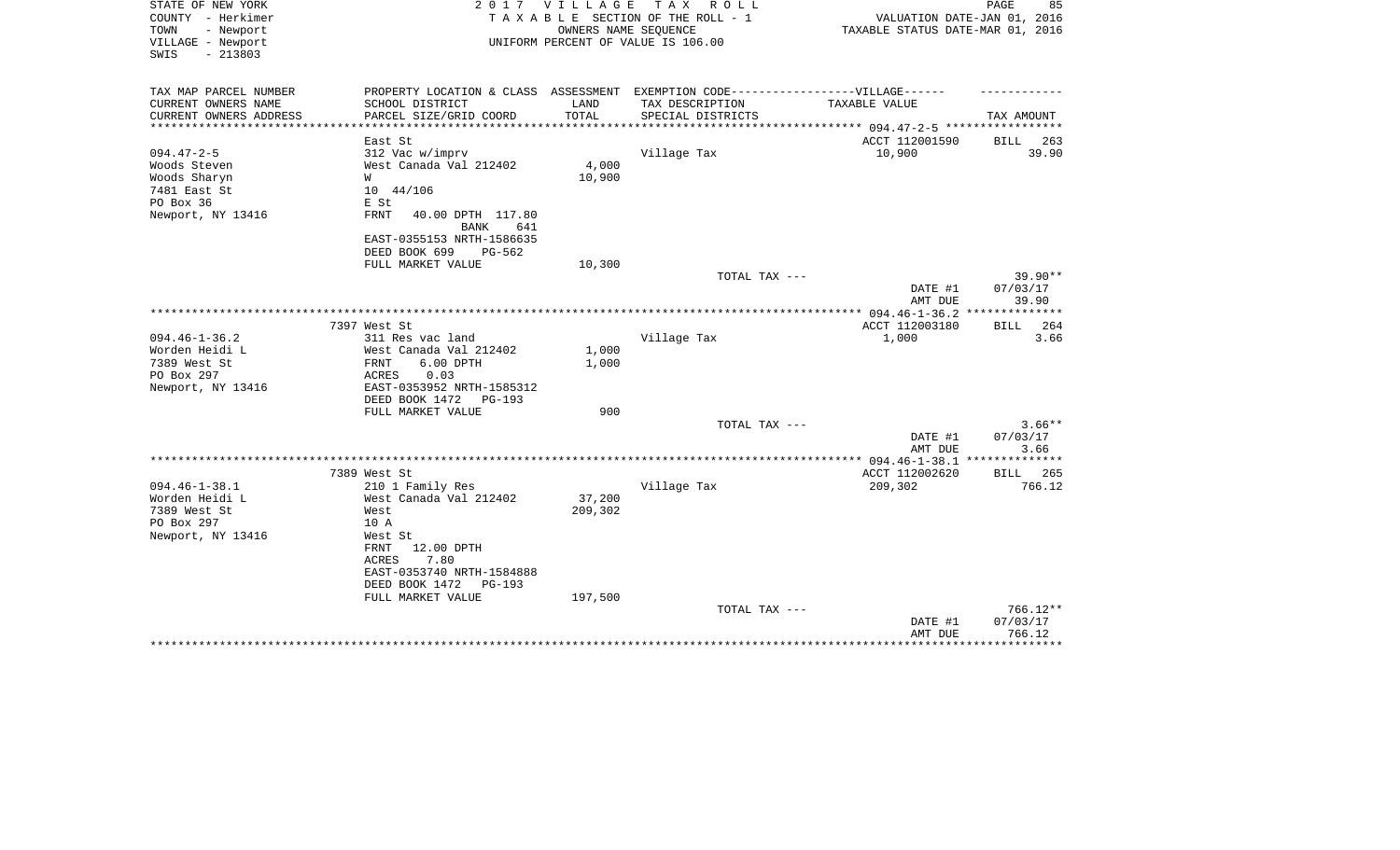| STATE OF NEW YORK<br>COUNTY - Herkimer<br>- Newport<br>TOWN | 2017                                                                              | VILLAGE | T A X<br>R O L L<br>TAXABLE SECTION OF THE ROLL - 1<br>OWNERS NAME SEQUENCE | VALUATION DATE-JAN 01, 2016<br>TAXABLE STATUS DATE-MAR 01, 2016 | PAGE<br>86           |
|-------------------------------------------------------------|-----------------------------------------------------------------------------------|---------|-----------------------------------------------------------------------------|-----------------------------------------------------------------|----------------------|
| VILLAGE - Newport<br>$-213803$<br>SWIS                      |                                                                                   |         | UNIFORM PERCENT OF VALUE IS 106.00                                          |                                                                 |                      |
| TAX MAP PARCEL NUMBER                                       | PROPERTY LOCATION & CLASS ASSESSMENT EXEMPTION CODE-----------------VILLAGE------ |         |                                                                             |                                                                 |                      |
| CURRENT OWNERS NAME                                         | SCHOOL DISTRICT                                                                   | LAND    | TAX DESCRIPTION                                                             | TAXABLE VALUE                                                   |                      |
| CURRENT OWNERS ADDRESS                                      | PARCEL SIZE/GRID COORD                                                            | TOTAL   | SPECIAL DISTRICTS                                                           |                                                                 | TAX AMOUNT           |
|                                                             | 7376 West St                                                                      |         |                                                                             | ACCT 112005610                                                  | 266<br>BILL          |
| $094.46 - 1 - 5$                                            | 210 1 Family Res                                                                  |         | Village Tax                                                                 | 83,900                                                          | 307.10               |
| Youngs George C Jr                                          | West Canada Val 212402                                                            | 21,100  |                                                                             |                                                                 |                      |
| 7376 West St                                                | E.                                                                                | 83,900  |                                                                             |                                                                 |                      |
| PO Box 371<br>Newport, NY 13416                             | 3<br>200/236<br>W St                                                              |         |                                                                             |                                                                 |                      |
|                                                             | FRNT 238.00 DPTH 200.00                                                           |         |                                                                             |                                                                 |                      |
|                                                             | EAST-0354318 NRTH-1585164                                                         |         |                                                                             |                                                                 |                      |
|                                                             | DEED BOOK 894<br><b>PG-105</b>                                                    |         |                                                                             |                                                                 |                      |
|                                                             | FULL MARKET VALUE                                                                 | 79,200  |                                                                             |                                                                 |                      |
|                                                             |                                                                                   |         | TOTAL TAX ---                                                               |                                                                 | $307.10**$           |
|                                                             |                                                                                   |         |                                                                             | DATE #1<br>AMT DUE                                              | 07/03/17<br>307.10   |
|                                                             |                                                                                   |         |                                                                             |                                                                 |                      |
|                                                             | 7466 Main St                                                                      |         |                                                                             | ACCT 112001080                                                  | 267<br><b>BILL</b>   |
| $094.39 - 1 - 34$                                           | 210 1 Family Res                                                                  |         | Village Tax                                                                 | 145,000                                                         | 530.75               |
| Zaino Michael J                                             | West Canada Val 212402                                                            | 14,600  |                                                                             |                                                                 |                      |
| Zaino Heather L                                             | E                                                                                 | 145,000 |                                                                             |                                                                 |                      |
| 7446 Main St<br>PO Box 302                                  | 3<br>92/240<br>M St                                                               |         |                                                                             |                                                                 |                      |
| Newport, NY 13416                                           | FRNT<br>95.00 DPTH 224.00                                                         |         |                                                                             |                                                                 |                      |
|                                                             | EAST-0354898 NRTH-1586525                                                         |         |                                                                             |                                                                 |                      |
|                                                             | DEED BOOK 1295<br>PG-297                                                          |         |                                                                             |                                                                 |                      |
|                                                             | FULL MARKET VALUE                                                                 | 136,800 |                                                                             |                                                                 |                      |
|                                                             |                                                                                   |         | TOTAL TAX ---                                                               |                                                                 | 530.75**             |
|                                                             |                                                                                   |         |                                                                             | DATE #1<br>AMT DUE                                              | 07/03/17<br>530.75   |
|                                                             |                                                                                   |         |                                                                             | ************** 094.39-1-23 ****************                     |                      |
|                                                             | 7512 East St                                                                      |         |                                                                             | ACCT 112002610                                                  | BILL<br>268          |
| $094.39 - 1 - 23$                                           | 210 1 Family Res                                                                  |         | Village Tax                                                                 | 162,300                                                         | 594.07               |
| Zbytniewski Gregory                                         | West Canada Val 212402                                                            | 22,700  |                                                                             |                                                                 |                      |
| Zbytniewski Heather<br>7512 East St                         | E<br>5<br>$3 \frac{1}{2}$ A                                                       | 162,300 |                                                                             |                                                                 |                      |
| PO Box 539                                                  | E St                                                                              |         |                                                                             |                                                                 |                      |
| Newport, NY 13416                                           | 2.60<br>ACRES                                                                     |         |                                                                             |                                                                 |                      |
|                                                             | EAST-0355278 NRTH-1587471                                                         |         |                                                                             |                                                                 |                      |
|                                                             | DEED BOOK 1096<br><b>PG-885</b>                                                   |         |                                                                             |                                                                 |                      |
|                                                             | FULL MARKET VALUE                                                                 | 153,100 |                                                                             |                                                                 |                      |
|                                                             |                                                                                   |         | TOTAL TAX ---                                                               | DATE #1                                                         | 594.07**<br>07/03/17 |
|                                                             |                                                                                   |         |                                                                             | AMT DUE                                                         | 594.07               |
|                                                             |                                                                                   |         |                                                                             |                                                                 | **********           |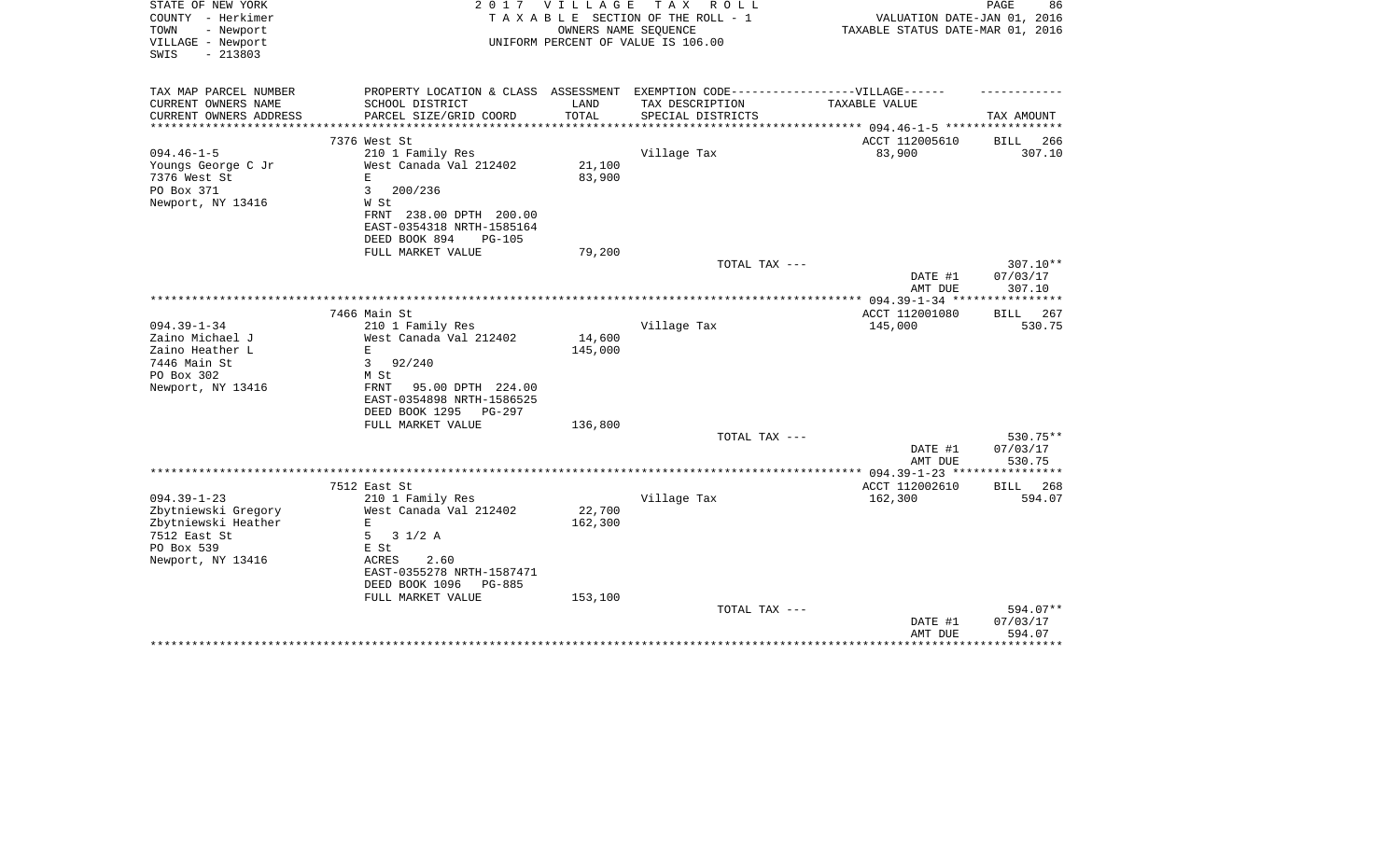| STATE OF NEW YORK | 2017 VILLAGE TAX ROLL                 | 87<br>PAGE                       |
|-------------------|---------------------------------------|----------------------------------|
| COUNTY - Herkimer | T A X A B L E SECTION OF THE ROLL - 1 | VALUATION DATE-JAN 01, 2016      |
| TOWN<br>- Newport |                                       | TAXABLE STATUS DATE-MAR 01, 2016 |
| VILLAGE - Newport |                                       | RPS155/V04/L015                  |
| - 213803<br>SWIS  |                                       | CURRENT DATE 5/17/2017           |
|                   |                                       |                                  |
|                   | ROLL SUB SECTION- - TOTALS            |                                  |

## \*\*\* S P E C I A L D I S T R I C T S U M M A R Y \*\*\*

| CODE | DISTRICT NAME      | TOTAL<br>PARCELS | EXTENSION<br>TYPE | EXTENSION<br>VALUE | AD VALOREM<br>VALUE | EXEMPT<br>AMOUNT | TAXABLE<br>VALUE | TOTAL<br>TAX |
|------|--------------------|------------------|-------------------|--------------------|---------------------|------------------|------------------|--------------|
|      | XC291 Water relevy |                  | 8 MOVTAX          | .,168.67           |                     |                  | .,168.67         | ,168.67      |

## \*\*\* S C H O O L D I S T R I C T S U M M A R Y \*\*\*

| CODE   | DISTRICT NAME       | TOTAL<br>PARCELS | ASSESSED<br>LAND | ASSESSED<br>TOTAL | EXEMPT<br>AMOUNT | TOTAL<br>TAXABLE |
|--------|---------------------|------------------|------------------|-------------------|------------------|------------------|
|        |                     |                  |                  |                   | STAR AMOUNT      | STAR TAXABLE     |
|        | West Canada Valley  | 268              | 3897,950         | 24375,657         | 670,283          | 23,705,374       |
| 212402 |                     |                  |                  |                   | 5368,260         | 18,337,114       |
|        | $S$ U B - T O T A L | 268              | 3897,950         | 24375,657         | 670,283          | 23,705,374       |
|        | SUB - TO TAL(CONT)  |                  |                  |                   | 5368,260         | 18,337,114       |
|        |                     |                  |                  |                   |                  |                  |
|        | TOTAL               | 268              | 3897,950         | 24375,657         | 670,283          | 23,705,374       |
|        | T O T A L (CONT)    |                  |                  |                   | 5368,260         | 18,337,114       |

## \*\*\* S Y S T E M C O D E S S U M M A R Y \*\*\*

#### NO SYSTEM EXEMPTIONS AT THIS LEVEL

|       |             | TOTAL   |         |
|-------|-------------|---------|---------|
| CODE  | DESCRIPTION | PARCELS | VILLAGE |
| 41101 | VETFUND CT  |         | 150     |
| 41127 | VET WAR V   |         | 27,000  |
| 41137 | VET COM V   | 9       | 134,400 |
| 41147 | VET DIS V   | 2       | 48,510  |
| 41400 | CLERGY      |         | 1,500   |
| 48670 | PHFL-125-7  |         | 635,050 |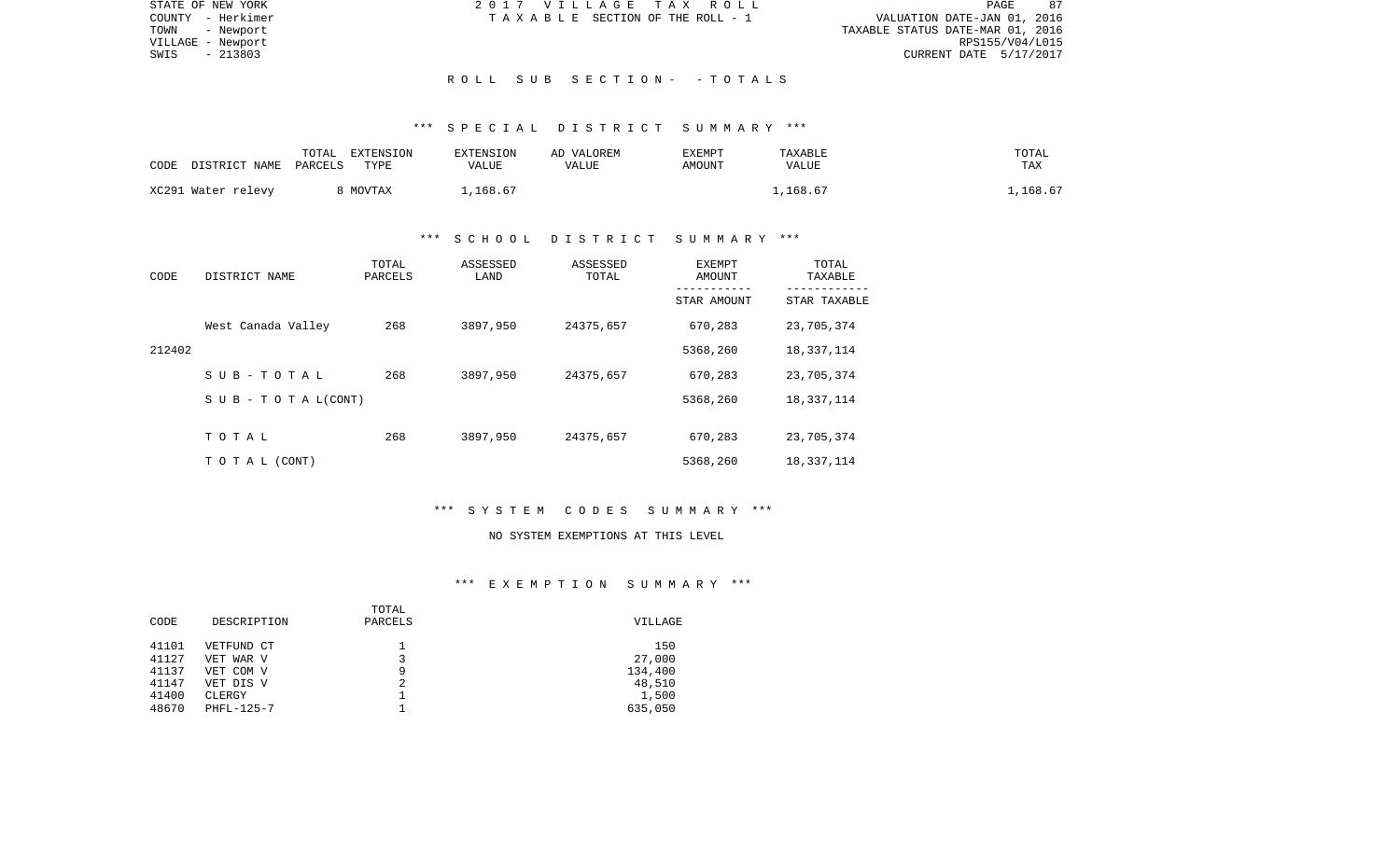| STATE OF NEW YORK | 2017 VILLAGE TAX ROLL           | 88<br>PAGE                       |
|-------------------|---------------------------------|----------------------------------|
| COUNTY - Herkimer | TAXABLE SECTION OF THE ROLL - 1 | VALUATION DATE-JAN 01, 2016      |
| TOWN<br>- Newport |                                 | TAXABLE STATUS DATE-MAR 01, 2016 |
| VILLAGE - Newport |                                 | RPS155/V04/L015                  |
| $-213803$<br>SWIS |                                 | CURRENT DATE 5/17/2017           |
|                   |                                 |                                  |
|                   | ROLL SUB SECTION- -TOTALS       |                                  |

# \*\*\* E X E M P T I O N S U M M A R Y \*\*\*

|      |             | TOTAL   |         |
|------|-------------|---------|---------|
| CODE | DESCRIPTION | PARCELS | VILLAGE |
|      |             |         |         |
|      | тотаь       | 17      | 846,610 |

| ROLL<br><b>SEC</b> | DESCRIPTION                               | TOTAL<br>PARCELS | ASSESSED<br>LAND | ASSESSED<br>TOTAL | <b>EXEMPT</b><br>AMOUNT | TOTAL<br>TAXABLE | TOTAL<br>TAX                       |
|--------------------|-------------------------------------------|------------------|------------------|-------------------|-------------------------|------------------|------------------------------------|
|                    |                                           |                  |                  |                   | STAR AMOUNT             | STAR TAXABLE     |                                    |
|                    | Village Tax<br>SPEC DIST TAXES<br>TAXABLE | 268              | 3897,950         | 24375,657         | 846,610                 | 23,529,047       | 86,124.28<br>1,168.67<br>87,292.95 |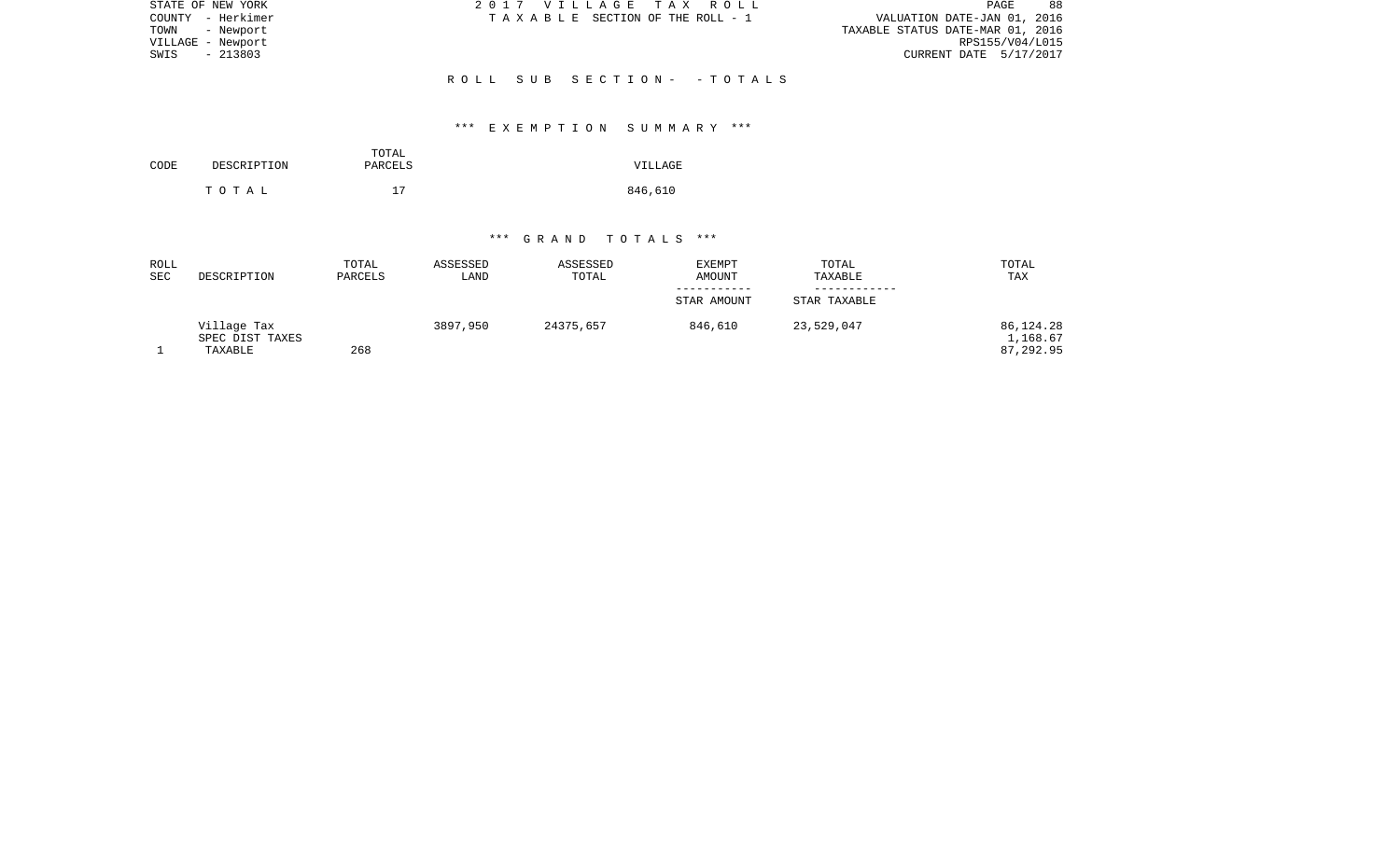| STATE OF NEW YORK | 2017 VILLAGE TAX ROLL           | -89<br>PAGE                      |
|-------------------|---------------------------------|----------------------------------|
| COUNTY - Herkimer | TAXABLE SECTION OF THE ROLL - 1 | VALUATION DATE-JAN 01, 2016      |
| TOWN<br>- Newport |                                 | TAXABLE STATUS DATE-MAR 01, 2016 |
| VILLAGE - Newport |                                 | RPS155/V04/L015                  |
| $-213803$<br>SWIS |                                 | CURRENT DATE 5/17/2017           |
|                   |                                 |                                  |

#### R O L L S E C T I O N T O T A L S

#### \*\*\* S P E C I A L D I S T R I C T S U M M A R Y \*\*\*

| CODE | DISTRICT NAME      | TOTAL<br>PARCELS | EXTENSION<br>TYPE | <b>EXTENSION</b><br>VALUE | AD VALOREM<br>VALUE | EXEMPT<br>AMOUNT | TAXABLE<br><b>VALUE</b> | TOTAL<br><b>TAX</b> |
|------|--------------------|------------------|-------------------|---------------------------|---------------------|------------------|-------------------------|---------------------|
|      | XC291 Water relevy |                  | MOVTAX            | ⊥,168.67                  |                     |                  | .168.67                 | ,168.67             |

## \*\*\* S C H O O L D I S T R I C T S U M M A R Y \*\*\*

| CODE   | DISTRICT NAME                    | TOTAL<br>PARCELS | ASSESSED<br>LAND | ASSESSED<br>TOTAL | EXEMPT<br>AMOUNT | TOTAL<br>TAXABLE |
|--------|----------------------------------|------------------|------------------|-------------------|------------------|------------------|
|        |                                  |                  |                  |                   | STAR AMOUNT      | STAR TAXABLE     |
|        | West Canada Valley               | 268              | 3897,950         | 24375,657         | 670,283          | 23,705,374       |
| 212402 |                                  |                  |                  |                   | 5368,260         | 18, 337, 114     |
|        | SUB-TOTAL                        | 268              | 3897,950         | 24375,657         | 670,283          | 23,705,374       |
|        | $S \cup B - T \cup T A L (CONT)$ |                  |                  |                   | 5368,260         | 18,337,114       |
|        |                                  |                  |                  |                   |                  |                  |
|        | TOTAL                            | 268              | 3897,950         | 24375,657         | 670,283          | 23,705,374       |
|        | T O T A L (CONT)                 |                  |                  |                   | 5368,260         | 18,337,114       |

# \*\*\* S Y S T E M C O D E S S U M M A R Y \*\*\*

#### NO SYSTEM EXEMPTIONS AT THIS LEVEL

|       |             | TOTAL   |         |
|-------|-------------|---------|---------|
| CODE  | DESCRIPTION | PARCELS | VILLAGE |
| 41101 | VETFUND CT  |         | 150     |
| 41127 | VET WAR V   |         | 27,000  |
| 41137 | VET COM V   | 9       | 134,400 |
| 41147 | VET DIS V   | 2       | 48,510  |
| 41400 | CLERGY      |         | 1,500   |
| 48670 | PHFL-125-7  |         | 635,050 |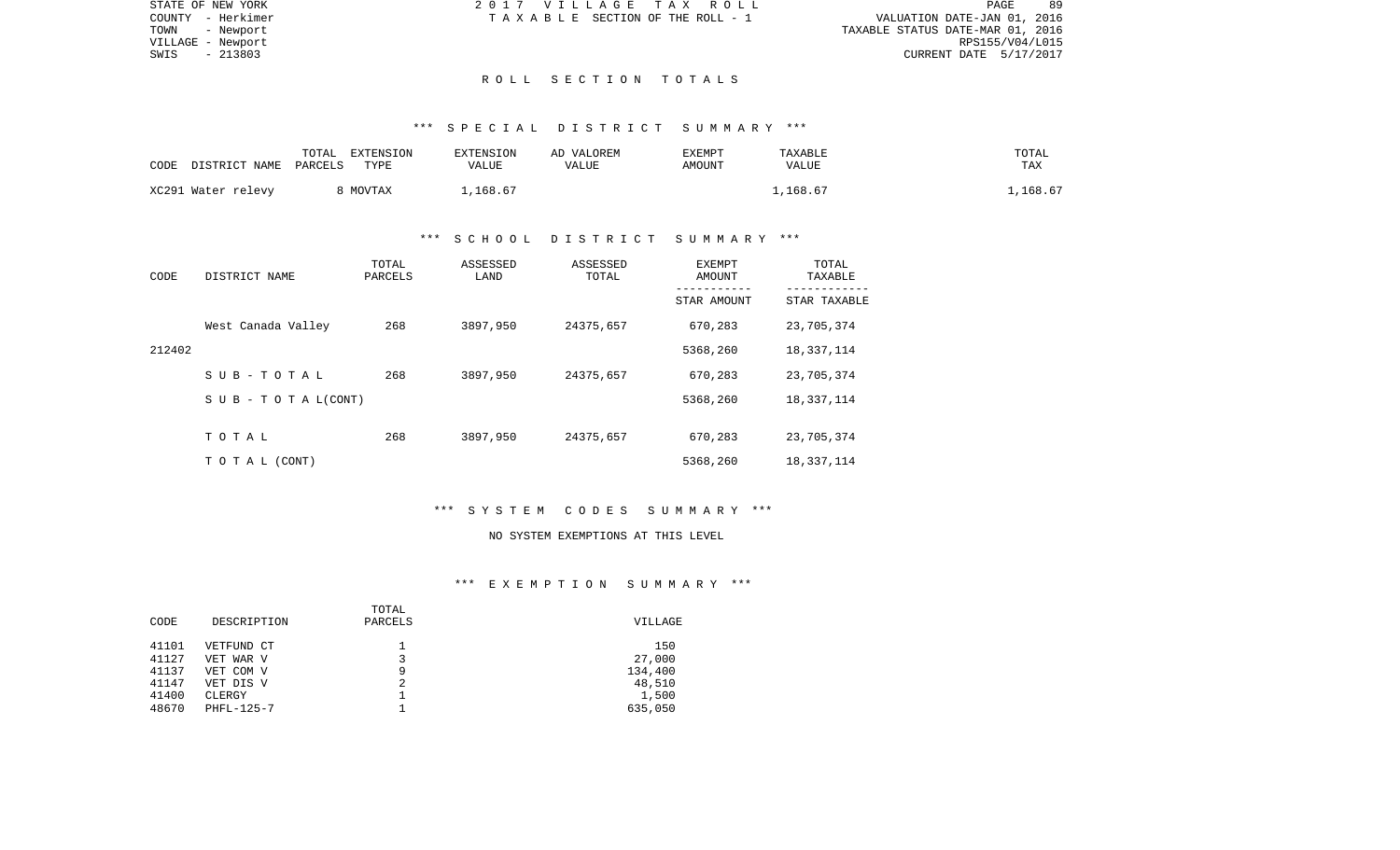| STATE OF NEW YORK | 2017 VILLAGE TAX ROLL           | 90<br>PAGE                       |
|-------------------|---------------------------------|----------------------------------|
| COUNTY - Herkimer | TAXABLE SECTION OF THE ROLL - 1 | VALUATION DATE-JAN 01, 2016      |
| TOWN<br>- Newport |                                 | TAXABLE STATUS DATE-MAR 01, 2016 |
| VILLAGE - Newport |                                 | RPS155/V04/L015                  |
| - 213803<br>SWIS  |                                 | CURRENT DATE 5/17/2017           |
|                   |                                 |                                  |
|                   | ROLL SECTION TOTALS             |                                  |

## \*\*\* E X E M P T I O N S U M M A R Y \*\*\*

| CODE | DESCRIPTION | TOTAL<br>PARCELS | VILLAGE |
|------|-------------|------------------|---------|
|      | тотаь       | 17               | 846,610 |

| ROLL<br><b>SEC</b> | DESCRIPTION                               | TOTAL<br>PARCELS | ASSESSED<br>LAND | ASSESSED<br>TOTAL | EXEMPT<br><b>AMOUNT</b> | TOTAL<br>TAXABLE | TOTAL<br><b>TAX</b>                |
|--------------------|-------------------------------------------|------------------|------------------|-------------------|-------------------------|------------------|------------------------------------|
|                    |                                           |                  |                  |                   | STAR AMOUNT             | STAR TAXABLE     |                                    |
|                    | Village Tax<br>SPEC DIST TAXES<br>TAXABLE | 268              | 3897,950         | 24375,657         | 846,610                 | 23,529,047       | 86,124.28<br>1,168.67<br>87,292.95 |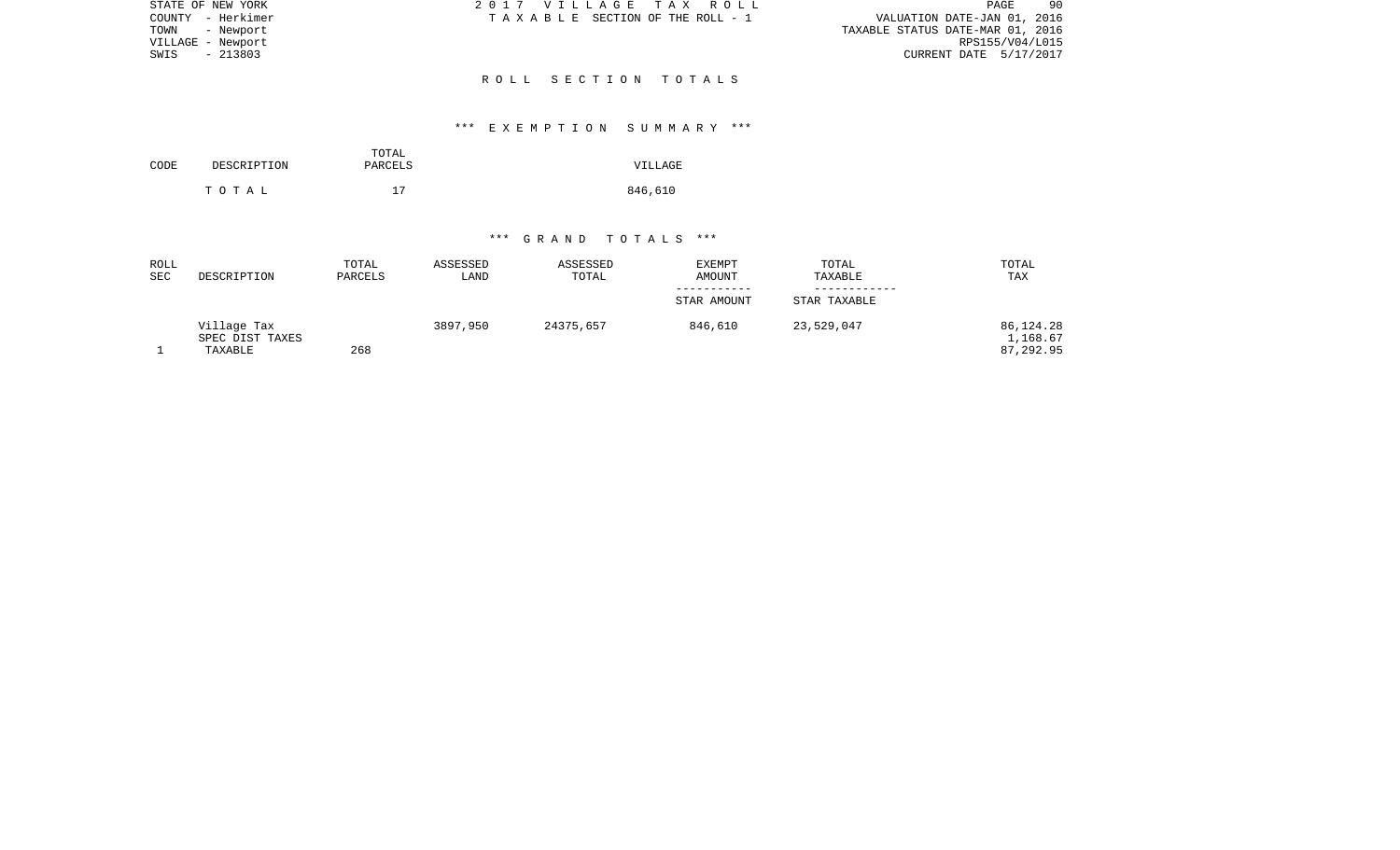| STATE OF NEW YORK<br>COUNTY - Herkimer<br>TOWN<br>- Newport<br>VILLAGE - Newport<br>$-213803$<br>SWIS    |                                                                                                                            | 2017 VILLAGE<br>OWNERS NAME SEQUENCE | TAX ROLL<br>SPECIAL FRANCHISE SECTION OF THE ROLL - 5<br>UNIFORM PERCENT OF VALUE IS 106.00                              | VALUATION DATE-JAN 01, 2016<br>TAXABLE STATUS DATE-MAR 01, 2016 | PAGE<br>91                       |
|----------------------------------------------------------------------------------------------------------|----------------------------------------------------------------------------------------------------------------------------|--------------------------------------|--------------------------------------------------------------------------------------------------------------------------|-----------------------------------------------------------------|----------------------------------|
| TAX MAP PARCEL NUMBER<br>CURRENT OWNERS NAME<br>CURRENT OWNERS ADDRESS                                   | SCHOOL DISTRICT<br>PARCEL SIZE/GRID COORD                                                                                  | LAND<br>TOTAL                        | PROPERTY LOCATION & CLASS ASSESSMENT EXEMPTION CODE----------------VILLAGE------<br>TAX DESCRIPTION<br>SPECIAL DISTRICTS | TAXABLE VALUE                                                   | TAX AMOUNT                       |
| $555. - 3 - 1$<br>National Grid Corp<br>Real Estate Tax Dept<br>300 Erie Blvd West<br>Syracuse, NY 13202 | Bridge St<br>866 Telephone<br>West Canada Val 212402<br>984<br>BANK<br>DEED BOOK 00000<br>FULL MARKET VALUE                | $\Omega$<br>270,303<br>255,003       | Village Tax                                                                                                              | ACCT 112500060<br>270,303                                       | BILL 269<br>989.40               |
|                                                                                                          |                                                                                                                            |                                      | TOTAL TAX ---                                                                                                            | DATE #1<br>AMT DUE                                              | 989.40**<br>07/03/17<br>989.40   |
| $555. - 1 - 1$<br>Newport Telephone Co Inc<br>105 Bridge St<br>Newport, NY 13416                         | Bridge St<br>866 Telephone<br>West Canada Val 212402<br>Poles Wires<br>984<br>BANK<br>DEED BOOK 00000<br>FULL MARKET VALUE | $\Omega$<br>49,110<br>46,330         | Village Tax                                                                                                              | ACCT 112500030<br>49,110                                        | BILL 270<br>179.76               |
|                                                                                                          |                                                                                                                            |                                      | TOTAL TAX ---                                                                                                            | DATE #1<br>AMT DUE                                              | $179.76**$<br>07/03/17<br>179.76 |
|                                                                                                          | Village Newport                                                                                                            |                                      |                                                                                                                          |                                                                 | BILL 271                         |
| $555. - 2 - 1$<br>Time Warner Cable<br>PO Box 7567<br>Charlotte, NC 28241-7467                           | 869 Television<br>West Canada Val 212402<br>$0.01$ BANK<br>984<br>ACRES<br>FULL MARKET VALUE                               | $\overline{0}$<br>16,231<br>15,312   | Village Tax                                                                                                              | 16,231                                                          | 59.41                            |
|                                                                                                          |                                                                                                                            |                                      | TOTAL TAX ---                                                                                                            | DATE #1<br>AMT DUE                                              | $59.41**$<br>07/03/17<br>59.41   |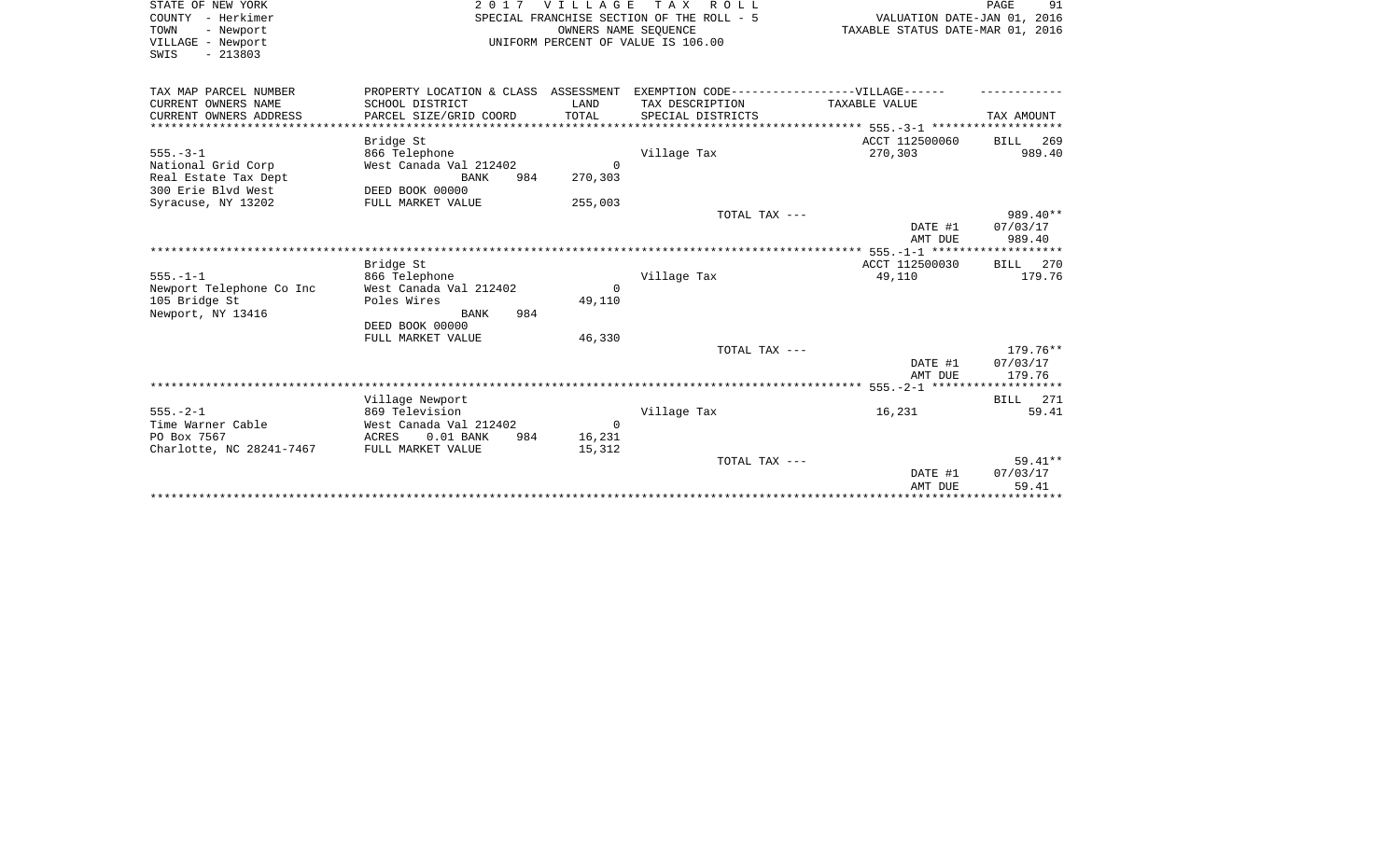| STATE OF NEW YORK | 2017 VILLAGE TAX ROLL                     | 92<br>PAGE                       |
|-------------------|-------------------------------------------|----------------------------------|
| COUNTY - Herkimer | SPECIAL FRANCHISE SECTION OF THE ROLL - 5 | VALUATION DATE-JAN 01, 2016      |
| TOWN - Newport    |                                           | TAXABLE STATUS DATE-MAR 01, 2016 |
| VILLAGE - Newport |                                           | RPS155/V04/L015                  |
| SWIS - 213803     |                                           | CURRENT DATE 5/17/2017           |
|                   |                                           |                                  |
|                   | ROLL SUB SECTION- -TOTALS                 |                                  |

### \*\*\* S P E C I A L D I S T R I C T S U M M A R Y \*\*\*

|      |                            | .∪⊥⊓⊥         | $\blacksquare$<br>11 L<br>LUIN |               |            | EXEMPT       | ABL.                  | $m \wedge m$<br>. |
|------|----------------------------|---------------|--------------------------------|---------------|------------|--------------|-----------------------|-------------------|
| CODE | <b>ABST</b><br>. .<br>NAMP | <b>DARCFT</b> | TVDT                           | $\mathcal{L}$ | ,,,<br>שחד | OUN".<br>۱M۲ | $- - - - - -$<br>ALUI | $- - -$<br>. Ал   |

# NO SPECIAL DISTRICTS AT THIS LEVEL

#### \*\*\* S C H O O L D I S T R I C T S U M M A R Y \*\*\*

| CODE   | DISTRICT NAME                    | TOTAL<br>PARCELS | ASSESSED<br>LAND | ASSESSED<br>TOTAL | EXEMPT<br>AMOUNT | TOTAL<br>TAXABLE |
|--------|----------------------------------|------------------|------------------|-------------------|------------------|------------------|
|        |                                  |                  |                  |                   | STAR AMOUNT      | STAR TAXABLE     |
|        | West Canada Valley               | 3                |                  | 335,644           |                  | 335,644          |
| 212402 |                                  |                  |                  |                   |                  | 335,644          |
|        | SUB-TOTAL                        | 3                |                  | 335,644           |                  | 335,644          |
|        | $S \cup B - T \cup T A L (CONT)$ |                  |                  |                   |                  | 335,644          |
|        |                                  |                  |                  |                   |                  |                  |
|        | TOTAL                            | 3                |                  | 335,644           |                  | 335,644          |
|        | T O T A L (CONT)                 |                  |                  |                   |                  | 335,644          |

\*\*\* S Y S T E M C O D E S S U M M A R Y \*\*\*

#### NO SYSTEM EXEMPTIONS AT THIS LEVEL

\*\*\* E X E M P T I O N S U M M A R Y \*\*\*

NO EXEMPTIONS AT THIS LEVEL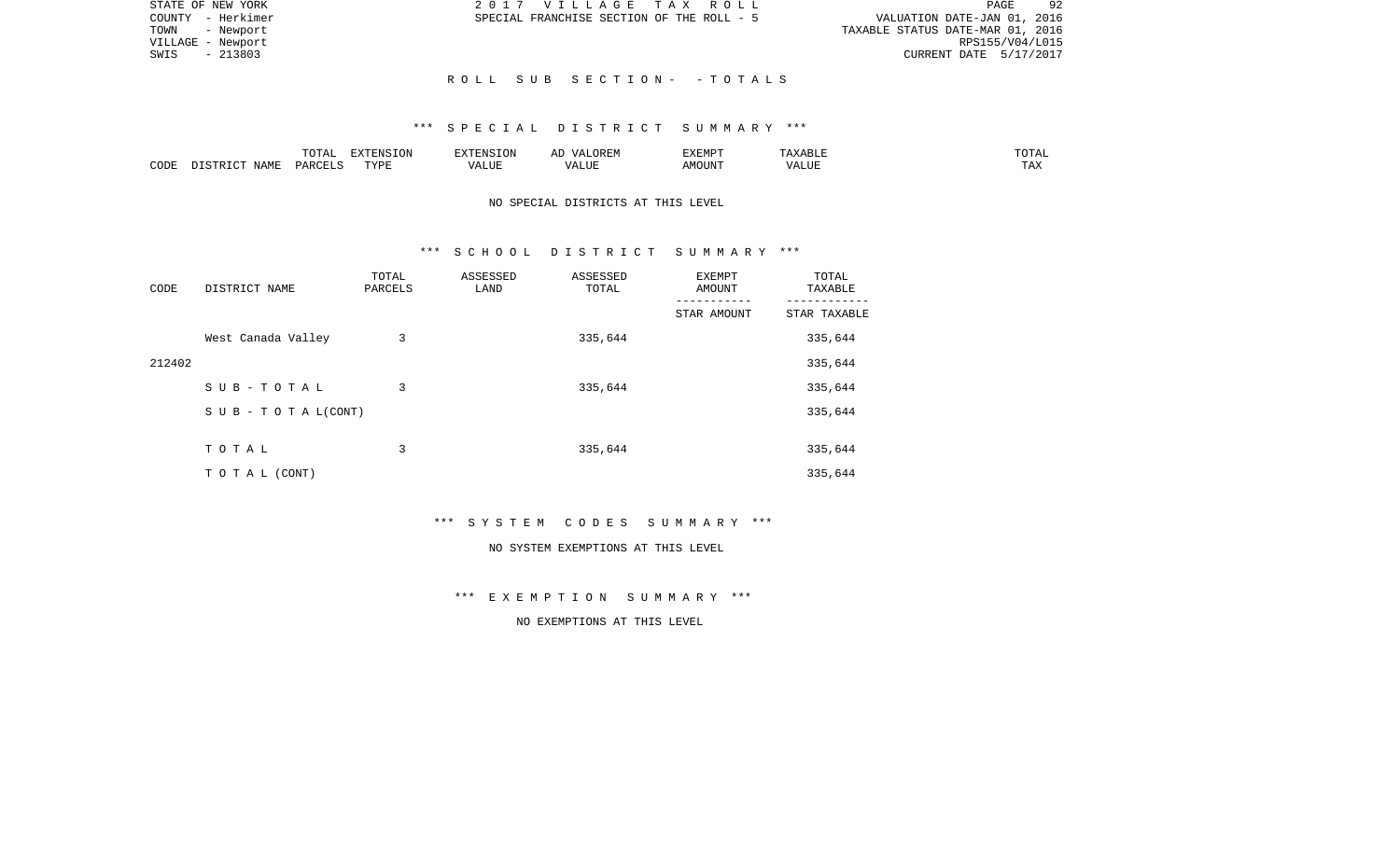| STATE OF NEW YORK | 2017 VILLAGE TAX ROLL                     | PAGE<br>93                       |
|-------------------|-------------------------------------------|----------------------------------|
| COUNTY - Herkimer | SPECIAL FRANCHISE SECTION OF THE ROLL - 5 | VALUATION DATE-JAN 01, 2016      |
| TOWN<br>- Newport |                                           | TAXABLE STATUS DATE-MAR 01, 2016 |
| VILLAGE - Newport |                                           | RPS155/V04/L015                  |
| $-213803$<br>SWIS |                                           | CURRENT DATE 5/17/2017           |
|                   |                                           |                                  |
|                   | ROLL SUB SECTION- -TOTALS                 |                                  |

| ROLL<br><b>SEC</b> | DESCRIPTION                    | TOTAL<br>PARCELS | ASSESSED<br>LAND | ASSESSED<br>TOTAL | <b>EXEMPT</b><br>AMOUNT | TOTAL<br>TAXABLE | TOTAL<br>TAX |
|--------------------|--------------------------------|------------------|------------------|-------------------|-------------------------|------------------|--------------|
|                    |                                |                  |                  |                   | STAR AMOUNT             | STAR TAXABLE     |              |
|                    | Village Tax<br>SPEC DIST TAXES |                  |                  | 335,644           |                         | 335,644          | 1,228.57     |
|                    | SPECIAL FRANCHISE              |                  |                  |                   |                         |                  | 1,228.57     |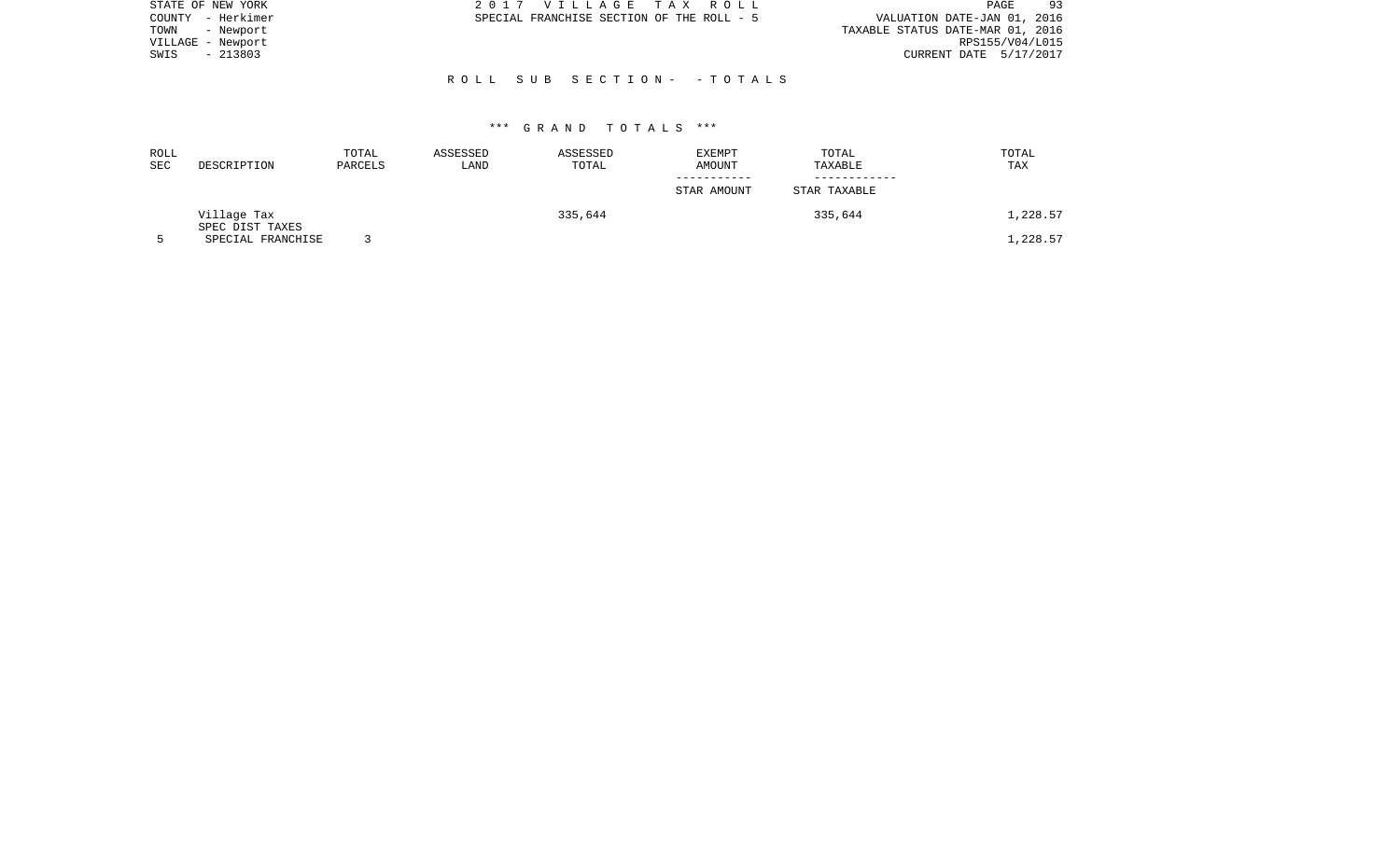| STATE OF NEW YORK | 2017 VILLAGE TAX ROLL                     |  | 94<br>PAGE                       |
|-------------------|-------------------------------------------|--|----------------------------------|
| COUNTY - Herkimer | SPECIAL FRANCHISE SECTION OF THE ROLL - 5 |  | VALUATION DATE-JAN 01, 2016      |
| TOWN<br>- Newport |                                           |  | TAXABLE STATUS DATE-MAR 01, 2016 |
| VILLAGE - Newport |                                           |  | RPS155/V04/L015                  |
| SWIS<br>- 213803  |                                           |  | CURRENT DATE 5/17/2017           |
|                   |                                           |  |                                  |

# R O L L S E C T I O N T O T A L S

#### \*\*\* S P E C I A L D I S T R I C T S U M M A R Y \*\*\*

|      |                                 | $T$ $\cap$ $T$ $\cap$ $\cap$ $\cap$<br>$\cdot$<br>- ∪ + ⊥ + + | EXTENSION   |       | OREM<br>$\sqrt{4}$ | <b>EXEMPT</b> |                    | ------<br>"UTAL      |
|------|---------------------------------|---------------------------------------------------------------|-------------|-------|--------------------|---------------|--------------------|----------------------|
| CODE | $\Lambda \Delta M$ <sup>T</sup> | D A D C                                                       | TVDF<br>--- | т ттт | $\sqrt{ }$<br>பப   | MOUN'         | $\sqrt{ }$<br>ALUF | <b>TIA 32</b><br>IΑΛ |

# NO SPECIAL DISTRICTS AT THIS LEVEL

#### \*\*\* S C H O O L D I S T R I C T S U M M A R Y \*\*\*

| CODE   | DISTRICT NAME                    | TOTAL<br>PARCELS | ASSESSED<br>LAND | ASSESSED<br>TOTAL | <b>EXEMPT</b><br>AMOUNT | TOTAL<br>TAXABLE |
|--------|----------------------------------|------------------|------------------|-------------------|-------------------------|------------------|
|        |                                  |                  |                  |                   | STAR AMOUNT             | STAR TAXABLE     |
|        | West Canada Valley               | 3                |                  | 335,644           |                         | 335,644          |
| 212402 |                                  |                  |                  |                   |                         | 335,644          |
|        | SUB-TOTAL                        | 3                |                  | 335,644           |                         | 335,644          |
|        | $S \cup B - T \cup T A L (CONT)$ |                  |                  |                   |                         | 335,644          |
|        |                                  |                  |                  |                   |                         |                  |
|        | TOTAL                            | 3                |                  | 335,644           |                         | 335,644          |
|        | T O T A L (CONT)                 |                  |                  |                   |                         | 335,644          |

\*\*\* S Y S T E M C O D E S S U M M A R Y \*\*\*

#### NO SYSTEM EXEMPTIONS AT THIS LEVEL

# \*\*\* E X E M P T I O N S U M M A R Y \*\*\*

# NO EXEMPTIONS AT THIS LEVEL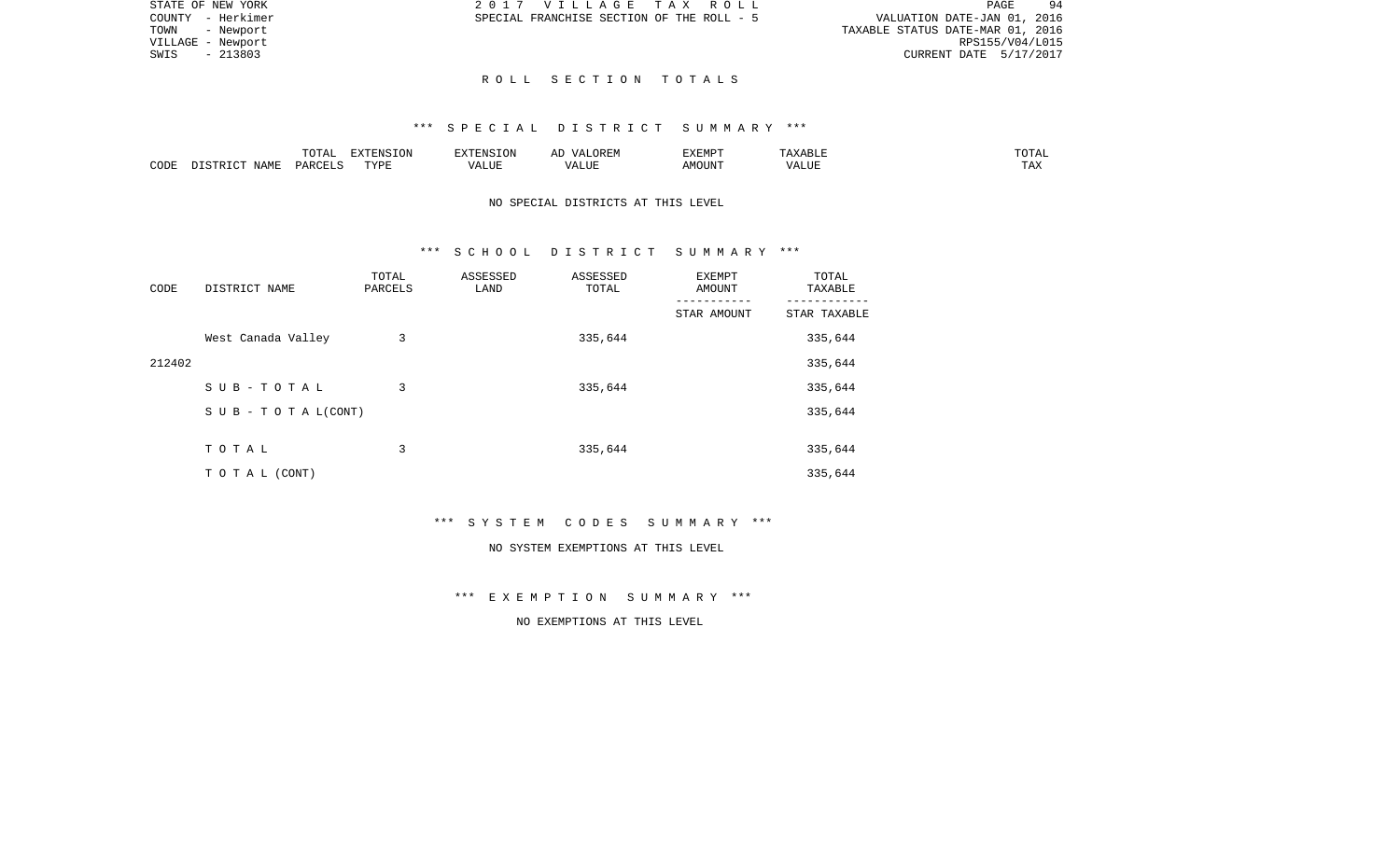| STATE OF NEW YORK | 2017 VILLAGE TAX ROLL                     | 95<br>PAGE                       |
|-------------------|-------------------------------------------|----------------------------------|
| COUNTY - Herkimer | SPECIAL FRANCHISE SECTION OF THE ROLL - 5 | VALUATION DATE-JAN 01, 2016      |
| TOWN<br>- Newport |                                           | TAXABLE STATUS DATE-MAR 01, 2016 |
| VILLAGE - Newport |                                           | RPS155/V04/L015                  |
| - 213803<br>SWIS  |                                           | CURRENT DATE 5/17/2017           |
|                   |                                           |                                  |

R O L L S E C T I O N T O T A L S

| ROLL<br><b>SEC</b> | DESCRIPTION                          | TOTAL<br>PARCELS | ASSESSED<br>LAND | ASSESSED<br>TOTAL | <b>EXEMPT</b><br>AMOUNT | TOTAL<br>TAXABLE | TOTAL<br>TAX |
|--------------------|--------------------------------------|------------------|------------------|-------------------|-------------------------|------------------|--------------|
|                    |                                      |                  |                  |                   | STAR AMOUNT             | STAR TAXABLE     |              |
|                    | Village Tax                          |                  |                  | 335,644           |                         | 335,644          | 1,228.57     |
|                    | SPEC DIST TAXES<br>SPECIAL FRANCHISE |                  |                  |                   |                         |                  | .,228.57     |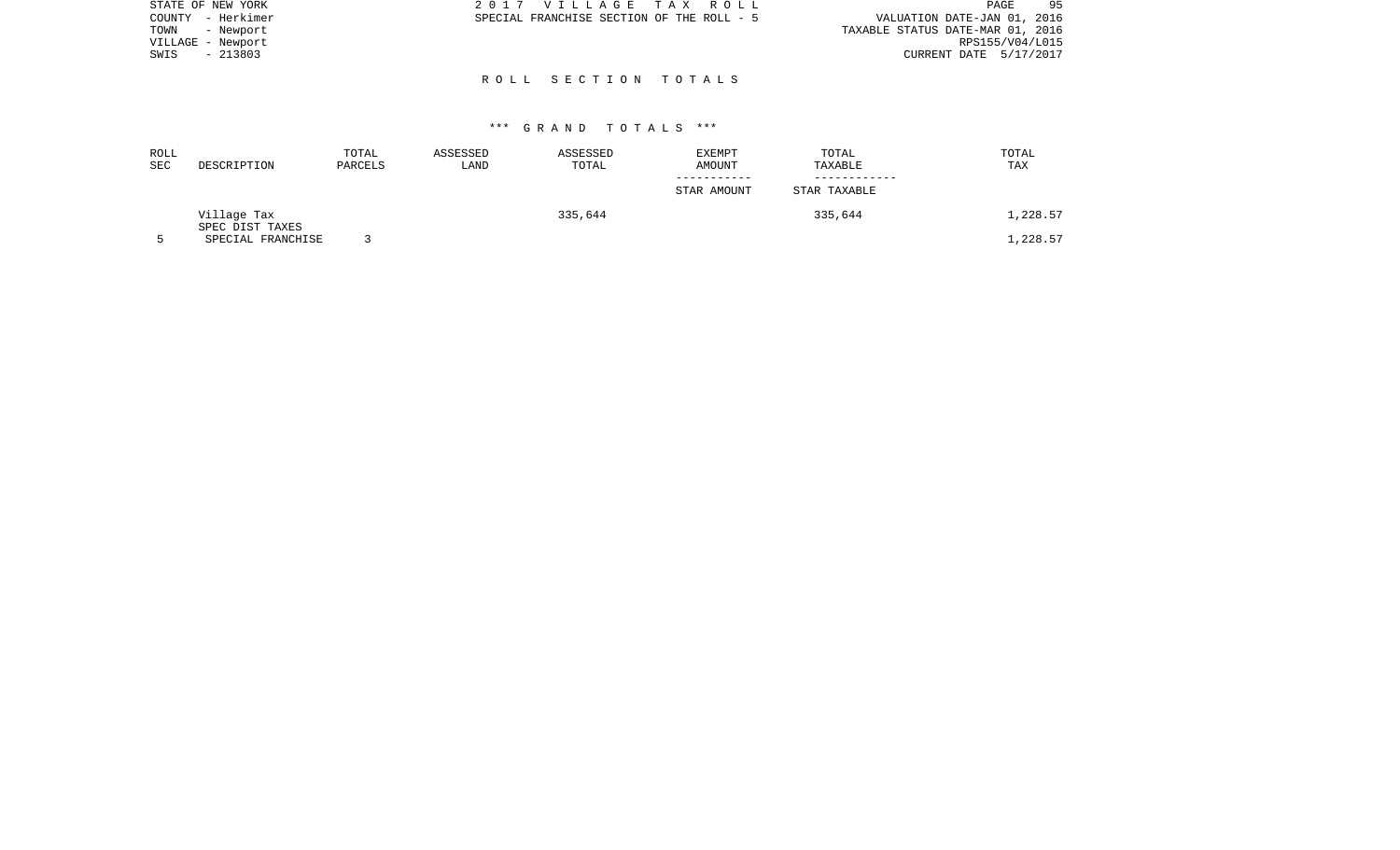| STATE OF NEW YORK<br>COUNTY - Herkimer<br>- Newport<br>TOWN<br>VILLAGE - Newport<br>SWIS<br>$-213803$ |                                                                                  | 2017 VILLAGE<br>OWNERS NAME SEQUENCE | TAX ROLL<br>UTILITY & R.R. SECTION OF THE ROLL - 6<br>UNIFORM PERCENT OF VALUE IS 106.00 | VALUATION DATE-JAN 01, 2016<br>TAXABLE STATUS DATE-MAR 01, 2016 | PAGE<br>96     |
|-------------------------------------------------------------------------------------------------------|----------------------------------------------------------------------------------|--------------------------------------|------------------------------------------------------------------------------------------|-----------------------------------------------------------------|----------------|
| TAX MAP PARCEL NUMBER                                                                                 | PROPERTY LOCATION & CLASS ASSESSMENT EXEMPTION CODE----------------VILLAGE------ |                                      |                                                                                          |                                                                 |                |
| CURRENT OWNERS NAME<br>CURRENT OWNERS ADDRESS                                                         | SCHOOL DISTRICT<br>PARCEL SIZE/GRID COORD                                        | LAND<br>TOTAL                        | TAX DESCRIPTION<br>SPECIAL DISTRICTS                                                     | TAXABLE VALUE                                                   | TAX AMOUNT     |
| *************************                                                                             |                                                                                  |                                      |                                                                                          |                                                                 |                |
|                                                                                                       | Bridge St                                                                        |                                      |                                                                                          |                                                                 | BILL<br>272    |
| $094.46 - 1 - 42$                                                                                     | 380 Pub Util Vac                                                                 |                                      | Village Tax                                                                              | 14,500                                                          | 53.07          |
| National Grid Corp                                                                                    | West Canada Val 212402                                                           | 14,500                               |                                                                                          |                                                                 |                |
| Attn: Real Estate Tax Departme Utility Vacant Land                                                    |                                                                                  | 14,500                               |                                                                                          |                                                                 |                |
| 300 Erie Blvd West<br>Syracuse, NY 13202                                                              | ACRES<br>2.40 BANK<br>984<br>EAST-0354247 NRTH-1585461                           |                                      |                                                                                          |                                                                 |                |
|                                                                                                       | DEED BOOK 562<br>PG-448                                                          |                                      |                                                                                          |                                                                 |                |
|                                                                                                       | FULL MARKET VALUE                                                                | 13,700                               |                                                                                          |                                                                 |                |
|                                                                                                       |                                                                                  |                                      | TOTAL TAX ---                                                                            |                                                                 | $53.07**$      |
|                                                                                                       |                                                                                  |                                      |                                                                                          | DATE #1                                                         | 07/03/17       |
|                                                                                                       |                                                                                  |                                      |                                                                                          | AMT DUE                                                         | 53.07          |
|                                                                                                       |                                                                                  |                                      |                                                                                          | ACCT 112300750                                                  | 273<br>BILL    |
| $094.47 - 1 - 39$                                                                                     | Bridge St<br>380 Pub Util Vac                                                    |                                      | Village Tax                                                                              | 35,000                                                          | 128.11         |
| National Grid Corp                                                                                    | West Canada Val 212402                                                           | 35,000                               |                                                                                          |                                                                 |                |
| Attn: Real Estate Tax Departme Location No 813620                                                     |                                                                                  | 35,000                               |                                                                                          |                                                                 |                |
| 300 Erie Blvd West                                                                                    | Newport Substation                                                               |                                      |                                                                                          |                                                                 |                |
| Syracuse 2, NY 13202                                                                                  | Bridge St                                                                        |                                      |                                                                                          |                                                                 |                |
|                                                                                                       | FRNT<br>78.00 DPTH 140.00<br>BANK<br>984                                         |                                      |                                                                                          |                                                                 |                |
|                                                                                                       | EAST-0354341 NRTH-1585747                                                        |                                      |                                                                                          |                                                                 |                |
|                                                                                                       | FULL MARKET VALUE                                                                | 33,000                               |                                                                                          |                                                                 |                |
|                                                                                                       |                                                                                  |                                      | TOTAL TAX ---                                                                            |                                                                 | 128.11**       |
|                                                                                                       |                                                                                  |                                      |                                                                                          | DATE #1                                                         | 07/03/17       |
|                                                                                                       |                                                                                  |                                      |                                                                                          | AMT DUE                                                         | 128.11         |
|                                                                                                       | Elec Trans                                                                       |                                      |                                                                                          |                                                                 | BILL 274       |
| 638.003-9999-132.350-1001                                                                             | 882 Elec Trans Imp                                                               |                                      | Village Tax                                                                              | 20,267                                                          | 74.18          |
| National Grid Corp                                                                                    | West Canada Val 212402                                                           | $\mathbf 0$                          |                                                                                          |                                                                 |                |
| Attn: Real Estate Tax Dept.                                                                           | Location No 812349                                                               | 20,267                               |                                                                                          |                                                                 |                |
| 300 Erie Blvd West                                                                                    | App Factor 1.0000                                                                |                                      |                                                                                          |                                                                 |                |
| Syracuse, NY 13202                                                                                    | T-186 Trenton Falls-Middl<br>984                                                 |                                      |                                                                                          |                                                                 |                |
|                                                                                                       | BANK<br>FULL MARKET VALUE                                                        | 19,100                               |                                                                                          |                                                                 |                |
|                                                                                                       |                                                                                  |                                      | TOTAL TAX ---                                                                            |                                                                 | 74.18**        |
|                                                                                                       |                                                                                  |                                      |                                                                                          | DATE #1                                                         | 07/03/17       |
|                                                                                                       |                                                                                  |                                      |                                                                                          | AMT DUE                                                         | 74.18          |
|                                                                                                       |                                                                                  |                                      |                                                                                          |                                                                 |                |
| 638.003-9999-132.350-1881                                                                             | Outside Plant                                                                    |                                      |                                                                                          | 85,039                                                          | BILL<br>275    |
| National Grid Corp                                                                                    | 884 Elec Dist Out<br>West Canada Val 212402                                      | 0                                    | Village Tax                                                                              |                                                                 | 311.27         |
| Real Estate Tax Dept                                                                                  | Location No 888888                                                               | 85,039                               |                                                                                          |                                                                 |                |
| 300 Erie Blvd West                                                                                    | App Factor 1.0000                                                                |                                      |                                                                                          |                                                                 |                |
| Syracuse, NY 13202                                                                                    | Poles Wires Cables                                                               |                                      |                                                                                          |                                                                 |                |
|                                                                                                       | 984<br>BANK                                                                      |                                      |                                                                                          |                                                                 |                |
|                                                                                                       | FULL MARKET VALUE                                                                | 80,200                               | TOTAL TAX ---                                                                            |                                                                 | $311.27**$     |
|                                                                                                       |                                                                                  |                                      |                                                                                          | DATE #1                                                         | 07/03/17       |
|                                                                                                       |                                                                                  |                                      |                                                                                          | AMT DUE                                                         | 311.27         |
|                                                                                                       |                                                                                  |                                      |                                                                                          |                                                                 | ************** |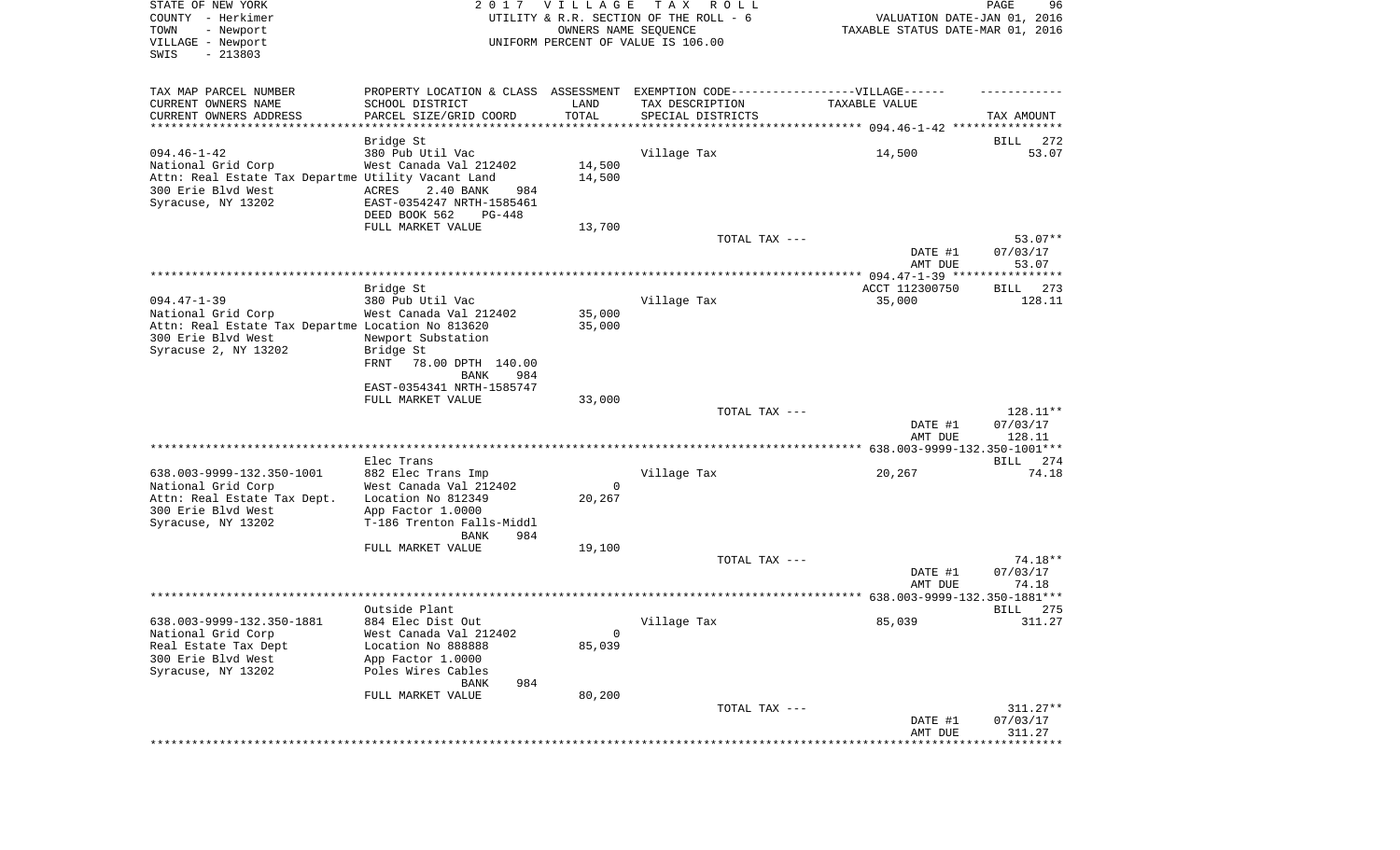| STATE OF NEW YORK<br>COUNTY - Herkimer<br>- Newport<br>TOWN<br>VILLAGE - Newport<br>$-213803$<br>SWIS | 2017                                                                                                                                             | <b>VILLAGE</b>        | TAX ROLL<br>UTILITY & R.R. SECTION OF THE ROLL - 6<br>OWNERS NAME SEQUENCE<br>UNIFORM PERCENT OF VALUE IS 106.00 | VALUATION DATE-JAN 01, 2016<br>TAXABLE STATUS DATE-MAR 01, 2016 | 97<br>PAGE                         |
|-------------------------------------------------------------------------------------------------------|--------------------------------------------------------------------------------------------------------------------------------------------------|-----------------------|------------------------------------------------------------------------------------------------------------------|-----------------------------------------------------------------|------------------------------------|
| TAX MAP PARCEL NUMBER<br>CURRENT OWNERS NAME                                                          | PROPERTY LOCATION & CLASS ASSESSMENT EXEMPTION CODE-----------------VILLAGE------<br>SCHOOL DISTRICT                                             | LAND                  | TAX DESCRIPTION                                                                                                  | TAXABLE VALUE                                                   |                                    |
| CURRENT OWNERS ADDRESS                                                                                | PARCEL SIZE/GRID COORD                                                                                                                           | TOTAL                 | SPECIAL DISTRICTS                                                                                                |                                                                 | TAX AMOUNT                         |
|                                                                                                       |                                                                                                                                                  | * * * * * * * * * * * |                                                                                                                  | ********** 094.47-1-42 *****************                        |                                    |
|                                                                                                       | Bridge St                                                                                                                                        |                       |                                                                                                                  | ACCT 112300660                                                  | 276<br>BILL                        |
| $094.47 - 1 - 42$<br>Newport Telephone Co Inc<br>Bridge St<br>Newport, NY 13416                       | $331$ Com vac w/imp<br>West Canada Val 212402<br>Location No 038034<br>Tel Facility<br>34.70 DPTH 103.00<br>FRNT<br><b>BANK</b><br>984           | 15,000<br>30,000      | Village Tax                                                                                                      | 30,000                                                          | 109.81                             |
|                                                                                                       | EAST-0354541 NRTH-1586022                                                                                                                        |                       |                                                                                                                  |                                                                 |                                    |
|                                                                                                       | FULL MARKET VALUE                                                                                                                                | 28,300                | TOTAL TAX ---                                                                                                    |                                                                 | 109.81**                           |
|                                                                                                       |                                                                                                                                                  |                       |                                                                                                                  | DATE #1<br>AMT DUE                                              | 07/03/17<br>109.81                 |
|                                                                                                       | Bridge St                                                                                                                                        |                       |                                                                                                                  | ** 094.47-1-43 ***<br>ACCT 112300570                            | ********<br>BILL<br>277            |
| $094.47 - 1 - 43$                                                                                     | 831 Tele Comm                                                                                                                                    |                       | Village Tax                                                                                                      | 1166,000                                                        | 4,267.96                           |
| Newport Telephone Co Inc<br>Bridge St<br>Newport, NY 13416                                            | West Canada Val 212402<br>Location No 038034<br>Central Office<br>75.50 DPTH<br>FRNT<br>70.00<br><b>BANK</b><br>984<br>EAST-0354597 NRTH-1586040 | 15,000<br>1166,000    |                                                                                                                  |                                                                 |                                    |
|                                                                                                       | DEED BOOK 00602 PG-00557                                                                                                                         |                       |                                                                                                                  |                                                                 |                                    |
|                                                                                                       | FULL MARKET VALUE                                                                                                                                | 1100,000              |                                                                                                                  |                                                                 |                                    |
|                                                                                                       |                                                                                                                                                  |                       | TOTAL TAX ---                                                                                                    | DATE #1<br>AMT DUE                                              | 4,267.96**<br>07/03/17<br>4,267.96 |
|                                                                                                       |                                                                                                                                                  |                       |                                                                                                                  |                                                                 |                                    |
|                                                                                                       | Bridge St                                                                                                                                        |                       |                                                                                                                  | ACCT 112300600                                                  | 278<br><b>BILL</b>                 |
| $094.47 - 1 - 44$<br>Newport Telephone Co Inc<br>Bridge St                                            | 330 Vacant comm<br>West Canada Val 212402<br>Location No 038034                                                                                  | 10,000<br>10,000      | Village Tax                                                                                                      | 10,000                                                          | 36.60                              |
| Newport, NY 13416                                                                                     | Tel Facility<br>Bridge St<br>FRNT<br>22.00 DPTH 108.00<br><b>BANK</b><br>984<br>EAST-0354641 NRTH-1586062<br>DEED BOOK 00216 PG-00263            |                       |                                                                                                                  |                                                                 |                                    |
|                                                                                                       | FULL MARKET VALUE                                                                                                                                | 9,400                 | TOTAL TAX ---                                                                                                    | DATE #1<br>AMT DUE                                              | $36.60**$<br>07/03/17<br>36.60     |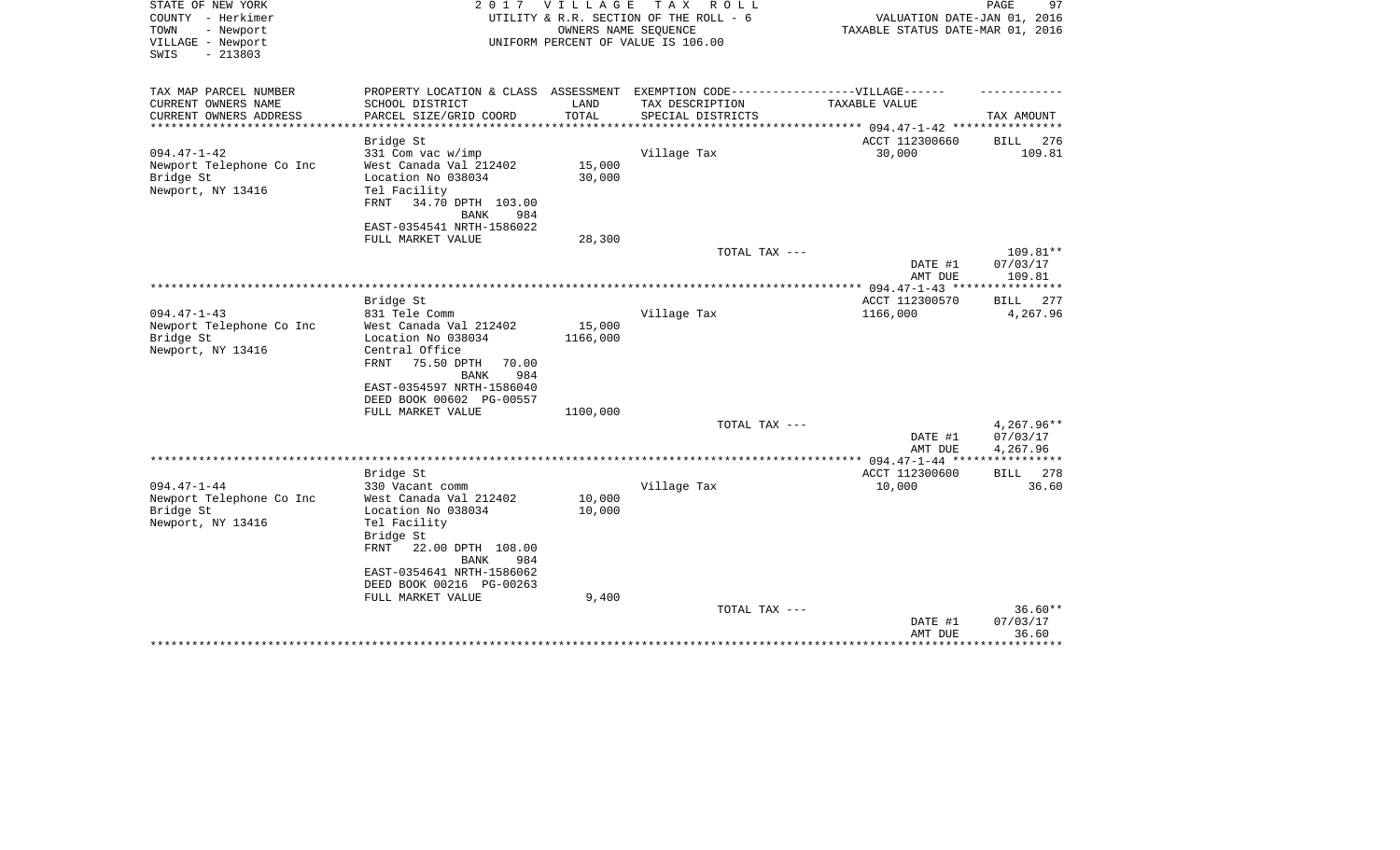| STATE OF NEW YORK         | 2017                                                                              | V I L L A G E | T A X<br>R O L L                   |                                    | PAGE<br>98 |
|---------------------------|-----------------------------------------------------------------------------------|---------------|------------------------------------|------------------------------------|------------|
| COUNTY - Herkimer         | UTILITY & R.R. SECTION OF THE ROLL - 6                                            |               |                                    | VALUATION DATE-JAN 01, 2016        |            |
| TOWN<br>- Newport         |                                                                                   |               | OWNERS NAME SEQUENCE               | TAXABLE STATUS DATE-MAR 01, 2016   |            |
| VILLAGE - Newport         |                                                                                   |               | UNIFORM PERCENT OF VALUE IS 106.00 |                                    |            |
| $-213803$<br>SWIS         |                                                                                   |               |                                    |                                    |            |
|                           |                                                                                   |               |                                    |                                    |            |
| TAX MAP PARCEL NUMBER     | PROPERTY LOCATION & CLASS ASSESSMENT EXEMPTION CODE-----------------VILLAGE------ |               |                                    |                                    |            |
| CURRENT OWNERS NAME       | SCHOOL DISTRICT                                                                   | LAND          | TAX DESCRIPTION                    | TAXABLE VALUE                      |            |
| CURRENT OWNERS ADDRESS    | PARCEL SIZE/GRID COORD                                                            | TOTAL         | SPECIAL DISTRICTS                  |                                    | TAX AMOUNT |
|                           |                                                                                   |               |                                    |                                    |            |
|                           | Bridge St                                                                         |               |                                    | ACCT 112300630                     | BILL 279   |
| $094.47 - 1 - 48$         | 831 Tele Comm                                                                     |               | Village Tax                        | 174,400                            | 638.36     |
| Newport Telephone Co Inc  | West Canada Val 212402                                                            | 23,000        |                                    |                                    |            |
| Bridge St                 | Location No 038034                                                                | 174,400       |                                    |                                    |            |
| Newport, NY 13416         | Tel Facility                                                                      |               |                                    |                                    |            |
|                           | Bridge St                                                                         |               |                                    |                                    |            |
|                           | ACRES<br>1.10 BANK<br>984                                                         |               |                                    |                                    |            |
|                           | EAST-0354513 NRTH-1586149                                                         |               |                                    |                                    |            |
|                           | DEED BOOK 00000                                                                   |               |                                    |                                    |            |
|                           | FULL MARKET VALUE                                                                 | 164,500       |                                    |                                    |            |
|                           |                                                                                   |               | TOTAL TAX ---                      |                                    | 638.36**   |
|                           |                                                                                   |               |                                    | DATE #1                            | 07/03/17   |
|                           |                                                                                   |               |                                    | AMT DUE                            | 638.36     |
|                           |                                                                                   |               |                                    | 638.003-0000-630.500-1881***       |            |
|                           | Outside Plant St                                                                  |               |                                    | ACCT 112300540                     | BILL 280   |
| 638.003-0000-630.500-1881 | 836 Telecom. eq.                                                                  |               | Mass Telec 47100                   | 3,629                              |            |
| Newport Telephone Co Inc  | West Canada Val 212402                                                            | $\Omega$      | Village Tax                        | 31,070                             | 113.73     |
| Bridge St                 | Location No 888888                                                                | 34,699        |                                    |                                    |            |
| Newport, NY 13416         | App Factor 1.0000                                                                 |               |                                    |                                    |            |
|                           | Poles Wires Cables                                                                |               |                                    |                                    |            |
|                           | 984<br>BANK                                                                       |               |                                    |                                    |            |
|                           | DEED BOOK 00000                                                                   |               |                                    |                                    |            |
|                           | FULL MARKET VALUE                                                                 | 32,700        |                                    |                                    |            |
|                           |                                                                                   |               | TOTAL TAX ---                      |                                    | $113.73**$ |
|                           |                                                                                   |               |                                    | DATE #1                            | 07/03/17   |
|                           |                                                                                   |               |                                    | AMT DUE                            | 113.73     |
|                           |                                                                                   |               |                                    | ********************************** |            |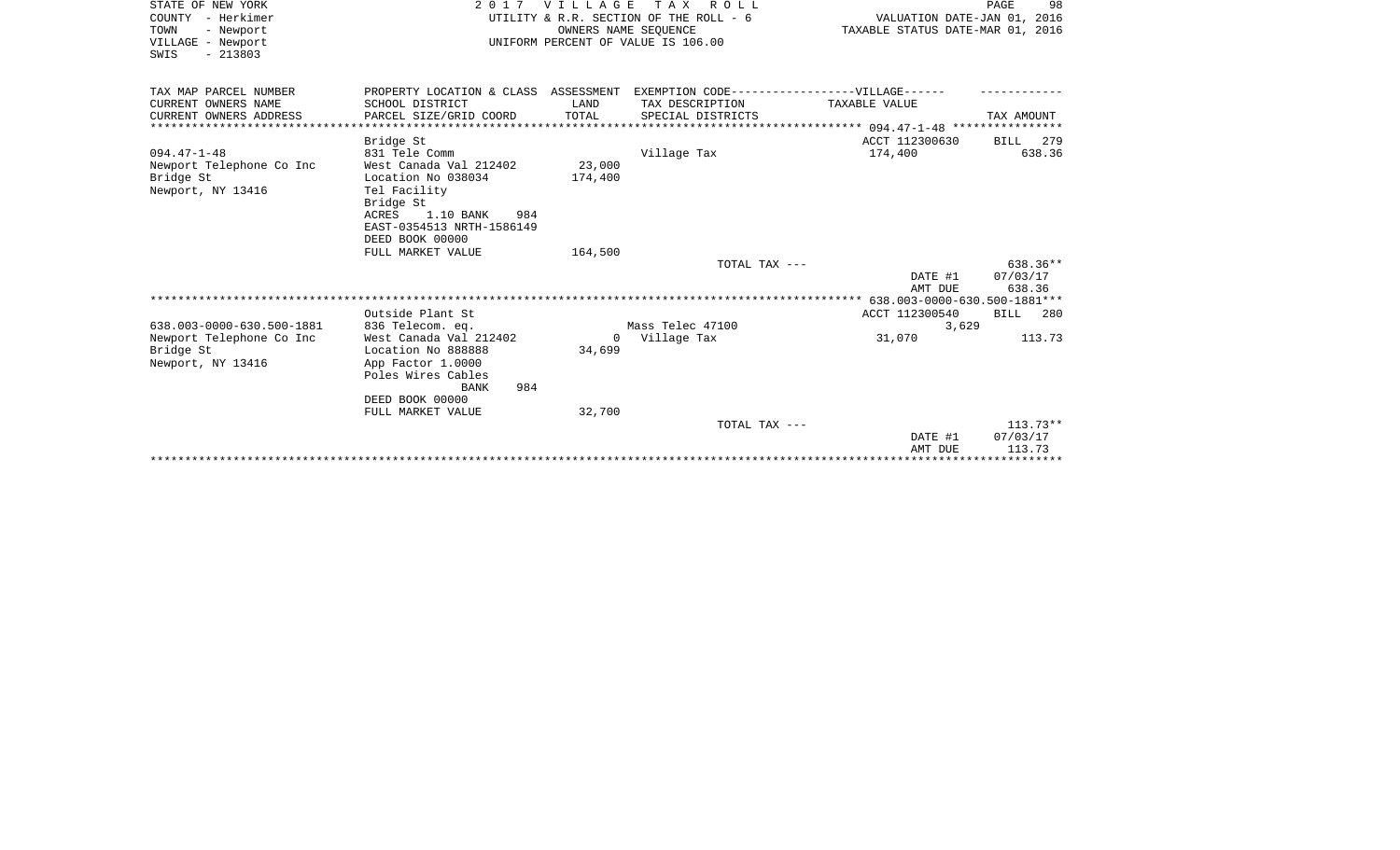| STATE OF NEW YORK | 2017 VILLAGE TAX ROLL                  | 99<br>PAGE                       |
|-------------------|----------------------------------------|----------------------------------|
| COUNTY - Herkimer | UTILITY & R.R. SECTION OF THE ROLL - 6 | VALUATION DATE-JAN 01, 2016      |
| TOWN - Newport    |                                        | TAXABLE STATUS DATE-MAR 01, 2016 |
| VILLAGE - Newport | UNIFORM PERCENT OF VALUE IS 106.00     | RPS155/V04/L015                  |
| - 213803<br>SWIS  |                                        | CURRENT DATE 5/17/2017           |
|                   |                                        |                                  |
|                   | ROLL SUB SECTION- -TOTALS              |                                  |

### \*\*\* S P E C I A L D I S T R I C T S U M M A R Y \*\*\*

|      |      | $m \wedge m \wedge n$<br>- 777 | $\blacksquare$ $\blacksquare$ $\blacksquare$ $\blacksquare$ $\blacksquare$ $\blacksquare$ $\blacksquare$ $\blacksquare$<br>- UN | a : INTE                | 17 D<br>▵ | <b>EXEMPT</b> |                    | ◡⊥▱                   |
|------|------|--------------------------------|---------------------------------------------------------------------------------------------------------------------------------|-------------------------|-----------|---------------|--------------------|-----------------------|
| CODE | NAME | ∩ ¤ ∆ ∪                        | TVDI<br>.                                                                                                                       | $- - - - -$<br>الليليان | 1 U J .   | ACOTTAT'      | $- - - - - -$<br>. | $m \times$<br>- - - - |

# NO SPECIAL DISTRICTS AT THIS LEVEL

#### \*\*\* S C H O O L D I S T R I C T S U M M A R Y \*\*\*

| CODE   | DISTRICT NAME             | TOTAL<br>PARCELS | ASSESSED<br>LAND | ASSESSED<br>TOTAL | <b>EXEMPT</b><br>AMOUNT<br>--------- | TOTAL<br>TAXABLE |
|--------|---------------------------|------------------|------------------|-------------------|--------------------------------------|------------------|
|        |                           |                  |                  |                   | STAR AMOUNT                          | STAR TAXABLE     |
|        | West Canada Valley        | 9                | 112,500          | 1569,905          | 3,629                                | 1,566,276        |
| 212402 |                           |                  |                  |                   |                                      | 1,566,276        |
|        | SUB-TOTAL                 | 9                | 112,500          | 1569,905          | 3,629                                | 1,566,276        |
|        | S U B - T O T A $L(CONT)$ |                  |                  |                   |                                      | 1,566,276        |
|        |                           |                  |                  |                   |                                      |                  |
|        | TOTAL                     | 9                | 112,500          | 1569,905          | 3,629                                | 1,566,276        |
|        | T O T A L (CONT)          |                  |                  |                   |                                      | 1,566,276        |

# \*\*\* S Y S T E M C O D E S S U M M A R Y \*\*\*

#### NO SYSTEM EXEMPTIONS AT THIS LEVEL

| CODE  | DESCRIPTION | TOTAL<br>PARCELS | VILLAGE |
|-------|-------------|------------------|---------|
| 47100 | Mass Telec  | ᅩ                | 3,629   |
|       | тотаь       | ᅩ                | 3,629   |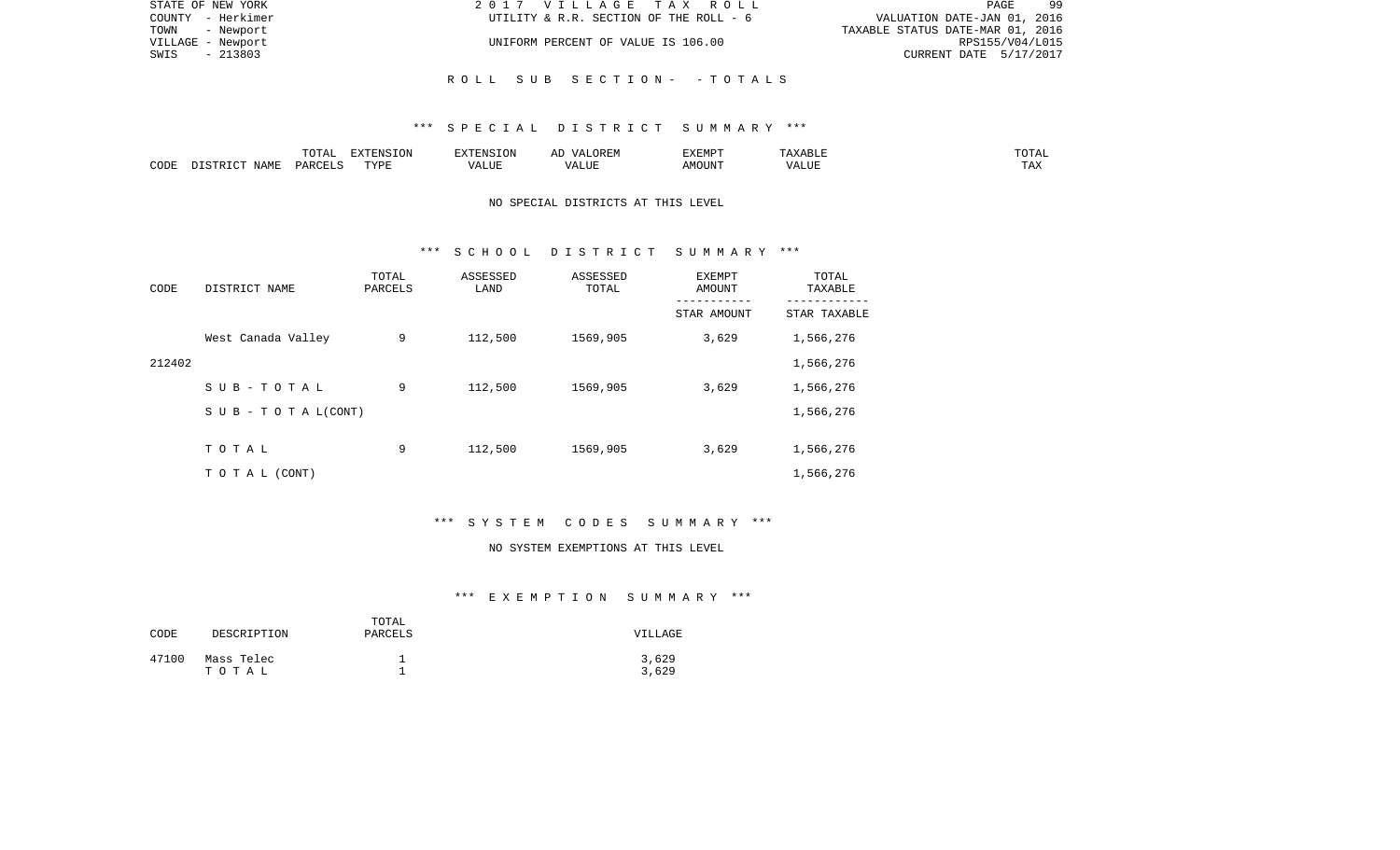| STATE OF NEW YORK | 2017 VILLAGE TAX ROLL                  | 100<br>PAGE                      |
|-------------------|----------------------------------------|----------------------------------|
| COUNTY - Herkimer | UTILITY & R.R. SECTION OF THE ROLL - 6 | VALUATION DATE-JAN 01, 2016      |
| TOWN<br>- Newport |                                        | TAXABLE STATUS DATE-MAR 01, 2016 |
| VILLAGE - Newport | UNIFORM PERCENT OF VALUE IS 106.00     | RPS155/V04/L015                  |
| - 213803<br>SWIS  |                                        | CURRENT DATE 5/17/2017           |
|                   |                                        |                                  |
|                   | ROLL SUB SECTION- -TOTALS              |                                  |

| ROLL |                                | TOTAL   | ASSESSED | ASSESSED | <b>EXEMPT</b> | TOTAL        | TOTAL    |
|------|--------------------------------|---------|----------|----------|---------------|--------------|----------|
| SEC  | DESCRIPTION                    | PARCELS | LAND     | TOTAL    | AMOUNT        | TAXABLE      | TAX      |
|      |                                |         |          |          |               |              |          |
|      |                                |         |          |          | STAR AMOUNT   | STAR TAXABLE |          |
|      | Village Tax<br>SPEC DIST TAXES |         | 112,500  | 1569,905 | 3,629         | 1,566,276    | 5,733.09 |
|      | UTILITIES & N.C.               |         |          |          |               |              | 5,733.09 |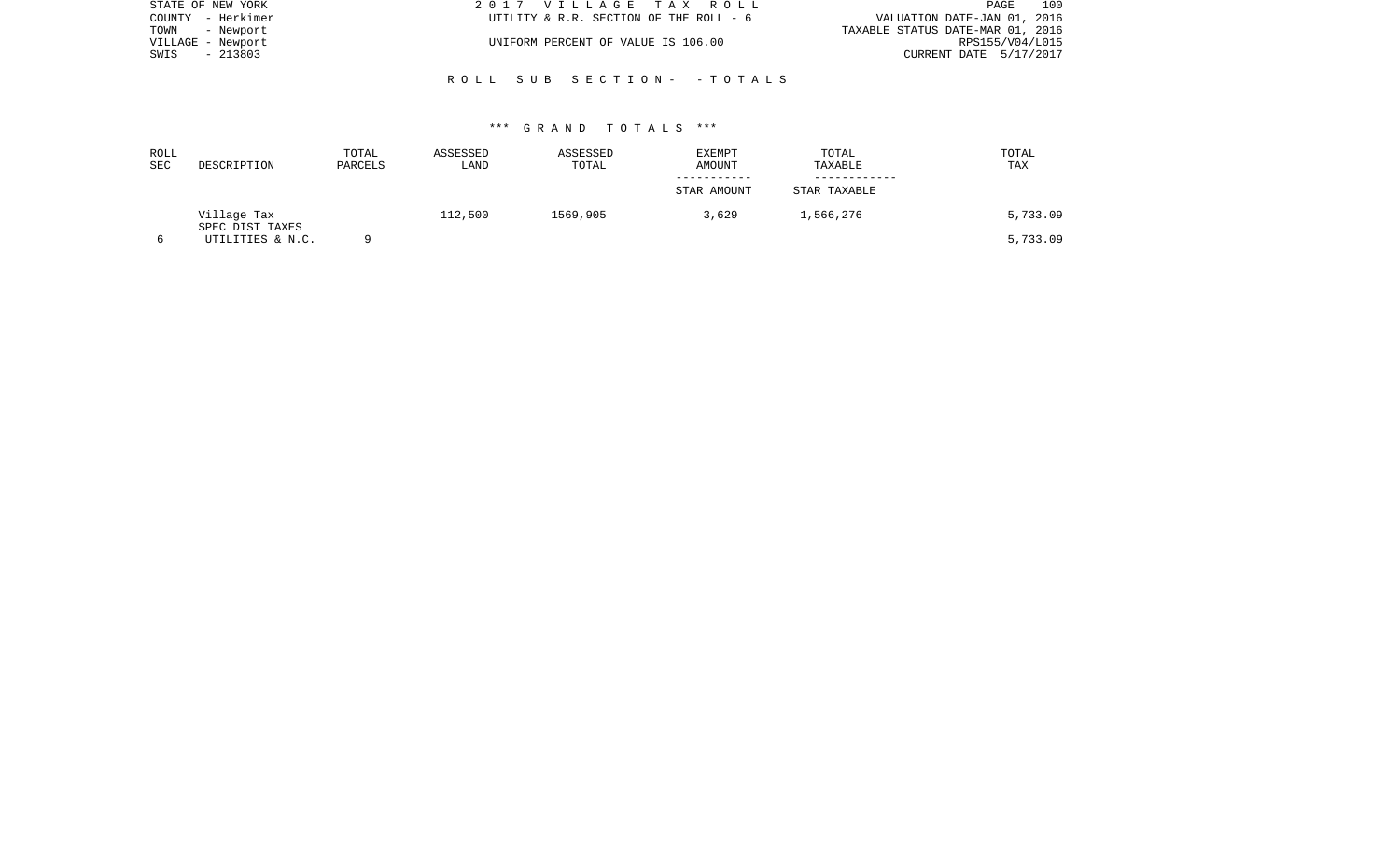| STATE OF NEW YORK | 2017 VILLAGE TAX ROLL                  | 101<br>PAGE                      |
|-------------------|----------------------------------------|----------------------------------|
| COUNTY - Herkimer | UTILITY & R.R. SECTION OF THE ROLL - 6 | VALUATION DATE-JAN 01, 2016      |
| TOWN - Newport    |                                        | TAXABLE STATUS DATE-MAR 01, 2016 |
| VILLAGE - Newport | UNIFORM PERCENT OF VALUE IS 106.00     | RPS155/V04/L015                  |
| SWIS<br>- 213803  |                                        | CURRENT DATE 5/17/2017           |
|                   |                                        |                                  |

# R O L L S E C T I O N T O T A L S

#### \*\*\* S P E C I A L D I S T R I C T S U M M A R Y \*\*\*

|      |                                 | $T$ $\cap$ $T$ $\cap$ $\cap$ $\cap$<br>$\cdot$<br>- ∪ + ⊥ + + | EXTENSION   |       | OREM<br>$\sqrt{4}$ | <b>EXEMPT</b> |                    | ------<br>"UTAL      |
|------|---------------------------------|---------------------------------------------------------------|-------------|-------|--------------------|---------------|--------------------|----------------------|
| CODE | $\Lambda \Delta M$ <sup>T</sup> | D A D C                                                       | TVDF<br>--- | т ттт | $\sqrt{ }$<br>பப   | MOUN'         | $\sqrt{ }$<br>ALUF | <b>TIA 32</b><br>IΑΛ |

# NO SPECIAL DISTRICTS AT THIS LEVEL

#### \*\*\* S C H O O L D I S T R I C T S U M M A R Y \*\*\*

| CODE   | DISTRICT NAME             | TOTAL<br>PARCELS | ASSESSED<br>LAND | ASSESSED<br>TOTAL | EXEMPT<br>AMOUNT<br>-------- | TOTAL<br>TAXABLE |
|--------|---------------------------|------------------|------------------|-------------------|------------------------------|------------------|
|        |                           |                  |                  |                   | STAR AMOUNT                  | STAR TAXABLE     |
|        | West Canada Valley        | 9                | 112,500          | 1569,905          | 3,629                        | 1,566,276        |
| 212402 |                           |                  |                  |                   |                              | 1,566,276        |
|        | SUB-TOTAL                 | 9                | 112,500          | 1569,905          | 3,629                        | 1,566,276        |
|        | S U B - T O T A $L(CONT)$ |                  |                  |                   |                              | 1,566,276        |
|        |                           |                  |                  |                   |                              |                  |
|        | TOTAL                     | 9                | 112,500          | 1569,905          | 3,629                        | 1,566,276        |
|        | TO TAL (CONT)             |                  |                  |                   |                              | 1,566,276        |

# \*\*\* S Y S T E M C O D E S S U M M A R Y \*\*\*

#### NO SYSTEM EXEMPTIONS AT THIS LEVEL

| CODE  | DESCRIPTION         | TOTAL<br>PARCELS | VILLAGE        |
|-------|---------------------|------------------|----------------|
| 47100 | Mass Telec<br>тотаь |                  | 3,629<br>3,629 |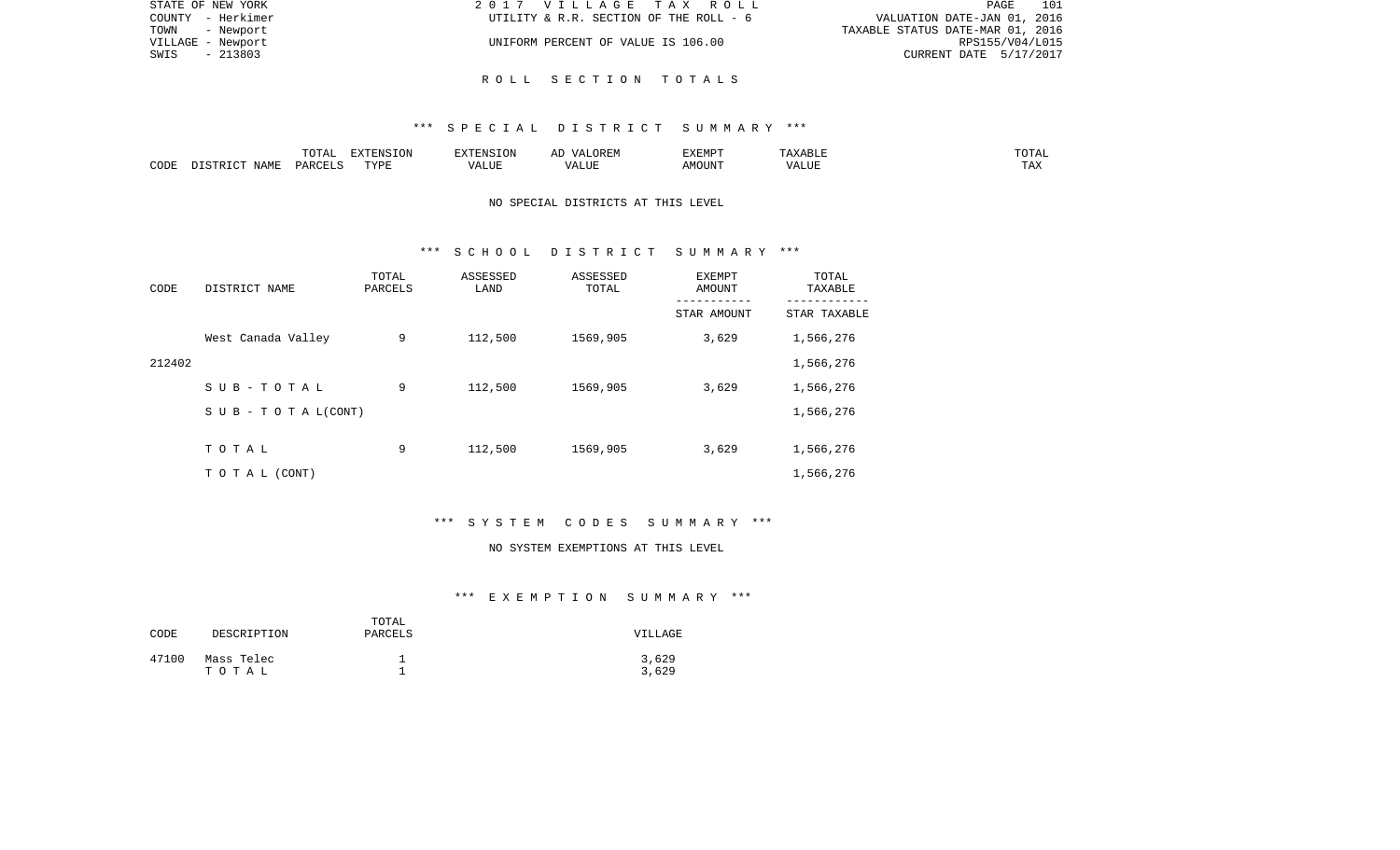| STATE OF NEW YORK | 2017 VILLAGE TAX ROLL                  | 102<br>PAGE                      |
|-------------------|----------------------------------------|----------------------------------|
| COUNTY - Herkimer | UTILITY & R.R. SECTION OF THE ROLL - 6 | VALUATION DATE-JAN 01, 2016      |
| TOWN - Newport    |                                        | TAXABLE STATUS DATE-MAR 01, 2016 |
| VILLAGE - Newport | UNIFORM PERCENT OF VALUE IS 106.00     | RPS155/V04/L015                  |
| - 213803<br>SWIS  |                                        | CURRENT DATE 5/17/2017           |
|                   |                                        |                                  |
|                   | ROLL SECTION TOTALS                    |                                  |

| ROLL<br>SEC | DESCRIPTION                    | TOTAL<br>PARCELS | ASSESSED<br>LAND | ASSESSED<br>TOTAL | <b>EXEMPT</b><br><b>AMOUNT</b> | TOTAL<br>TAXABLE | TOTAL<br>TAX |
|-------------|--------------------------------|------------------|------------------|-------------------|--------------------------------|------------------|--------------|
|             |                                |                  |                  |                   | STAR AMOUNT                    | STAR TAXABLE     |              |
|             | Village Tax<br>SPEC DIST TAXES |                  | 112,500          | 1569,905          | 3,629                          | 1,566,276        | 5,733.09     |
|             | UTILITIES & N.C.               |                  |                  |                   |                                |                  | 5,733.09     |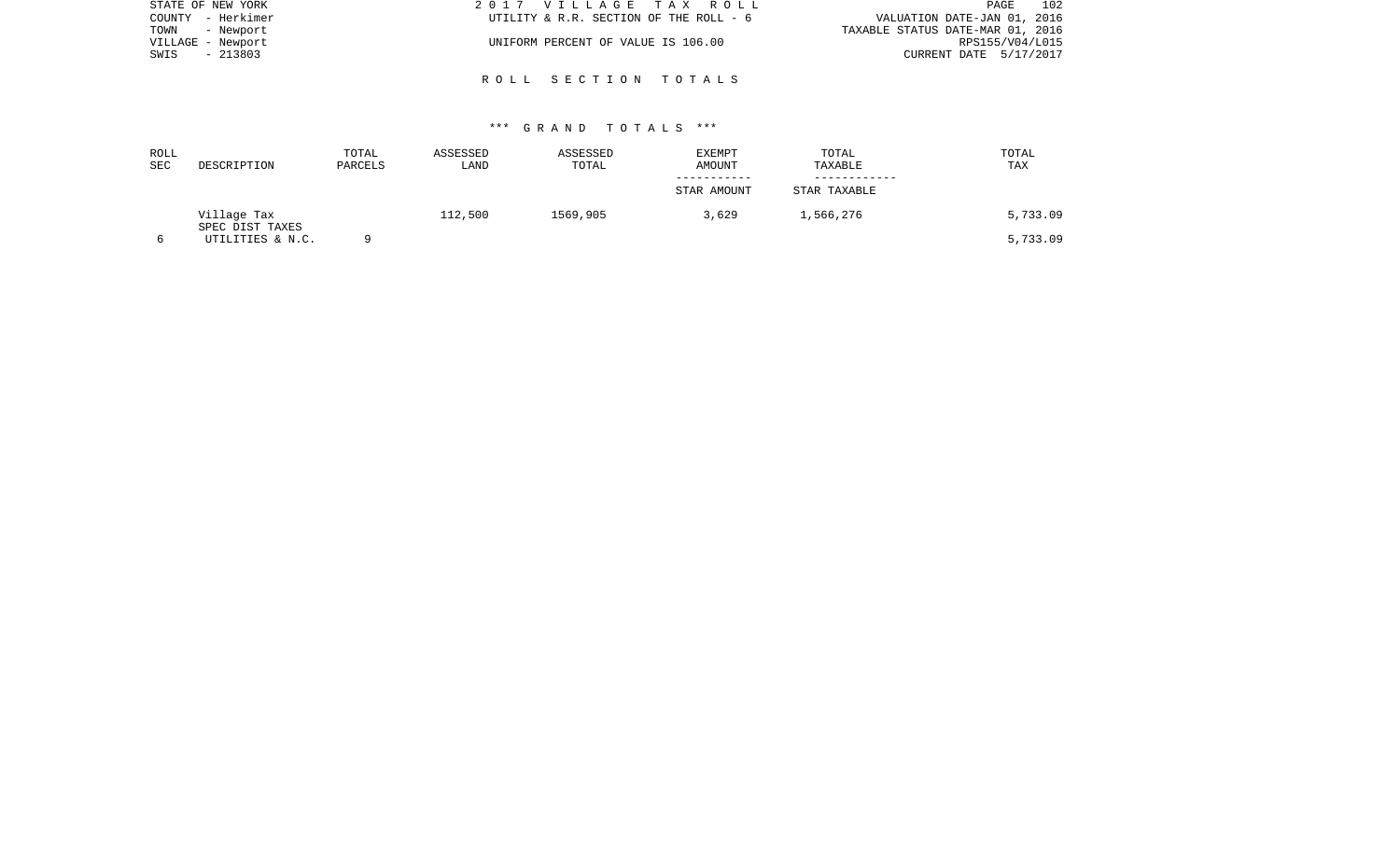| STATE OF NEW YORK       | 2017                                                                             | V I L L A G E | TAX ROLL                              |                                                           | PAGE<br>103 |
|-------------------------|----------------------------------------------------------------------------------|---------------|---------------------------------------|-----------------------------------------------------------|-------------|
| COUNTY - Herkimer       |                                                                                  |               | WHOLLY EXEMPT SECTION OF THE ROLL - 8 | VALUATION DATE-JAN 01, 2016                               |             |
| - Newport<br>TOWN       |                                                                                  |               | OWNERS NAME SEOUENCE                  | TAXABLE STATUS DATE-MAR 01, 2016                          |             |
| VILLAGE - Newport       |                                                                                  |               | UNIFORM PERCENT OF VALUE IS 106.00    |                                                           |             |
| $-213803$<br>SWIS       |                                                                                  |               |                                       |                                                           |             |
|                         |                                                                                  |               |                                       |                                                           |             |
| TAX MAP PARCEL NUMBER   | PROPERTY LOCATION & CLASS ASSESSMENT EXEMPTION CODE----------------VILLAGE------ |               |                                       |                                                           |             |
| CURRENT OWNERS NAME     | SCHOOL DISTRICT                                                                  | LAND          | TAX DESCRIPTION                       | TAXABLE VALUE                                             |             |
| CURRENT OWNERS ADDRESS  | PARCEL SIZE/GRID COORD                                                           | TOTAL         | SPECIAL DISTRICTS                     |                                                           | TAX AMOUNT  |
|                         |                                                                                  |               |                                       | ******* 094.38-1-50 *****************                     |             |
|                         | Main St                                                                          |               |                                       | ACCT 110010410                                            |             |
| $094.38 - 1 - 50$       | 620 Religious                                                                    |               | NON PROF 9 25300                      | 813,000                                                   |             |
| Church Baptist          | West Canada Val 212402                                                           | 14,000        | Village Tax                           | 0.00                                                      | 0.00        |
| Main St                 | FRNT 104.20 DPTH 140.00                                                          | 813,000       |                                       |                                                           |             |
| Newport, NY 13416       | EAST-0354311 NRTH-1587058                                                        |               |                                       |                                                           |             |
|                         | FULL MARKET VALUE                                                                | 767,000       |                                       |                                                           |             |
|                         |                                                                                  |               | TOTAL TAX ---                         |                                                           | $0.00**$    |
|                         |                                                                                  |               |                                       |                                                           |             |
|                         | Main St                                                                          |               |                                       | ACCT 110010350                                            |             |
| $094.39 - 1 - 39$       | 620 Religious                                                                    |               | NON PROF 9 25300                      | 535,000                                                   |             |
| Church Methodist        | West Canada Val 212402                                                           | 14,000        | Village Tax                           | 0.00                                                      | 0.00        |
| Main St                 | FRNT<br>50.00 DPTH 198.00                                                        | 535,000       |                                       |                                                           |             |
| Newport, NY 13416       | ACRES<br>0.22                                                                    |               |                                       |                                                           |             |
|                         | EAST-0354644 NRTH-1586955                                                        |               |                                       |                                                           |             |
|                         | FULL MARKET VALUE                                                                | 504,700       |                                       |                                                           |             |
|                         |                                                                                  |               | TOTAL TAX ---                         |                                                           | $0.00**$    |
|                         |                                                                                  |               |                                       | ******************* 094.38-1-20 ***************           |             |
|                         | Main St                                                                          |               |                                       | ACCT 110010290                                            |             |
| $094.38 - 1 - 20$       | 620 Religious                                                                    |               | NON PROF 9 25300                      | 1318,000                                                  |             |
| Church St Johns         | West Canada Val 212402                                                           | 19,000        | Village Tax                           | 0.00                                                      | 0.00        |
| Main St                 | 85.00 DPTH 296.00<br>FRNT                                                        | 1318,000      |                                       |                                                           |             |
| Newport, NY 13416       | 0.78<br>ACRES                                                                    |               |                                       |                                                           |             |
|                         | EAST-0354440 NRTH-1587477                                                        |               |                                       |                                                           |             |
|                         | FULL MARKET VALUE                                                                | 1243,400      |                                       |                                                           |             |
|                         |                                                                                  |               | TOTAL TAX ---                         |                                                           | $0.00**$    |
|                         |                                                                                  |               |                                       | **************************** 094.38-1-51 **************** |             |
|                         | Main St                                                                          |               |                                       | ACCT 110010291                                            |             |
| $094.38 - 1 - 51$       | 220 2 Family Res                                                                 |               | NON PROF 9 25300                      | 143,800                                                   |             |
| Church St Johns Rectory | West Canada Val 212402                                                           | 11,600        | Village Tax                           | 0.00                                                      | 0.00        |
| Main St                 | Main St                                                                          | 143,800       |                                       |                                                           |             |
|                         | FRNT                                                                             |               |                                       |                                                           |             |
| Newport, NY 13416       | 50.00 DPTH 150.00<br>EAST-0354313 NRTH-1587454                                   |               |                                       |                                                           |             |
|                         |                                                                                  |               |                                       |                                                           |             |
|                         | FULL MARKET VALUE                                                                | 135,700       |                                       |                                                           |             |
|                         |                                                                                  |               | TOTAL TAX ---                         |                                                           | $0.00**$    |
|                         |                                                                                  |               |                                       |                                                           |             |
|                         | Bridge St                                                                        |               |                                       | ACCT 112001380                                            |             |
| $094.47 - 1 - 47$       | 642 Health bldg                                                                  |               | NON PROF 9 25300                      | 281,800                                                   |             |
| Little Falls Hospital   | West Canada Val 212402                                                           | 13,400        | Village Tax                           | 0.00                                                      | 0.00        |
| 140 Burwell St          | Ν                                                                                | 281,800       |                                       |                                                           |             |
| Little Falls, NY 13365  | Bridge St                                                                        |               |                                       |                                                           |             |
|                         | 61.50 DPTH 225.00<br>FRNT                                                        |               |                                       |                                                           |             |
|                         | ACRES<br>0.31                                                                    |               |                                       |                                                           |             |
|                         | EAST-0354709 NRTH-1586191                                                        |               |                                       |                                                           |             |
|                         | DEED BOOK 836<br>PG-055                                                          |               |                                       |                                                           |             |
|                         | FULL MARKET VALUE                                                                | 265,800       |                                       |                                                           |             |
|                         |                                                                                  |               | TOTAL TAX ---                         |                                                           | $0.00**$    |
|                         |                                                                                  |               |                                       |                                                           |             |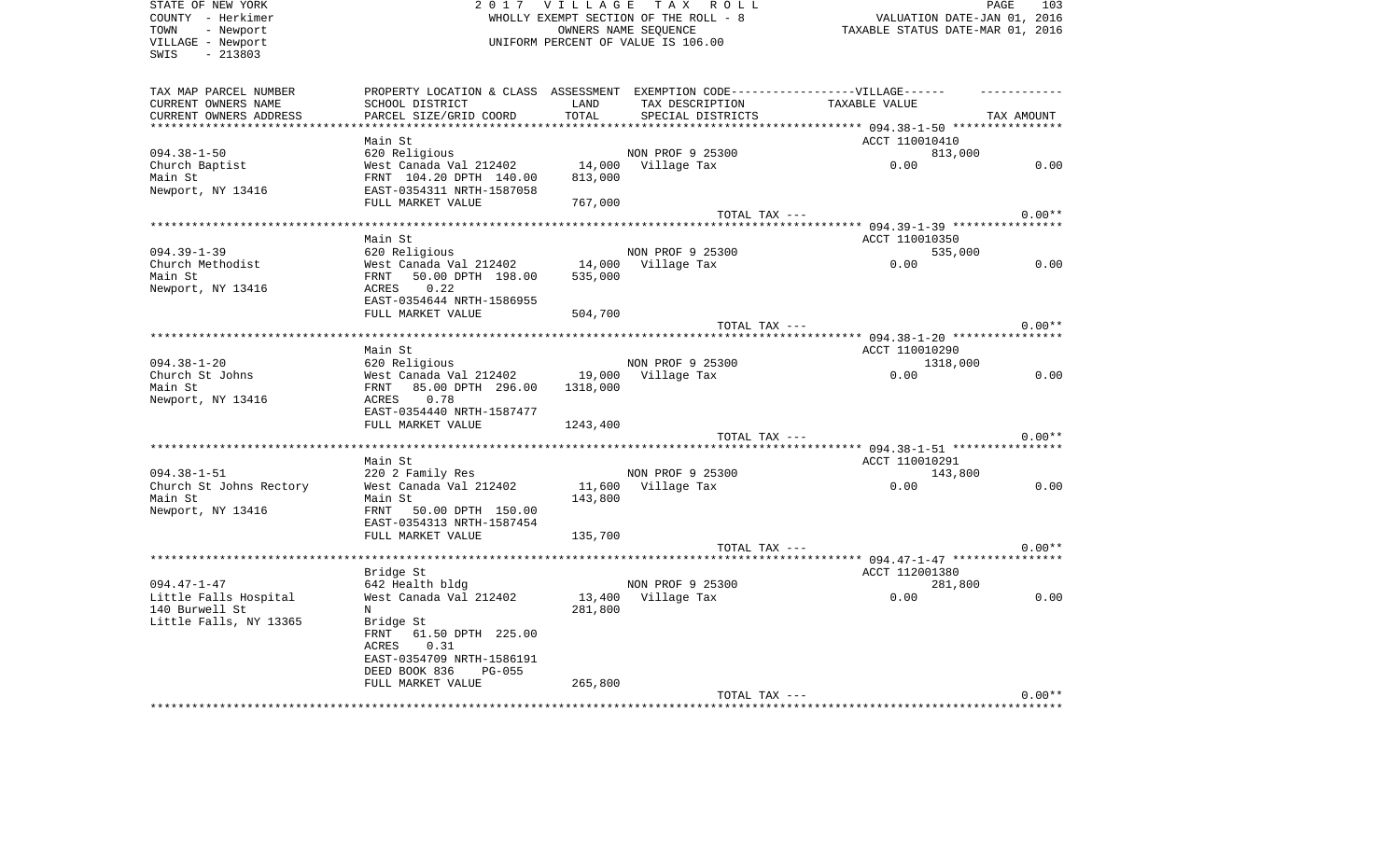| STATE OF NEW YORK<br>COUNTY - Herkimer<br>TOWN<br>- Newport<br>VILLAGE - Newport<br>$-213803$<br>SWIS | 2 0 1 7                                                                           | <b>VILLAGE</b> | TAX ROLL<br>WHOLLY EXEMPT SECTION OF THE ROLL - 8<br>OWNERS NAME SEOUENCE<br>UNIFORM PERCENT OF VALUE IS 106.00 | VALUATION DATE-JAN 01, 2016<br>TAXABLE STATUS DATE-MAR 01, 2016 | PAGE<br>104 |
|-------------------------------------------------------------------------------------------------------|-----------------------------------------------------------------------------------|----------------|-----------------------------------------------------------------------------------------------------------------|-----------------------------------------------------------------|-------------|
| TAX MAP PARCEL NUMBER                                                                                 | PROPERTY LOCATION & CLASS ASSESSMENT EXEMPTION CODE-----------------VILLAGE------ |                |                                                                                                                 |                                                                 |             |
| CURRENT OWNERS NAME<br>CURRENT OWNERS ADDRESS                                                         | SCHOOL DISTRICT<br>PARCEL SIZE/GRID COORD                                         | LAND<br>TOTAL  | TAX DESCRIPTION<br>SPECIAL DISTRICTS                                                                            | <b>TAXABLE VALUE</b>                                            | TAX AMOUNT  |
| *************************                                                                             |                                                                                   |                |                                                                                                                 |                                                                 |             |
| $094.38 - 1 - 39$                                                                                     | Main St<br>695 Cemetery                                                           |                | NON PROF 9 25300                                                                                                | ACCT 110010080<br>53,300                                        |             |
| Newport Cemetary                                                                                      | West Canada Val 212402                                                            |                | 52,900 Village Tax                                                                                              | 0.00                                                            | 0.00        |
| Main St                                                                                               | 8.40<br>ACRES                                                                     | 53,300         |                                                                                                                 |                                                                 |             |
| Newport, NY 13416                                                                                     | EAST-0353856 NRTH-1587071<br>FULL MARKET VALUE                                    | 50,300         |                                                                                                                 |                                                                 |             |
|                                                                                                       |                                                                                   |                | TOTAL TAX ---                                                                                                   |                                                                 | $0.00**$    |
|                                                                                                       |                                                                                   |                |                                                                                                                 | ********************** 094.47-3-23 ****************             |             |
|                                                                                                       | Main St                                                                           |                |                                                                                                                 | ACCT 11009960                                                   |             |
| $094.47 - 3 - 23$                                                                                     | 632 Benevolent                                                                    |                | NON PROF 9 25300                                                                                                | 662,000                                                         |             |
| Newport Masonic Temple                                                                                | West Canada Val 212402                                                            | 20,000         | Village Tax                                                                                                     | 0.00                                                            | 0.00        |
| Main St                                                                                               | FRNT 127.38 DPTH 304.90                                                           | 662,000        |                                                                                                                 |                                                                 |             |
| Newport, NY 13416                                                                                     | ACRES<br>0.80                                                                     |                |                                                                                                                 |                                                                 |             |
|                                                                                                       | EAST-0355407 NRTH-1585360                                                         |                |                                                                                                                 |                                                                 |             |
|                                                                                                       | DEED BOOK 178<br>$PG-7$                                                           |                |                                                                                                                 |                                                                 |             |
|                                                                                                       | FULL MARKET VALUE                                                                 | 624,500        |                                                                                                                 |                                                                 |             |
|                                                                                                       |                                                                                   |                | TOTAL TAX ---                                                                                                   |                                                                 | $0.00**$    |
|                                                                                                       | Main St                                                                           |                |                                                                                                                 | ACCT 110010320                                                  |             |
| $094.39 - 1 - 57$                                                                                     | 210 1 Family Res                                                                  |                | NON PROF 9 25300                                                                                                | 88,100                                                          |             |
| Newport Methodist                                                                                     | West Canada Val 212402                                                            | 12,300         | Village Tax                                                                                                     | 0.00                                                            | 0.00        |
| Parsonage                                                                                             | 50.00 DPTH 198.00<br>FRNT                                                         | 88,100         |                                                                                                                 |                                                                 |             |
| Main St                                                                                               | 0.22<br>ACRES                                                                     |                |                                                                                                                 |                                                                 |             |
| Newport, NY 13416                                                                                     | EAST-0354696 NRTH-1586928                                                         |                |                                                                                                                 |                                                                 |             |
|                                                                                                       | FULL MARKET VALUE                                                                 | 83,100         |                                                                                                                 |                                                                 |             |
|                                                                                                       |                                                                                   |                | TOTAL TAX ---                                                                                                   |                                                                 | $0.00**$    |
|                                                                                                       |                                                                                   |                |                                                                                                                 |                                                                 |             |
|                                                                                                       | Bridge St                                                                         |                |                                                                                                                 | ACCT 112000810                                                  |             |
| $094.47 - 1 - 36$                                                                                     | 330 Vacant comm                                                                   |                | VLG/OTHER 13650                                                                                                 | 25,000                                                          |             |
| Newport Village                                                                                       | West Canada Val 212402                                                            | 25,000         | Village Tax                                                                                                     | 0.00                                                            | 0.00        |
| Newport, NY 13416                                                                                     | S                                                                                 | 25,000         |                                                                                                                 |                                                                 |             |
|                                                                                                       | Feed                                                                              |                |                                                                                                                 |                                                                 |             |
|                                                                                                       | Bridge St                                                                         |                |                                                                                                                 |                                                                 |             |
|                                                                                                       | 86.60 DPTH 150.00<br>FRNT                                                         |                |                                                                                                                 |                                                                 |             |
|                                                                                                       | 0.23<br>ACRES<br>EAST-0354504 NRTH-1585808                                        |                |                                                                                                                 |                                                                 |             |
|                                                                                                       | DEED BOOK 682<br><b>PG-215</b>                                                    |                |                                                                                                                 |                                                                 |             |
|                                                                                                       | FULL MARKET VALUE                                                                 | 23,600         |                                                                                                                 |                                                                 |             |
|                                                                                                       |                                                                                   |                | TOTAL TAX ---                                                                                                   |                                                                 | $0.00**$    |
|                                                                                                       |                                                                                   |                |                                                                                                                 |                                                                 |             |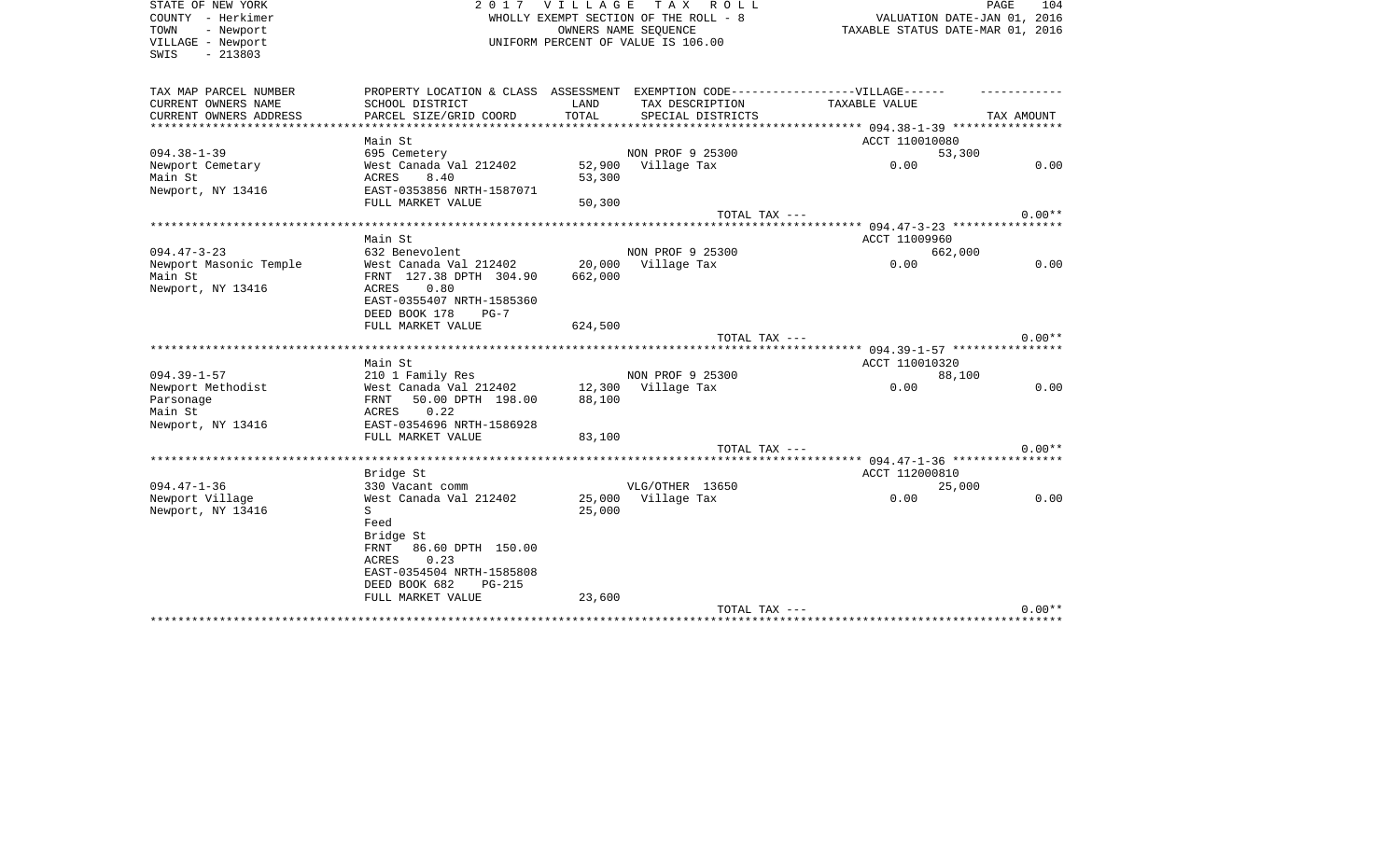| STATE OF NEW YORK<br>COUNTY - Herkimer<br>TOWN<br>- Newport<br>VILLAGE - Newport<br>$-213803$<br>SWIS |                                                   |                | 2017 VILLAGE TAX ROLL<br>WHOLLY EXEMPT SECTION OF THE ROLL - 8<br>OWNERS NAME SEOUENCE<br>UNIFORM PERCENT OF VALUE IS 106.00 | VALUATION DATE-JAN 01, 2016<br>TAXABLE STATUS DATE-MAR 01, 2016 | PAGE<br>105 |
|-------------------------------------------------------------------------------------------------------|---------------------------------------------------|----------------|------------------------------------------------------------------------------------------------------------------------------|-----------------------------------------------------------------|-------------|
| TAX MAP PARCEL NUMBER                                                                                 | PROPERTY LOCATION & CLASS ASSESSMENT              |                | EXEMPTION CODE------------------VILLAGE------                                                                                |                                                                 |             |
| CURRENT OWNERS NAME                                                                                   | SCHOOL DISTRICT                                   | LAND           | TAX DESCRIPTION                                                                                                              | TAXABLE VALUE                                                   |             |
| CURRENT OWNERS ADDRESS<br>**************                                                              | PARCEL SIZE/GRID COORD                            | TOTAL          | SPECIAL DISTRICTS                                                                                                            | **************** 094.47-1-40 *****************                  | TAX AMOUNT  |
|                                                                                                       | Bridge St                                         |                |                                                                                                                              | ACCT 112000780                                                  |             |
| $094.47 - 1 - 40$                                                                                     | 330 Vacant comm                                   |                | VLG/OTHER 13650                                                                                                              | 13,900                                                          |             |
| Newport Village                                                                                       | West Canada Val 212402                            |                | 13,900 Village Tax                                                                                                           | 0.00                                                            | 0.00        |
| Newport, NY 13416                                                                                     | $_{\rm N}$                                        | 13,900         |                                                                                                                              |                                                                 |             |
|                                                                                                       | 9                                                 |                |                                                                                                                              |                                                                 |             |
|                                                                                                       | Bridge St                                         |                |                                                                                                                              |                                                                 |             |
|                                                                                                       | FRNT 243.00 DPTH 220.00<br>ACRES<br>1.23          |                |                                                                                                                              |                                                                 |             |
|                                                                                                       | EAST-0354407 NRTH-1585938                         |                |                                                                                                                              |                                                                 |             |
|                                                                                                       | DEED BOOK 682<br>PG-215                           |                |                                                                                                                              |                                                                 |             |
|                                                                                                       | FULL MARKET VALUE                                 | 13,100         |                                                                                                                              |                                                                 |             |
|                                                                                                       |                                                   |                | TOTAL TAX ---                                                                                                                |                                                                 | $0.00**$    |
|                                                                                                       |                                                   |                |                                                                                                                              |                                                                 |             |
|                                                                                                       | 7390 Main St                                      |                |                                                                                                                              | ACCT 110009840                                                  |             |
| $094.47 - 3 - 19$                                                                                     | 611 Library                                       |                | MUN OWNED 13100<br>17,000 Village Tax                                                                                        | 336,500<br>0.00                                                 | 0.00        |
| Newport Village<br>7390 Main St                                                                       | West Canada Val 212402<br>FRNT 228.00 DPTH 110.00 | 336,500        |                                                                                                                              |                                                                 |             |
| Newport, NY 13416                                                                                     | EAST-0355485 NRTH-1585007                         |                |                                                                                                                              |                                                                 |             |
|                                                                                                       | DEED BOOK 272<br>$PG-426$                         |                |                                                                                                                              |                                                                 |             |
|                                                                                                       | FULL MARKET VALUE                                 | 317,500        |                                                                                                                              |                                                                 |             |
|                                                                                                       |                                                   |                | TOTAL TAX ---                                                                                                                |                                                                 | $0.00**$    |
|                                                                                                       |                                                   |                |                                                                                                                              |                                                                 |             |
|                                                                                                       | Bridge St                                         |                |                                                                                                                              |                                                                 |             |
| $094.46 - 1 - 2.1$                                                                                    | 330 Vacant comm                                   |                | NON PROF 9 25300                                                                                                             | 6,000<br>0.00                                                   | 0.00        |
| St John Baptist Church<br>PO Box 475                                                                  | West Canada Val 212402<br>ACRES<br>1.78           | 6,000<br>6,000 | Village Tax                                                                                                                  |                                                                 |             |
| Newport, NY 13416                                                                                     | EAST-0354481 NRTH-1585133                         |                |                                                                                                                              |                                                                 |             |
|                                                                                                       | DEED BOOK 819<br>PG-287                           |                |                                                                                                                              |                                                                 |             |
|                                                                                                       | FULL MARKET VALUE                                 | 5,700          |                                                                                                                              |                                                                 |             |
|                                                                                                       |                                                   |                | TOTAL TAX ---                                                                                                                |                                                                 | $0.00**$    |
|                                                                                                       |                                                   |                |                                                                                                                              |                                                                 |             |
|                                                                                                       | Bridge St                                         |                |                                                                                                                              | ACCT 112001710                                                  |             |
| $094.55 - 1 - 1.1$                                                                                    | 695 Cemetery                                      |                | PRIV CEM 27350                                                                                                               | 34,600                                                          |             |
| St Johns Cemetery<br>PO Box 475                                                                       | West Canada Val 212402<br>W                       | 34,600         | 34,600 Village Tax                                                                                                           | 0.00                                                            | 0.00        |
| Newport, NY 13416                                                                                     | 3.00a                                             |                |                                                                                                                              |                                                                 |             |
|                                                                                                       | Creek Bank                                        |                |                                                                                                                              |                                                                 |             |
|                                                                                                       | 2.70<br>ACRES                                     |                |                                                                                                                              |                                                                 |             |
|                                                                                                       | EAST-0355141 NRTH-1583816                         |                |                                                                                                                              |                                                                 |             |
|                                                                                                       | DEED BOOK 00658 PG-00418                          |                |                                                                                                                              |                                                                 |             |
|                                                                                                       | FULL MARKET VALUE                                 | 32,600         |                                                                                                                              |                                                                 |             |
|                                                                                                       |                                                   |                | TOTAL TAX ---                                                                                                                | ********************************                                | $0.00**$    |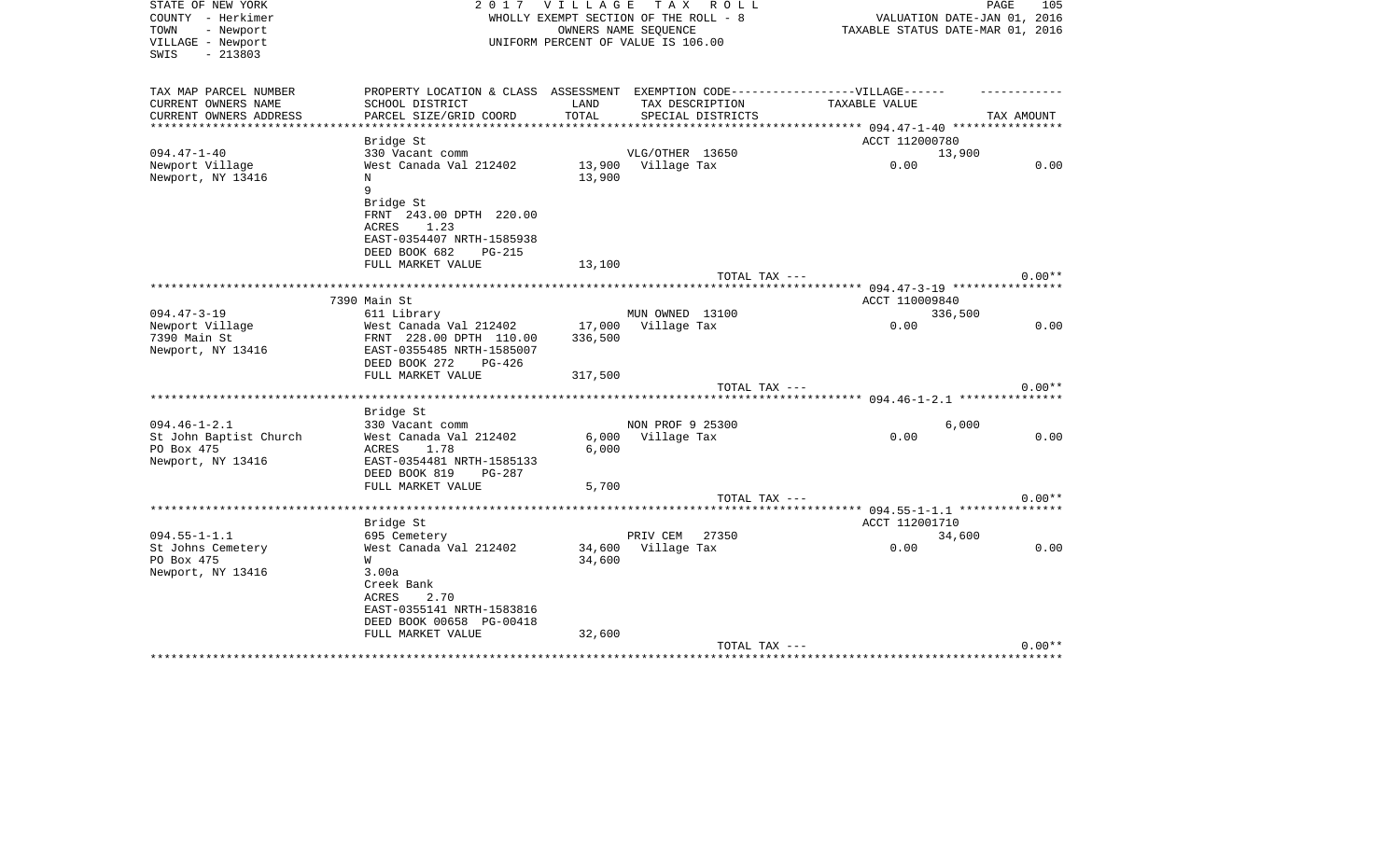| STATE OF NEW YORK<br>COUNTY - Herkimer<br>TOWN<br>- Newport<br>VILLAGE - Newport<br>$-213803$<br>SWIS | 2017                                                                              | <b>VILLAGE</b><br>WHOLLY EXEMPT SECTION OF THE ROLL - 8<br>UNIFORM PERCENT OF VALUE IS 106.00 | OWNERS NAME SEQUENCE           | TAX ROLL          | TAXABLE STATUS DATE-MAR 01, 2016 | VALUATION DATE-JAN 01, 2016 | PAGE       | 106      |
|-------------------------------------------------------------------------------------------------------|-----------------------------------------------------------------------------------|-----------------------------------------------------------------------------------------------|--------------------------------|-------------------|----------------------------------|-----------------------------|------------|----------|
| TAX MAP PARCEL NUMBER                                                                                 | PROPERTY LOCATION & CLASS ASSESSMENT EXEMPTION CODE-----------------VILLAGE------ |                                                                                               |                                |                   |                                  |                             |            |          |
| CURRENT OWNERS NAME                                                                                   | SCHOOL DISTRICT                                                                   | LAND                                                                                          | TAX DESCRIPTION                |                   | TAXABLE VALUE                    |                             |            |          |
| CURRENT OWNERS ADDRESS                                                                                | PARCEL SIZE/GRID COORD                                                            | TOTAL                                                                                         |                                | SPECIAL DISTRICTS |                                  |                             | TAX AMOUNT |          |
| *************************                                                                             | Main St                                                                           |                                                                                               |                                |                   |                                  |                             |            |          |
| $094.38 - 1 - 32$                                                                                     | 311 Res vac land                                                                  |                                                                                               | MUN OWNED 13100                |                   |                                  | 12,000                      |            |          |
| Village of Newport                                                                                    | West Canada Val 212402                                                            |                                                                                               | 12,000 Village Tax             |                   | 0.00                             |                             |            | 0.00     |
| Main St                                                                                               | 5.00<br>ACRES                                                                     | 12,000                                                                                        |                                |                   |                                  |                             |            |          |
| PO Box 534                                                                                            | EAST-0354261 NRTH-1586552                                                         |                                                                                               |                                |                   |                                  |                             |            |          |
| Newport, NY 13416                                                                                     | FULL MARKET VALUE                                                                 | 11,300                                                                                        |                                |                   |                                  |                             |            |          |
|                                                                                                       |                                                                                   |                                                                                               |                                | TOTAL TAX ---     |                                  |                             |            | $0.00**$ |
|                                                                                                       |                                                                                   |                                                                                               |                                |                   |                                  |                             |            |          |
| $094.39 - 1 - 19$                                                                                     | North St<br>592 Athletic fld                                                      |                                                                                               | MUN OWNED 13100                |                   |                                  | 60,100                      |            |          |
| Village of Newport                                                                                    | West Canada Val 212402                                                            | 23,400                                                                                        | Village Tax                    |                   | 0.00                             |                             |            | 0.00     |
| PO Box 534                                                                                            | ACRES<br>3.30                                                                     | 60,100                                                                                        |                                |                   |                                  |                             |            |          |
| Newport, NY 13416                                                                                     | EAST-0354901 NRTH-1587913                                                         |                                                                                               |                                |                   |                                  |                             |            |          |
|                                                                                                       | FULL MARKET VALUE                                                                 | 56,700                                                                                        |                                |                   |                                  |                             |            |          |
|                                                                                                       |                                                                                   |                                                                                               |                                | TOTAL TAX ---     |                                  |                             |            | $0.00**$ |
|                                                                                                       |                                                                                   |                                                                                               |                                |                   |                                  |                             |            |          |
|                                                                                                       | Hillside Meadows Dr<br>330 Vacant comm                                            |                                                                                               |                                |                   |                                  |                             |            |          |
| $094.39 - 1 - 28.3$<br>Village of Newport                                                             | West Canada Val 212402                                                            | 20,000                                                                                        | MUN OWNED 13100<br>Village Tax |                   | 0.00                             | 20,000                      |            | 0.00     |
| Hillside Meadows Dr                                                                                   | ACRES<br>2.00                                                                     | 20,000                                                                                        |                                |                   |                                  |                             |            |          |
| PO Box 534                                                                                            | EAST-0355561 NRTH-1587345                                                         |                                                                                               |                                |                   |                                  |                             |            |          |
| Newport, NY                                                                                           | DEED BOOK 1077 PG-736                                                             |                                                                                               |                                |                   |                                  |                             |            |          |
|                                                                                                       | FULL MARKET VALUE                                                                 | 18,900                                                                                        |                                |                   |                                  |                             |            |          |
|                                                                                                       |                                                                                   |                                                                                               |                                | TOTAL TAX ---     |                                  |                             |            | $0.00**$ |
|                                                                                                       |                                                                                   |                                                                                               |                                |                   |                                  |                             |            |          |
| $094.39 - 1 - 28.5$                                                                                   | Mech St<br>311 Res vac land                                                       |                                                                                               | MUN OWNED 13100                |                   | ACCT 112010595                   | 400                         |            |          |
| Village of Newport                                                                                    | West Canada Val 212402                                                            |                                                                                               | 400 Village Tax                |                   | 0.00                             |                             |            | 0.00     |
| Mech St                                                                                               | Mech St<br>N                                                                      | 400                                                                                           |                                |                   |                                  |                             |            |          |
| PO Box 345                                                                                            | 21.10a                                                                            |                                                                                               |                                |                   |                                  |                             |            |          |
| Newport, NY 13416                                                                                     | <b>ACRES</b><br>0.50                                                              |                                                                                               |                                |                   |                                  |                             |            |          |
|                                                                                                       | EAST-0356121 NRTH-1587131                                                         |                                                                                               |                                |                   |                                  |                             |            |          |
|                                                                                                       | DEED BOOK 1484 PG-553                                                             |                                                                                               |                                |                   |                                  |                             |            |          |
|                                                                                                       | FULL MARKET VALUE                                                                 | 400                                                                                           |                                |                   |                                  |                             |            | $0.00**$ |
|                                                                                                       |                                                                                   |                                                                                               |                                | TOTAL TAX ---     |                                  |                             |            |          |
|                                                                                                       | Bridge St                                                                         |                                                                                               |                                |                   | ACCT 112000870                   |                             |            |          |
| $094.47 - 1 - 35$                                                                                     | 330 Vacant comm                                                                   |                                                                                               | VLG/OTHER 13650                |                   |                                  | 20,000                      |            |          |
| Village of Newport                                                                                    | West Canada Val 212402                                                            | 20,000                                                                                        | Village Tax                    |                   | 0.00                             |                             |            | 0.00     |
| PO Box 534                                                                                            | $S^{\dagger}$                                                                     |                                                                                               | 20,000                         |                   |                                  |                             |            |          |
| Newport, NY 13416                                                                                     | 12 51/75                                                                          |                                                                                               |                                |                   |                                  |                             |            |          |
|                                                                                                       | Bridge St                                                                         |                                                                                               |                                |                   |                                  |                             |            |          |
|                                                                                                       | FRNT 35.00 DPTH 201.00                                                            |                                                                                               |                                |                   |                                  |                             |            |          |
|                                                                                                       | 0.17<br>ACRES<br>EAST-0354557 NRTH-1585810                                        |                                                                                               |                                |                   |                                  |                             |            |          |
|                                                                                                       | DEED BOOK 682<br>$PG-215$                                                         |                                                                                               |                                |                   |                                  |                             |            |          |
|                                                                                                       | FULL MARKET VALUE                                                                 | 18,900                                                                                        |                                |                   |                                  |                             |            |          |
|                                                                                                       |                                                                                   |                                                                                               |                                | TOTAL TAX ---     |                                  |                             |            | $0.00**$ |
|                                                                                                       |                                                                                   |                                                                                               |                                |                   |                                  |                             |            |          |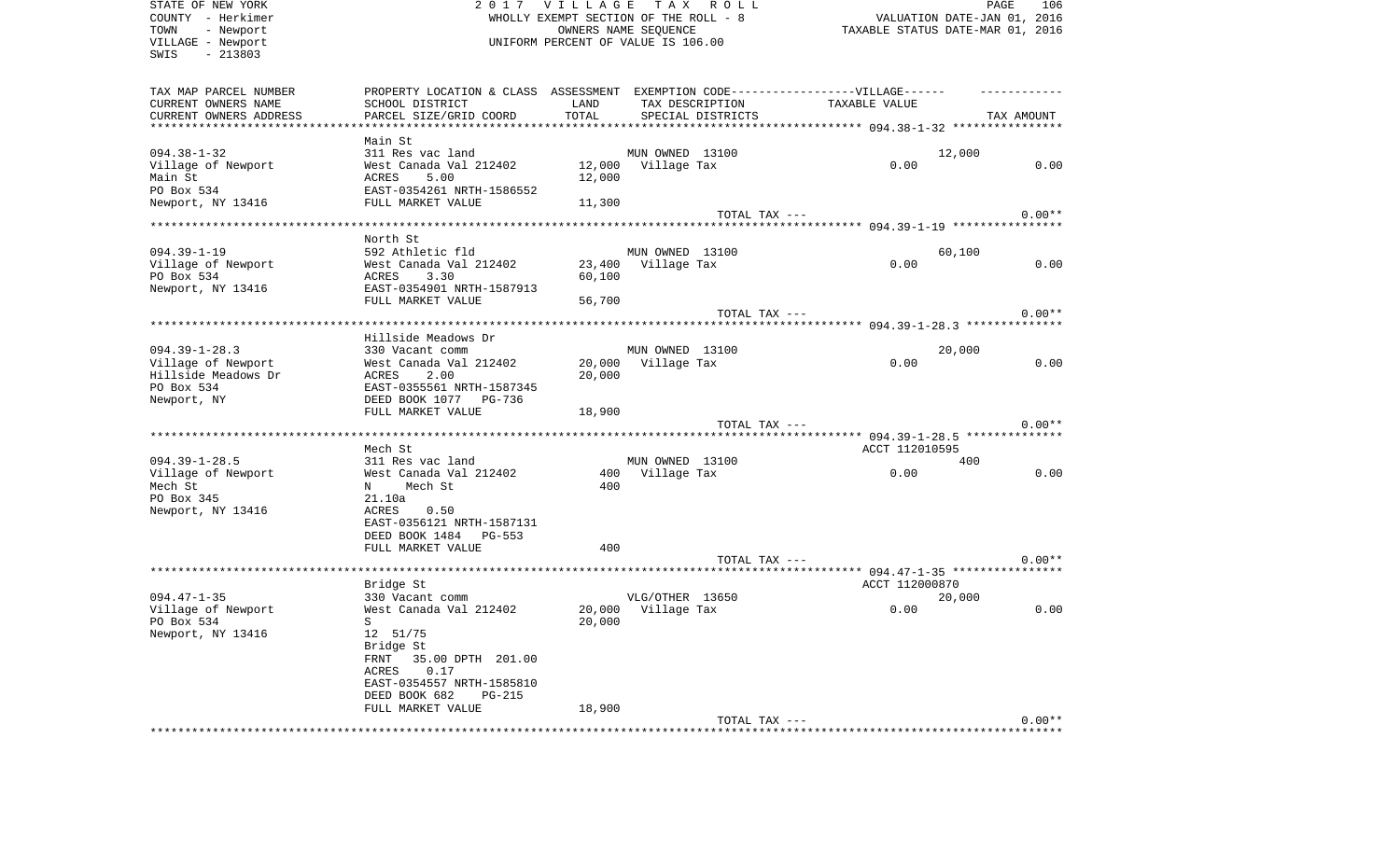| STATE OF NEW YORK<br>COUNTY - Herkimer<br>- Newport<br>TOWN<br>VILLAGE - Newport | 2 0 1 7                                                                                                                   | <b>VILLAGE</b>    | TAX ROLL<br>WHOLLY EXEMPT SECTION OF THE ROLL - 8<br>OWNERS NAME SEQUENCE<br>UNIFORM PERCENT OF VALUE IS 106.00 |                                                                                                    | PAGE<br>107<br>VALUATION DATE-JAN 01, 2016<br>TAXABLE STATUS DATE-MAR 01, 2016 |
|----------------------------------------------------------------------------------|---------------------------------------------------------------------------------------------------------------------------|-------------------|-----------------------------------------------------------------------------------------------------------------|----------------------------------------------------------------------------------------------------|--------------------------------------------------------------------------------|
| $-213803$<br>SWIS                                                                |                                                                                                                           |                   |                                                                                                                 |                                                                                                    |                                                                                |
| TAX MAP PARCEL NUMBER<br>CURRENT OWNERS NAME<br>CURRENT OWNERS ADDRESS           | SCHOOL DISTRICT<br>PARCEL SIZE/GRID COORD                                                                                 | LAND<br>TOTAL     | TAX DESCRIPTION<br>SPECIAL DISTRICTS                                                                            | PROPERTY LOCATION & CLASS ASSESSMENT EXEMPTION CODE-----------------VILLAGE------<br>TAXABLE VALUE | TAX AMOUNT                                                                     |
| ************************                                                         | Bridge St                                                                                                                 |                   |                                                                                                                 | ACCT 112003300                                                                                     |                                                                                |
| $094.47 - 1 - 37$                                                                | 874 Elec-hydro                                                                                                            |                   | VLG/OTHER 13650                                                                                                 |                                                                                                    | 25,000                                                                         |
| Village of Newport                                                               | West Canada Val 212402                                                                                                    |                   | 25,000 Village Tax                                                                                              | 0.00                                                                                               | 0.00                                                                           |
| PO Box 534<br>Newport, NY 13416                                                  | West<br>10 Mill 53X85<br>Bridge St<br>FRNT<br>53.00 DPTH 142.00<br>EAST-0354447 NRTH-1585787<br>DEED BOOK 703<br>$PG-670$ | 25,000            |                                                                                                                 |                                                                                                    |                                                                                |
|                                                                                  | FULL MARKET VALUE                                                                                                         | 23,600            |                                                                                                                 |                                                                                                    |                                                                                |
|                                                                                  |                                                                                                                           |                   |                                                                                                                 | TOTAL TAX ---                                                                                      | $0.00**$                                                                       |
|                                                                                  |                                                                                                                           |                   |                                                                                                                 |                                                                                                    |                                                                                |
|                                                                                  | Bridge St                                                                                                                 |                   |                                                                                                                 | ACCT 112003360                                                                                     |                                                                                |
| $094.47 - 1 - 38$                                                                | 651 Highway gar                                                                                                           |                   | MUN OWNED 13100                                                                                                 |                                                                                                    | 100,000                                                                        |
| Village of Newport                                                               | West Canada Val 212402                                                                                                    | 20,000            | Village Tax                                                                                                     | 0.00                                                                                               | 0.00                                                                           |
| R D                                                                              | 13                                                                                                                        | 100,000           |                                                                                                                 |                                                                                                    |                                                                                |
| PO Box 534<br>Newport, NY 13416                                                  | Bridge St<br>FRNT 70.00 DPTH 143.00<br>EAST-0354400 NRTH-1585763<br>FULL MARKET VALUE                                     | 94,300            |                                                                                                                 |                                                                                                    |                                                                                |
|                                                                                  |                                                                                                                           |                   |                                                                                                                 | TOTAL TAX ---                                                                                      | $0.00**$                                                                       |
|                                                                                  |                                                                                                                           |                   |                                                                                                                 |                                                                                                    |                                                                                |
|                                                                                  | 7370 Nys Rte 28                                                                                                           |                   |                                                                                                                 |                                                                                                    |                                                                                |
| $094.47 - 3 - 17.2$                                                              | 662 Police/fire                                                                                                           |                   | VLG/OTHER 13650                                                                                                 |                                                                                                    | 737,000                                                                        |
| Village of Newport<br>PO Box 534                                                 | West Canada Val 212402<br>FRNT 340.00 DPTH                                                                                | 25,000<br>737,000 | Village Tax                                                                                                     | 0.00                                                                                               | 0.00                                                                           |
| Newport, NY 13416                                                                | ACRES<br>1.80                                                                                                             |                   |                                                                                                                 |                                                                                                    |                                                                                |
|                                                                                  | EAST-0355767 NRTH-1584813                                                                                                 |                   |                                                                                                                 |                                                                                                    |                                                                                |
|                                                                                  | DEED BOOK 855<br>PG-101                                                                                                   |                   |                                                                                                                 |                                                                                                    |                                                                                |
|                                                                                  | FULL MARKET VALUE                                                                                                         | 695,300           |                                                                                                                 |                                                                                                    |                                                                                |
|                                                                                  |                                                                                                                           |                   |                                                                                                                 | TOTAL TAX ---                                                                                      | $0.00**$                                                                       |
|                                                                                  |                                                                                                                           |                   |                                                                                                                 |                                                                                                    |                                                                                |
|                                                                                  | 7378 Main St                                                                                                              |                   |                                                                                                                 | ACCT 112003750                                                                                     |                                                                                |
| $094.47 - 3 - 18$<br>Village of Newport                                          | 311 Res vac land<br>West Canada Val 212402                                                                                |                   | MUN OWNED 13100<br>13,300 Village Tax                                                                           | 0.00                                                                                               | 13,300<br>0.00                                                                 |
| 7378 Main St                                                                     | $\mathbf E$                                                                                                               | 13,300            |                                                                                                                 |                                                                                                    |                                                                                |
| PO Box 534                                                                       | 5<br>100/132                                                                                                              |                   |                                                                                                                 |                                                                                                    |                                                                                |
| Newport, NY 13416                                                                | M St                                                                                                                      |                   |                                                                                                                 |                                                                                                    |                                                                                |
|                                                                                  | FRNT 100.00 DPTH 115.00                                                                                                   |                   |                                                                                                                 |                                                                                                    |                                                                                |
|                                                                                  | ACRES<br>0.30                                                                                                             |                   |                                                                                                                 |                                                                                                    |                                                                                |
|                                                                                  | EAST-0355620 NRTH-1584900                                                                                                 |                   |                                                                                                                 |                                                                                                    |                                                                                |
|                                                                                  | DEED BOOK 1426<br>PG-397                                                                                                  |                   |                                                                                                                 |                                                                                                    |                                                                                |
|                                                                                  | FULL MARKET VALUE                                                                                                         | 12,500            |                                                                                                                 | TOTAL TAX ---                                                                                      | $0.00**$                                                                       |
|                                                                                  |                                                                                                                           |                   |                                                                                                                 | ***********************************                                                                |                                                                                |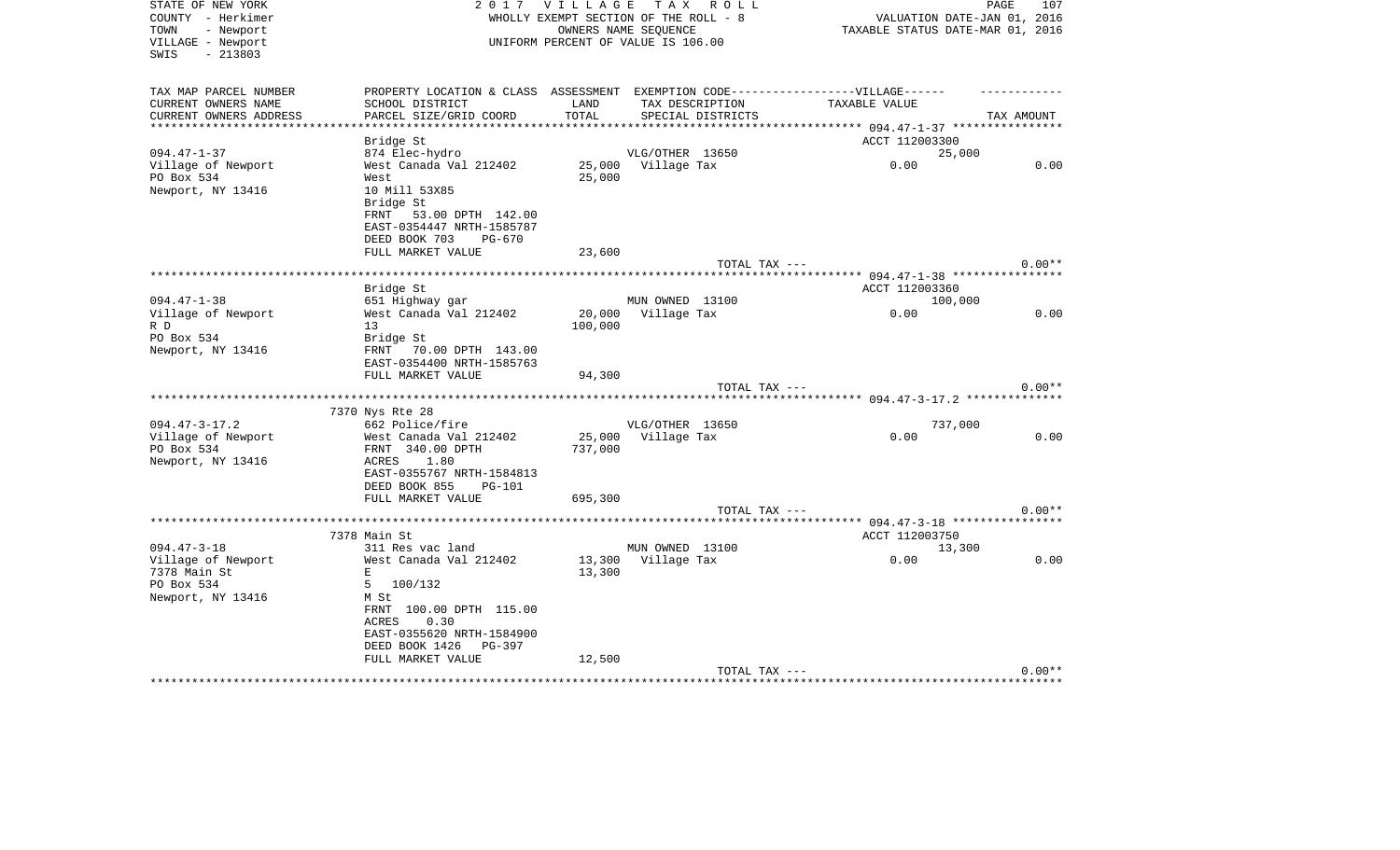| STATE OF NEW YORK<br>- Herkimer<br>COUNTY<br>TOWN<br>- Newport<br>VILLAGE - Newport<br>$-213803$<br>SWIS | 2 0 1 7                                        | VILLAGE     | TAX ROLL<br>OWNERS NAME SEOUENCE<br>UNIFORM PERCENT OF VALUE IS 106.00 | TAXABLE STATUS DATE-MAR 01, 2016              | 108<br>PAGE |
|----------------------------------------------------------------------------------------------------------|------------------------------------------------|-------------|------------------------------------------------------------------------|-----------------------------------------------|-------------|
| TAX MAP PARCEL NUMBER                                                                                    | PROPERTY LOCATION & CLASS ASSESSMENT           |             |                                                                        | EXEMPTION CODE------------------VILLAGE------ |             |
| CURRENT OWNERS NAME                                                                                      | SCHOOL DISTRICT                                | <b>LAND</b> | TAX DESCRIPTION                                                        | TAXABLE VALUE                                 |             |
| CURRENT OWNERS ADDRESS                                                                                   | PARCEL SIZE/GRID COORD TOTAL SPECIAL DISTRICTS |             |                                                                        |                                               | TAX AMOUNT  |
|                                                                                                          | 5447 State Route 28                            |             |                                                                        |                                               |             |
| $094.55 - 1 - 3$                                                                                         | 323 Vacant rural                               |             | SCHOOL DST 13800                                                       | 35,000                                        |             |
| West Canada Valley CSD                                                                                   | West Canada Val 212402                         |             | 35,000 Village Tax                                                     | 0.00                                          | 0.00        |
| 5447 State Route 28                                                                                      | Browns Island                                  | 35,000      |                                                                        |                                               |             |
| PO Box 360                                                                                               | 9.30<br>ACRES                                  |             |                                                                        |                                               |             |
| Newport, NY 13416                                                                                        | EAST-0355592 NRTH-1584109                      |             |                                                                        |                                               |             |
|                                                                                                          | FULL MARKET VALUE                              | 33,000      |                                                                        |                                               |             |
|                                                                                                          |                                                |             | TOTAL TAX ---                                                          |                                               | $0.00**$    |
|                                                                                                          |                                                |             |                                                                        |                                               |             |
|                                                                                                          | East St                                        |             |                                                                        |                                               |             |
| $094.47 - 2 - 8.2$                                                                                       | 449 Other Storag                               |             | WDRL/FORCL 29700                                                       | 34,000                                        |             |
| Wood Roy D<br>4172 State Rte 28                                                                          | West Canada Val 212402<br>FRNT 172.20 DPTH     | 34,000      | 21,200 Village Tax                                                     | 0.00                                          | 0.00        |
| PO Box 304                                                                                               | 1.10<br>ACRES                                  |             |                                                                        |                                               |             |
| Newport, NY 13416                                                                                        | EAST-0355546 NRTH-1586395                      |             |                                                                        |                                               |             |
|                                                                                                          | DEED BOOK 1175 PG-935                          |             |                                                                        |                                               |             |
|                                                                                                          | FULL MARKET VALUE                              | 32,100      |                                                                        |                                               |             |
|                                                                                                          |                                                |             | TOTAL TAX ---                                                          |                                               | $0.00**$    |
|                                                                                                          |                                                |             |                                                                        |                                               |             |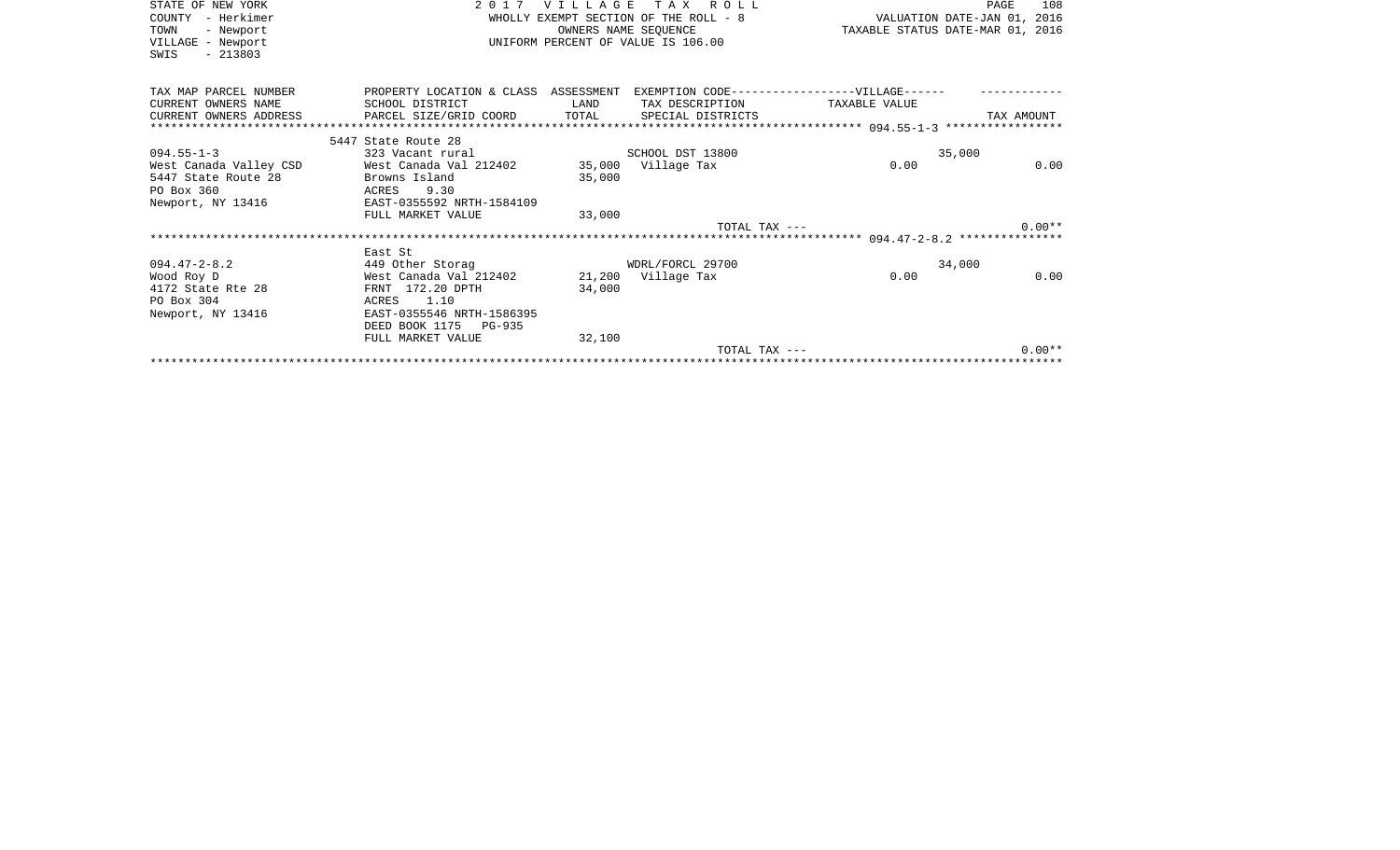| STATE OF NEW YORK | 2017 VILLAGE TAX ROLL                 | 109<br>PAGE                      |
|-------------------|---------------------------------------|----------------------------------|
| COUNTY - Herkimer | WHOLLY EXEMPT SECTION OF THE ROLL - 8 | VALUATION DATE-JAN 01, 2016      |
| TOWN - Newport    |                                       | TAXABLE STATUS DATE-MAR 01, 2016 |
| VILLAGE - Newport | UNIFORM PERCENT OF VALUE IS 106.00    | RPS155/V04/L015                  |
| - 213803<br>SWIS  |                                       | CURRENT DATE 5/17/2017           |
|                   |                                       |                                  |
|                   | ROLL SUB SECTION- -TOTALS             |                                  |

### \*\*\* S P E C I A L D I S T R I C T S U M M A R Y \*\*\*

|      |             |               | $\blacksquare$<br>11 L<br>. ON |     | EXEMPT        | ABL.           | $m \wedge m$<br>$  -$ |
|------|-------------|---------------|--------------------------------|-----|---------------|----------------|-----------------------|
| CODE | NAME<br>. . | <b>DARCET</b> | TVDI                           | ,,, | 'תוזר.<br>∆M∩ | . <del>.</del> | $- - -$<br>.AZ        |

## NO SPECIAL DISTRICTS AT THIS LEVEL

#### \*\*\* S C H O O L D I S T R I C T S U M M A R Y \*\*\*

| CODE   | DISTRICT NAME                    | TOTAL<br>PARCELS | ASSESSED<br>LAND | ASSESSED<br>TOTAL | EXEMPT<br>AMOUNT | TOTAL<br>TAXABLE |
|--------|----------------------------------|------------------|------------------|-------------------|------------------|------------------|
|        |                                  |                  |                  |                   | STAR AMOUNT      | STAR TAXABLE     |
|        | West Canada Valley               | 24               | 469,000          | 5367,800          | 5367,800         |                  |
| 212402 |                                  |                  |                  |                   |                  |                  |
|        | SUB-TOTAL                        | 24               | 469,000          | 5367,800          | 5367,800         |                  |
|        | $S \cup B - T \cup T A L (CONT)$ |                  |                  |                   |                  |                  |
|        |                                  |                  |                  |                   |                  |                  |
|        | TOTAL                            | 24               | 469,000          | 5367,800          | 5367,800         |                  |
|        | T O T A L (CONT)                 |                  |                  |                   |                  |                  |

# \*\*\* S Y S T E M C O D E S S U M M A R Y \*\*\*

#### NO SYSTEM EXEMPTIONS AT THIS LEVEL

# \*\*\* E X E M P T I O N S U M M A R Y \*\*\*

|       |             | TOTAL   |          |
|-------|-------------|---------|----------|
| CODE  | DESCRIPTION | PARCELS | VILLAGE  |
|       |             |         |          |
| 13100 | MUN OWNED   | 7       | 542,300  |
| 13650 | VLG/OTHER   | 5       | 820,900  |
| 13800 | SCHOOL DST  |         | 35,000   |
| 25300 | NON PROF 9  | 9       | 3901,000 |
| 27350 | PRIV CEM    |         | 34,600   |
|       |             |         |          |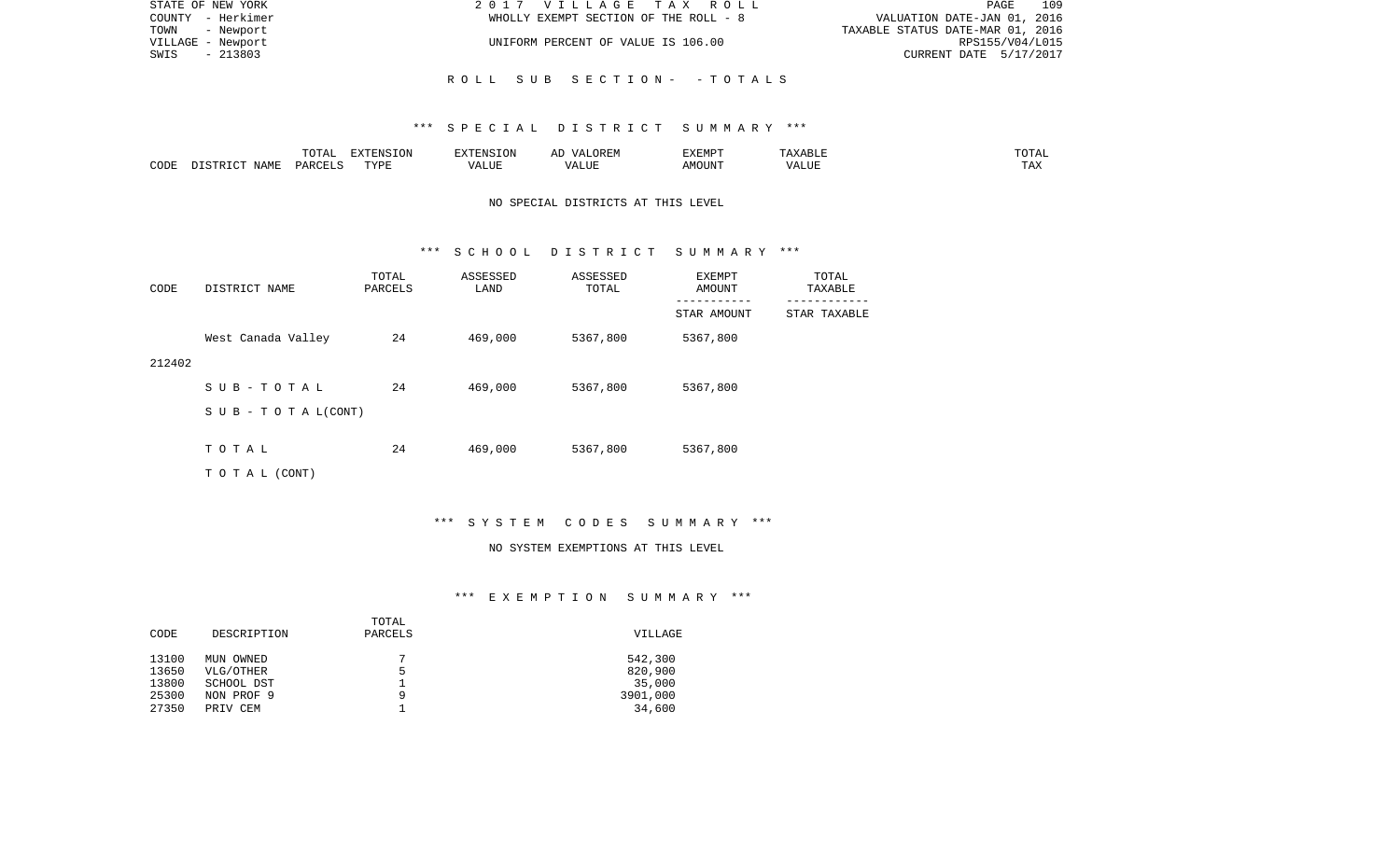| STATE OF NEW YORK | 2017 VILLAGE TAX ROLL                 | 110<br>PAGE                      |  |
|-------------------|---------------------------------------|----------------------------------|--|
| COUNTY - Herkimer | WHOLLY EXEMPT SECTION OF THE ROLL - 8 | VALUATION DATE-JAN 01, 2016      |  |
| TOWN - Newport    |                                       | TAXABLE STATUS DATE-MAR 01, 2016 |  |
| VILLAGE - Newport | UNIFORM PERCENT OF VALUE IS 106.00    | RPS155/V04/L015                  |  |
| SWIS - 213803     |                                       | CURRENT DATE 5/17/2017           |  |
|                   |                                       |                                  |  |
|                   | ROLL SUB SECTION- - TOTALS            |                                  |  |

## \*\*\* E X E M P T I O N S U M M A R Y \*\*\*

| CODE  | DESCRIPTION         | TOTAL<br>PARCELS | VILLAGE            |
|-------|---------------------|------------------|--------------------|
| 29700 | WDRL/FORCL<br>тотаь | 24               | 34,000<br>5367,800 |

| ROLL<br><b>SEC</b> | DESCRIPTION                                    | TOTAL<br>PARCELS | ASSESSED<br>LAND | ASSESSED<br>TOTAL | EXEMPT<br>AMOUNT | TOTAL<br>TAXABLE | TOTAL<br>TAX |
|--------------------|------------------------------------------------|------------------|------------------|-------------------|------------------|------------------|--------------|
|                    |                                                |                  |                  |                   | STAR AMOUNT      | STAR TAXABLE     |              |
| 8                  | RS 8 TOTAL<br>SPEC DIST TAXES<br>WHOLLY EXEMPT | 24               | 469,000          | 5367,800          | 5,367,800        |                  |              |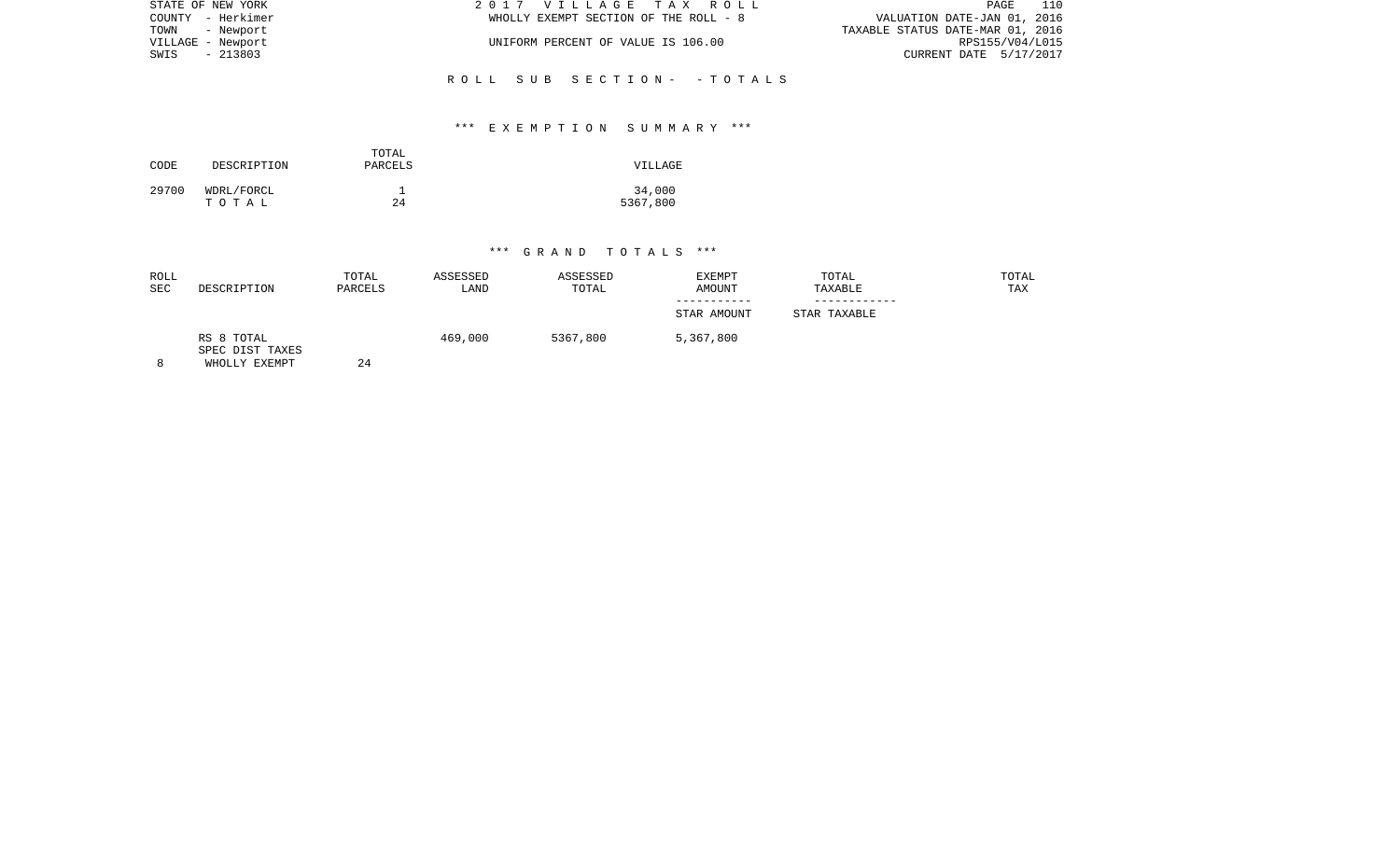| STATE OF NEW YORK | 2017 VILLAGE TAX ROLL                 | - 111<br>PAGE                    |
|-------------------|---------------------------------------|----------------------------------|
| COUNTY - Herkimer | WHOLLY EXEMPT SECTION OF THE ROLL - 8 | VALUATION DATE-JAN 01, 2016      |
| TOWN - Newport    |                                       | TAXABLE STATUS DATE-MAR 01, 2016 |
| VILLAGE - Newport | UNIFORM PERCENT OF VALUE IS 106.00    | RPS155/V04/L015                  |
| SWIS<br>$-213803$ |                                       | CURRENT DATE 5/17/2017           |
|                   |                                       |                                  |

### R O L L S E C T I O N T O T A L S

#### \*\*\* S P E C I A L D I S T R I C T S U M M A R Y \*\*\*

|      |       | $m \wedge m \wedge n$<br>⊥∪⊥⊓⊥ | $\blacksquare$<br>⊥UN |                   | "XFMP. | ---         |
|------|-------|--------------------------------|-----------------------|-------------------|--------|-------------|
| CODE | ΝТΔМπ | DAR <sub>C</sub>               | TVDI<br>.             | $\sqrt{ }$<br>பபா |        | max<br>∖ n∡ |

# NO SPECIAL DISTRICTS AT THIS LEVEL

#### \*\*\* S C H O O L D I S T R I C T S U M M A R Y \*\*\*

| CODE   | DISTRICT NAME                    | TOTAL<br>PARCELS | ASSESSED<br>LAND | ASSESSED<br>TOTAL | EXEMPT<br>AMOUNT | TOTAL<br>TAXABLE |
|--------|----------------------------------|------------------|------------------|-------------------|------------------|------------------|
|        |                                  |                  |                  |                   | STAR AMOUNT      | STAR TAXABLE     |
|        | West Canada Valley               | 24               | 469,000          | 5367,800          | 5367,800         |                  |
| 212402 |                                  |                  |                  |                   |                  |                  |
|        | SUB-TOTAL                        | 24               | 469,000          | 5367,800          | 5367,800         |                  |
|        | $S \cup B - T \cup T A L (CONT)$ |                  |                  |                   |                  |                  |
|        |                                  |                  |                  |                   |                  |                  |
|        | TOTAL                            | 24               | 469,000          | 5367,800          | 5367,800         |                  |
|        | TO TAL (CONT)                    |                  |                  |                   |                  |                  |

# \*\*\* S Y S T E M C O D E S S U M M A R Y \*\*\*

#### NO SYSTEM EXEMPTIONS AT THIS LEVEL

# \*\*\* E X E M P T I O N S U M M A R Y \*\*\*

|       |             | TOTAL   |                |
|-------|-------------|---------|----------------|
| CODE  | DESCRIPTION | PARCELS | <b>VILLAGE</b> |
|       |             |         |                |
| 13100 | MUN OWNED   | 7       | 542,300        |
| 13650 | VLG/OTHER   | 5       | 820,900        |
| 13800 | SCHOOL DST  |         | 35,000         |
| 25300 | NON PROF 9  | 9       | 3901,000       |
| 27350 | PRIV CEM    |         | 34,600         |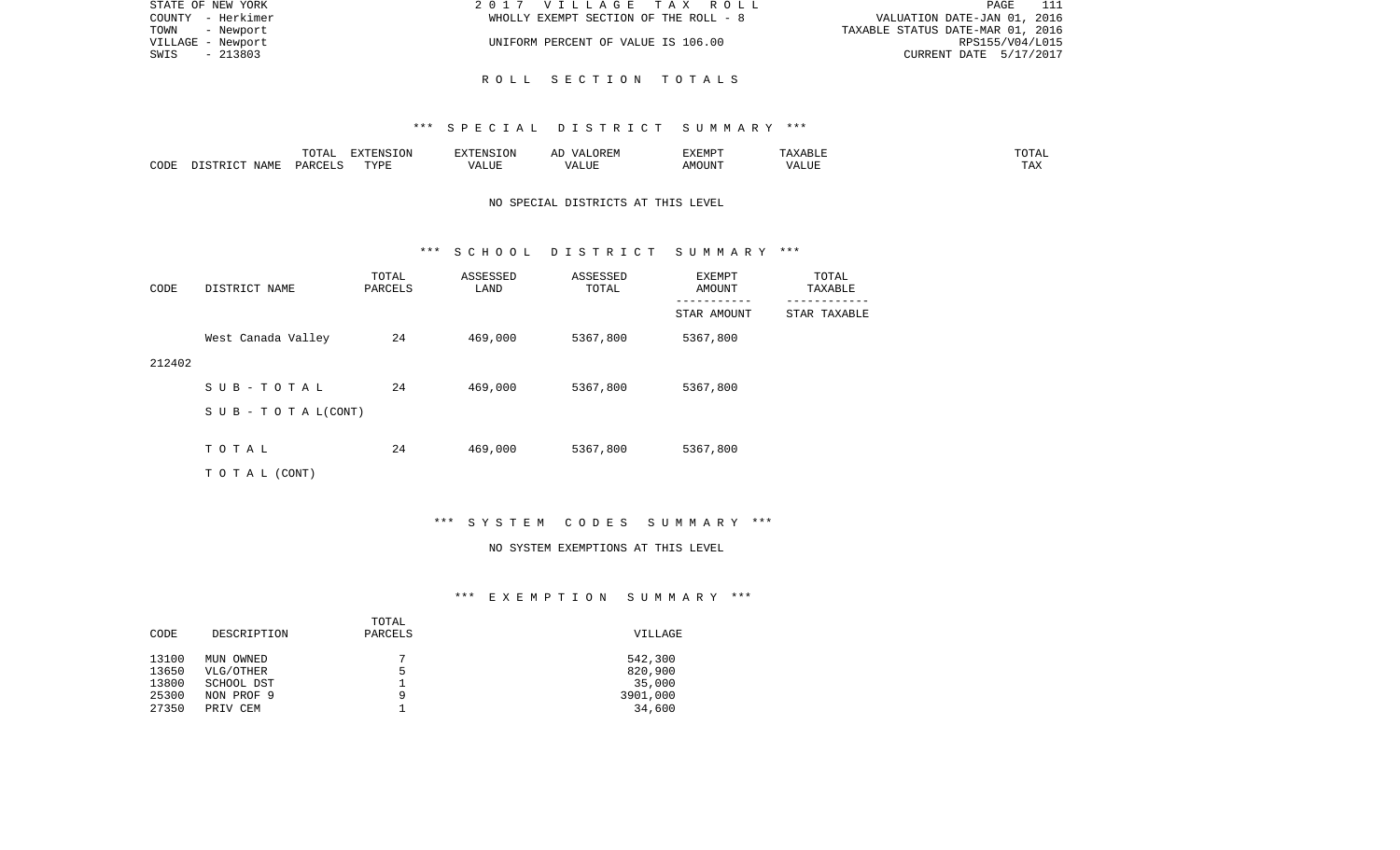| STATE OF NEW YORK | 2017 VILLAGE TAX ROLL                 | 112<br>PAGE                      |
|-------------------|---------------------------------------|----------------------------------|
| COUNTY - Herkimer | WHOLLY EXEMPT SECTION OF THE ROLL - 8 | VALUATION DATE-JAN 01, 2016      |
| TOWN - Newport    |                                       | TAXABLE STATUS DATE-MAR 01, 2016 |
| VILLAGE - Newport | UNIFORM PERCENT OF VALUE IS 106.00    | RPS155/V04/L015                  |
| SWIS<br>- 213803  |                                       | CURRENT DATE 5/17/2017           |
|                   |                                       |                                  |
|                   | ROLL SECTION TOTALS                   |                                  |

## \*\*\* E X E M P T I O N S U M M A R Y \*\*\*

| CODE  | DESCRIPTION         | TOTAL<br>PARCELS | VILLAGE            |
|-------|---------------------|------------------|--------------------|
| 29700 | WDRL/FORCL<br>тотаь | 24               | 34,000<br>5367,800 |

| ROLL<br><b>SEC</b> | DESCRIPTION                                    | TOTAL<br>PARCELS | ASSESSED<br>LAND | ASSESSED<br>TOTAL | <b>EXEMPT</b><br>AMOUNT | TOTAL<br>TAXABLE | TOTAL<br><b>TAX</b> |
|--------------------|------------------------------------------------|------------------|------------------|-------------------|-------------------------|------------------|---------------------|
|                    |                                                |                  |                  |                   | STAR AMOUNT             | STAR TAXABLE     |                     |
| 8                  | RS 8 TOTAL<br>SPEC DIST TAXES<br>WHOLLY EXEMPT | 24               | 469,000          | 5367,800          | 5,367,800               |                  |                     |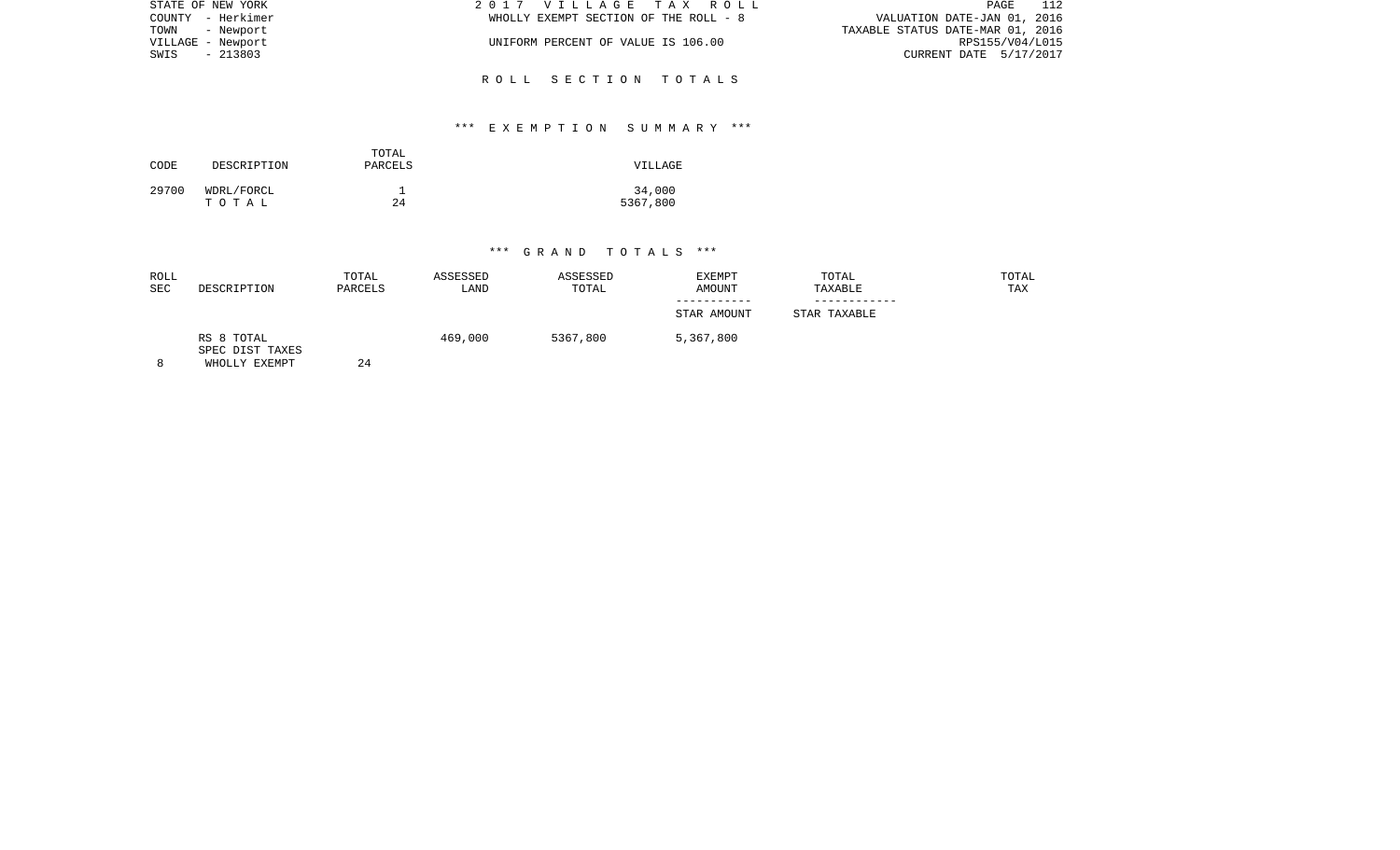| STATE OF NEW YORK | 2017 VILLAGE TAX ROLL |  |                                  | PAGE            |  |
|-------------------|-----------------------|--|----------------------------------|-----------------|--|
| COUNTY - Herkimer |                       |  | VALUATION DATE-JAN 01, 2016      |                 |  |
| TOWN<br>- Newport | SWIS TOTALS           |  | TAXABLE STATUS DATE-MAR 01, 2016 |                 |  |
| VILLAGE - Newport |                       |  |                                  | RPS155/V04/L015 |  |
| $-213803$<br>SWIS |                       |  | CURRENT DATE 5/17/2017           |                 |  |

## \*\*\* S P E C I A L D I S T R I C T S U M M A R Y \*\*\*

| CODE | DISTRICT NAME PARCELS | TOTAL | EXTENSION<br>TYPE | <b>EXTENSION</b><br>VALUE | AD VALOREM<br>VALUE | EXEMPT<br>AMOUNT | TAXABLE<br>VALUE | TAX<br>RATE | TOTAL<br>TAX |
|------|-----------------------|-------|-------------------|---------------------------|---------------------|------------------|------------------|-------------|--------------|
|      | XC291 Water relevy    |       | 8 MOVTAX          | .168.67                   |                     |                  | 1,168.67         |             | .,168.67     |

### \*\*\* S C H O O L D I S T R I C T S U M M A R Y \*\*\*

| CODE   | DISTRICT NAME                    | TOTAL<br>PARCELS | ASSESSED<br>LAND | ASSESSED<br>TOTAL | EXEMPT<br>AMOUNT | TOTAL<br>TAXABLE |
|--------|----------------------------------|------------------|------------------|-------------------|------------------|------------------|
|        |                                  |                  |                  |                   | STAR AMOUNT      | STAR TAXABLE     |
|        | West Canada Valley               | 304              | 4479,450         | 31649,006         | 6041,712         | 25,607,294       |
| 212402 |                                  |                  |                  |                   | 5368,260         | 20,239,034       |
|        | SUB-TOTAL                        | 304              | 4479,450         | 31649,006         | 6041,712         | 25,607,294       |
|        | $S \cup B - T \cup T A L (CONT)$ |                  |                  |                   | 5368,260         | 20,239,034       |
|        |                                  |                  |                  |                   |                  |                  |
|        | TOTAL                            | 304              | 4479,450         | 31649,006         | 6041,712         | 25,607,294       |
|        | TO TAL (CONT)                    |                  |                  |                   | 5368,260         | 20, 239, 034     |

### \*\*\* S Y S T E M C O D E S S U M M A R Y \*\*\*

# NO SYSTEM EXEMPTIONS AT THIS LEVEL

# \*\*\* E X E M P T I O N S U M M A R Y \*\*\*

|             | TOTAL   |          |
|-------------|---------|----------|
| DESCRIPTION | PARCELS | VILLAGE  |
| MUN OWNED   | ⇁       | 542,300  |
| VLG/OTHER   | 5       | 820,900  |
| SCHOOL DST  |         | 35,000   |
| NON PROF 9  | 9       | 3901,000 |
| PRIV CEM    |         | 34,600   |
| WDRL/FORCL  |         | 34,000   |
|             |         |          |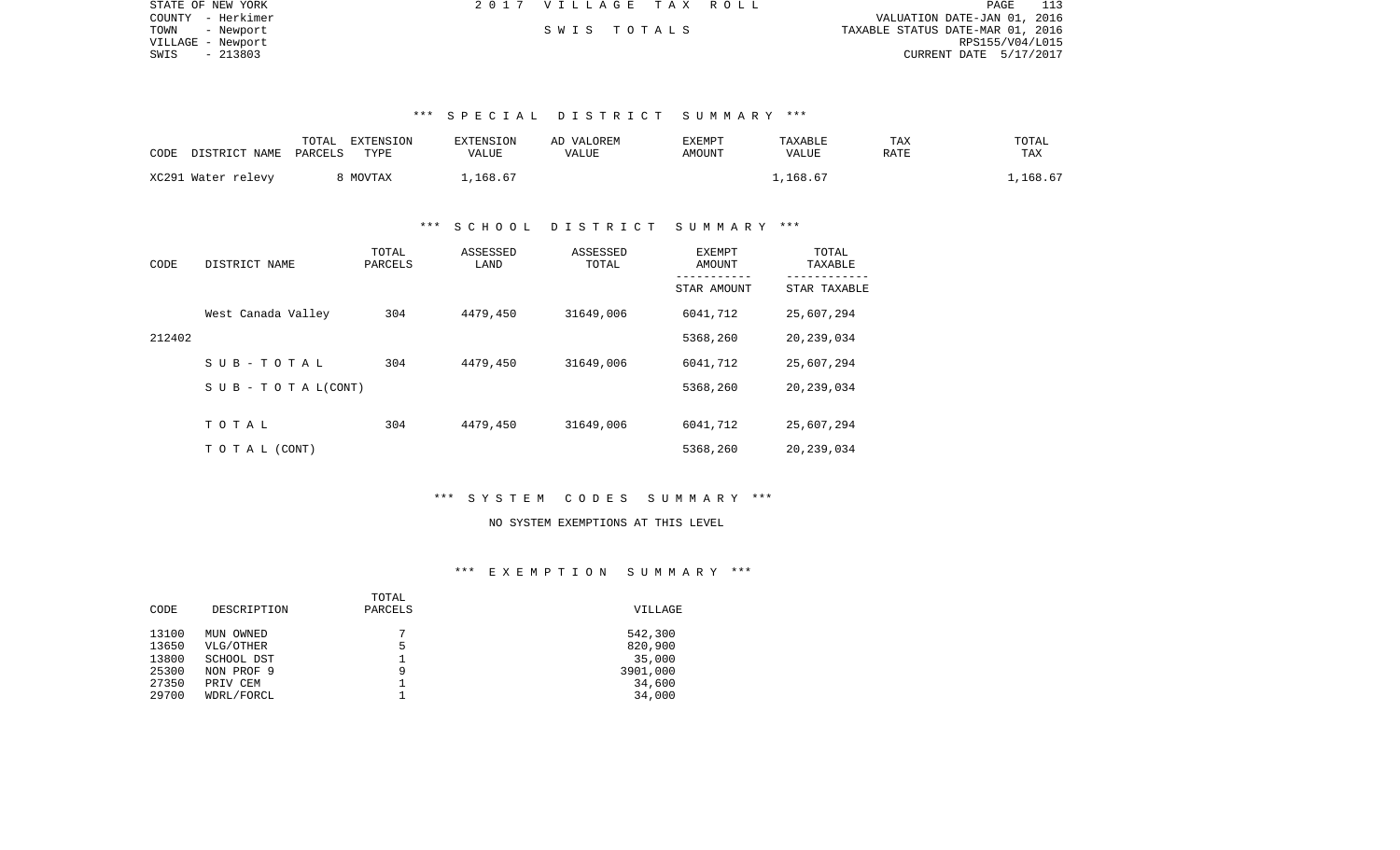| STATE OF NEW YORK | 2017 VILLAGE TAX ROLL | PAGE<br>114                      |
|-------------------|-----------------------|----------------------------------|
| COUNTY - Herkimer |                       | VALUATION DATE-JAN 01, 2016      |
| TOWN<br>- Newport | SWIS TOTALS           | TAXABLE STATUS DATE-MAR 01, 2016 |
| VILLAGE - Newport |                       | RPS155/V04/L015                  |
| SWIS<br>- 213803  |                       | CURRENT DATE 5/17/2017           |

## \*\*\* E X E M P T I O N S U M M A R Y \*\*\*

|       |             | TOTAL   |          |
|-------|-------------|---------|----------|
| CODE  | DESCRIPTION | PARCELS | VILLAGE  |
| 41101 | VETFUND CT  |         | 150      |
|       |             |         |          |
| 41127 | VET WAR V   | 3       | 27,000   |
| 41137 | VET COM V   | 9       | 134,400  |
| 41147 | VET DIS V   | 2       | 48,510   |
| 41400 | CLERGY      |         | 1,500    |
| 47100 | Mass Telec  |         | 3,629    |
| 48670 | PHFL-125-7  |         | 635,050  |
|       | TOTAL       | 42      | 6218,039 |

| ROLL<br><b>SEC</b> | DESCRIPTION                                        | TOTAL<br>PARCELS | ASSESSED<br>LAND | ASSESSED<br>TOTAL | <b>EXEMPT</b><br><b>AMOUNT</b> | TOTAL<br>TAXABLE | <b>TAX</b>  |                                      |
|--------------------|----------------------------------------------------|------------------|------------------|-------------------|--------------------------------|------------------|-------------|--------------------------------------|
|                    |                                                    |                  |                  |                   | STAR AMOUNT                    | STAR TAXABLE     | <b>RATE</b> |                                      |
| 1                  | Village Tax<br>SPEC DIST TAXES<br>TAXABLE          | 268              | 3897,950         | 24375,657         | 846,610                        | 23,529,047       | 3.660340    | 86, 124. 28<br>1,168.67<br>87,292.95 |
|                    | Village Tax                                        |                  |                  | 335,644           |                                | 335,644          | 3.660340    | 1,228.57                             |
| 5                  | SPEC DIST TAXES<br>SPECIAL FRANCHISE               | 3                |                  |                   |                                |                  |             | 1,228.57                             |
| 6                  | Village Tax<br>SPEC DIST TAXES<br>UTILITIES & N.C. | 9                | 112,500          | 1569,905          | 3,629                          | 1,566,276        | 3.660340    | 5,733.09<br>5,733.09                 |
|                    | RS 8 TOTAL                                         |                  | 469,000          | 5367,800          | 5,367,800                      |                  |             |                                      |
| 8                  | SPEC DIST TAXES<br>WHOLLY EXEMPT                   | 24               |                  |                   |                                |                  |             |                                      |
|                    | Village Tax<br>SPEC DIST TAXES                     |                  | 4479,450         | 31649,006         | 6,218,039                      | 25,430,967       | 3.660340    | 93,085.94<br>1,168.67                |
| $\ast$             | SUB<br>TOTAL                                       | 304              |                  |                   |                                |                  |             | 94, 254.61                           |
|                    | Village Tax                                        |                  | 4479,450         | 31649,006         | 6,218,039                      | 25,430,967       | 3.660340    | 93,085.94                            |